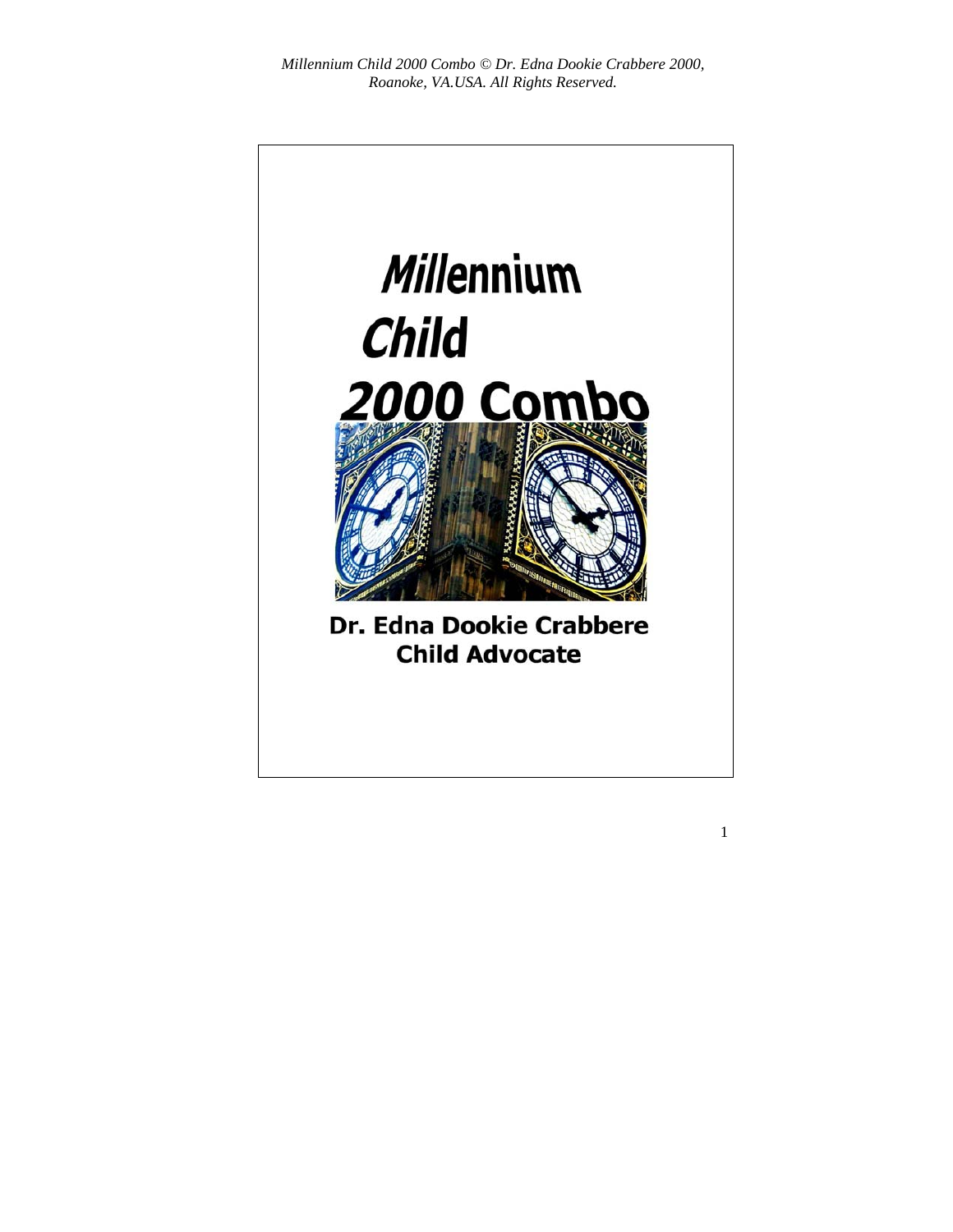# Millennium Child 2000 Combo

Dr. Edna Esther Dookie Crabbere



Publisher: EARLY LEARNING ASSESSMENT 2000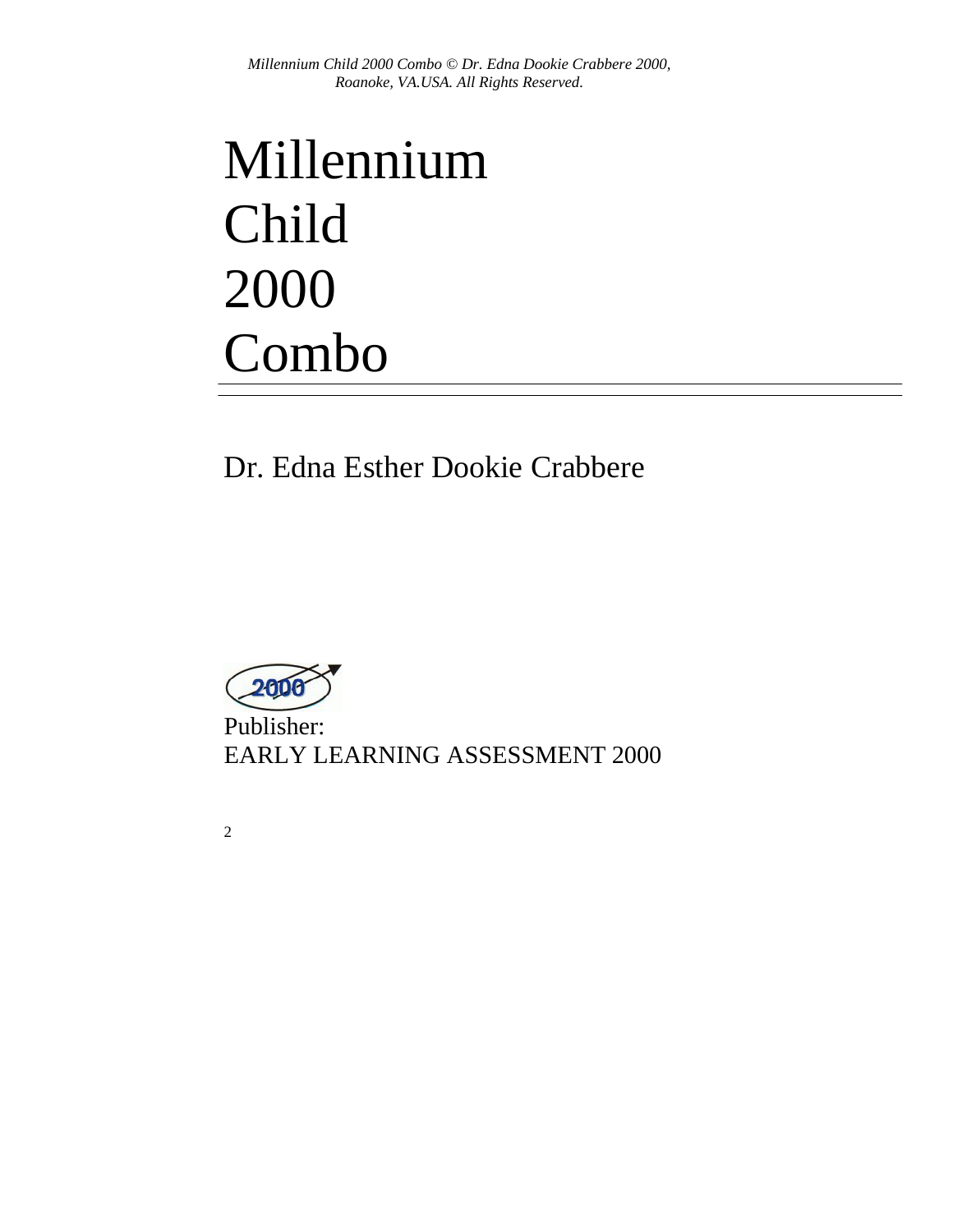MILLENNIUM CHILD 2000 COMBO. Copyright © Edna Dookie Crabbere 2000. All rights reserved. No part of this book may be produced, stored in a retrieval system or transmitted in any form by any means; electronic, electrostatic, magnetic tape, mechanical, photocopying, recording or otherwise without permission in writing from the publisher.

ISBN: 0-9667830-4-2 (pbk.) Library of Congress Catalogue Card Number: 2001 135662 Crabbere, Edna Dookie. Millennium Child 2000 Combo.

Publisher: EARLY LEARNING ASSESSMENT 2000 Roanoke, VA. USA.

www.doctorcrabbere.co.uk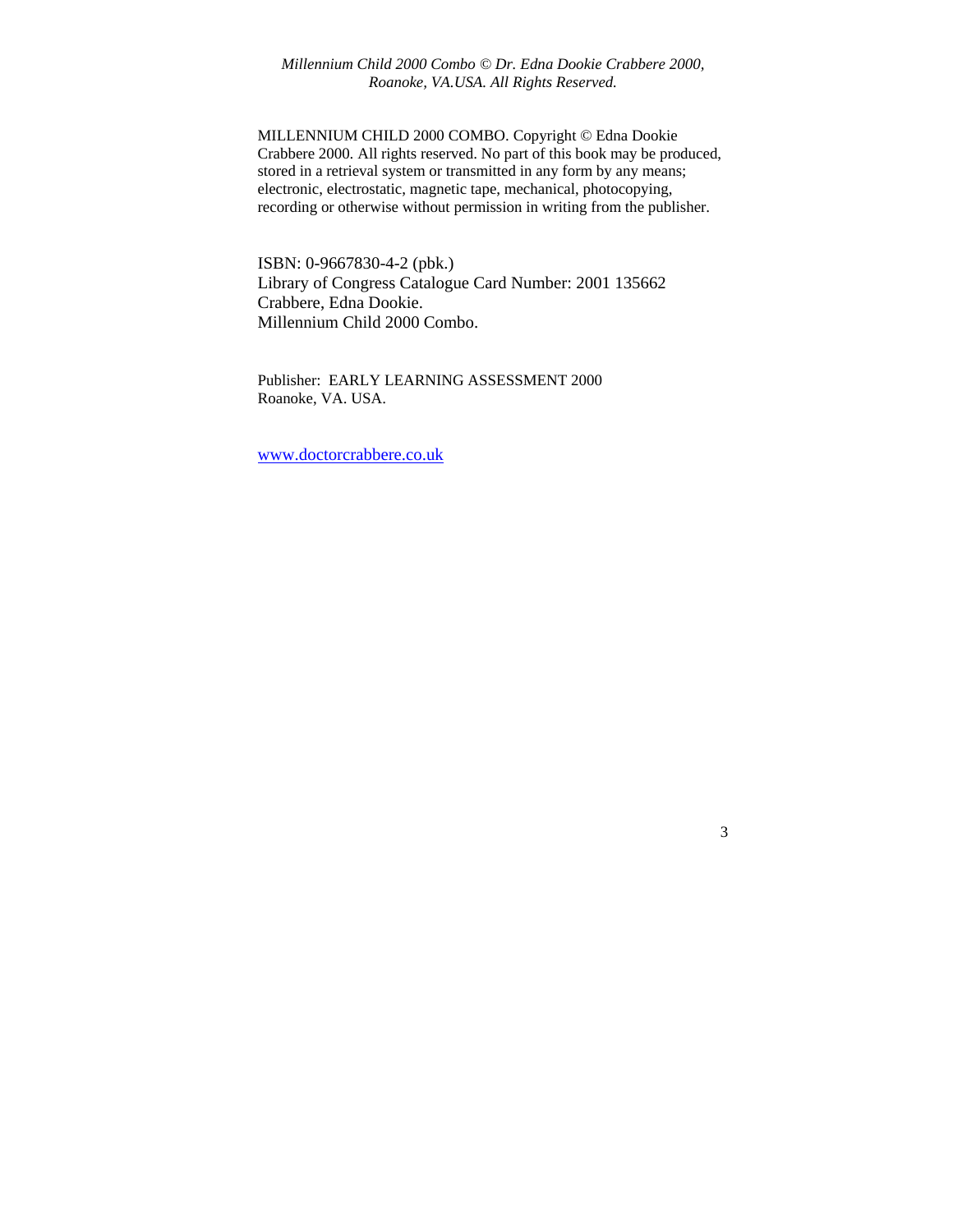#### ABOUT THE AUTHOR

Dr. Edna Crabbère (called Esther) began her childcare/development career when she became a mother; she believes that every child has the right to be nurtured in all areas of development in order to promote maximum potential.

In 1986 she gained a National qualification in Child Development in a London college where she continued to Advanced Level.

Further studies included psychology and training in counselling skills.

Dr. Crabbere's philosophy of pre-school education is "FUN"; she believes that if a child is having fun in a safe, loving and stimulating environment then that child is in a supreme environment for acquiring knowledge.

Her belief in equal opportunity is evident in her projection to the world and her confidence, qualification, experience, skill and optimism has induced success in all of her commitments.

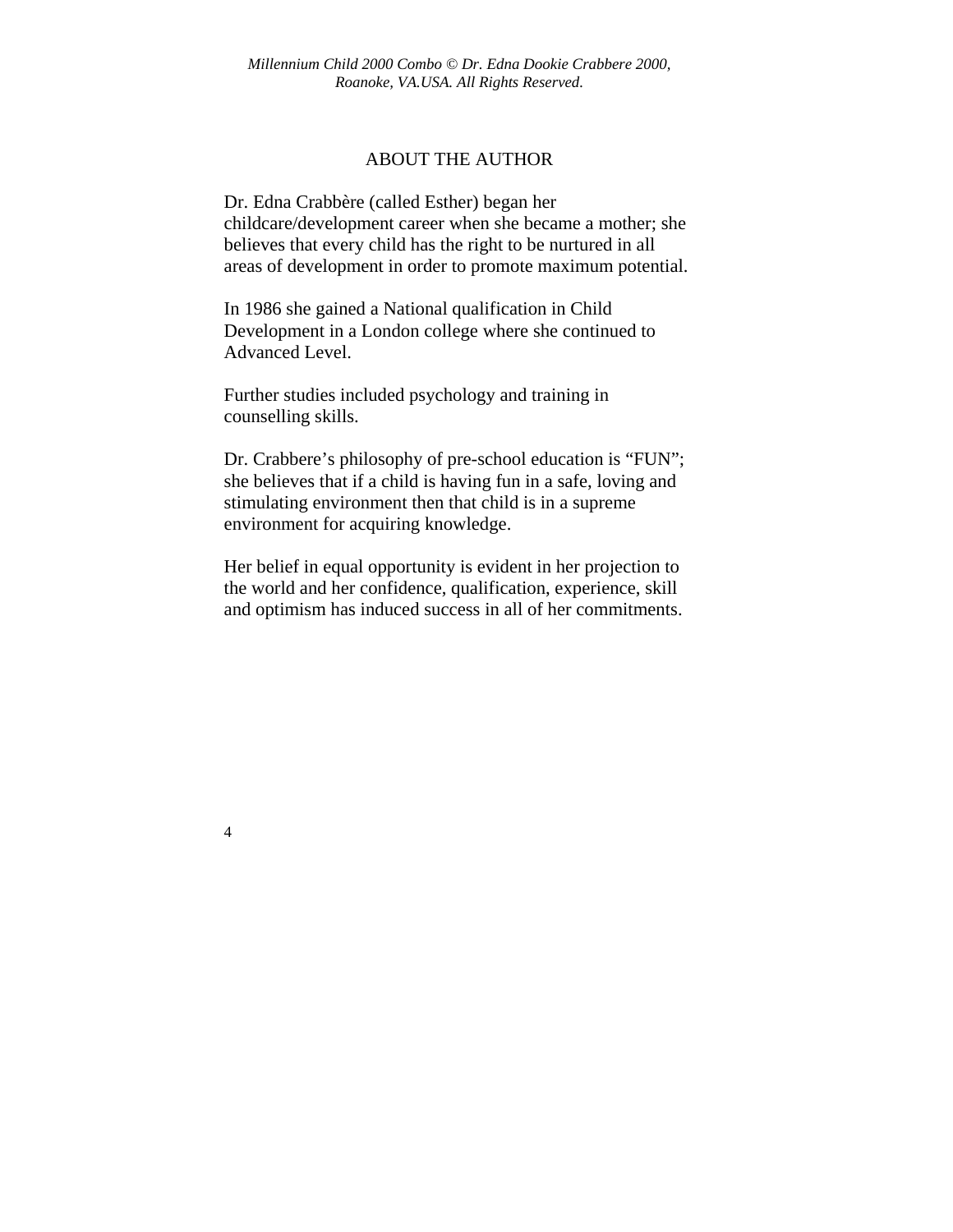Edna Dookie Crabbère called Esther. "I am master of my intentions."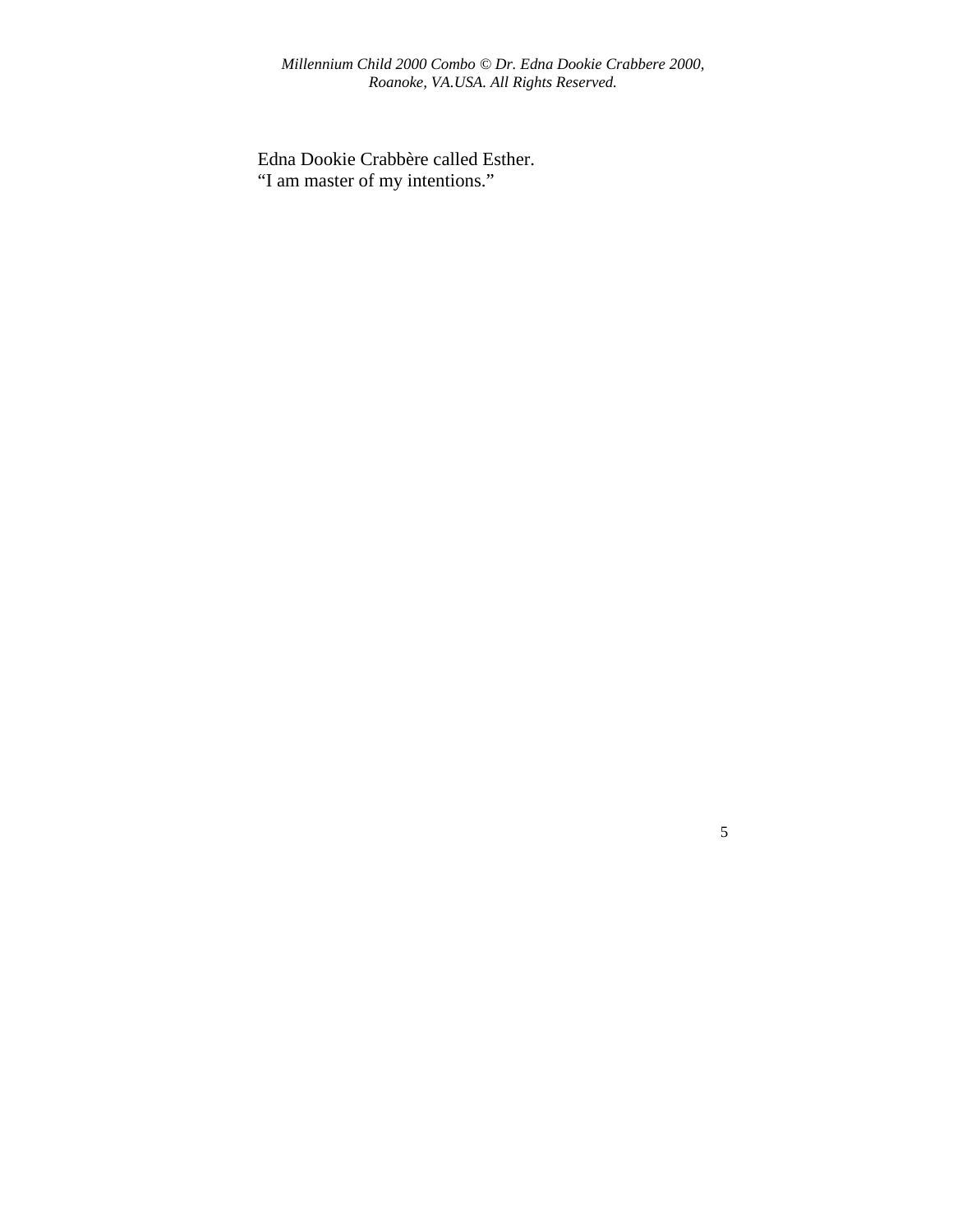#### ACKNOWLEDGEMENTS

I am thankful to my parents, James and Catherine Dookie. "I love you for allowing me to make my own choices in life and I wish that you were alive to read my writings."

My dad often told me, "you are a smart girl" and I thank him for those words, they made me felt that I had potential.

I am thankful to my children, Paul A. Mclean and Andy P. McLean; "you are my precious gifts from heaven, I have learnt a lot from you and my love for you is perpetual."

I am thankful to all my brothers and sisters, Kenneth, Hannah, Doris, Peter, Phillip, Felix, Oscar and Martina also Ruth, Daniel and Mary who died as infants. "You are all very special to me in your own way because of my individual and invaluable experiences with you; these will stay with me forever."

I am thankful to my husband who believed in my ability to produce a book which could change the lives of children and adults.

I thank Prof. Herbert Blankson for his guidance.

Most of all, I acknowledge my Heavenly Father who has blessed me with His grace and mercy in my earth experiences. I adore and praise Him.

*Dr. Edna Dookie Crabbere, BSc., D.Litt., NNEBcert., FSNN, FSSM, CPQS: Child Observation & Assessment.*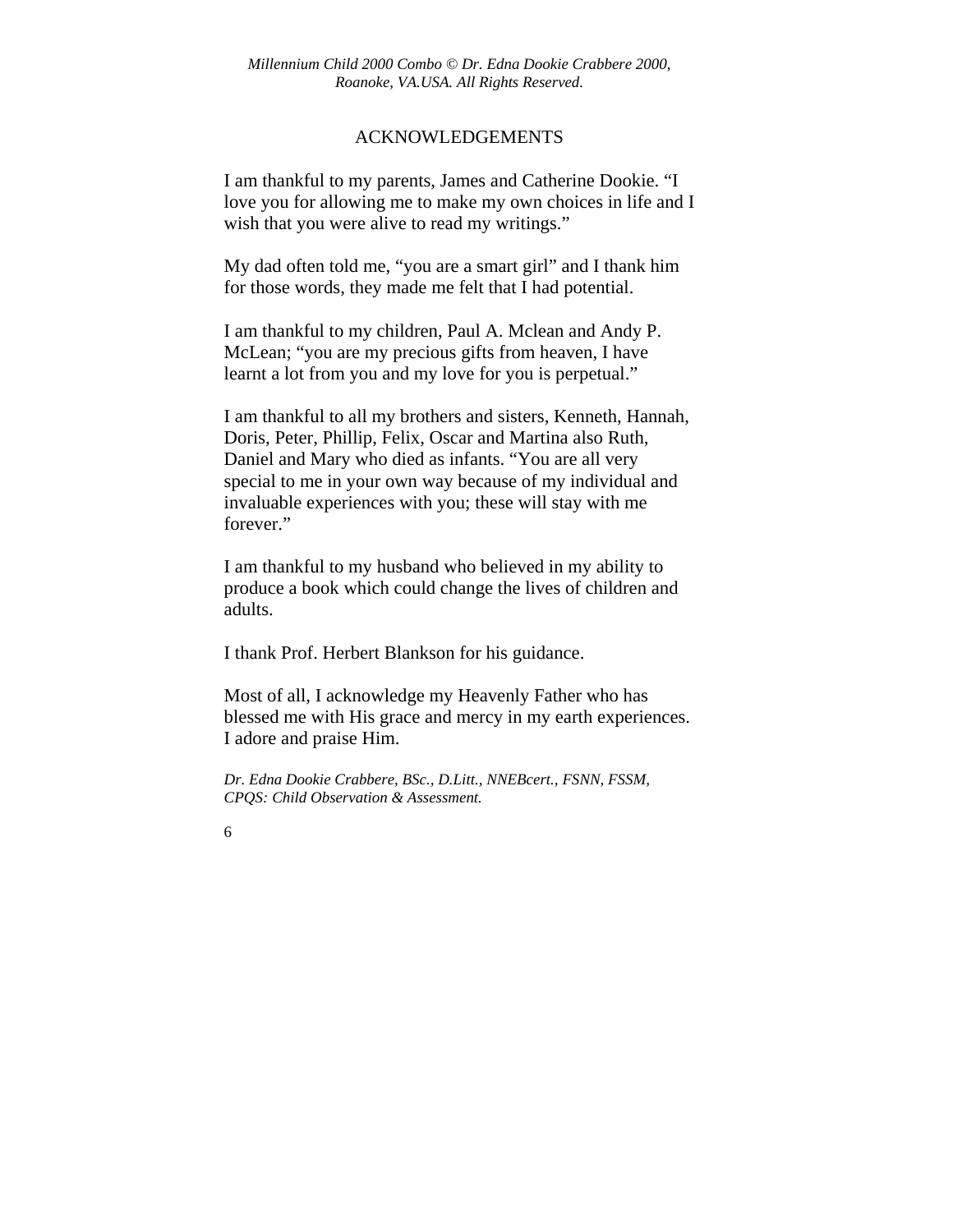## **CONTENTS**

About the Author Dedication Acknowledgements Preface

#### **SECTION 1**

Emotions are feelings What is emotional development?

Age: 0-6 months Age: 6-9 months Age: 9-12 months Age: 12-15 months Age: 15-18 months Age: 18-24 months Age: 2-3 years Age: 3 years Age: 4 years Age: 5years

#### **SECTION 2**

Student observations Introduction to student observations Language and communication Language and communication Interaction with family Rest time Creative skills Solo play Junk Modelling Benefits of junk modelling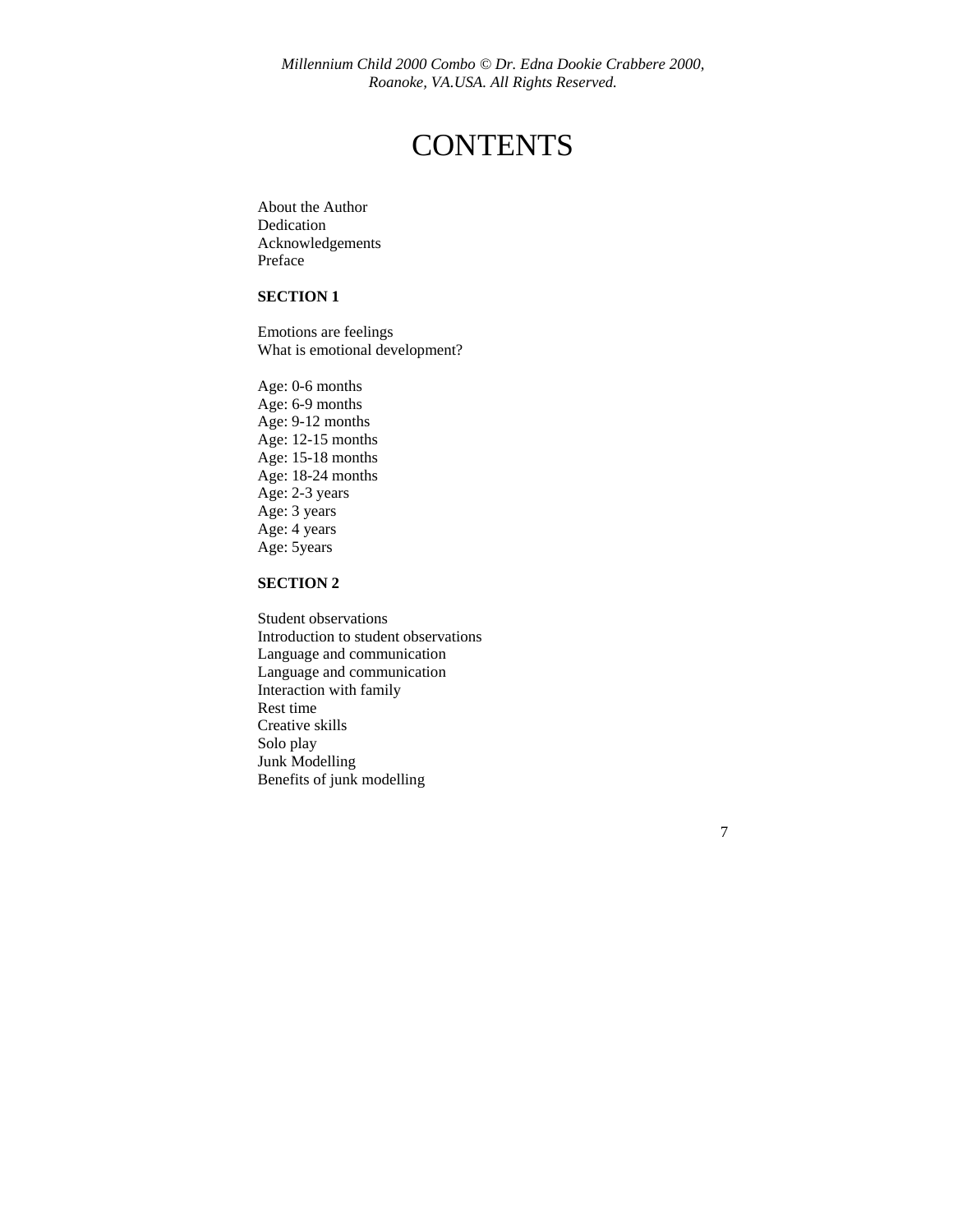Co-operative play Stage of emotional development Social behaviour Follow up observation Solo play Case study - Shaun Final Evaluation Comments on case study – SHAUN Advanced Observations

#### **SECTION 3**

FRIENDLY DISCIPLINE FOR YOUNG CHILDREN INTRODUCTION TO FRIENDLY DISCIPLINE Discipline Policy- 12 key principles.

Policy Definition.

In every situation, all the adults in the child's life must practice the same strategy when dealing with unacceptable behaviour.

Parents in particular must uphold the family ethos at all times, both in and outside of the home environment.

Corporal punishment, including smacking, slapping, shaking etc. Must not be allowed in any circumstance.

Disciplinary practices must not humiliate or frighten the child; nor any practice, which instils shame, guilt or inferiority. Young children should be encouraged to express their feelings such as anger, sadness, frustration, jealousy, sulk etc. and feel that it is safe to do so.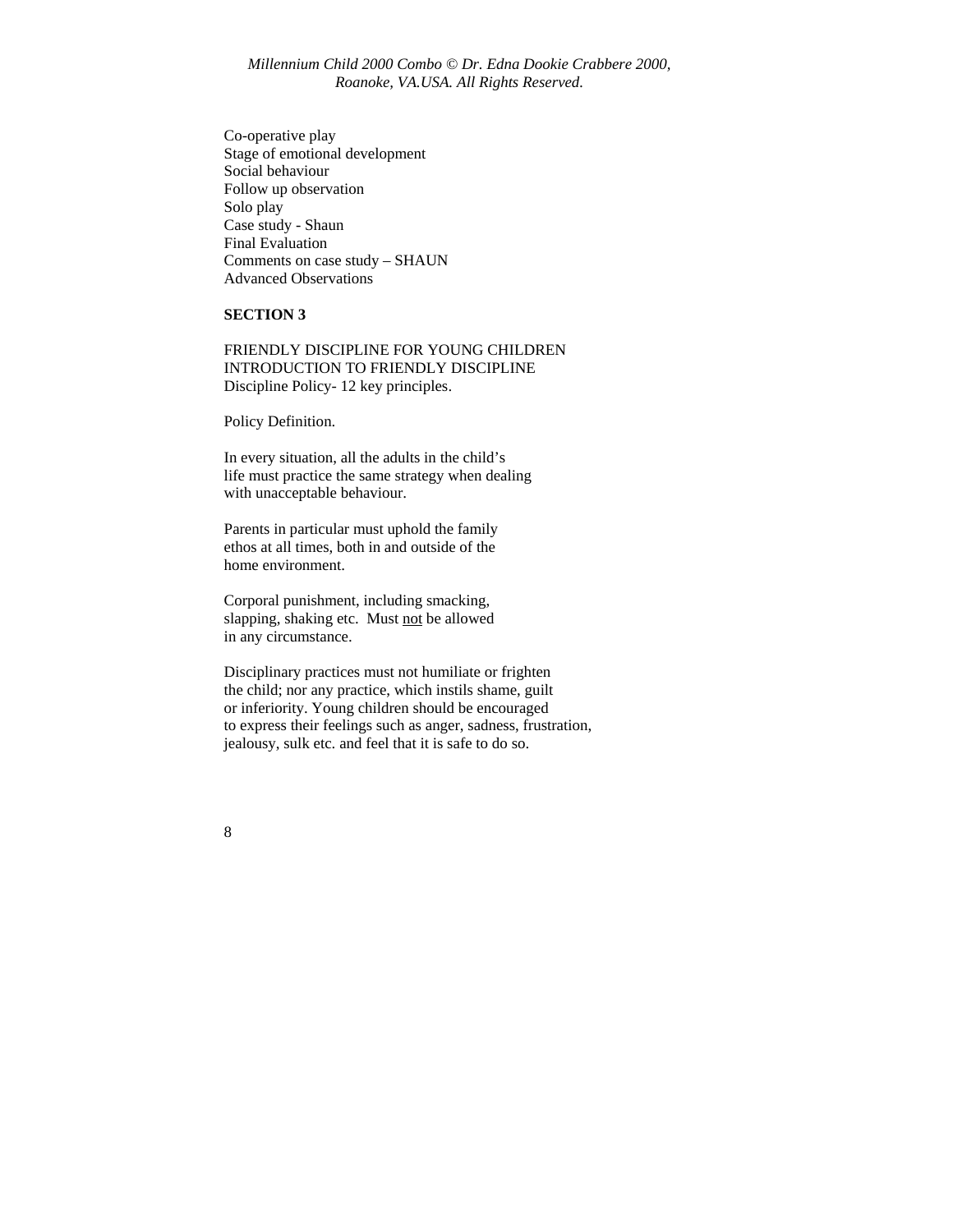Children have a right to behave how they feel, if we do not validate their feelings; we destroy the process of bonding.

Food, including candy must not be used to reward or punish children.

Discipline in general must not be mainly based on a system of reward and punishment.

If a child's behaviour is unacceptable the child must always be told why it is unacceptable and the reason for any action taken by the adult to modify the behaviour must be explained to the child.

The child must not be forced to give a reason for her or his unacceptable behaviour.

The actions taken by the adult must be appropriate to the child's age and stage of development.

Action must be taken immediately and not minutes later, when the child may have forgotten about it.

Rules that the child is expected to follow must be; simple, clear, consistently applied and understood. The needs of the child must be considered first.

The child must be respected, believed, treated with honesty and not blamed for something she or he does not understand.

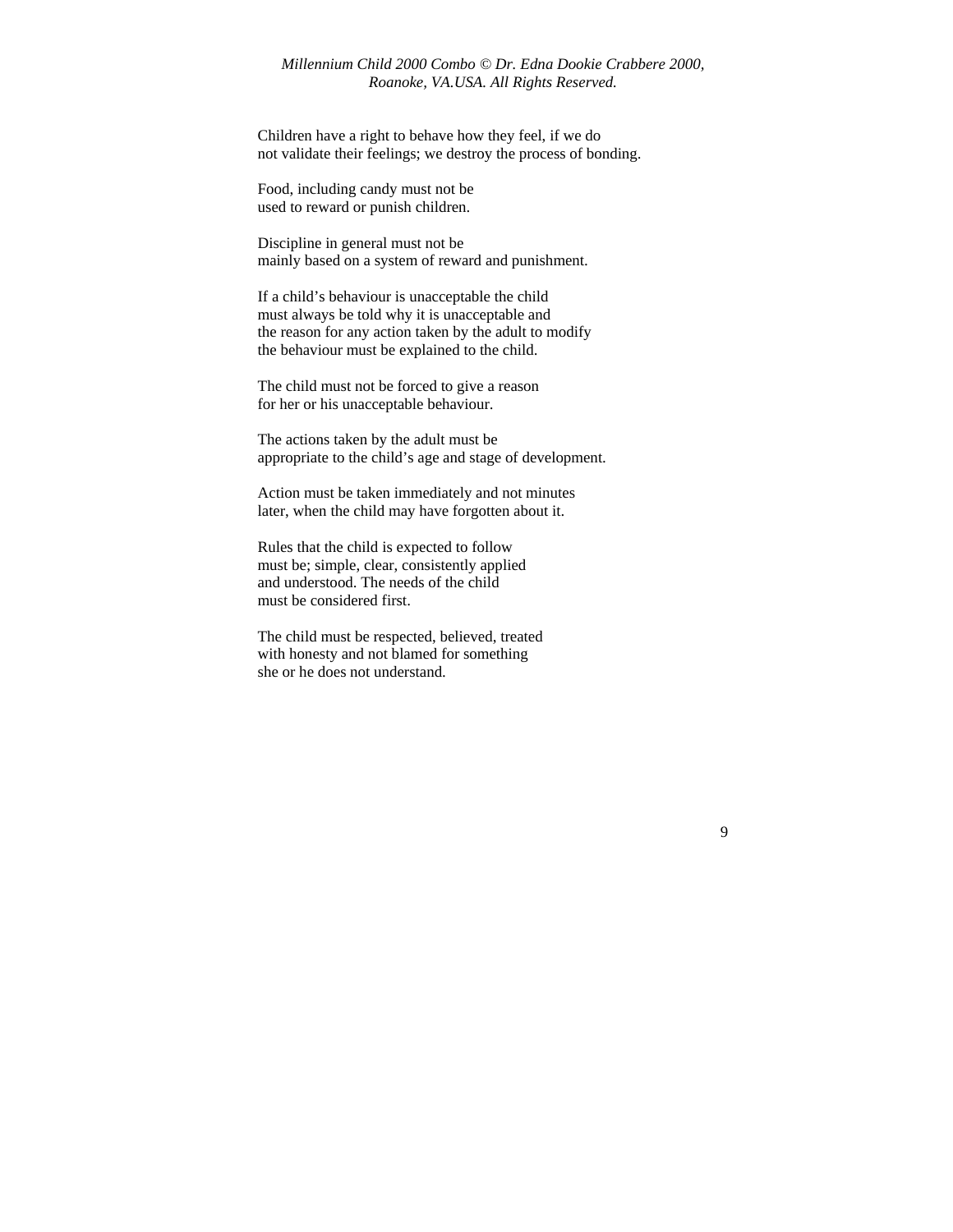#### **SECTION 4**

#### CURRICULUM IDEAS FOR YOUNG CHILDREN

#### INTRODUCTION TO CURRICULUM IDEAS

English Language Mathematics Science Creative Art and Craft for Young Children Drama Music Moral/Religious Education History Geography Outdoor Activities Topics for Planning Term Planners Weekly Planners Conclusion Index Terminology used

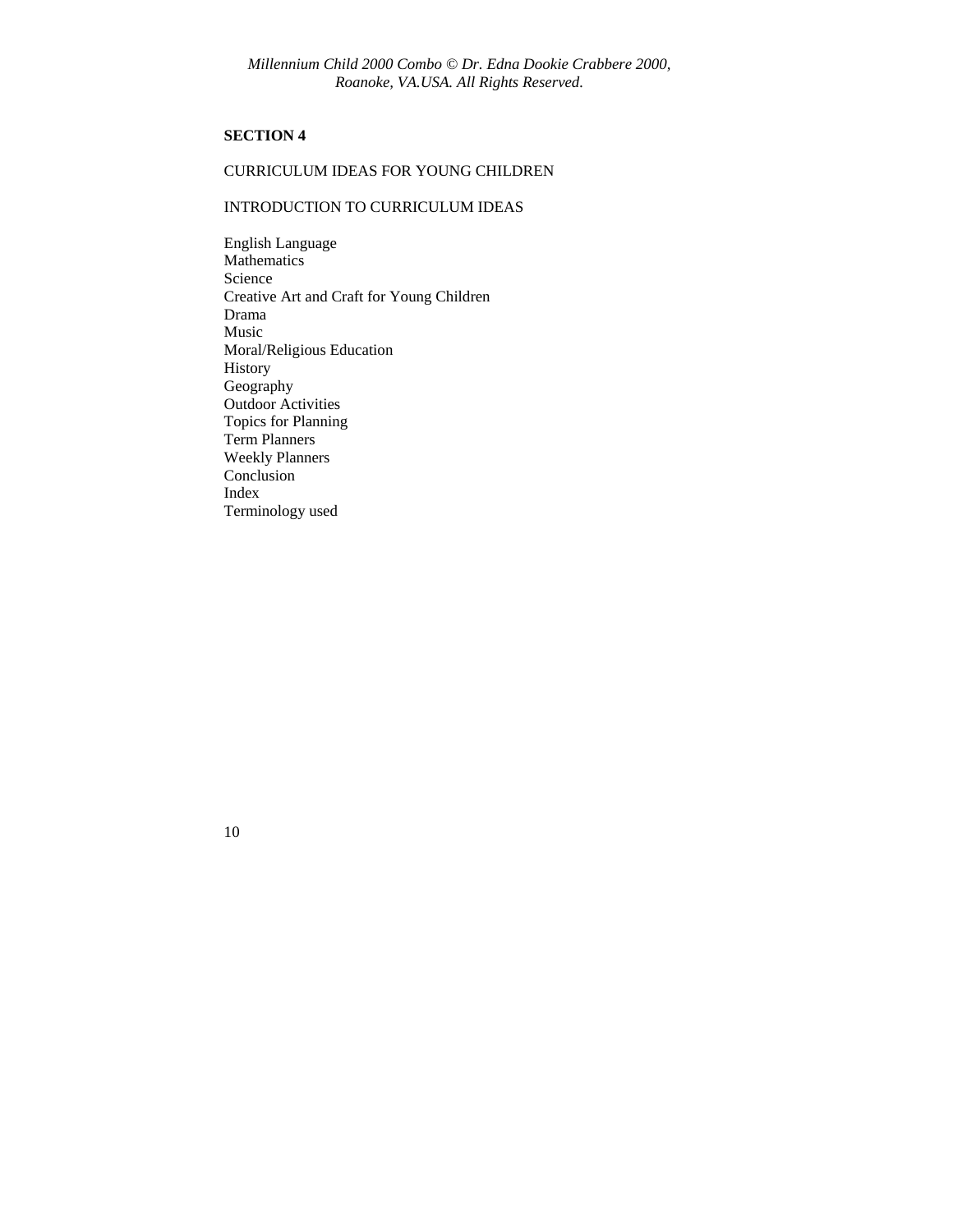### PREFACE

In my experience as a child development student (1984) I found that parents would generally leave the responsibility of educating their children to the teacher; failing to realize that the best teachers for children, aged 0-5 years are the adults themselves who are parents or who are performing that role. However, teachers are trained to know what is best for the child in some ways, in terms of the child's overall development.

This title concentrates on the social and emotional aspects of development and I believe that the adult or adults, who have been with the child from birth, will invariably know what is best for the child until an assessment of the child's development is made with adequate parental participation in putting together a history of the child's development.

Adults who are responsible for young children need to keep up with the changes in Society and to involve themselves in the various learning processes which their children are experiencing in their pre-school education. An adult/child/teacher relationship is imperative for a practical support system to be in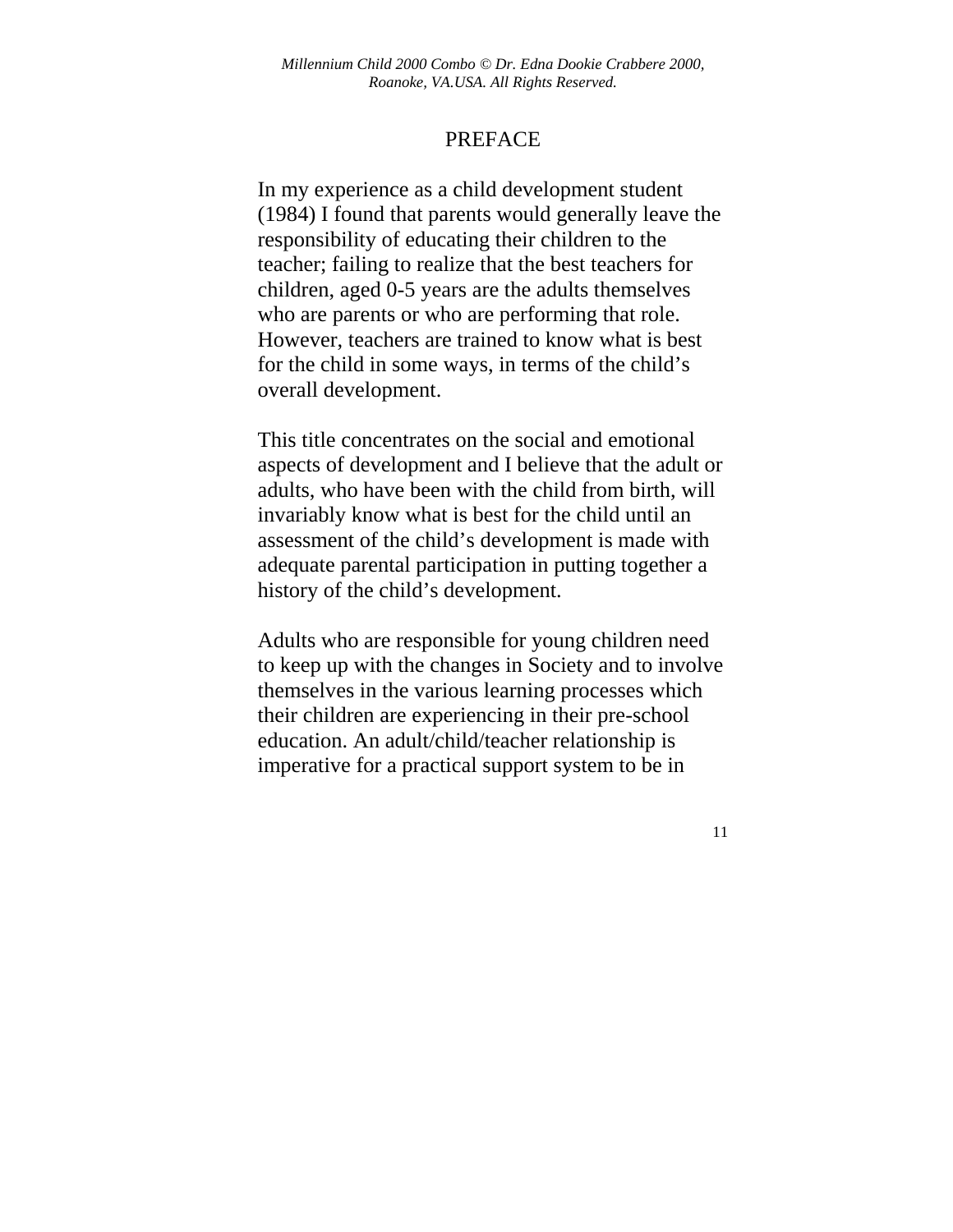place and for the child to be nurtured in an individual way.

I feel that it is a divine and legal role that we play in the development of children.

It is believed that during the tender years; from birth to five that the child is being prepared for adulthood. If this concept is true, then at aged six, when the child commences formal education, he or she would have already acquired the "age appropriate" intellectual achievements to which further knowledge could be easily or not so easily added.

I spent the first ten years of my children's life at home and I feel very sure that it is the best thing that I have done for them; I know that circumstances are not always ideal but one can prioritize.

During my practical experiences at college I found that most of the children I worked with needed more stimulation in the area of emotional development which evidently delayed their development in general.

The lack of emotional development in young children has not changed; in fact there is an increase in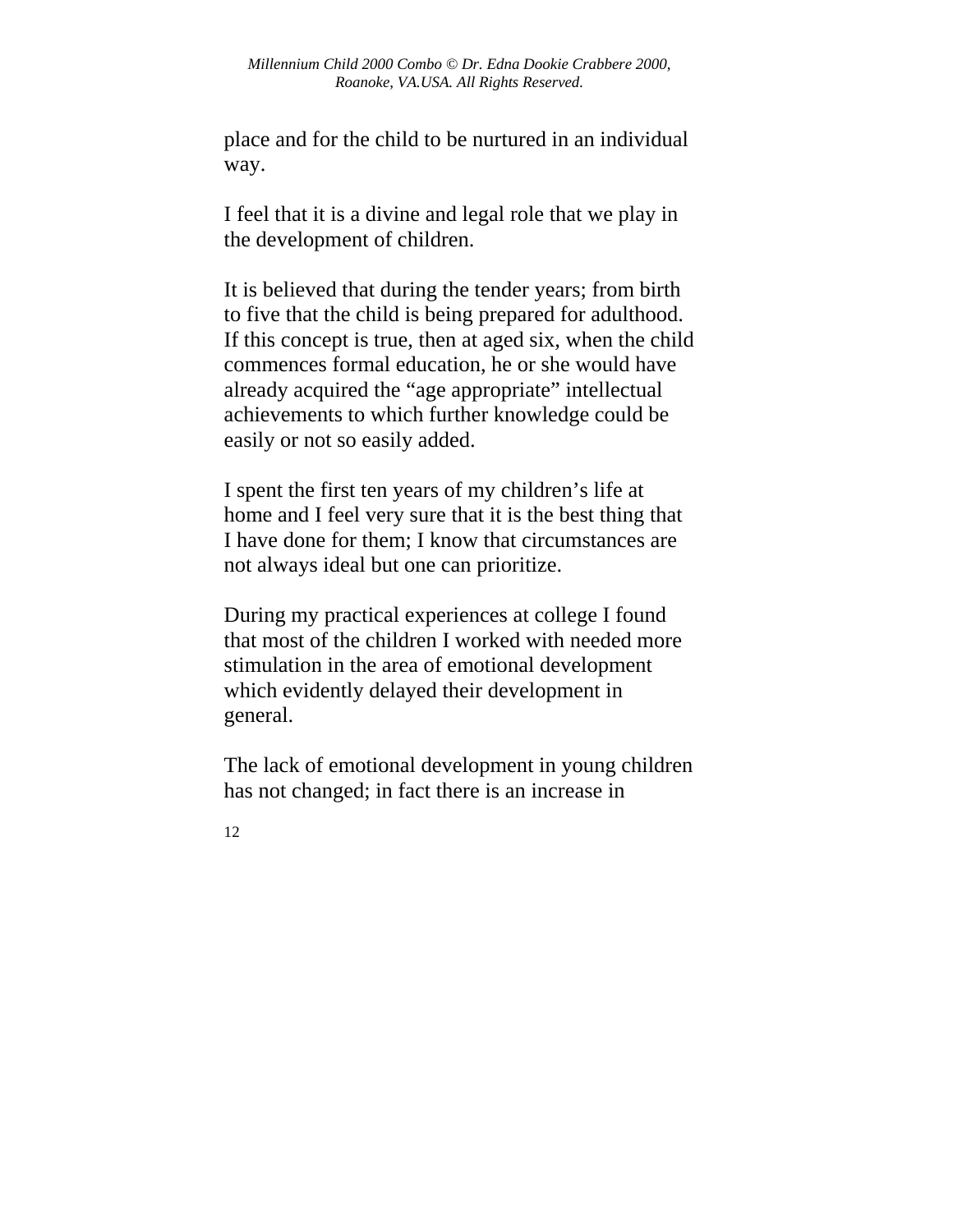behavioural difficulties which is a direct lack of adequate nurturing in the social/emotional areas of development. I have observed that more and more children are in need of the emotional security which is preventing them from developing at the rate that they could have developed to heighten their potential.

## **Observations in USA**

The situation in USA was beyond my comprehension. This is a country that has the top ratings of world greatness and I was amazed at the lack of emotional development that I witnessed; how could this have happen? It was an immediate conclusion for me and the media continued to present exactly what I have observed, experienced and concluded, of the families I worked with and of my observations regarding the social standing of its population. It seemed to me that adults had no idea about how children developed.

In the education system anyone who were interested in children were given the opportunity to become a teacher because teacher training was virtually nonexistent.

Generally, Americans would give their children candy or money to make them feel that they are loved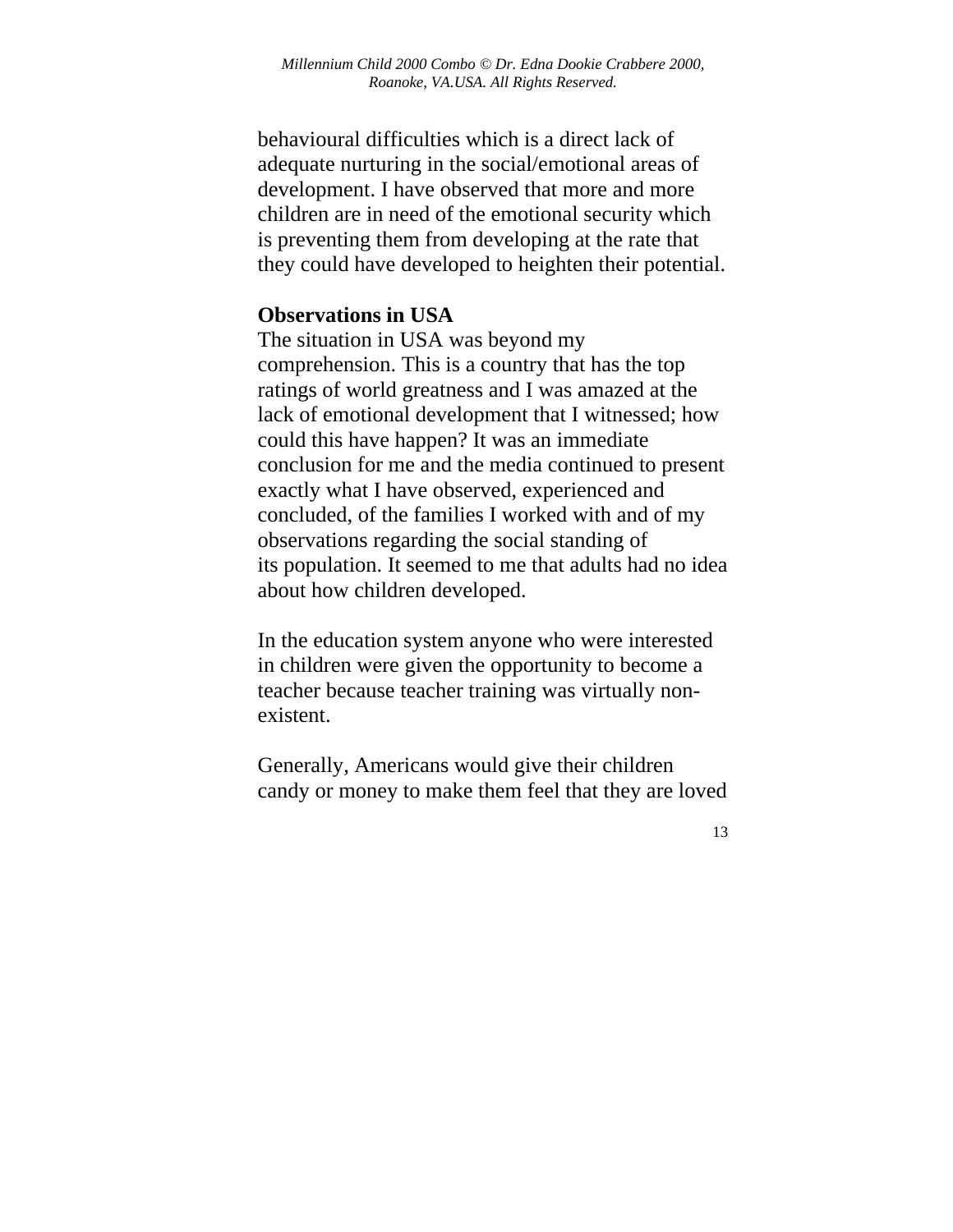or to make them do their chores and candy is always offered as a form of praise or to say thanks to the child. If they showed signs of inadequacies, the proper thing that adults did to protect their child's feelings was to turn the other way and pretended that they had not see what had just occurred.

This meant that children had no idea about what is wrong or right in their efforts to learn because adults, in their child rearing customs, felt bad to correct the child. I have also observed that when adults did make a query, it was more likely to be about the child's behaviour and the query was more often displayed in an impatient or abusive manner; putting pressure on the child to be good.

I was really astonished when I witnessed a six-week old baby who cried in his daddy's arms just after having an injection; dad immediately took the blame for the child's upset, in fact, he became upset to the point of saying, "the baby will never forgive me." And he was not jesting, his eyes welled up and he left the room.

My prediction is that by the time this book gets published, the situation regarding the lack of adequate emotional development in young children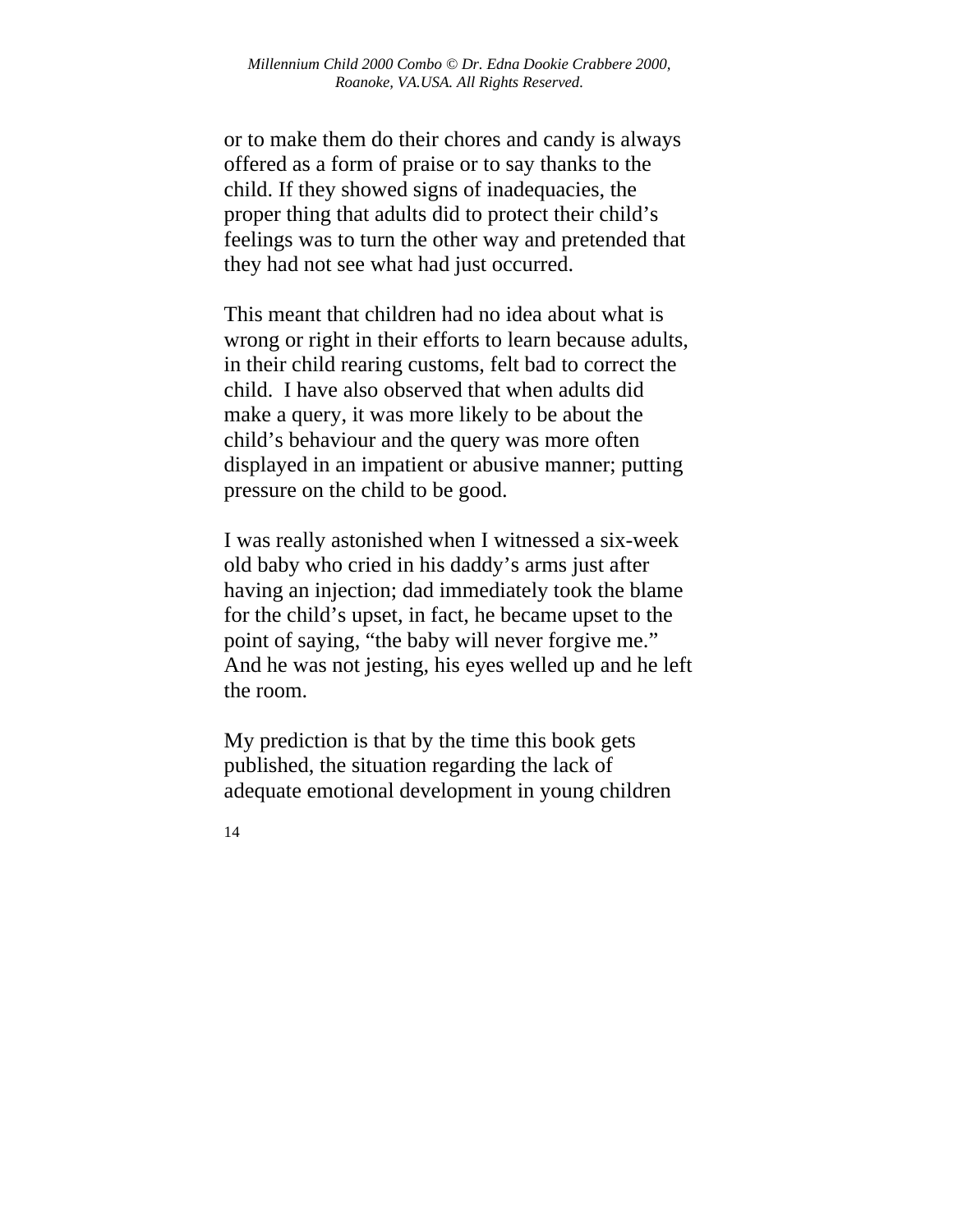would worsen and that behaviour difficulties would be constantly on the rise in adulthood.

As a result of my college and working experiences I felt compelled to produce this book. It is not just another child development book; it is of my personal experiences, of the knowledge and wisdom I gained from raising my own children, studying, and working with young children since the age of 21.

I am currently living in USA having lived in England for 27 years and working in the statutory sector of early education for 13 years.

I want to pass on my knowledge because I feel committed to all children and to do whatever I can for them by having this book available to all.

## "MY HEART IS FULL OF JOY WHEN I SEE A CONFIDENT CHILD."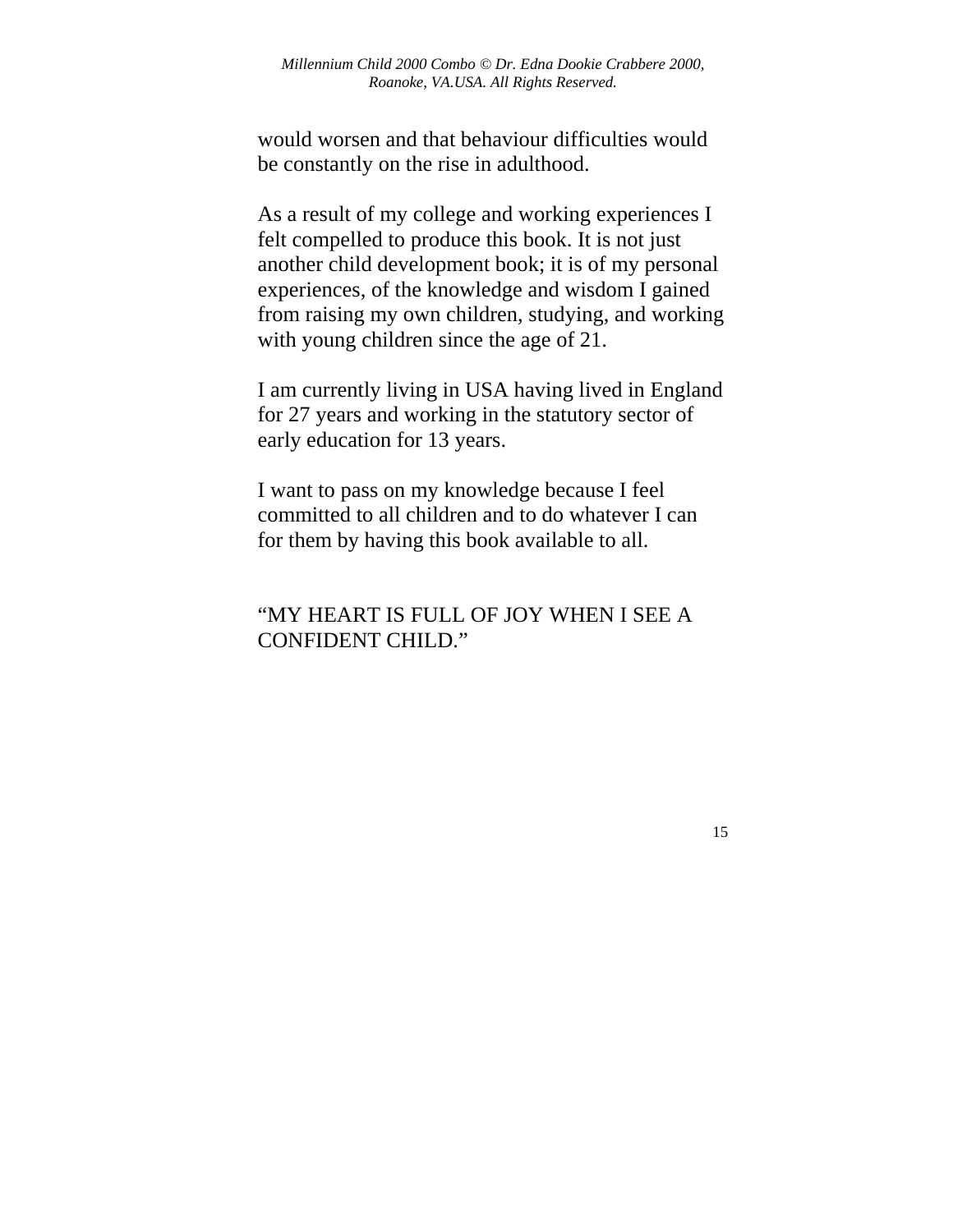## **SECTION ONE**

16 EMOTIONS ARE FEELINGS Love **Cry** Laugh Sulk Tantrum Fear Anger Frustration Hate Happy Distress Jealous Anxious Pleasure Bitter Stress Depression Confidence Inadequate Shy **Contented** Guilt Like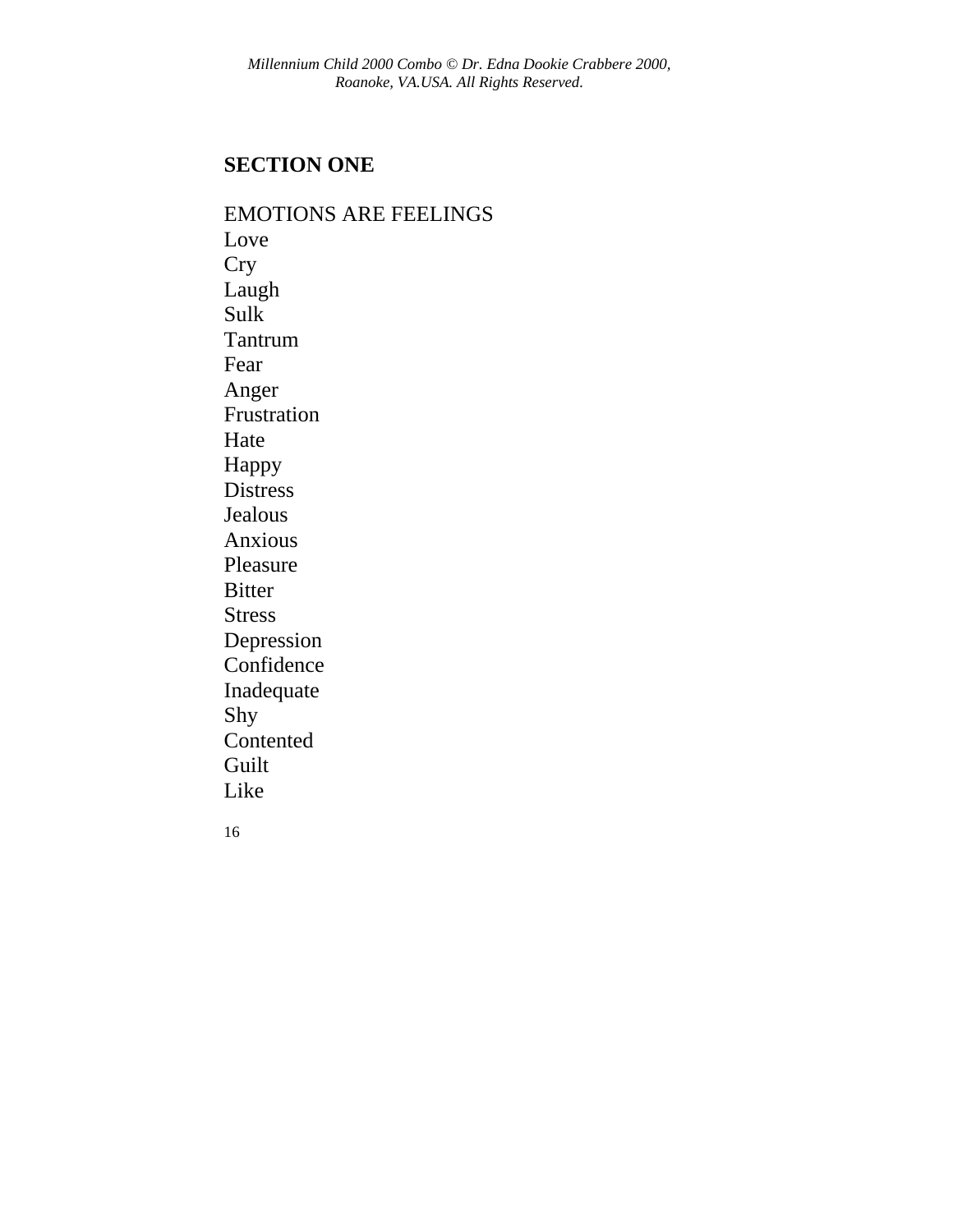Appreciate Praise Acceptance Tolerance Shame Patience Security Approval Enthusiastic Glad Excited Pleased.

The above are some examples of various feelings which both children and adults do experience from time to time. I have made this extensive list because I found that there were more negative than positive words that came to mind, so I kept on writing to strike a good balance of positives and negatives. This experience in itself tells me how I am feeling at this moment and it makes me think of the complexities of human emotions.

Take five minutes to make a list of your own, then count the number of positive words, which you have written down. I hope that you would find it interesting.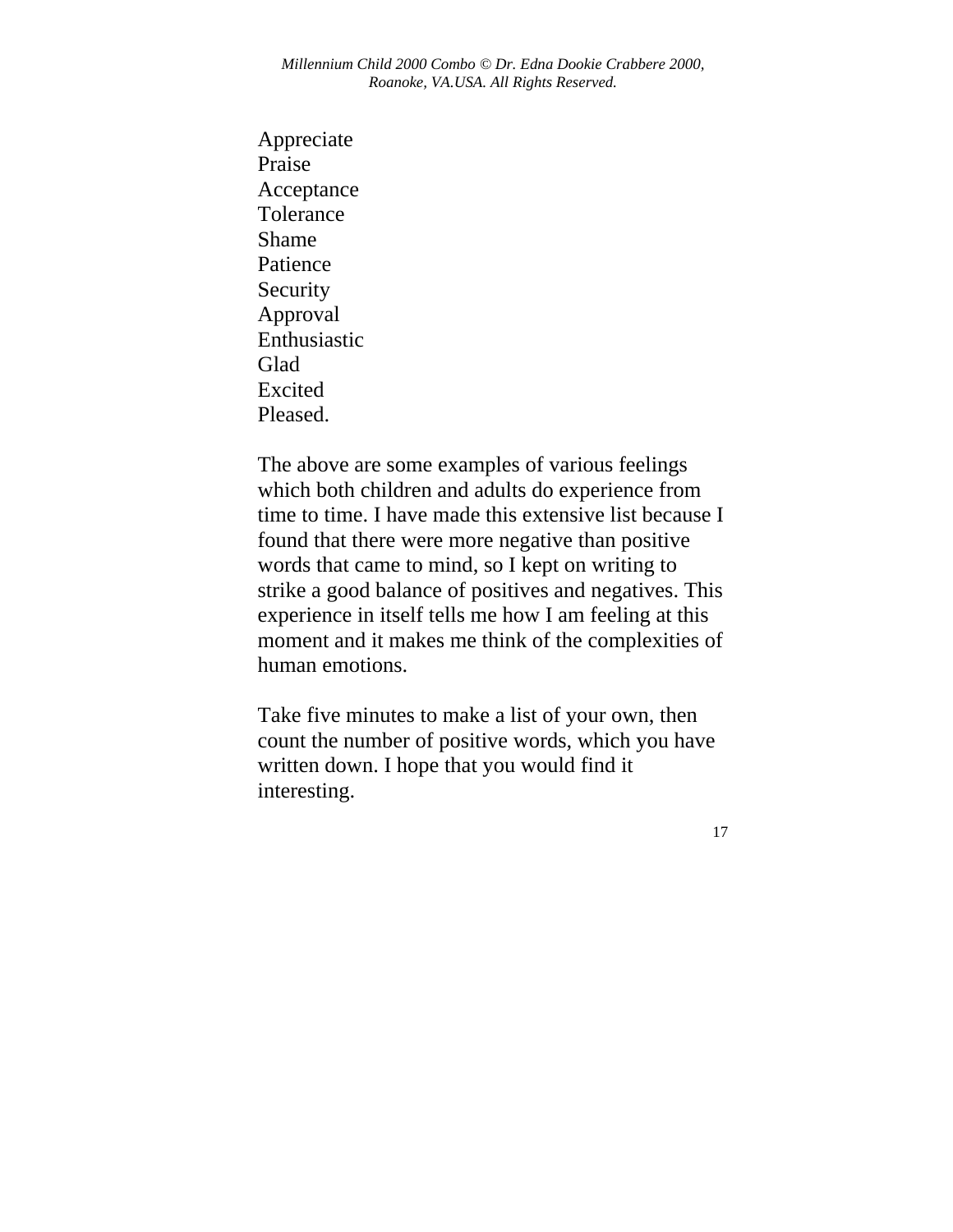Many people today find it difficult to say, "No, I don't know…, I don't want to…, I don't like…, I am angry…," These are feelings that we need to teach young children to express so that they can do better than we are doing.

Feelings reflect our behaviour and it is the same with children. Quote: *(Freud).* 

The following are some expressions I have composed to give you some idea of how I believe the child feels.

## 0-5 YEARS OLD - I HAVE FEELINGS

My speech is not yet developed so I cry when I want to tell you something.

I like to feel your loving touch so I smile when you tickle my chin.

I giggle when I feel content.

I think that everything belongs to me so I get angry when I can't touch what I see.

When you try to stop me, I show you how I feel in a tantrum.

I am happy when I feel safe and loved.

I like to be told what is going on around me in "age appropriate terms."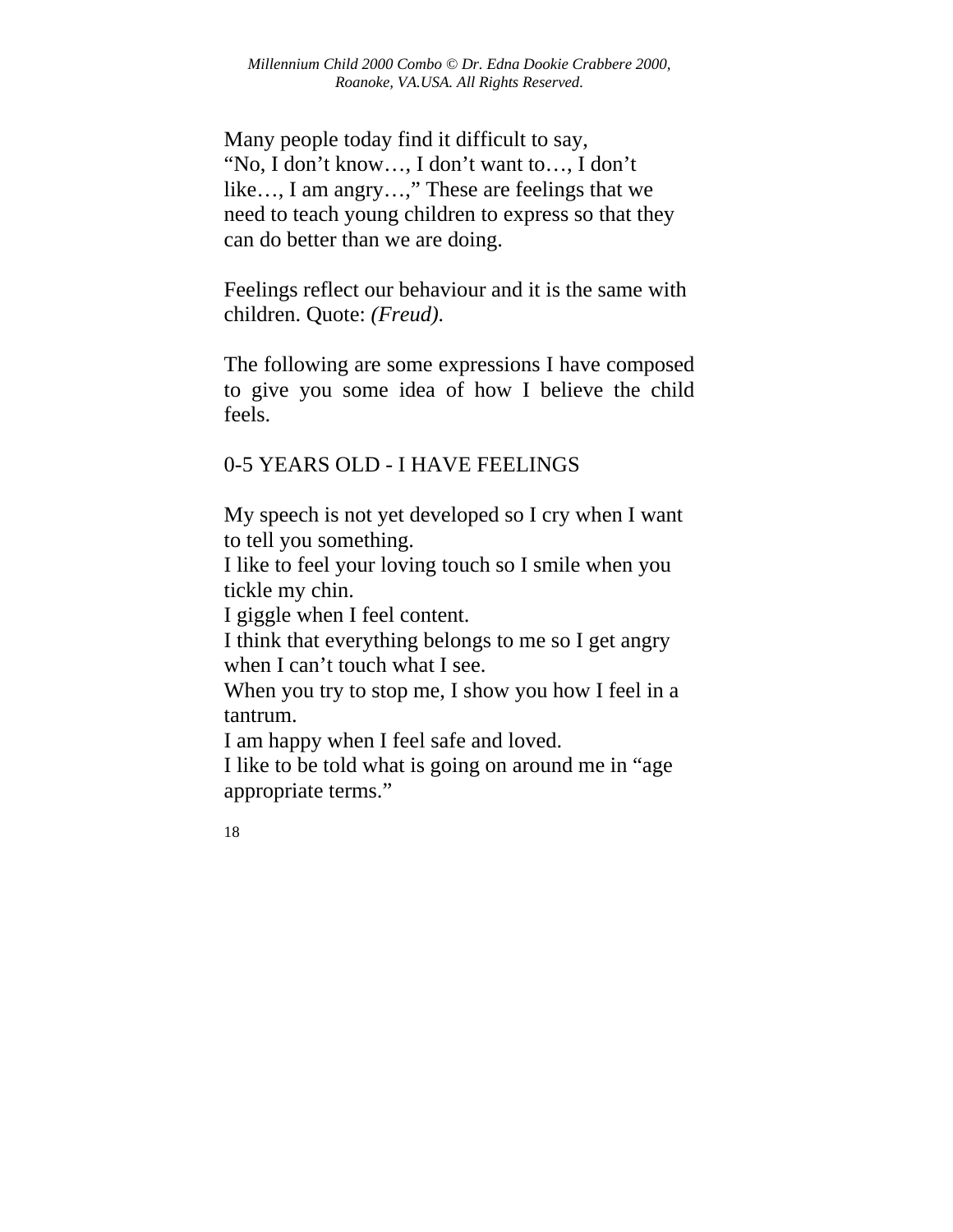WHAT IS EMOTIONAL DEVELOPMENT In this development the child is learning to feel a variety of emotions and it is necessary for the adult to be aware of this and to help the child to express these feelings in socially acceptable ways.

As adults, we have a responsibility that is all too often, taken lightly.

Read widely, until you identify a writer whose work you feel that you can easily relate to and you will not only learn about how to help your child but also add to your own development.

Times, things and methods have changed and so has society and philosophy; we owe it to our children to seek ways to help them understand the world which they have come into and we can do this by moving with the changes that are occurring.

This means hard work and if you want your child to do better than you did congratulations! You are moving with the changes in this millennium.

When children are allowed to experience their emotions with the support of a loving and understanding adult, they would eventually develop a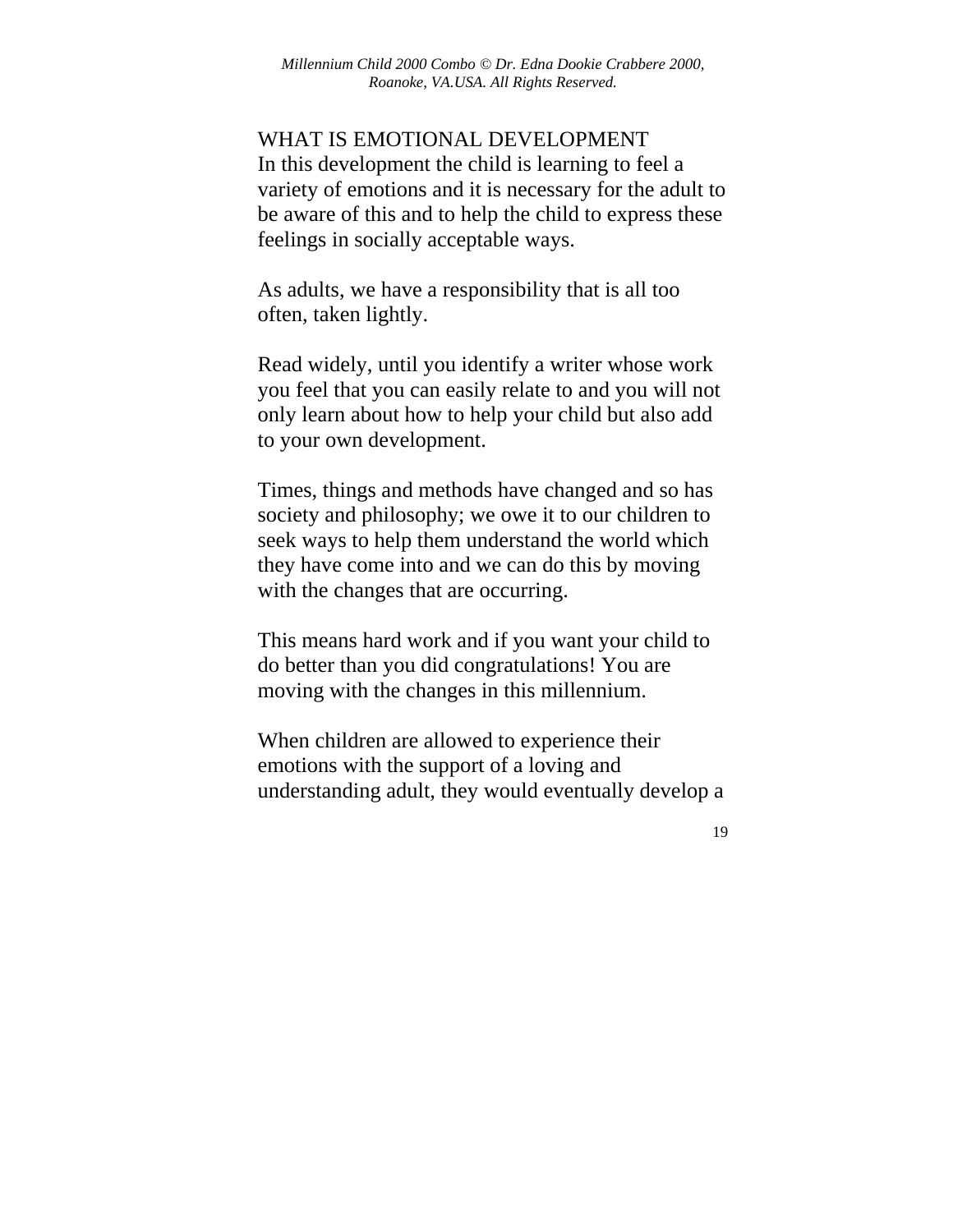personality which would help them to feel safe and confident to explore their environment and thereby increasing their overall knowledge at a faster rate.

The adult needs to help the child to understand the following in the first few months of his/her life:

The child needs to be aware of his "being" as a permanent object in the world. That other people are also permanent.

That his/her fingers, arms, legs, etc., are parts of his/her body and these belong to him/her.

The following are the stages of emotional development with ideas of the adult's role and how to implement these.

Age: 0-6 months:

The child is totally wrapped up within himself/herself and exploring all the senses. At about four months, a self-image develops, the child is beginning to build up a value of self, by what others think and express of him or her. It is therefore imperative that adults are careful to verbalise positive words and display actions that would help the child to grasp a concept that is positive and supportive.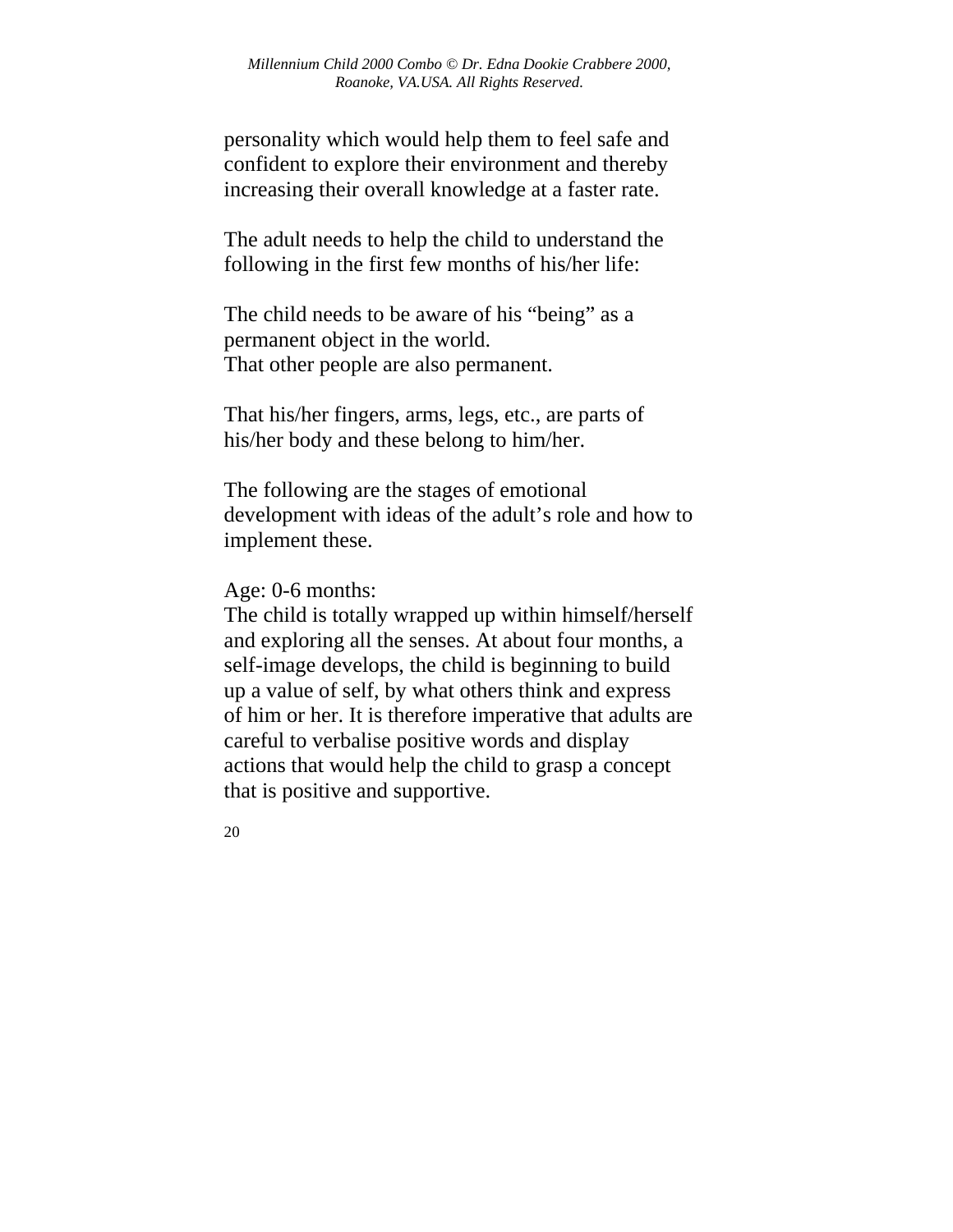High self-esteem could be built or destroyed in a blink. The child needs to hear that he/she is clever, bright, beautiful, handsome, and acceptable, as oppose to words such as horrible, bad and naughty; to describe the child's behaviour.

This can be done without being deceptive to the child if there is some difficulty in the child's behaviour.

Role of the adult: Meet the basic needs of the child and offer love, stimulation, and medical care when necessary.

In the first few weeks of life the child would need more sleep than anything else, devote this time to your personal needs, have a makeover, do gentle exercises, practice healthy eating and rest while the child is sleeping.

When the child is awake and alert, this is the time to introduce quality playtime, a few toys will help but more important to the child is, the adult's interaction; dad, mother or carer.

If the child is not happy in the first few weeks, seek professional help. It is most important to develop a daily routine as soon as possible, this does not only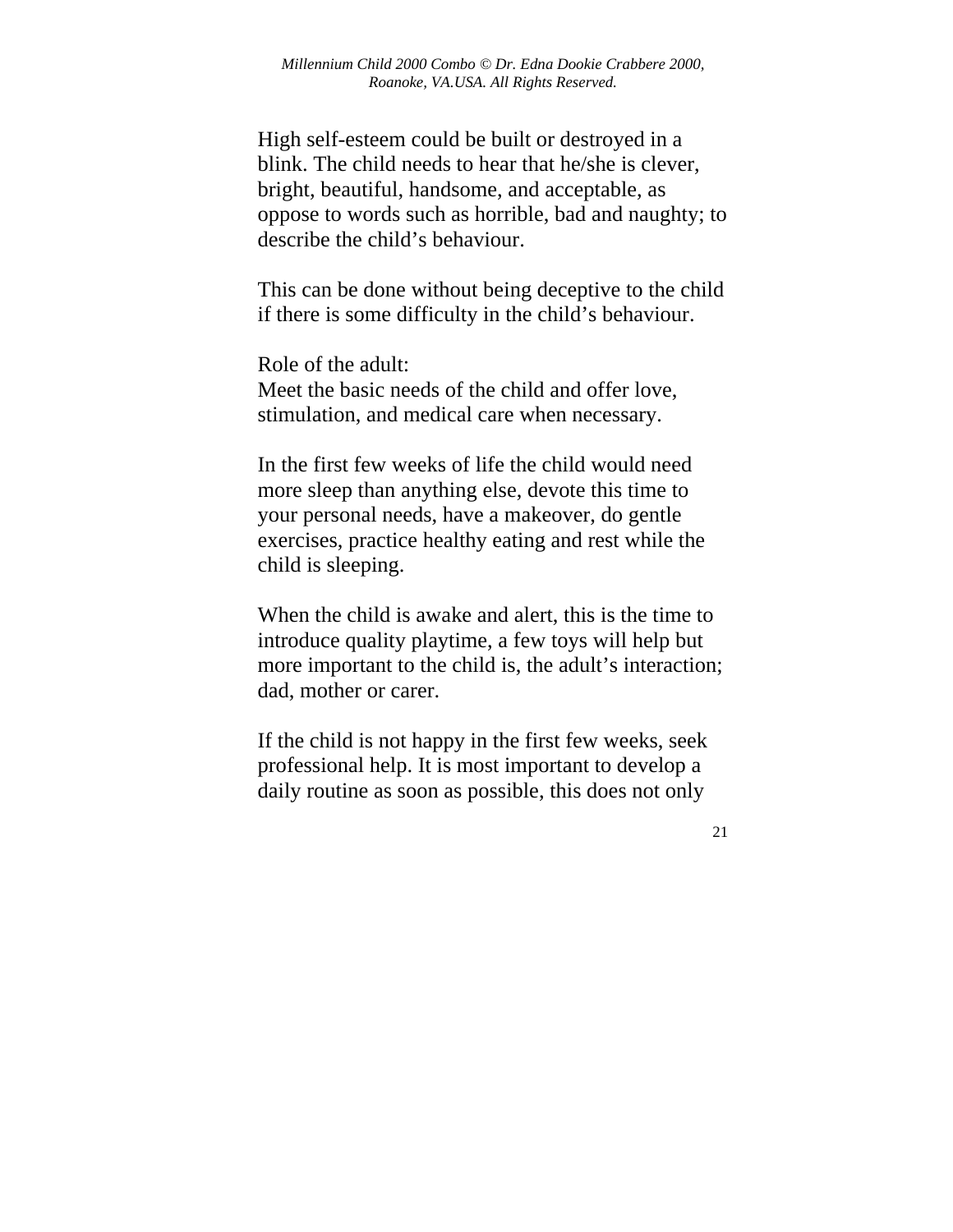benefit the family but is especially beneficial to the infant, in fact, it is the beginning of helping the infant to feel loved, secured and cared for. In other words you will be telling the child that he/she is an individual and the child will soon appreciate this as your routine become more consistent.

I must stress that it is the lack of such routine that often results in emotional insecurity and an insecure child becomes an unhappy child who will eventually become insecure and lacking confidence in some areas of his/her adult life.

For the first-time mother, I want to expand on the basic needs of the child. If you are breast-feeding, you may need professional help; in my experience, it is so much easier than getting out of bed to find a feeding bottle. It is also the most natural way to feed the new born as it contributes enormously to bonding which adds to feelings of security.

If you are not breast-feeding, get all the professional help you need; a routine is most convenient, prepare all the baby's needs for the day in one preparation and keep them in the refrigerator.

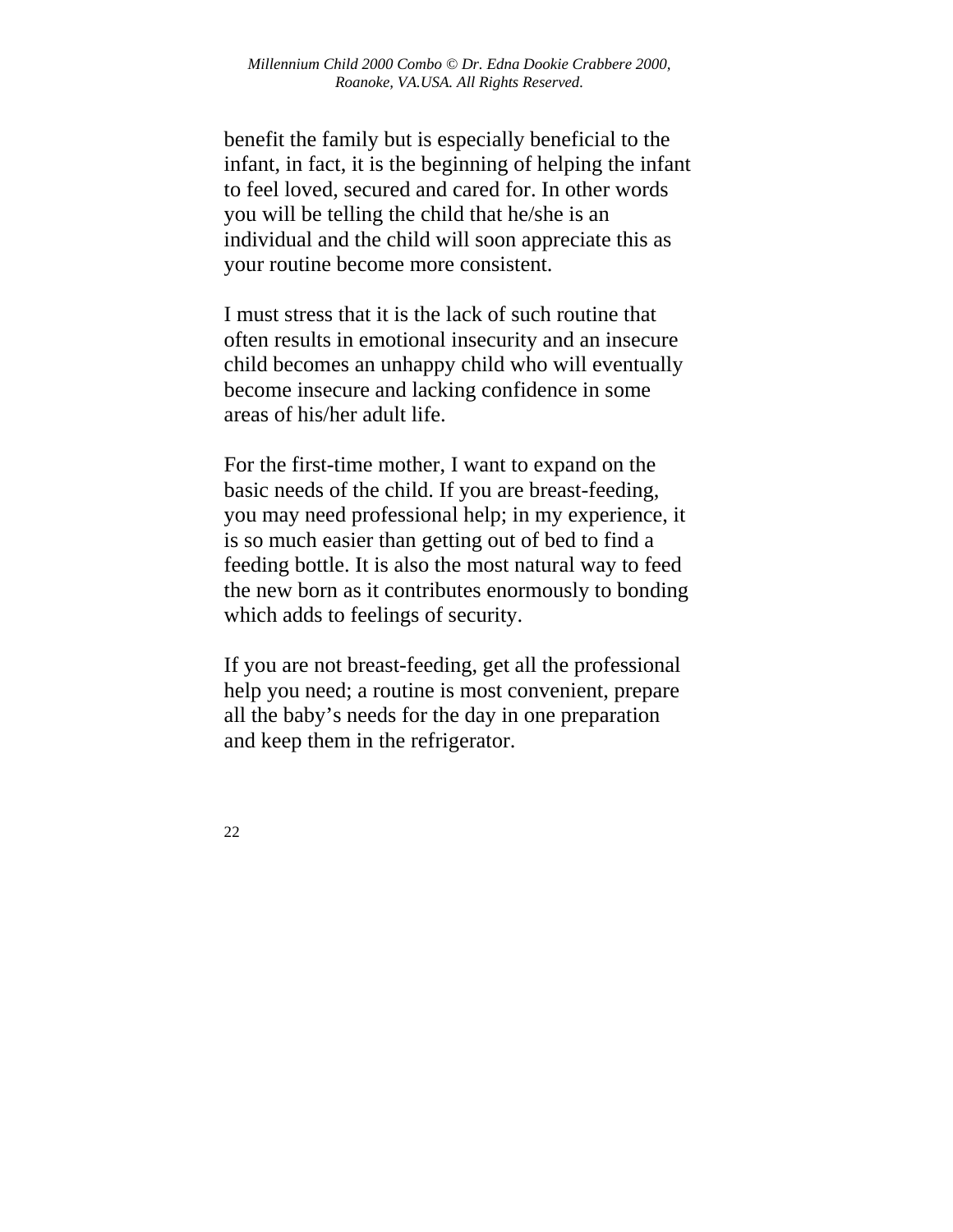Feeding time is bonding time, hold the baby close to you, speak to the baby, in a way that would make him/her feel that they are in a safe place and the baby would go to sleep without fussing, that is, providing that the child is well. As you develop your routine the child would become more and more content and happy; bath times, feeding times, rest times and especially at playtimes.

Playtime is the time when the child would most likely be picking up information about the world, he/she needs to do this safely and especially with mother present, in the first few weeks, then with dad and other family members as time goes by.

The baby's body temperature is vital to maintain, especially in winter months, be careful not to overdress or under-dress, take note of the room temperature where the baby sleeps and keep a check on the baby as often as you feel you want to.

When you are away from home or have visitors, encourage the baby to socialize safely with adults that you trust, the child would have developed a little more confidence, and you would have had a good five minutes to rest, while someone else is enjoying your baby.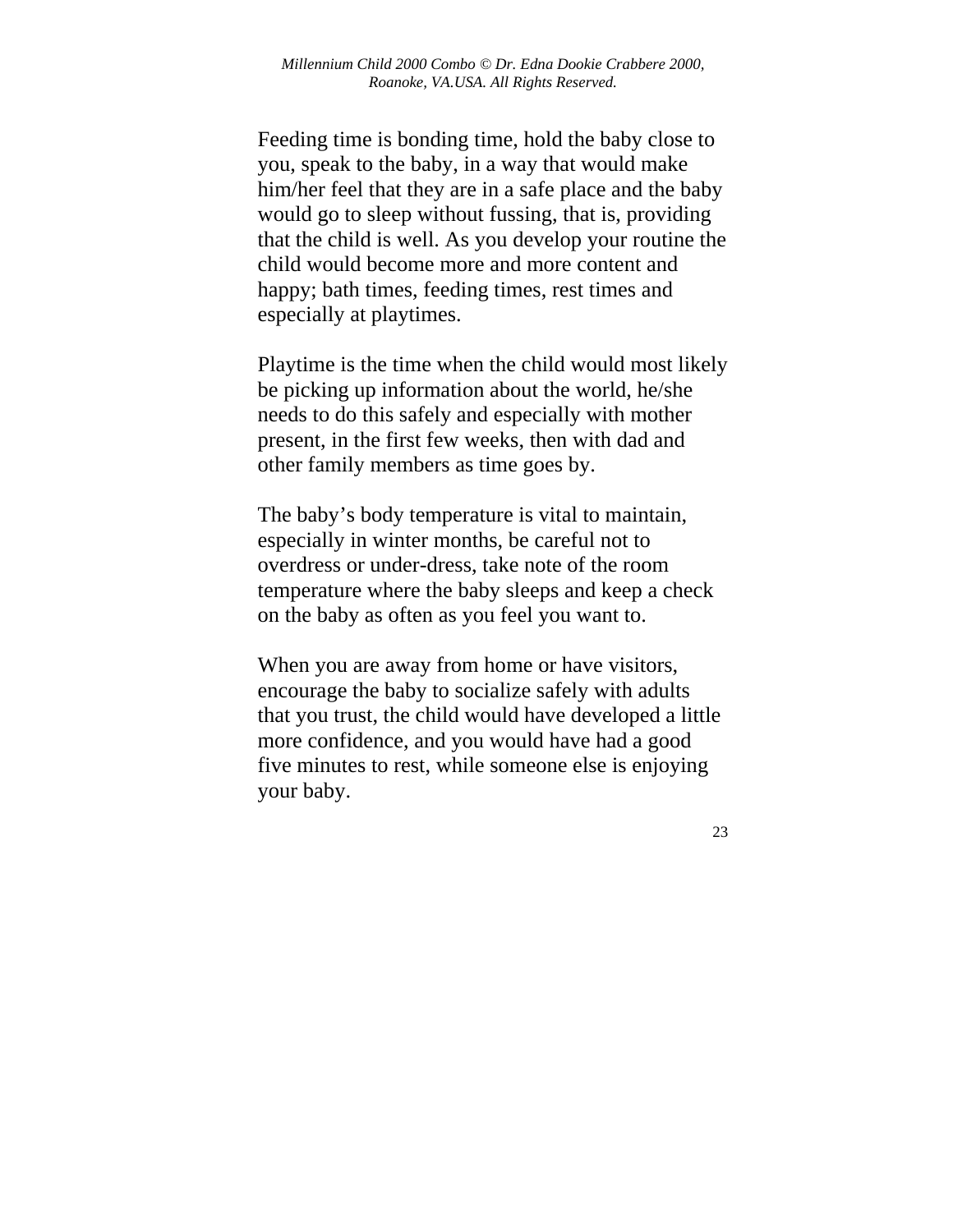When you buy clothing for the baby, be conscious of the fitting, comfort is more important than fashion, it is vital that freedom of movement is allowed as the child is growing and developing at a very rapid rate and any restriction would cause physical discomfort.

Fathers need to be more involved with their young children; a feeding bottle and dad's cuddly arm can offer the same emotional security to that of mother's breast-feeding routine.

Today, some fathers are realizing that they are loosing out on being a parent if they are not involved in the actual nurturing of their children. Sex stereotyping is something of the past and some children are now enjoying the feeling of love and security with the involvement of both parents.

This brings me to the topic of "Bonding." My first child was born by Caesarean Section, this left me highly sedated; I had been in labour and drugged with painkillers for 18 hours when it was realized that an emergency operation was needed, for the baby to survive. As a result of this, I was not alert and well enough to hold my baby for about 3 days; was I late for bonding? Empathetically No!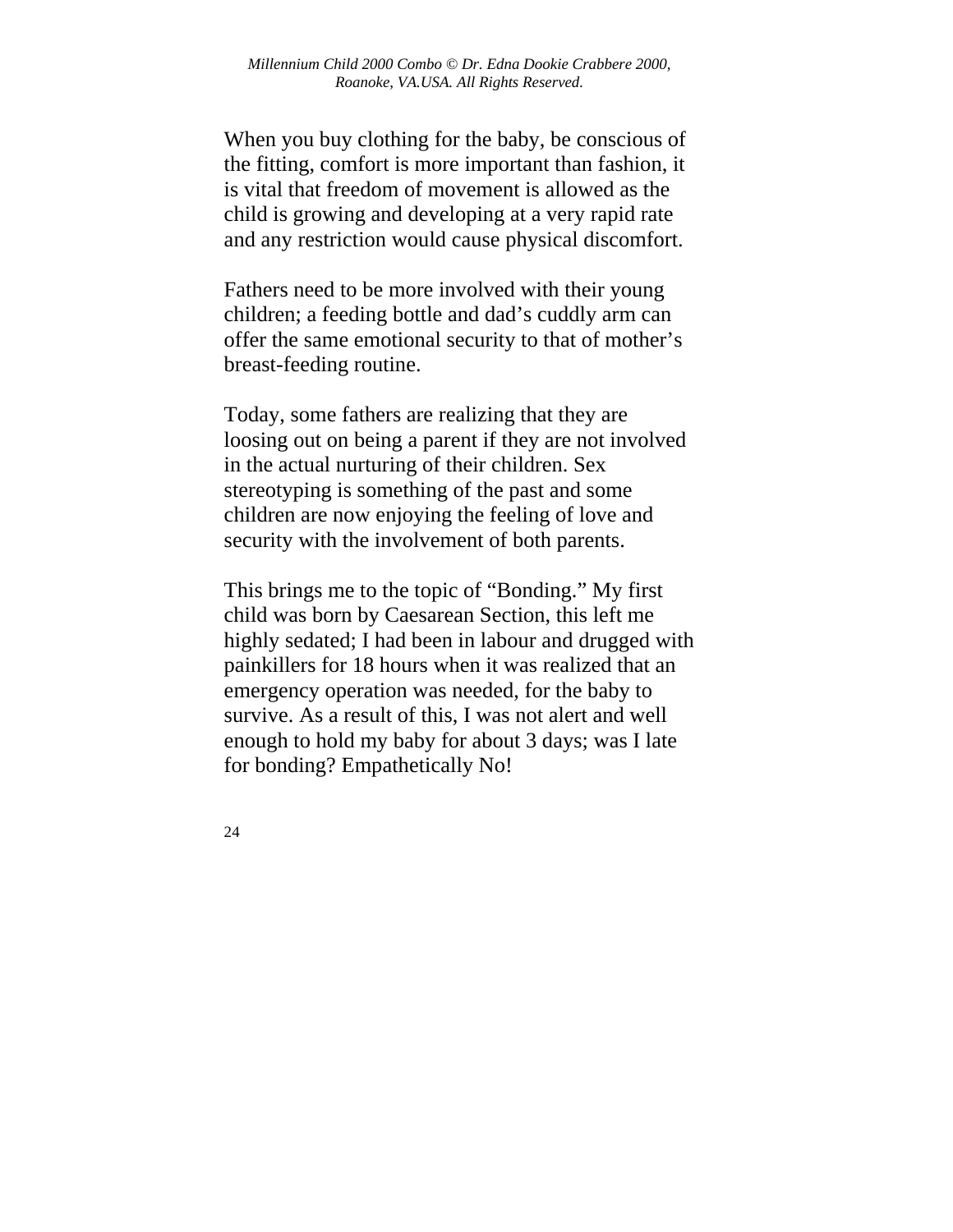Bonding is the first relationship that is established between the newborn and his/her mother/father/carer. This relationship is continuously taking place as the emotional needs of the child are being met on a daily basis.

Experts say that babies do recognize their mother's smell, but that they do not discriminate between different people; it is therefore quite natural for dad or another adult to take this role and establish bonding successfully. The child also plays an important part in bonding as he/she seeks bodily contact and comfort to feel happy and safe.

Each child is an individual and this makes bonding an individual issue for baby and adult. I believe that the young child will bond to whoever is more responsive to his/her emotional needs.

Age: 6-9 months:

It is quite usual for the child to display violent emotions, which swings in extremes of pleasure and rage.

The child quickly develops the concept of permanence; he/she knows that mother and father are permanent figures and if there is another fulltime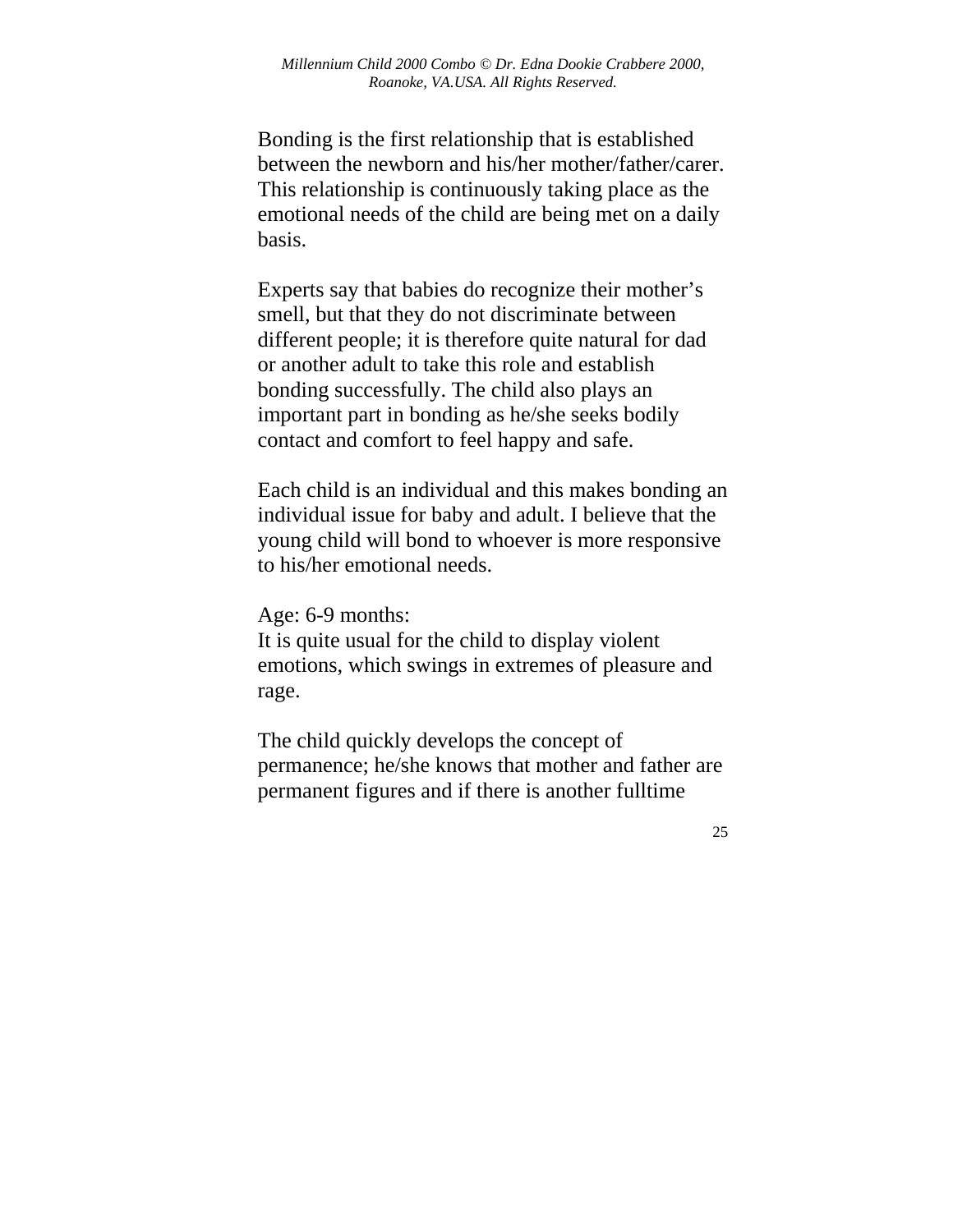carer the child would quickly develop the concept of what to expect in his/her daily routine. The child is eager and interested in everything; the child is also aware of disapproval and is beginning to be shy of the people he/she is not familiar with.

The child can quickly overcome shyness by you being creative about the things you disapprove of, such as offering choices of items that the child is allowed to touch rather than saying no, to the things that the child is attracted to but not allowed to have.

Role of the adult:

Meet the child's basic needs; provide play materials to stimulate the child's interest. More attention is needed to build on feelings of security. This means more quality time with father, mother or carer. Apply flexibility in the routine, for example, if the child is more interested in bath time than a few weeks ago, why not offer an extra two minutes to splash around in the water?

Alternatively, let the child have a second bath at the end of the day to provide extra stimulation in a way that is currently interesting to the child. Talk to the child and encourage vocal responses, this will help in language development.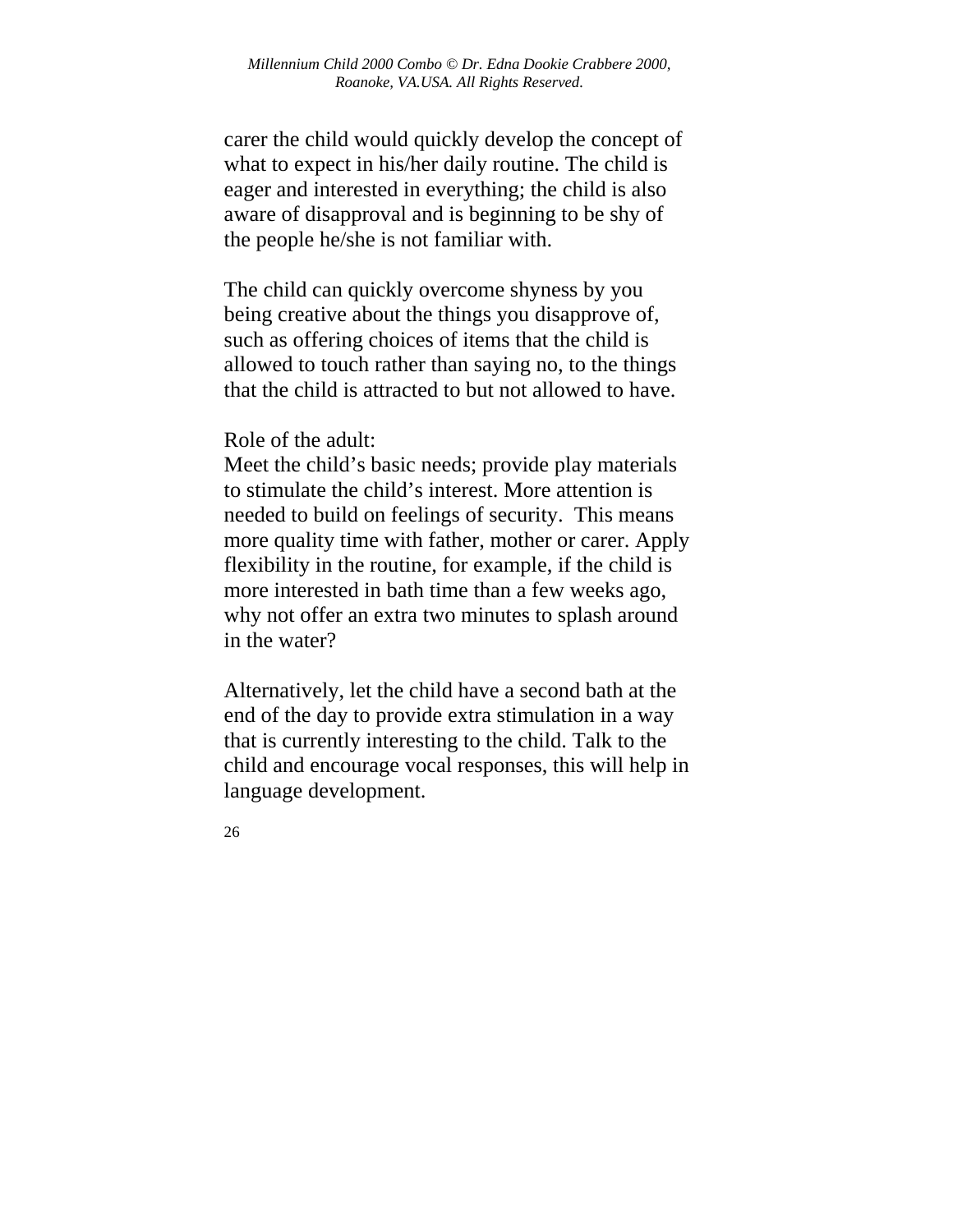It is most important that the child is allowed to show his/her interest in an activity, rather than the adult choosing an interest for the child. If shyness is displayed with new people, reassure the child; let him/her know in "age appropriate" terms that it is okay to be shy rather than being critical to the child's shyness.

I wish that I had studied child development to a greater extent before my children were born.

At this age (6-9 months) the child loves playing peeka-boo because he/she is learning that some things in his/her life are permanent and some are not.

"Children all over the world develop in the same way, one stage building upon the other but the rate of development will vary according to the quality of stimulation which the child receives." *(Quote: Piaget).* As the child grows older he/she develops culturally.

Age 9-12 months:

The child continues to display the same emotions as earlier, only that he/she is now stronger and uses the whole body to display this, for example, the whole body stiffens when the child is angry, the child will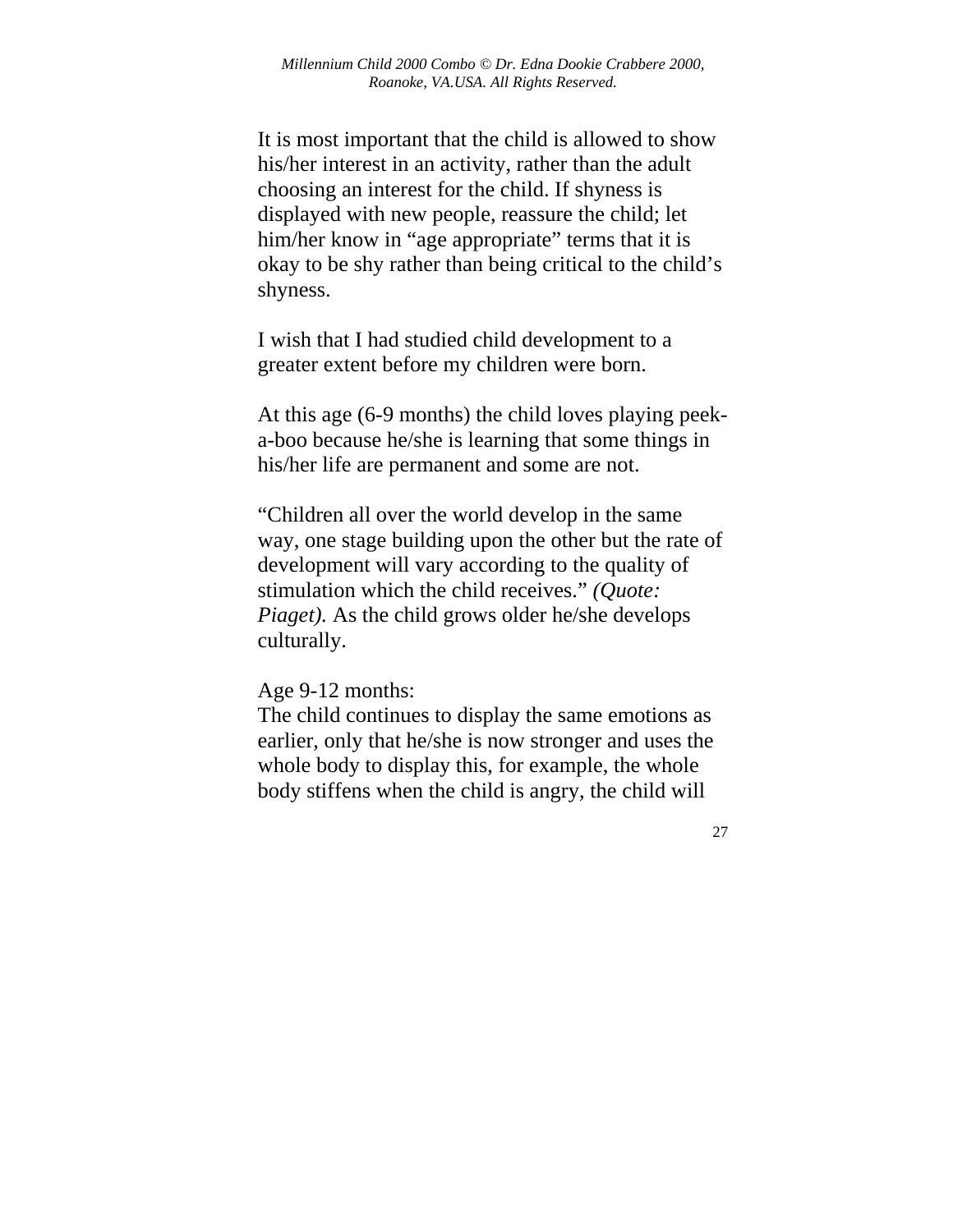throw his/her body backwards in this anger and the action can be very sudden at times. The child is also eager and interested in everything, especially with family members and familiar adults.

Role of the adult: Meet the usual basic needs of the child. The child is now ready for extra stimulation and at this stage, rhymes and songs will interest the child more than before.

I would like to point out that this information is based on emotional development, which is closely linked with social development. In fact, all areas of development are closely linked and these areas depend on each other for further development.

The young child must be allowed to taste what he/she is exploring; this is why constant supervision is vital.

Check all materials for safety. Young children need to explore with their mouths and if they are not allowed to do so, they will still put things in their mouths at a later date, because it is a stage of development.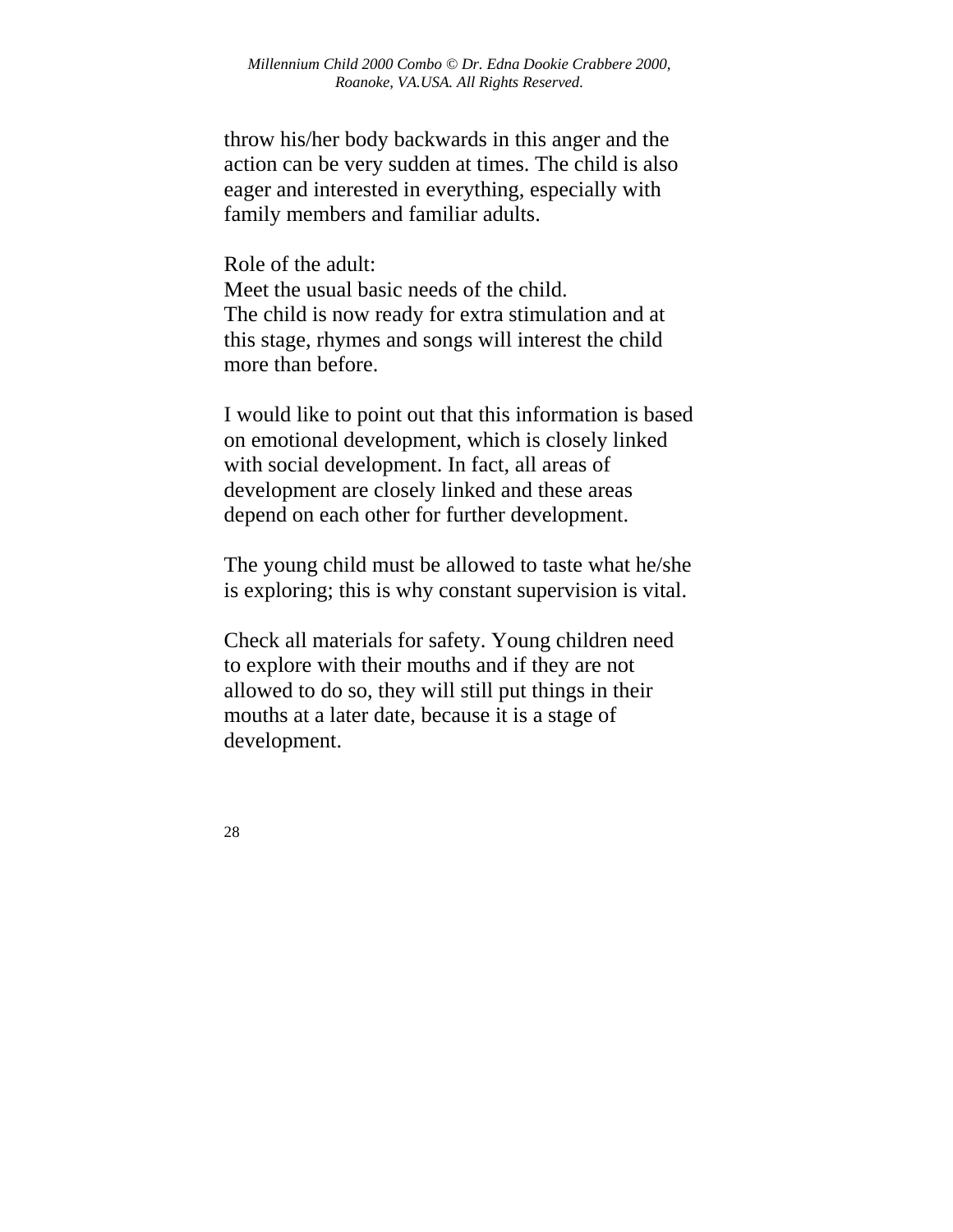Every stage of development must be experienced to the child's satisfaction in order to move on to the next stage of development. If this does not occur the child's development is delayed and insecurity steps in when the child is expected to perform "age appropriately."

SUGGESTED PLAY MATERIALS Picture books Musical toys Songs and rhymes Bath times toys Wooden blocks/bricks Rattles and chimes Soft toys Push along toys Jack in the box Posting box Balls (varying sizes and colours)

It is very important to offer the child play materials which complement his/her age and stage of development. If the material is too advanced the child will get frustrated, because his/her ability would be over-challenged. If the play material were below the child's development, he/she would get bored and lose interest in what is provided. It is therefore of vital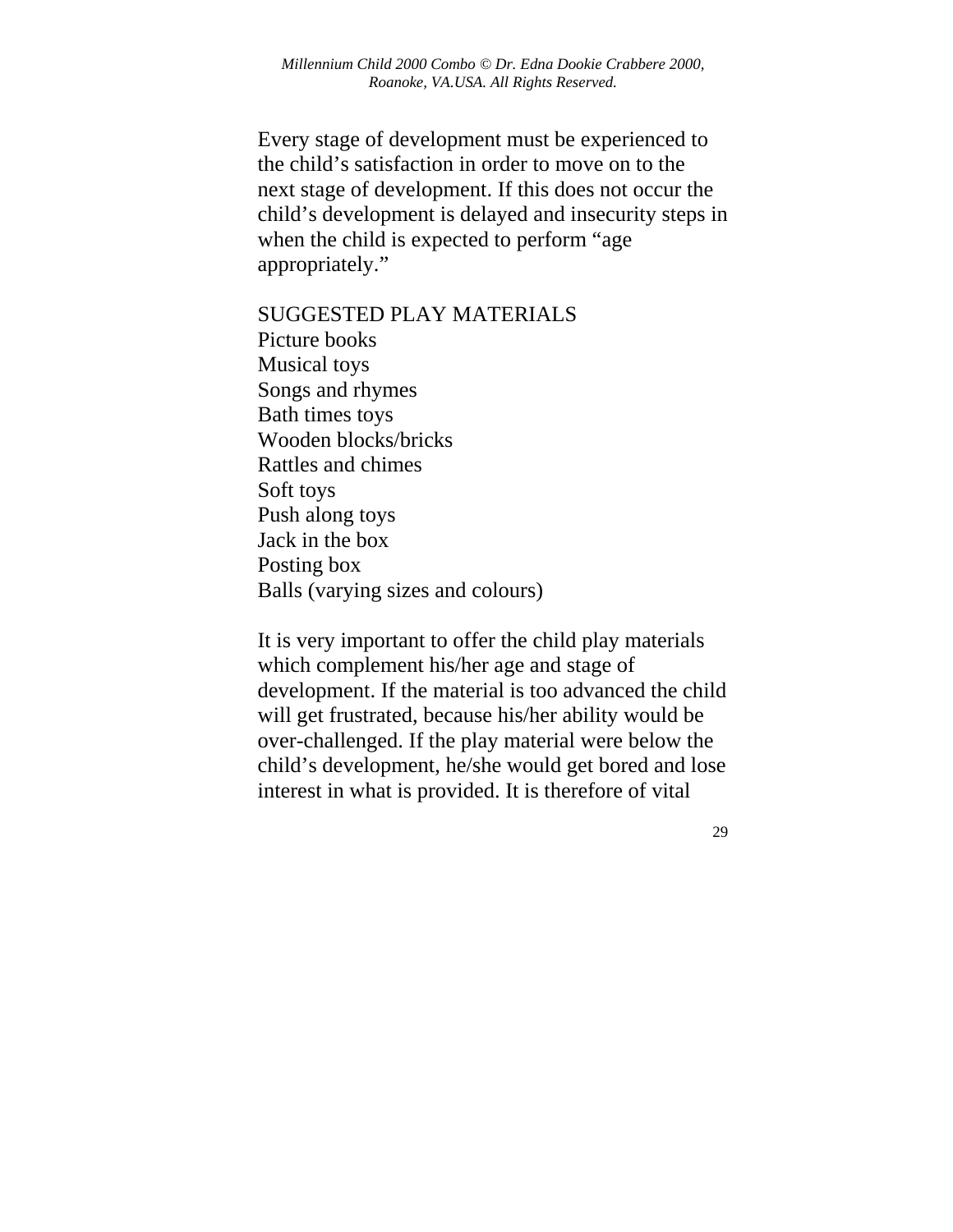importance that a balance is struck and one can only do this successfully if the child's development is assessed.

Here is where observing the child comes in, be alert and do this while the child is being supervised; which is all the time. As the child grows older supervision is not needed so intensely; remember the child is developing individuality and within limits the child should be allowed to choose what he/she wants to play with.

It is very tempting for the adult to invest in attractive toys before the child reaches the stage of development to appreciate them, if this happens, put these away until the child is developed to the stage when he/she would enjoy these most. You may like to consider buying certain play materials when the child reaches the appropriate stage in development; this option will offer a good advantage of buying what is new on the market.

Children are often happy to play with household items such as cereal boxes, daddy's shoes, pots and pans but check these for safety.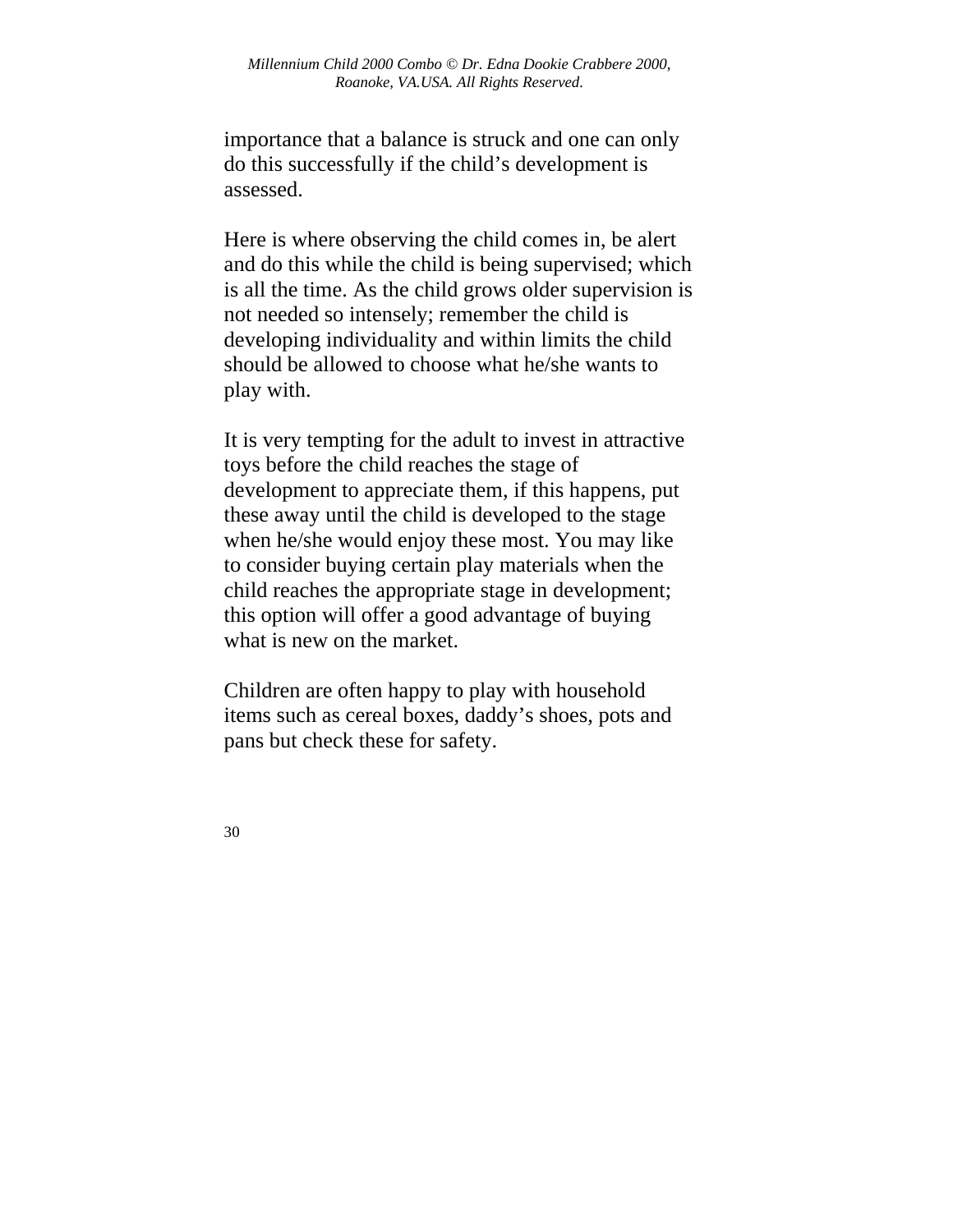The first year of emotional development is now concluded and I would like to offer a summary to help you to evaluate your child's stage of development in order to concentrate on raising your child to be confident.

#### Summary:

The child is dependent for the basic needs. A display of violent emotions at times is quite normal but the child is very pleasurable for most of the time. The development of personality and social skills. A time of great egocentricity.

As you take a note of the summary, try to imagine how you are going to meet the needs of the child by planning and making preparations where necessary, to respond to the child in "age appropriate" terms.

#### Age: 12-15 months:

The child is much more mobile at this age, very curious and wants to explore everything he/she sees or hears. If the adult tries to hinder this interest or investigation the child is likely to go into a rage, however the child is less violent than three months ago, providing that he/she has had satisfactory stimulation in a supportive and loving way.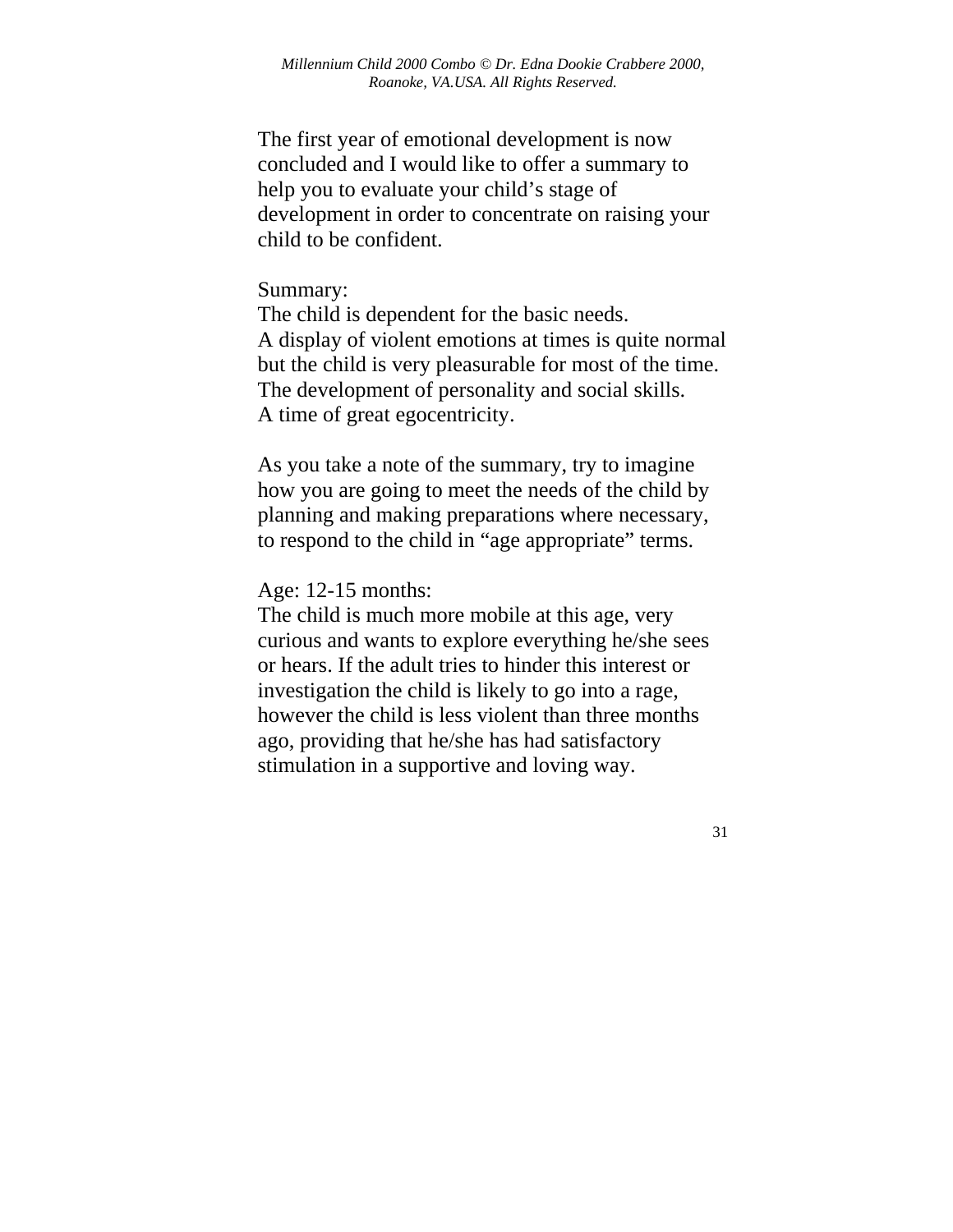I am not saying that you should allow the child to do what he/she wants to do but rather to think of ways of structuring the child's environment and interest so that the child would be free to explore without the adult having to say "no", this would also make life much easier for both adult and child.

Remember the child is developing a personality and he/she needs to know that, at least, some of his/her ideas are permitted so that a high self-esteem is built and maintained.

Very often the child who is allowed to climb on a chair with the help of an adult would to do it safely and would be happier to move on to something else after a few attempts; maybe more than a few attempts would be demanded by the child and this is where the adult needs to do some structuring.

Change the scene by introducing the child to something different and safer, as a result of such stimulation and support, growing independence and confidence will naturally take place and this is what should be happening.

The child can also store ideas in his/her head, for example, the child will remember the chair I talked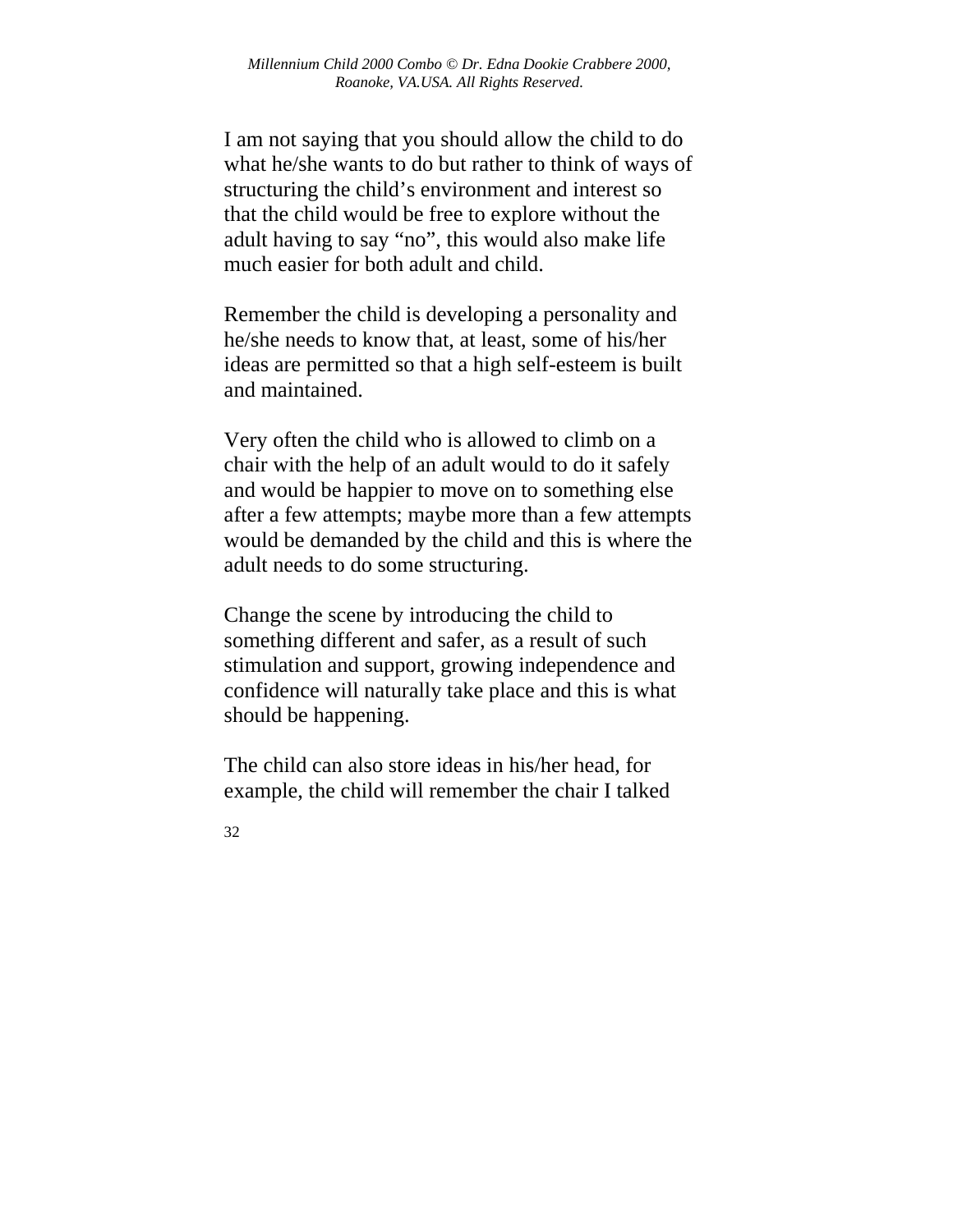about earlier. The child also knows his/her name and is generally friendly, likes to keep mother and familiar adults in sight and is not so worried about meeting new people like three months ago. The child at this age is also co-operative in getting dressed.

#### Role of the adult:

I have already given a few examples above and I hope that it makes sense, I encourage you to have a fair try, all these examples are experiences that helped me to gain the knowledge that I have about child development, and I feel sure that you will also find your own experiences valuable.

It is very tempting to allow the child to wander around; this should not be allowed for long periods, so it may be a good idea to offer a prompt to stimulate the child's interest. It is a good idea to take the child's favourite play materials with you when travelling.

As I said before, this is where observing and assessing the child comes in, if you don't keep an interest in your child's interest, you will never think of an idea that will satisfy the child's interest. I hope that you can see how this structuring could be beneficial for a good parent/child relationship later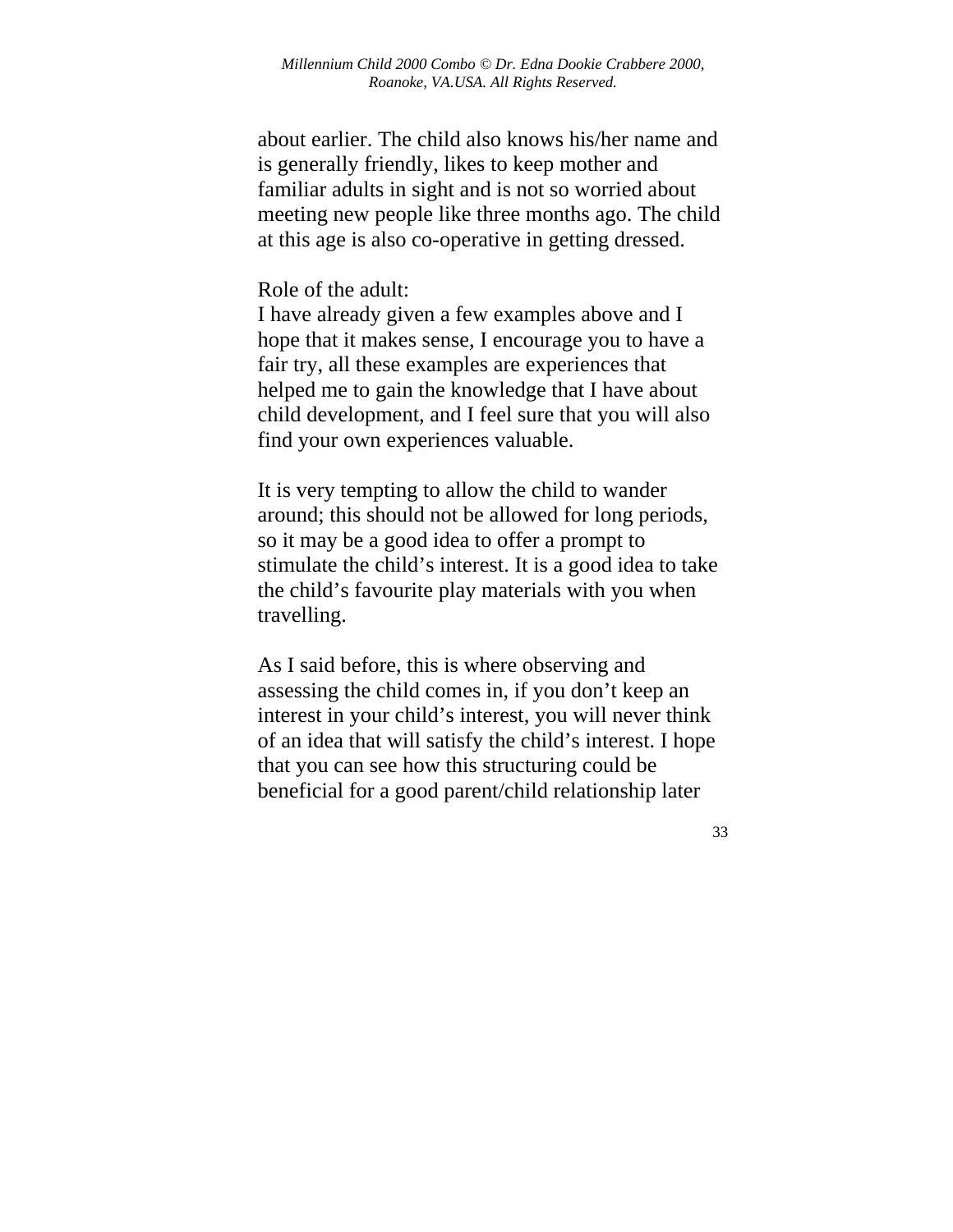on. The child is learning that the adult is there when he/she needs the support and it is also teaching the child to concentrate, even if it is only for two minutes.

My second baby had a great interest in the kitchen, especially the kettle, so I emptied one of the lower cupboards in my kitchen for him. I chose the cupboard which he was always trying to get into, I placed in it, the kettle, two wooden spoons, a small saucepan with lid, plastic cups, spoons bowls and a couple of cereal boxes. I then labelled the cupboard, "Andy's Kitchen" and while I was not cooking, he had a fantastic time cooking for his brother and me.

Every two weeks I changed the contents of the cupboard to keep his interest, then one day he said to me, "NO MORE TEA" as he extended his arm to me, in his hand was the kettle; my kettle, which he was returning.

Please remember that young children should not be playing in the kitchen when you are cooking.

I enjoyed my children very much, they understood the different tones I used when I communicated with them, I know that sometimes I was a little mean with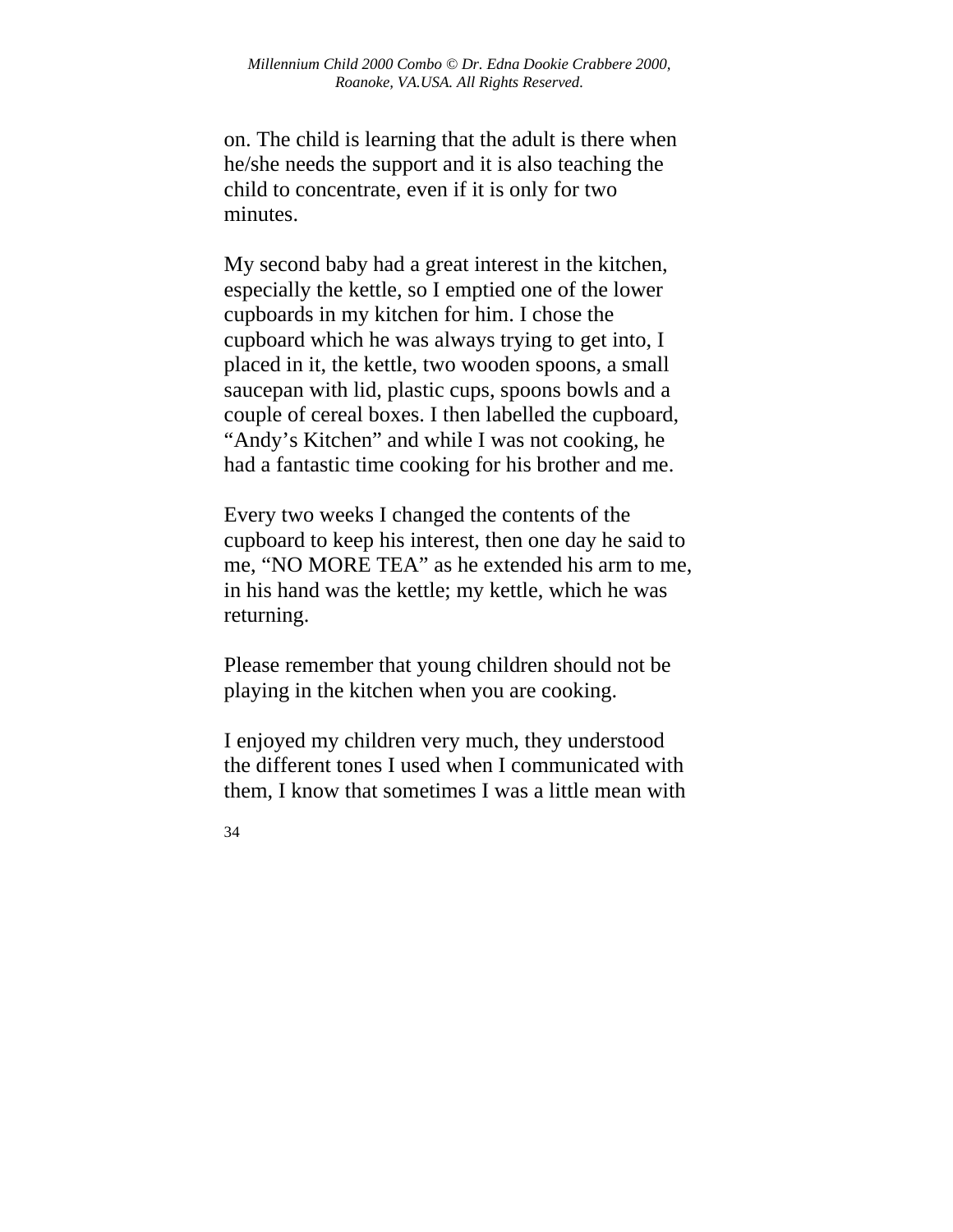my loud tones and I sorely regretted not studying child development before they were born.

Summary:

The child is much more relaxed and sociable.

Age: 15-18 months:

This is a time when the child could develop some jealousy of the attention given to peers and adults, he/she loves to explore animals and friends and becoming more independent.

Role of the adult:

Notice how the child's development is extending. He/she is more anxious at mealtime and this is because of growing independence. While the child is being fed, give the child a spoon also, in fact, this could be done much earlier in life to encourage independence at mealtimes. I remembered my son Paul refusing to open his mouth because he wanted to feed himself and he would have fed himself with his fingers, if I did not offer him his own spoon.

Young children should be allowed to explore food with their fingers but chocolate pudding or foods of similar consistency could be more fun at the child's birthday party. Play dough should be supplied for the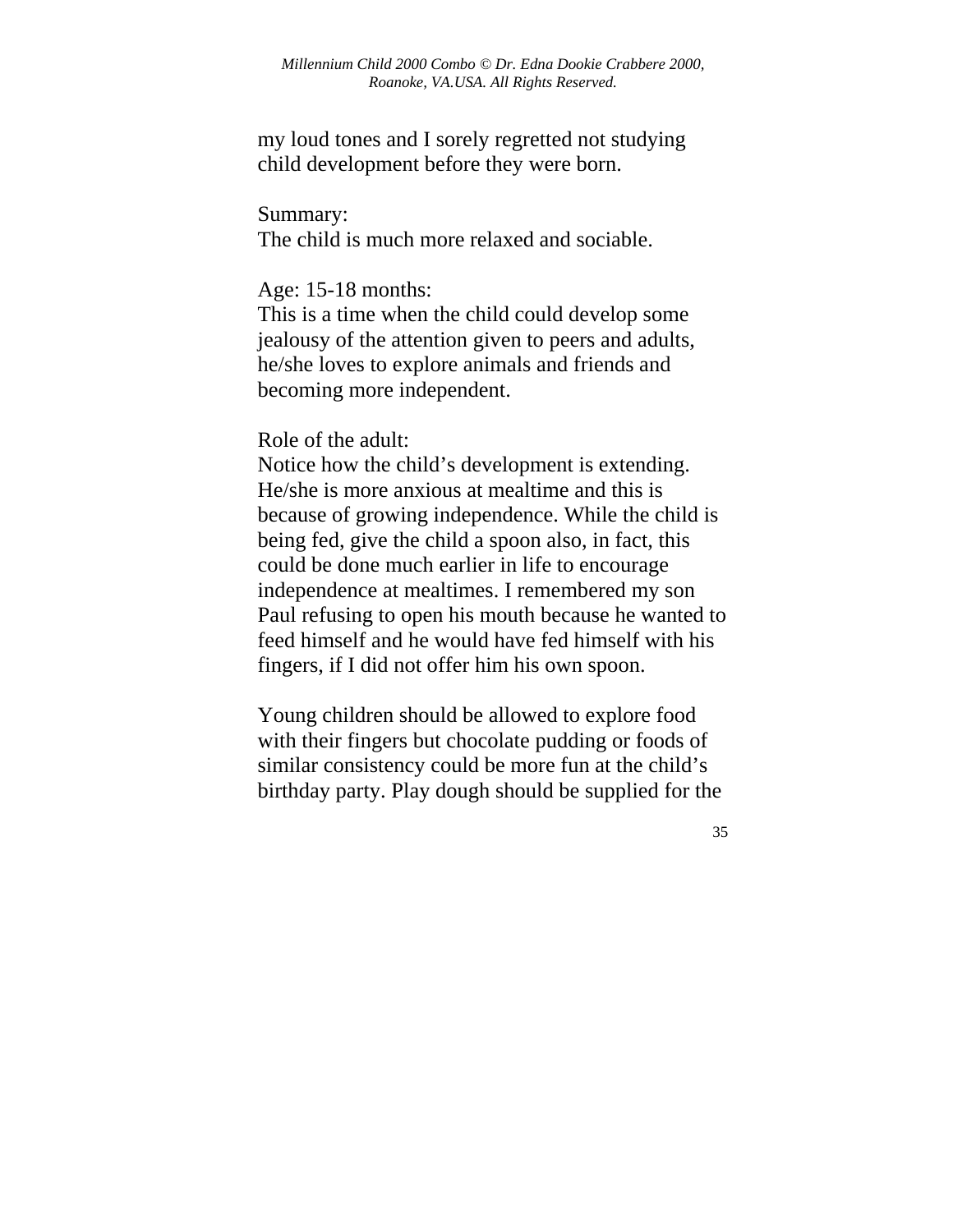child to experience this "sensory stage" of development.

The child needs a lot of praise and encouragement in the attempts to be independent, try not to use words like, messy child, stupid child; it is better to tell the children what they can do rather than what they cannot do.

"No!" and "Stop!" are not words that will help the child to develop self-value especially if these words are angrily expressed by mother or dad, think about the situation and use substitute words. For example, if the child is being very noisy while someone is trying to concentrate, the child can be told; "you can make that noise in the garden" or "when you are finished crying we can have a cuddle."

The tone and volume of your voice matters very much, if you are going to make the child feel valued, loved and secure in your relationship with him/her. Children under five do suffer emotionally (more than the adult can imagine) if they are put on "time out" for more than one minute, especially if they are not dealt with in a loving way. Many people do not realize how this can affect the child in his/her adult life.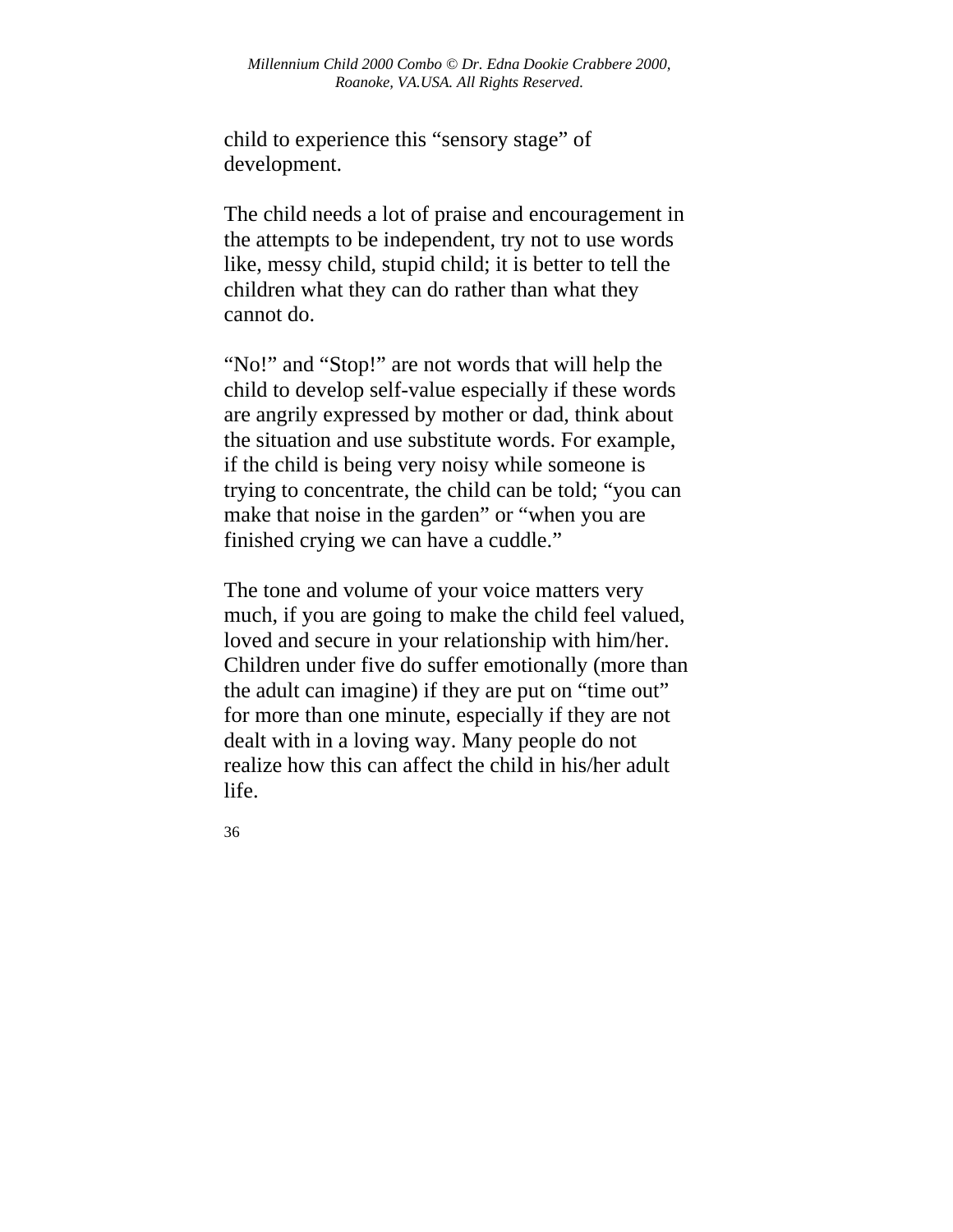Age: 18-24 months:

The child continues to be sociable and independent and could get frustrated and violent in trying to understand her/himself.

Still very energetic and could be enjoying his/her own company for short periods while investigating things. The child would probably make attempts to join in rhymes and songs.

Role of the adult:

Same as before, the adult should enjoy the learning experiences with the child and offer a lot of praise and reassurance. The child will remember these experiences and develop further feelings of security, which will continuously build on her/his confidence.

#### SUGGESTED PLAY MATERIALS

Other similar materials could be added for variety. Chunky crayons and paper; let the child have these at quality time when you can see what he/she is doing on a one to one basis and offer praise and encouragement.

There are lots of other items on the market; I have only mentioned a few examples. Take time when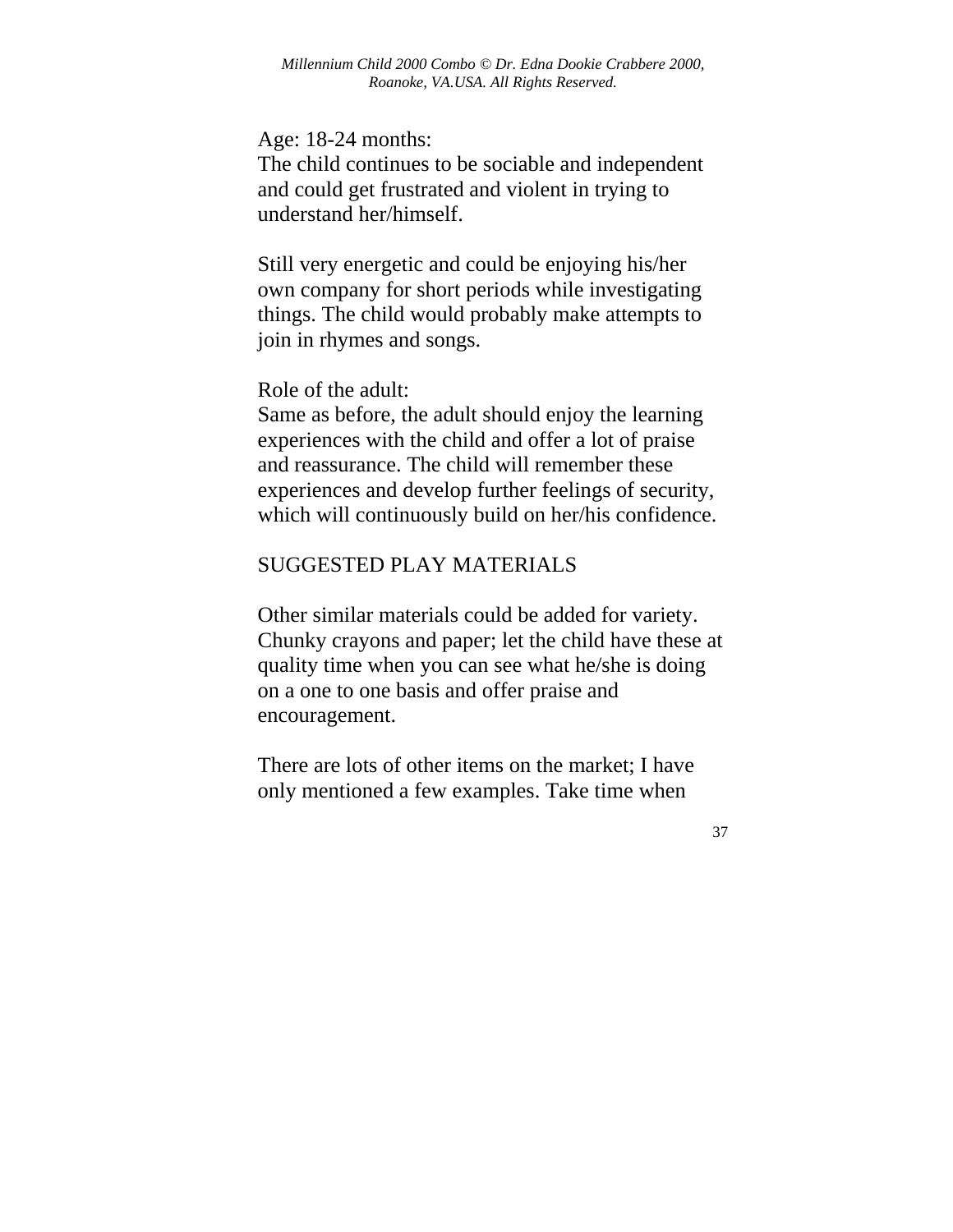shopping, it may be a good idea to take the child to explore the shops one day, make a note of the items that interests the child, evaluate the items "age appropriately" and then do your shopping another day, without the child.

Children are not always interested in what is best for their stage of development so be knowledgeable and wise when shopping for play materials. Choose items that would help the child's development and be enjoyable at the same time. Children could also loose interest in drawing materials if offered too many times during one day.

Age: 2-3 years:

This age group is known as the "TERRIBLE TWOS." A time of tantrums but this should lessen toward the child's third birthday. Tantrums occur because the child is not intellectually mature enough to cope with his/her feelings.

The child is frightened of what seems complicated to them. This is also a time of frequent nightmares; he/she is loveable, cuddly, responsive and sociable The child is also aware of gender and racial differences.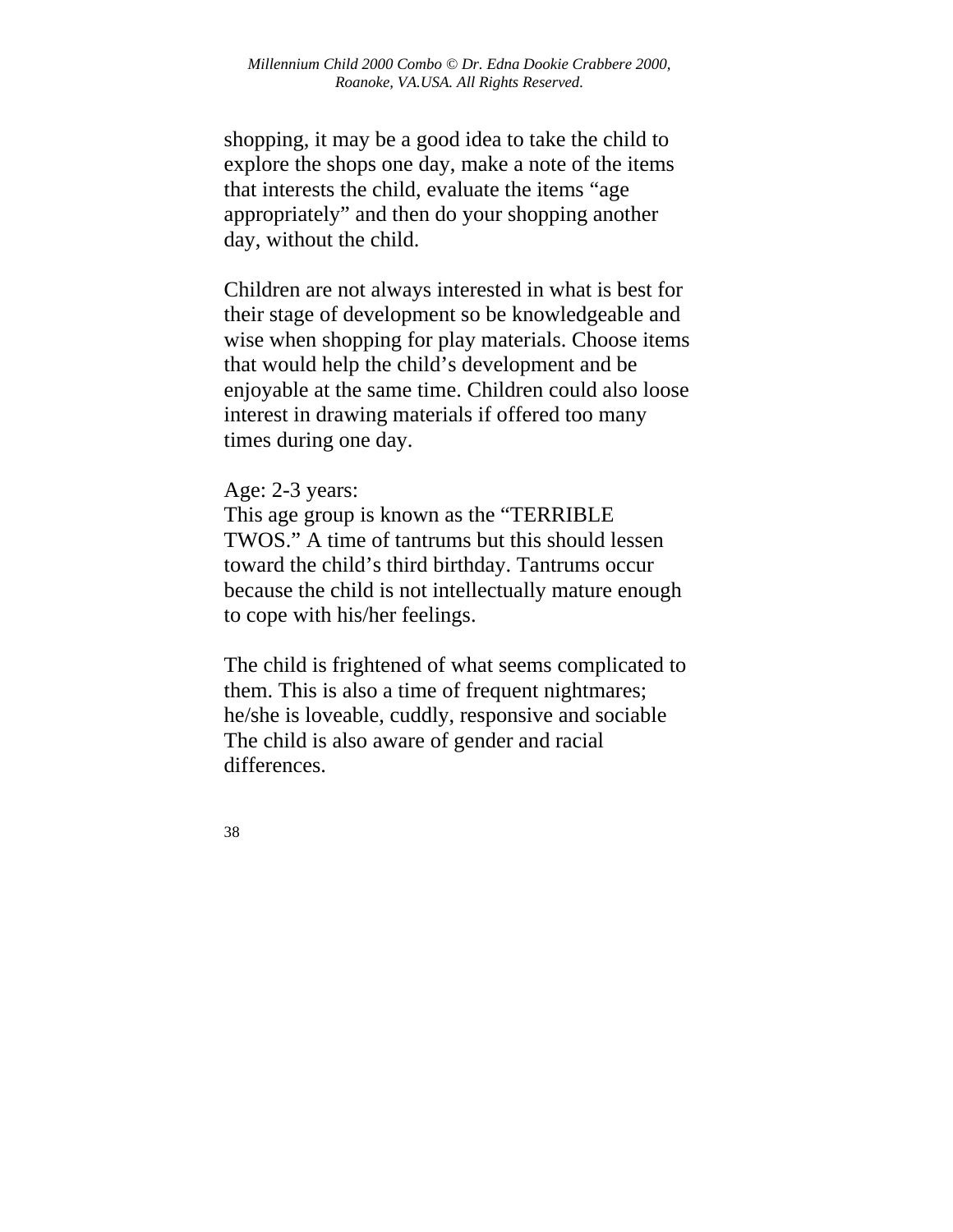I prefer to call this age group "terrific two."

Role of the adult:

Offer experiences that would build on the child's self esteem and individuality, this means a lot of involvement within the family unit or at the baby and mother's Club, Playgroup and community relationships in general. If a tantrum occurs, allow the child to express those emotions but keep a watchful eye for danger in the immediate environment which may cause injury.

This awkward moment may occur in a public place and everyone may be observing, so what? It's tantrum time! As oppose to dinnertime or playtime.

One of the ways that this can be dealt with is by sitting quietly and watch the child, after a minute or so, you would have hopefully, composed yourself and the two-year-old would probably be wondering why you are not opposing to this behaviour. If the child is still carrying on with the tantrum, approach the child when you can hear the volume lessening and gently offer a tissue and a cuddle.

This method may not always work but it's worth a try, you will soon learn of an ideal way to deal with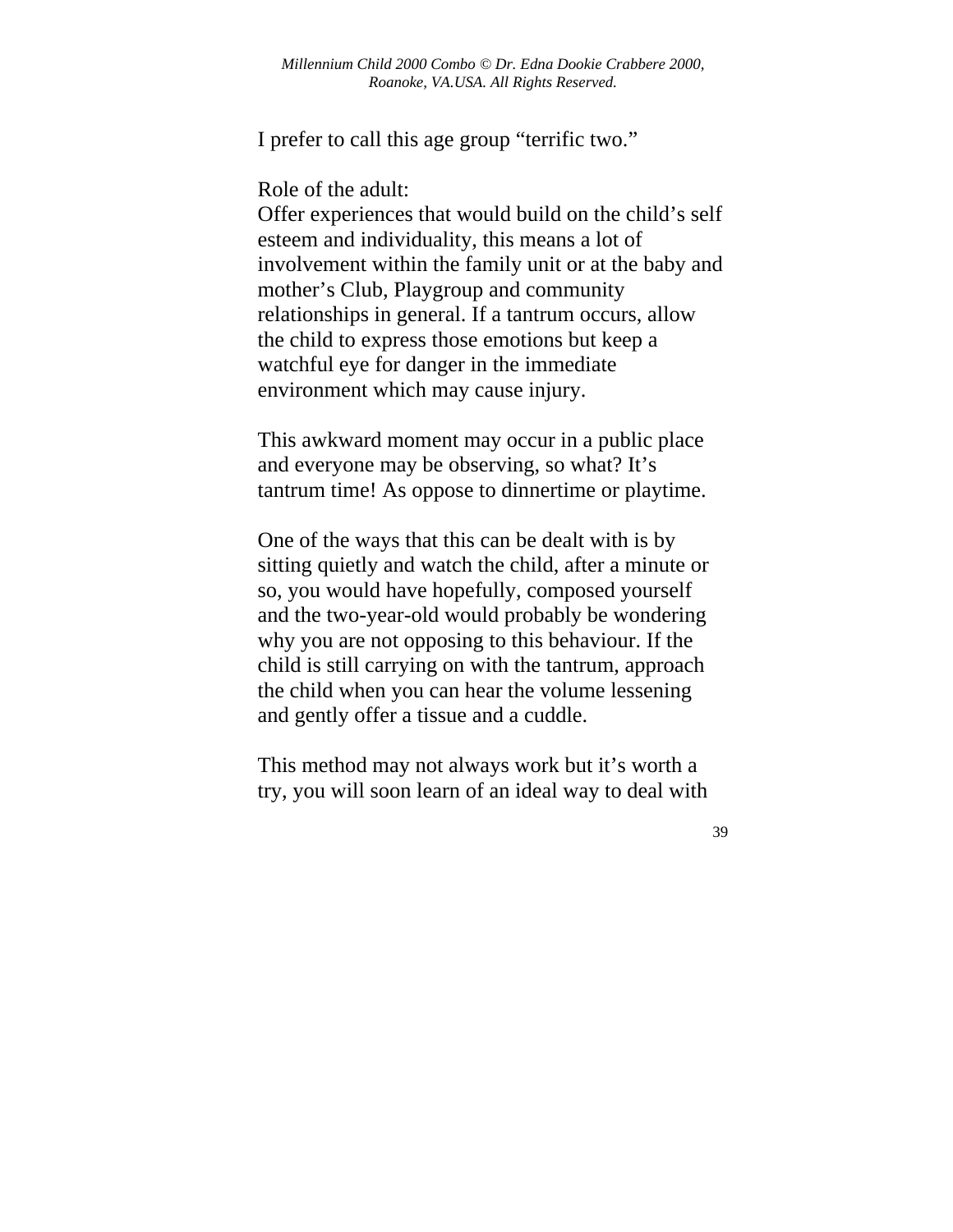this situation, sometimes you may not need to approach the child, just offer your soothing voice when the child is not so loud in order to let the child know that you are trying to understand him/her.

I have seen children rushing back to mother, after having a good cry and rolling all over the floor to their satisfaction. Do not worry about onlookers who may think that you are being mean, you know your child, and at that moment only you know what is best. Be sure to maintain safety and strict observation until the child is pacified, then reassure the child without making him/her feel that they have done a good or a bad thing.

This is not easy to do, so here is an example.

Offer a tissue for the tears, hold the child close to you and speak in soft and reassuring tones. "I am glad that you are better now, you were very upset" If the child responds and wants to conduct a conversation, try to communicate at the level of the child's development, this will teach the child to confide in you, as he/she grows older.

Do you see how you can help the child to develop confidence? If he/she can talk about how they are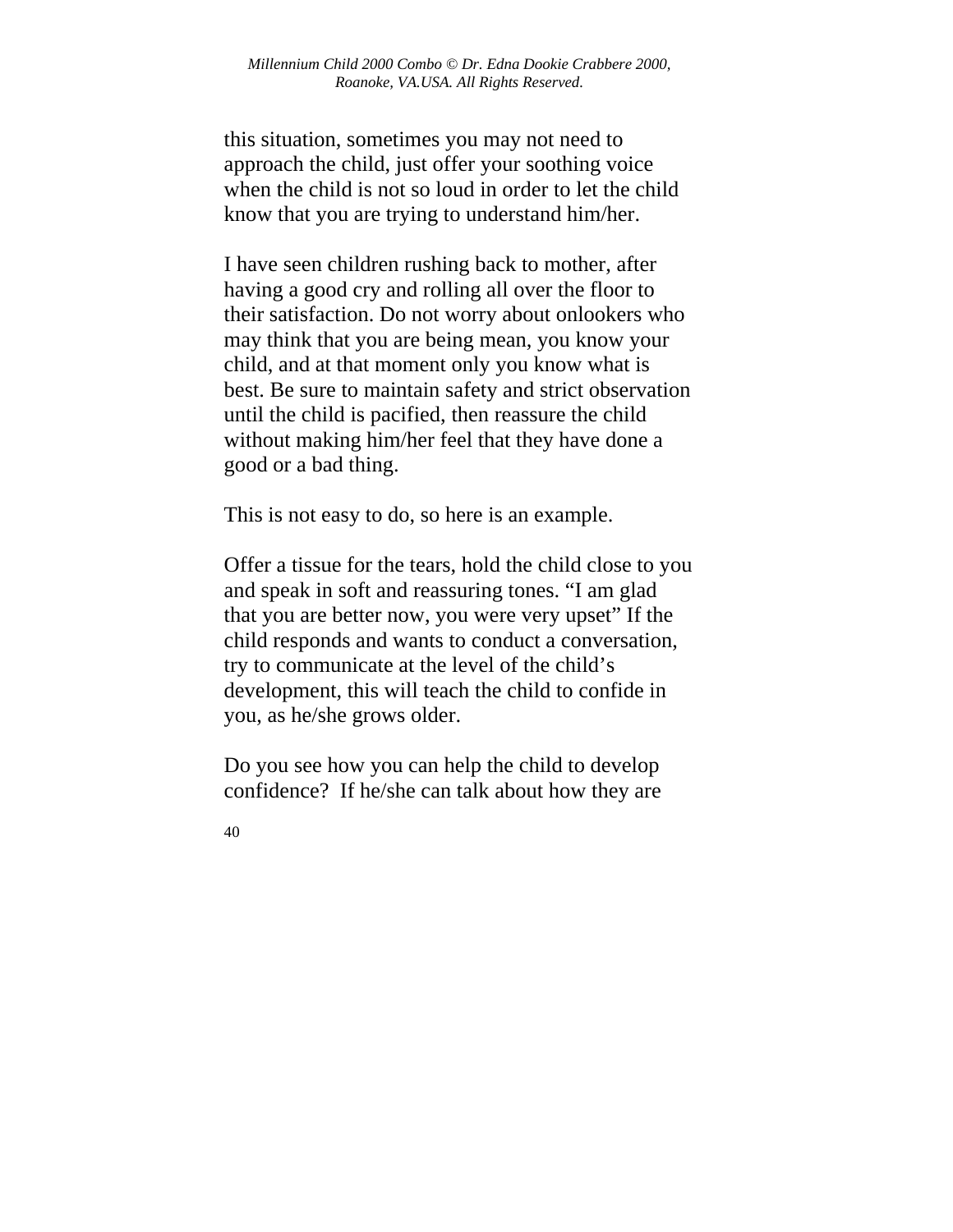feeling to the person who is closest to them, this is the beginning of good relationships for the rest of their life.

Children who are not allowed to express their negative emotions with loving and caring adults could turn out to be arrogant and insensitive in adult life.

One mother said to me:

"I allowed my daughter to do whatever she wanted while she was in her own room and at the end of the day, we tidied up together, by her  $3<sup>rd</sup>$ . Birthday, she was helping me to tidy my room also, we were great friends, and we are still great friends, sixteen years later."

Talk to your child as you go through the day, talk about breakfast time, lunchtime, play time and whatever you are going to do next. The child is also ready to learn about colours at this age and this is a good time to talk about the skin colour of other people who they see and come in contact with; no need to make a big issue, the child is only learning the concept of colours, keep the learning experience simple, as in red; like the red car, as in green; like the green leaves.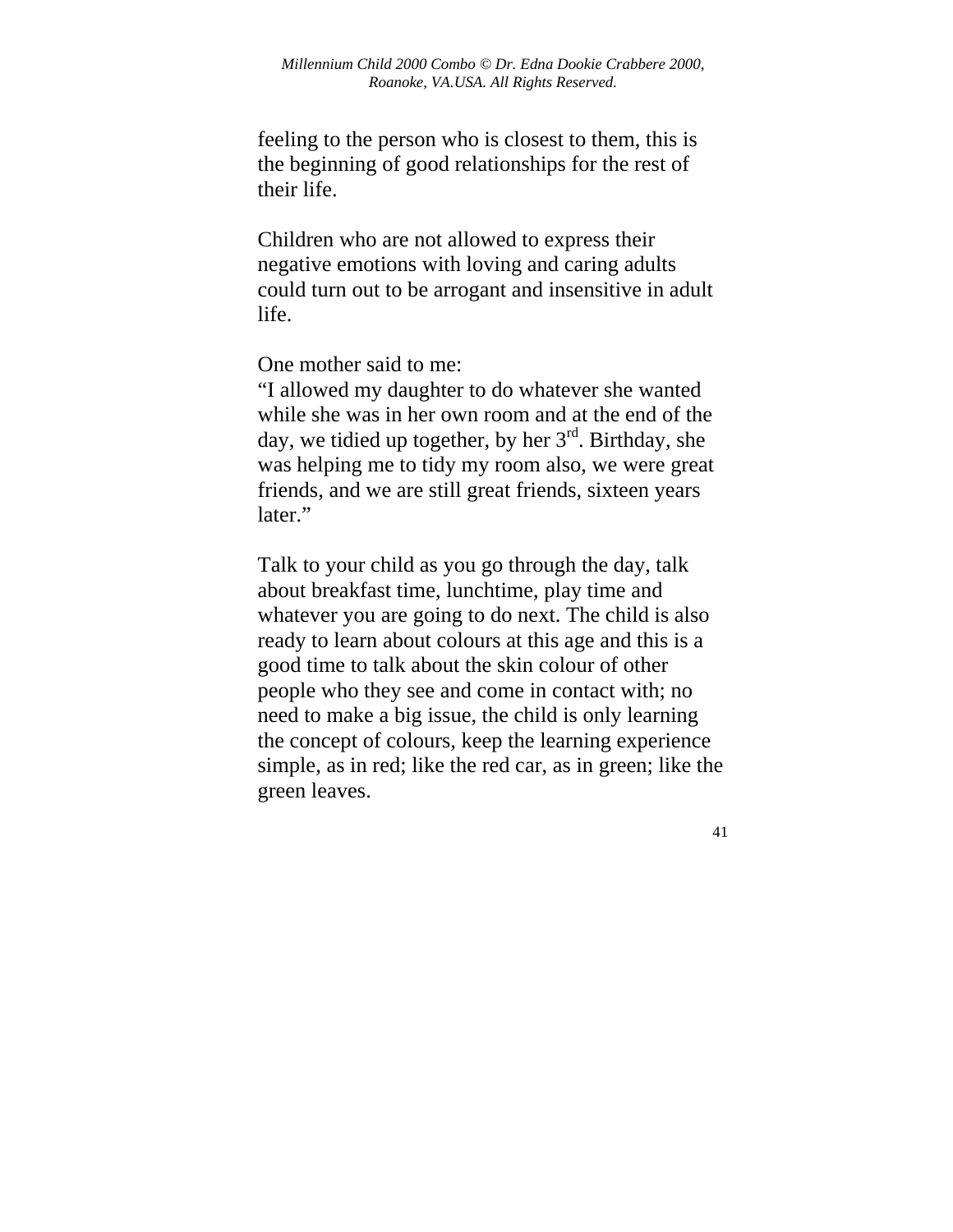Avoid situations where the child would need to share because preschool children cannot understand this until they are a little older. However, you should let the child see your example of sharing with another adult or with other children. This will help the child to copy your example and slowly get used to the idea of sharing as development progresses.

#### SUGGESTED PLAY MATERIALS

Opportunities to climb nursery apparatus. Toys that pushes and pulls. Large and small balls. Push along tricycle. Videos. Detailed picture books. Paints crayons, pencils and other creative materials. A variety of construction materials such as, Lego, wooden bricks. A variety of imaginative materials such as, dolls, cars, kitchen set, dad's old shoes, grandma's hat.

The above are only some examples of play materials in general and for the child who is having a difficult  $(2<sup>nd</sup>)$  year, you may like to offer added materials, which will help to soothe his/her, emotions.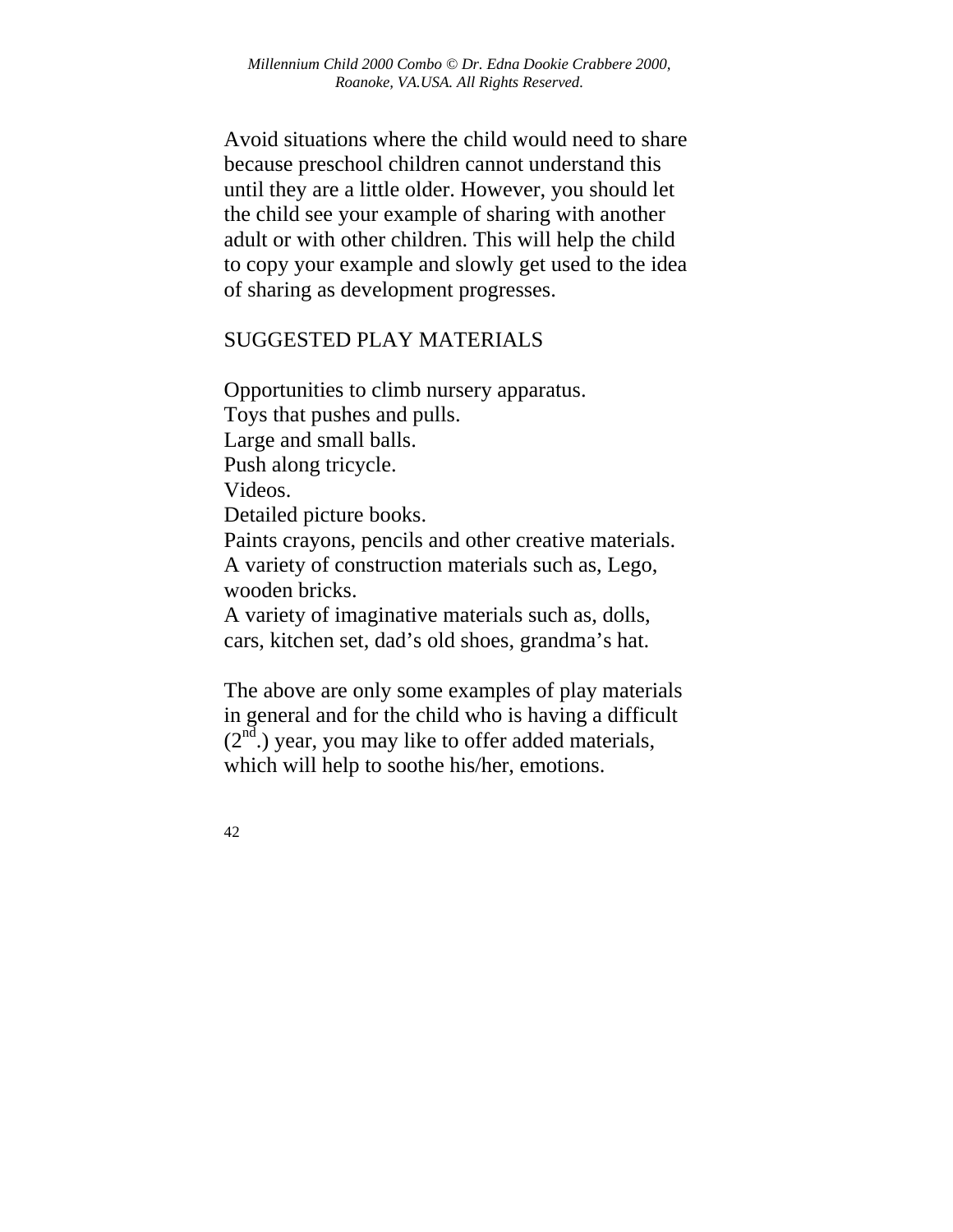These could include: More opportunities for water/sand/dough/clay play. Cuddly toys. Bubbles. Soft music at bedtime. Quality time with adult. Lots of free play.

There is no such thing as "boy's toys" and "girl's toys" each child should have opportunities to explore and choose from whatever is available to all children.

Summary:

The two-year-old has a growing desire to be independent, they know what they want to do and they try to do it, if stopped by the adult or an object they are likely throw a tantrum.

Children learn discrimination from adults, we therefore need to be careful about what we allow young children to hear or what we allow them to watch on television, how we react to the differences in the skin colour of other children or adults.

Age: 3 years: The three-year-old is also known as: "THREE IS EASY."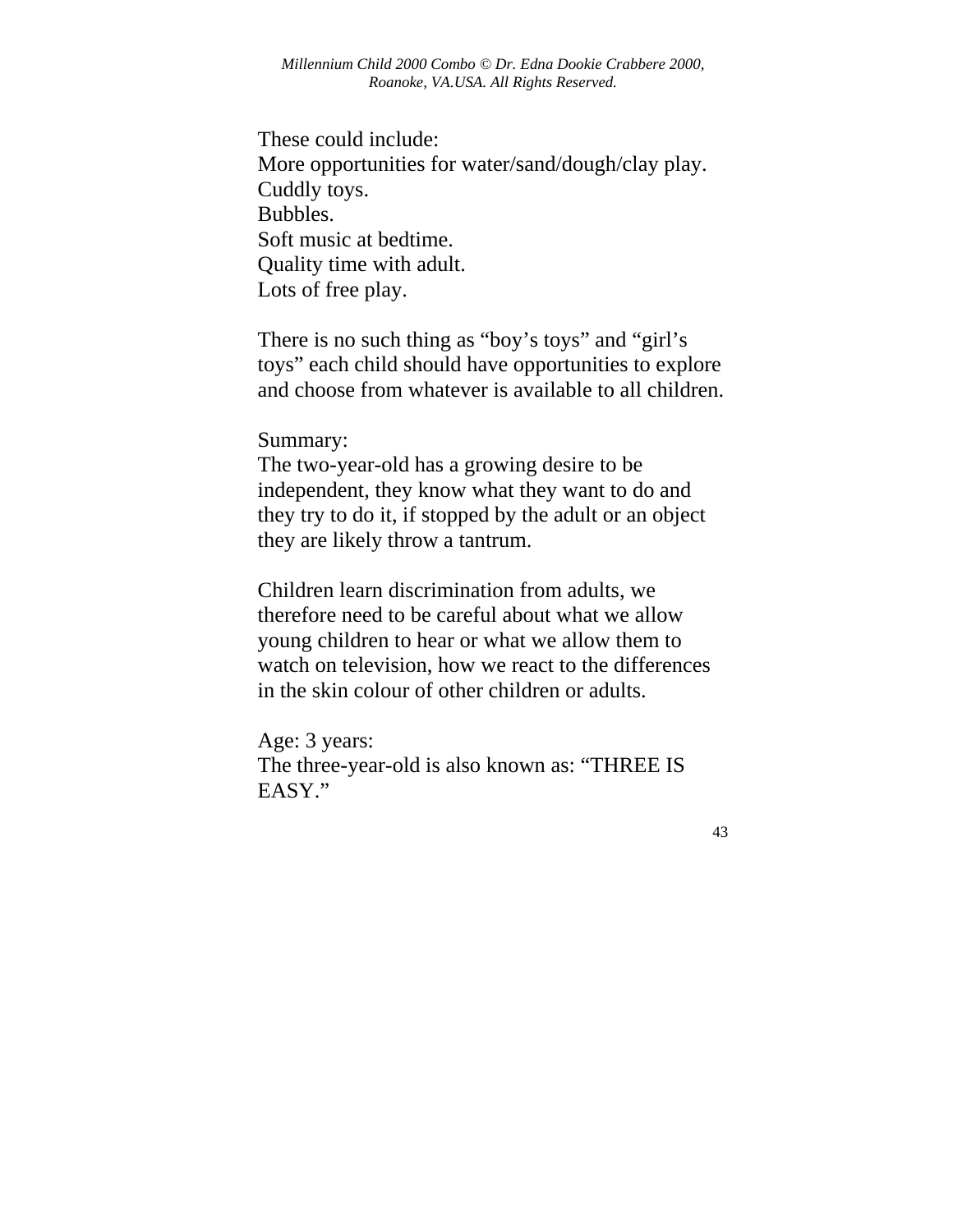Isn't it rewarding? From a "terrible two" to an "easy three."

The child is now co-operative, friendly, loving and easy. The three-year-old is also willing to please the adult. The child knows his/her gender, has a selfimage, and plays happily with one or two children. As the child approaches four years old he/she becomes self-conscious, irritable, shy and insecure, even to the point of being nervous.

Role of the adult:

This is the age when the adult can get the young child to do almost anything, so grab the opportunity; introduce new play ideas, do mini projects, start a scrap book, do writing skills etc. Remember to be consistent, especially with your discipline policy this is a good time to lay down some ground rules.

Start toilet training if the child is not already trained. If the child is not happy to start toilet training, leave it for a later date, seek professional advice if your child is really upset about this.

Because of the nature of the three-year-old, *(willing to please the adult)* she/he is vulnerable to the world, care should therefore be taken to teach the child that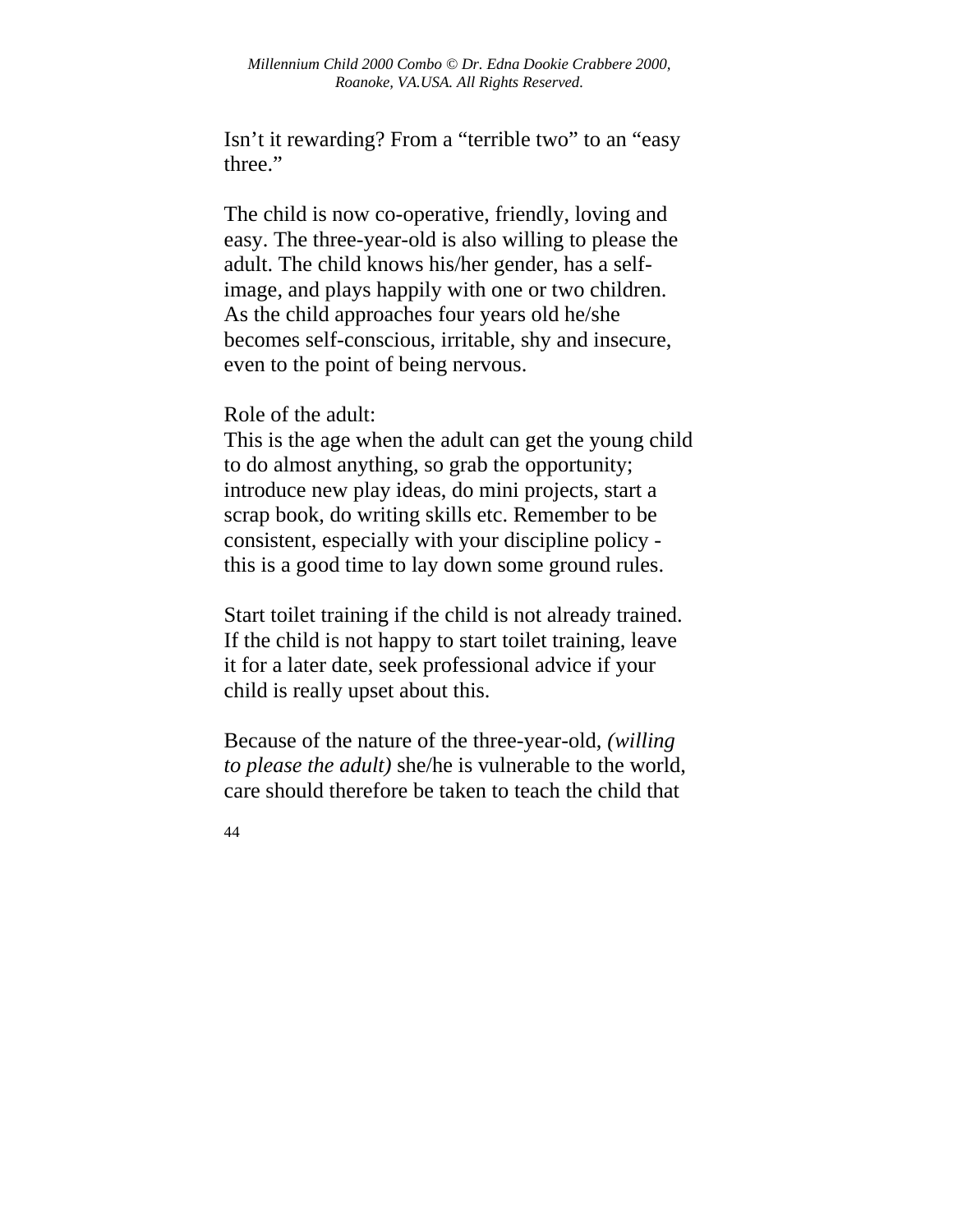he/she needs your permission to make friends with new people. Try not to alarm the child by offering too much information, just simply teach them to say no to people whom they are not familiar with. This is also a good time to teach children about protection from sexual abuse, by helping them to understand that they can say "no". There are play materials and books on the market to help you approach this subject with sensitivity so that you do not frighten the child but help them to be assertive.

This can be practiced at home by allowing the child to say "no" to some ideas, which you may offer to him/her for example, you can pose a question to the child. "Would you like mummy or daddy to help you in the bath today?" Encourage the child to make a decision, "No, I do not want mummy to help me today, I want daddy to help me" This will counteract stereotyping concepts, which the child needs to learn, it will also give dad an opportunity to develop parenting skills while mother will enjoy some free time.

The child is also about to experience full-time nursery, and he/she needs to be prepared; take the child for a casual visit, no need to fill the child's mind with a lot of information, allow the child to ask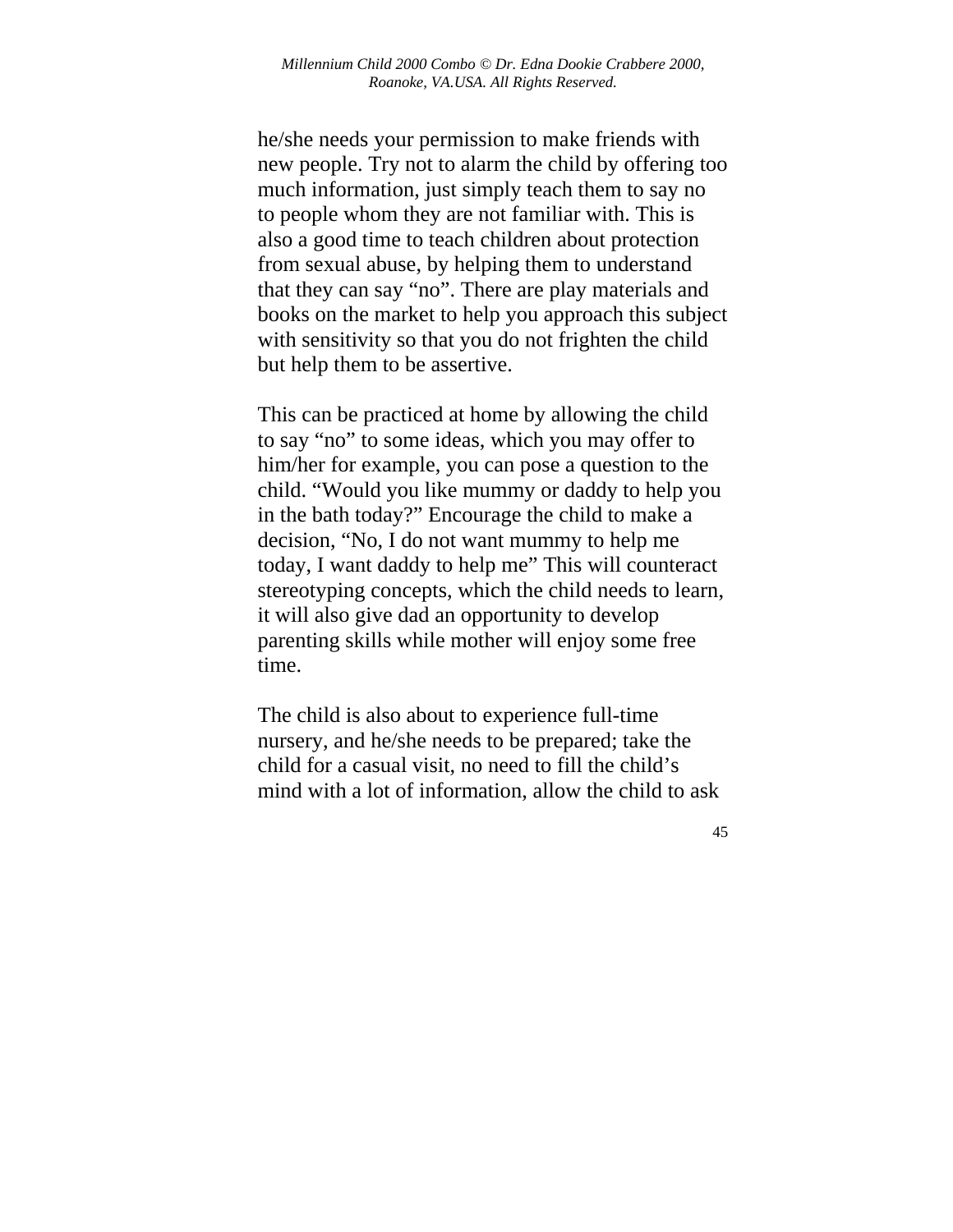questions and give the answers in a few words. When introducing new information to young children, it would be best introduced and talked about while the child is in the said situation.

Three year olds are loveable, let the child know that they are loveable in your actions and words while relating to him/her. "Honey, sweetheart, love," are all nice words but the child will develop more self esteem if you call him/her by name.

For example, "come along Joseph let's tidy up." As oppose to, "come along honey, let's tidy up."

# SUGGESTED PLAY MATERIALS

Similar materials as before and the following could be added:

Jigsaw puzzles.

Fiction and factual books/videos.

Out door play (tricycle etc.)

Creativity (collage, painting etc.) Ring games/rhymes/songs/music.

Summary:

"Easy three," developing more independence.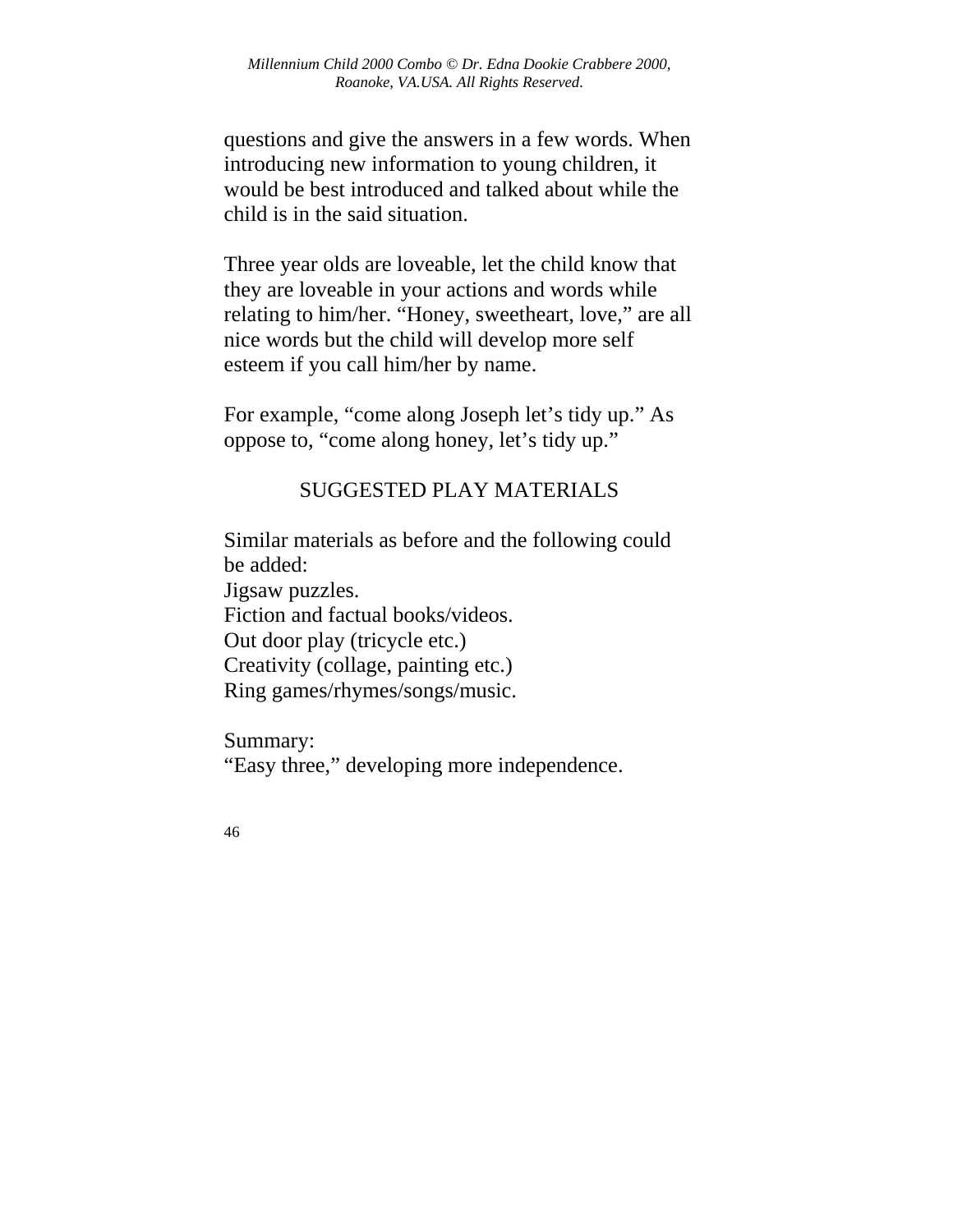Age: 4 years: The four-year-old was once described as: "Four is reasonable."

The child is trying hard at this age to understand him/herself, is aware of how he/she looks- e.g. "big ears", the child is not ego-centric, as in early life, the child copies the values and standards of the adult closest to him/her, the child understands turn taking, can hold a conversation, could get tired easily and can work out an untrustworthy adult.

Role of the adult:

It is important to be truthful to the 4-year-old, because he/she finds it difficult to trust again, once they have experienced the adult being untrue.

This does not mean that you should tell the child every detail about why daddy is not around or why grandma is crying. Remember the child's stage of cognitive development, think of what he/she is capable of understanding and explain the matter in a short sentence. It is better to allow the child to ask a question and give your answer in "age appropriate" terms. I know that the British culture is very good at applying this theory in their child development values and the result is quite evident to the world.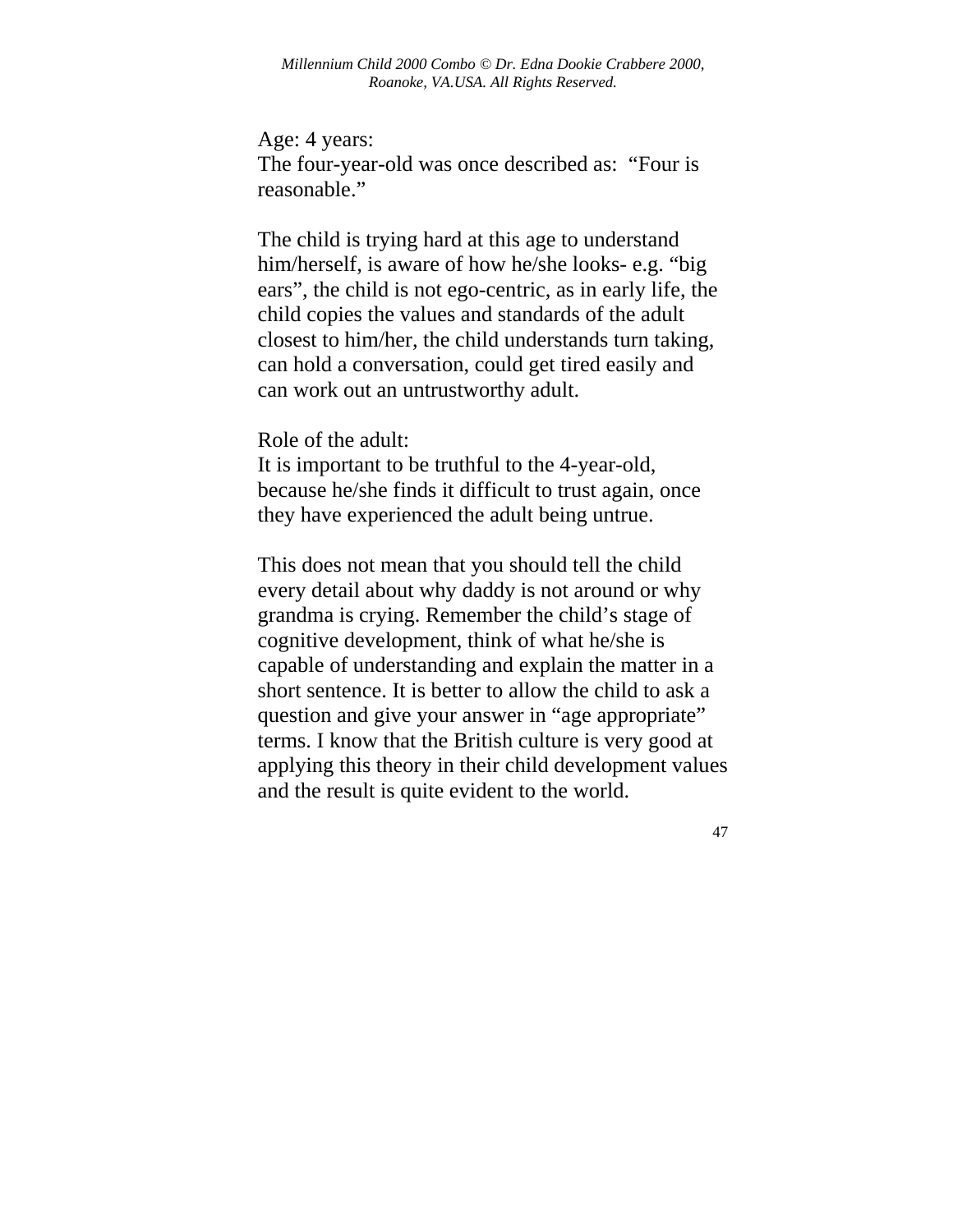It is a good idea for the adult to say sorry to a child if they are caught lying, rather than telling another lie to cover the first lie, the adult should wait for the child to ask questions and to answer the questions according to the child stage of development allowing the child to lead the dialogue in order to help the child to develop true concepts

The four-year-old appreciates being treated as an individual and could hold a good conversation. He/she needs a lot of opportunity to ask questions and this is the time to offer new information but remember, not more than the child can comprehend and not more than what he/she is asking for.

Always finish what you start with the child, for example, reading a book, playing a game, or doing a mini project.

Give praise and encourage the child to express an opinion at convenient times, this will help the adult to know what the child is interested in, so that plans and preparation can be made for the child's play activities at nursery or at home.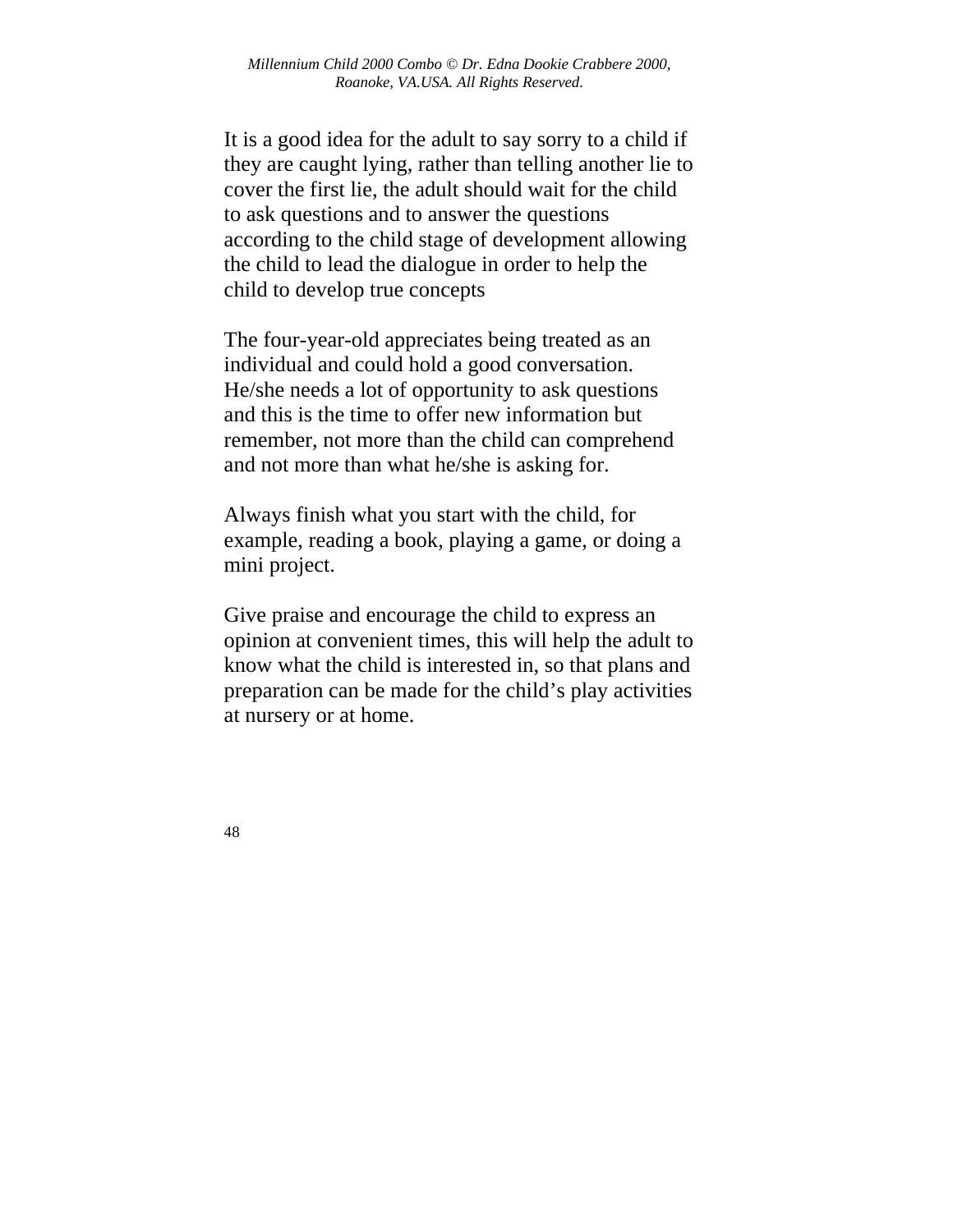### SUGGESTED PLAY MATERIALS

Similar items as before and the following could be added:

Whatever the child is interested in, for example if the child is interested in fire engines, do a mini project and visit the fire station.

Provide puzzles, games, books and relevant materials that include numbers and letters by way of introduction to Mathematics and English.

Matching, comparing, and ordering in sizes and colours.

Out door activities.

Factual and fantasy videos (view these with the child).

Creative materials.

Imaginative materials.

Computer resources.

Summary:

Provide suitable play materials, offer praise and opportunities for the child to ask questions.

Treat the child as an individual.

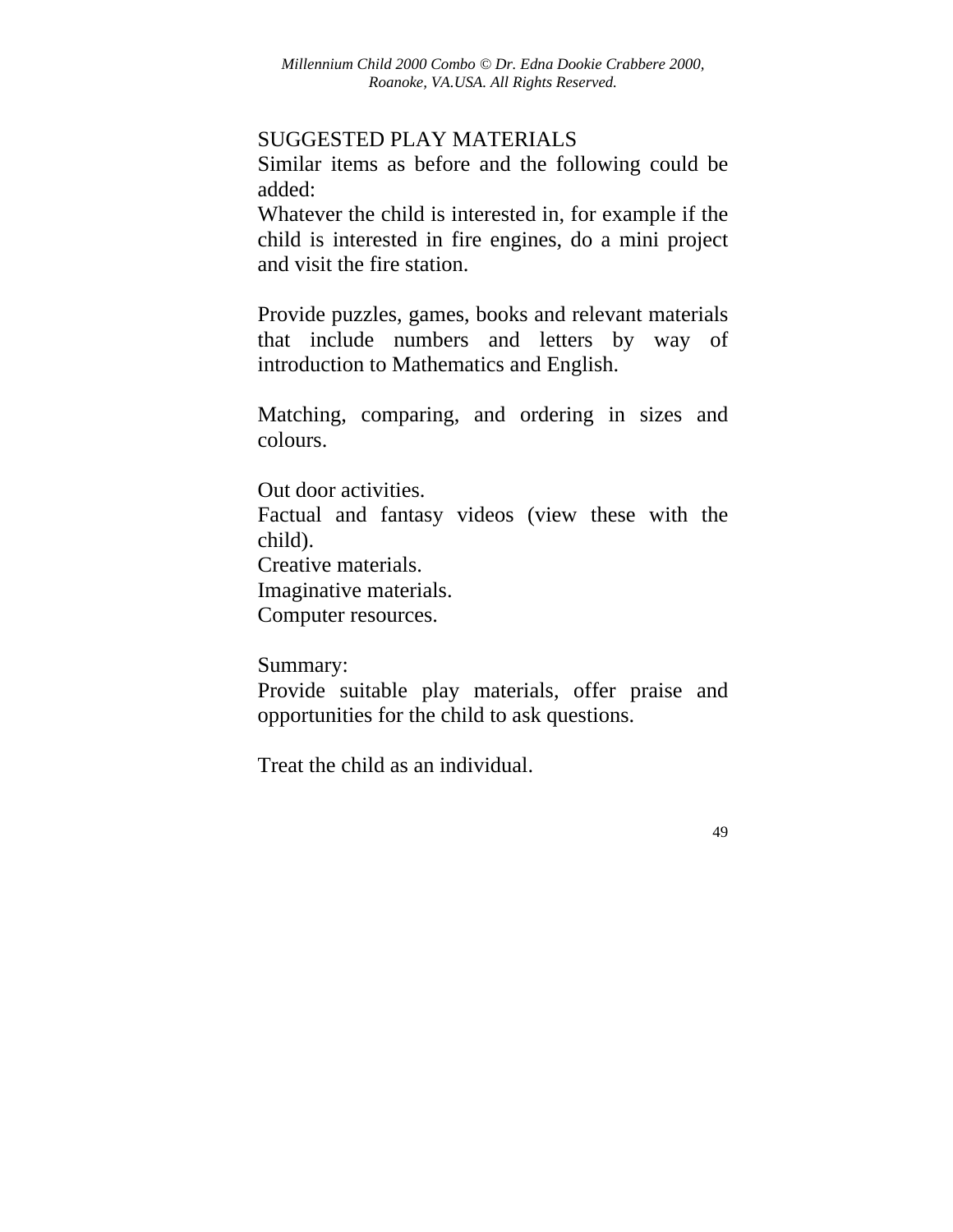Age: 5 years: The five-year-old is known as "Friendly Five."

The child is very fussy and enjoys showing off, talks about his/her self-image, has good control over emotions, is very loving and enjoys sharing.

The role of the adult: The child is more interested in projects and loves to work side by side with the adult in gathering information.

Provide a variety of play materials and use every opportunity to praise the child.

Be light hearted about the child's showing off.

Encourage the child to do a weekly diary and draw pictures in it. Talk about family members and encourage the child to do drawings of them, you can also discuss the drawings at quality time.

Summary:

Offer praise; be light hearted about the child's showing off. Your child will always value quality time and will remember this in his/her later years. At five the child is almost prepared in an emotional way,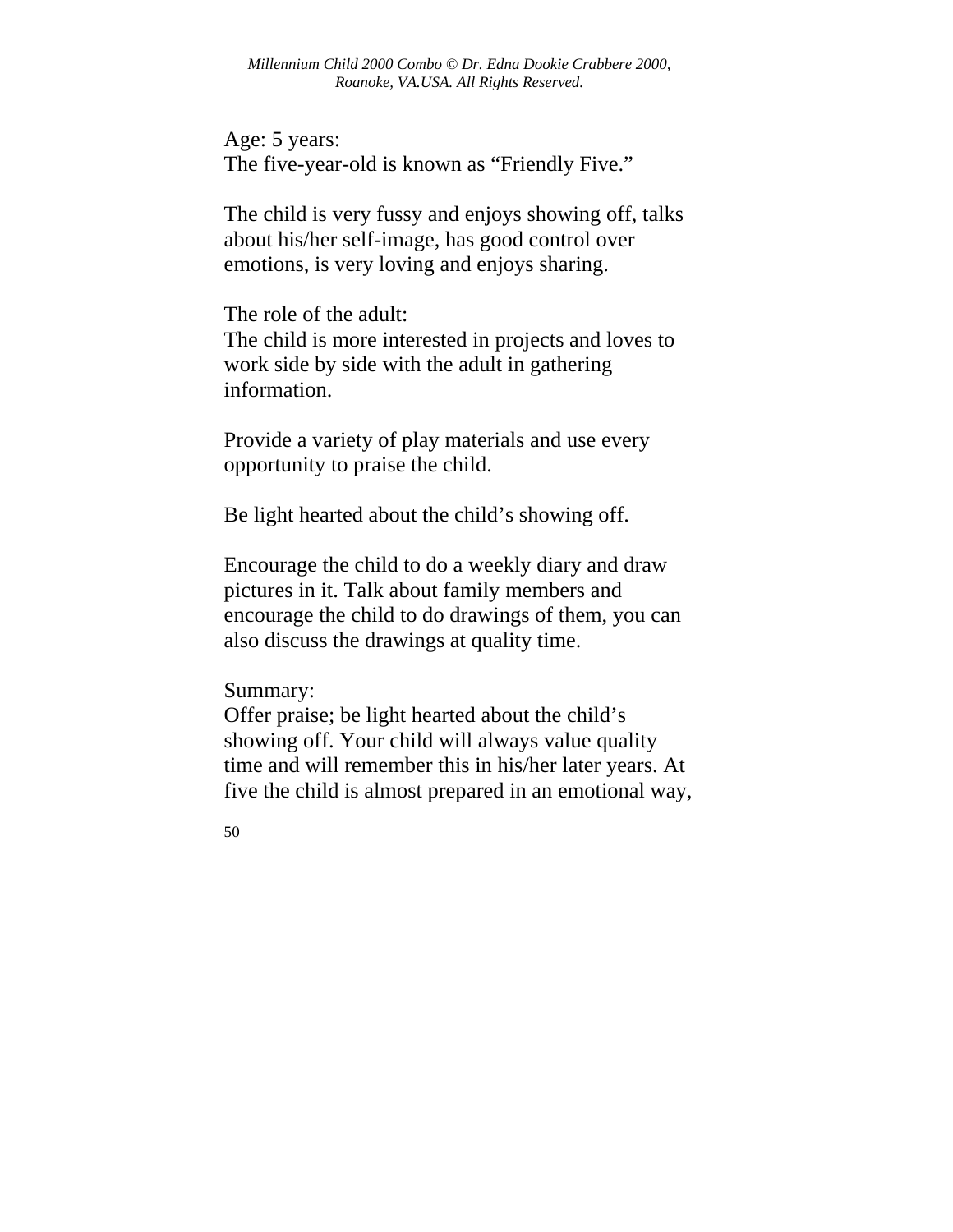to be that "well-adjusted" man or woman and it all depends on the nurturing that he/she would have received.

## SUGGESTED PLAY MATERIALS

The world and all that is in it, hopefully, you and the child can discuss this.

## **SECTON 2:**

## CHILD DEVELOPMENT STUDENT **OBSERVATIONS**

## INTRODUCTION TO OBSERVATIONS

I have decided to include the following observations, which I made, when I was a Child Development student.

They are real experiences but I have used fictitious names for confidentiality. I value these experiences because they provided me with the knowledge I needed to become successful in my studies.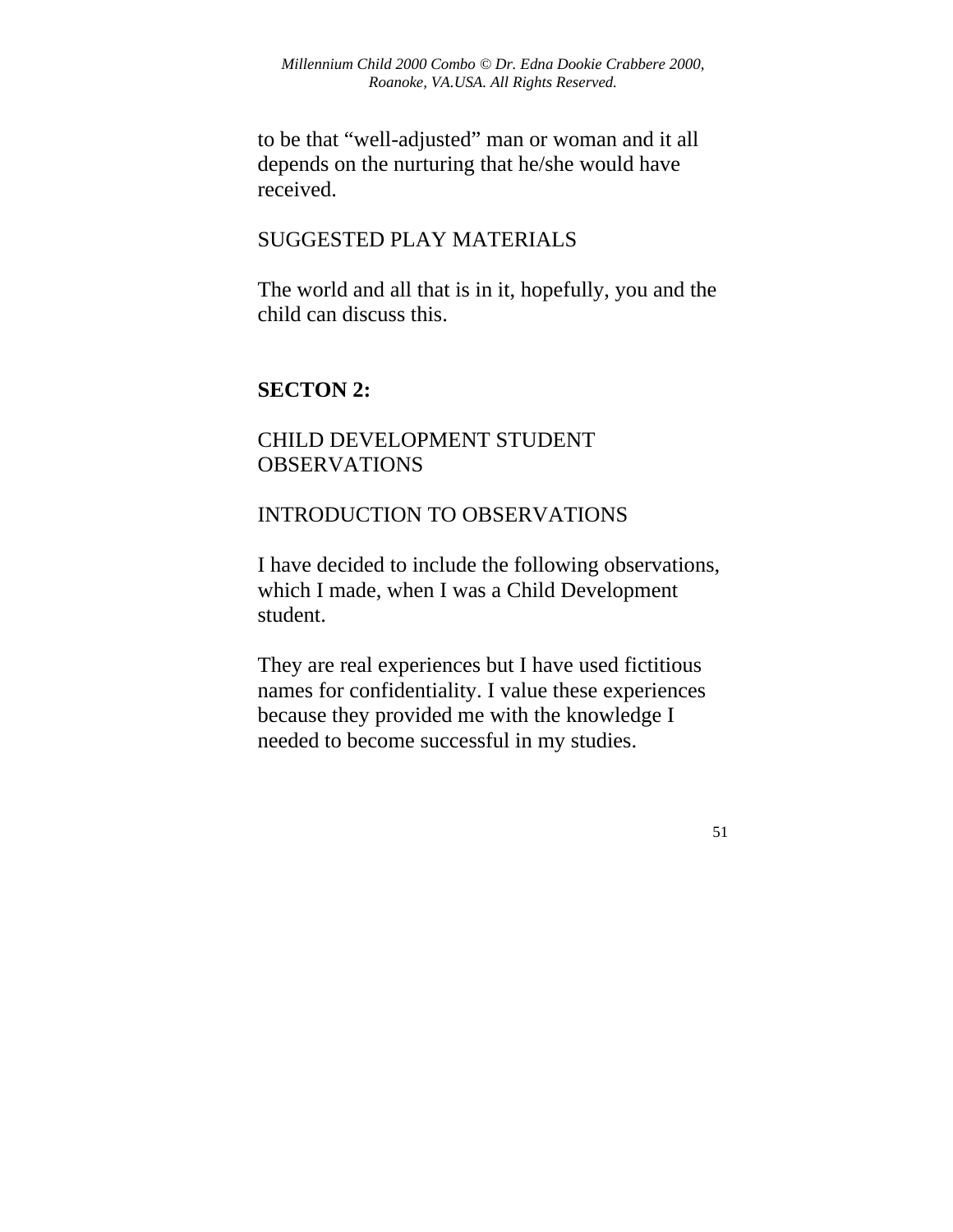Whilst studying, I searched libraries and book shops in the hope of finding a book which included examples of "student observations" in its contents, to my surprise there was only one example which my tutor found, so I am hoping that this book will help such students in the future.

These observations can also help parents to identify their child's stage of development and to have some idea of how they may respond to their child in order to help them through the various stages of development.

As in the first half of this book I kept my information brief. For example, in my "evaluations" I concentrated on the aim of that particular "observation" and explored my findings in that area.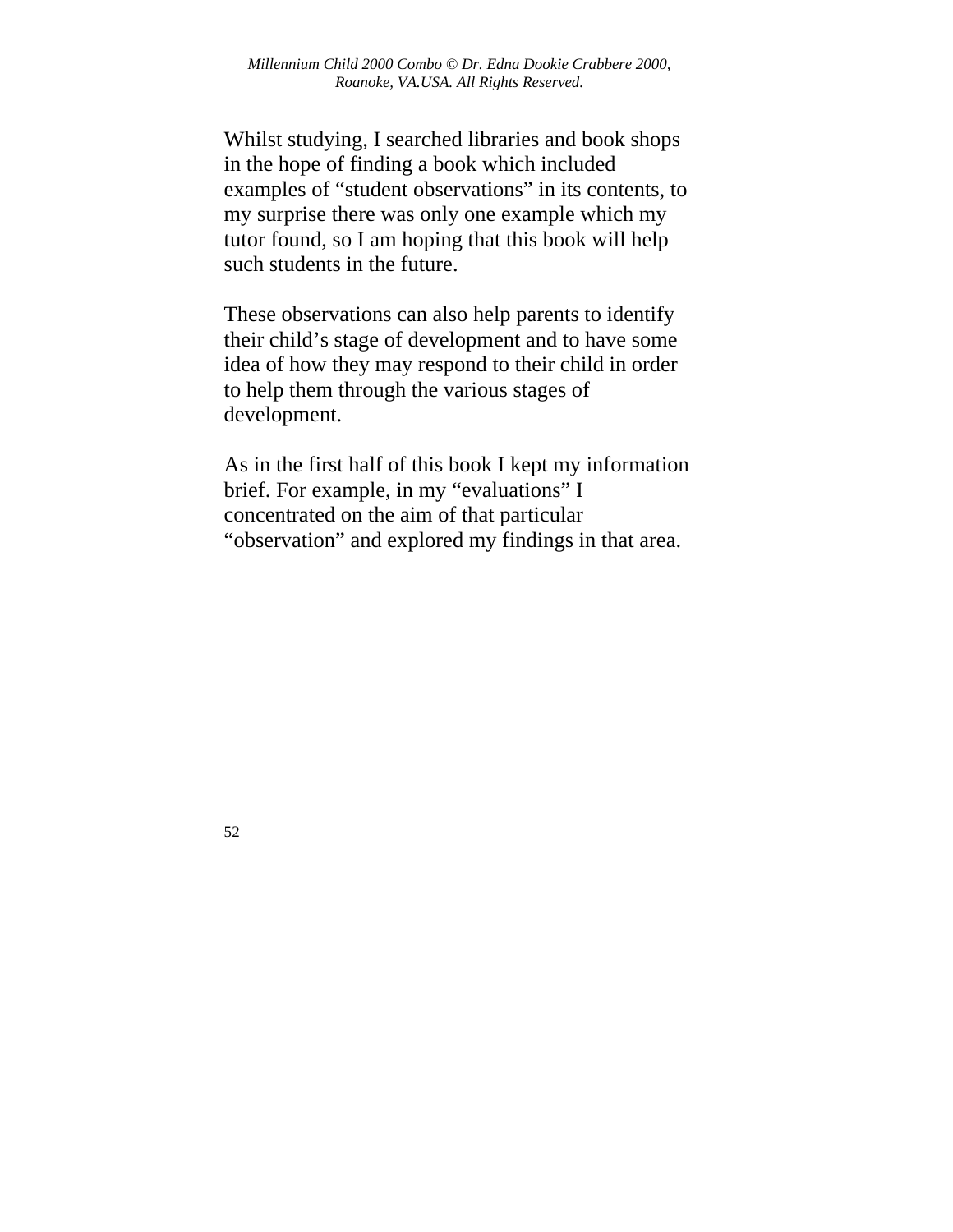*Millennium Child 2000 Combo © Dr. Edna Dookie Crabbere 2000, Roanoke, VA.USA. All Rights Reserved.* 

| <b>Duration of Observation:</b> | 16 minutes. |
|---------------------------------|-------------|
| Age of child:                   | 4 years.    |
| Gender of child:                | Male.       |
| Fictitious name of child:       | Alex.       |

Aim of observation: To observe language and communication.

Introduction

Alex is in nursery class, which is the class that prepares pre-school children for formal primary education in London.

Easel painting is the activity observed and the teacher was just making final preparations to have the activity available to the class.

Observation:

Alex watches the teacher as she fixes the paper to the easel.

Alex looks at the teacher's face as he attempts to pick up a brush, he says, "CAN I START?" He looks at the variety of colours available, he says, "THERE IS TWO YELLOWS, IT'S MY FAVORITE COLOUR."

The teacher says, "It's a very nice colour."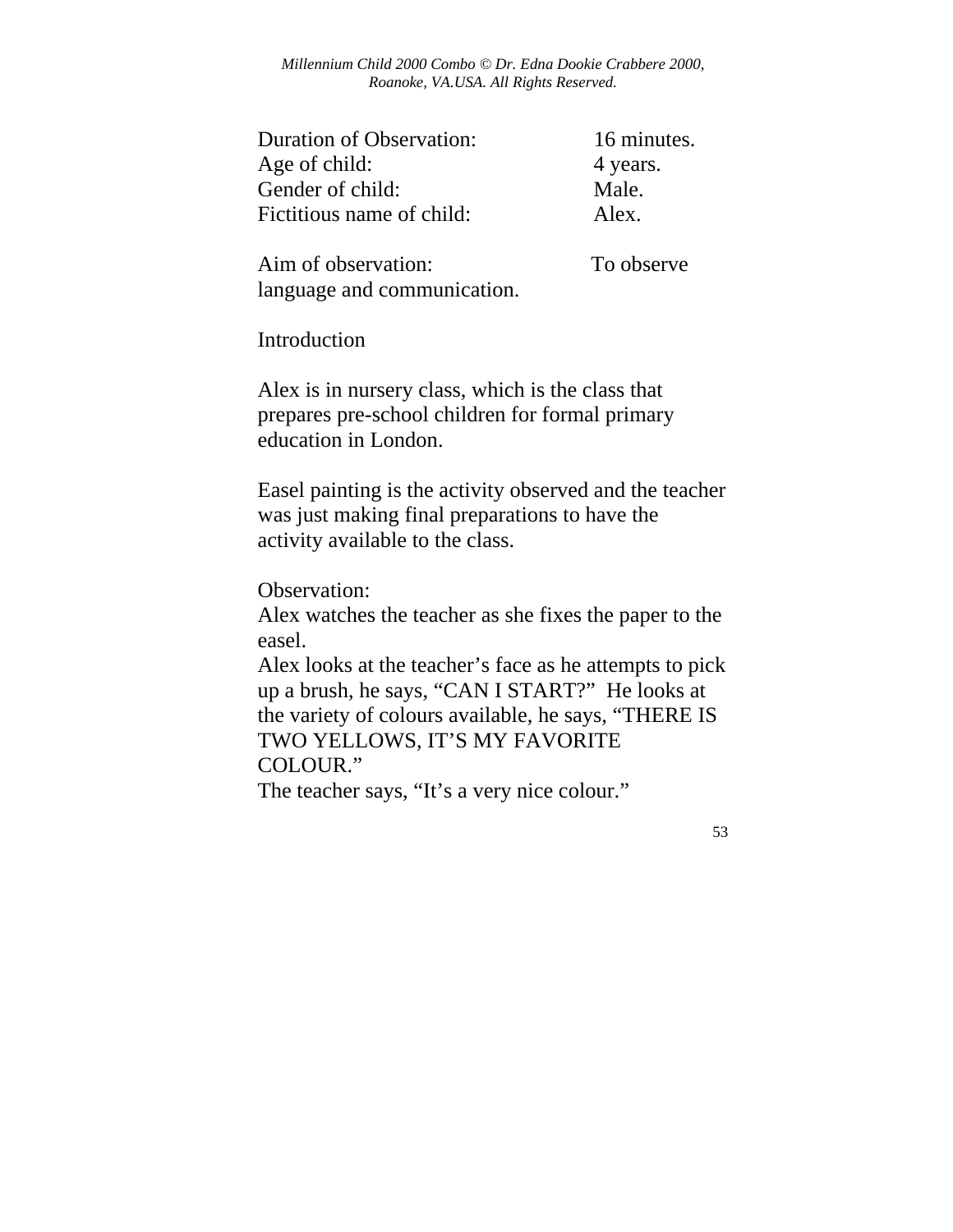Alex says, "MY MUM'S FAVORITE COLOUR IS BLUE."

Teacher says, "I wonder which colour is blue?" Alex says, "THERE! I'LL USE IT."

Alex went on to use other colours while the teacher looks on.

Then she asks, "What colour are you using now?" Alex says, "PURPLE."

Teacher says, "Very clever."

Alex says, "I HAVE LEARNT LOTS AND LOTS OF WORDS, I'LL DO RED NOW."

Teacher says, "That's my favourite colour." Alex says, "I HAVE TO BE CAREFUL AND NOT BUMP INTO THE WALL, BECAUSE THIS IS THE ROAD AND THERE'S THE MAN'S COTTAGE."

Alex paints in blobs then uses downward strokes and circular movements with the brush as he explains the scene.

Alex says, "NOW SOME PAVEMENT, ONLY YELLOW, AND THE ZEBRA CROSSING TO MAKE IT SAFE."

Alex replaces the brush and says, "IT'S FINISH."

Evaluation:

Alex is a very relaxed and sociable child; he smiled when speaking to the teacher and showed enjoyment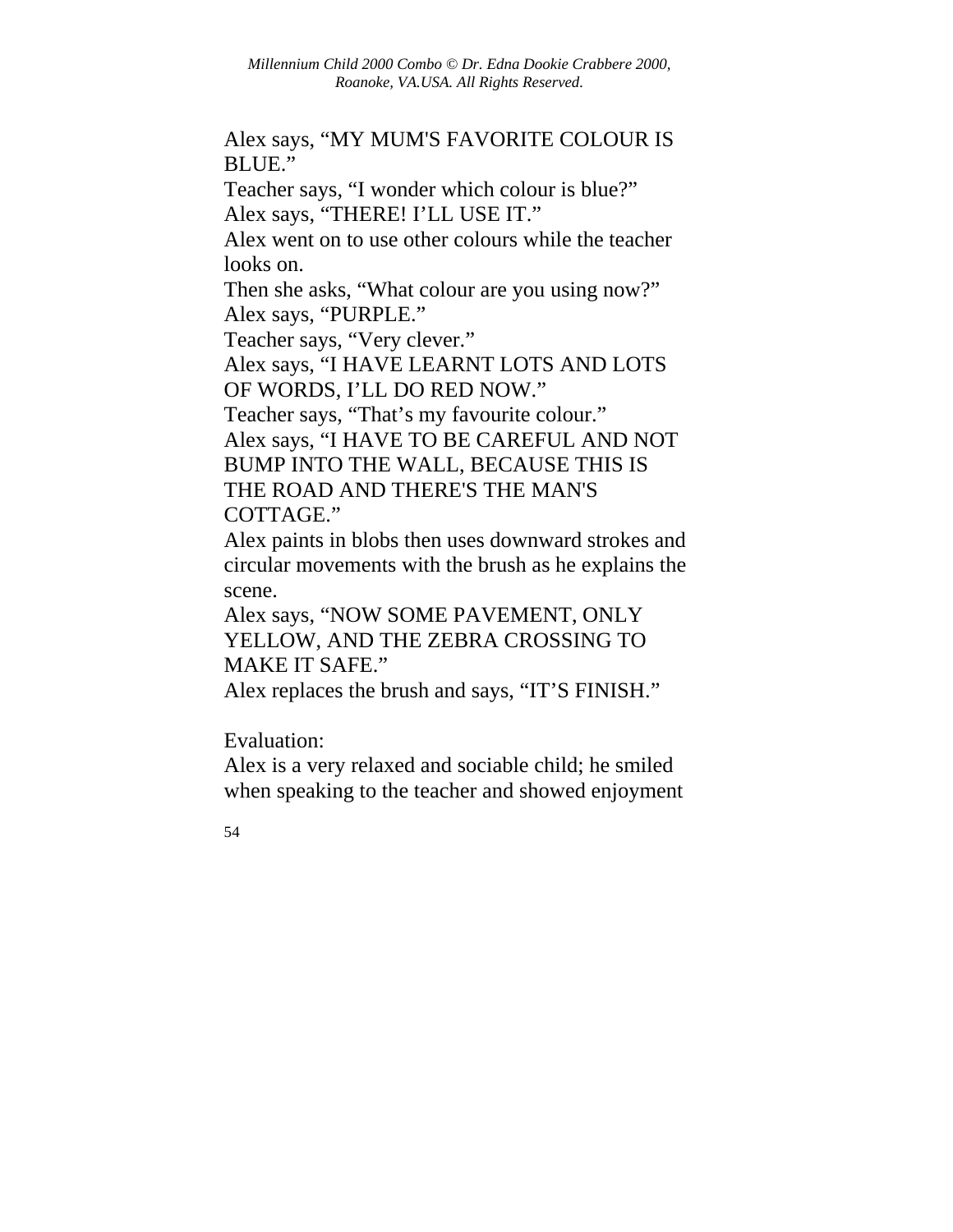as he involved himself in this activity. He spoke of his favourite colour and of his mother's favourite colour; his general speech was "age appropriate" with some infantile substitutes, which is also "age typical."

Alex concentrated well, as he painted, he invented a subject for his painting and it made sense, this is also, "age typical."

He was all wrapped up within himself and his painting activity, for example when the teacher spoke of her favourite colour, he ignored her, this is the kind of ego-centric behaviour that the pre-operational child shows, he was also pleased with himself when he said, "I have learnt lots and lots of words."

Alex was able to associate his painting with concrete experiences … the road, the pavement, the Zebra crossing, the man's cottage.

Looking at the painting, only Alex can tell what it is and this is also "age appropriate."

The child in the pre-operational stage of intellectual development makes his own representation of the things he had seen before.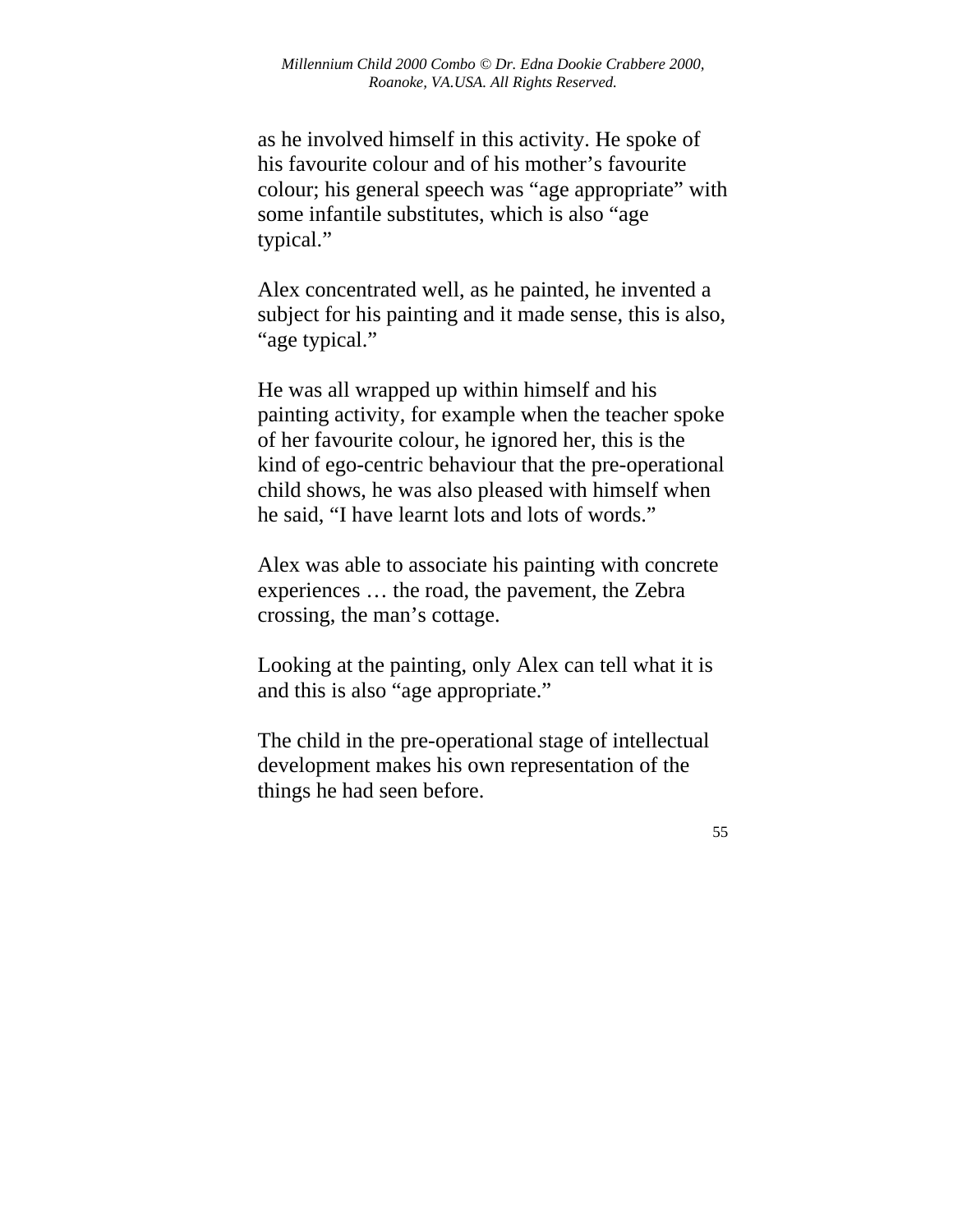Alex has grasped colour concepts very well and his eye-hand co-ordination is also appropriate for his age.

| <b>Duration of Observation:</b> | 12 minutes.    |
|---------------------------------|----------------|
| Age of child:                   | 4 years 7mths. |
| Gender of child:                | Male.          |
| Fictitious name of child:       | Tim.           |

Aim of observation: To observe use of language and communication skills.

Introduction:

Tim is in nursery class, in the next 3 months Tim will be commencing formal primary education in a London school.

It's a rainy day, Tim has just arrived at his classroom, and the class has ten minutes to get settled.

Observation:

Teacher says, "Hello Tim, how are you?" Tim says, "OH, I'M ALRIGHT, IT'S DREADFUL OUT THERE, IT MAKES THINGS SO DIFFICULT."

Tim brushes the rain water off his hands, looks at his feet, stamps his feet a couple of times, says, "WON'T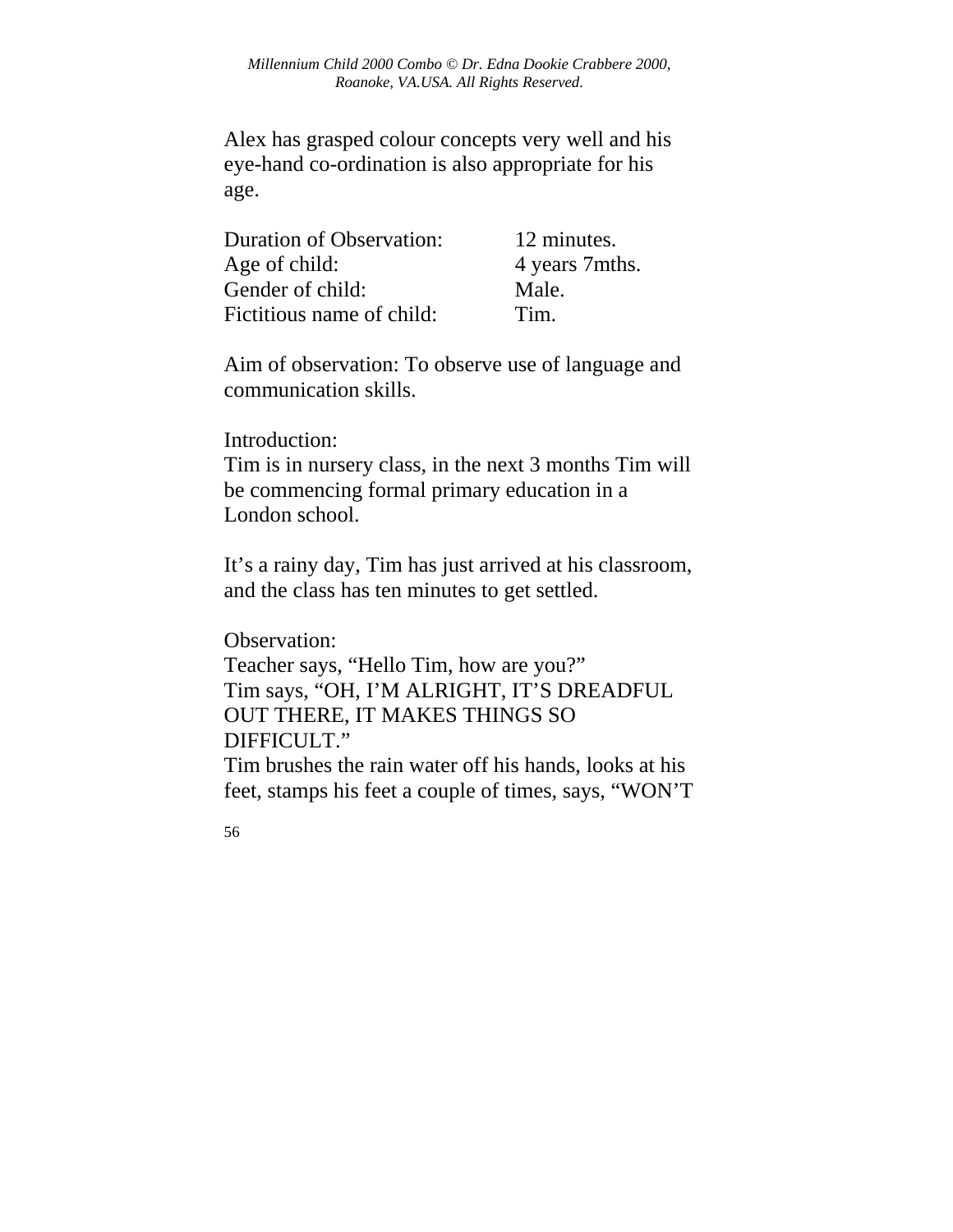## EVEN BE ABLE TO GO IN THE PLAYGROUND TODAY."

Teacher says, "Oh no Tim, it's awful weather." Tim walks across the classroom to another teacher and says, "WHAT ARE YOU DOING?"

Teacher says, "Well, I am trying to find the pieces for the train track."

Tim says, "I KNOW HOW THEY FIT TOGETHER, LET ME HELP YOU."

Teacher says, "I am sure you do Tim, because you are so clever."

Tim says, "I KNOW I AM."

Tim joins the teacher in search of the missing pieces. Tim says, "THERE ARE SOME IN HERE AND SOME IN THERE." As he points to two different trays of toys.

Tim finds a piece of the black train track. Tim says, "THAT'S A PIECE OF TRACK FOR THE BLACK SET."

He then gets another couple of pieces and says. "AND THESE ARE FOR THE RED SET."

Tim puts them on the floor, and then tries to find some more, he finds the trains and carriages, he fits them together, and then he put the tracks together and places the train on the track.

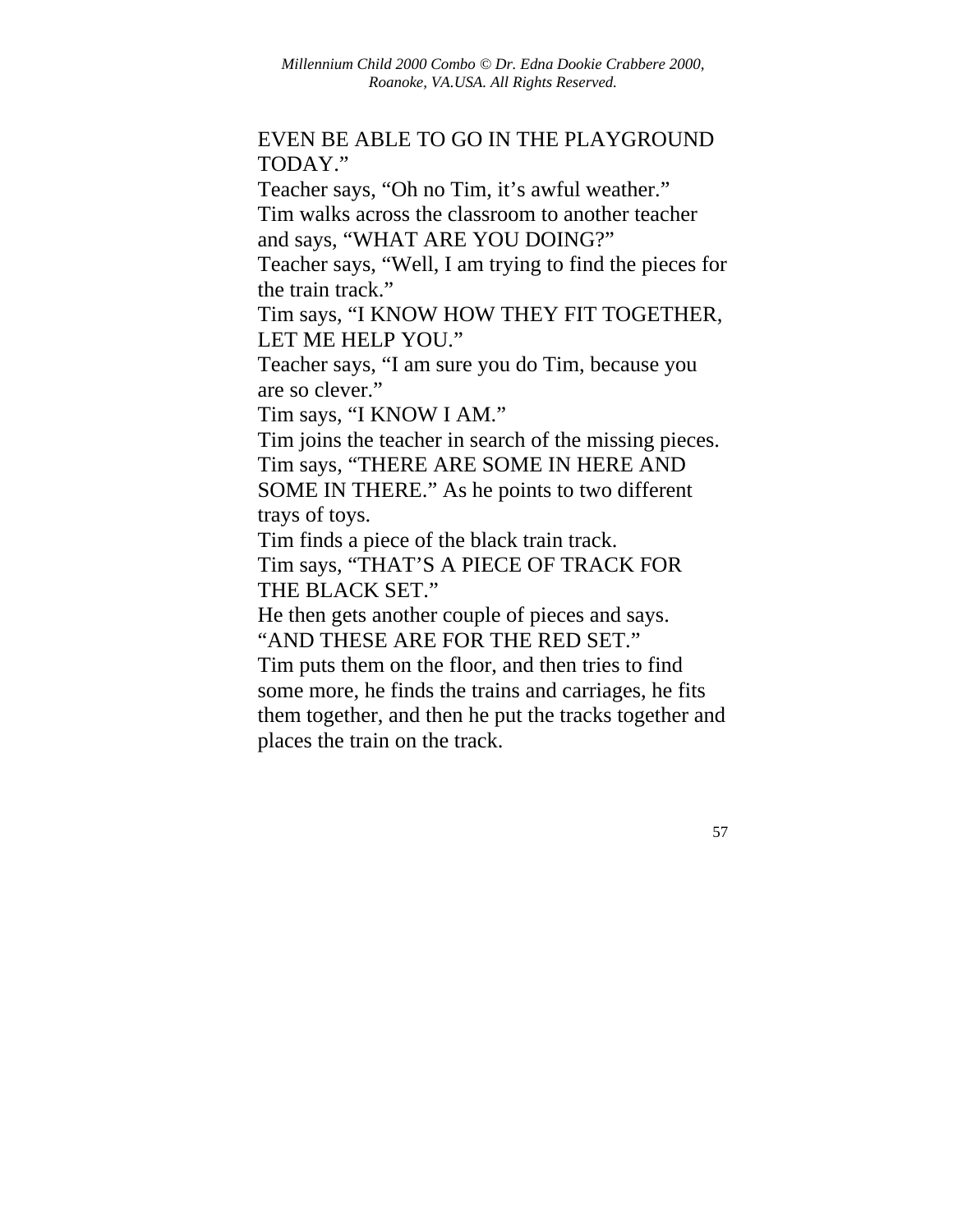# He says, "THAT'S THE END OF THE TRACK FOR THE BRIDGE AND THAT'S THE DEAD END; THE TRAIN STOPS THERE."

#### Evaluation:

Tim seemed to be a very confident child and in this observation he displayed the behaviour of a wellstimulated 4-year-old. He spoke very clearly and in a sentence form that is "age typical" according to most child development experts.

Tim described the weather: "OH IT'S DREADFUL OUT THERE."

This is very much the way an adult would speak, I felt that Tim did not only copy the adult's speech, which is "age appropriate" but he also knew what he was talking about, for example, he went on to explain the effects of the rainy weather; "WON'T EVEN BE ABLE TO GO IN THE PLAYGROUND TODAY."

Tim showed the ability of reasoning. He also had a sense of grouping and matching (early maths.) when he said, "THAT'S FOR THE BLACK TRACK AND THESE ARE FOR THE RED TRACK." This ability is also "age typical."

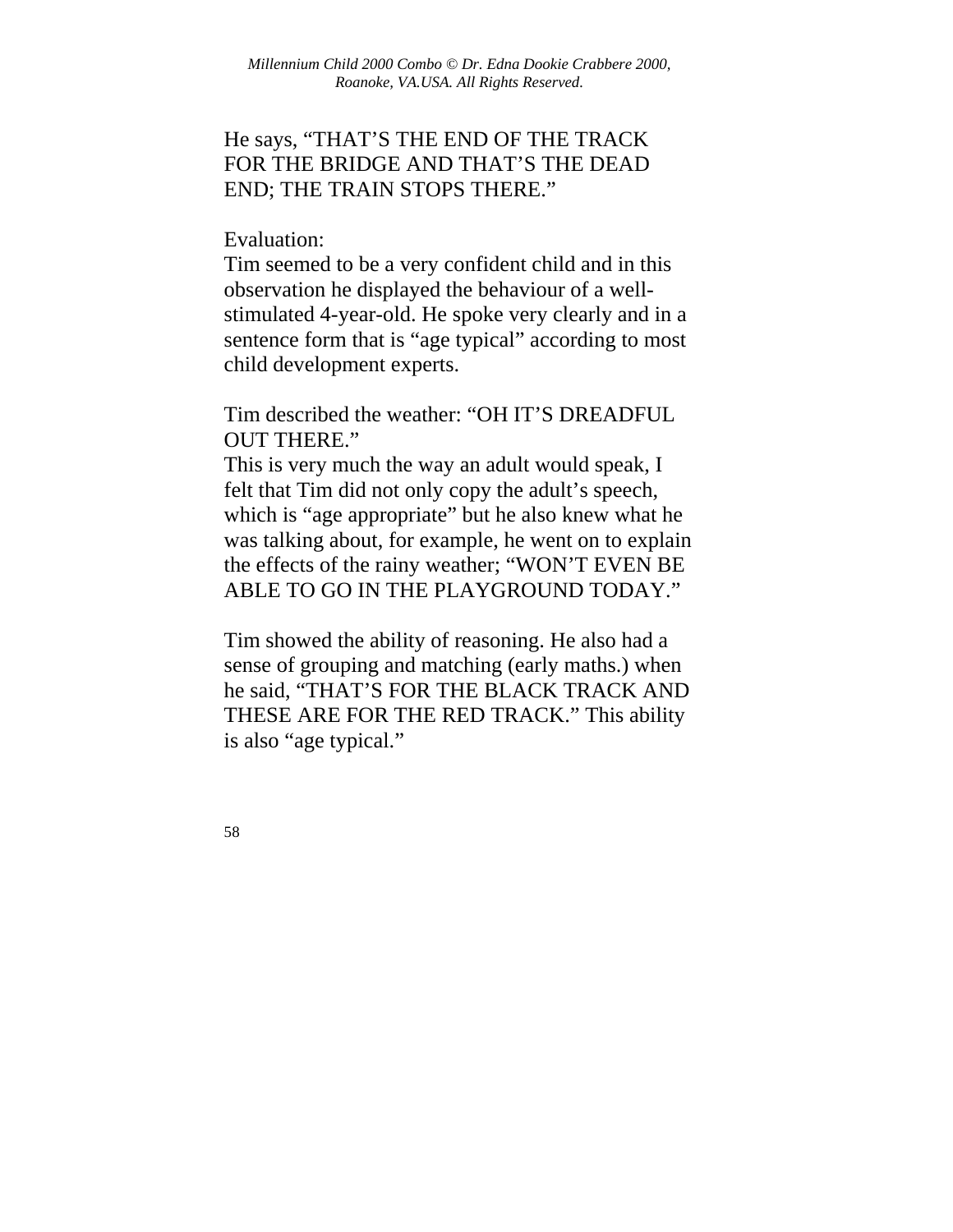Tim was able to set up the track perfectly and he did this without difficulty. I felt that Tim is a very bright child and could easily reach above "age typical" development if given the opportunity and stimulation he needs to make such progress.

| <b>Duration of Observation:</b> | 20 minutes. |
|---------------------------------|-------------|
| Age of child:                   | 17 months.  |
| Gender of child:                | Female.     |
| Fictitious name of child:       | Nancy.      |

Aim of observation: To observe Nancy's interaction with family and new people.

#### Introduction:

Nancy is in her home with mother, two other adults and her older sister whom I will call Dee.

The television is turned on and some play materials included, a ball and pegs and hammer are available.

Observation:

Nancy takes the hammer with her right hand; she hammers one peg until it falls through to the bottom, and she retrieves the peg with her left hand, replaces it in the hole, hammers the peg, and watches it as it falls through again.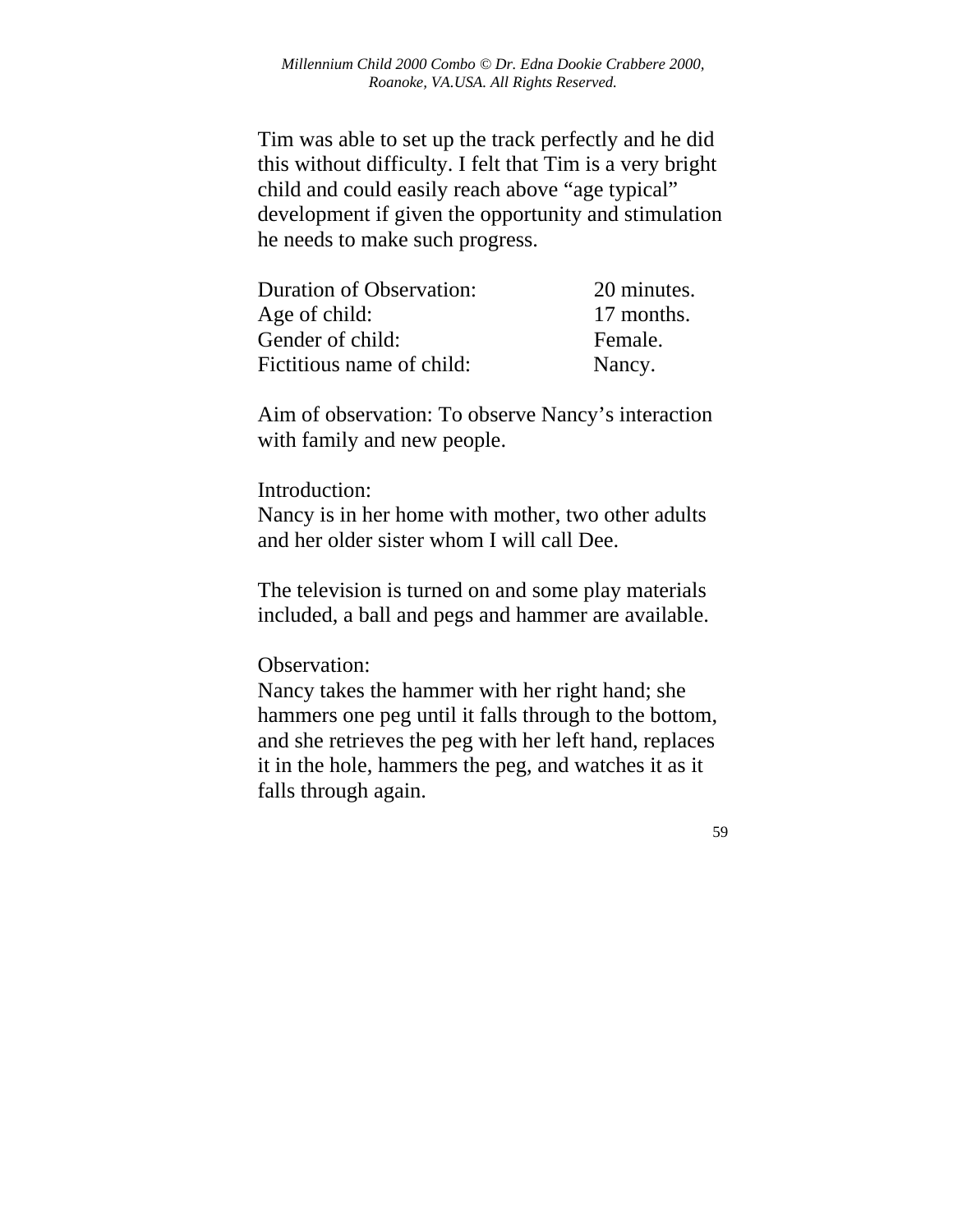Nancy picks up the peg and takes it to her mother in the kitchen.

Nancy says, "MA, MA, MA."

Mother reaches out her hand.

Nancy says, "TAAA." And places the peg in her mother's hand.

Nancy goes back to the hammer and pegs, picks up a peg, and places it in the lap of one of the adults. Nancy says, "O, OOH, TAA." She then gives another peg, then another and keeps the last one for herself, and then she puts the peg in her mouth.

Nancy's older sister Dee appears from the next room.

Nancy looks at her, giggles, says, "A, AAHA, A, AAHA," and rushes towards Dee.

Dee picks her up and holds her in her arms, Nancy looks over Dee's shoulder, Dee says, "peek-a-boo," Nancy then looks over the other shoulder as she looks at the adults sitting nearby.

Nancy giggles, she kicks her legs, she wiggles herself down to the floor, she then walks over to the kitchen, sees her mother, she says, "Hello Nancy," Nancy smiles, leaves the kitchen and picks up the dog's bowl as she exits.

Mother follows Nancy and takes the dog's bowl away.

Nancy goes over to the other side of the room, picks up a ball, she uses both hands, she throws the ball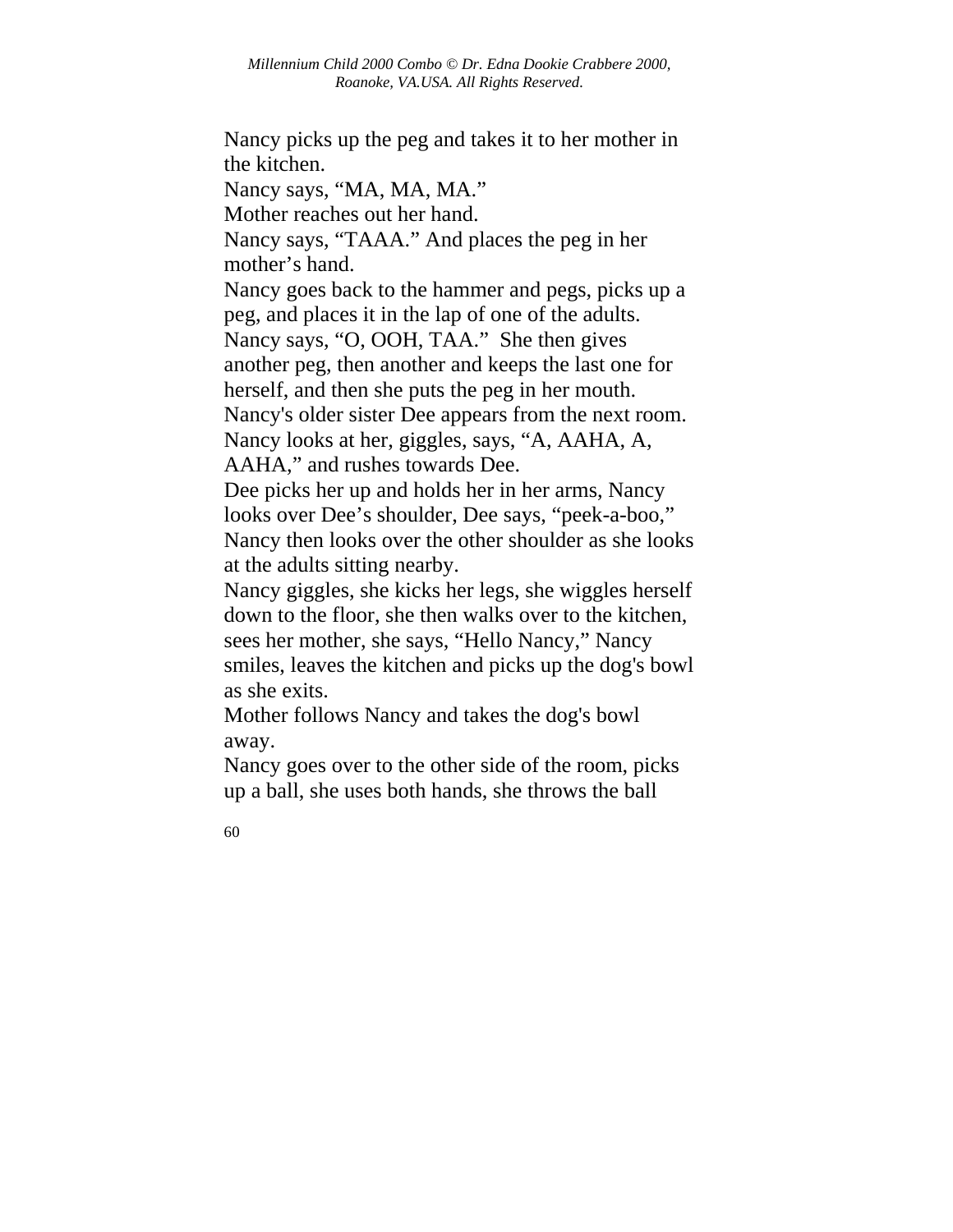across the room, she looks at the television and sees a tractor on the screen; she says, "DA, DA, DA. Points to the television and says, "TAC, TAC, TAC, TAC."

Evaluation:

Nancy seemed to be a very healthy and active child, she smiled happily with everyone but preferred to stay a little distance between the new adults and herself; this is "age typical."

Nancy was very interested in her surroundings and this interest kept her busy, she was steady on her feet as she toddled along with confidence. She related well with her family members and kept a close watch on her mother to make sure she is not far away and this is also "age typical."

Nancy remembered a past experience with her daddy's tractor very well as she looked at the television and said, "DA, DA, DA; TAC, TAC, TAC, TAC." This demonstrated Nancy's stage in cognitive development; she had built up a mental picture of a concrete experience. (The tractor).

Her stage of language development and hand/eye coordination is excellent and "age appropriate."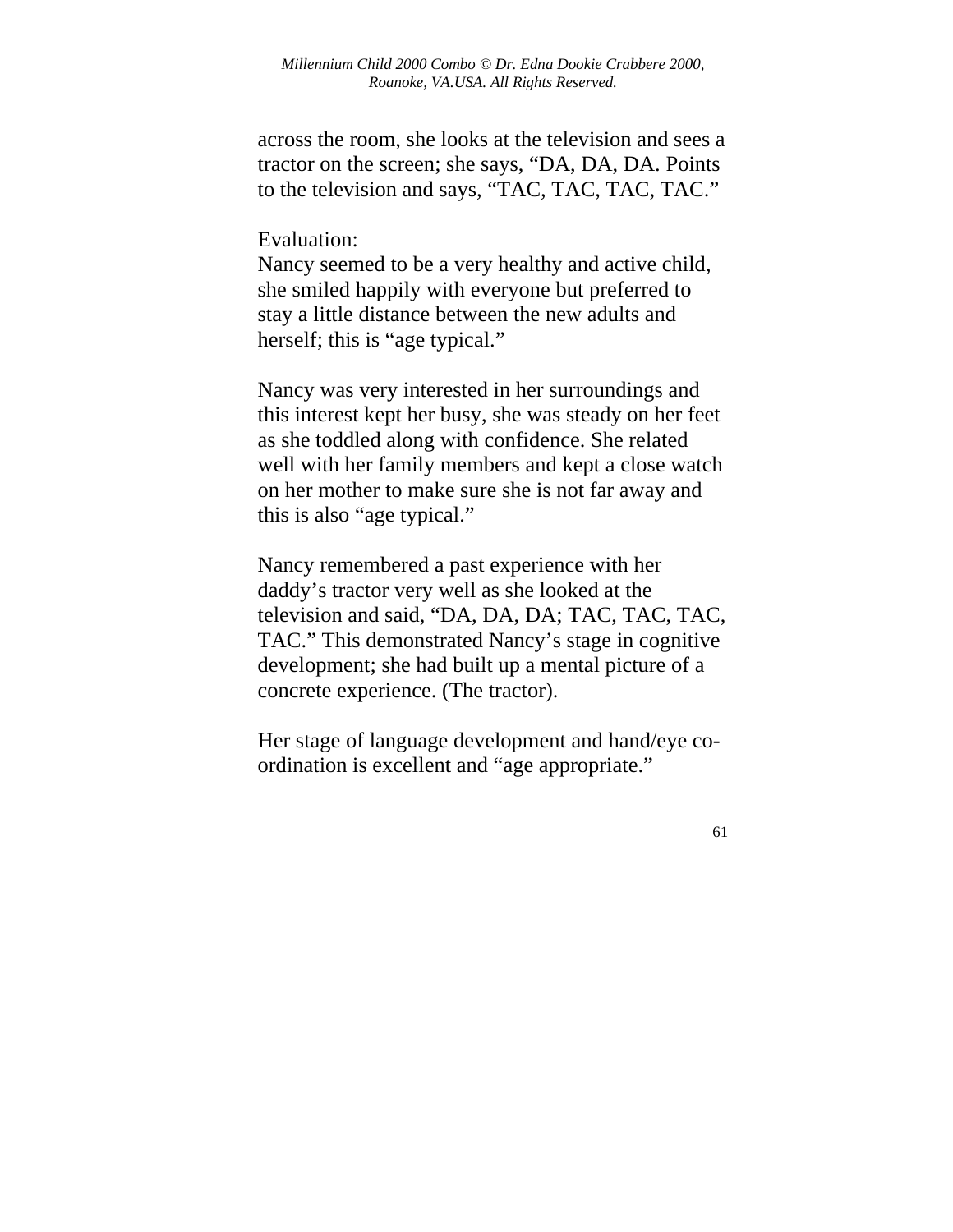*Millennium Child 2000 Combo © Dr. Edna Dookie Crabbere 2000, Roanoke, VA.USA. All Rights Reserved.* 

| 9 minutes. |
|------------|
| 3 years.   |
| Female.    |
| Pam.       |
|            |

Aim of observation: To observe rest time.

#### Introduction

Pam has been attending full time day-care at a Daycare Centre in London for two weeks now and the daily routine is still fairly new to her. She is one of the children who need a nap after lunch as she is up early in the morning before her mother goes to work at 7 a.m. and stays at the centre until 6 p.m., when her mother collects her after work.

Pam was told that it is time to get prepared for resttime and her personal bed was being prepared.

Observation:

Pam climbs into her bed, she puts one foot in, then the other, gets into a squatting position then sits on her bottom and finally lays on to her back. Her head rests too far up, at the top of the bed so the teacher says, "move down a little." Pam wriggles down into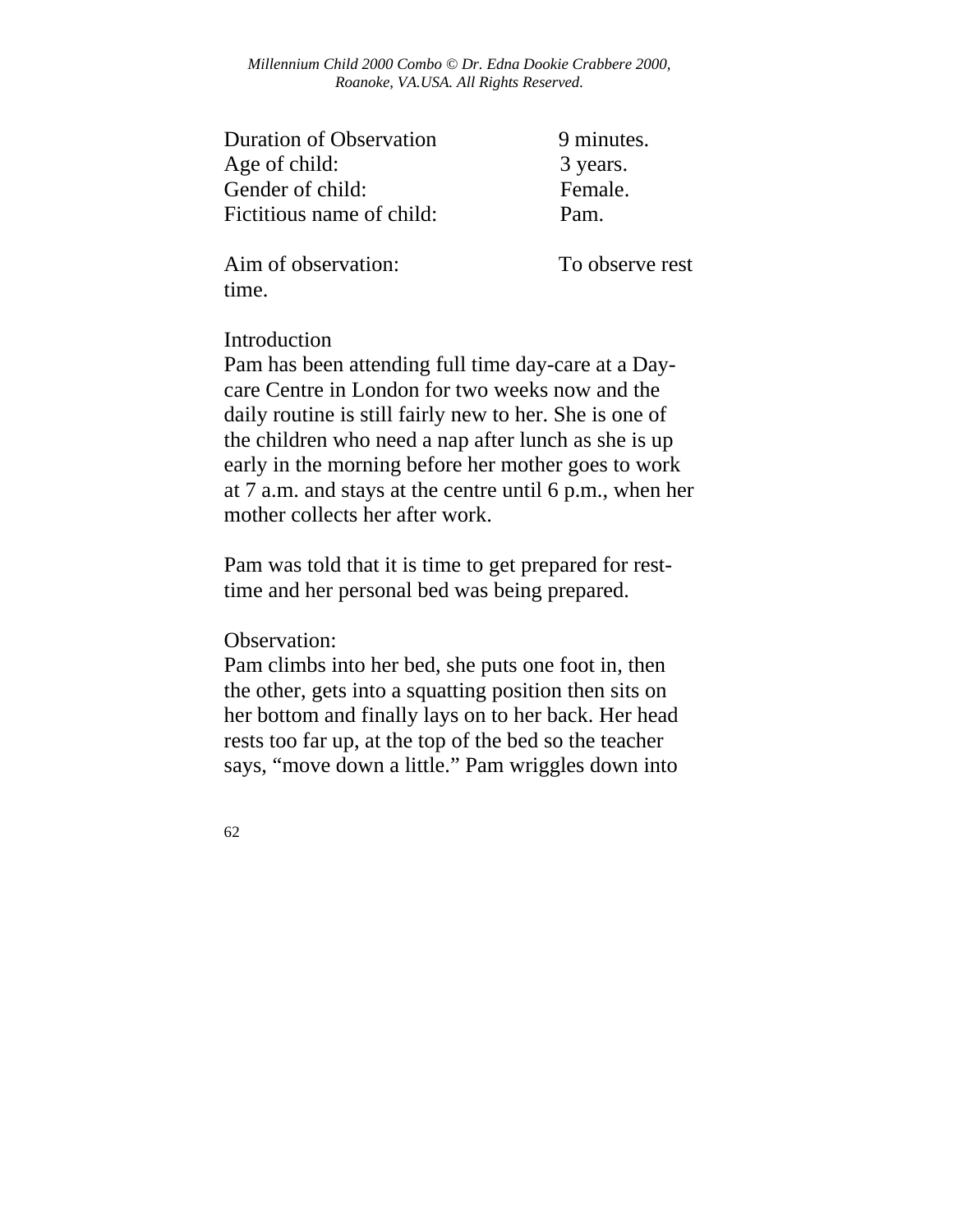the bed as the teacher assists her in arranging the bedclothes.

The teacher sits beside the bed, she says, "are you alright?" Pam nods her head and settles down as she lays on her side, she then lifts her head up, looks at the other children in their beds, turns over on to her back and fidgets with her hands.

Pam sucks on her thumb and rests for a short while, she then turns over on her side, pulls the bed clothes over her shoulders with both hands, turns to the other side, puts her left hand under her cheek, rests for a short while then turns over on her back again.

After another minute or so, Pam wriggles, raises her eye brows, squeezes her eye lids, turns on her side, puts her thumb back into her mouth, closes her eyes, stays still for a few seconds, fidgets with her little finger while her eyes are still closed, she then lays still for another 90 seconds and falls asleep.

#### Evaluation:

Pam fell asleep in nine minutes but it was quite interesting to see how much body movement was displayed before she finally settled and fell asleep. She climbed into the bed, putting her feet first but she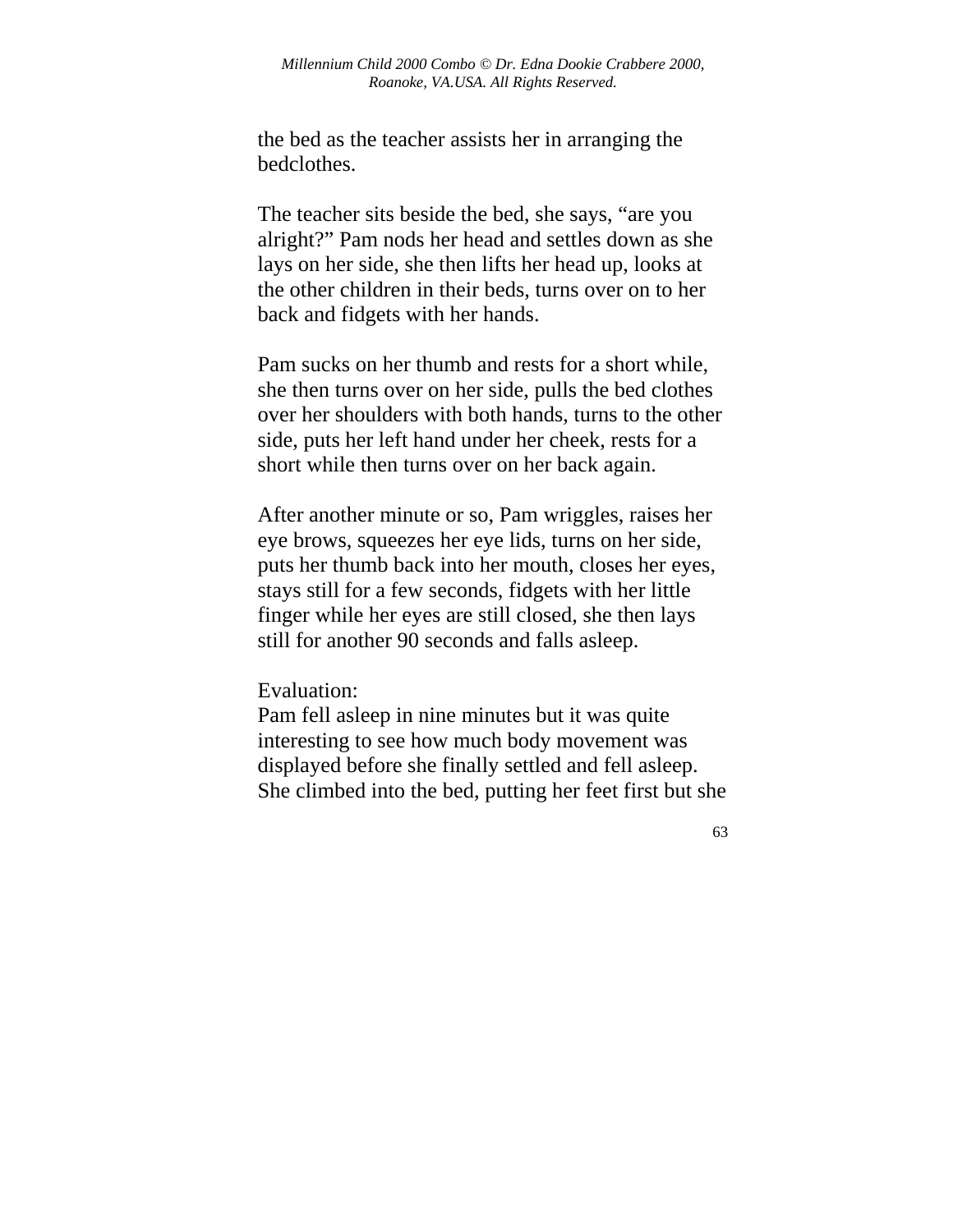had not worked out that she needed to move down into the bed before she laid her head down, in order to place her head in an appropriate position; so her head went over the top of the bed.

Pam's cognitive development seemed " age typical" which allows her, only pre-logical thinking, this means, that she is still too immature to work out that she needed to sit further down into the bed, to position her head in the correct place.

Pam was willing to lie down for a rest while some of the other children played. I felt that she needed the rest and had adapted to the routine very well in a short period, she also enjoyed the comfort of sucking her thumb and some quiet time after lunch, which was probably the routine that her mother carried out before she attended day-care.

| Duration of observation:  | 20minutes.                  |
|---------------------------|-----------------------------|
| Age of child:             | 4yrs. 11 mths.              |
| Gender of child:          | Female.                     |
| Fictitious name of child: | Cindy.                      |
| Aim of observation:       | To observe creative skills. |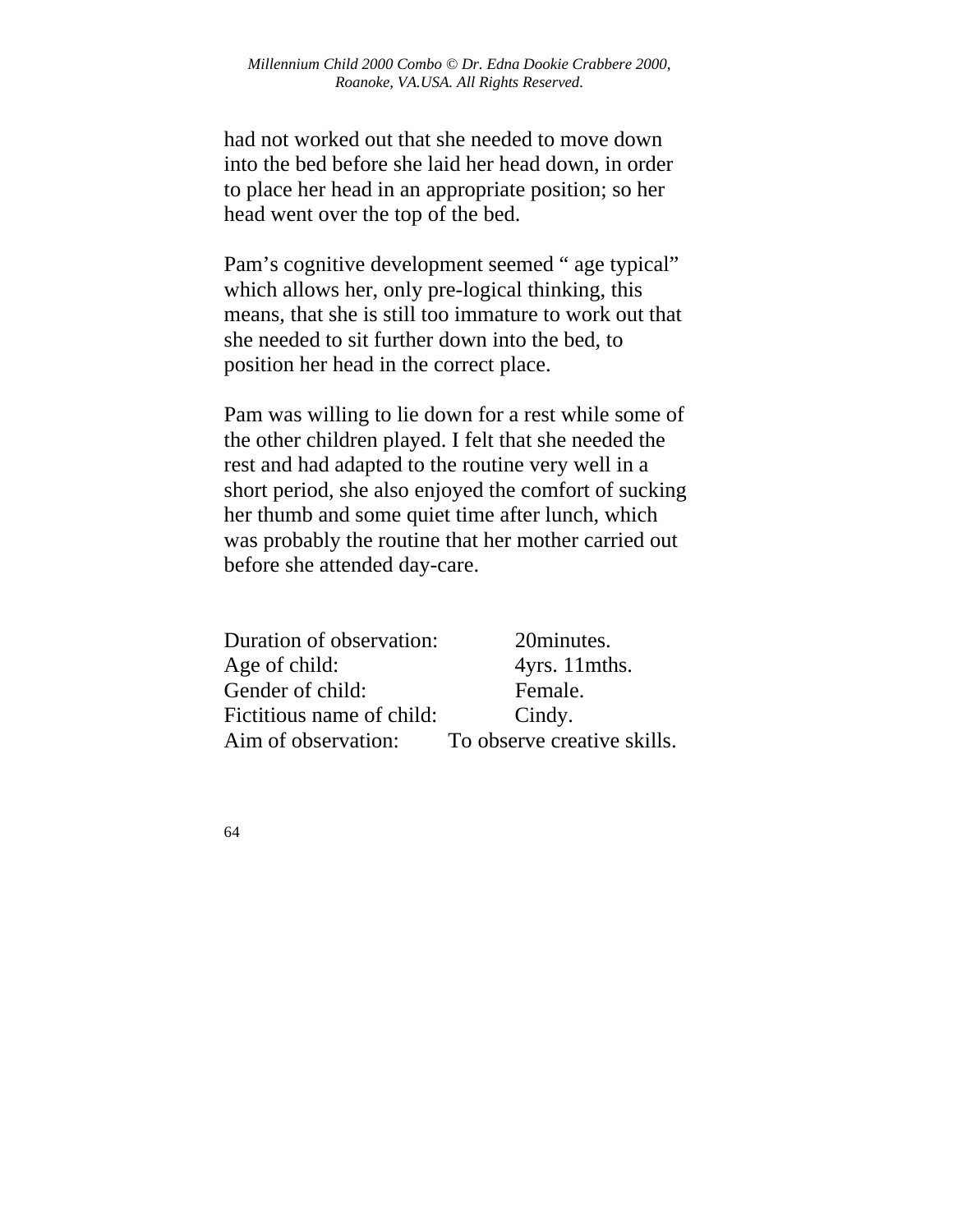Introduction:

Cindy is at home with her mother who has provided felt pens and paper for her to draw whatever she wants to.

Cindy attends full time nursery class in preparation for full time Primary Education at aged 5 years.

Observation:

Mother says to Cindy, "would you like to do a drawing Cindy?"

Cindy says, "YES," and giggles as she watches her mother reach for the paper and pens.

"I WANT GREEN," she says as she reaches for the green pen and starts drawing.

Cindy draws a figure, looks up at her mother and says, "IT'S A KITE, IT'S A KITE."

She giggles, chooses another pen, and draws the figure of a person then another beside it; she uses a mixture of colours as she continues with her drawing. "THAT'S ME AND MY MUM." Cindy says, as she reaches for another pen.

She continues to draw, "I AM DOING A BROWN TREE." She says, then replaces the cap on the pen and gets another; she makes a circle at the top of the paper, changes her pen, and then makes little lines in downward strokes all over the paper.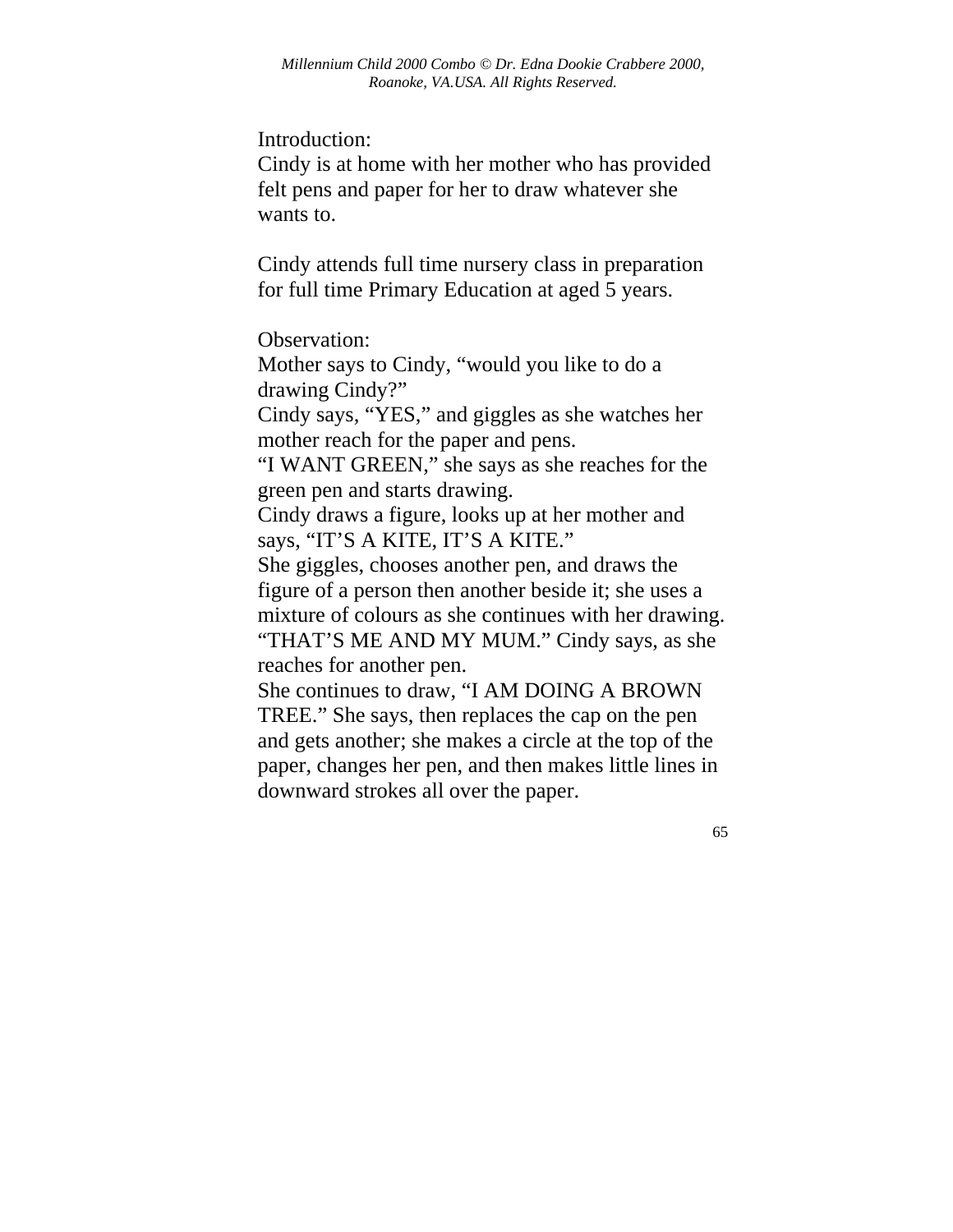## Cindy says, "IT'S RAINING AND THIS IS THE GREEN GRASS."

She uses the green pen as she fills in the bottom of the paper.

She then looks up at her mother and says, "IT'S FINISHED." as she gives her mother the drawing. Cindy then shouts out, "OH I FORGOT THE BUTTERFLY."

She takes the paper back and finishes the butterfly. Cindy returns to her mother with her drawing, giggles and jumps up and down and says, "I AM FINISHED NOW."

Evaluation:

Cindy had a very cheerful personality; she giggled happily and was very talkative during this observation. I felt that if her mother had verbally interacted with Cindy, that there would have been a very interesting dialogue; this is very typical of the 5 year old who has had adequate play opportunities and stimulation in the first few years of life. It was evident that Cindy felt emotionally stable with her mother.

She was excited about the opportunity to show off her creative skills and she had a good concept of what she wanted her creation to be, what colours she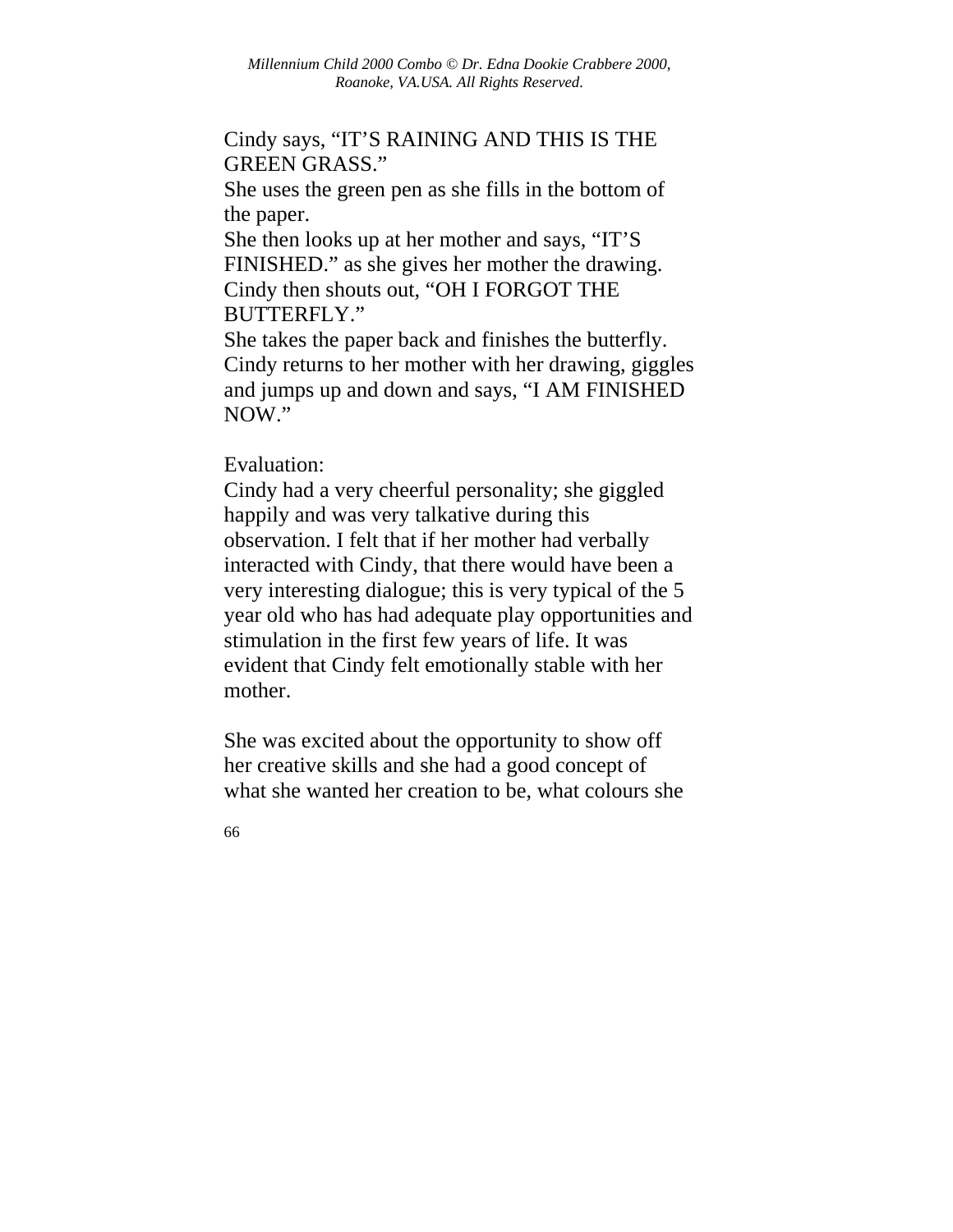needed to produce it and she took great care in forming the shapes and sizes of the items in her drawing.

This demonstrated Cindy's cognitive ability, which is also "age typical." Her imagination was very realistic, she said, "THAT'S ME AND MY MUM." She also said, "IT'S RAINING AND THIS IS THE GREEN GRASS." I felt that she was relating to a past concrete experience.

Cindy carefully drew her mother's eye make up, a feature of her mother that made an impression on her and she did not want to leave the butterfly unfinished; another memory of a concrete experience.

Cindy's creative ability is certainly "age appropriate."

Duration of observation: 9 minutes. Age of child:  $3yrs. 6 months.$ Gender of child: Female. Fictitious name of child: Nicki.

Aim of observation: To observe solo play.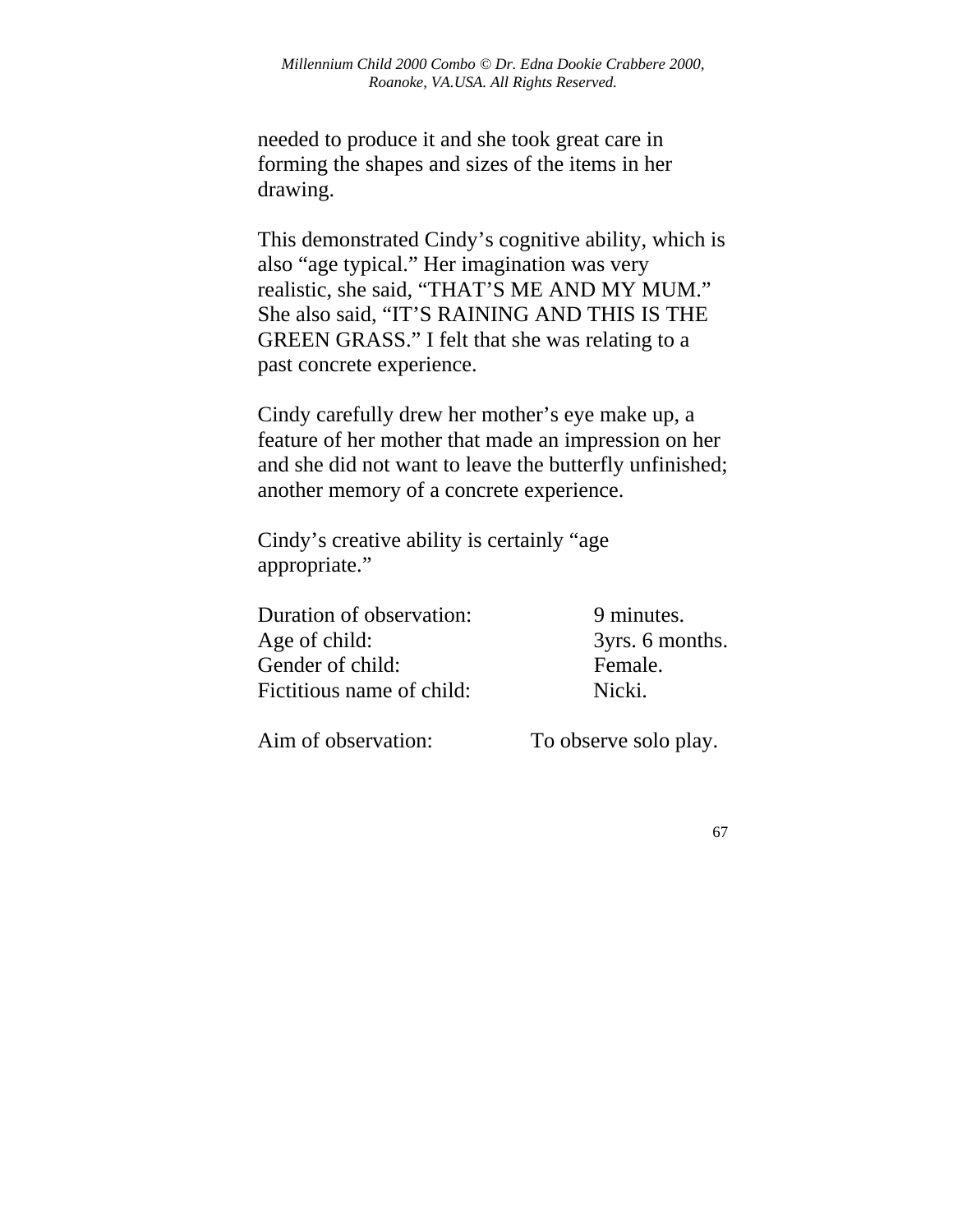Introduction:

Nicki is in day care at a Day-care Centre in London. She is allowed to play alone while the other children in her group are doing other activities with the nursery worker.

Nicki is sitting at a table with a container of small Lego bricks; some of the Lego are on the table and some are in the container.

Observation:

Nicki uses both hands as she puts together various pieces of the Lego on a flat Lego base; she looks up at the nursery worker and then continues to build a square object.

She then takes more Lego out of the container and continues to build; she stops building, empties the rest of the bricks on to the table and continues to build.

Nicki looks at the group of children across the room, she shouts, "SHUSH." She continues to build. The nursery worker speaks to the children in the group, "let's sing some songs."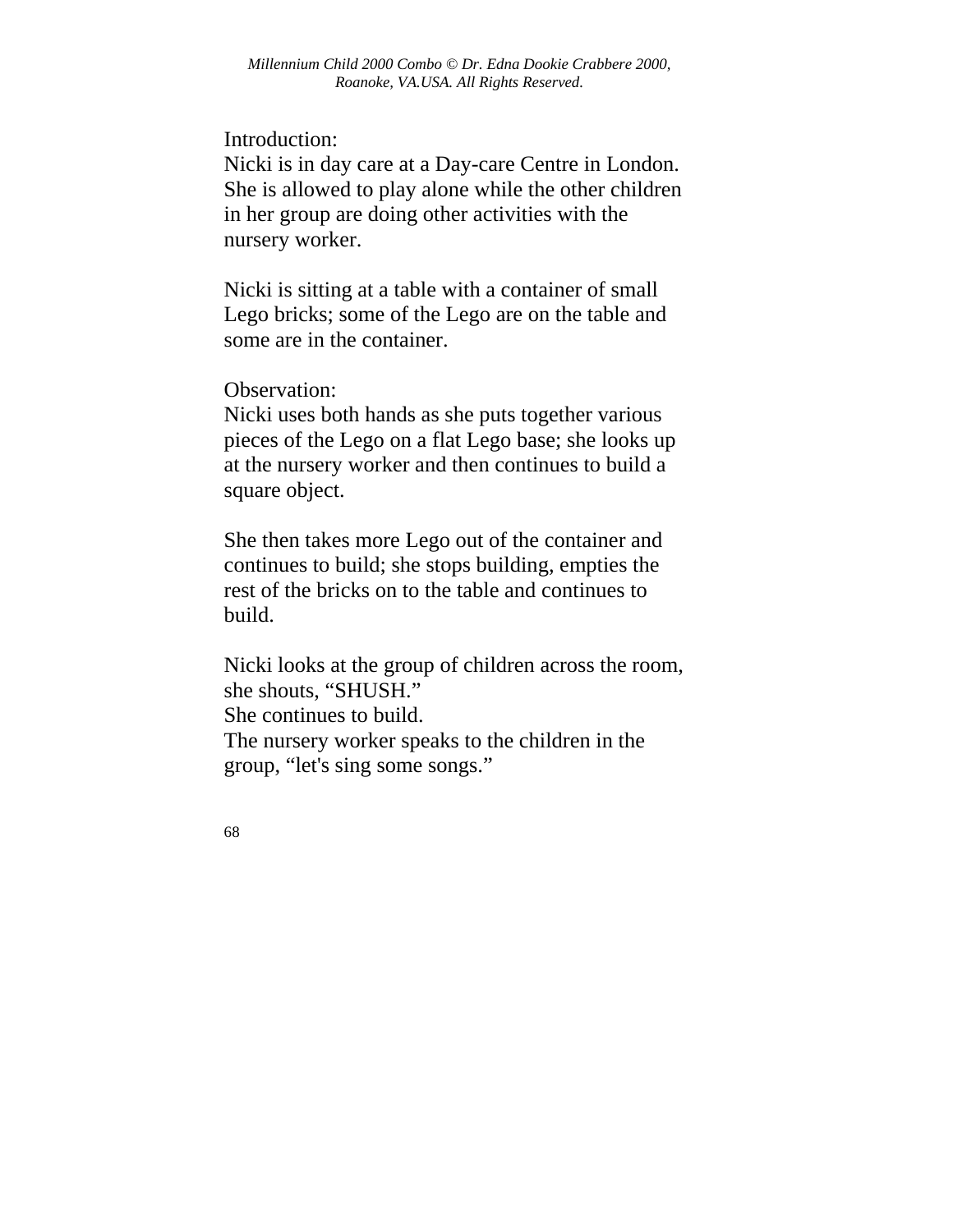Nicki looks at the group, she says, "I KNOW JINGLE BELLS."

She continues to build, she finds a triangular piece, puts her object on the table, starts searching among the bricks and separating the triangular pieces.

Nicki continues to build she places a flat Lego piece on top then adds the triangular pieces. She looks at the nursery worker and says, "I'VE MADE A HOUSE." And smiles.

Evaluation:

Nicki seemed to know from the start what she wanted to make with the Lego bricks, this showed her "age appropriate" cognitive ability, she decided what she was going to make and did not stop until she had completed her objective.

Nicki kept an awareness of what was going on around her, although she was playing alone, this demonstrated good concentration. Her fine motor skills are well developed for her age; she also used both hands effectively.

Nicki's eye-hand co-ordination and manipulative skills are well developed; she enjoyed working on her own and was very happy about her achievement. I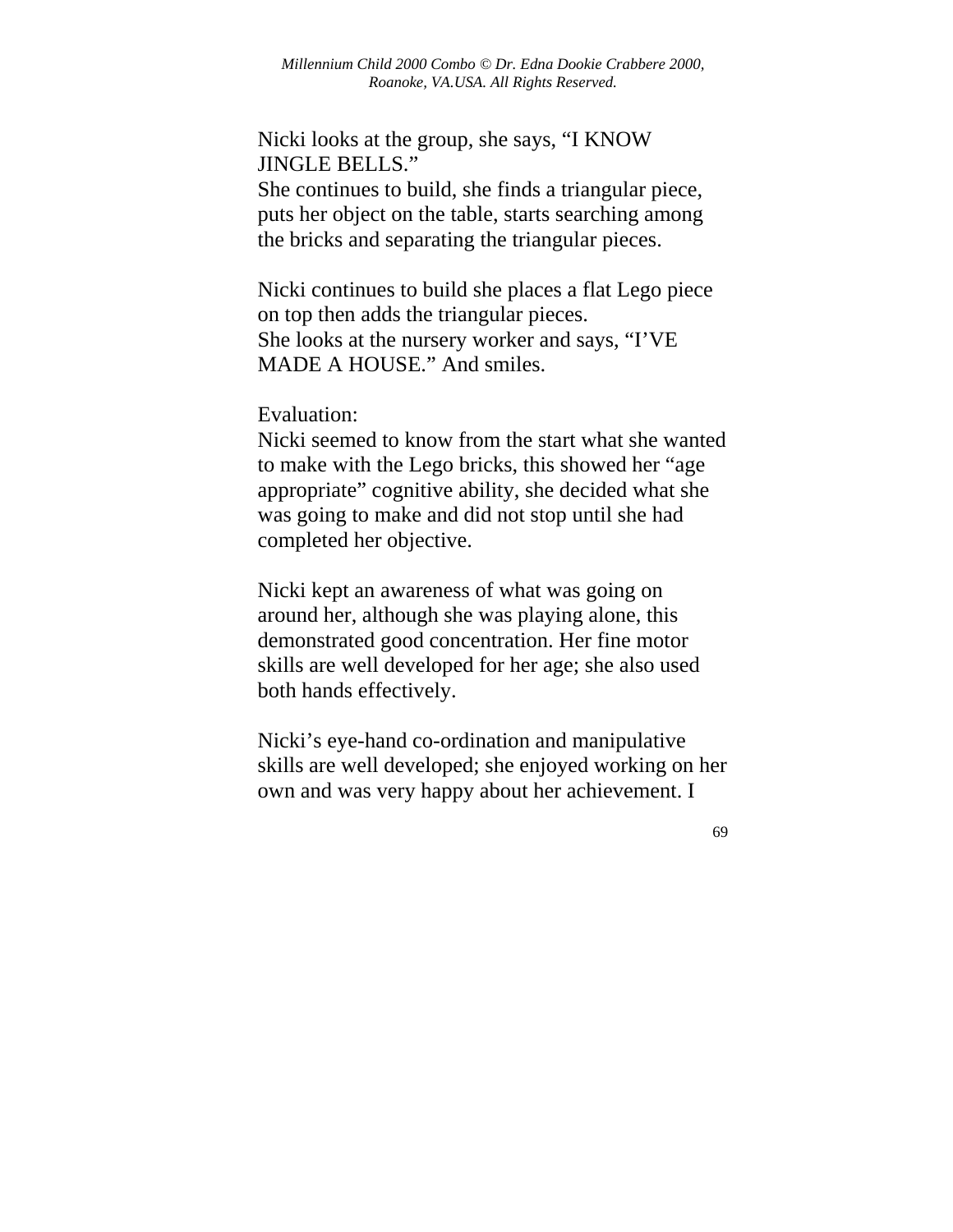felt that this isolated opportunity to play alone gave Nicki a renewed sense of individuality, although most children at her age would have progressed from solo play.

| Duration of observation:  | 6 minutes. |
|---------------------------|------------|
| Age of child:             | 3 years 11 |
| months.                   |            |
| Gender of child:          | Male.      |
| Fictitious name of child: | John.      |

Aim of observation: To observe the benefits of junk modelling.

Introduction:

John attends part-time nursery class at a private school in London. He had been working on his model the day before and had just started to paint it.

Observation:

Observer: "That's looking really good John." John: "IT'S MY MONSTER SHIP." Observer: "I wonder what kind of a monster is he?" John: " HE IS A BAD ONE, HE IS, HE IS, AAAAHHHHAAA!" Observer: "Oh no, I am scared."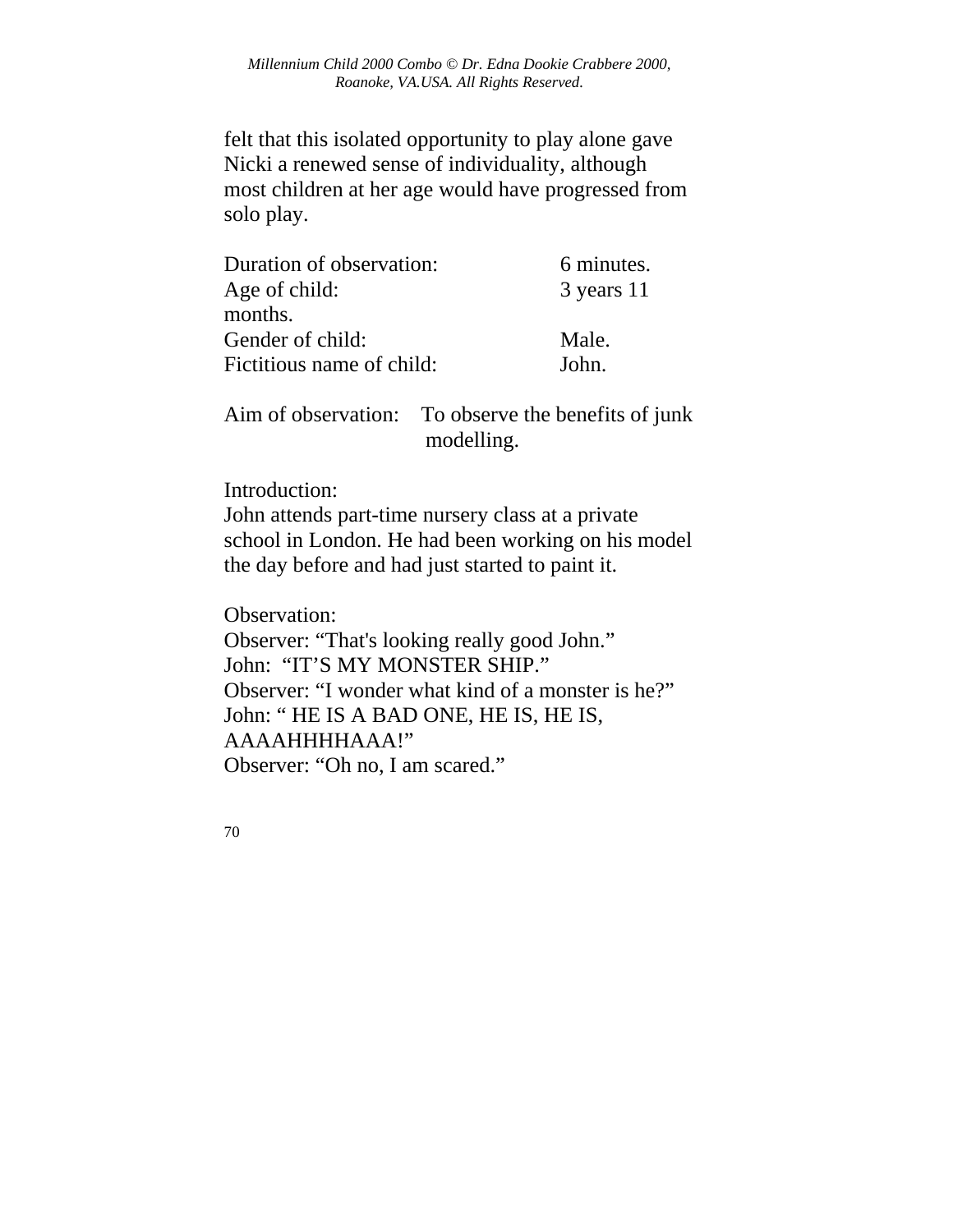John dips his brush into the paint pot; he continues to paint as he carefully reaches over the top of his model to paint the other side.

He stands up, has a look at the other side of his model and sits down again; he uses his fingertips, moves his model further away from him and stands up again.

John: "I WANT TO WASH MY HANDS." Teacher: "Are you finished?"

John: "NO, MY HANDS ARE DIRTY."

Teacher: "That's okay you can wash when you are finished."

John moves closer to his model, picks up the paintbrush and starts painting again. Observer: "You haven't painted the top." John: "NO, I LIKE IT LIKE THAT."

Evaluation:

I felt that John enjoyed the freedom of this activity very much, he made his own decisions on what he wanted his model to look like and most of all what he wanted it to be. His eye-hand co-ordination seemed "age appropriate" and he conducted an excellent conversation about his work.

John learnt that it was okay for him to get messy sometimes and that it made sense to wash his hands when he was finished. He also enjoyed the element of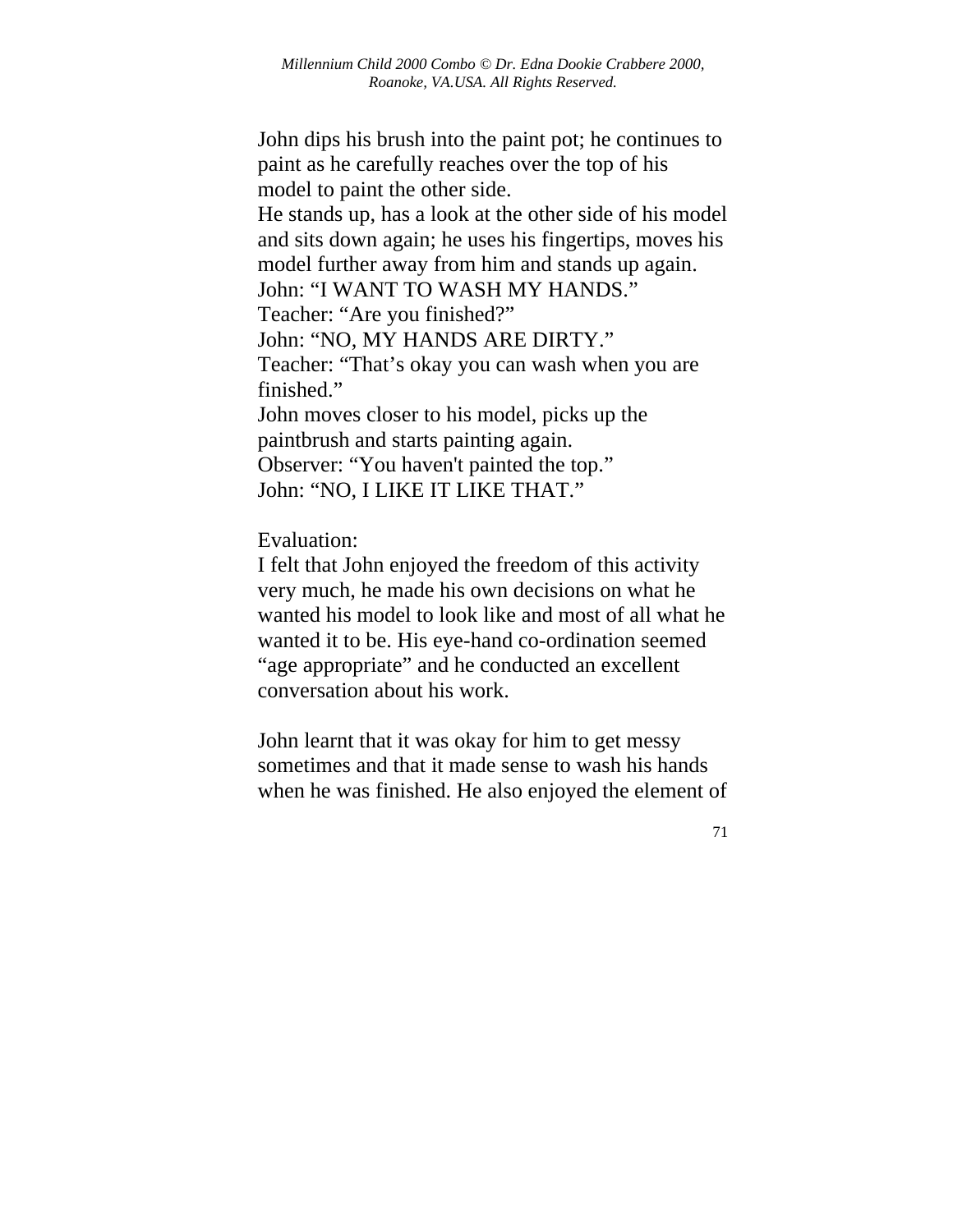fantasy when he pretended to be the monster of his ship.

John expressed a sense of assertiveness when he said, "NO, I LIKE IT LIKE THAT."

# BENEFITS OF JUNK MODELING:

Physical development: Fine motor skills …………use of fingers. Manipulative skills ………… cutting, painting etc. Eye-hand co-ordination ……. spreading glue. Cognitive development: How to get various materials to stick. Early Mathematical concepts; shapes, size, gravity, spatial concept, fraction, sorting. Scientific concept; the effects of wet paint and glue drying out. Vocabulary building; learning new words and communicating.

Emotional development:

Soothing … there is no pressure to make an end product.

Offers legitimate destruction … build and break. The child is proud of his own creation.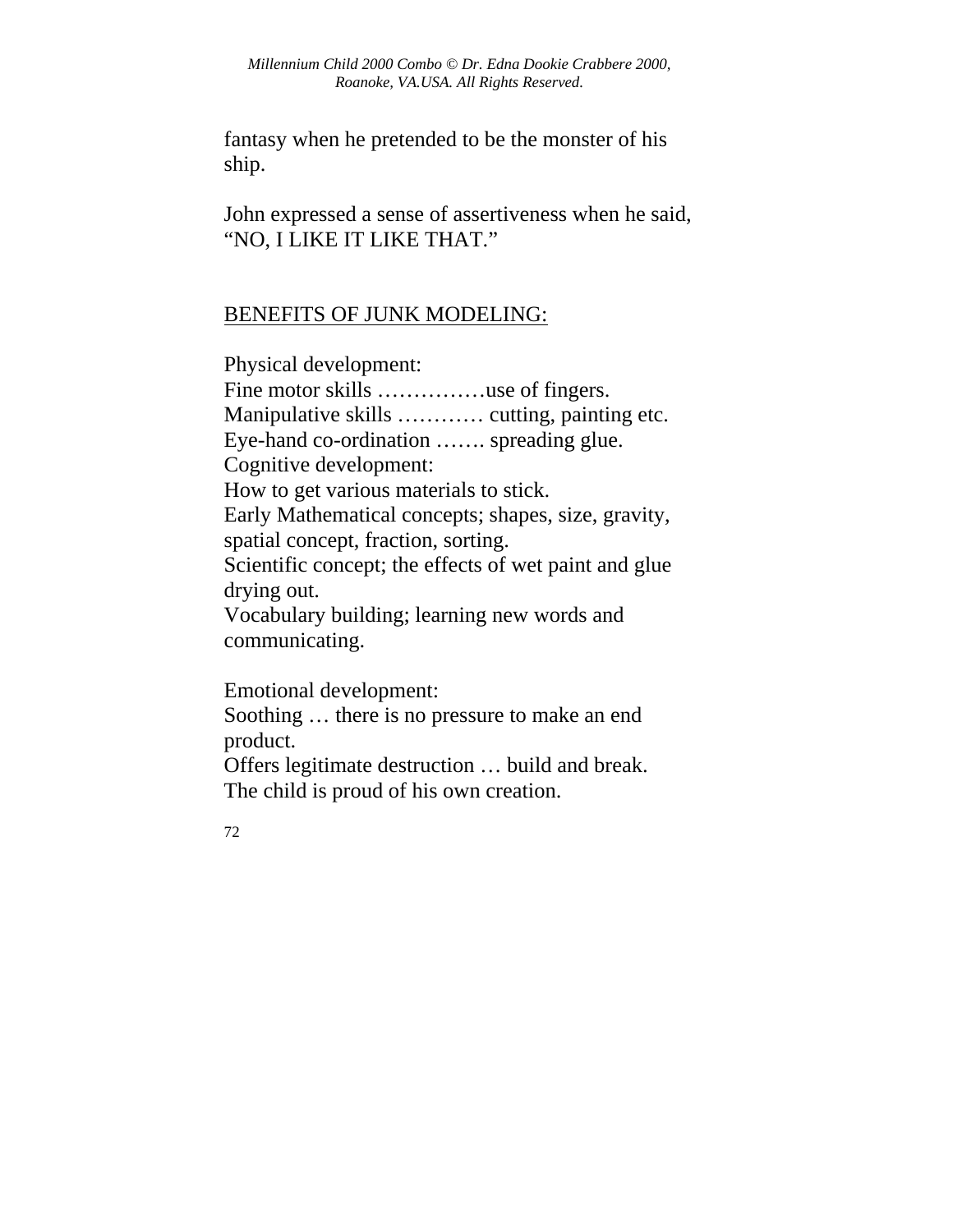Builds good self-image. It's fun to do. Fantasy. Helps solo play, parallel and complex play. Teaches child and parent the value of re-cycling. Its inexpensive … cereal boxes, egg boxes, yogurt pots, lollypop sticks, food trays, cheese boxes etc. Encourages the child to be creative.

Adult's role: The child needs guidance to begin with. Use school glue. Allow ample elbow space. Provide a good child size scissors. Offer praise and encourage the child to use his own ideas. Protect clothes and work surfaces from glue.

| Duration of observation:      | 16 minutes.      |
|-------------------------------|------------------|
| Age of children:              | 3 years.         |
| Gender of children:           | Male.            |
| Fictitious names of children: | Mohan and Steve. |

Aim of observation: To observe co-operative play.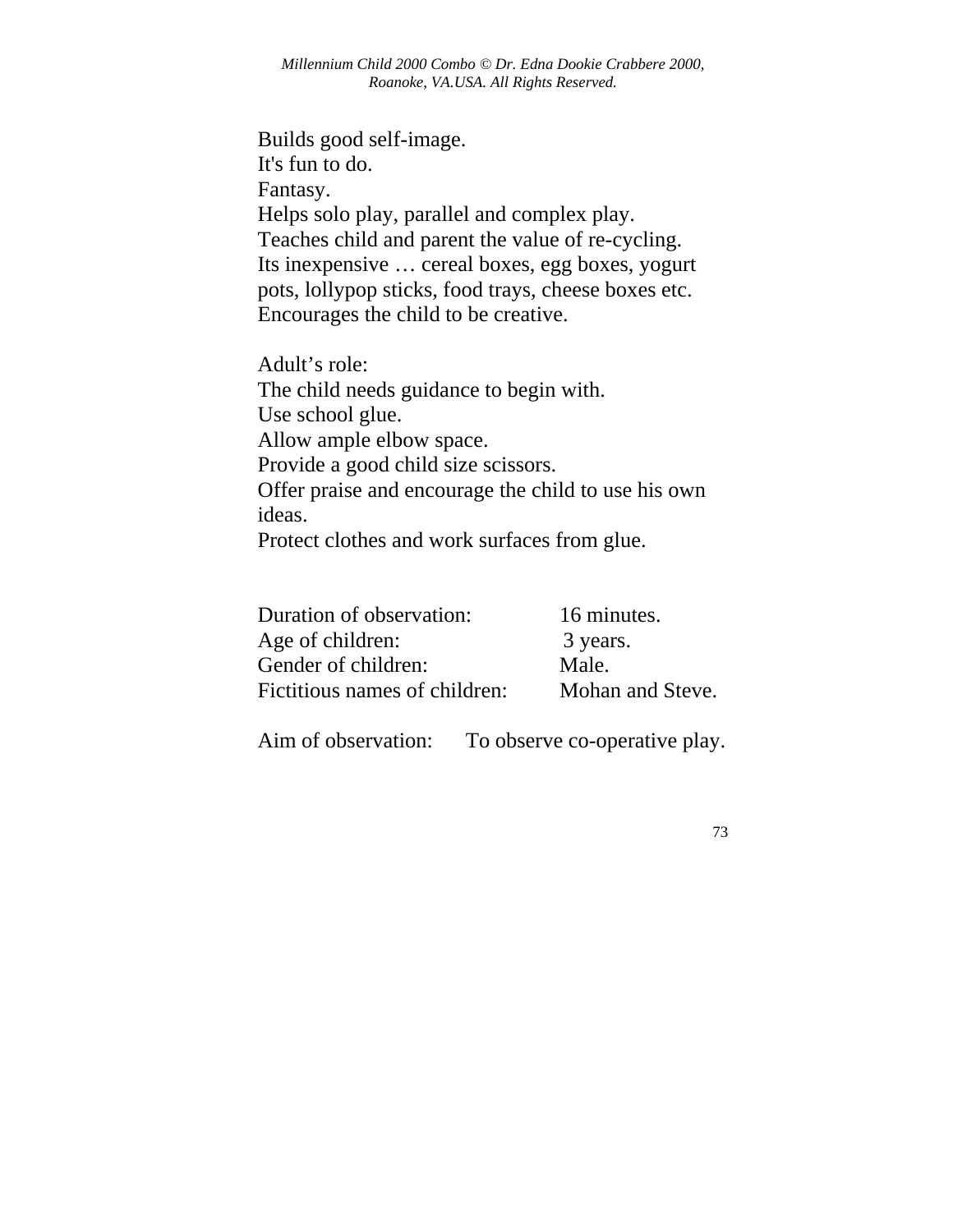Introduction:

Mohan and Steve attend part-time nursery class in a London Day-care Centre.

Mohan is playing at the dry sand tray and he has chosen various sizes of paint brushes to play with, in the sand.

Observation:

Mohan picks up a brush with his left hand and uses it to dig in the sand.

Steve approaches the sand tray, "NO!" says Mohan, and pushes Steve away.

Steve forces his way back to the sand tray.

Mohan faces Steve and raises his hand to attack Steve.

Steve stands still and looks at Mohan.

Mohan holds his hand in mid-air.

Steve backs away then returns to the far end of the sand tray.

Mohan takes a brush, offers it to Steve, they look at each other, they both laugh, then starts playing in the sand.

Mohan says, "WE ARE PAINTING," he changes his brush to his right hand and then to his left again. Mohan says, "LET'S PAINT THE WALLS."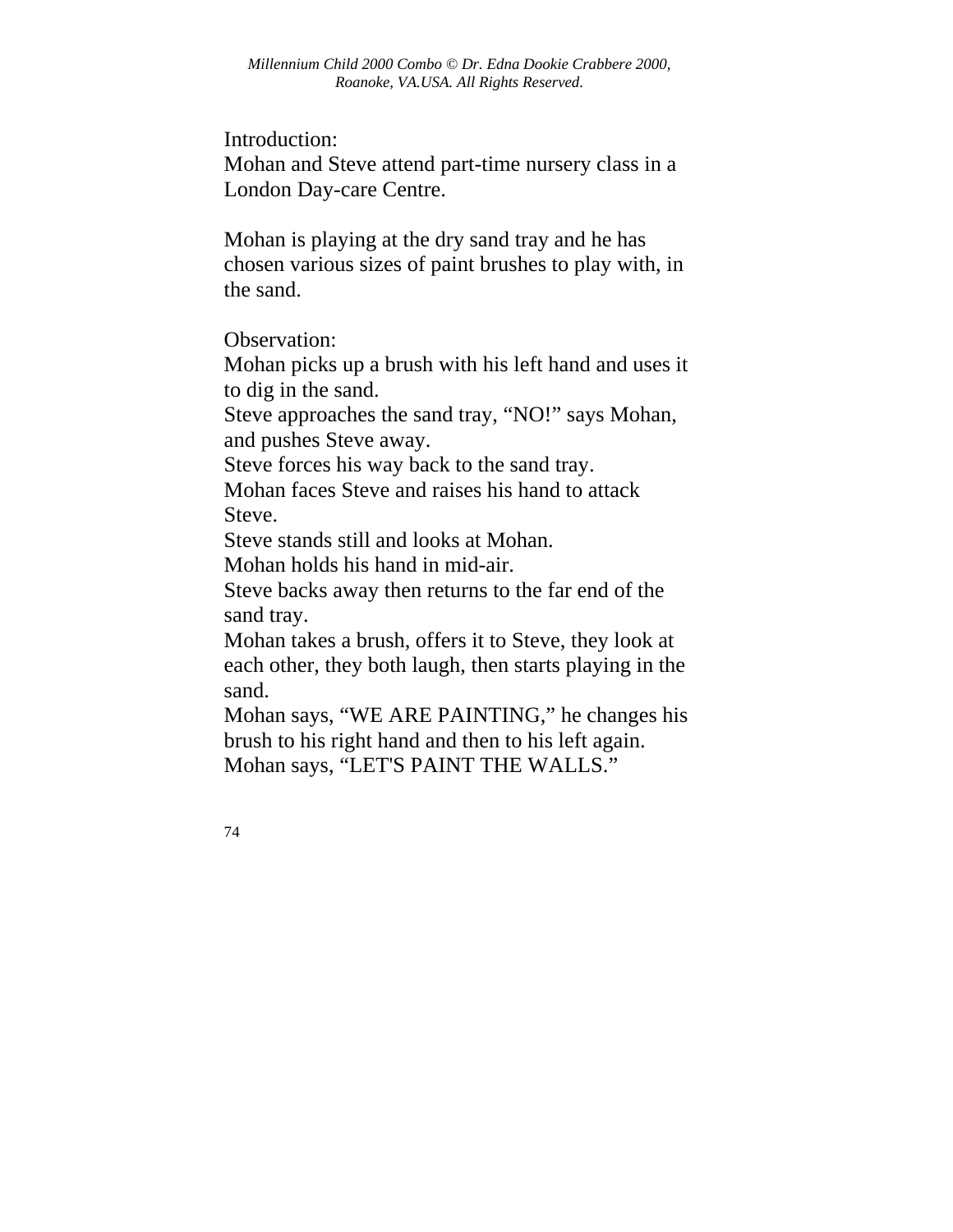They both leave the sand tray and start to use their brushes on the wall; they look at each other, laugh, look at their brushes then look at each other again and continue to laugh.

Mohan goes back to the sand-tray, dips his brush in the sand.

Steve copies Mohan's action, they both continue to paint the walls, then the tables, chairs and floor, until they come to the sand tray, they paint the legs of the sand tray.

Mohan stops, he looks at the sand as it pours out of a tiny hole in the sand tray.

Mohan says, "LOOK!"

They both watch the sand as it pours out of the hole; Mohan gets a handful of sand and replaces it in the tray, they both continue to observe the sand pouring out of the hole.

Evaluation:

At the beginning of this observation the two boys displayed egocentric behaviour which is relative to their stage of cognitive development.

Mohan was playing at the sand tray, when Steve approached, Mohan said, "NO!"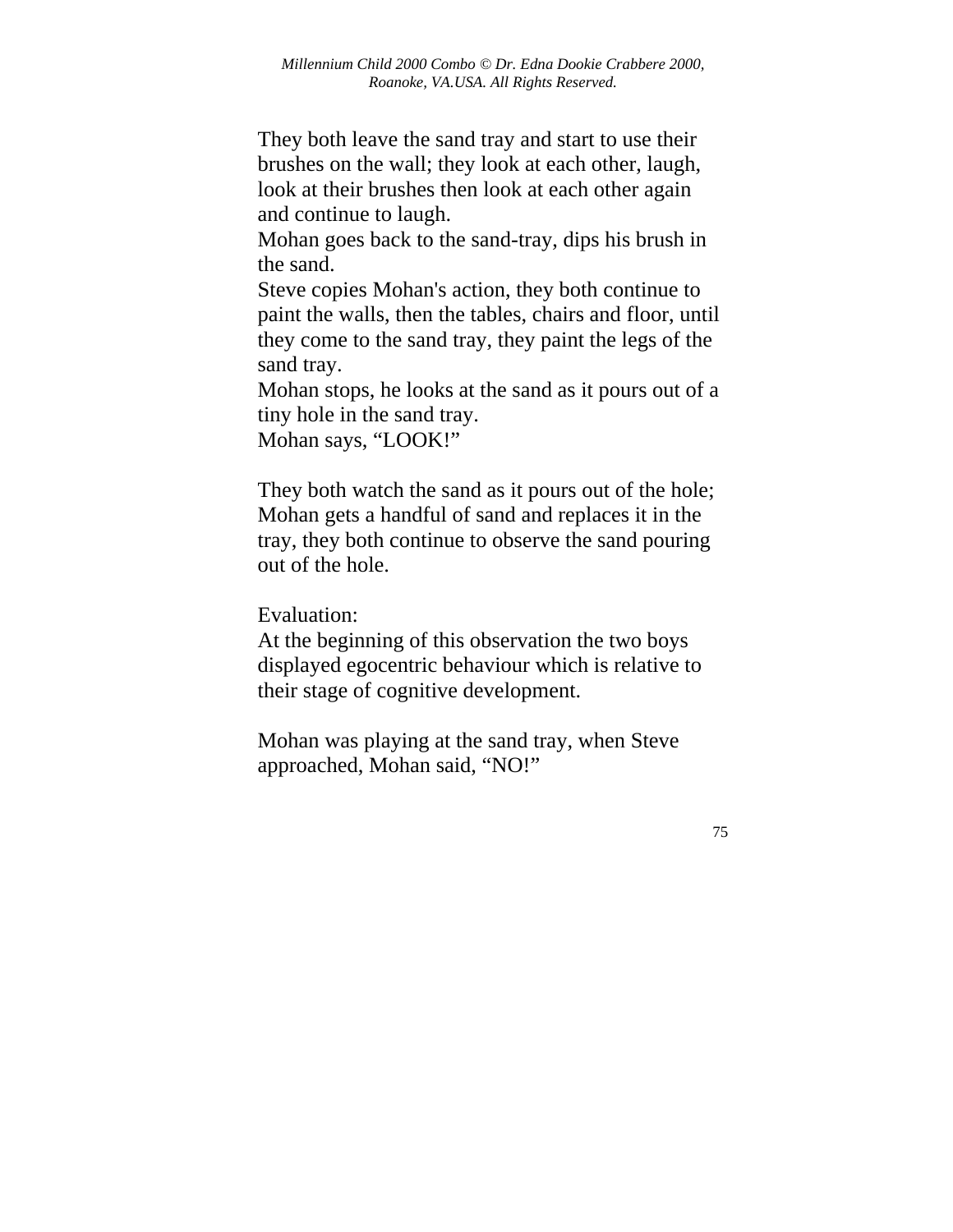He then pushed Steve away but Steve defended himself, both children showed strength of character.

It was interesting to see Mohan raised his arm and kept it in mid-air rather than striking Steve. Within a few seconds the matter was resolved without further communication.

Mohan allowed Steve to play at the far end of the sand tray then offered him a brush to play with, although he had just pushed Steve away.

This is typical of the three-year-old; they are not selfish as thought of in an adult way.

It is also typical to enjoy free play at this age and these boys certainly did; they went on to experiment, they used a lot of imagination and had a lot of fun, pretending.

This free activity also turned out to be adventurous when the boys were amazed at the discovery of the sand pouring out of a hole in the sand tray.

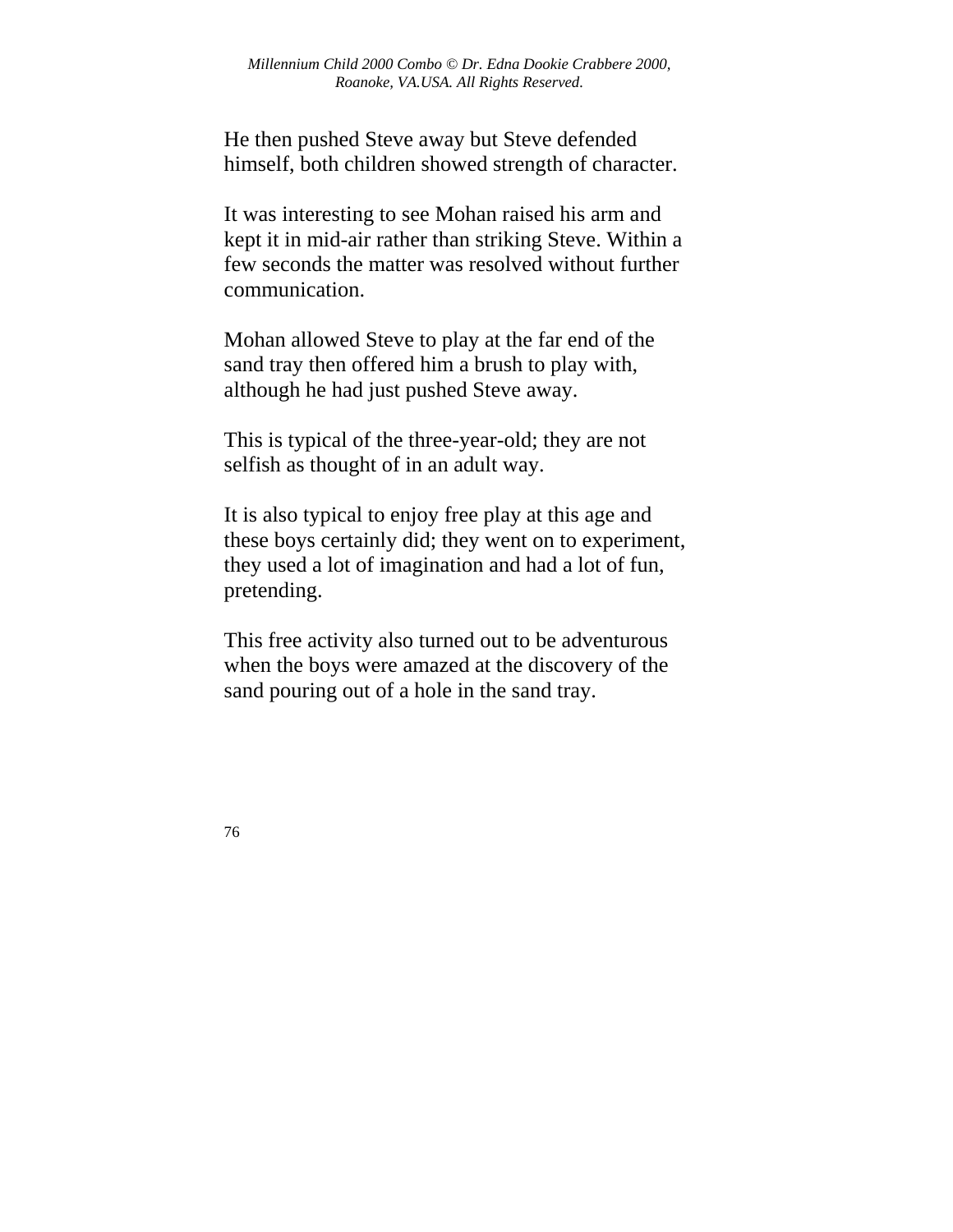| <b>Duration of Observation:</b> | 5 minutes. |
|---------------------------------|------------|
| Age of child:                   | 22 months. |
| Gender of child:                | Female.    |
| Fictitious name of child:       | Ava.       |

Aim of observation:

To observe the stage of Emotional/Social development of a BI-lingual child and to evaluate the needs of the child.

### Introduction:

Ava attends a private Day-care Centre in London. She attends the Centre on a full-time basis and is quite familiar with the other children.

Three other children are included in this observation. Her parents speak a Nigerian language as well as English at home.

Observation:

Ava walks over to the water tray, she looks at the water in the tray, smiles, and walks across the room where some aprons are kept, and she takes an apron and walks over to the nursery worker, taps her on the hand and gives the apron to the worker.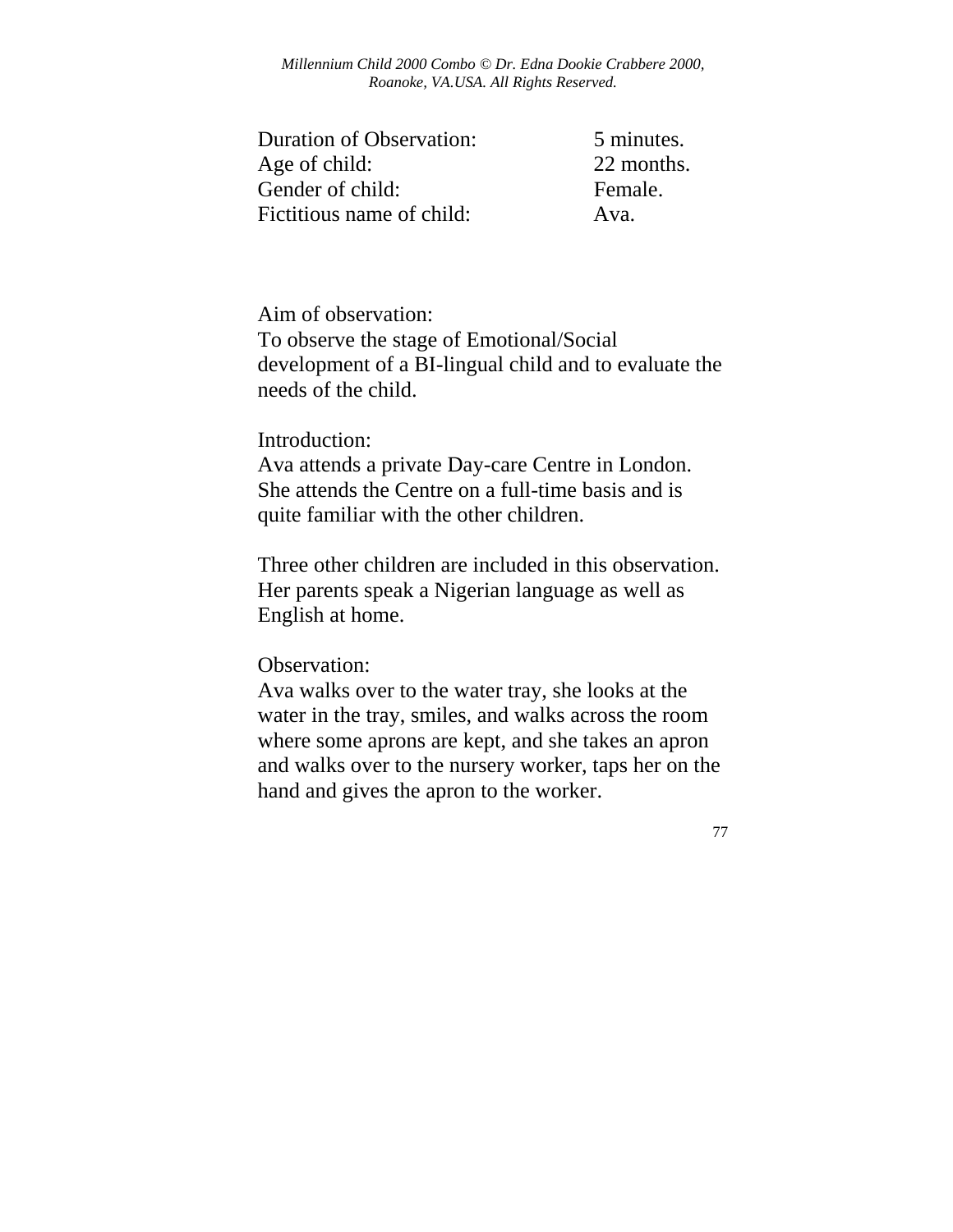The worker says, "Do you want this apron on Ava?" Ava smiles, turns her back to the worker as she attempts to put the apron on her. Ava waits until her apron is tied, smiles again and walks over to the water tray. She picks up one of the five yellow boats in the water, splashes around in the water with the boat in her hand, and then she lets go of the boat. She continues to splash with both hands then looks up at a child who approaches. Ava moves over to the far end of the water tray, away from the other child, she puts her hands in the water again and starts splashing, she rubs her hands together, looks at two other children who also approach the water tray. Ava immediately leaves the water-tray, walks over to the nursery worker and she turns her back to the worker. The worker asks, "Are you finished?" Ava replies, "SSYES."

Ava waits for her apron to be taken off; she takes the apron from the worker, smiles, runs off and replaces the apron.

Evaluation:

Ava seemed to be a very cheerful child in this observation; she expressed her need by touch when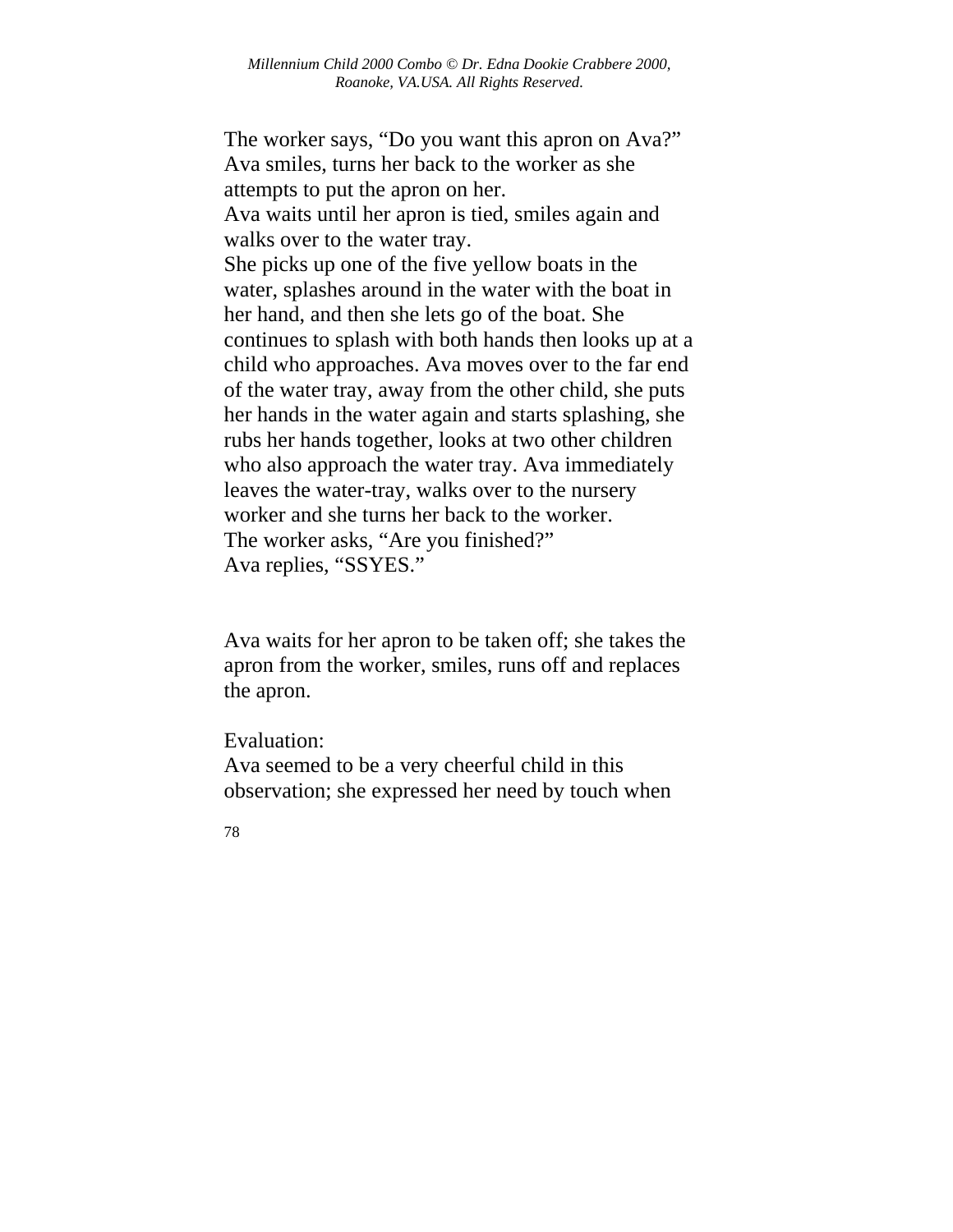she indicated to the nursery worker that she needed the apron on. She smiled and communicated with confidence although her communication was non-verbal.

I felt that Ava appeared to be below the "average age" equivalent in language development and there is a need for one to one stimulation in conversation; getting her to repeat words and listening to different sounds.

Ava also needs to be encouraged to indulge in parallel play so that she can be exposed to hearing other children speak with each other, nursery rhymes and picture study with adults, will also be good stimulation for the development of language acquisition skills.

Ava was willing to play beside another child at the water tray but as soon as the two other children approached, she left the water tray. This reaction is "age appropriate" of the child of her age, she was clearly quite happy about leaving the water tray when the other children approached.

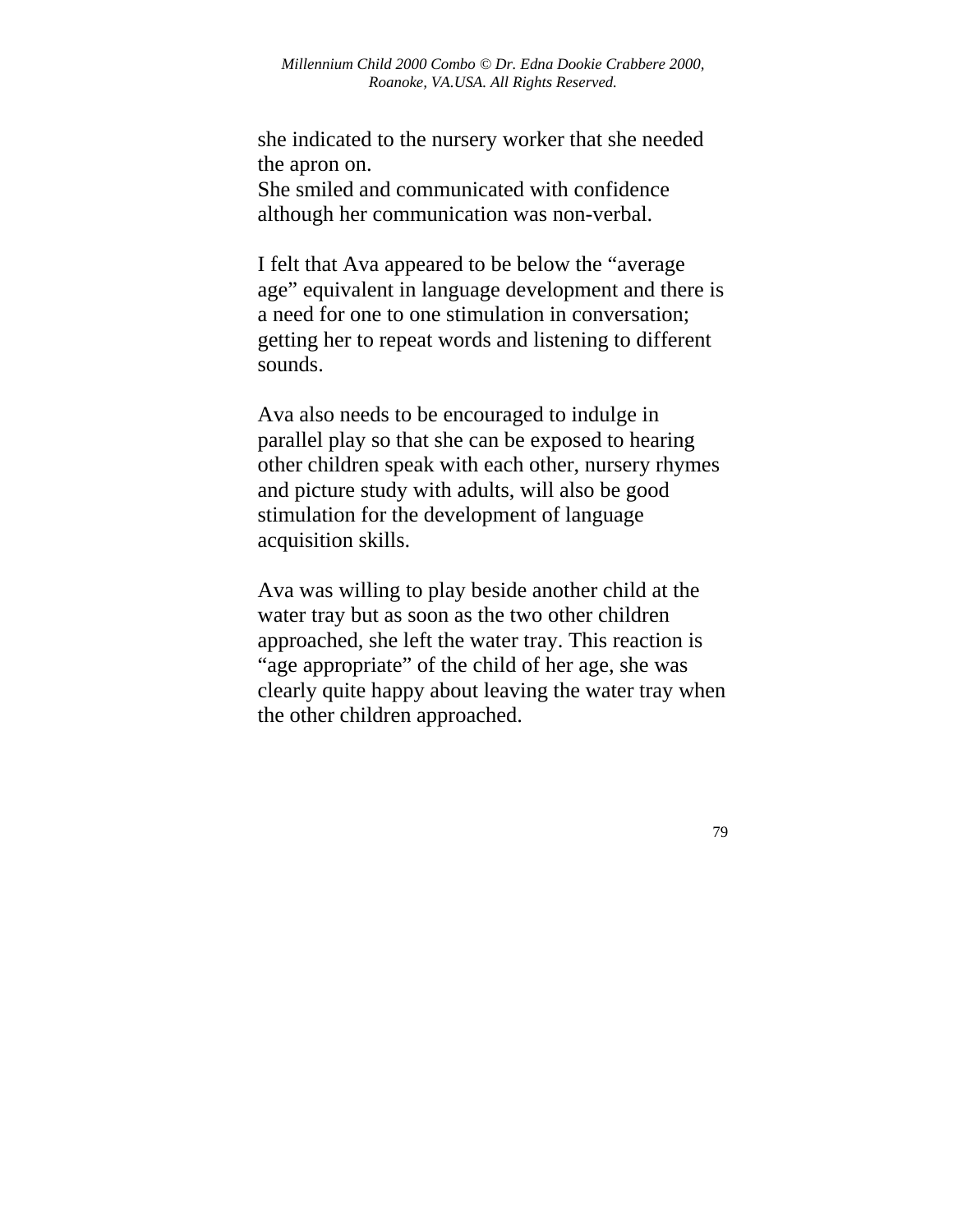I also felt that Ava had lost concentration by then, as she is still at the stage of development with a short concentration span.

She splashed in the water with both hands, her eyehand co-ordination was accurate and she enjoyed the effects of the water, e.g. the movement, sound, and touch.

Ava vocalized once in the five minutes she was observed and that was when the nursery worker asked her a closed question.

Obviously, her answer, "SSYES" meant, "YES." I felt that Ava's comprehension is "age appropriate" but she needs stimulation in language development to help her express herself verbally in the language that is used at the Centre as well as at home.

| Duration of observation:  | 1hr. 12 minutes. |
|---------------------------|------------------|
| Age of child:             | 4yrs. 1 month.   |
| Gender of child:          | Male.            |
| Fictitious name of child: | Jake.            |

Aim of observation: To observe social behaviour.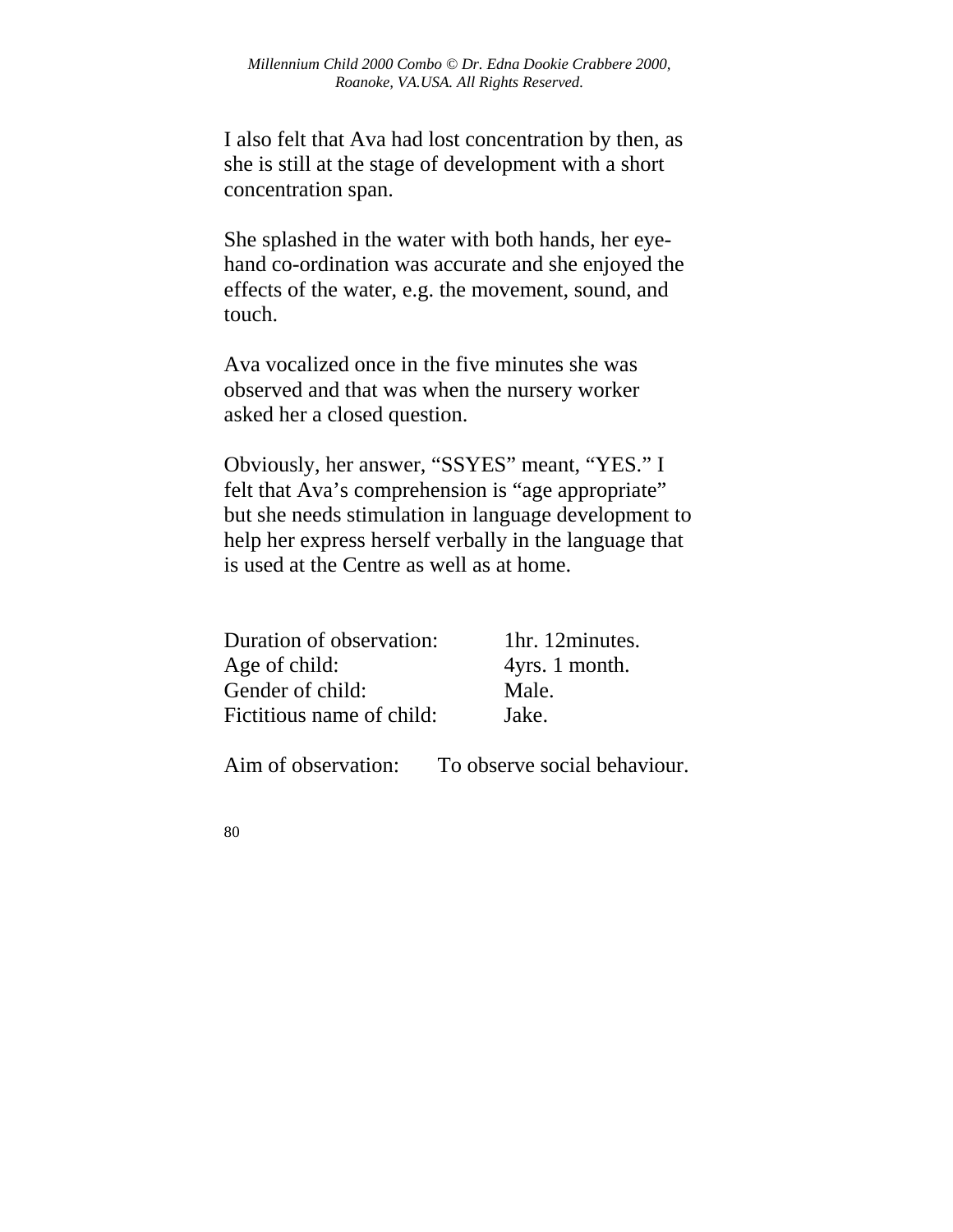Introduction:

It's the nursery class Christmas party at a London Education Authority Primary School. Jake attends part-time nursery class and this is his first term.

The classroom tables and chairs are arranged in a "U" shape to accommodate a party atmosphere, each child have a party hat, which is placed on the seat for them to occupy.

It's time to eat.

Observation:

Teacher says: "Children, take the seat where your hat is, your name is on your hat."

The children start looking for their hats.

Jake finds his hat; he puts it on his head and takes his seat.

He looks at the child next to him, grins, and points at his own hat.

The potato crisps are being served, Jake looks at his share, picks up one piece, eats it, then another piece, he takes another piece, shows it to the teacher and

says, "I DON'T WANT THIS BECAUSE IT MIGHT HAVE CHEMICALS IN IT."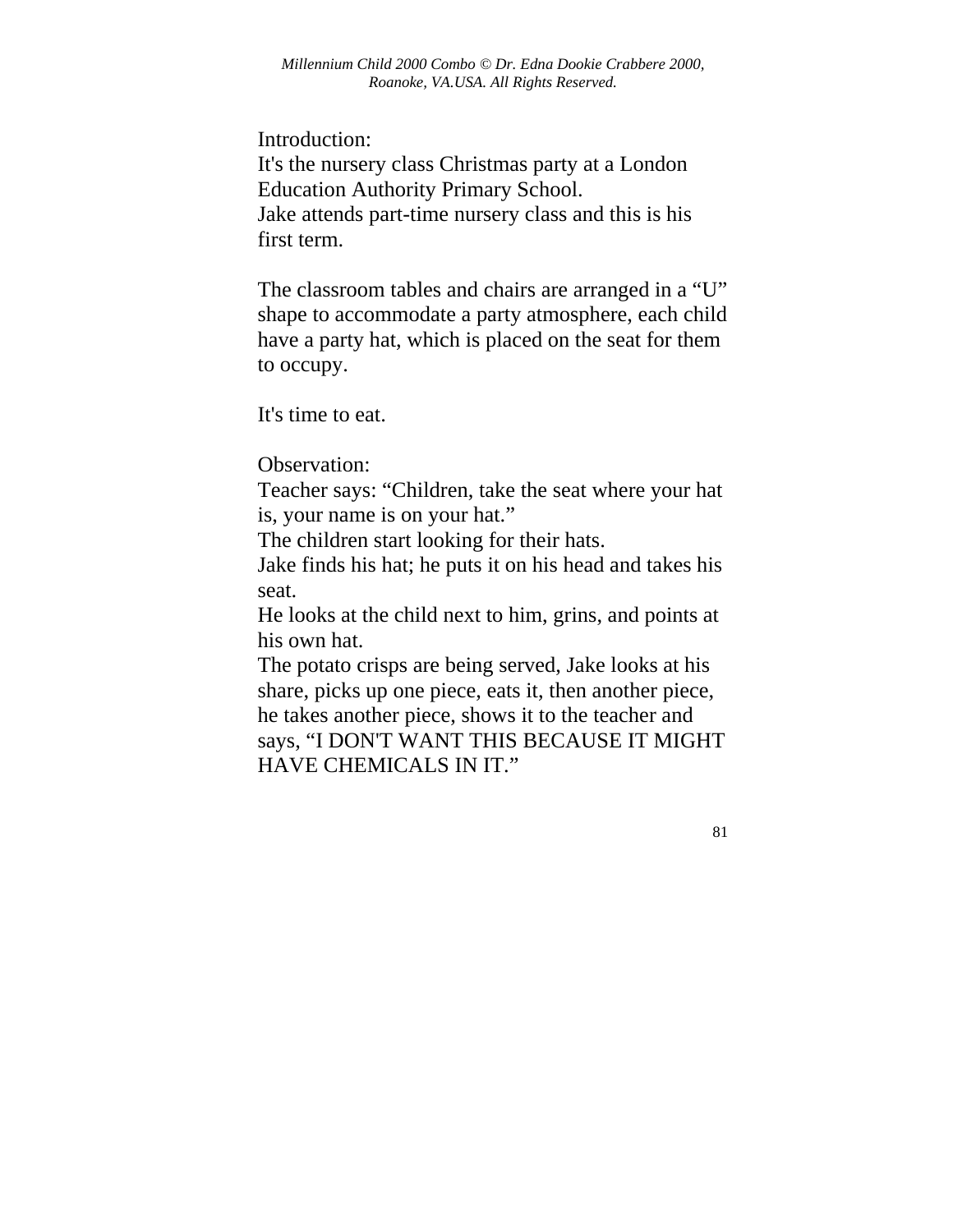Teacher says, "Okay Jake if you don't like it, don't eat it."

Jake puts the piece of crisp away, he takes a sandwich in each hand, he looks at his friend's food, he says;

"I DON'T LIKE THAT." As he points at her food. He continues to eat, looks at the teacher who is serving, the teacher approaches Jake, she says, "would you like an orange or cherry drink Jake?" Jake replies, "NO THANK YOU."

He continues to eat.

Teacher approaches Jake again with two bottles of drink in her hands.

She says, "Jake, which one would you like?"

Jake says, "THAT RED ONE." as he points to the cherry drink.

Jake takes his hat off, sips his drink, replaces his drink on the table, he says, "I AM HOT."

He takes his drink and finishes it.

Teacher says, "Children, we will now play some games in the hall, then we will continue to eat after games, please stand by the door."

Jake looks at the teacher, gets up, and rushes to the cloakroom; he returns with his soft toy… a worn and dingy looking monkey.

He joins the other children as they leave the classroom, he cuddles his monkey.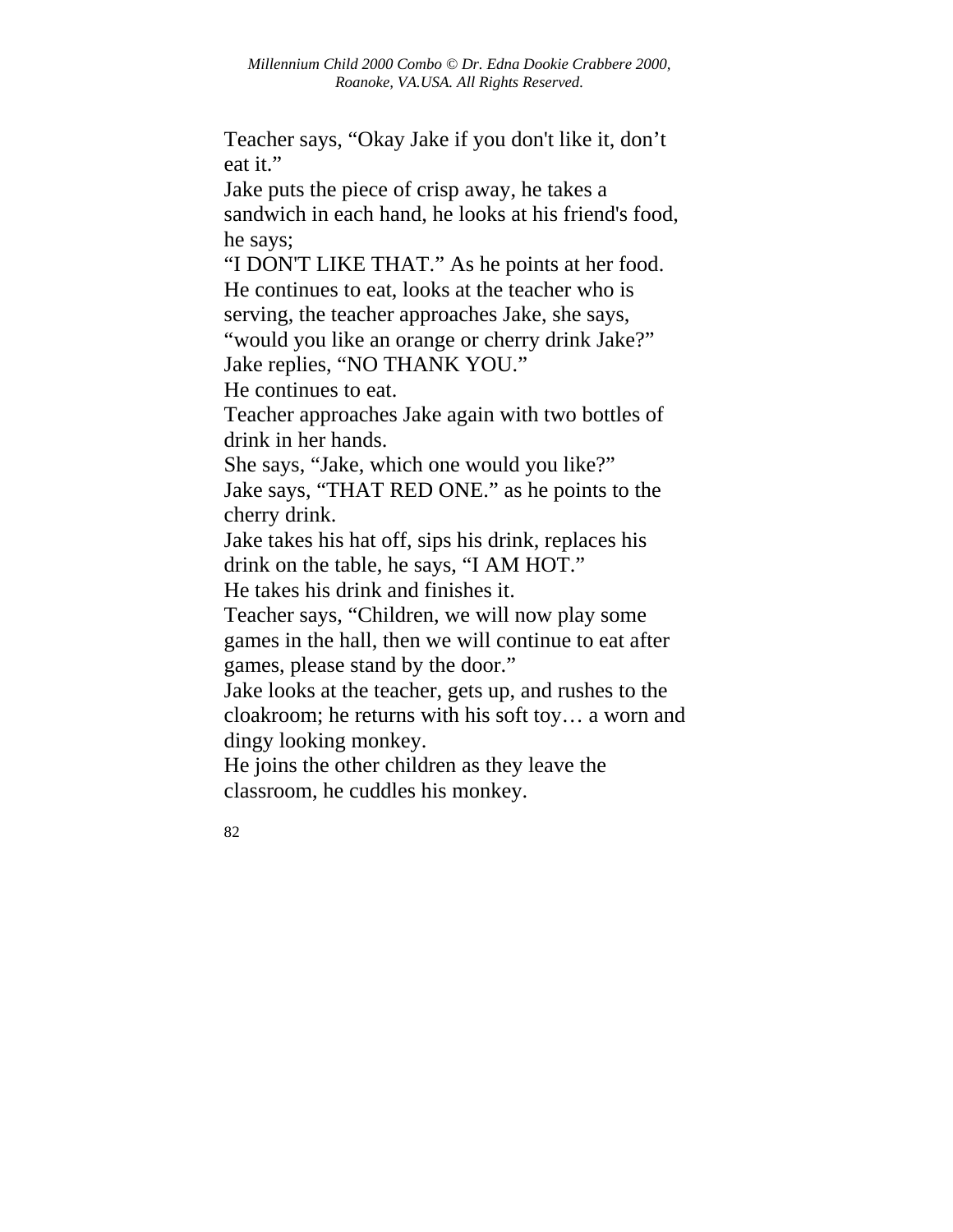Teacher approaches Jake; she takes his monkey and says, "You won't need that Jake."

Jake says, "YES, I DO, MONKEY GOES WITH ME EVERYWHERE."

Teacher gives Jake his monkey, she says, "Come along."

Jake twitches his mouth and nose at short intervals as they walk to the hall.

Everyone is in the hall and the teacher closes the door.

Teacher says, "Hold hands everybody, we will play ringa, ringa roses."

Jake refuses to hold hands and runs off to the far end of the hall.

Teacher says, "Come back Jake."

Jake stands still, looks at the teacher as she walks over to him, she takes his hand, and Jake tries to pull himself away.

Teacher takes his monkey in the struggle, Jake stops struggling, teacher offers him his monkey and says,

"Go and put monkey over there, he can watch you while you play games."

Jake puts his monkey away and runs over to the far end of the hall again.

Teacher follows, takes him by the hand.

Jake says, "I DON'T WANT TO."

He pulls himself away and runs off.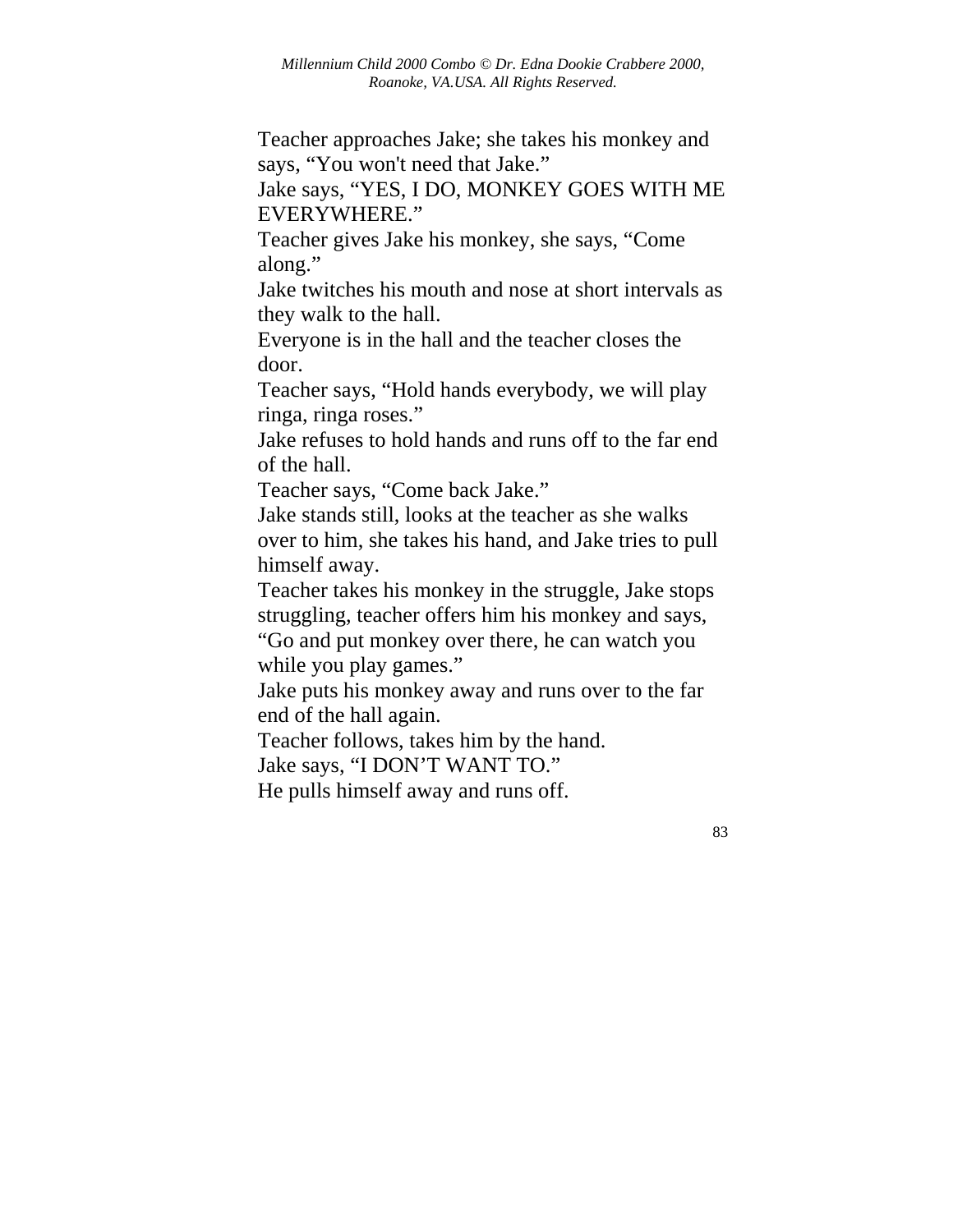Teacher runs after him, holds his hand and keeps him near to her.

Jake twitches his face and looks at the children. Teacher lets go of his hand, Jake slowly moves away from the group.

Teacher allows a few minutes then approaches him again.

Jake says, "I DON'T LIKE THIS GAME, IT'S BORING."

Teacher leaves him alone as she continues with the game, Jake starts running around and jumping up and down.

Teacher approaches him; "you sit and watch or join in like the other children."

Jake says, "I'LL SIT AND WATCH."

He sits for a short while and then starts running around again.

The teacher catches him and holds his hand, Jake starts twitching his face, looks around as the teacher lets go of his hand then he sneaks away again, he takes his monkey with him and hides himself under some PE equipment.

The teacher approaches him, she says. "Go and put monkey back and join us."

Jake slowly walks over, replaces the monkey and runs off again, the teacher tries to get him, just then Father Christmas arrives.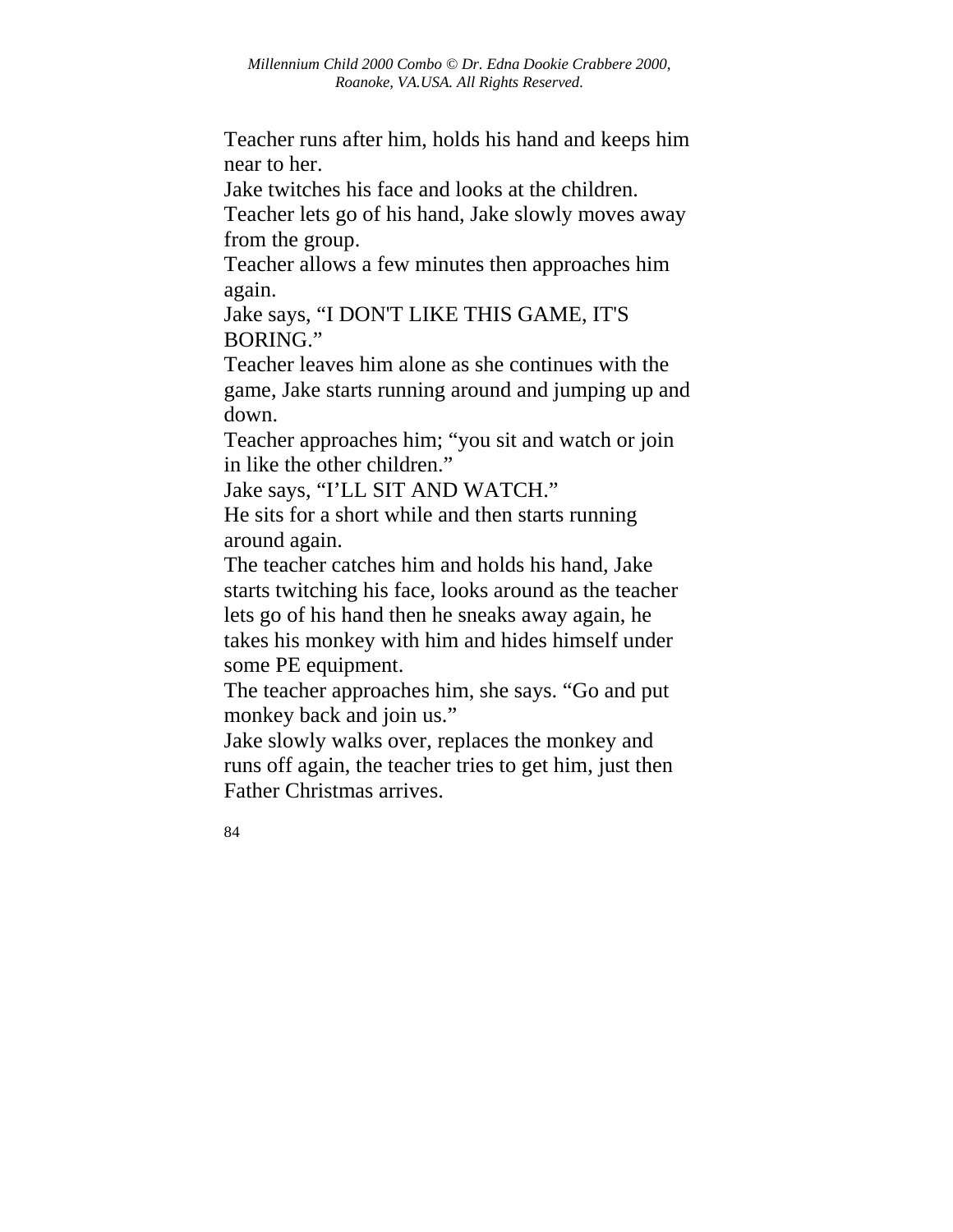Jake stands still, twitches his face, as he watches Father Christmas hands over a sack full of presents to the teacher.

Everyone cheers, Jake joins in the applause, and waves goodbye to Father Christmas, still twitching his face.

Teacher says, "let's go back to the classroom to eat some more."

Jake grabs his monkey as he leaves the hall with all the other children.

Evaluation:

This Christmas Party ended Jake's first term in the nursery class. From this observation it seemed to me that Jake is still interested in solo and parallel play but it is also his first term at nursery class, everyone is fairly new to him and his monkey is still his special friend.

It is typical of the four-year-old to seek comfort from a cuddly toy and Jake has certainly found this in his monkey. Monkey seemed to be needed more when Jake was unsure of a situation; for example, Jake was enjoying the party and eating happily until the teacher announced that it was time for games in the hall.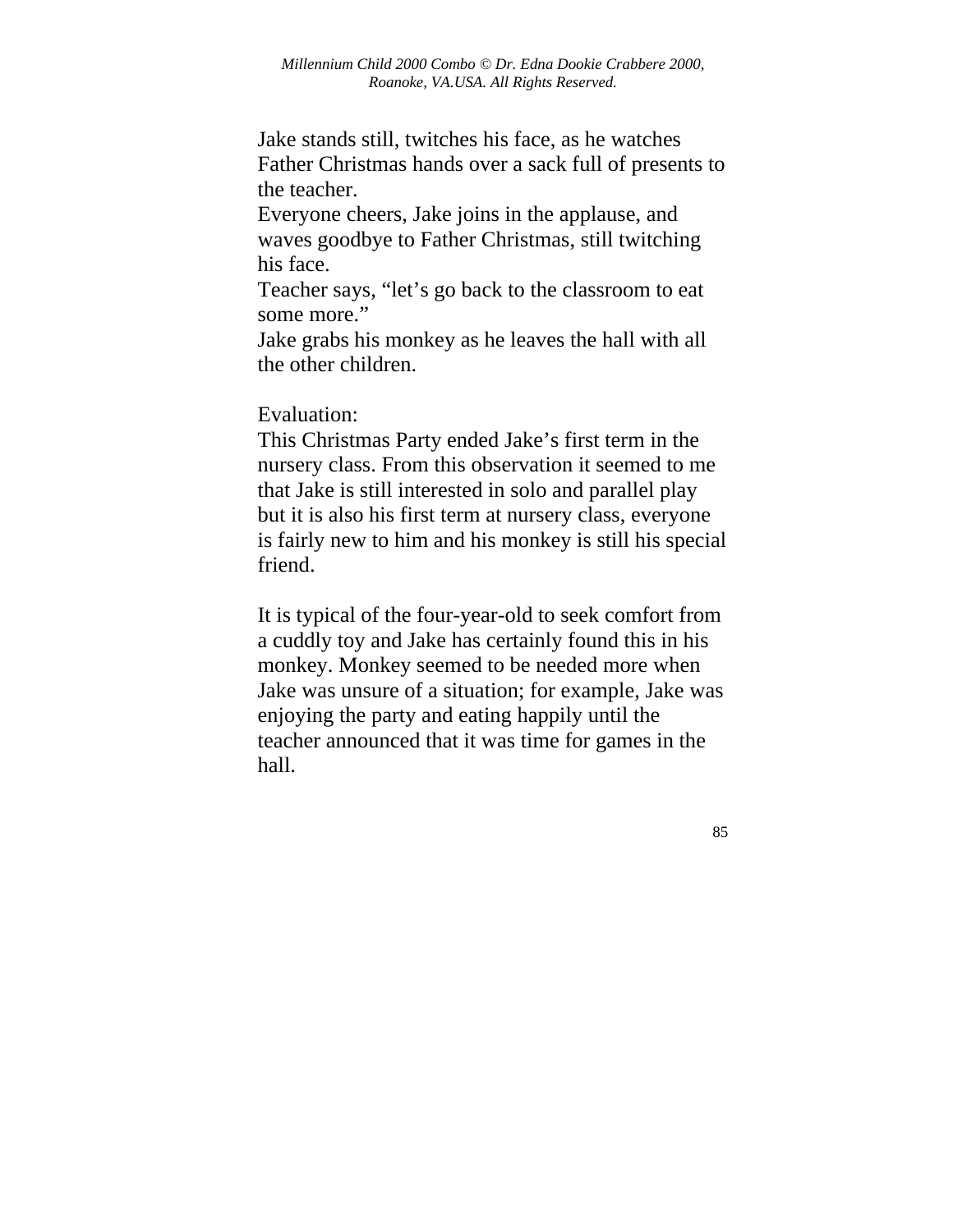Jake darted for the cloakroom to find Monkey while the other children entered the hall. When Jake was challenged about having his monkey he said, "OH YES, I DO, MONKEY GOES WITH ME EVERYWHERE."

It is said of the four-year-old, that they show purpose in their emotional development and this is very clear in Jake's case. Jake also did not rebel when his monkey was taken away, however he showed persistence in not joining the group, in what he called, "BORING GAMES."

I think that Jake was being reasonable here and this is also "age typical" of the four-year-old. He was continually being sought for, by various teachers, he spent the entire games time in his own world, not being entirely disruptive but showing that he is an individual. Jake accepted his teacher's challenge. "I'LL SIT HERE AND WATCH."

I felt also that Jake's behaviour was a typical example of a child approaching four; not that his development is below average but that he had probably regressed a little in this new situation. For example, he appeared shy with nervous twitches at the times when he felt unsure about what was going on. When it was all too much, he found refuge under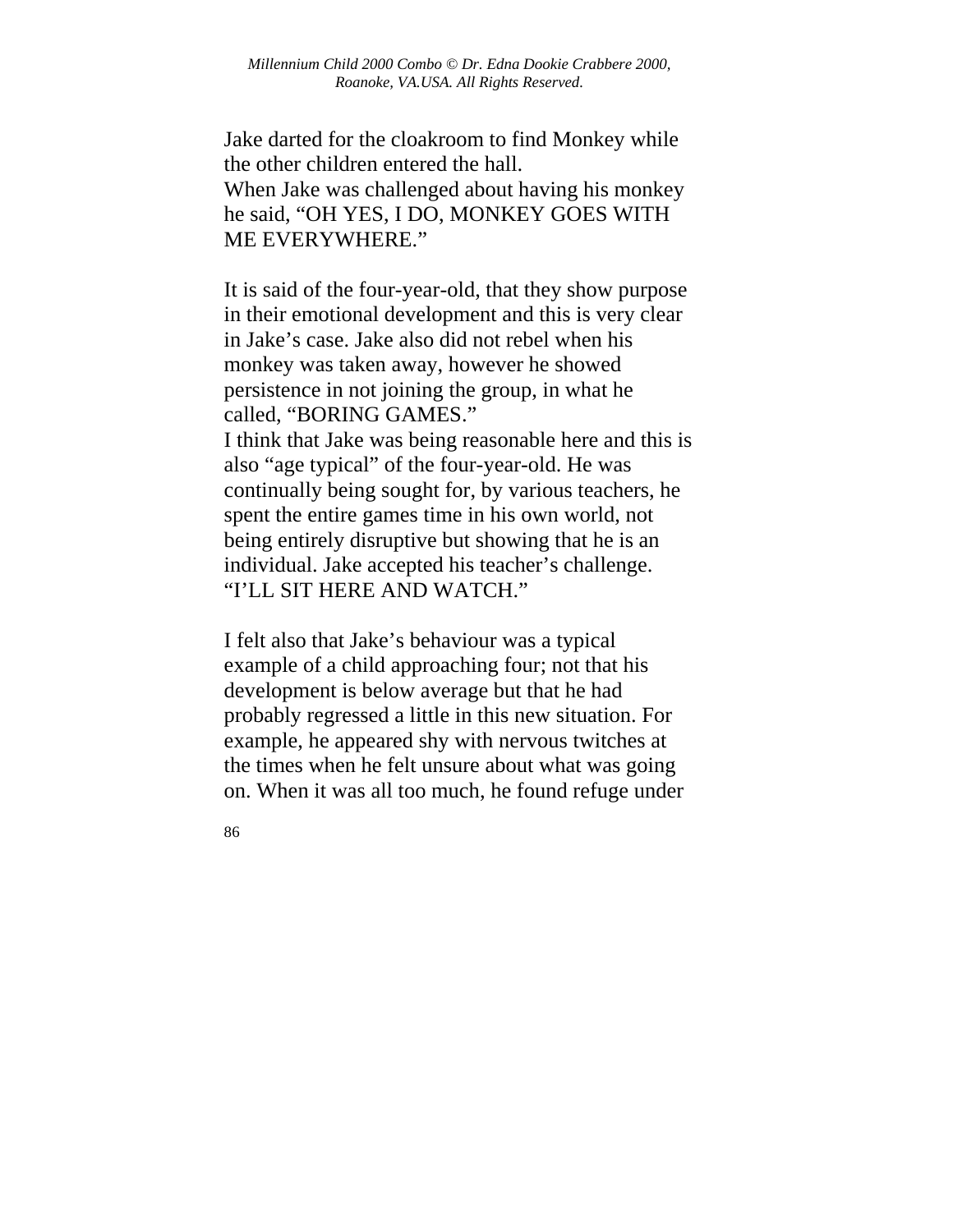the PE equipment but was happy to join in with the applause when Father Christmas appeared.

| Duration of observation:  | 10 minutes. |
|---------------------------|-------------|
| Age of child:             | 9 months.   |
| Gender of child:          | Female.     |
| Fictitious name of child: | Esther.     |

Aim of observation:

To observe all round development and progress made since the last observation of the same child at four months old. Introduction:

Mother is attending a church meeting and Esther is with her.

Esther is sitting on the floor next to her mother's chair.

Observation: Esther crawls over to another woman's handbag, which is left on the floor about two meters away.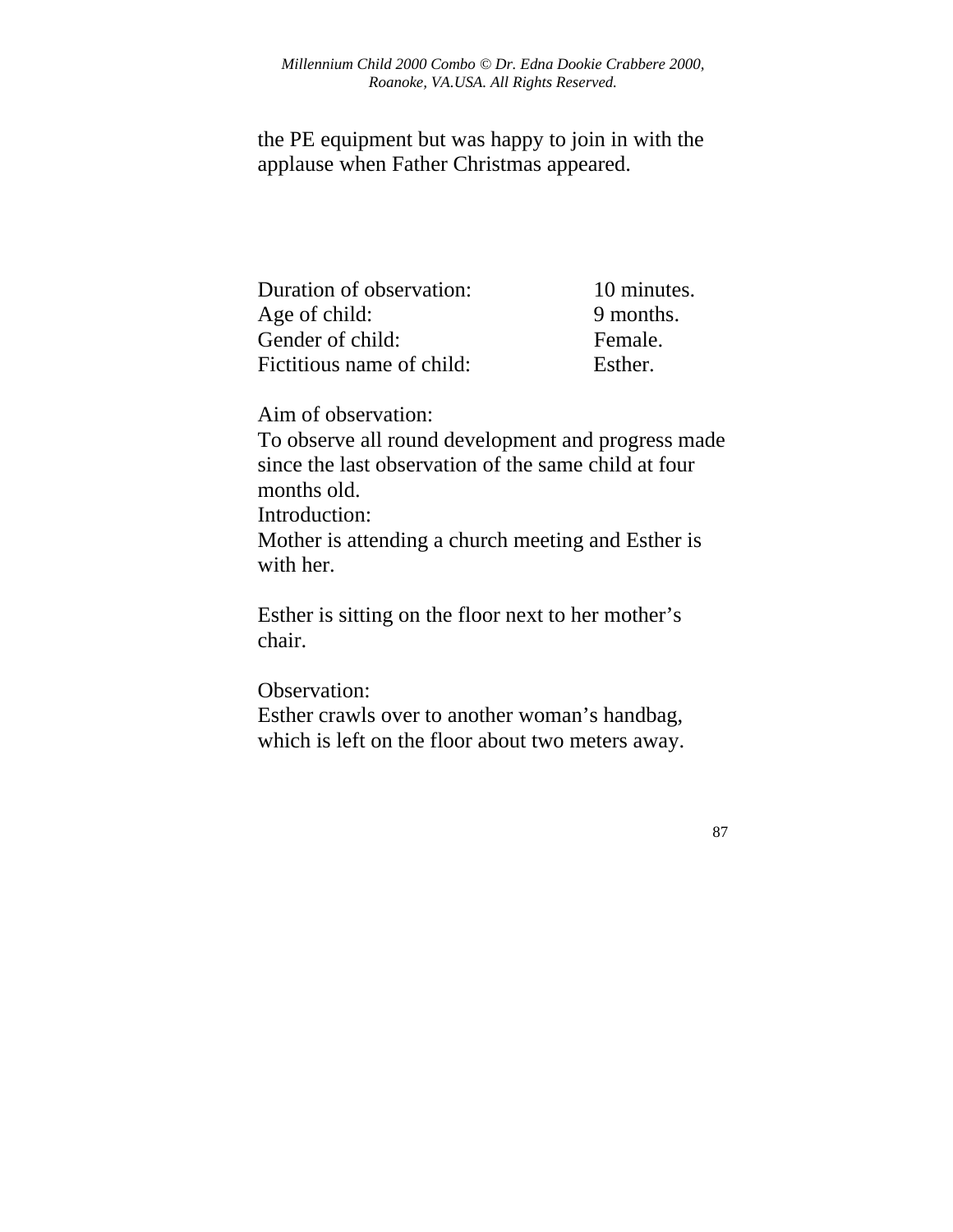She touches the hand bag, looks at it, looks at the woman, reaches for the hand bag, pulls it to herself, taps it a few times with her right hand and looks around at her mother.

Esther then looks ahead of her, she sees a basket, which belongs to another person, and she crawls over to it, looks inside, reaches on to a nearby chair, pulls herself up into a standing position and then reaches into the basket.

Esther takes a book out of the basket and attempts to sit on the floor; she drops the book as she descends to the floor with a little bump. A piece of paper falls out of the book, Esther takes the piece of paper in her right hand, changes it over to her left hand, waves the paper about and says, "TA TA TA."

She then puts the paper in her mouth, chews on it, as she chews she looks around, sees a can of orange juice under someone's chair, she sits for a few seconds, her eyes still fixed on the can, she then crawls over to it, and gets it.

The adult takes it away, Esther looks at her, she crawls out from under the chair, looks at the adult, looks at the can on the adult's lap, crawls nearer,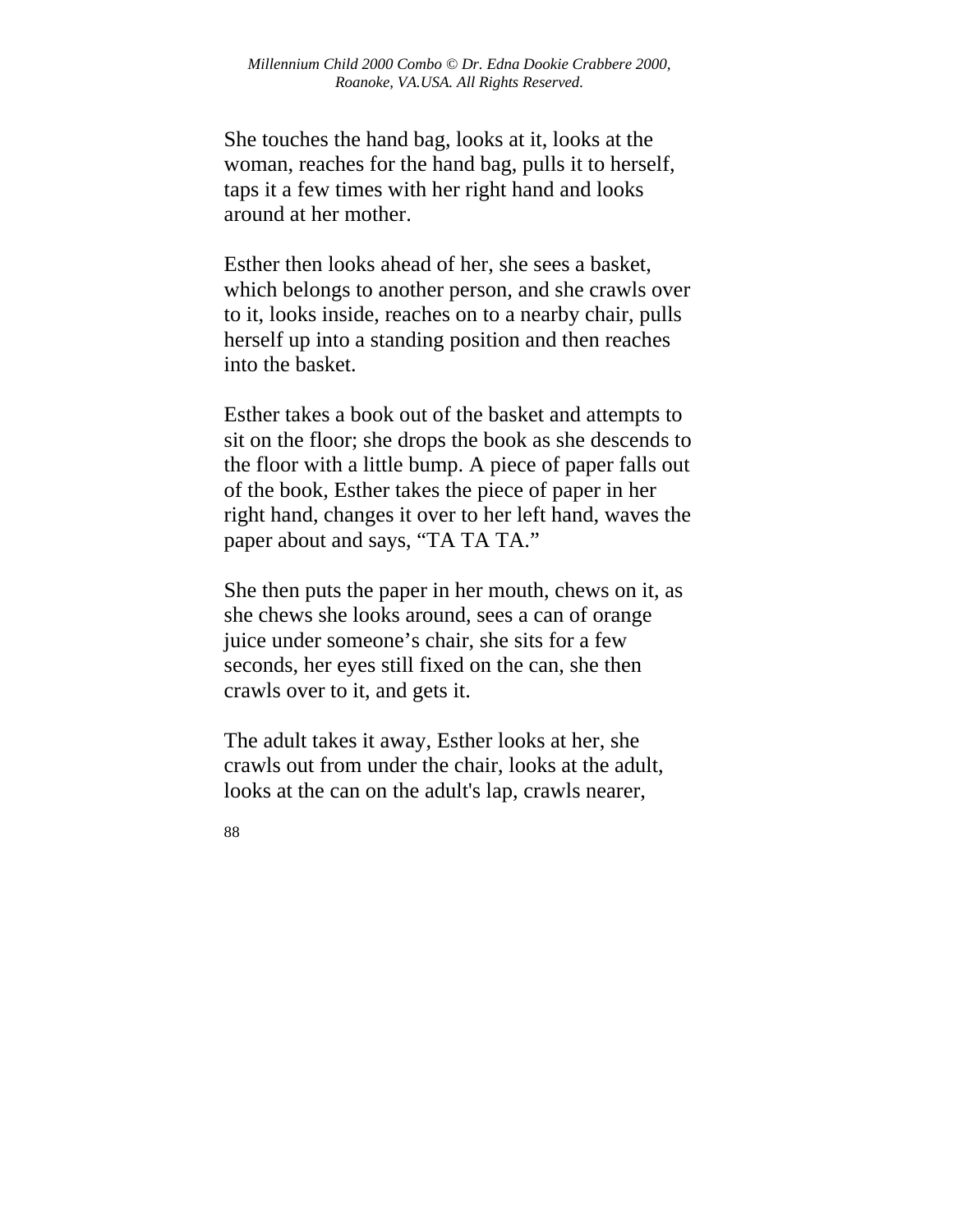holds on to the chair, pulls herself up and reaches for the can.

The adult then takes the can and holds it behind her; Esther looks at her, smiles and falls to the floor in a sitting position.

#### Evaluation:

There has been a big difference in Esther's development since my last observation when she was four months old. She can now pull herself up to a standing position, she is much more mobile, she is curious, and she is sociable and likes to make sure that her mother is still around.

Esther explored her findings with her mouth, for example, chewing on the paper, she continually looked at different things and went on to explore with her hands also; she touched, reached, pulled, chewed, and dropped things.

All these characteristics are "age typical." Esther is also quite sociable; she actually took an interest in looking into people's faces and smiled.

In this observation Esther explored a great deal, she seemed quite contented, physically fit and played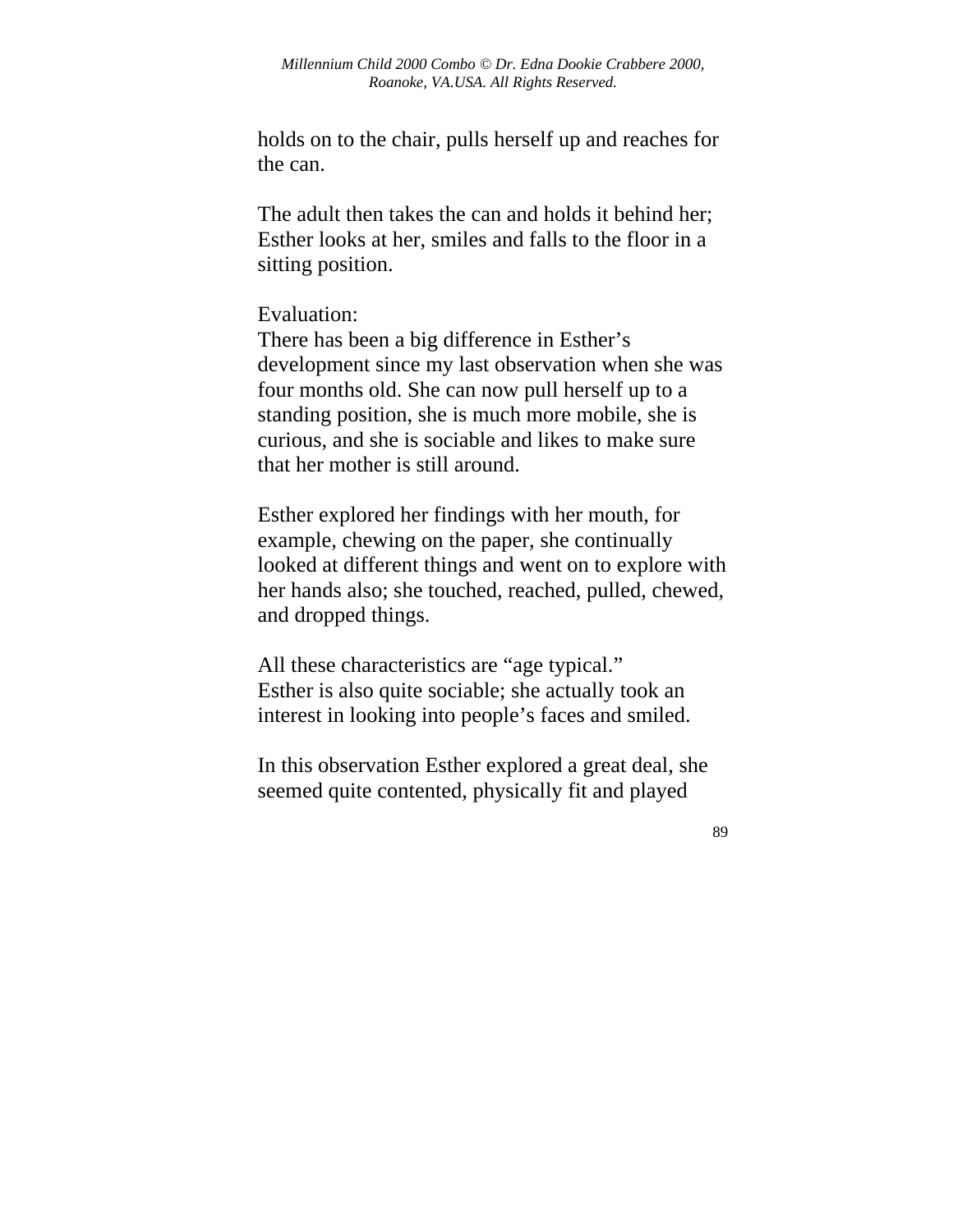happily; this showed an excellent all round development.

Duration of observation: 9 minutes. Age of child: 2yrs. 6 months. Gender of child: Male. Fictitious name of child: Nathan.

Aim of observation: To observe solo play.

Introduction: Nathan attends a Day Care Centre in London on a full-time basis. He is standing at a table playing with cars and Lego people.

Observation:

Nathan takes a car and a man; he puts the man in the car as he sings to himself, "LONDON BRIDGE IS FALLING DOWN, MY FAIR LADY."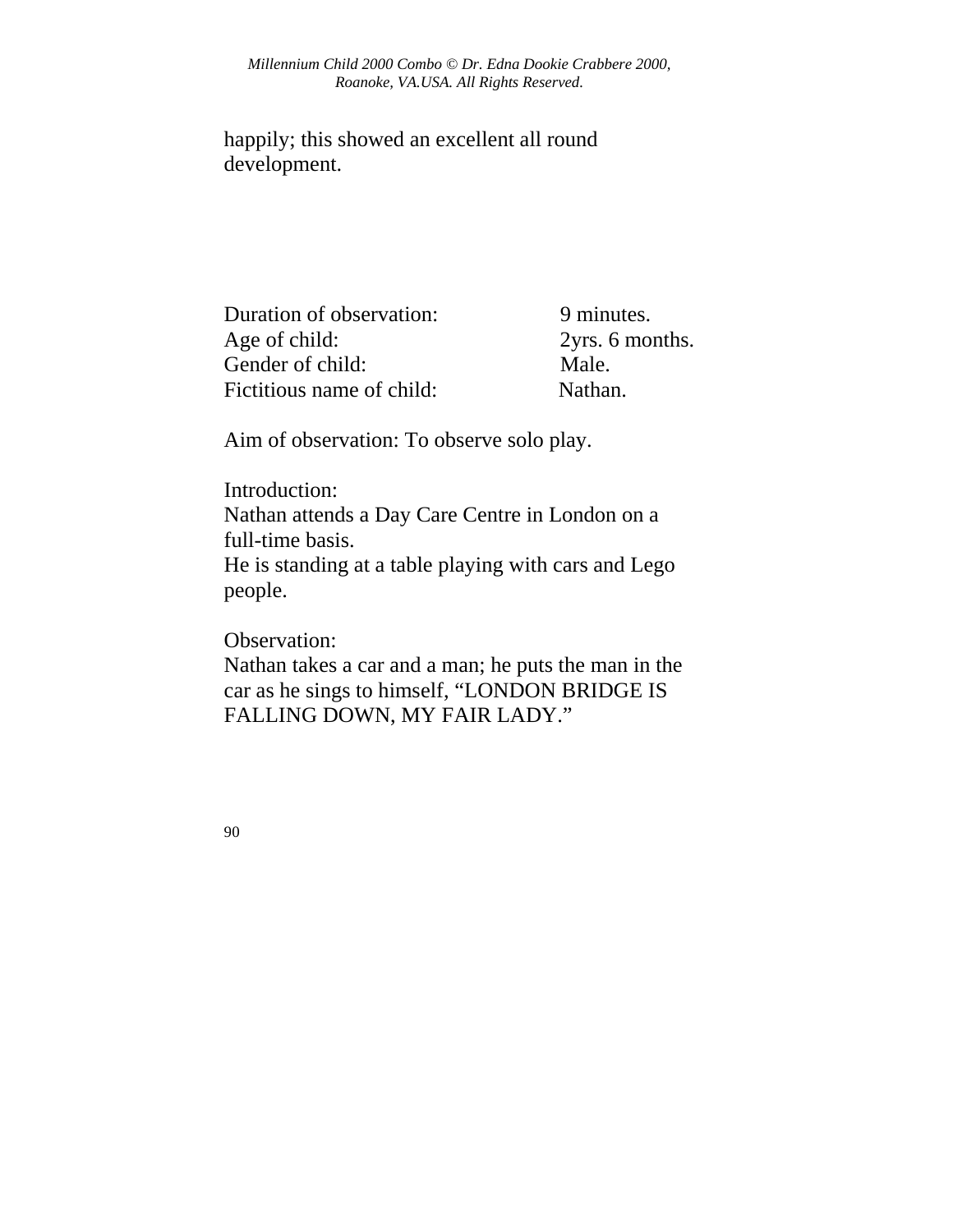A child joins him, she puts her arm around his shoulder, and Nathan looks at her and continues to play with his toy car and a man.

Another child approaches the table; they look at each other as Nathan continues to play and then leaves the table.

Nathan gets another car and a man, leaves these beside him and continues to play and sing.

A child approaches and offers Nathan a book, Nathan looks at him and knocks the book out of his hand, the other child picks up the book and leaves the table.

Nathan shouts, "DON'T WANT IT!"

He continues to play, fixes the man in the car, speaks to himself, drives the car, "BROOOOM, BROOOOM." As he moves the car backwards and forwards.

Evaluation:

It is typical of the two year old to play solo and Nathan clearly displayed this characteristic, he was quite happy to play alone and even got annoyed with the other children who tried to join in with his game.

This egocentric behaviour is typical of the preoperational child because of his immature cognitive development.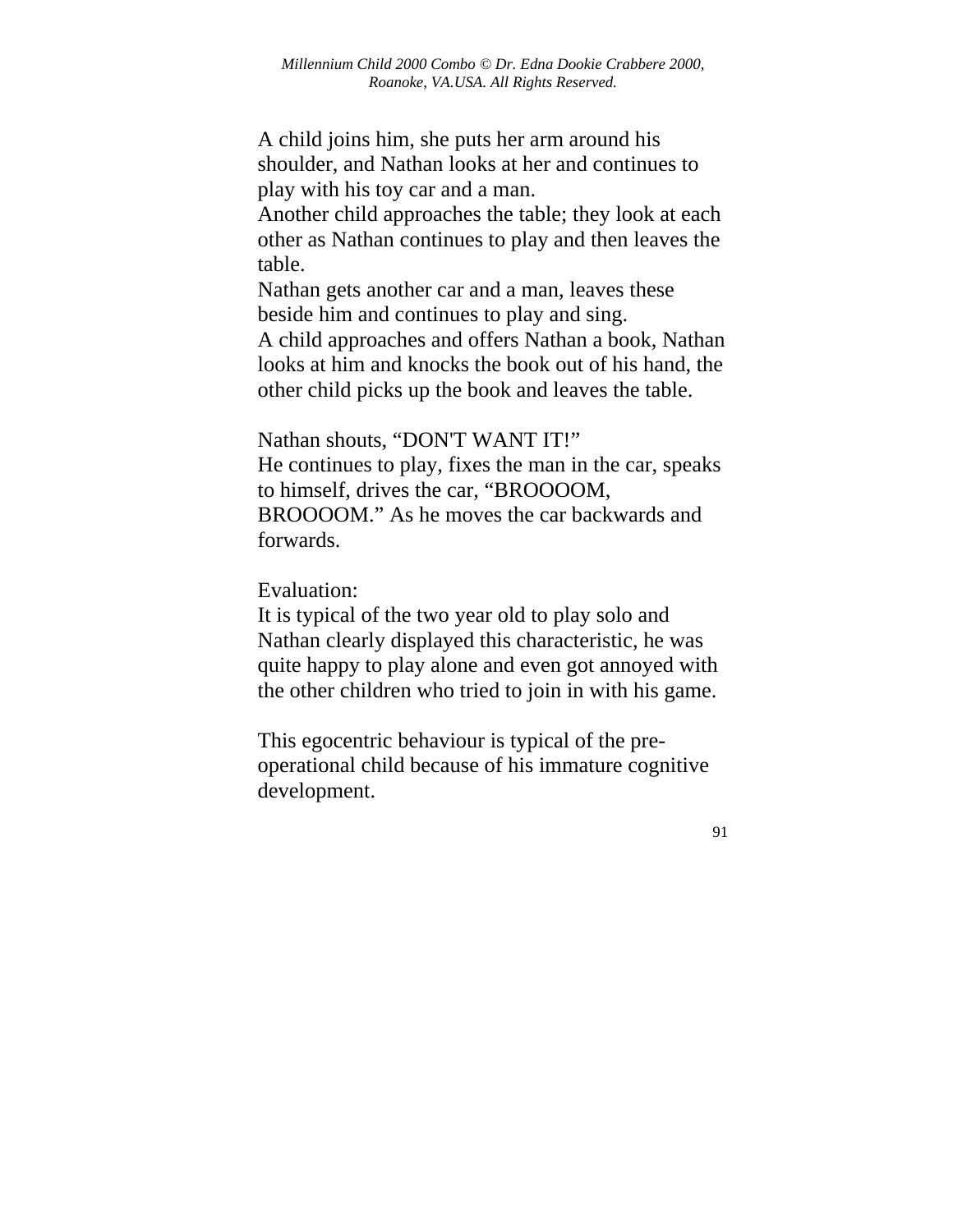Nathan's eye-hand co-ordination was excellent; he used a perfect pincer grasp with both hands accurately as he fixed the man in the car and drove the car backward and forwards.

His imagination was good and he got quite involved as he integrated his concrete experience in his play.

| <b>CASE STUDY- Shaun</b>  |         |
|---------------------------|---------|
| Age of child:             | 4 years |
| 8 months.                 |         |
| Gender of child:          | Male.   |
| Fictitious name of child: | Shaun.  |

Aim of study:

To observe developmental patterns through planned activities for a child who seemed under-developed.

Introduction:

Shaun was previously observed and it was decided that he has a need for further stimulation in order to help him catch up with "age appropriate" development.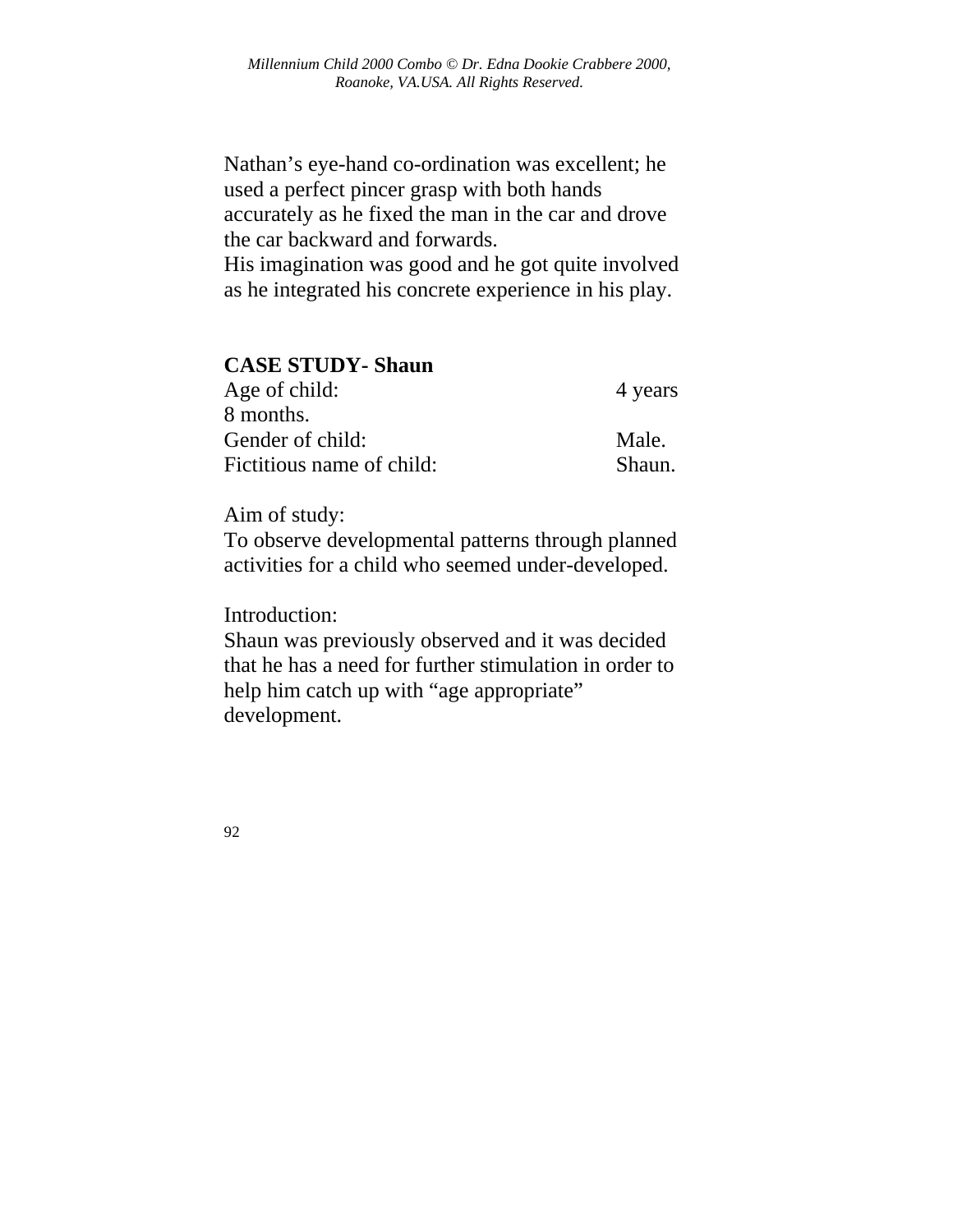Shaun attends a Social Services Day Care Centre on a full time basis; he is an only child and lives with his parents in London.

Shaun needed stimulation in the following areas: **Concentration** Eye contact Eye-hand co-ordination Problem solving Drawing Learning colour concept The following activities were suggested for him: Playing lotto games Playing choosing games Painting Use of a scissors Making a collage Doing jigsaw puzzles Reading Singing and rhymes

Shaun would have one to one attention in the above activities about three times a week with the same teacher and away from other children as he is normally distracted by the sound or movement of another child.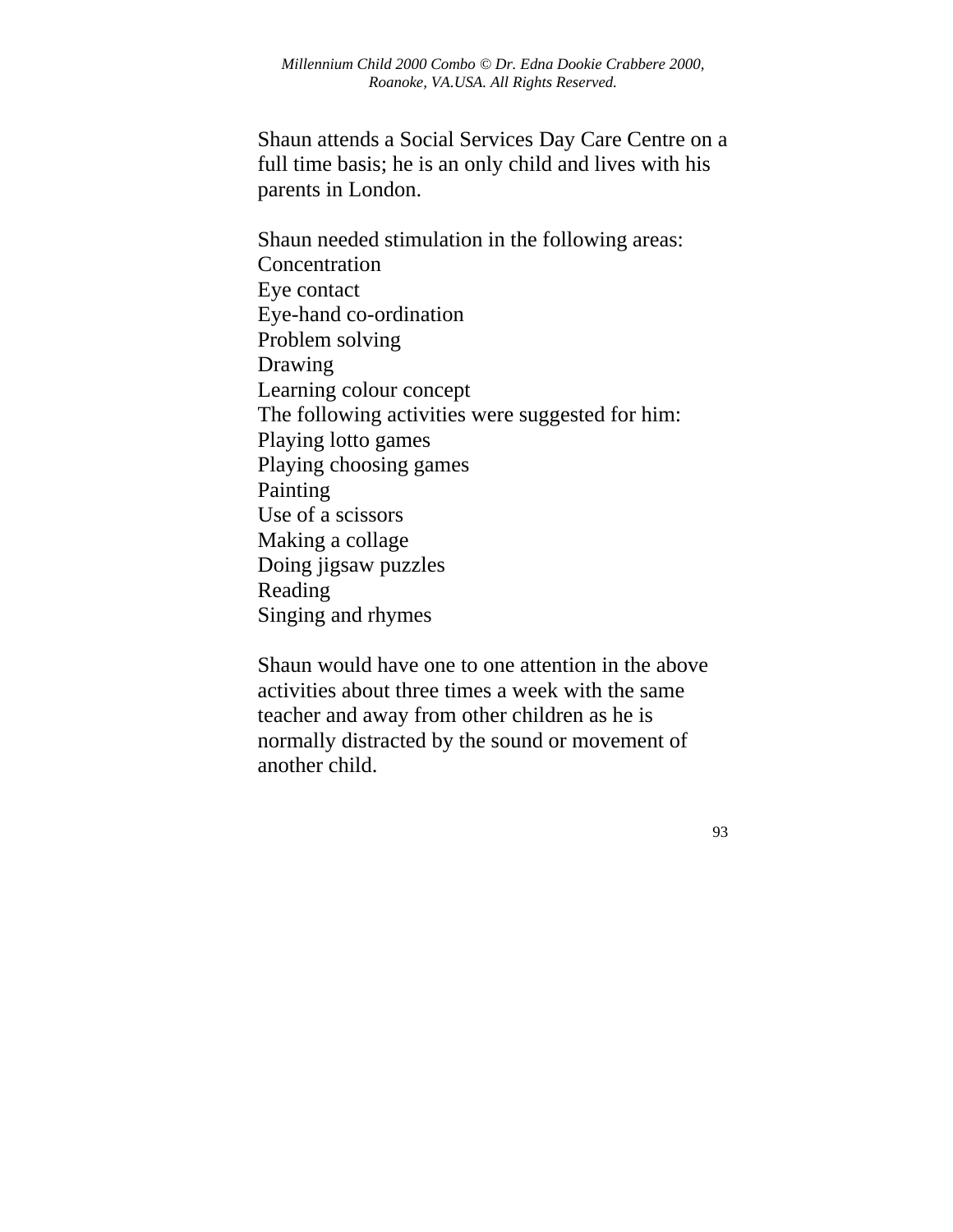## **Observation 1: Case study- Shaun**

| Duration of observation: 21 minutes. |                           |
|--------------------------------------|---------------------------|
| Activity:                            | 9 pieces - jigsaw puzzle. |
| Aim:                                 | To improve concentration. |

The teacher shows Shaun the puzzle and says, "Would you like to try and do this?" Shaun looks at the puzzle, smiles and says, "YEA! I CAN DO THAT, I CAN."

He takes the puzzle, which is kept in a box and he sits at the table.

Shaun empties the box on the table and starts trying to fit the pieces together; he tries different pieces, turning it round and round, on his third try; he stops and leaves the table.

The teacher says, "Shaun you haven't done it, let me help you."

Shaun returns to the table, he slowly sits on the chair, puts his finger in his mouth, and stares at the pieces of jigsaw puzzle.

Teacher: "let's put the corners in first." She finds a corner piece and shows it to Shaun, "here is a corner piece, you find another corner piece Shaun; and I will put this piece in place."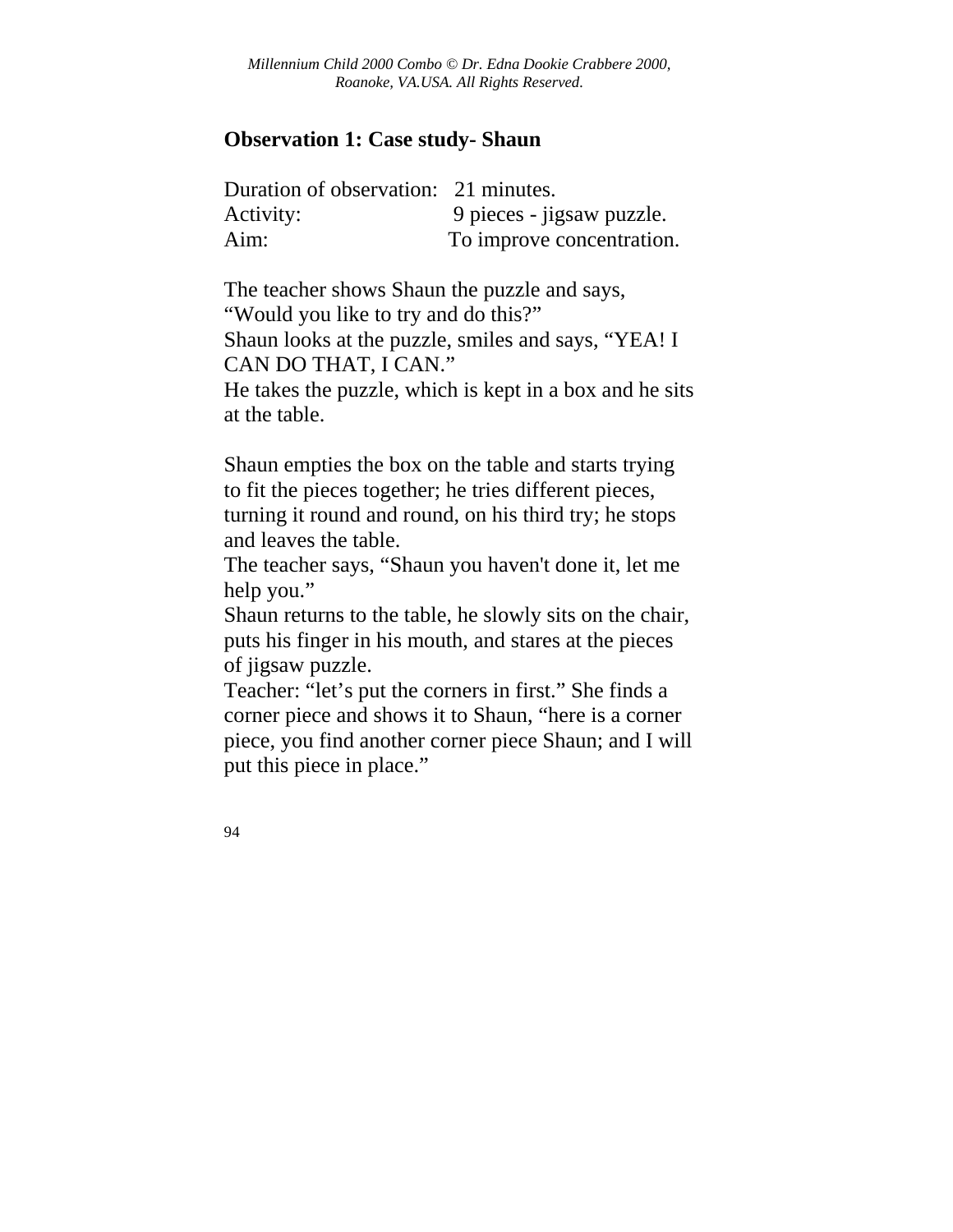Shaun finds a corner piece and places it next to the piece, which the teacher fitted.

Teacher: "that piece goes in the other corner Shaun," she points to the other corner of the puzzle, he looks away from the table and then he places the piece where the teacher pointed.

Teacher: "Now see if you can find a yellow piece to go there." She points to the space then she points to the yellow piece.

Shaun smiles, picks up a blue piece and says, "HERE IT IS." He tries to fit it.

Teacher: "that's not yellow Shaun."

Shaun drops the piece and picks up another piece,

which was the correct one; he tries to fit it.

Teacher: "turn it around Shaun," he turns the piece over and then over again.

Teacher: "now turn it like this" as she takes the piece and shows him how to turn it around.

Shaun takes the piece and drops it on the table.

Teacher takes the piece and fixes it to the puzzle.

Teacher: "now Shaun, we need a red piece."

Shaun picks up a yellow piece and tries to fit it to the puzzle.

Teacher: "red is like this," as she points to another piece of puzzle.

Shaun looks away.

Teacher: "try this piece" She gives a piece to Shaun.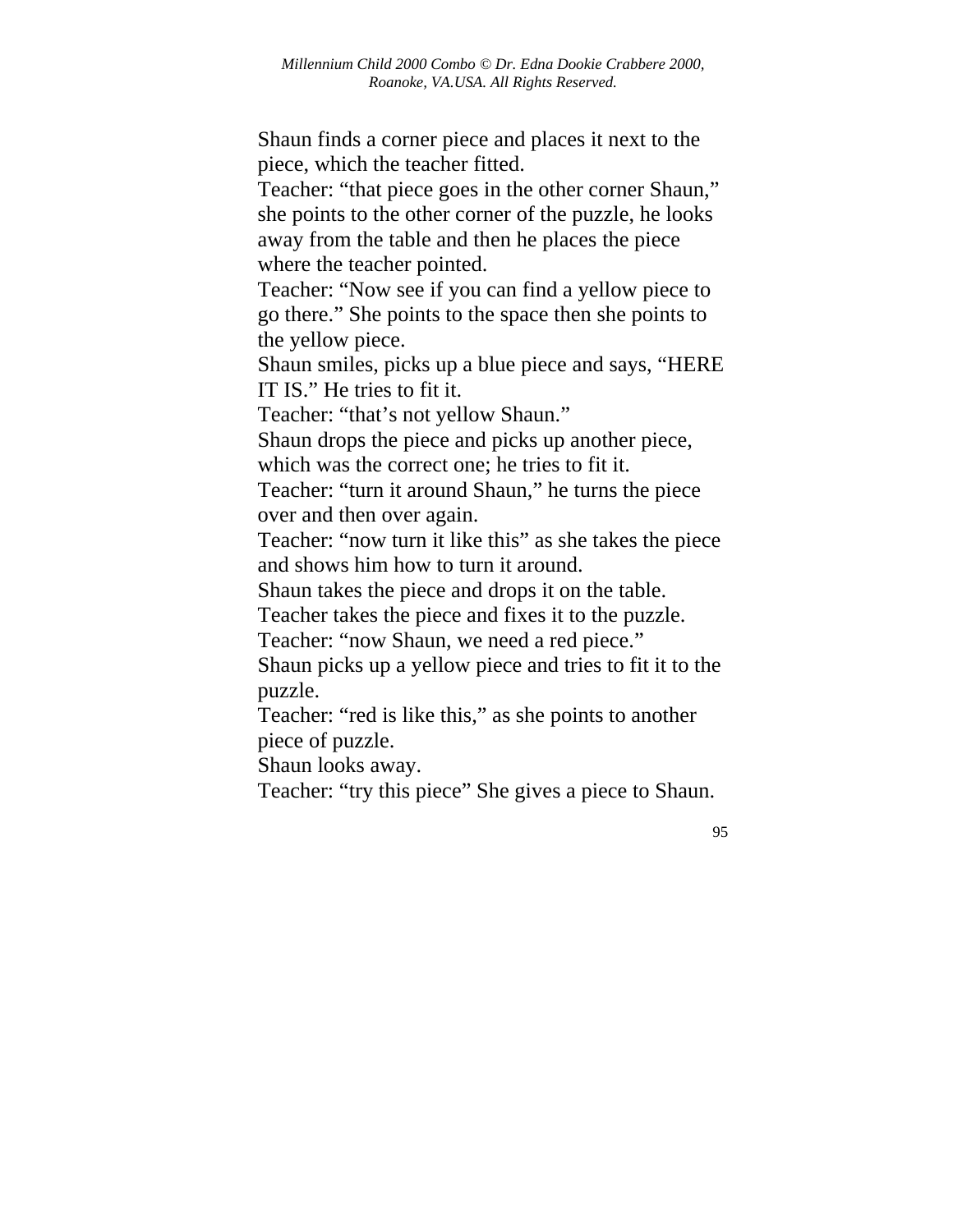He takes it and attempts to fit it to the puzzle, he turns it around and then again, and again, it doesn't fit.

Teacher: "take your time Shaun," he fixes the piece correctly, takes it out again and continues to try. Teacher: "that was right, put it there again Shaun." Shaun tries but he can't do it.

The teacher takes the piece and fits it in the correct place; she says, "there it goes, now you try." Shaun sits back in his chair and puts his finger in his mouth.

Evaluation:

Shaun was eager at first to get involved in the activity but soon lost interest when he found out how difficult it was for him. His knowledge of colour concept is evidently lacking and he was not sure about the method of fitting the pieces together.

Shaun spoke very little in the period of 21 minutes and this is not "age typical." I felt that there is the possibility of a limited vocabulary in Shaun's case. When he was asked to turn the piece of puzzle around, he turned it over instead; and this happened more times than was recorded in this observation.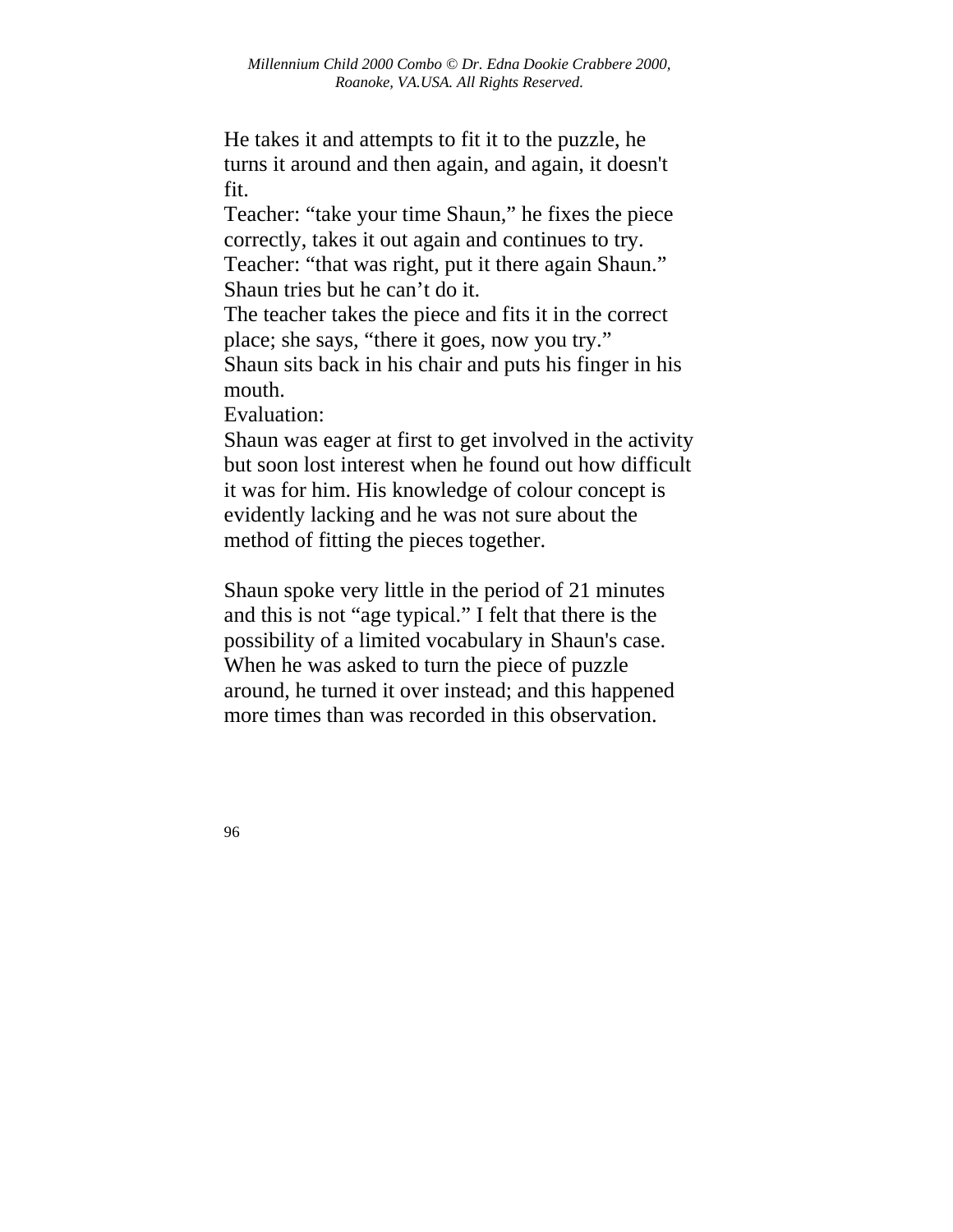Shaun did not make any eye contact with his teacher; again I felt that there seemed to be a lack in his social development.

Shaun concentrated for a very long time but I wondered if he did this unwillingly; being under one to one supervision. I felt that a simpler puzzle would have been appropriate but Shaun needs to learn colour concepts first.

## **Observation 2: Case study - Shaun.**

| Duration of observation: |                            | 13 minutes.                                    |
|--------------------------|----------------------------|------------------------------------------------|
| Activity:                | Games, singing and rhymes. |                                                |
| Aim:                     | expression.                | To encourage eye contact and verbal            |
|                          |                            | Teacher reaches out for Shaun's hand and says, |

"Would you like to come with me to play games and do some singing?" Shaun smiles, mumbles to himself and allows the

teacher to hold his hand.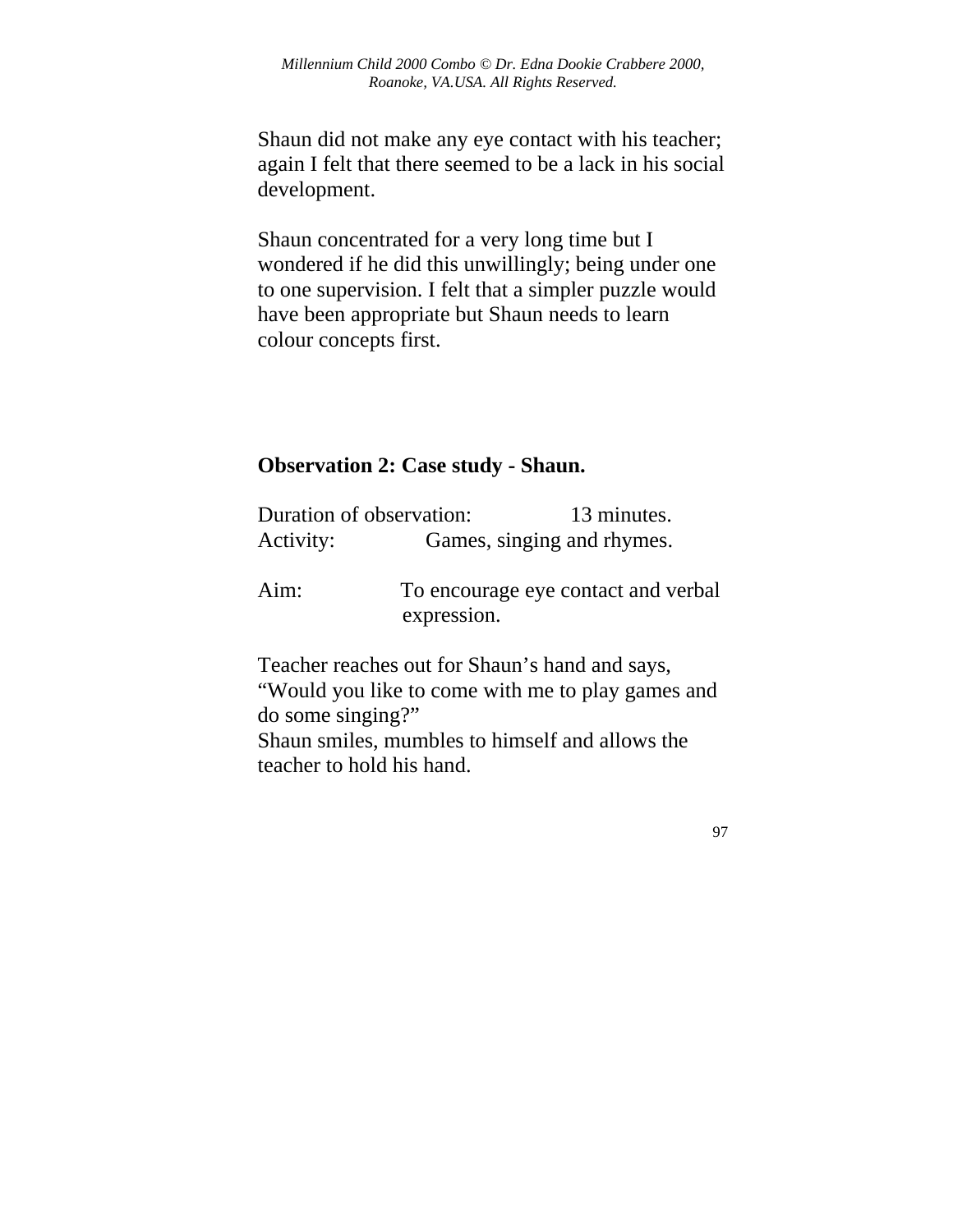They enter an empty room and the teacher says, "You sit there and I will sit here."

She arranges their position to face each other while sitting on the floor.

Shaun makes himself comfortable, whispers to himself and stares at the floor.

Teacher says: "Look at me and see if you can copy what I do."

She puts her hands on her head and says, "See if you can do this Shaun."

Shaun drops his chin on to his chest; he tries to look at the teacher from the corner of his eyes then continues to look on the floor.

The teacher holds his hands and, tries to show him what to do, Shaun shows no interest.

Teacher says: "let's do some singing then."

They both got on to their feet; Shaun kept looking at the floor.

Teacher says, "Let's try singing, BAA, BAA, BLACK SHEEP."

She starts singing; Shaun joins in quietly as he lifts his head up a little.

They both sing to the end.

The teacher says, "That's good Shaun, would you like to sing that again all by yourself?"

Shaun looks up but avoids eye contact; he starts to sing the song and finishes it to the end.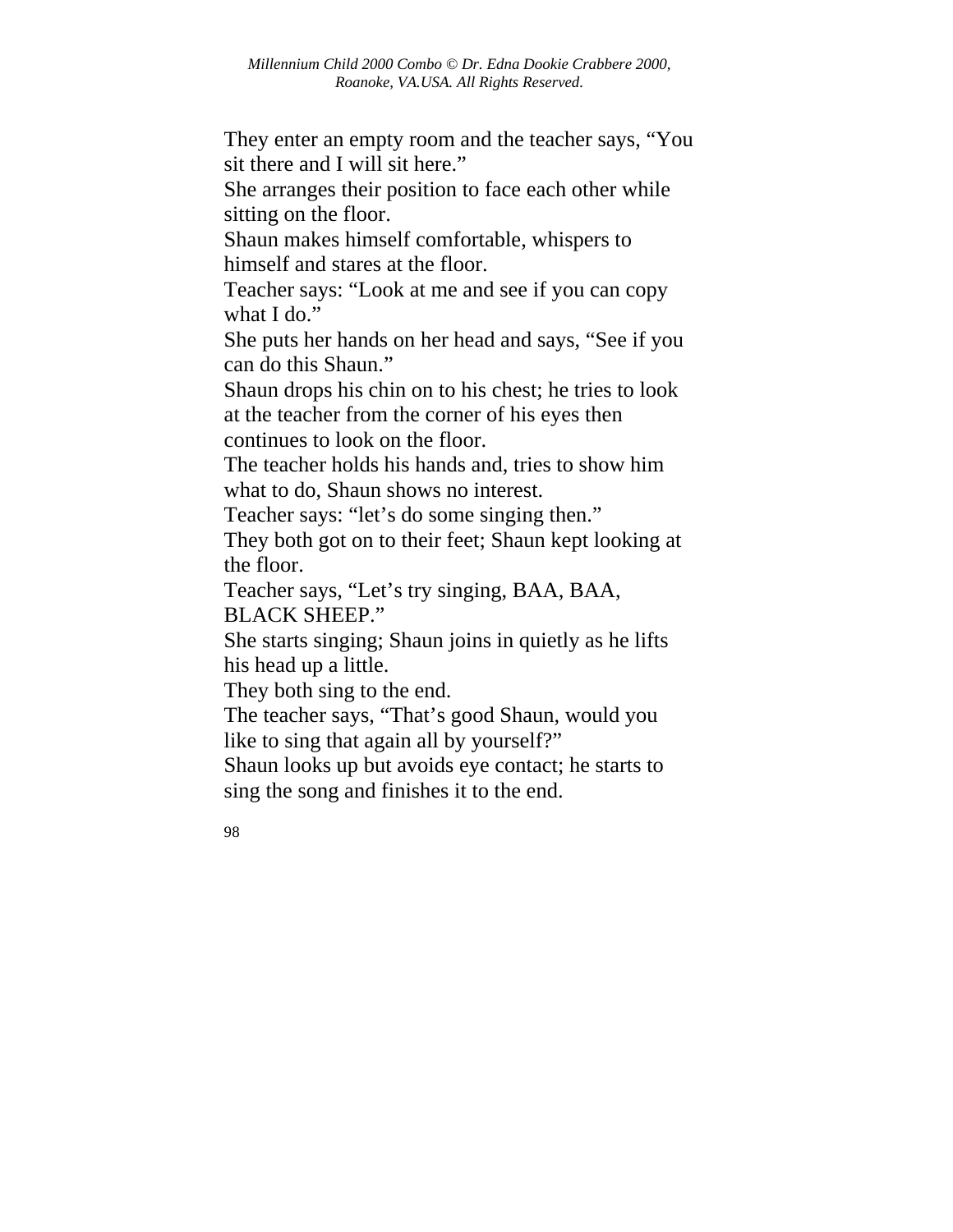Teacher says, "That was good Shaun." He makes eye contact for about two seconds. Teacher says, "Would you like to sing another song?" Shaun smiles and starts singing. He sings the song to the end. Teacher says, "I will sing one now." She sings, "Humpty Dumpty" while Shaun listens.

Evaluation:

In this observation Shaun seemed unsure about playing the "copy me" game, he remained quiet and he behaved withdrawn.

This is not an "age typical" characteristic but it seems a lack of confidence in this particular activity. Shaun responded well when he was asked to sing, he sang two songs tunefully and clearly, at this point, there was very little eye contact in this observation, and this was a good sign of improvement in his social development. Shaun was very pleased with himself and he showed it. This is "age typical."

Shaun whispered and mumbled to himself when he was uncomfortable; he did not say much but was willing to sing the songs he knew. He also did not object verbally to his teacher's request and I felt that this was not "age typical."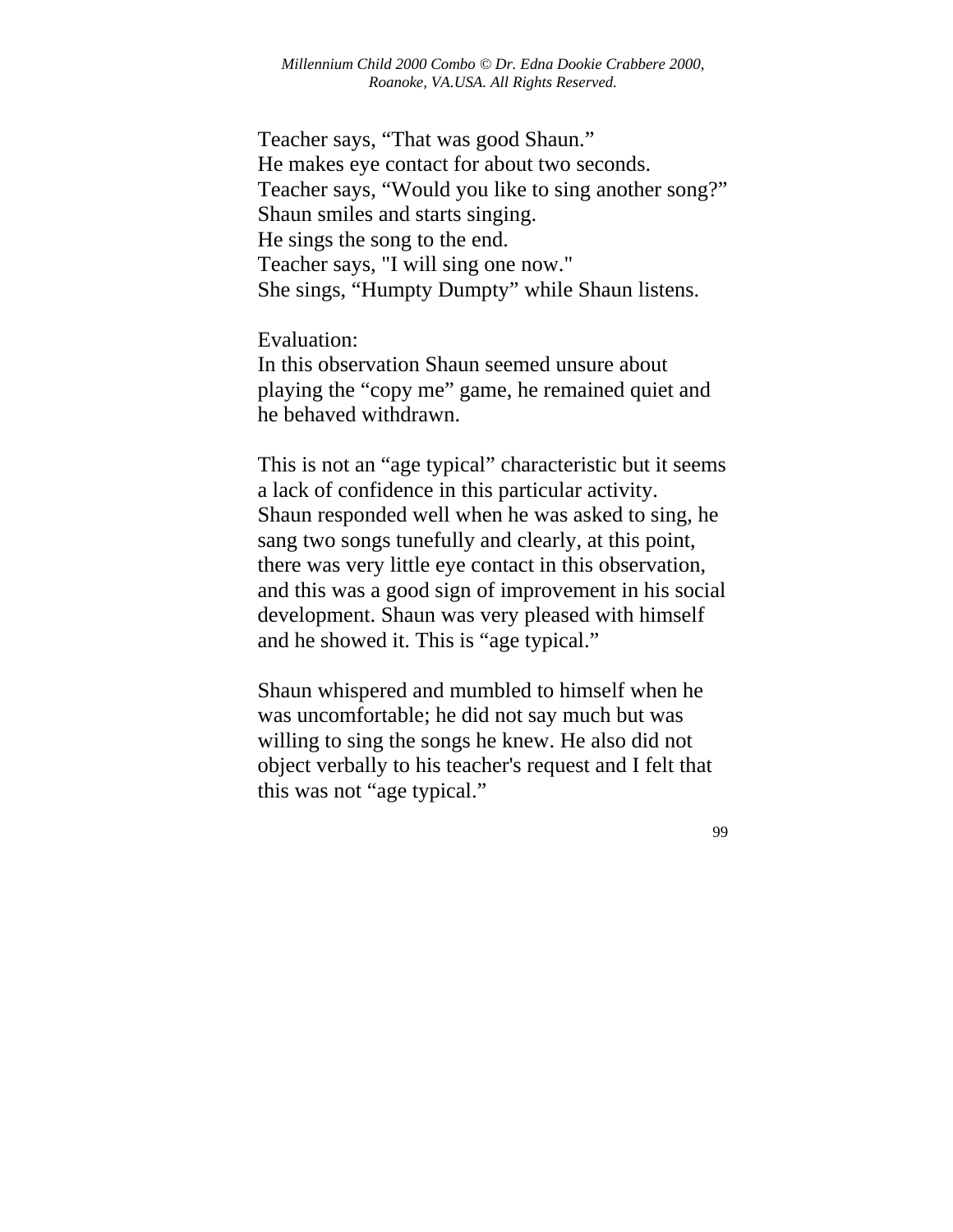I wondered if Shaun enjoyed this activity or was he responding to the authority of his teacher.

There was about "a two seconds eye contact." I felt that this is an improvement from "Observation 1."

# **Observation 3: Case study - Shaun**

| Duration of observation: | 10 minutes.               |
|--------------------------|---------------------------|
| Activity:                | Conversation.             |
| Aim:                     | To encourage eye contact. |

Teacher says to Shaun, "would you like to come and talk with me today?" Shaun nods his head, smiles, puts his finger in his mouth and follows the teacher. She reaches out for his hand, Shaun offers his hand and they walk to another classroom together. As they enter the classroom, Shaun immediately rushes towards an armchair in the corner of the room.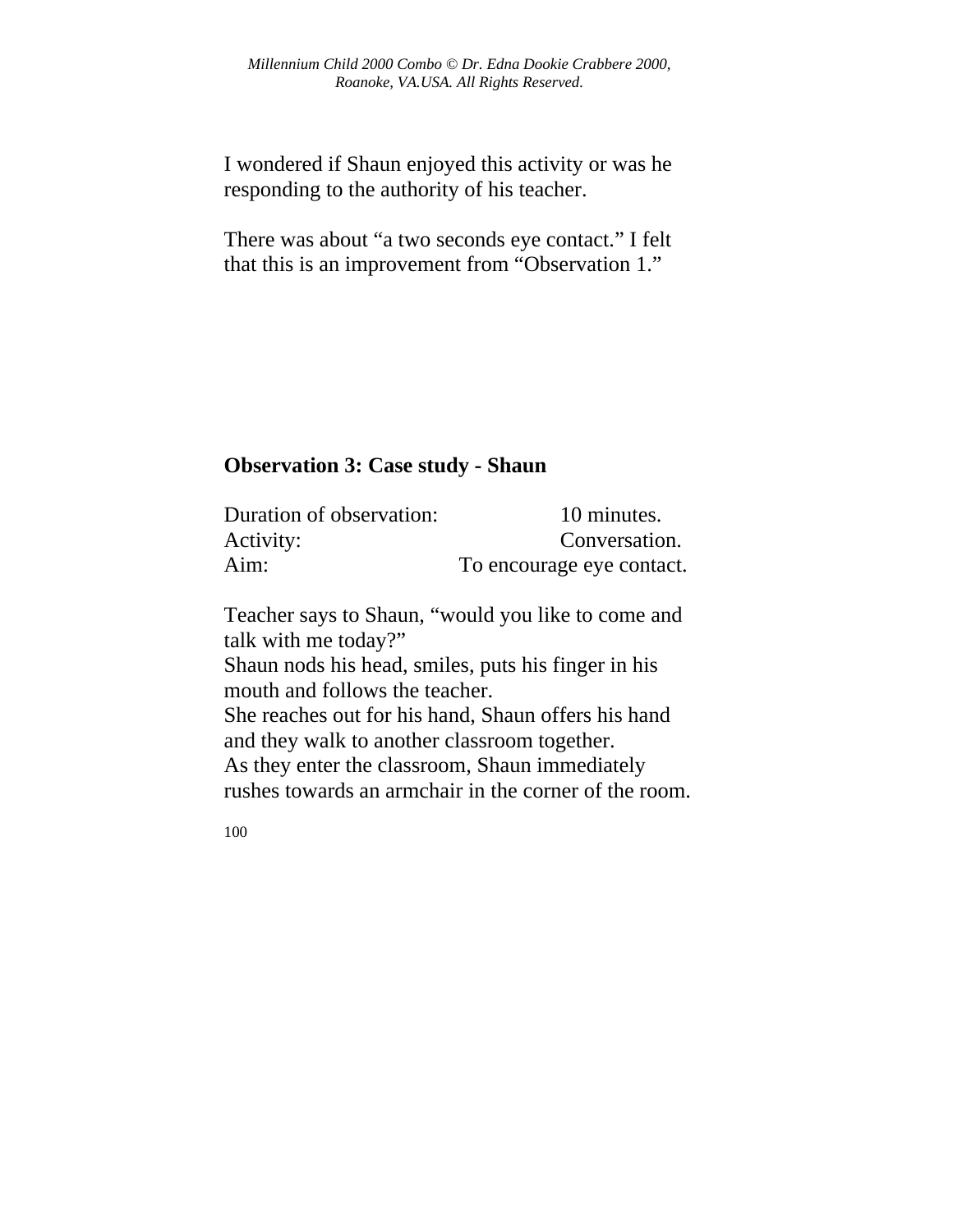He jumps on to it and shouts, "YEAAAAAA!" The teacher sits next to him, she says, "what have you eaten for dinner today?" Shaun says, "DINNER." He drops his chin on to his chest and grins. The teacher says, "Where is your mummy Shaun?" Shaun replies, "AT HOME." His chin is still resting on his chest. Teacher says, "What is your mummy's name?" Shaun says, "ESTHER." Teacher says, "Does mummy cook the dinner?" Shaun looks up at the teacher, he says, "WAYNE WAS PLAYING IN THE WATER AND MUMMY COOK MY TEA." He smiles and makes eye contact. Teacher says, "Did you eat all your tea?" Shaun remains quiet and looks at the floor. Teacher says, "Is Wayne a baby?" Shaun says, "YES." He grins and puts his finger in his mouth; he chews on his finger for a little while. The teacher says, "Let's go back to the classroom." Shaun happily gets up and rushes through the door.

Evaluation:

In this observation Shaun made eye contact once and he responded to his teacher with mostly, "one word" answers.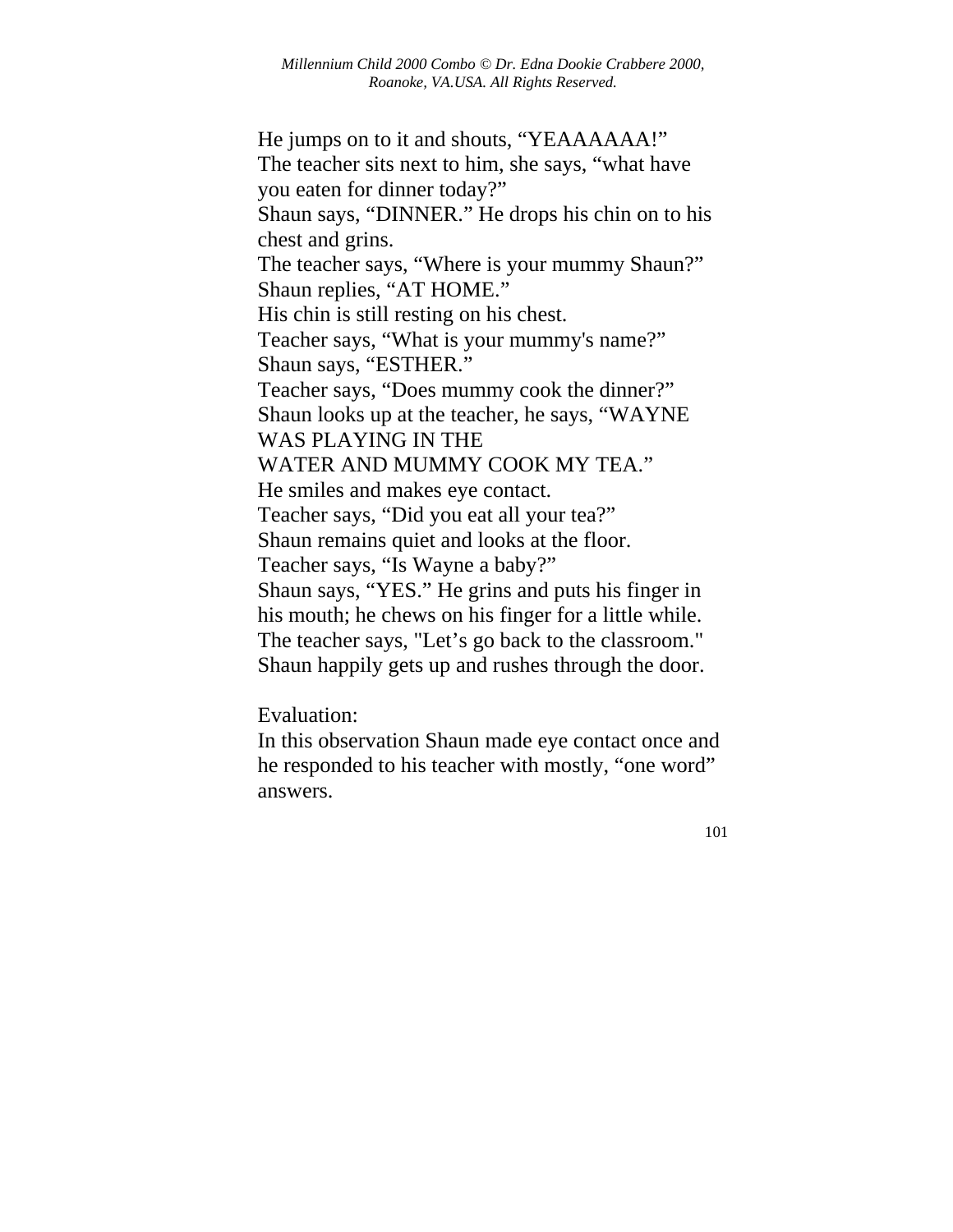On one occasion he spoke a whole sentence. "WAYNE WAS PLAYING IN THE WATER AND MUMMY COOK MY TEA." Shaun made eye contact with his teacher and showed full concentration on what he was relating. This is certainly a great improvement from 2 seconds of eye contact as previously observed. Shaun withdrew himself for short periods; this was also observed in the two previous observations; I felt that this may be a lack of self esteem and it is hoped that Shaun would benefit from the evaluation of this study and from the one to one attention he would have received by the end of this study. **Observation 4: Case study - Shaun.** 

| Duration of observation: |  | 10 minutes.                  |
|--------------------------|--|------------------------------|
| Activity:                |  | A nine-piece jigsaw puzzle - |
|                          |  | picture of a tractor.        |
|                          |  |                              |

Aim: To encourage concentration and learn colours.

The teacher enters the classroom and shows a ninepiece jigsaw puzzle to Shaun, she says, "Are you ready to help me do this puzzle Shaun?" Shaun says, "YES, I AM READY."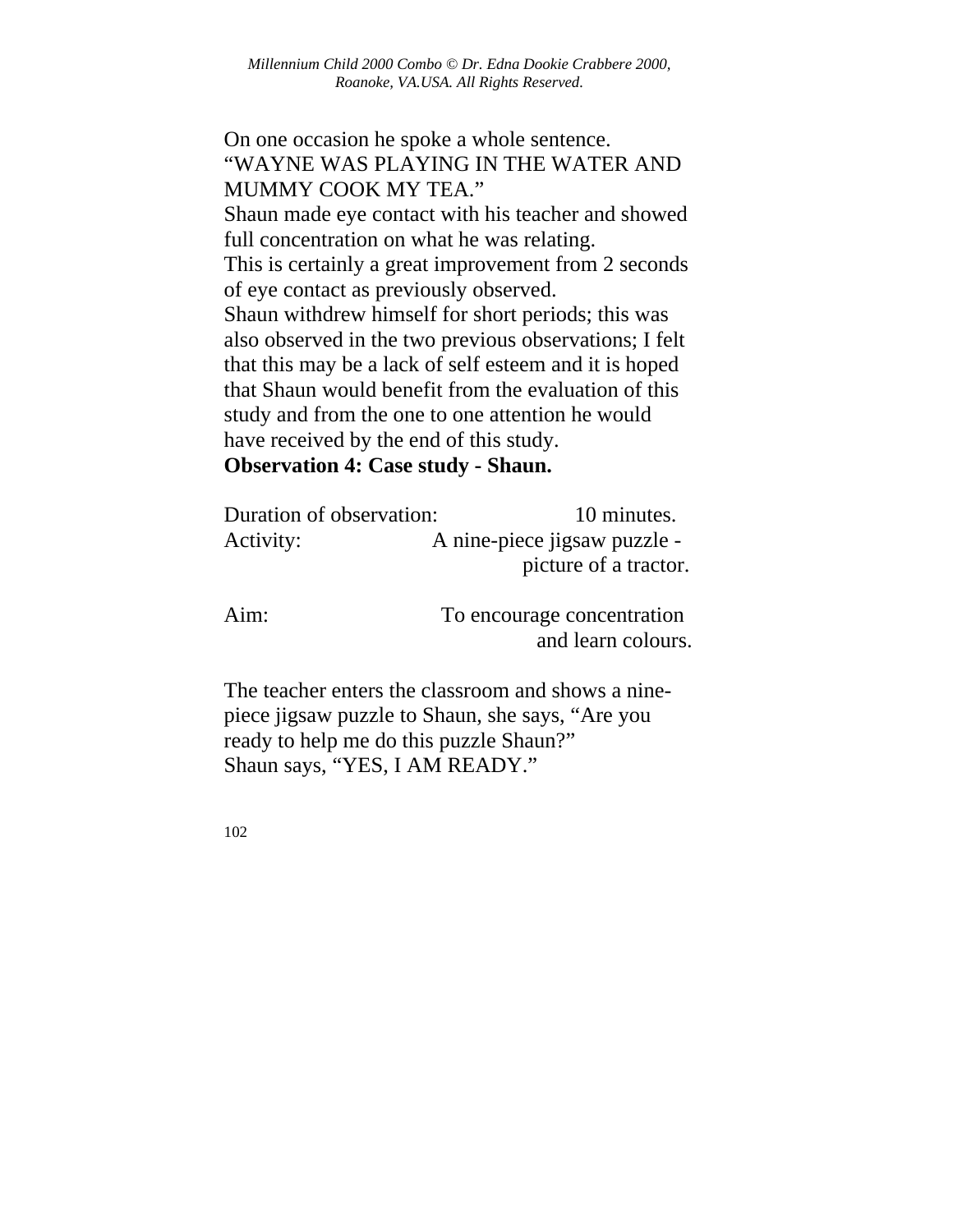He takes the puzzle and sits on the floor, he turns the box upside down, the pieces fall out and he starts turning the pieces over to reveal the picture side. Shaun tries to fit the picture together; he changes the pieces from left to right hand as he continues to try. Teacher says, "Can you find the wheel of the tractor?"

Shaun finds the wheel, he says, "THERE IT IS, THERE IT IS."

Teacher says, "What colour is it?"

Shaun says, "BLACK."

Teacher says, "Now find another piece of black."

Shaun finds another piece of black and tries to fit it to the picture.

He succeeds and says, "DONE IT, I'VE DONE IT." Teacher says, "Good boy."

Shaun smiles, he looks at his teacher and he makes eye contact.

He continues to look at the puzzle; he picks up a red piece.

Teacher says, "What colour is that piece?"

Shaun drops his chin to his chest.

Teacher says, "That piece is red and it fits there," she points to the area on the puzzle.

Shaun takes the piece of puzzle and places it, his chin still resting on this chest.

Teacher says, "That's right."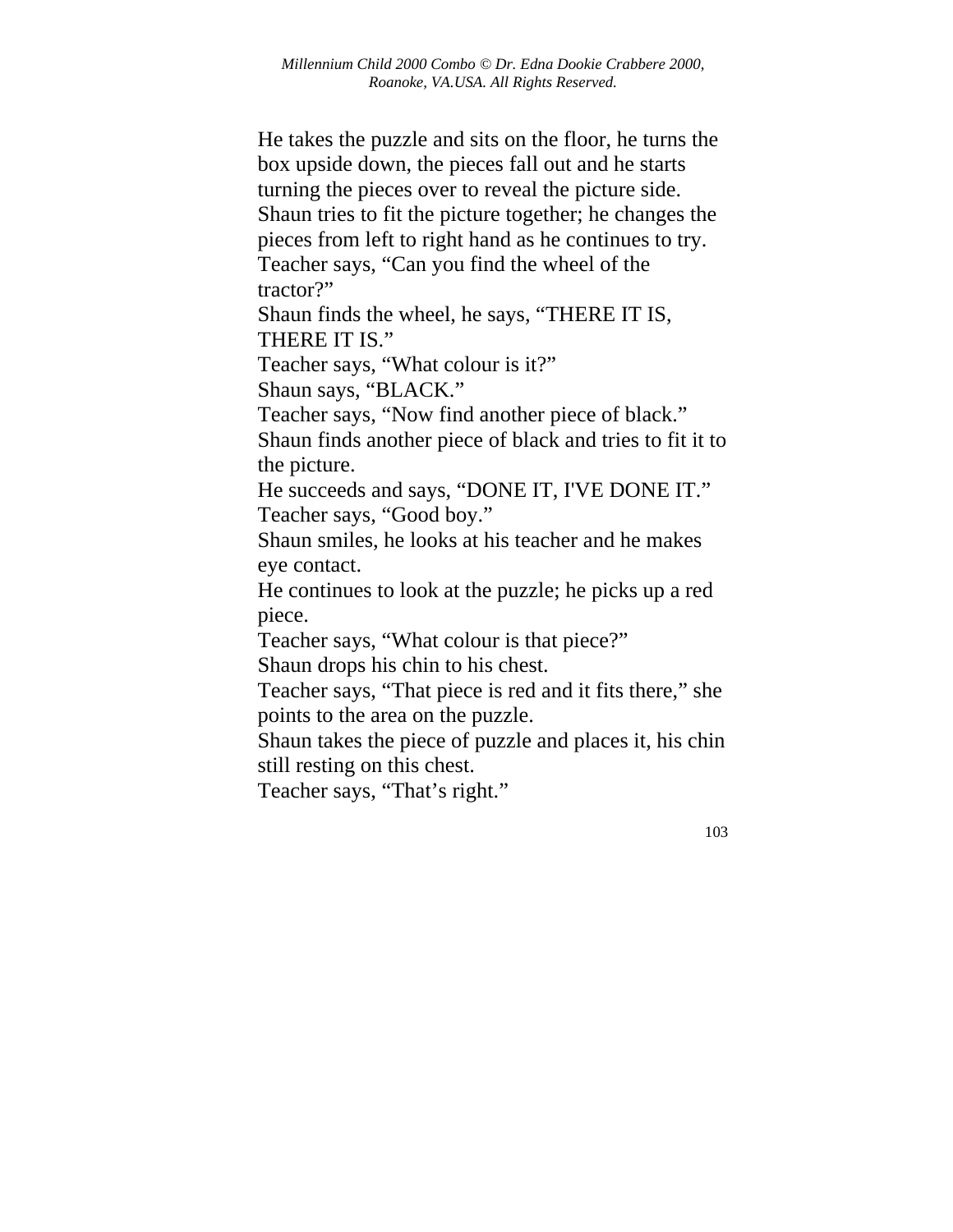Shaun grins as he picks up another piece. Teacher says, "That's a yellow piece Shaun, is it the same as that piece?" as she points to the red piece. Shaun says, "YES." Teacher says, "That's yellow, you say yellow" Shaun says, "LELLOW." He keeps his head bowed with his chin on his chest, puts his finger in his mouth, and starts chewing on it. The teacher says, "That yellow piece fits over there," as she points to the area on the puzzle. Shaun fixes it, he smiles, and he make eye contact with his teacher.

### Evaluation:

In this observation Shaun showed an improvement in his social development, he responded well to his teacher when he first saw her and he was willing to take part in the activity.

Although still a little withdrawn at short intervals, I felt that Shaun was beginning to show "age typical" development in some areas, for example; verbal communication, looking at his teacher, smiling and making eye contact and responding to praise. Shaun needs to learn colour concept, this was quite evident when he said that yellow was the same as red.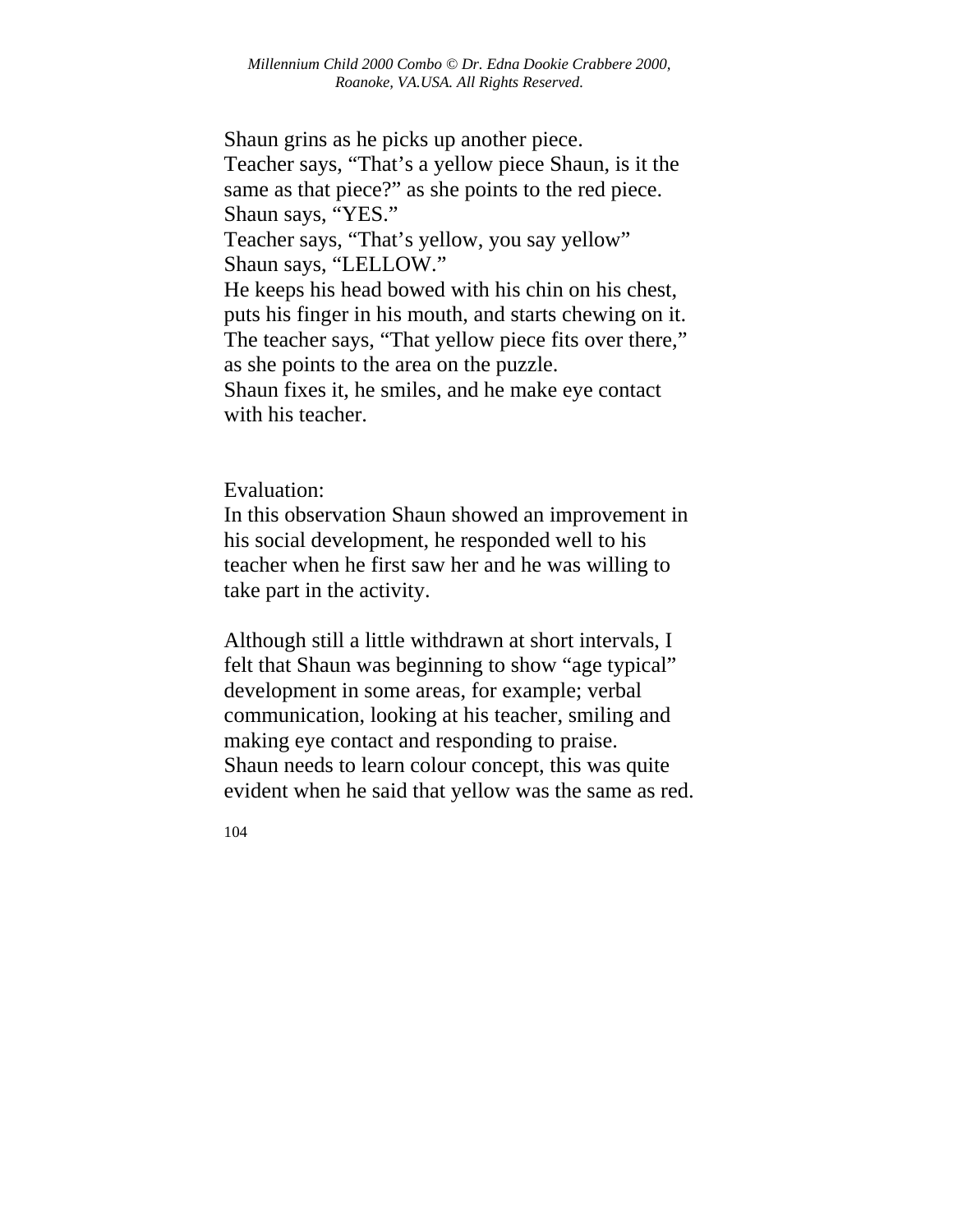Shaun responded well to instructions, but he was very slow in doing so.

It seems to me that he was almost thinking about whether he wants to do it or not. I felt that his concentration span had improved and that his teacher received positive response from him, when she used the approach that was correct for his stage of development.

## **Observation 5: Case study - Shaun**

| Duration of observation:                         | 9 minutes.                                                                                         |  |
|--------------------------------------------------|----------------------------------------------------------------------------------------------------|--|
| Activity:                                        | One nine-piece jigsaw puzzle and<br>one twenty-piece jigsaw puzzle.                                |  |
| Aim:                                             | To encourage concentration.                                                                        |  |
| the nine-piece puzzle.<br><b>PUZZLES TODAY."</b> | Shaun approaches a table with puzzles; he chooses<br>He looks at his teacher and says, "I HAVE TWO |  |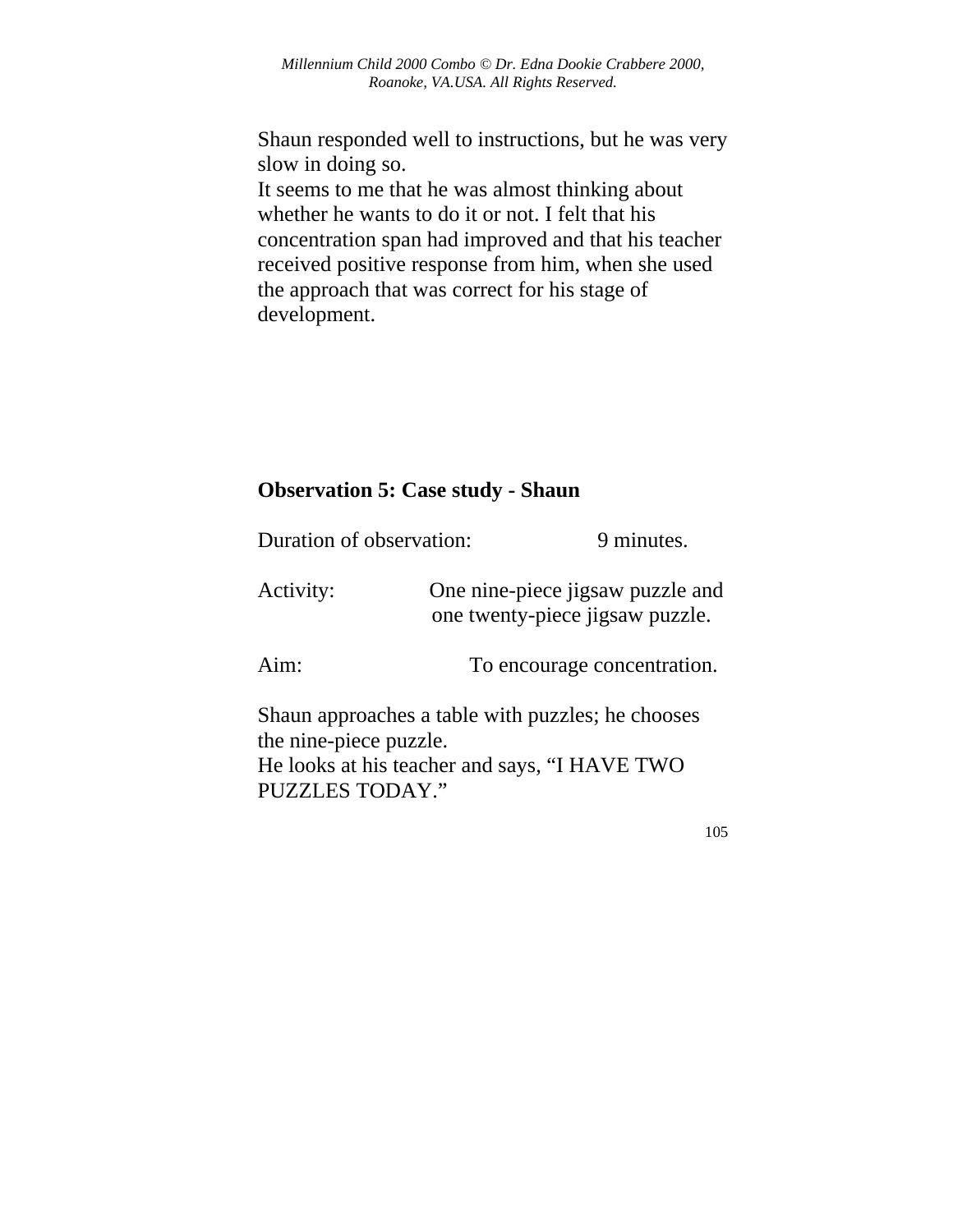The teacher looks at him and smile.

Shaun turns the pieces of the puzzles out of the box then turns the pieces over to reveal the picture side. He places the corner pieces in and continues to work on the other pieces.

His teacher says, "Try that piece over there." She points to the area; Shaun places the piece correctly, and says.

"I DONE IT, I DONE IT!"

He giggles, looks at his teacher and he continues to the finish.

Shaun reaches out for the other puzzle, he looks at his teacher, she nods her head and says, "Yes you can, you are working hard today Shaun." He says, "YES." The teacher follows his work by offering prompts and simple verbal instructions.

Shaun completes the puzzle.

Evaluation:

Shaun seemed to be more at ease in this observation than in the previous ones, there was some eye contact and he followed his teacher's instructions with less difficulty. He also enjoyed the activity and felt achieved, even from the start, when he commented, "I HAVE TWO PUZZLES TODAY."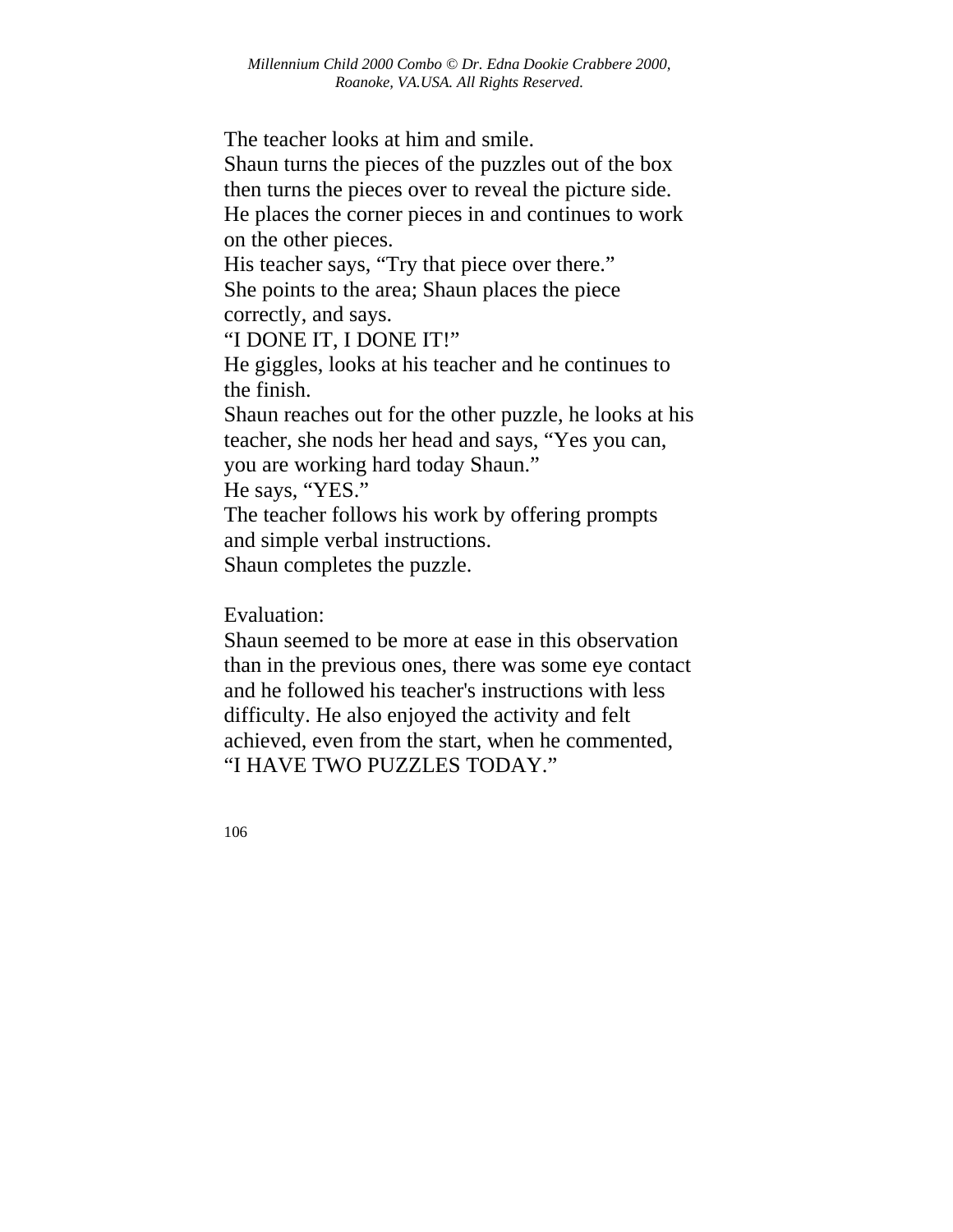He also exclaimed, "I DONE IT, I DONE IT!" and looked at his teacher for a response as he finished the puzzle.

I felt that Shaun had progressed in his concentration and social development and had also learnt a little more about colours.

All areas of Shaun's development seemed to be below average but there is a steady progress in his work as outlined in this case study.

## **Observation 6: Case study - Shaun**

|      | Duration of observation:                                | 5 minutes. |
|------|---------------------------------------------------------|------------|
|      | Activity: Screwing nuts and bolts - meccano set.        |            |
| Aim: | To improve concentration span and fine<br>motor skills. |            |

Shaun approaches the table where play materials were set out for him to use. He looks at the materials and walks away, his teacher says, "come back Shaun, we can make something together."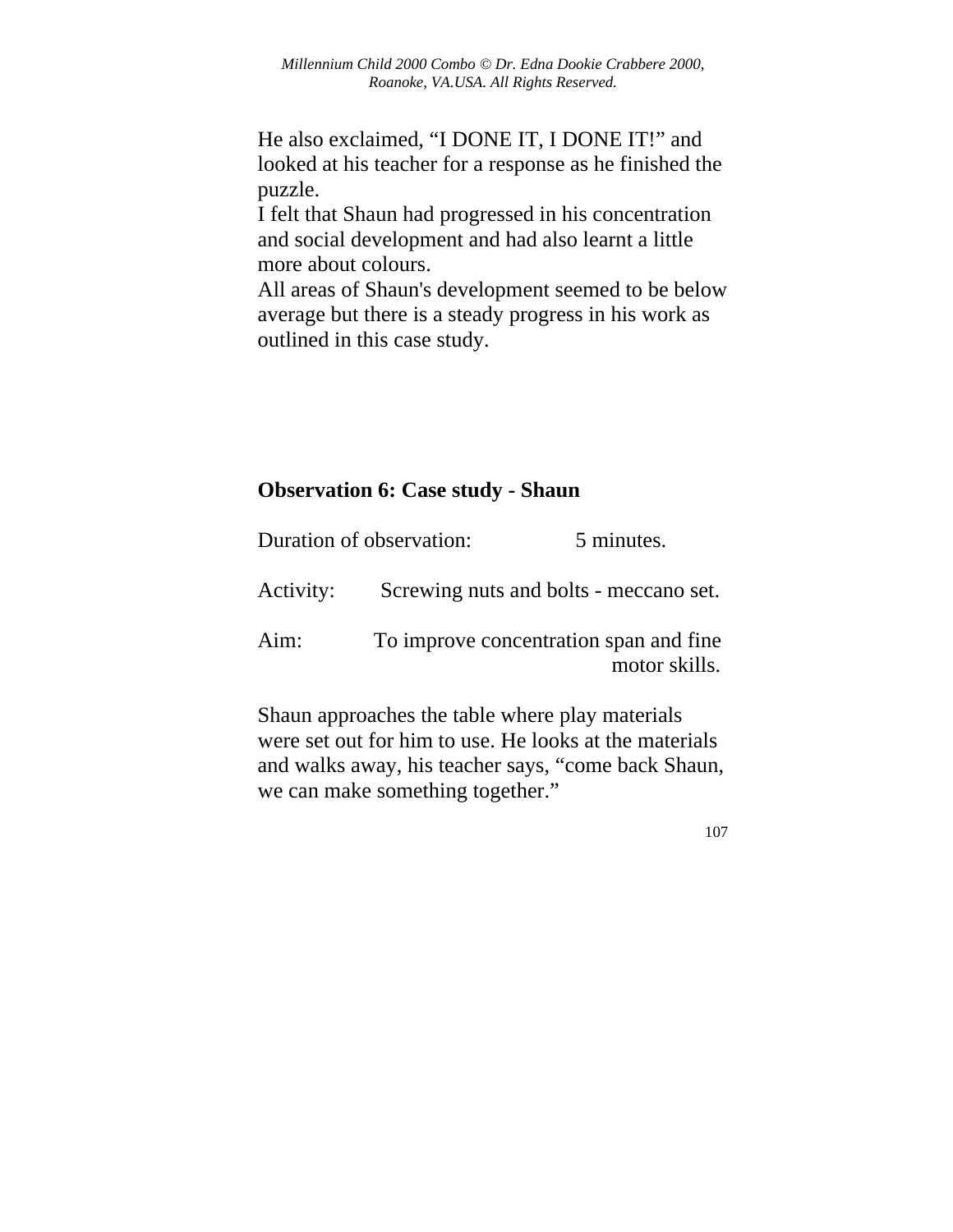Shaun walks back to the table; he sits on the chair next to his teacher and bows his head.

The teacher says, "here are some yellow nuts and bolts and over there are some red ones."

She offers a handful of nuts and bolts to Shaun, "You can keep these for later."

Shaun is still not interested; his head is still bowed with his eyes glancing at his teacher at short intervals.

She starts a construction with the nuts and bolts; Shaun remains quiet and still looking at what she is doing, she says, "do you want to turn this nut on to the bolt?"

Shaun nods his head and puts out his hand, he attempts to turn the nut but fails to do it; his teacher then shows him how to do it, he tries to but fails again.

The teacher then shows Shaun how to connect the nut and bolt again; she completes the task and gives it to Shaun.

She again offers Shaun another nut and bolt, he takes it, places the nut correctly, and turns it to the finish with a lot of difficulty.

Shaun places the nut and bolt on the table and sits back.

Evaluation: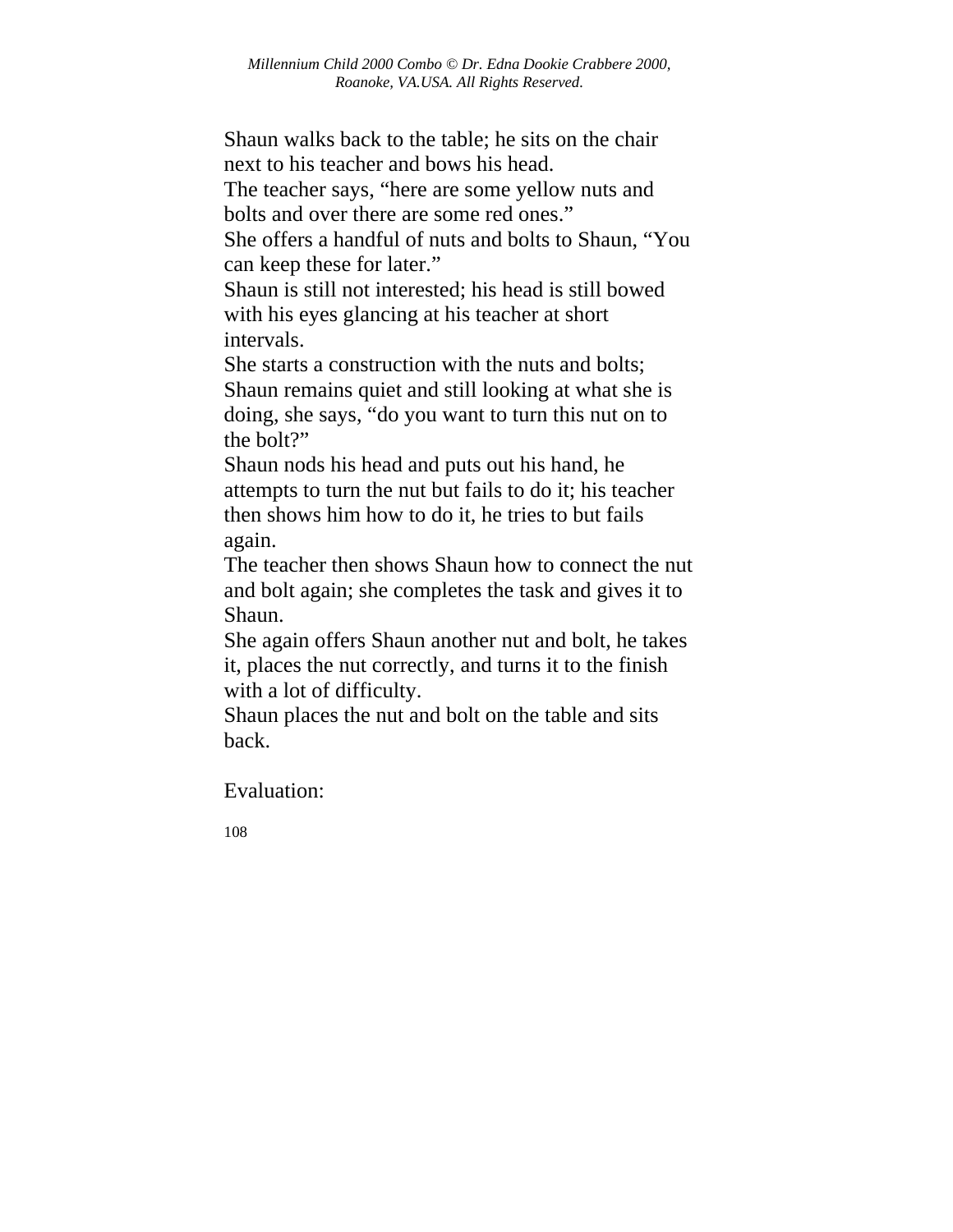This observation showed that Shaun's fine motor skills seemed to be limited and he apparently knew that there were some things which he could not do; for example, at the beginning of the activity he approached the table, looked at the materials and walked away.

This response however, also showed that Shaun's thinking and reasoning ability seemed to be "age typical" in this case; I felt that he may have realized that in this particular activity that he would have failed to function so he took no interest in it, until the teacher tried to encourage him by getting involved herself.

He seemed to lack the skill of using his thumb and index finger to turn a nut onto a bolt. Shaun's eye-hand co-ordination has improved a little as he managed to attach the nut to the bolt repeatedly; he was willing to try again, which is also an improvement on his concentration span; Shaun accepted the challenge willingly when he was encouraged and he tried very hard.

## **Observation 7: Case study - Shaun**

Duration of observation: 10 minutes.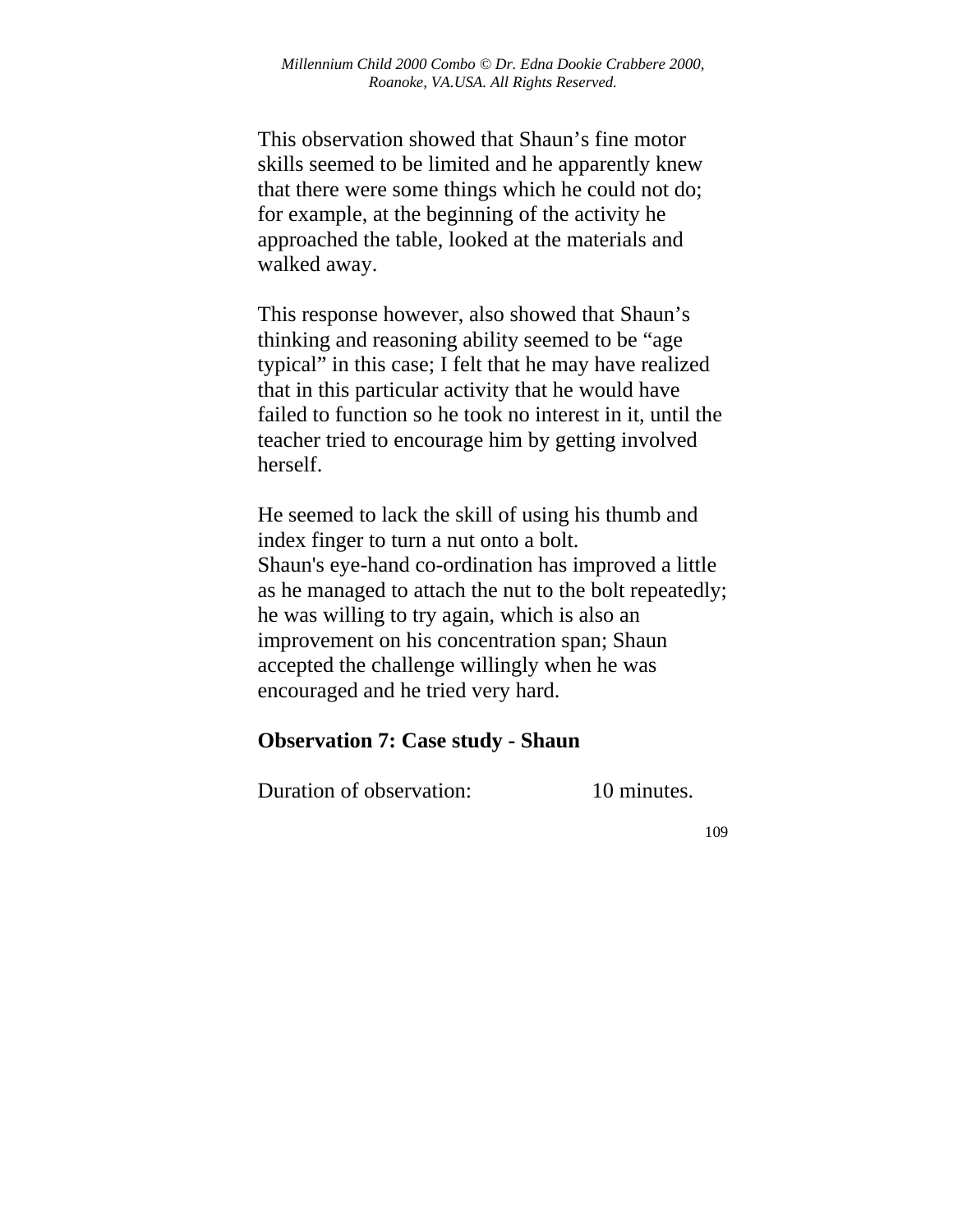Activity: Drawing. Aim: To develop fine motor skills.

Teacher to Shaun, "Hello Shaun, how are you today, would you like to do some drawing?" Shaun looks at the teacher; he smiles and puts his index finger in his mouth and chews on it. Teacher provides paper and crayons. Shaun takes a crayon, he starts drawing on the paper; scribbles for a few seconds and says, "THERE SEE, THERE SEE, I DONE IT." Teacher says, "what have you drawn Shaun?" Shaun replies, "THAT'S MY MUMMY." Teacher says, "That's good." Shaun looks at her and smiles. The teacher then takes a crayon and paper and starts drawing, she says, "see if you can copy this Shaun." She draws a simple figure with head, features, thin body with legs and arms. Shaun copies her drawing accurately then scribbles over it; he gets out of his seat and starts running around the room.

Evaluation:

This observation showed that Shaun seemed to be continually improving; he made a satisfactory copy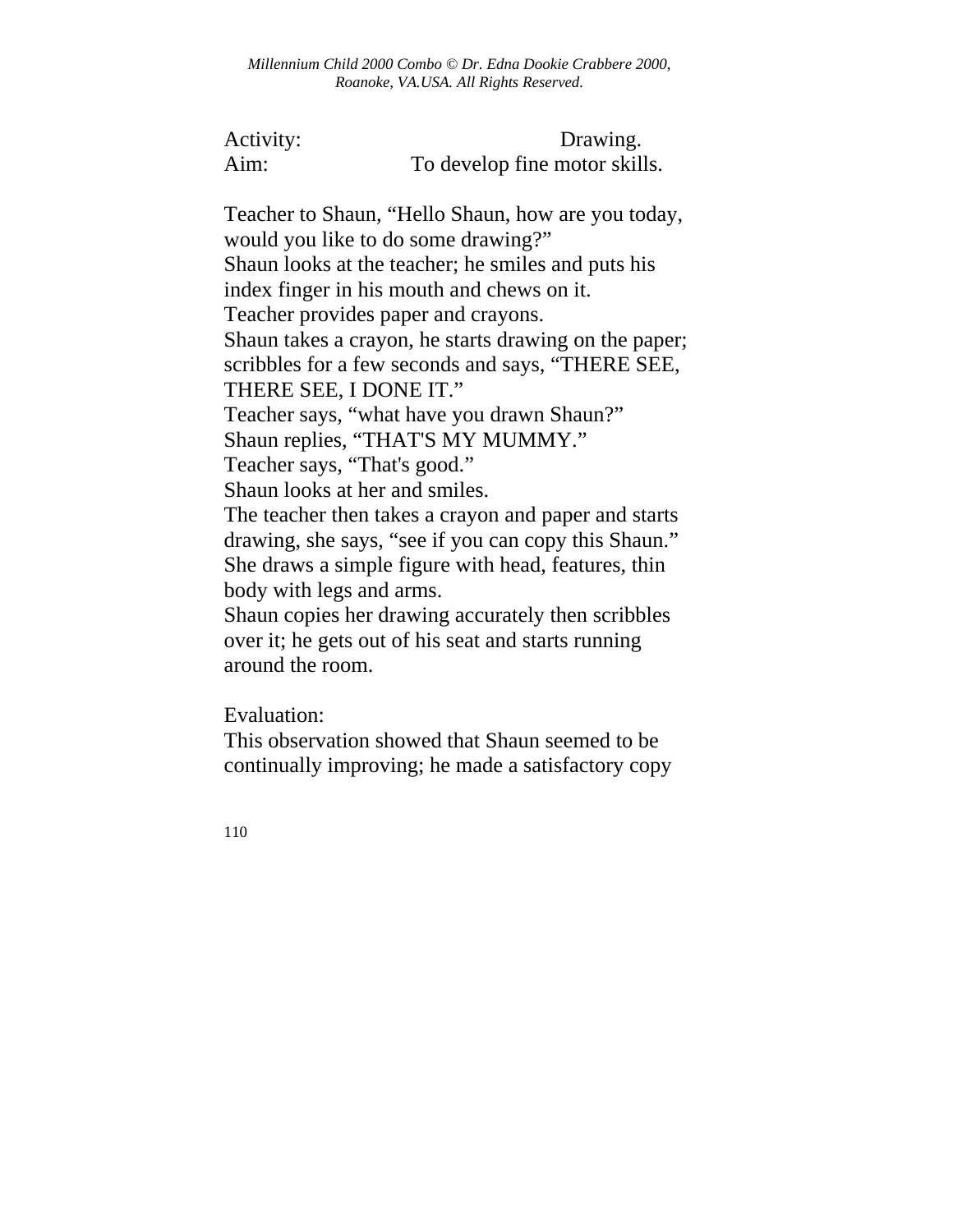of the teacher's drawing although he scribbled all over it at the end.

His scribbles however showed that he seemed to be at the stage of drawing that is not "appropriate age."

Shaun held the crayon in a Palmer grasp; this is also below "age typical" development.

Shaun's development had however improved socially, he smiled with his teacher and he looked at her and did not appear withdrawn as in previous observations.

## **Observation 8: Case study - Shaun**

| Duration of observation: | 20 minutes.                                                 |
|--------------------------|-------------------------------------------------------------|
| Activity:                | Cutting and sticking with glue.                             |
| Aim:                     | To improve fine motor skills and<br>Eye-hand co-ordination. |

The teacher is sitting at the table with the materials she prepared for this activity.

She says, "come and see what we have here today Shaun."

Shaun rushes over to the table, he says, "MY MUM'S GOT THAT."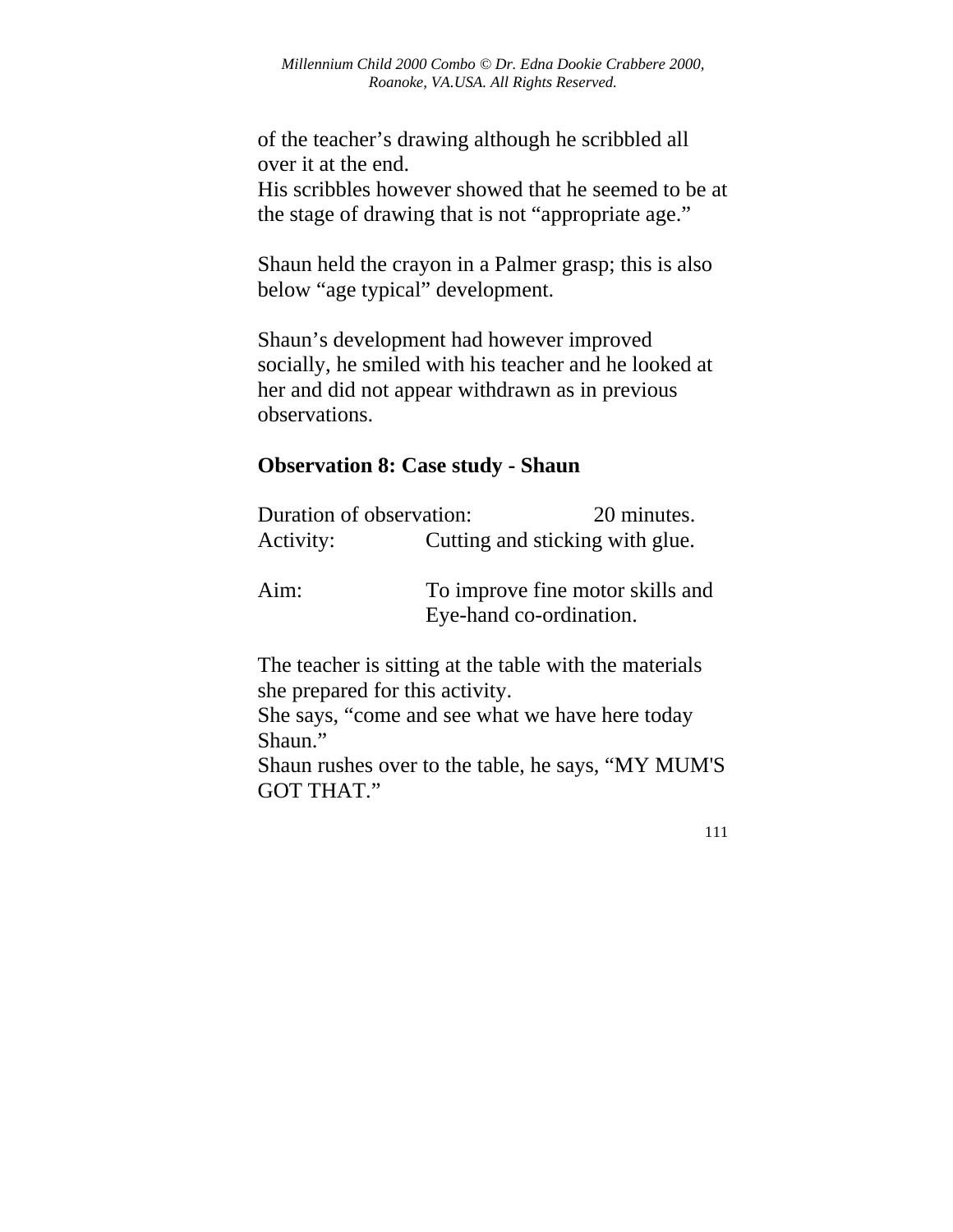The teacher says, "What does she do with them?" Shaun says, "SHE CUT MY NAILS." He shows the teacher his nails. "What is it called?" says the teacher. "SCISSORS." Says Shaun. The teacher says, "That's right and we are going to cut out some pictures from this magazine and stick the pictures on this paper to make our own picture." She points to a pot of glue and brush, "this is the glue, I'll show you how to use it." The teacher then cuts out the picture of a chair and sticks it on to the paper, Shaun looks on, she says, "there you are, now you try it." Shaun smiles, takes the scissors and magazine, he tries to cut out the picture of another chair and finds it difficult to do. The teacher says, "Wait a minute, I'll cut the page out of the magazine then it will be easier for you to cut out the picture of the chair from the page." Shaun looks on as she cuts out the page from the magazine, she then gives him the page and the scissors, and she helps him to hold the scissors in a cutting position by arranging his thumb and forefinger.

Shaun finds it difficult to use the scissors, he bows his head and he stops trying, the teacher takes the scissors and cuts out some shapes for him.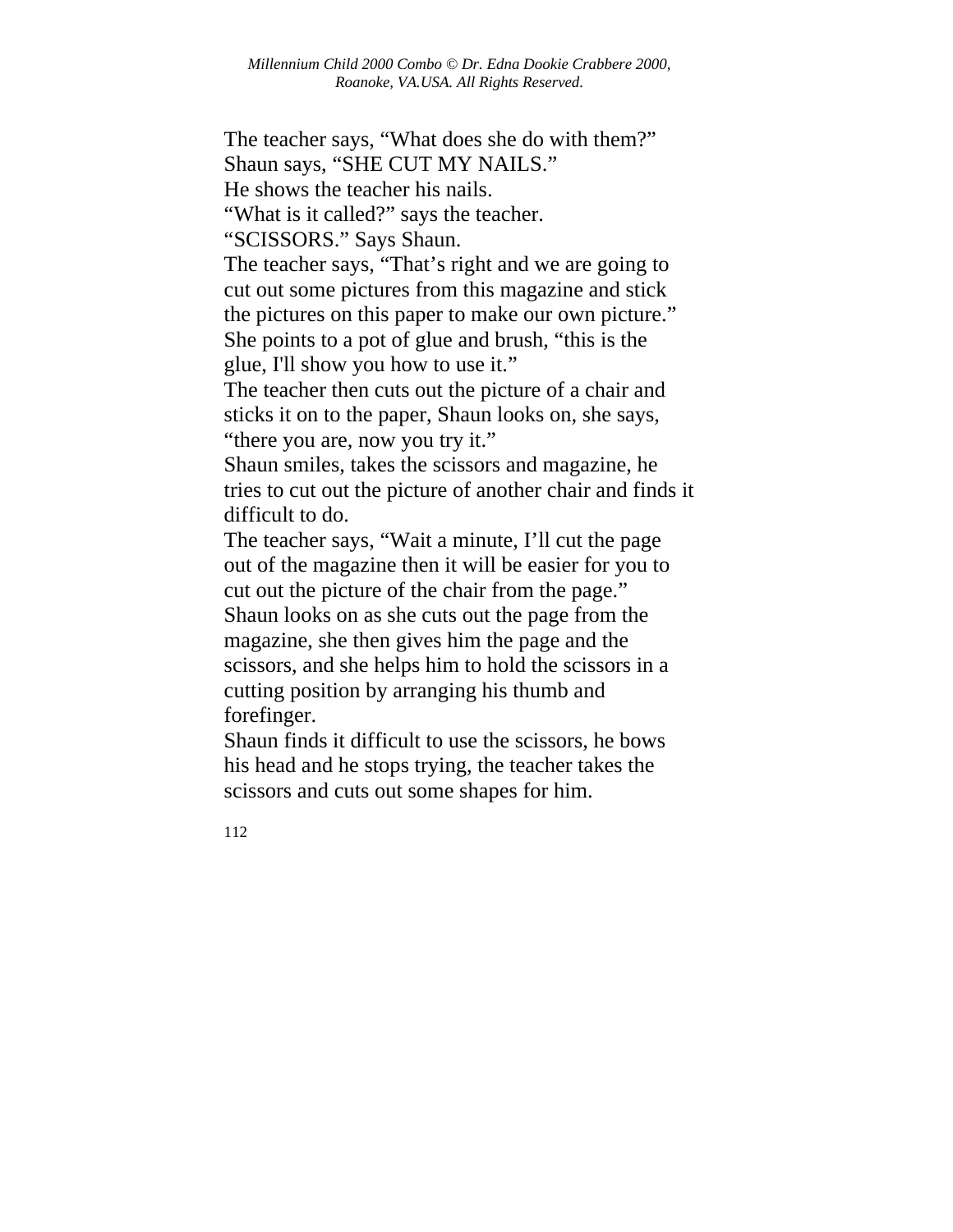"There you are, you can stick these on your page, and there is the glue."

Shaun reaches over, gets the brush out of the glue pot and attempts to put some glue on the paper, the glue drips all the way over to the paper, he looks at his teacher, she says, "oh Shaun, do it properly, don't make a mess."

She puts the shapes closer to him, Shaun looks at her, he takes one piece and starts to glue it, he holds the brush in one hand and the shape in the other hand, he attempts to dab the glue onto the paper, he misses the paper, the brush goes on his hand instead of the paper, he stops, wipes his hand and picks up the brush again, he tips the glue pot over in the process, his teacher picks up the glue pot and holds it steady for him.

She then says, "Put some glue on your paper, then put the brush away and take this picture and stick it on the glue patch."

Shaun does this, and then he does four other pieces.

Evaluation:

This experience seemed to be fairly new to Shaun, he had to be taught how to hold the scissors and how to use the scissors but he still did not grasp the skill of cutting.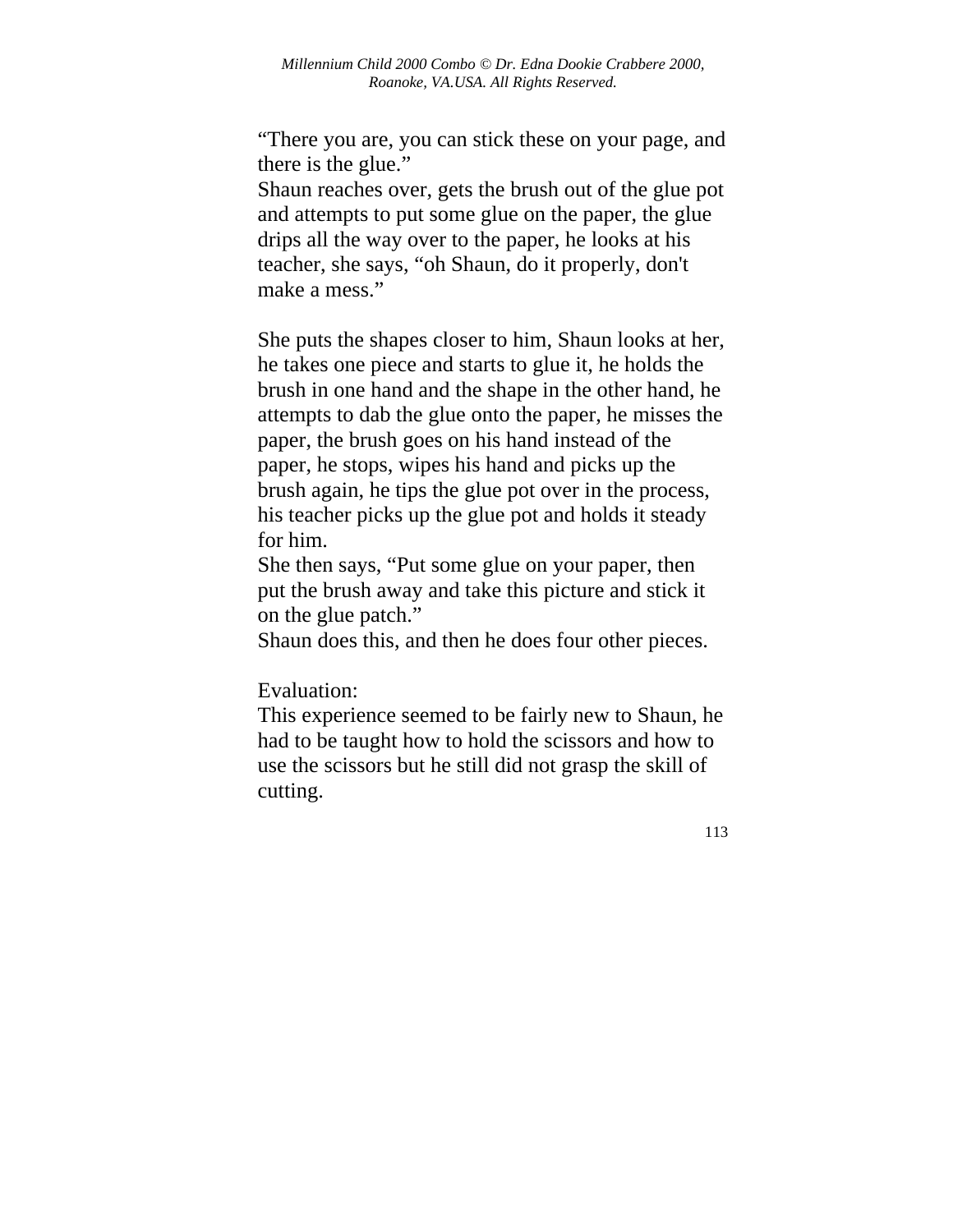Shaun tried very hard, there seemed to be a lack of eye-hand co-ordination. He found it difficult to keep his hand steady and even knocked the glue pot over.

Shaun was very quiet, and spoke only a couple of times. I felt that it did not help him when the teacher said, "do it properly." Shaun however continued with her encouragement. Although his concentration span improved, Shaun clearly has a need for such experiences to develop his fine motor skills.

## **Observation 9: Case study - Shaun**

|           | <b>Duration of Observation:</b>                           | 20 minutes. |
|-----------|-----------------------------------------------------------|-------------|
| Activity: | Sound lotto - matching pictures to sound.                 |             |
| Aim:      | To encourage concentration and use of<br>Spoken language. |             |

The teacher plays a cassette tape, while Shaun looks at pictures on a card, which is related to the sound from the cassette tape.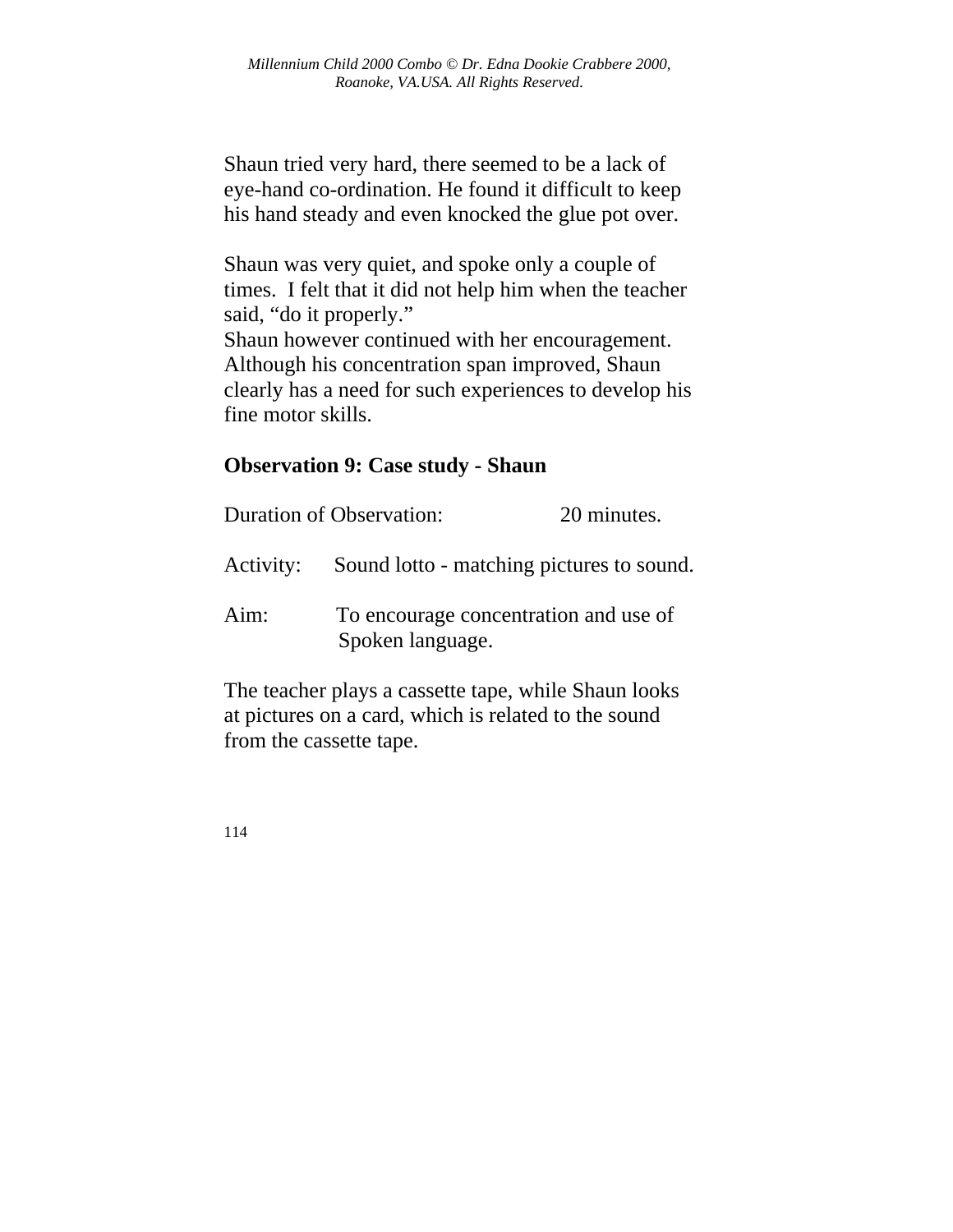Shaun has a set of smaller cards, which matches the pictures on the larger card, he is meant to identify these and match them as he hears the sound from the cassette tape. The teacher plays the tape; Shaun correctly matches 23 pictures out of 31.

Evaluation:

Shaun concentrated well; he expressed enjoyment and was very relaxed. One of the sounds was a man laughing, Shaun immediately responded, "HE IS LAUGHING BECAUSE IT'S FUNNY."

This is "age typical" and a good example of logical thinking. The sounds, which were unfamiliar to him or similar to another sound, were the ones that he found difficult to match; for example the sound of the sea and the sound of the train.

I felt that this kind of reasoning is acceptable as "age typical." Shaun enjoyed the activity and he was pleased with his achievement.

## **Observation 10: Case study - Shaun**

Duration of observation: 15 minutes. Activity: Finger rhymes and songs.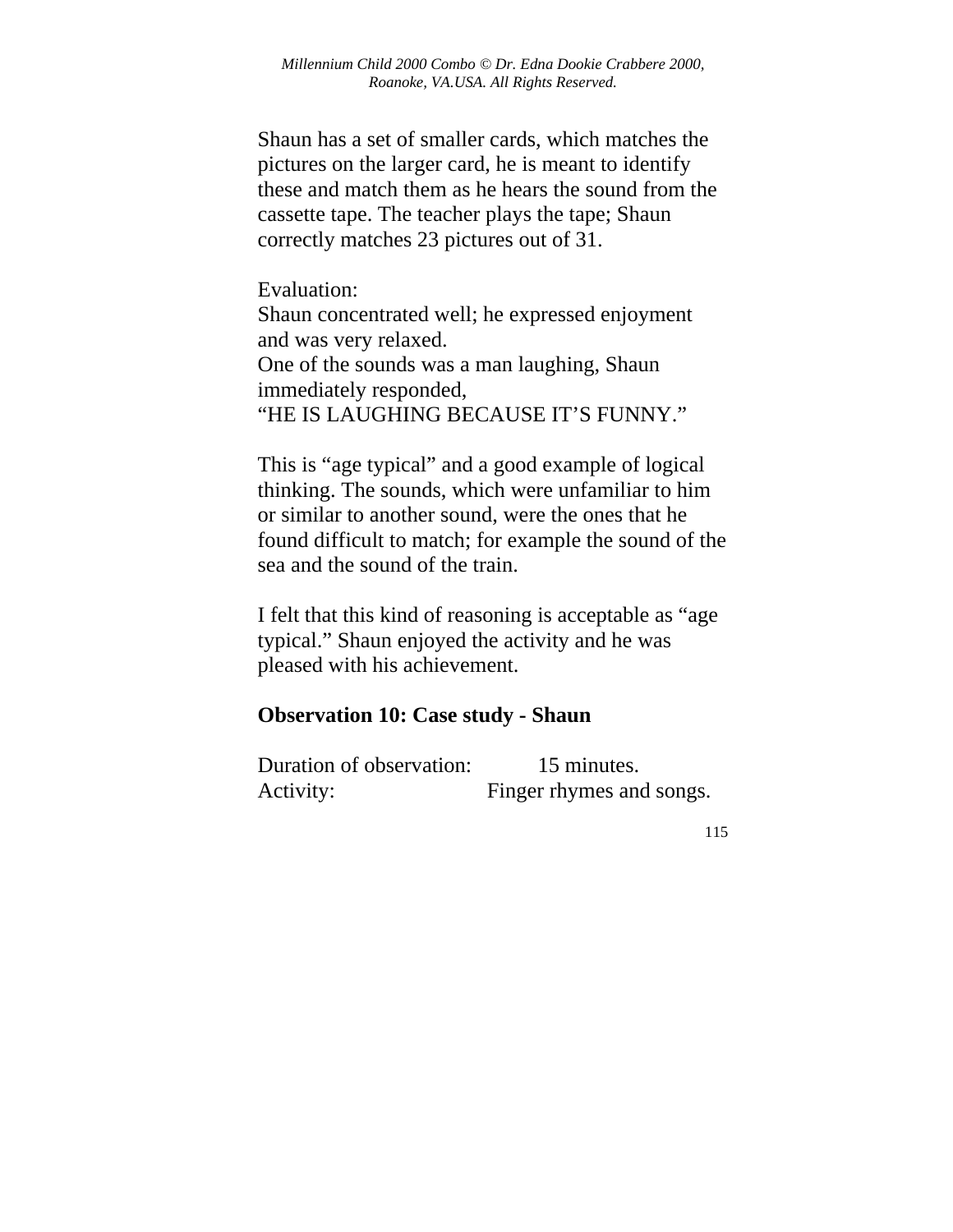Aim: To encourage spoken language, communication and eye contact.

Teacher to Shaun: "We are going to do some singing today Shaun."

Shaun smiles and takes a seat next to his teacher.

The teacher says, "Let's sing your favourite first." "Baa baa black sheep."

The teacher starts singing and Shaun joins in, he sings to the end of the song.

Shaun says, "NOW WE SING GOOSEY, GOOSEY, GANDER."

He sings along to the end of the song.

Teacher suggests: "Wind my bobbin up."

Shaun bows his head, and remains quiet; the teacher holds his hands and does the actions, which goes with the song.

He smiles, but keeps his head bowed.

Teacher says, "how about, Ten little Indian boys?" She starts singing; Shaun joins in towards the end of the lines.

He then suggests, "GOOSEY, GOOSEY, GANDER."

Teacher says, "You can do that by yourself." Shaun nods his head, and starts singing. He sings the song to the end.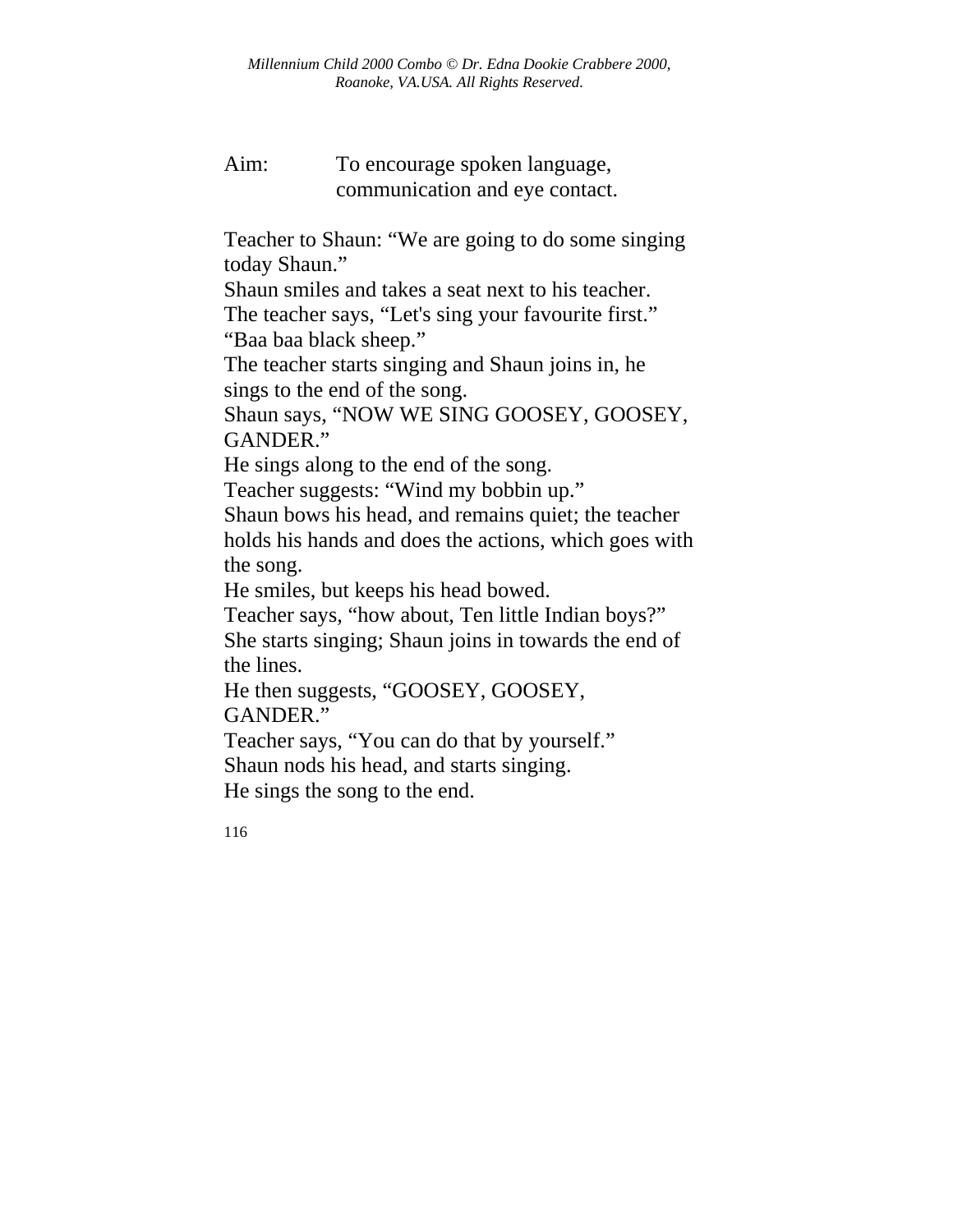Evaluation:

Shaun seemed to have enjoyed this activity very much, his eye contact with his teacher was still a little poor but when they sang his favourite he looked up at her.

Shaun's singing was clear and his voice was in tune, he knew all the words of his favourite song, "Baa, baa black sheep, and Goosey, goosey gander."

Comparing observation 2 – Shaun's favourites are still the same and his social development has improved. He certainly seemed to feel more confident than two months ago and his social development in this observation seemed a little more "age typical" than in previous ones.

#### **Observation 11: Case study - Shaun**

|      | Duration of observation:                            | 20 minutes.            |
|------|-----------------------------------------------------|------------------------|
|      | Activity: Jigsaw puzzles; 12 pieces-policemen.      | 20 pieces-Postman Pat. |
| Aim: | To encourage concentration and identify<br>colours. |                        |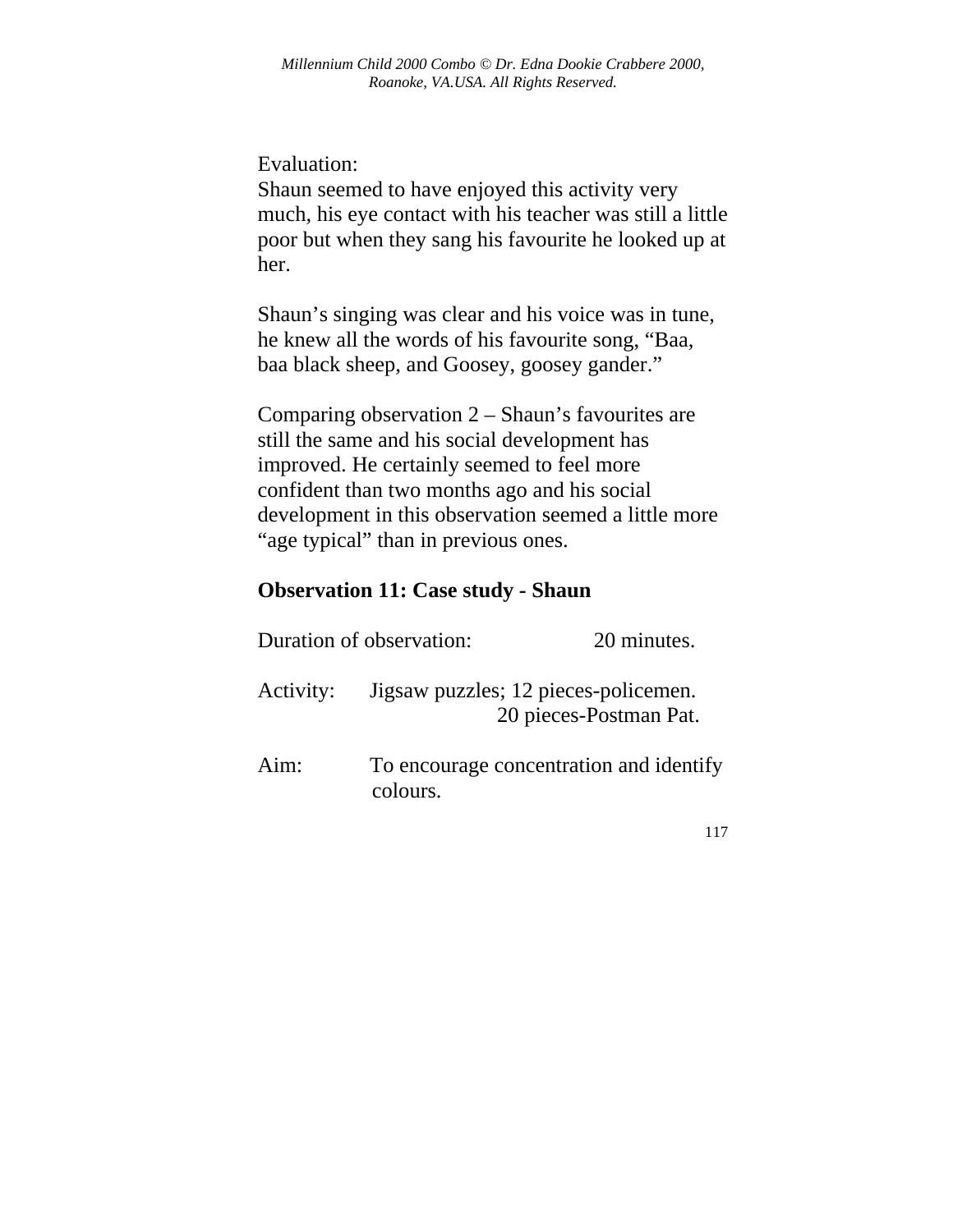Shaun approaches the table where the puzzles are set out, he chooses one of the puzzles, tips the pieces out of the box, and starts arranging them.

He looks at the picture on the box and adds pieces to the puzzle, he completes the puzzle, he says, "I DONE IT, I FINISHED THE POLICEMAN

PUZZLE, I DO THIS ONE NOW."

He reaches for the other puzzle, tips the pieces out of the box, he giggles and says, "LOOK AT ME I CAN DO THIS ONE TOO."

Shaun starts arranging the corner pieces, then add the other pieces, he says, "I KNOW WHO THIS IS, IT'S POSTMAN PAT, I SEE HIM ON TELLY."

He then looks at his teacher, she says; "that's good Shaun, you are such a clever boy."

Shaun smiles, looks at his teacher and completes the puzzle.

Evaluation:

Shaun completed the policeman puzzle in five minutes, without help, this is a great improvement from previous observations and certainly more "age typical." He approached the activity with confidence and he spoke with his teacher in relation to what he was occupied in doing.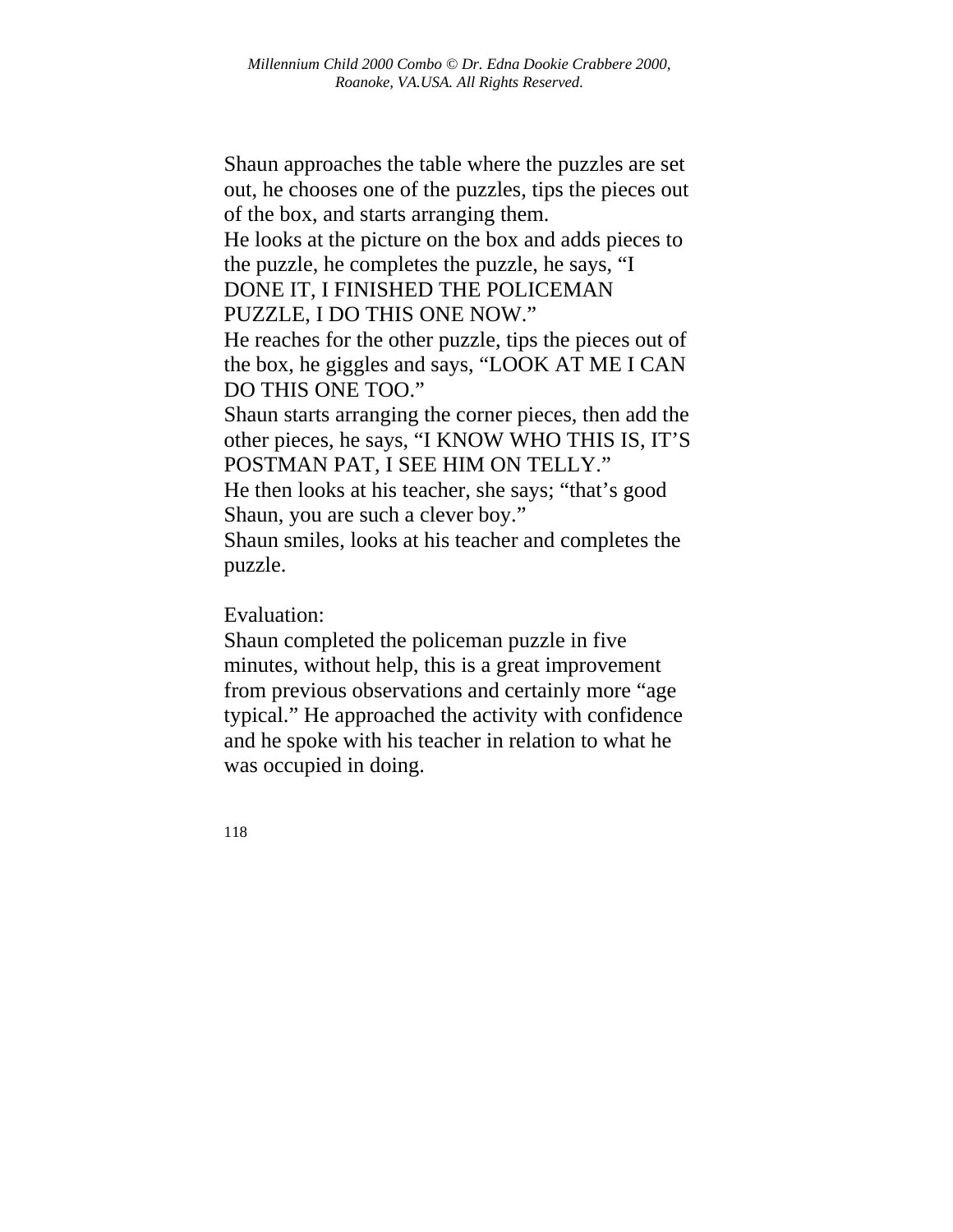## For example, "I DONE IT, I FINISHED THE POLICEMAN PUZZLE, I DO THIS ONE NOW."

Shaun completed the second puzzle in thirteen minutes, his concentration was good and he seemed to have improved in his thinking also. He made good eye contact, enjoyed his achievement and he was very sociable.

## **Case study – Shaun: Final Evaluation**

This study showed Shaun's developmental patterns from the age of four and a half to five.

I felt that having worked with him on a regular basis that Shaun had improved to a stage, which he may not have developed if this opportunity was not opened to him.

From these observations, I discovered that nearly all areas of his development seemed below "average age."

A lot of hard work with Shaun has brought about some improvement. Shaun has become more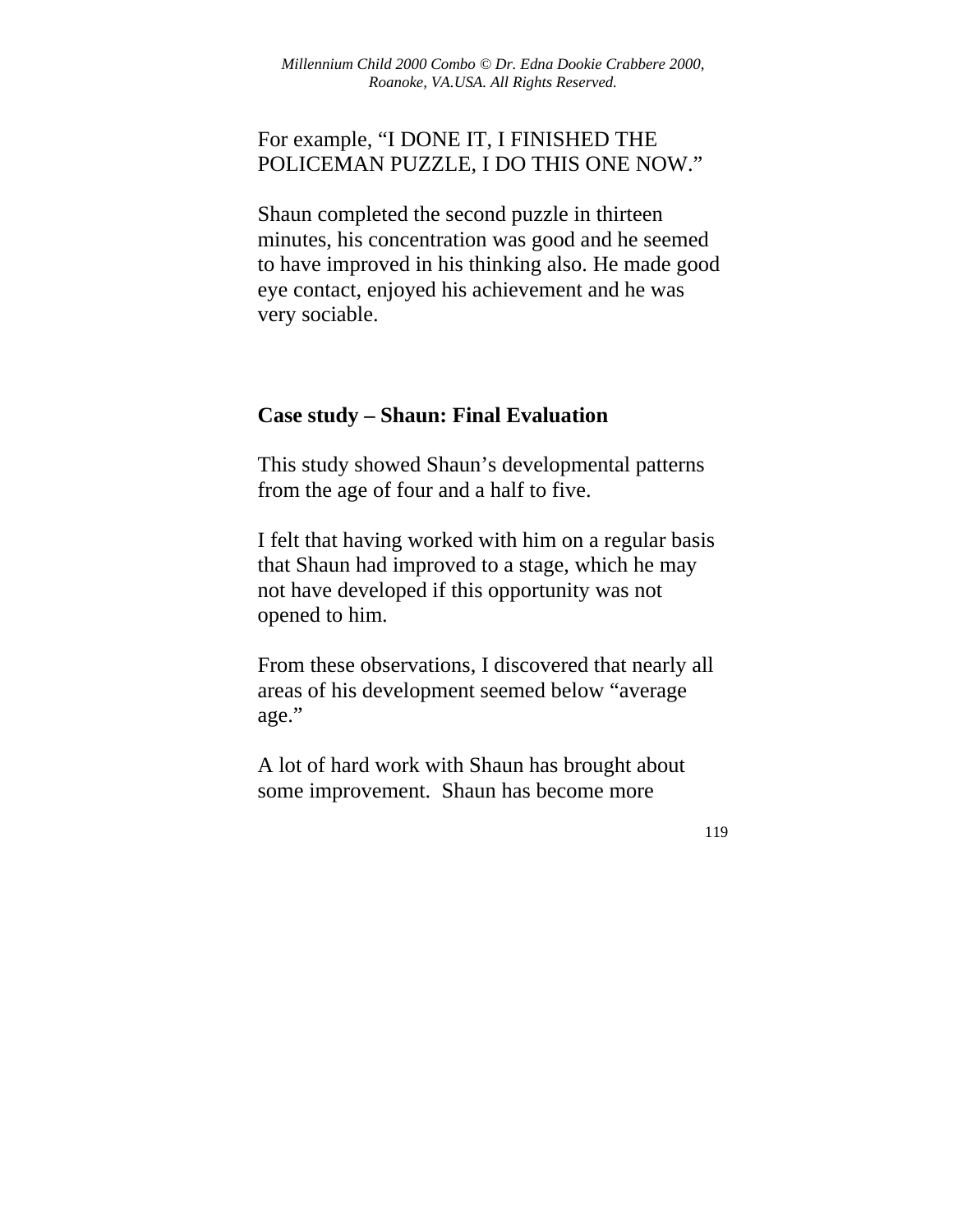sociable also, he approaches his teachers and his peers with confidence, and he is more involved in activities and do not become easily discouraged.

Shaun seemed a happier child and can follow his teacher's instructions very well; he has progressed in his communication skills and now enjoys a challenge.

His eye contact seemed improved but he needs more one to one teacher contact with "age appropriate" stimulation to build on his present stage of development.

Shaun's all round development has improved greatly and there was certainly a feeling of job-satisfaction at the end of this case study, in fact I do wonder from time to time, "How is Shaun really getting on?"

# **COMMENTS ON CASE STUDY - Shaun**

This study made me realize that there are many, many "Shauns" in this world and I feel a concern.

I am hoping that this book will be of some use to child development students who will eventually become conscientious teachers, day care workers,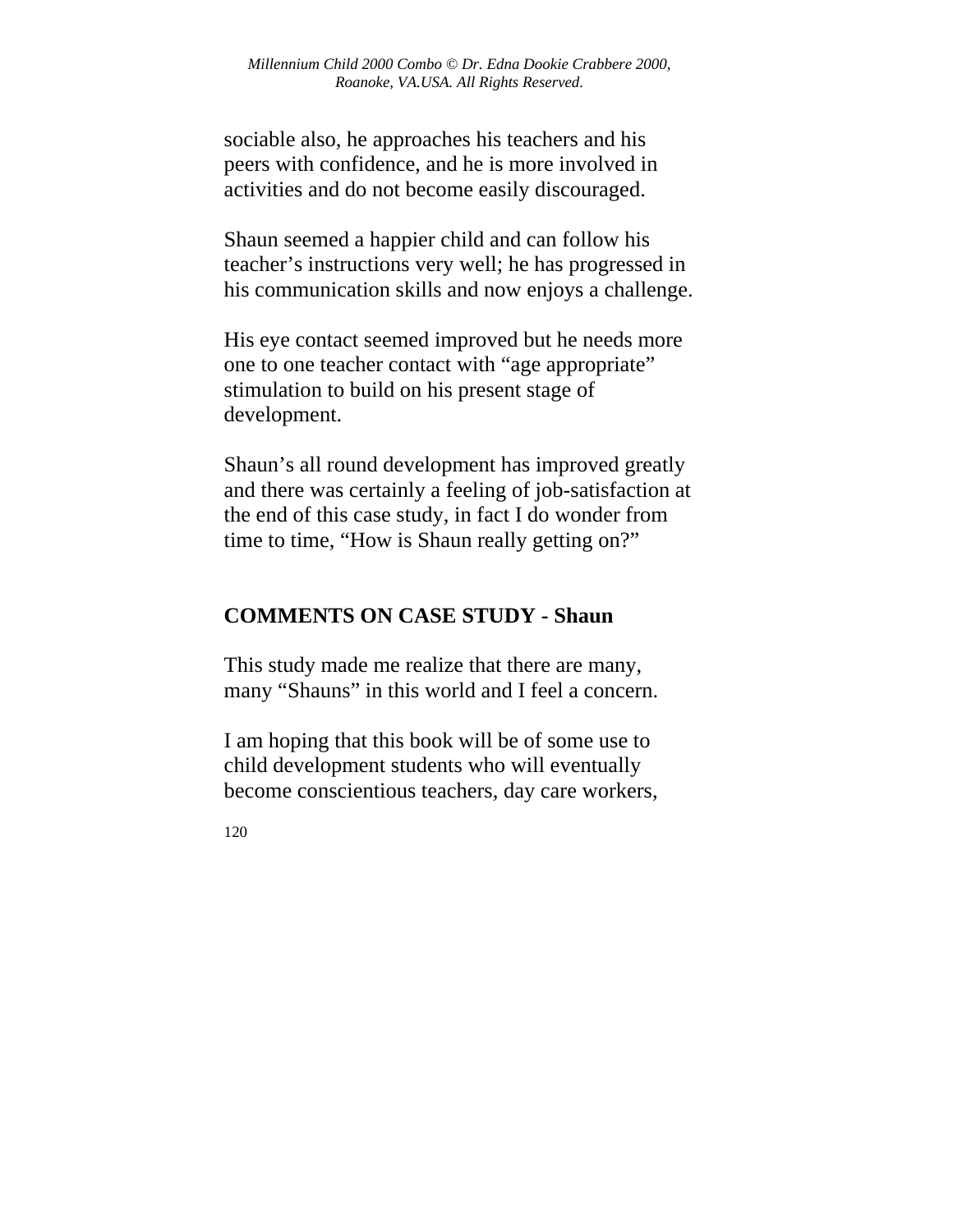nannies, etc. who would want to help both parents and children who are in their care.

Most of all I am hoping that parents and young couples who are planning to have a family would benefit from my writings.

I feel that the most important thing in the world that anyone can do is to give a child the best of their ability, to help her/him feel safe and loved in this world. If anyone thinks otherwise, I challenge you to think of yourself; think of your earliest memories pause for a moment and experience what you truly feel about being "loved and being safe." Who was the adult in your life? What was the incident or incidents?

I am hoping that you would come to realize that to give and receive love safely, is the best thing that can happen to any adult, and for children too, this is the same but safety is a little more important because children are more vulnerable.

I have learnt much about child/parent love in my career and I feel that the success of an individual could depend largely upon the love and support, which that person would have received from the role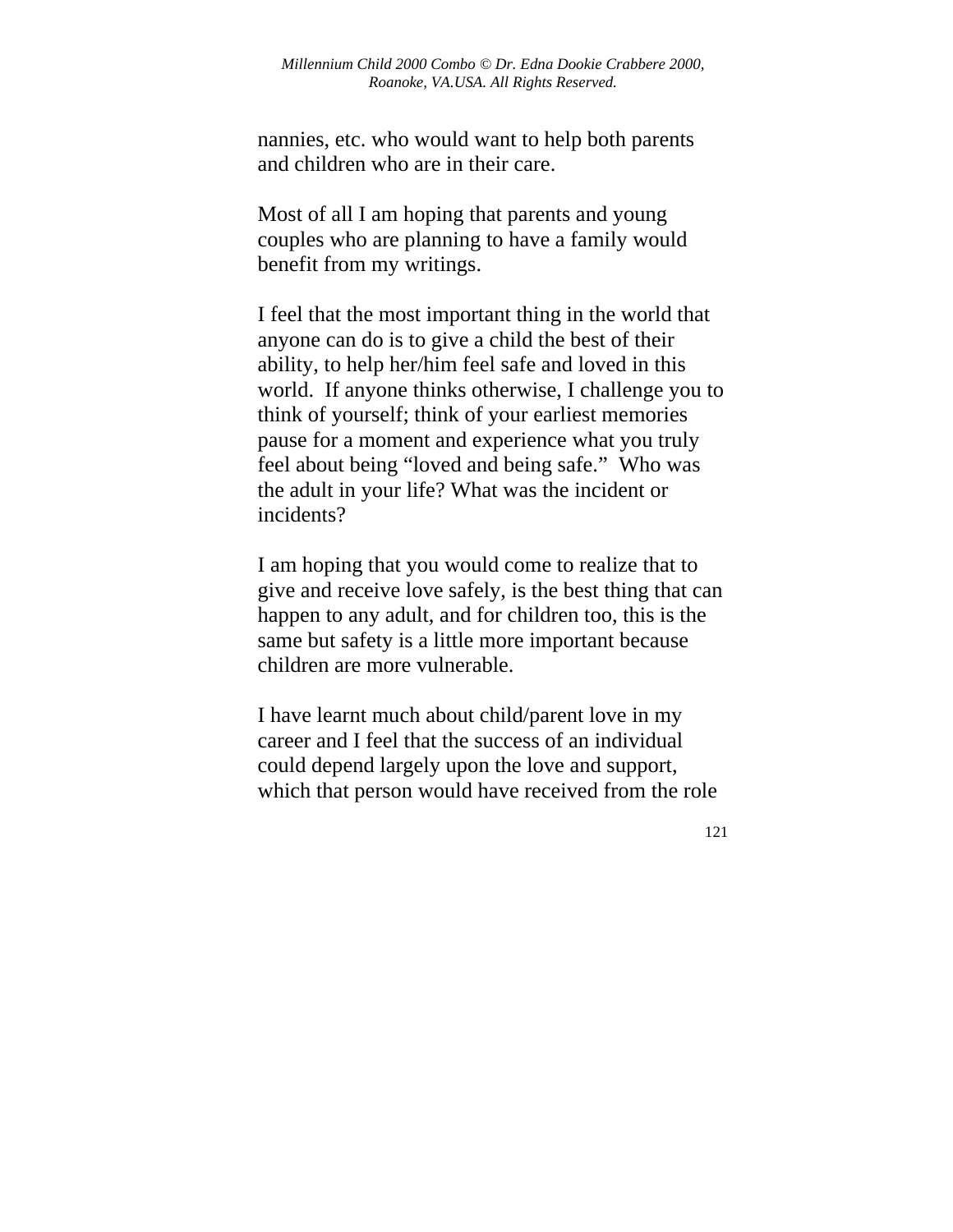models in his/her life; from birth through the tender ages.

With the knowledge and experiences I have had, I wish that I could have my children again and more children, so that I could correct all the mistakes that I have made and watch them grow with EMOTIONAL SECURITY in this millennial age.

When I think of Shaun I know that if I did not feel committed to my role in his life, that he would not have made the progressed outlined in this study.

I hope that you would want to do that too for the child in your life, whether he/she is your own child or the child at your workplace.

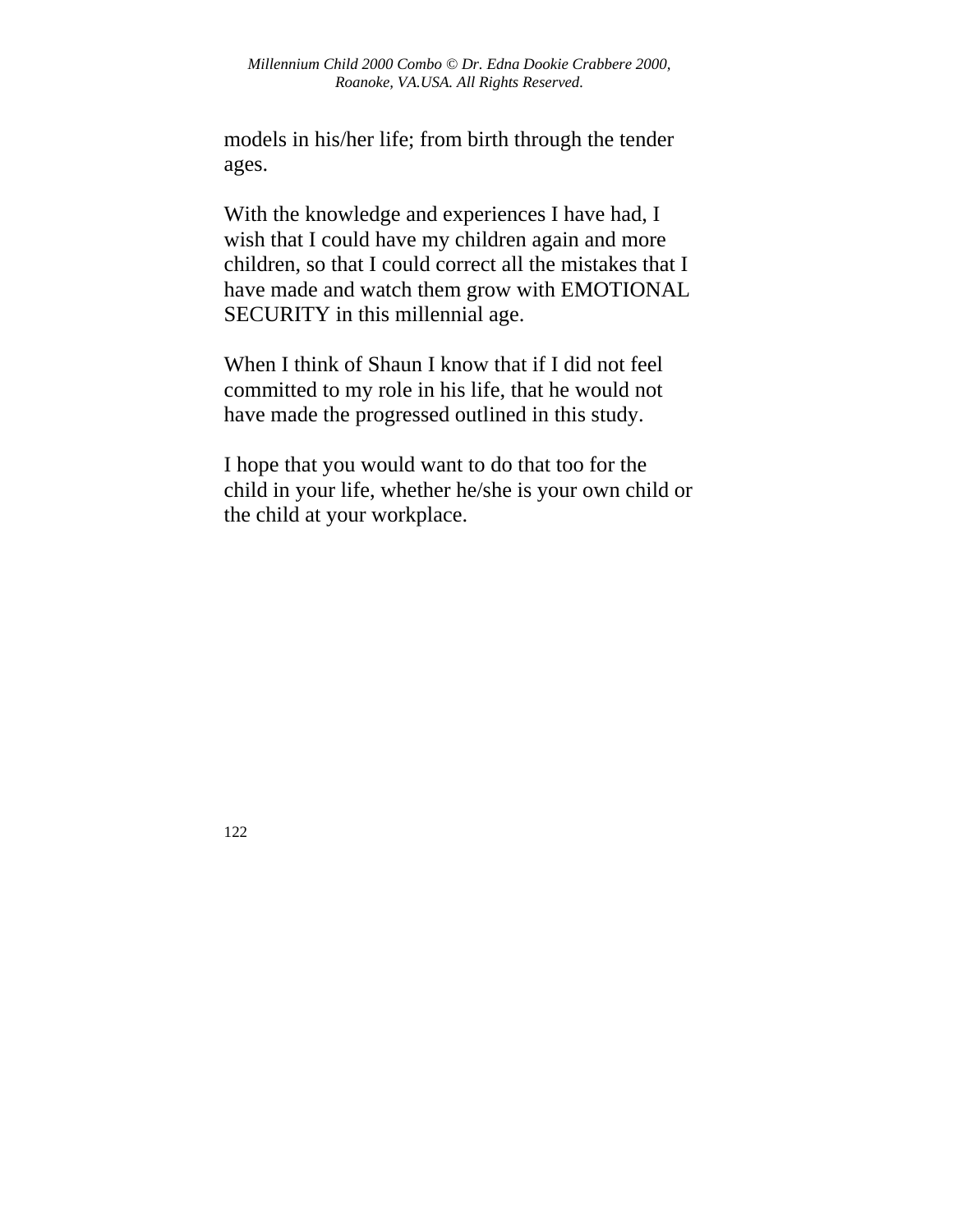## **ADVANCED OBSERVATIONS**

| <b>Duration of Observation:</b> | 10 minutes.       |
|---------------------------------|-------------------|
| Age of child:                   | 3 years 3 months. |
| Gender of child:                | Female.           |
| Fictitious name of child:       | Janet.            |

Type of activity: Play dough, knives, forks and plates.

Aim of observation: To observe co-operative play. Introduction Janet is playing in a group room situation with five other children, there are also other activities provided in the room.

Observation: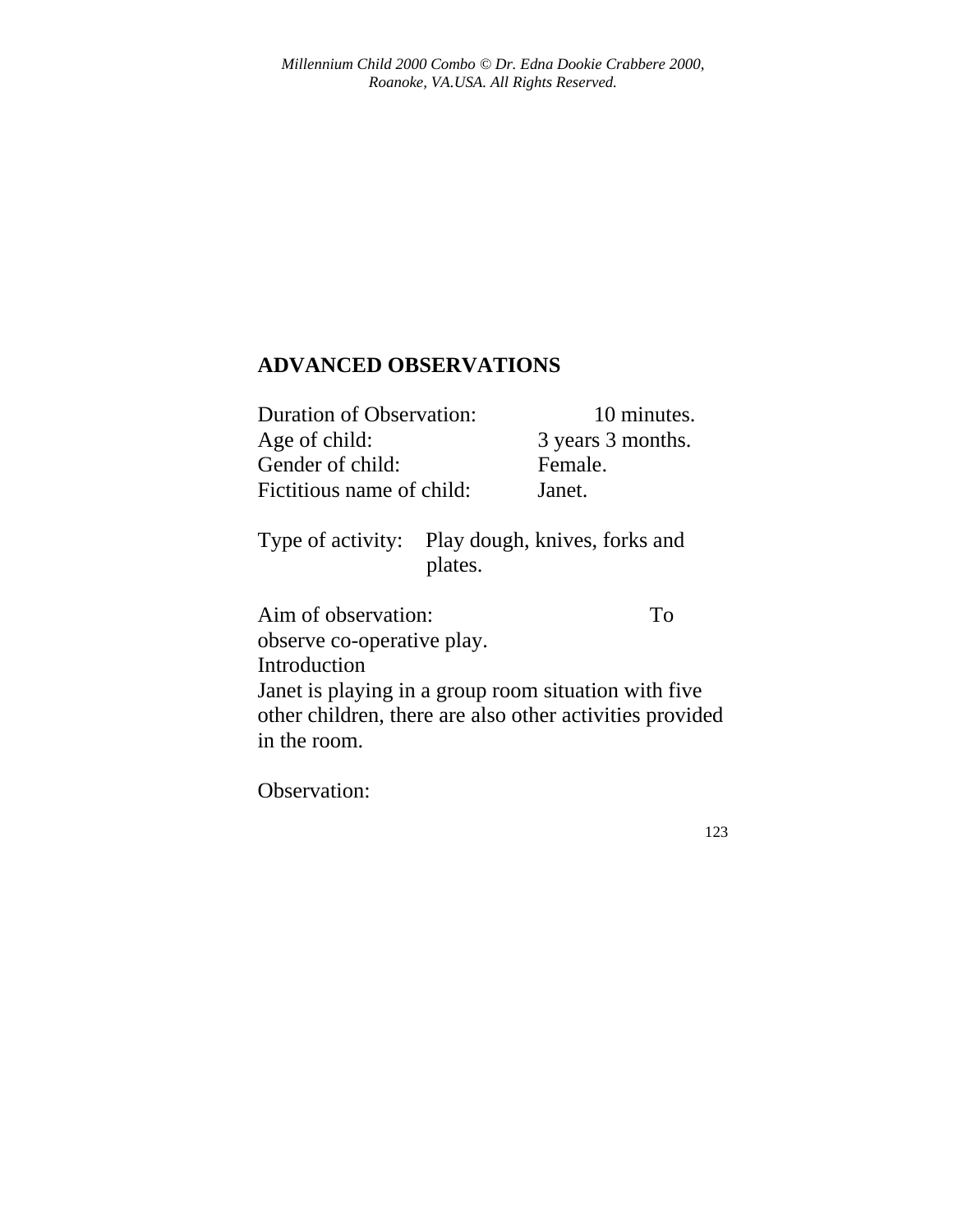Janet takes a lump of dough with her right hand, she puts it on a plate, gets some more dough, puts it on top of the first lump, picks up a knife and a fork, one in each hand and sticks them into the dough almost simultaneously, opening her mouth as she does this.

She pulls the knife and fork out again and repeats the action.

Janet says, "I AM EATING MY PUDDING, THIS IS PRETENDING TO BE MY PUDDING." Another child comes over to have a look, Janet looks at the other child and says, "BABIES SIT AT THE TABLE, BABIES DO." She continues to stick the knife and fork into the dough, looks at the other child again and says, "I LIKE PUDDING, AND I LIKE YOU TOO." Janet smiles as she looks at the other child, she takes some dough on the fork and she pretends to taste it;

she looks at her teacher and she takes the fork away from her mouth.

She speaks to the other child, "I'LL GET A PLATE FOR YOU, I HAVE A PLATE OR A BOWL OR A SPOON, WHAT DO YOU WANT?"

Just then, Ana joins the group.

Janet says, to Ana, "MUMMY, I AM MAKING DUMPLIN."

Ana replies, "you better be careful."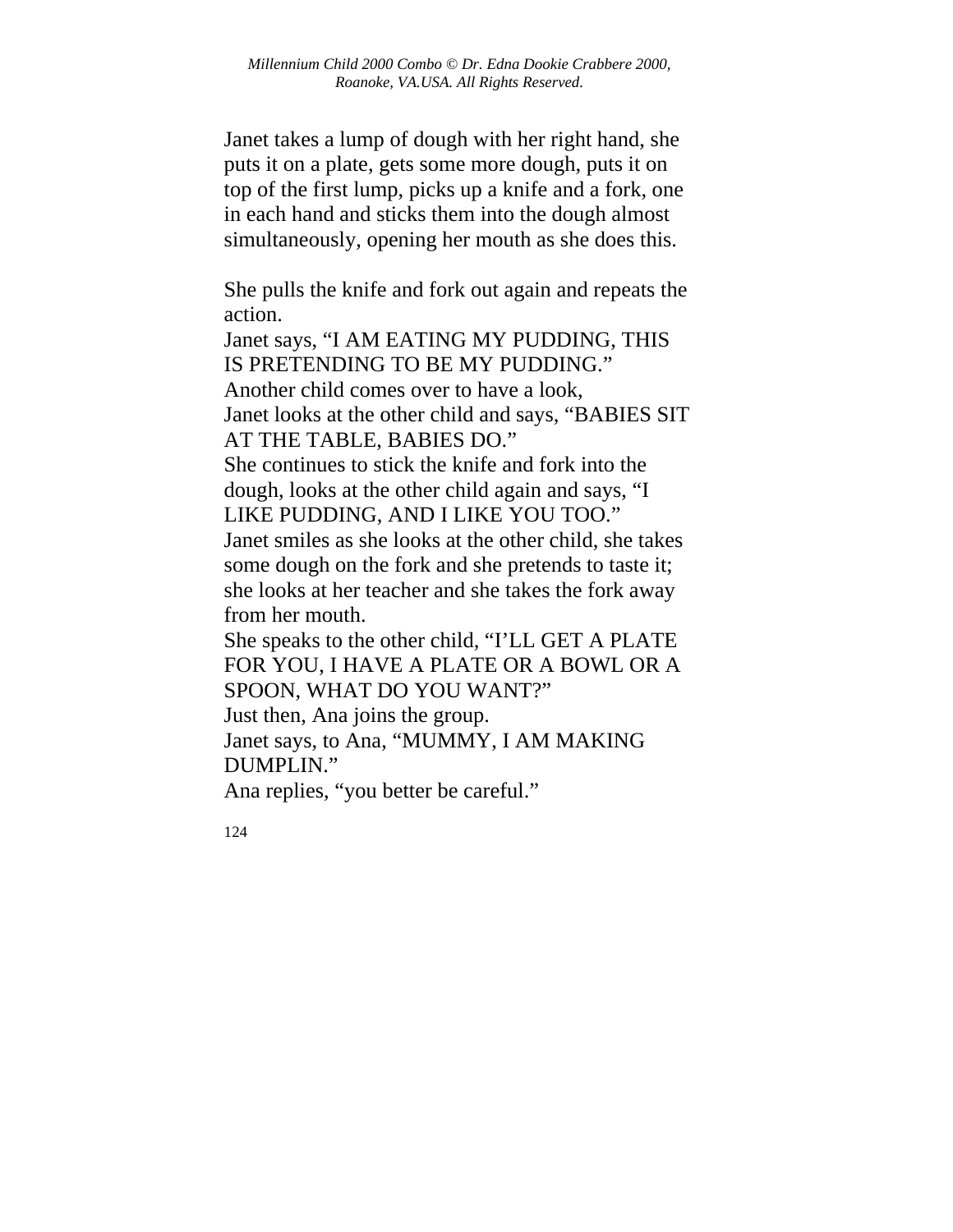Janet says, "YES."

She then takes a piece of dough, puts it on her neck and she holds it in place.

Janet says, "I HAVE A PLASTER ON MY NECK." She takes, the dough, rolls it on the table in forward and backward movements.

As she does this she looks at Ana for about three seconds, leaves the table, goes over to the other side of the room and she gets a tissue from the box. She returns to the table and she gives the tissue to Ana.

Janet says to Ana, "YOU NEED A TISSUE FOR YOUR NOSE."

Ana takes the tissue.

Janet looks at Ana, sits on a nearby chair, takes a lump of dough, puts it on a plate and she takes a knife and fork.

Dan joins the group, he says, "what are you doing?" Janet says, "I AM MAKING DINNER FOR YOU, I'LL TALK IN A MINUTE."

Dan leaves the group.

Janet stands up, looks around the room, still holding a fork with some dough on it, she gets under the table and stays there for nine seconds.

The teacher calls out, "what are you doing under the table Janet? Please get out."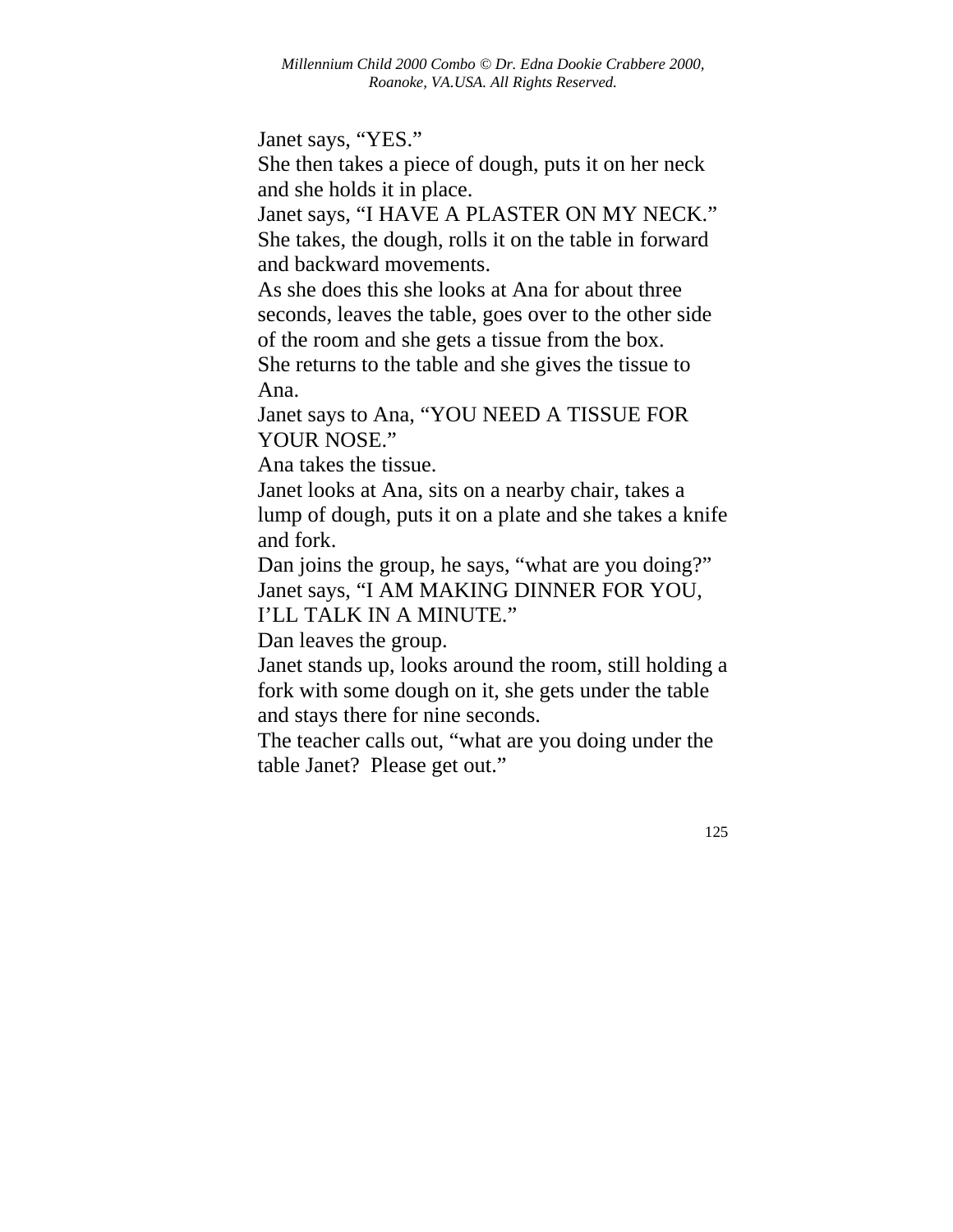*Millennium Child 2000 Combo © Dr. Edna Dookie Crabbere 2000, Roanoke, VA.USA. All Rights Reserved.* 

Janet slowly emerges, with one hand behind her back.

The teacher says, "what is it Janet?" Janet says, "I DID'NT EAT IT." She opens her mouth to show her teacher.

Evaluation:

In this observation Janet has displayed a high level of eye-hand co-ordination and fine motor skills. For example, she held a knife and a fork in the Palmer grip as she stabbed them into the dough - quite a suitable grip for such a deliberate action.

There was a lot of imagination here and all of it was Janet's own ideas; this showed her level of cognitive development, reasoning, concept, and thinking. A good example is, "I AM MAKING DINNER FOR YOU, I TALK IN A MINUTE."

Janet also talked about bowls and spoons, which were not provided in this activity. There was also a sure sign of multi-cultural awareness in this group and Janet seemed relaxed in the way she communicated, her language was quite fluent and in "age appropriate" sentence form.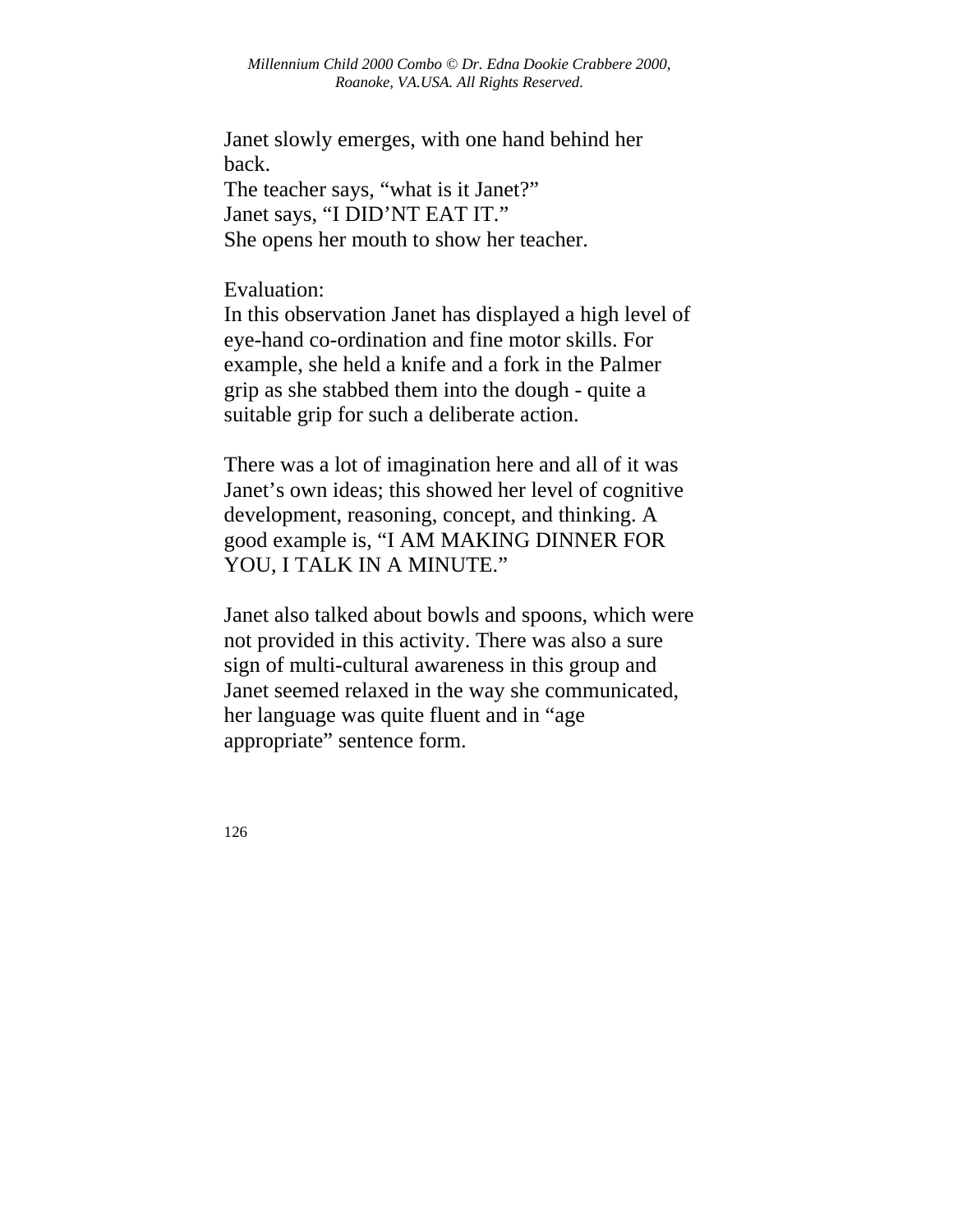It was interesting to note that at one point in the observation Janet pretended to eat the dough but stopped when the teacher looked at her, this action seemed to indicate that Janet was aware of her teacher's disapproval and this was proved when she emerged from under the table and said, "I DIDN'T EAT IT."

Janet's need for total sensory assimilation was obviously accomplished under the table where she seemed to have explored the taste of the dough. This action also confirmed the theory of the preoperational stage in cognitive development - the child thinks that if his/her eyes are hidden then no one can see her/him.

| Duration of observation:  | 13 minutes.       |
|---------------------------|-------------------|
| Age of child:             | 2 years 6 months. |
| Gender of child:          | Male.             |
| Fictitious name of child: | Daniel.           |
| Activity:                 | Water play.       |

Introduction: There are four other children in the room with one adult supervising the water play. Observation: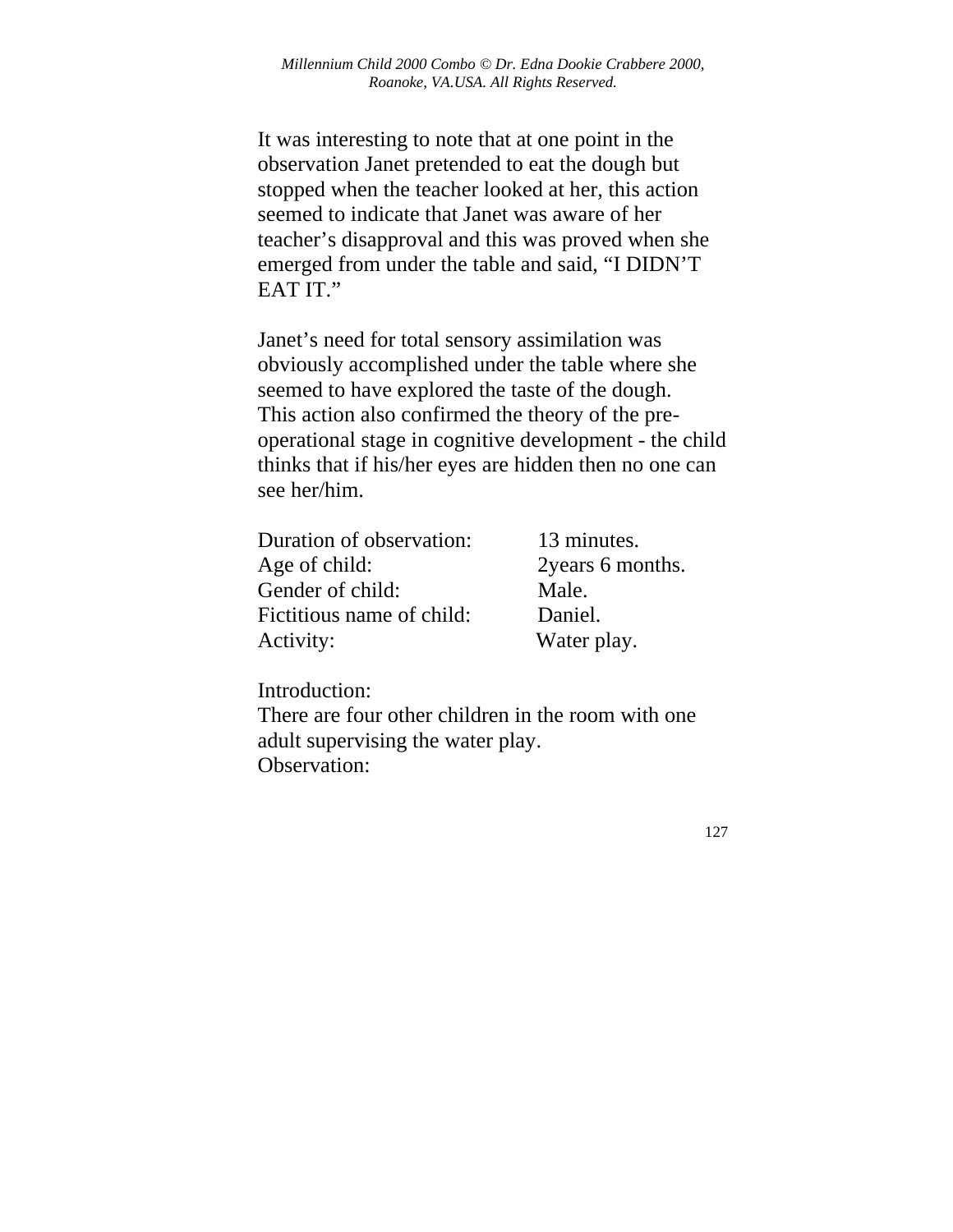Daniel puts his right hand in the water; he picks up a toothbrush and starts brushing his teeth.

The adult says, "Daniel, the tooth brushes are for the doll's teeth."

Daniel says, "OH."

Daniel picks up a doll by its leg, holds the doll above the water level, looks at the water as it drips off the doll, after a few seconds, he drops the doll into the water.

He then picks up the doll again, holds the doll up to allow the water to drip again and this time he holds a tooth brush with the other hand to catch the water as it drips from the doll.

Daniel says, "OOOOOOO," and drops everything into the water.

Another child picks up the toothbrush.

Daniel says, "GIVE ME TOOTHBRUSH," as he snatches it from the other child and drops it as he runs off.

He then says, "I FINIS."

The adult says, "Finished?"

Daniel says, "YES."

The adult says, "Now let's get you dried and dressed."

Daniel says, "YES - WAA- TAAA - WAAA."

The adult dries Daniel's hands and feet, Daniel jumps around and makes a noise.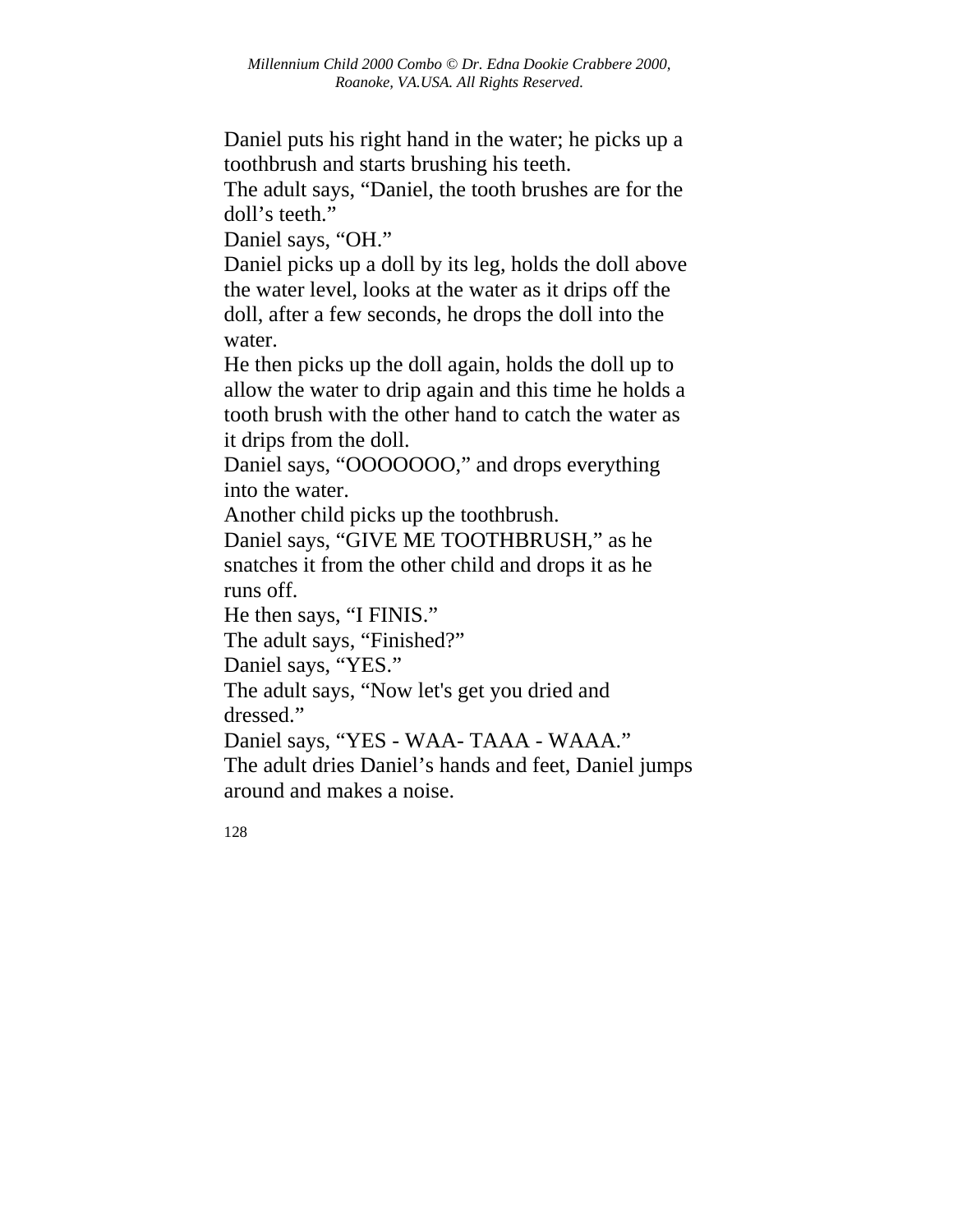#### "DA - WAAAA-TAAA."

The adult says, "What is this?" as she shows Daniel his shirt.

Daniel says, "SHIRT."

The adult says, "One arm here, now this arm," as she helps him to put his shirt on.

Daniel says, "MM-MM - DA-DA, I WANNA WEE."

The adult says, "Off you go then, good boy."

Daniel leaves for the bathroom, he says, "Y-

EEEEEE, BYE, BYE."

He reappears a little later and approaches the adult, he says, "OOOOO, UUU- WHERE'S MY

MUMMY?"

The adult replies, "work."

Daniel says, "NO – COLLEGE" he smiles and sits on the floor.

The adult approaches him, she says, "Here you are, one sock." Daniel smiles at her takes his sock and puts it on.

Daniel looks at the adult and says, "WHEN I GO TO BED, I HAVE NEWS ON."

The adult says, "Who watches the news Daniel?" He says, "ME AND MY MUMMY."

The adult says, "Now you put your trousers on."

Daniel puts his leg out, then the other leg as the adult helps him to get dressed.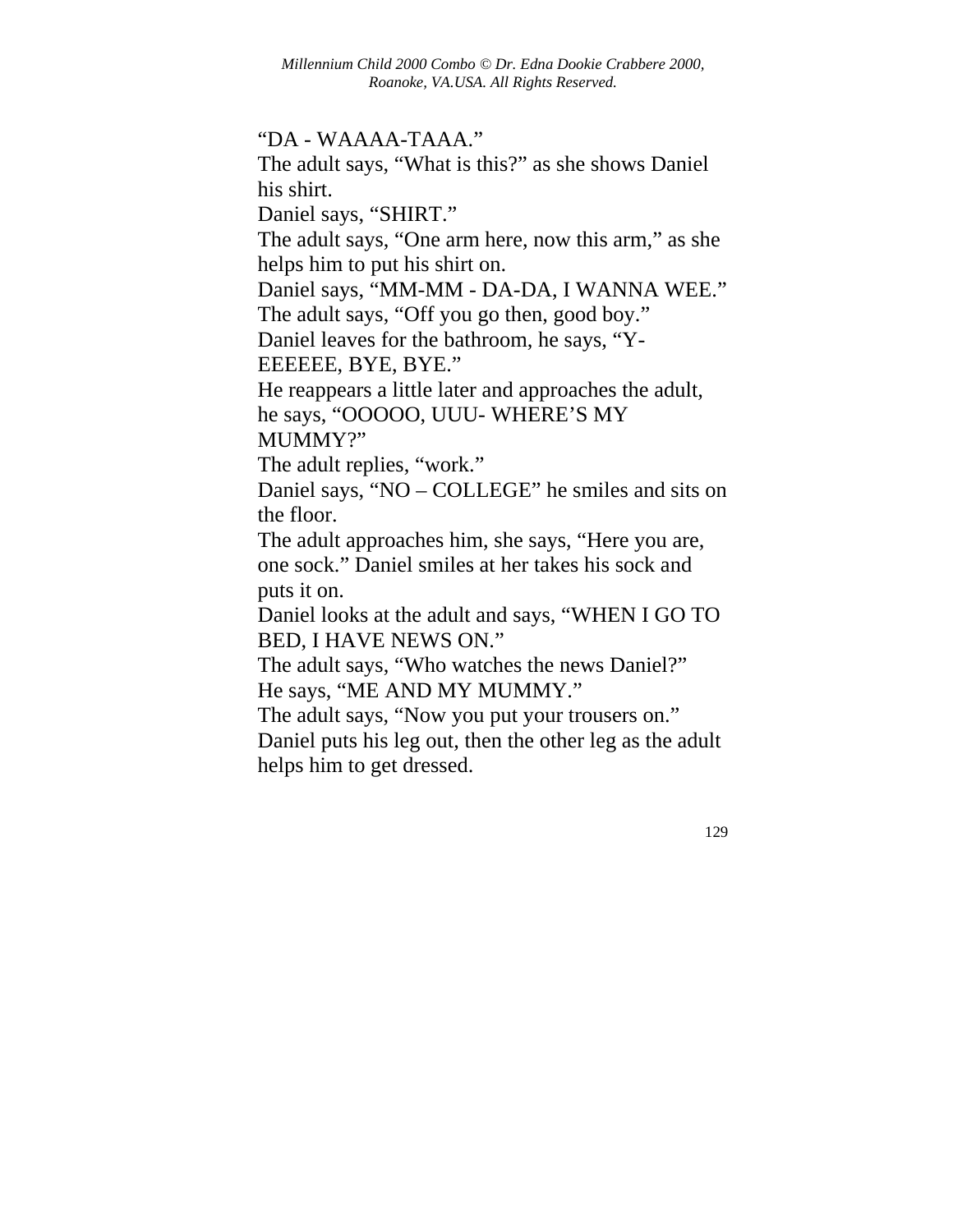He looks at the adult and says, "I PUT MY JUMPER BY MYSELF."

He takes the jumper and puts it over his head then takes it off again, he says, "OOO WRONG WAY, I DO IT AGAIN."

Daniel tries again to put his jumper on, takes it off his head and gives it to the adult, she says, "put one arm here, then the other, as she helps him.

She then allows Daniel to finish getting dressed. He says, "YEAA, I DONE IT."

Evaluation:

Daniel's stage of language development is quite evident, he babbled like a toddler and when he needed to express himself he used sentences which contained a lot of infantile substitutes but understandable by a familiar adult.

He seemed to be well aware of the fact that his mother is at college, yet he asked, "WHERE IS MY MUMMY?"

I doubt if he understood the difference between college and work but he seemed certain about a difference; a clear indication of cognitive development.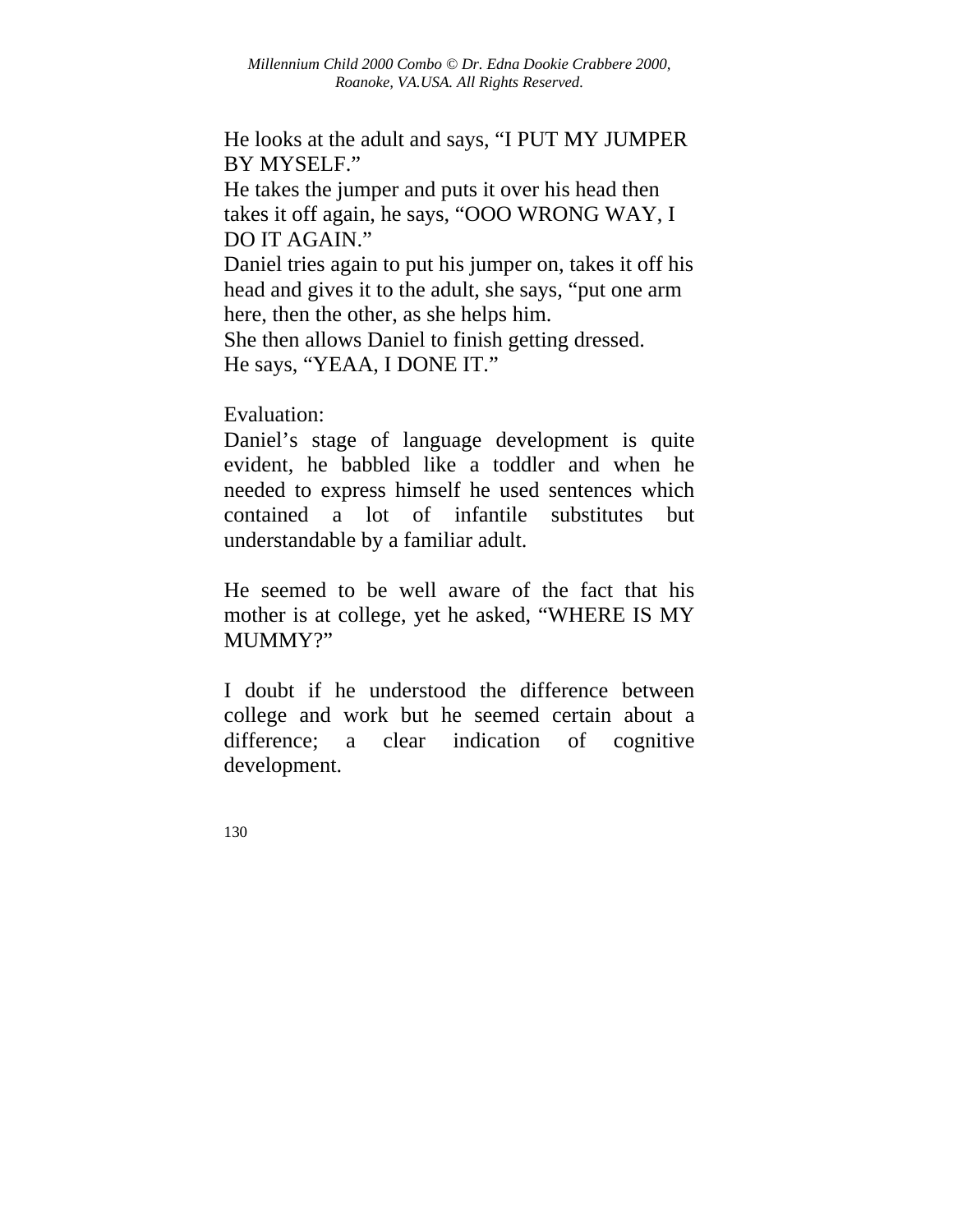Daniel may have also meant, "Where is she? She is late." … reasoning ability. He also seemed physically competent, his large and fine motor skills displayed this when he jumped up and down and kept well balanced, and standing on one leg did not pose any difficulty.

Daniel's eye-hand co-ordination seemed well developed and this was proved when he placed the toothbrush under the doll to catch the drips of water.

He enjoyed the feeling of the water and the sound of it, he played solo although there were two other children in the activity, and he seemed very keen on doing things for himself, a good indication of all round development.

| Duration of observation:  | 11 minutes.             |
|---------------------------|-------------------------|
| Age of child:             | 3years 4                |
| months.                   |                         |
| Gender of child:          | Female.                 |
| Fictitious name of child: | Donna.                  |
| Activity:                 | Playing with jewellery. |

Introduction: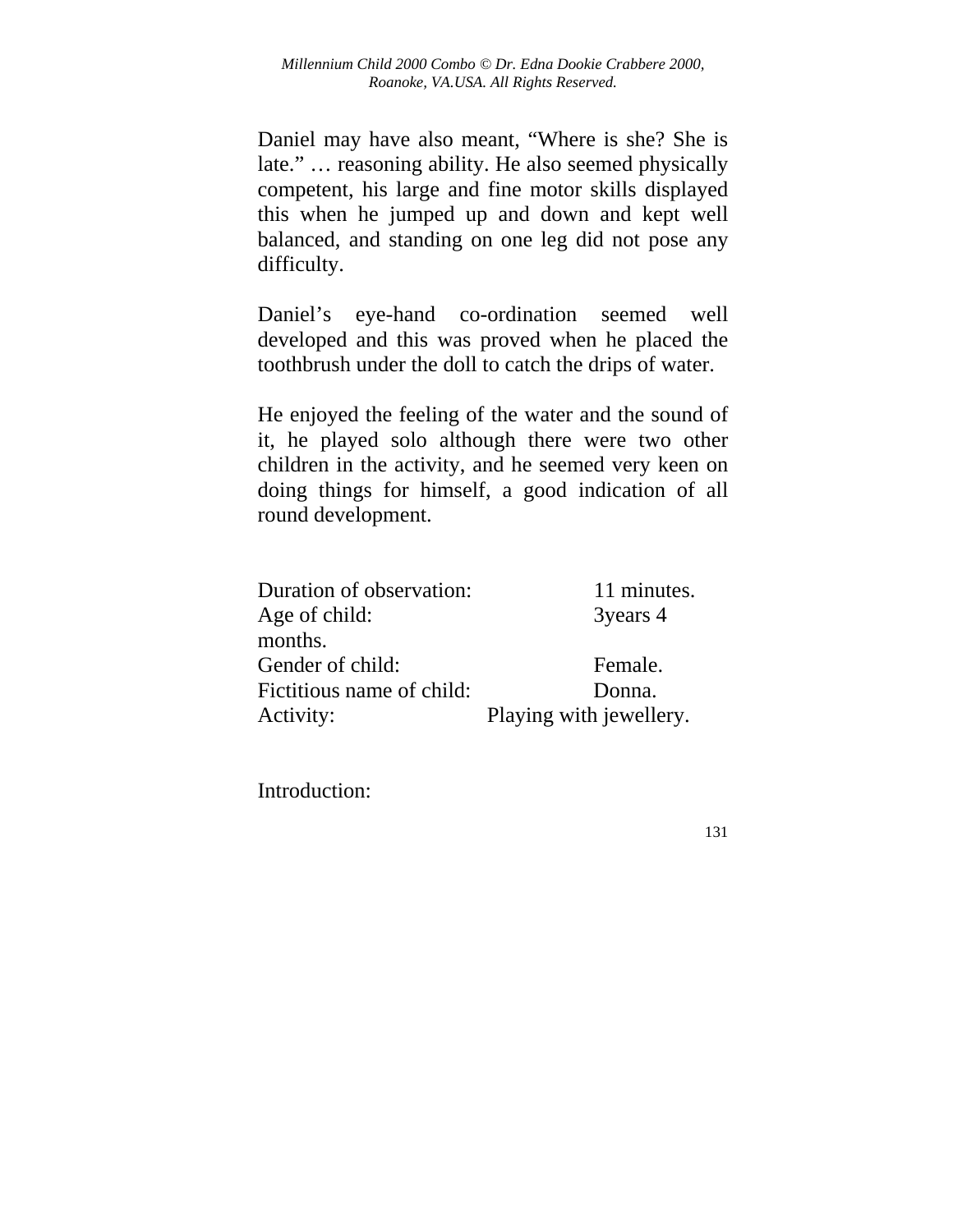Donna is playing in a group activity situation at nursery class.

Observation:

Donna picks up a necklace from the table and goes to her teacher.

She says, "PLEASE PUT THIS ON ME."

The teacher puts the necklace on her and says, "There you are."

Donna says, "THANK YOU."

Donna touches the necklace on her neck, goes over to the table again and picks up another necklace.

She says to her teacher, "CAN I PUT THIS ON?" Her teacher says, "Yes."

Donna waits for ten seconds until the teacher was ready to help her; she puts on the necklace for her. Donna says, "I'VE GOT TWO."

Donna goes over to the table again and puts four bracelets on her left arm; just then another child comes over to her, he says, "I want one." He tries to pull the bracelets away from Donna but she pulls herself free.

She says, "I GIVE YOU ONE."

She runs off, takes a bracelet off as she runs off, then stops and offers it to the boy; he takes it and puts it on his arm.

He says, "I want two."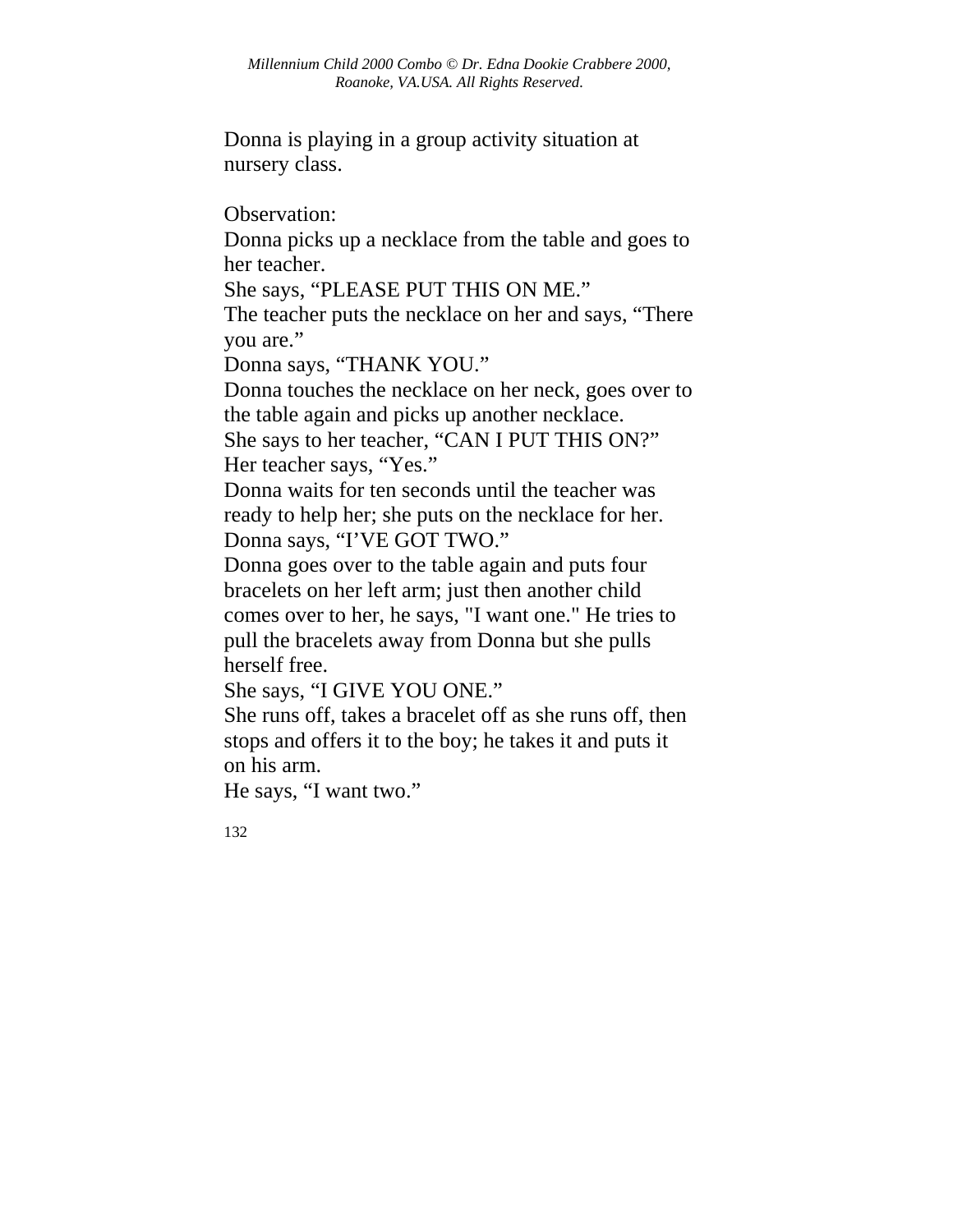Donna runs off to the other side of the room. She approaches Ann and says, "ANN, I GOT TWO AND I AM DRESSED UP, I GOT TO PUT MY SHOES ON, I CAN'T PUT MY SHOES ON." Donna then approaches her teacher, she says, "I CAN'T PUT MY SHOES ON." The teacher says, "Okay I'll help you." Donna sits on a nearby chair while her teacher slips the shoes on. Donna says, "I CAN'T DO MY BUCKLE." The teacher says, "I'll do it for you." The teacher helps Donna and she runs off.

Donna approaches another child, she says,

"COMING TO THE PARTY?"

The other child says, "Yes."

They sit together and starts singing, "HAPPY BIRTHDAY TO YOU."

David approaches Donna and pulls on her bracelets. Donna says, "NO YOU'VE GOT ONE.

She pulls herself away, runs over to the teacher and sits on a chair next to her.

She then takes off the necklaces and plays with them in her hands.

David approaches, he says, "you've got mine, I want one."

Donna says, "I HAVE ONE, TWO, THREE, FOUR."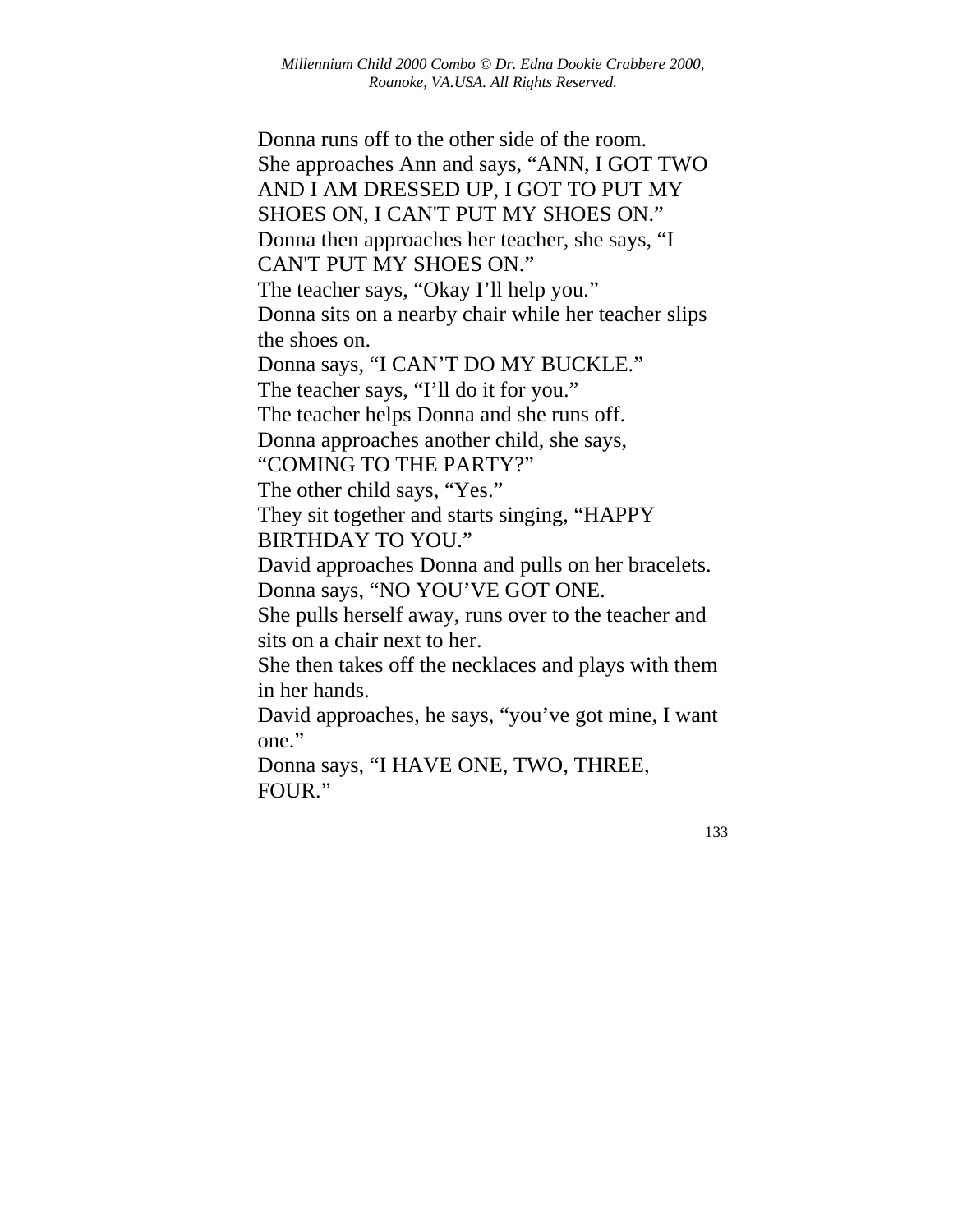*Millennium Child 2000 Combo © Dr. Edna Dookie Crabbere 2000, Roanoke, VA.USA. All Rights Reserved.* 

David says, "I want one." Donna turns away. David says, "I want one." Donna says, "DO YOU LIKE ME?" David says, "No." Donna says, "I LIKE YOU DAVID, MY MUMMY LIKE ME." And she runs off. Evaluation: Donna seemed to have a conceptual awareness of the

use of the necklace, she showed appreciation of the necklace and adult's help, and it was interesting to note that Donna requested the other necklace.

I believe that this showed a cognitive understanding of adult's possible disapproval, having already had one.

There was also adequate social interaction in this observation, a lot of self -maintaining and ability to understand sharing, for example, "I GIVE YOU ONE."

Donna joined in the imagination of a birthday party, sang happy birthday, and associated well with her peer group. Donna sat in a chair for a quiet moment under adult's safe protection, running the beads of the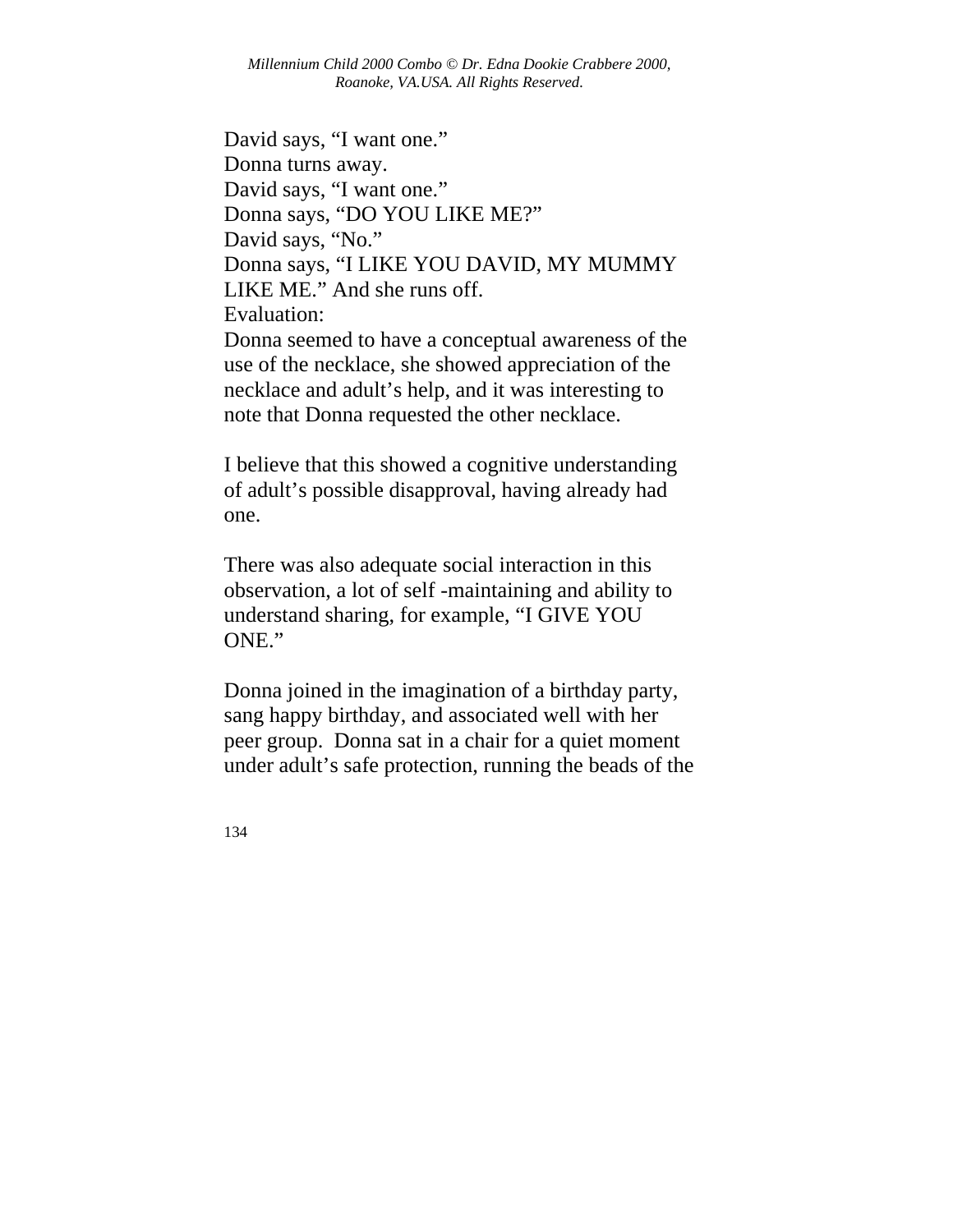necklace through her hands; this seemed to satisfy the need for a little moral support from her teacher.

Her large and fine motor skills seemed quite adequate for the "average age" expectancy in this area of development; she was steady on her feet in running away from David although there was a close squabble.

Donna used her hands and fingers with no difficulty. There seemed to be a lot of cognitive understanding of numbers, e.g. "I HAVE ONE, TWO, THREE, FOUR." Also in her concept of the use of the necklace, she said, "PLEASE PUT THIS ON ME." And the concept of one to one correspondence, seemed evident, when she said, "NO, YOU'VE GOT ONE."

# SECTION 3: FRIENDLY DISCIPLINE FOR YOUNG CHILDREN

## **Introduction to friendly discipline**

It is difficult to stipulate how unacceptable behaviour should be dealt with because each child is an individual in their own right and what works for one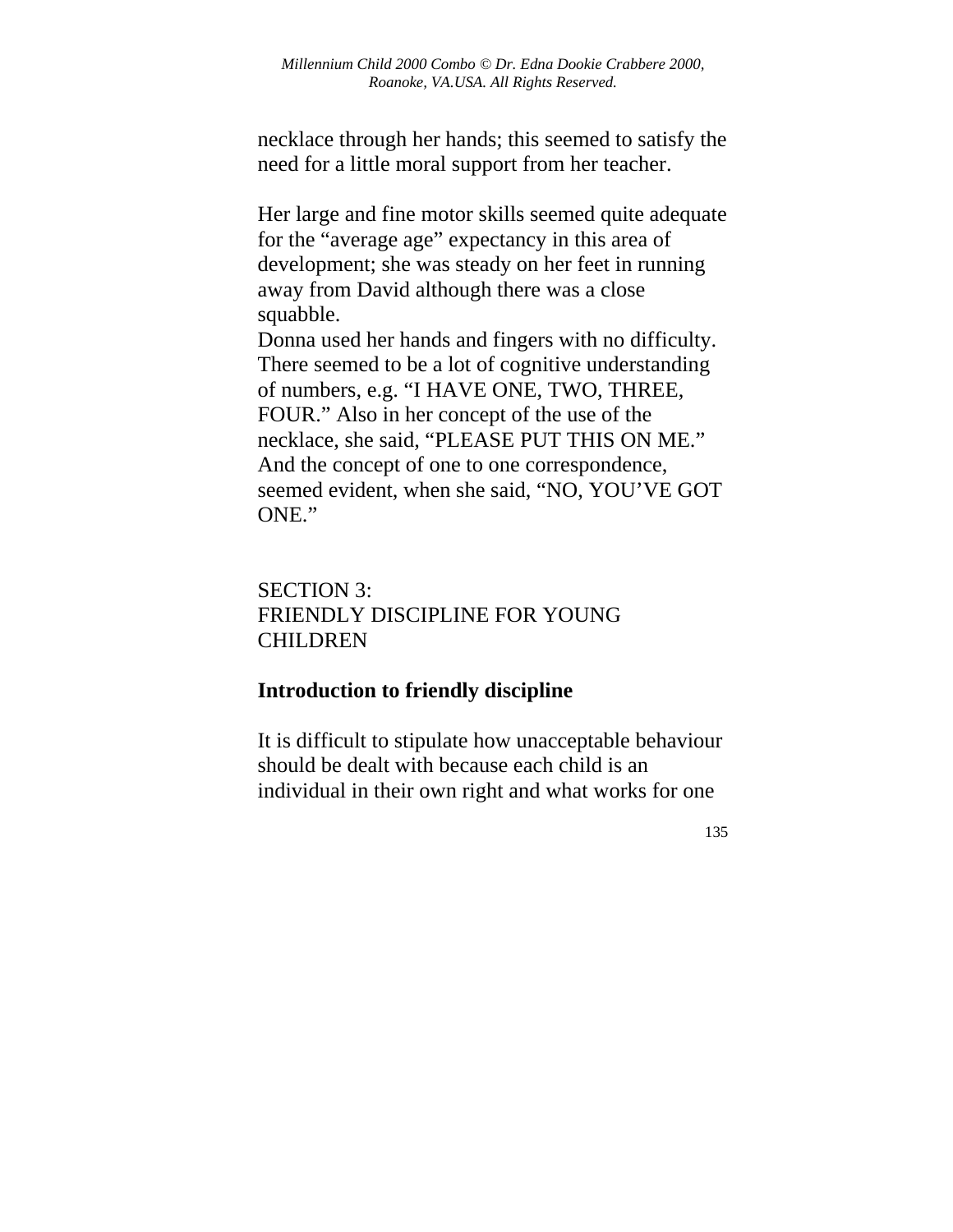child will not necessarily work for another, hence, each situation should be dealt with according to the circumstances surrounding it.

Careful and thoughtful assessment should be made, taking into account, "age appropriate" cognitive ability or any other aspect which may evidently have a bearing on the child's ability to reason. Adults should not wait for the government to implement policies on good parental skills but take the responsibility to raise their children with love and tenderness, seek the guidance of skilled professionals if necessary, educate themselves in child development, and most of all prepare themselves, morally, financially, socially and spiritually before becoming a parent. An unplanned pregnancy is just one of those things that can be a more meaningful experience for mother and baby.

Many parents concentrate on pushing their child into having a good education so that they can do well in life; it is vital to pay extra attention on the emotional needs of children whose parents have that extra enthusiasm as the development of behavioural difficulties could occur. It is important to remember the developing stages in "age appropriate" terms and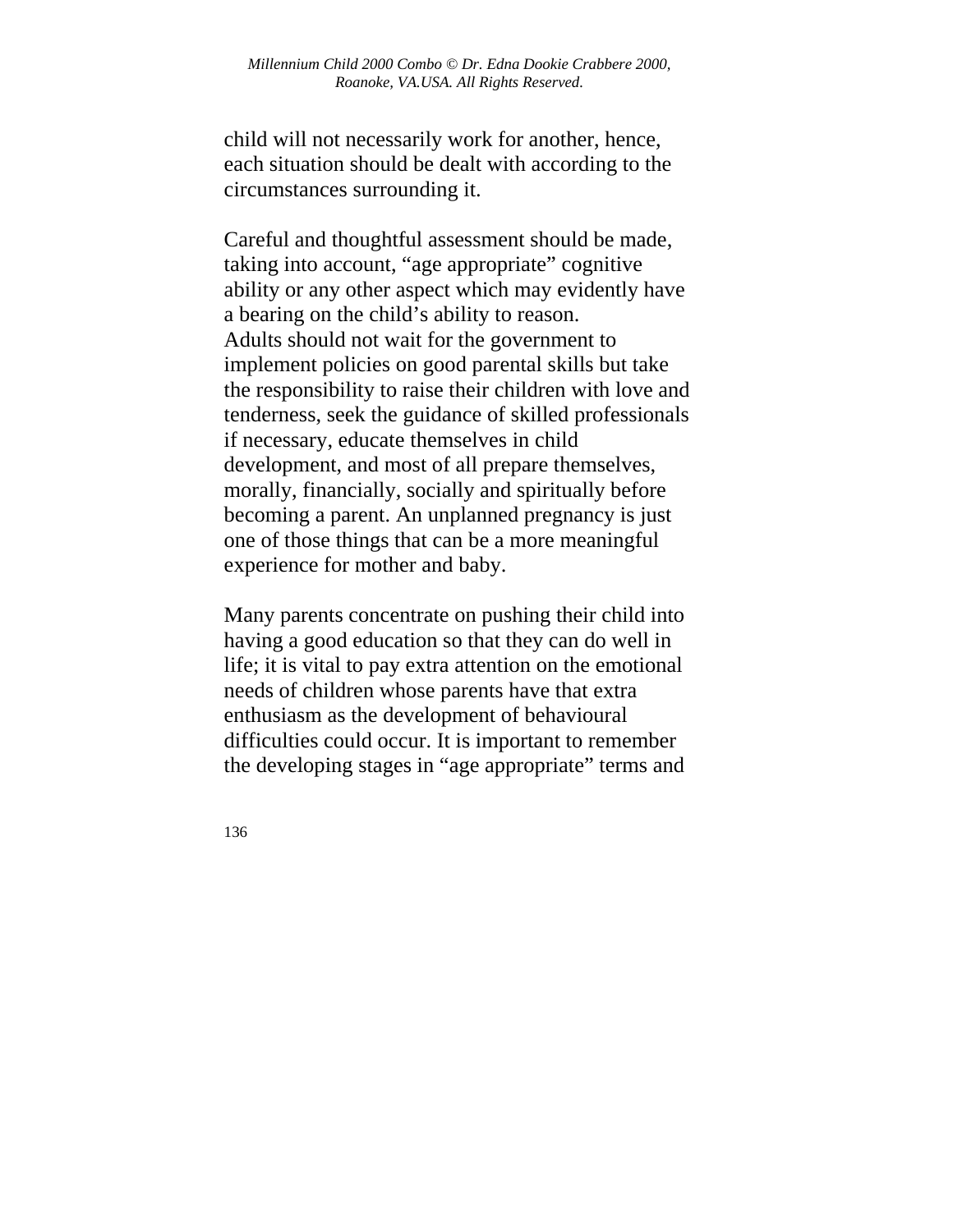to show the child that you are aware of these stages in the way you validate their progress.

Children have "RIGHTS," to feel safe to express their emotions, to have opportunities to develop individuality and to be dealt with a tenderness that stimulates the wonder of their divinity.

## DISCIPLINE POLICY - 12 KEY PRINCIPLES

- 1. In every situation, all the adults in the child's life must practice the same strategy when dealing with unacceptable behaviour.
- 2. Parents in particular must uphold the family ethos at all times, both in and outside of the home environment.
- 3. Corporal punishment, including smacking, slapping, shaking or any physical contact that is displayed in a violent manner, must not be allowed in any circumstance.
- 4. Disciplinary practices must not humiliate or frighten the child; nor any practice, which instils shame, guilt or inferiority. Young children should be encouraged to express their feelings such as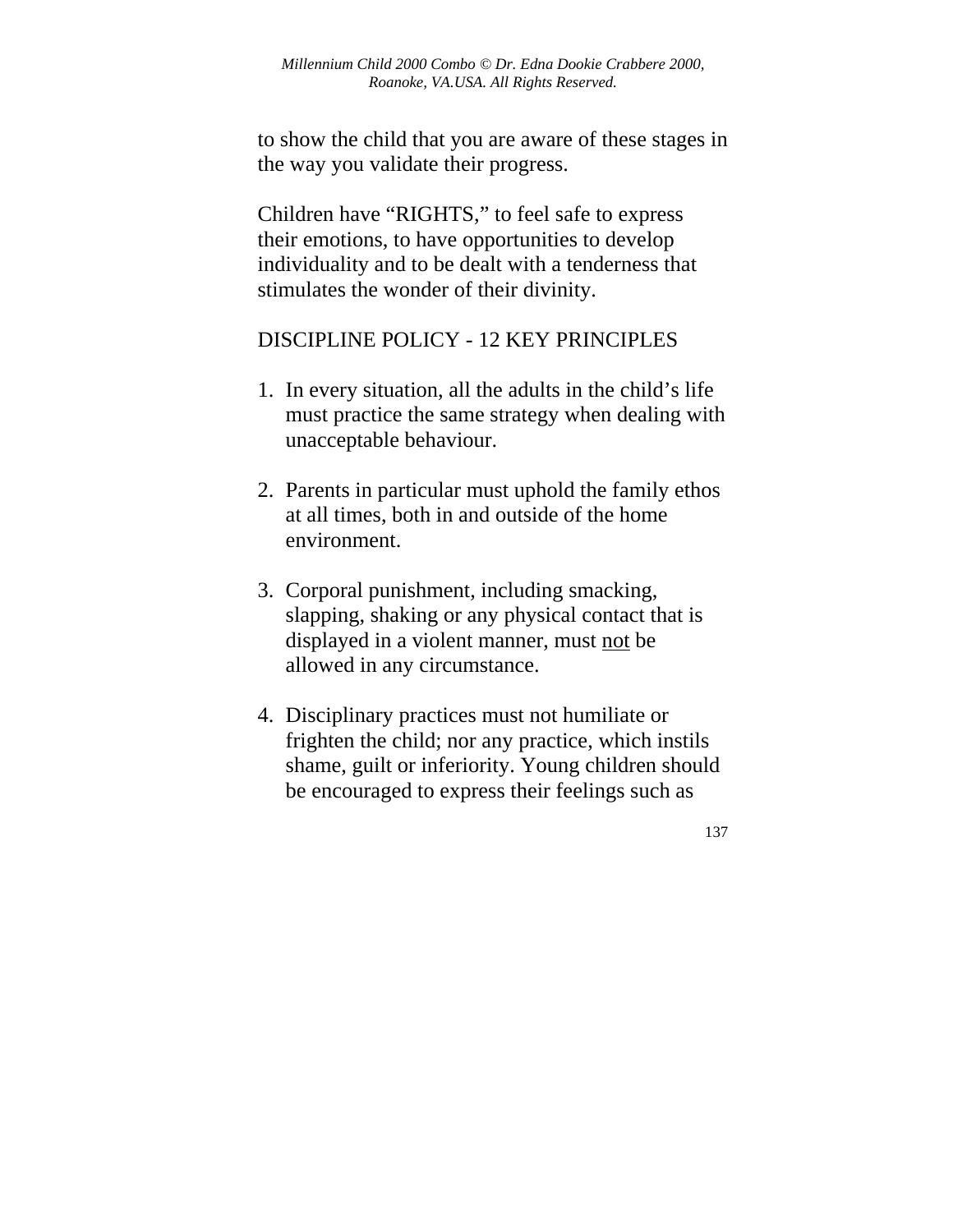anger, sadness, frustration, jealousy, sulking or any such emotions and to feel that it is safe to do so. Children have the "Right" to behave how they feel, if we do not validate their feelings, we destroy the process of bonding.

- 5. Food, including candy must not be used to reward or punish children.
- 6. Discipline in general must not be mainly based on a system of reward and punishment.
- 7. If a child's behaviour is unacceptable the child must always be told why it is unacceptable and the reason for any action taken by the adult to modify the behaviour must be explained to the child.
- 8. The child must not be forced to give a reason for her or his unacceptable behaviour.
- 9. The actions taken by the adult must be appropriate to the child's age and stage of development.
- 10. Action must be taken immediately and not minutes later, when the child may have forgotten about it.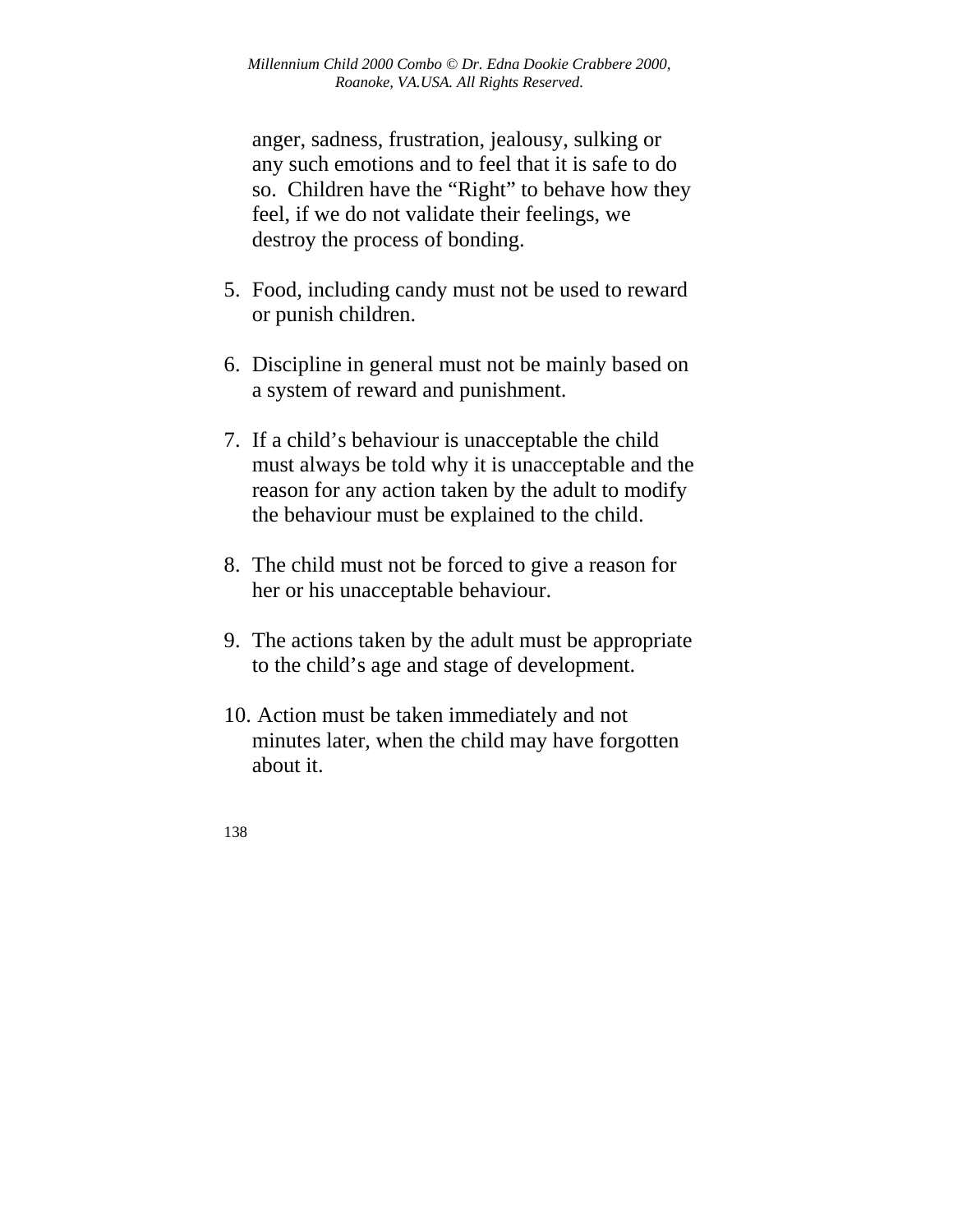- 11. Rules that the child is expected to follow must be; simple, clear, consistently applied and understood. The needs of the child must be considered first.
- 12. The child must be respected, believed, treated with honesty and not blamed for something she or he does not understand.

## POLICY DEFINITION

#### 1.

IN EVERY SITUATION, ALL THE ADULTS IN THE CHILD'S LIFE MUST PRACTICE THE SAME STRATEGY WHEN DEALING WITH UNACCEPTABLE BEHAVIOR.

Children under eight are pure and innocent before the Lord, (*if you believe in God*) and (if *you do not)* they are born into this world with good, pure thoughts and talents; it is up to the adults around them to nurture these in-born qualities.

We all have a responsibility toward children, it is an ethical responsibility; parent, teacher, friend, neighbour, whoever we are; we should at least be a good example.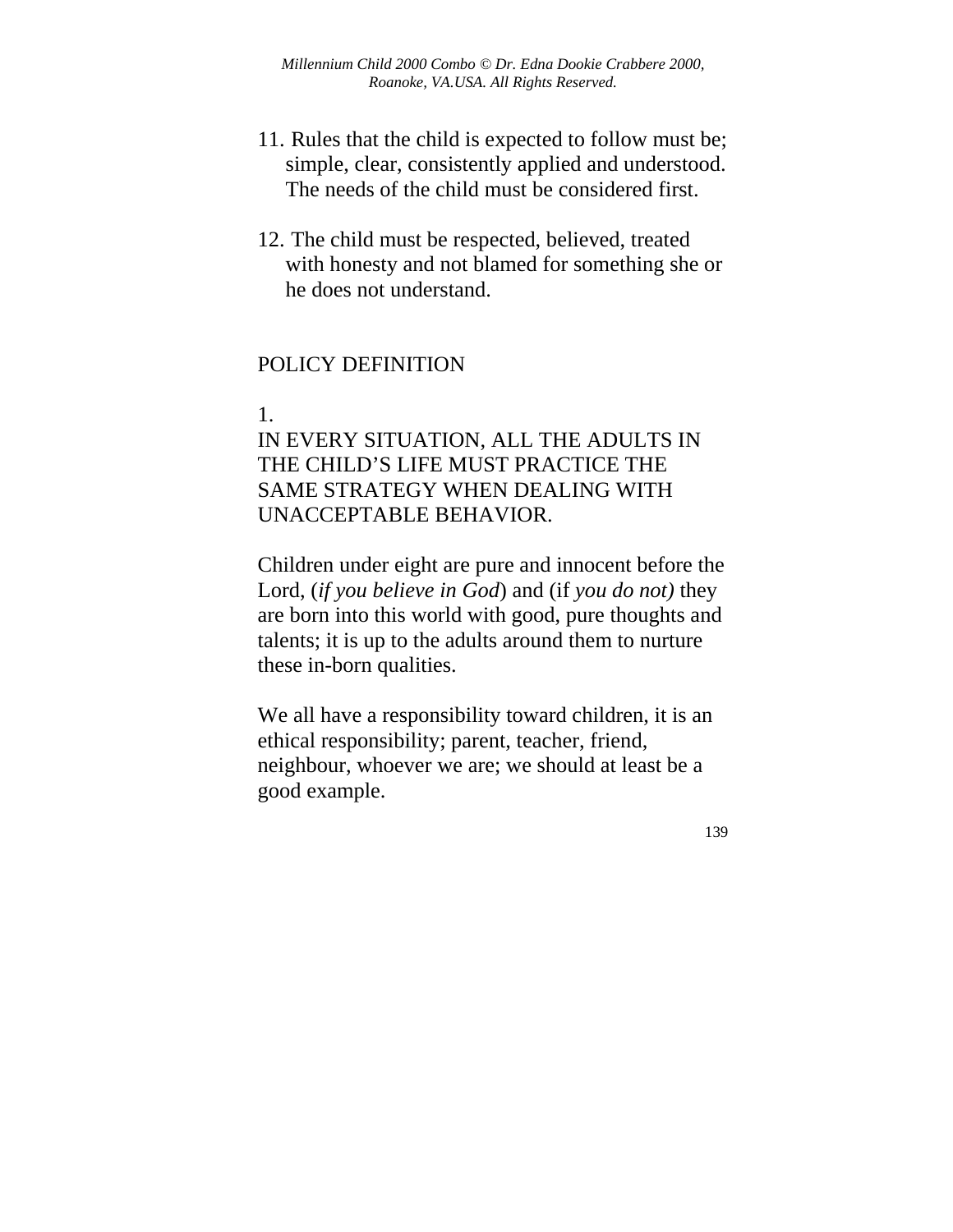The adults who are featuring every day in the life of a child have a more intense responsibility toward that particular child.

## **The child should contribute in policy making**

Parents and people who work with children should make policies in the process of the development of children, they should also live by those policies and teach the children the policies in "age appropriate" terms. Reinforcement of those policies would often be necessary and the support offered would be more effective if applied with love and tenderness.

It will always be necessary to teach the child again and again; this is the learning process of child development.

Children learn in stages and by repetition, adults therefore, need to be patient and support them through the stages of development and not to get angry when a child does not remember a rule or a concept.

I remember when I was young, daddy did the disciplining, he was the "the big bad wolf."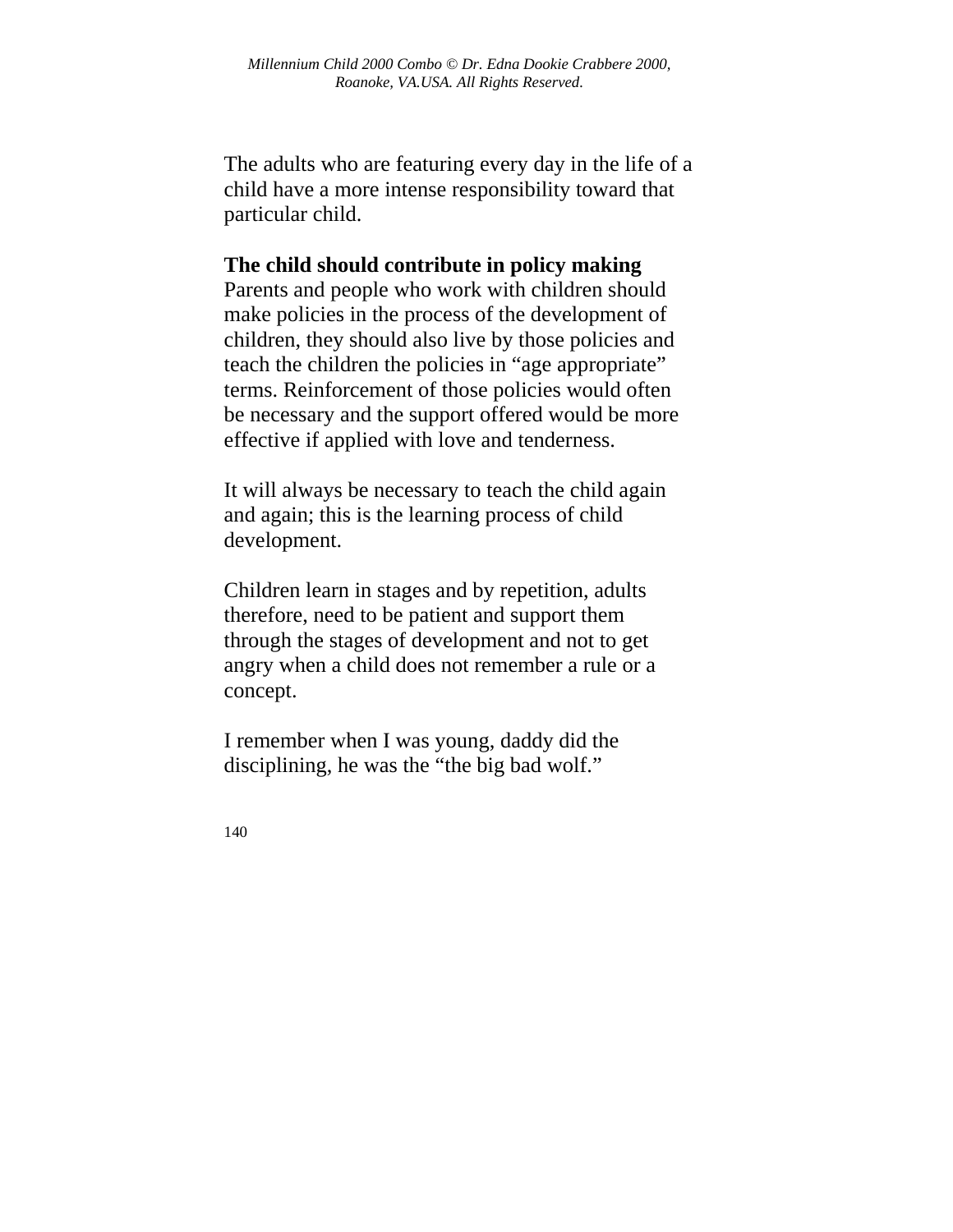## Wrong.

"Sorry dad, I know that you were doing what you thought was best."

I once worked with a group of four-year-olds; they were not good at keeping the classroom rules, so oneday I conducted a group discussion about class rules. I told them that we need to make new rules for the new term; they were excited and were all ready to share their views.

## **Work in pairs at the computer**

I asked the class what they would like to change about the rules of the use of the computer, one child quickly said, "I would like to work with my best friend when it's my turn at the computer." Most of the class agreed and those children who did not have a best friend, soon found one.

We went on to make other classroom rules, I numbered the rules, wrote them down and had it posted on the wall where everyone could have seen it.

## **A sense of value**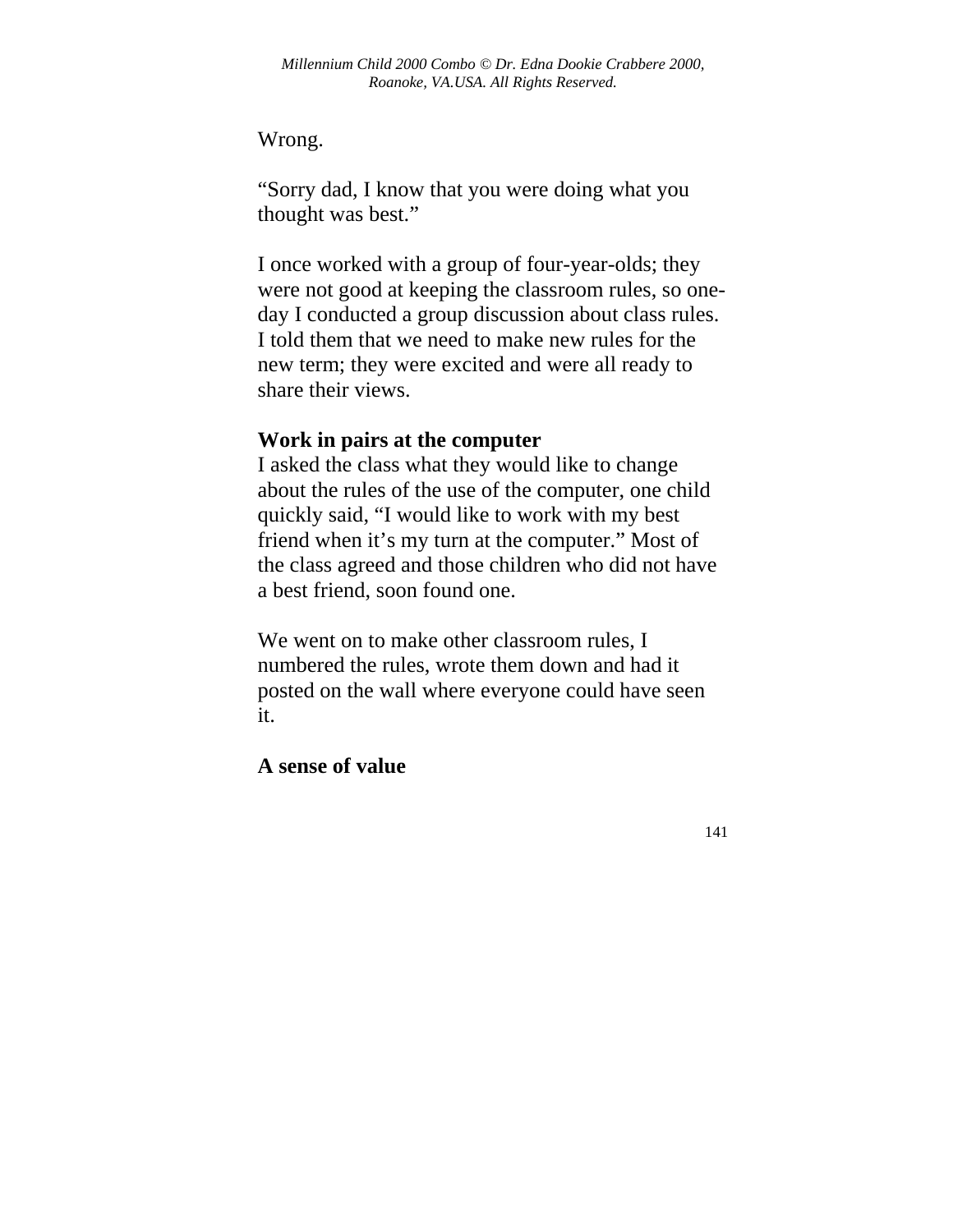There was an immediate and positive change in the children's behaviour, they understood the rules and why they were made; they supported each other and reminded each other about the rules because they were all involved in making them.

They felt respected and honoured, they developed more self-esteem as a result of that honour and respect, they accepted that they can learn from each other, they felt love, care and understanding from the adult and that love, care and understanding, stimulated their thinking and reasoning ability.

Most of all, the opportunity to discuss and help make the rules, gave them a sense of value.

That day, they learnt more about sharing and caring for each other, they felt secured about the adult who was involved in that learning experience; they also developed confidence and learnt something new in a safe and caring environment.

## **Fun**

They had a lot of fun because they related to each other's feelings.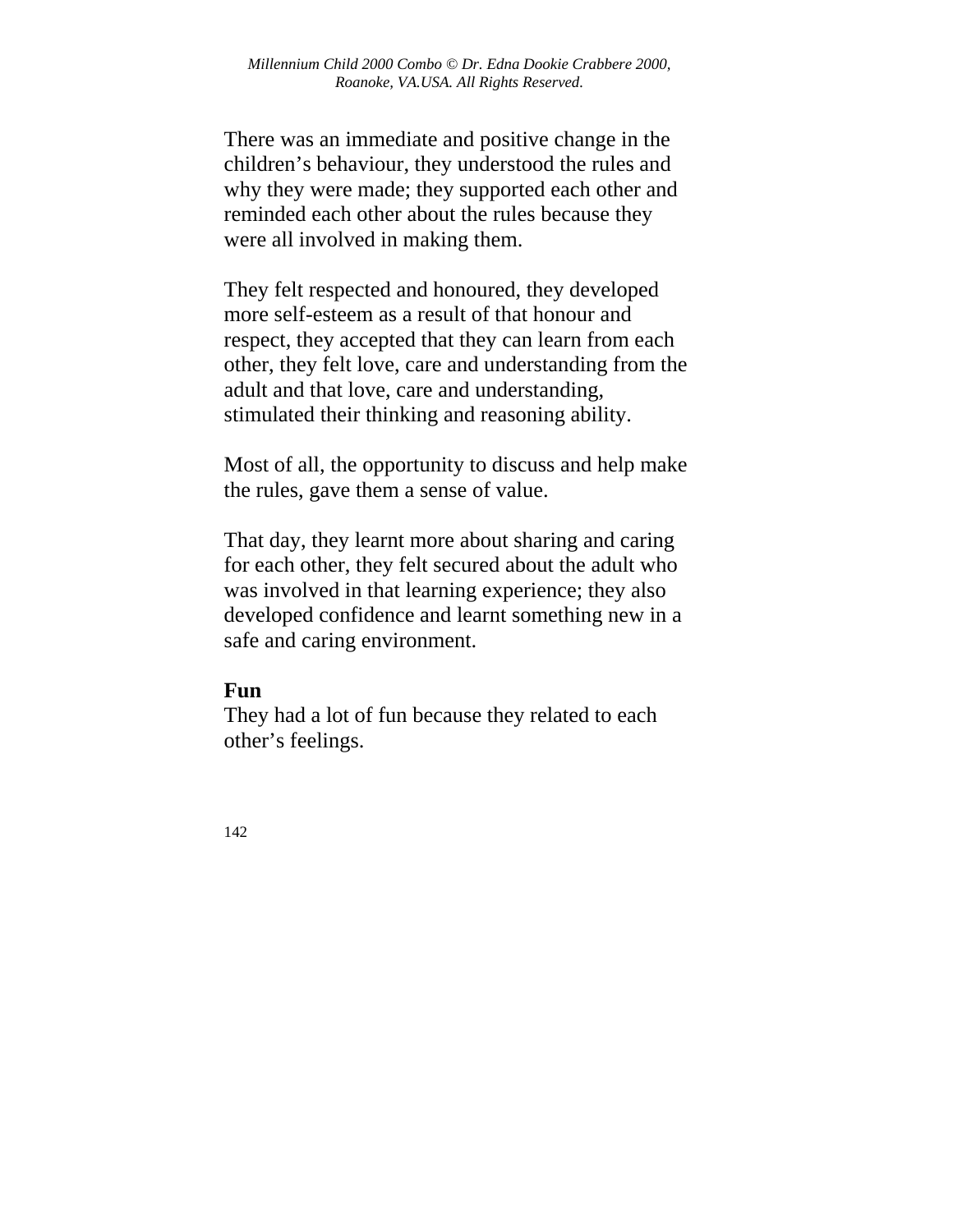For all the above reasons those children will take that learning experience into their adult life.

#### **Our parents did what they thought was right**

It is important that the child is fully aware of the feeling of both parents and it is most important that the parents are united in the policy that they both have introduced and are continually implementing. Young children do not have any experience of the world to work on, so they develop concepts when they experience something for the first time; it is therefore crucial that the concept they develop is correct.

If all the adults in the child's life does not practice the same strategy when dealing with unacceptable behaviour, the child will soon become aware of the differences and would very likely develop her/his own strategy in responding to the different adults.

#### **Tantrum time**

It is confusing for the child when the adults have different rules and because the child wants to please the adults but her/his immature cognitive ability will not allow her/him to adjust to the difference of each adult, a tantrum results. Adults call it bad behaviour and that is also wrong.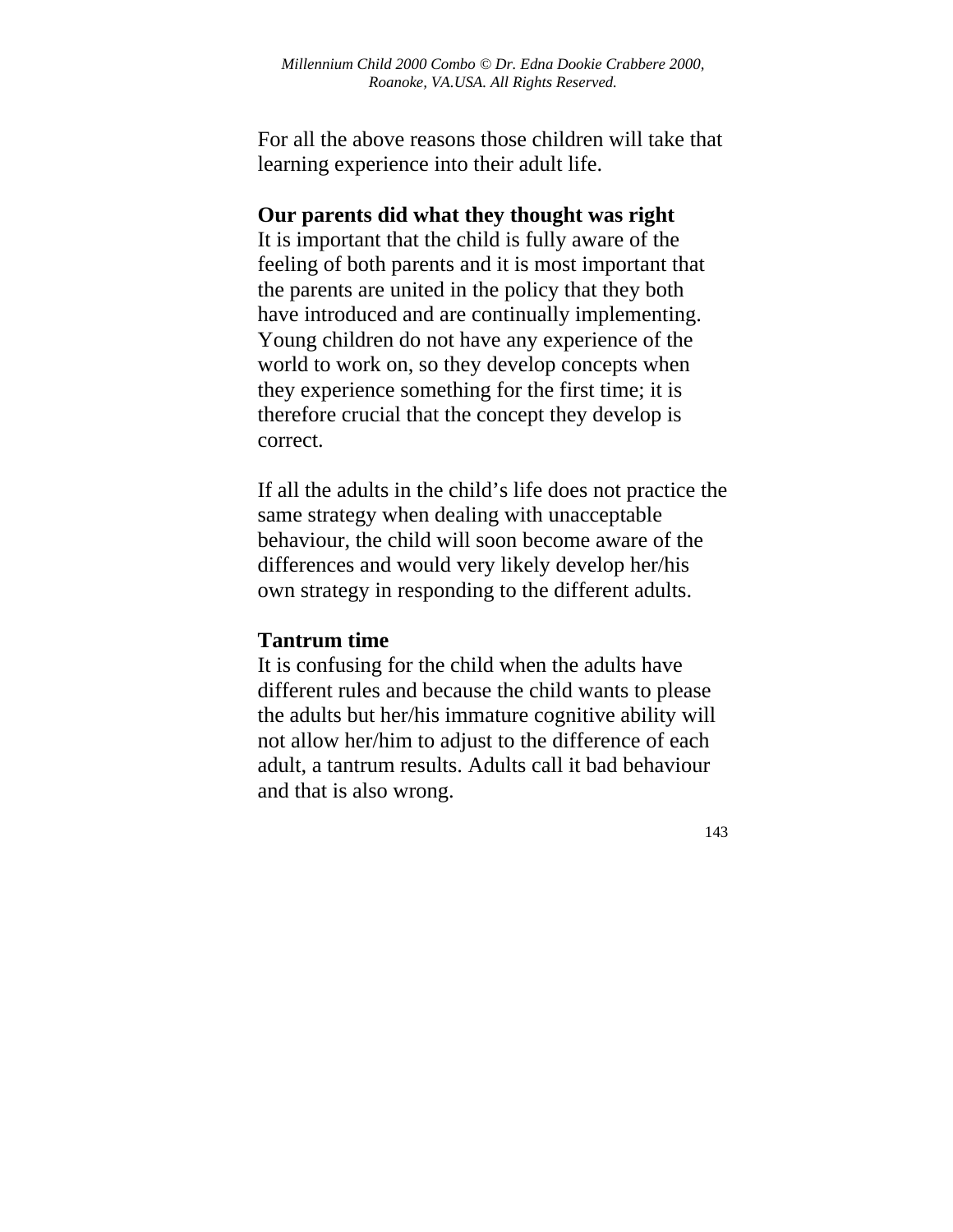Parents should agree with one another in their recognition, respect each other's differences, while coming to a mutual understanding and decision making about the strategies that they will apply as a couple and taking care to also apply these strategies individually when dealing with their child.

They should have these strategies written down so that they both can remember and respect each other's contribution.

This unity and continuity will provide the security, which the child needs so desperately for his/her overall development.

#### **The child becomes confused**

The child is not always sure how to behave when both mom and dad are at home.

For example, when the child is with mom, she/he is allowed to pull the cat's whiskers and when dad is at home he says, "no" when the child runs after the cat.

When children receive such mixed messages from the adults around them, they become confused and after a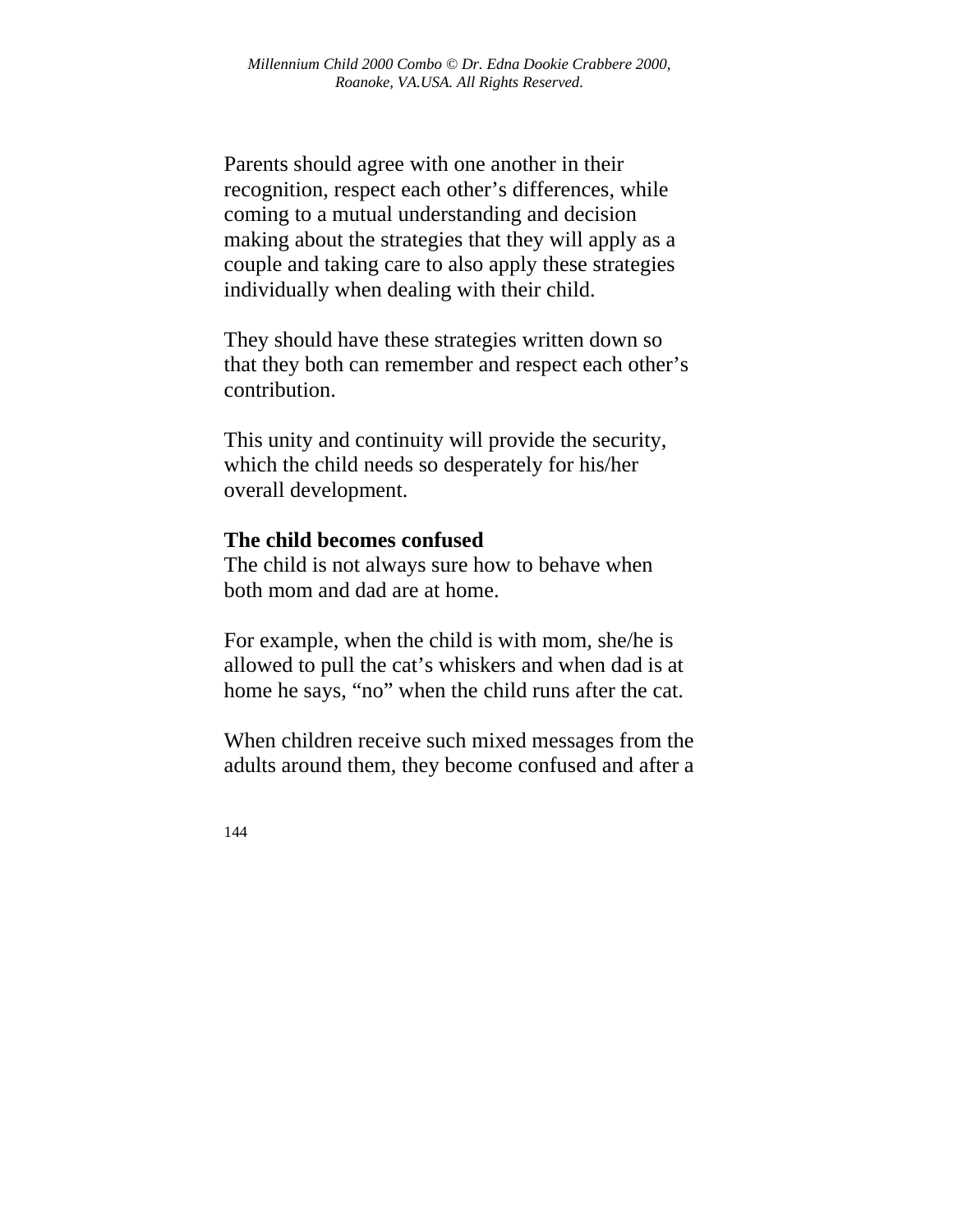number of such incidents, insecurity will step in, if the confusion is not cleared up.

As a result of this, the child develops unacceptable behaviour.

## **The child is not being unreasonable**

Very often I see adults who conclude that the child is not being good.

Yet they have not stopped and talked with the child in a sympathetic way; they fret themselves and transfer that negative feeling to the child, makes the situation worse, then put the child on "time out."

At this point the child is completely confused, wondering, "What have I done wrong?"

All adults will need to apply the same method of managing any unacceptable behaviour in order to offer the child a sense of love, emotional security, safety and enjoyment in learning.

### **Time out**

I think that most of the time; it is the adult who needs the "time-out."

2.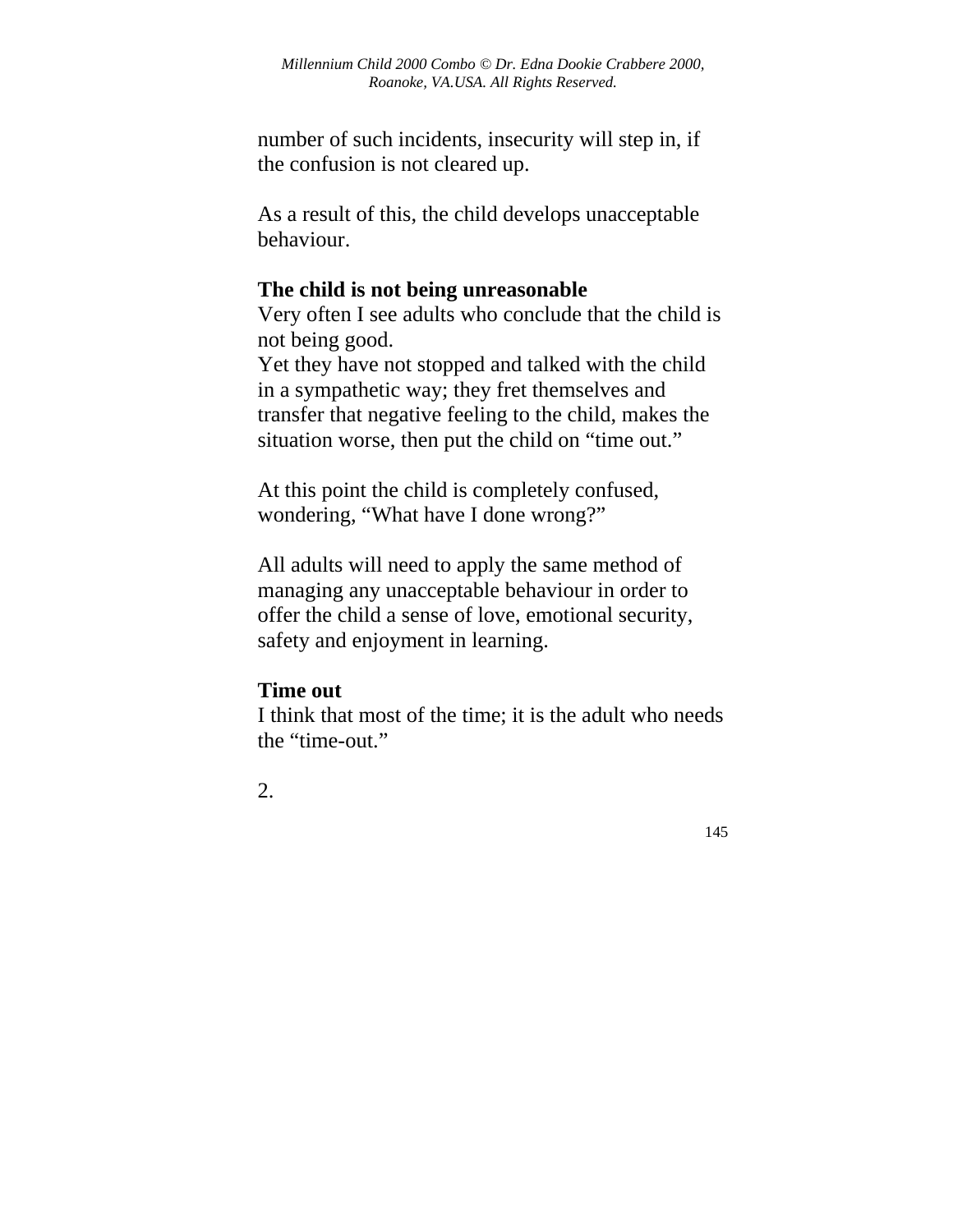# PARENTS IN PARTICULAR MUST UPHOLD THE FAMILY ETHOS AT ALL TIMES, BOTH IN AND OUTSIDE OF THE HOME.

#### **We are our child's role model**

This is something that we often forget, our children are constantly looking at our behaviour, they need it, they do not know how to behave in this world and they look up to us for guidance, learning, support, security, love, fun, and safety.

### **The need to feel secure**

Family values help to make the child feel secure about his/her immediate environment. For example, if the adult do not use bad language when shopping or at the zoo, then it should not be used in the home.

If such values are not upheld, the child will soon learn that it's OK to break the rules at certain locations.

This inconsistency will again confuse the child when he/she happens to use bad language outside of the home and instantly gets a slap for it.

I have seen children suffer a smack from mother or dad in public, for saying or doing something that they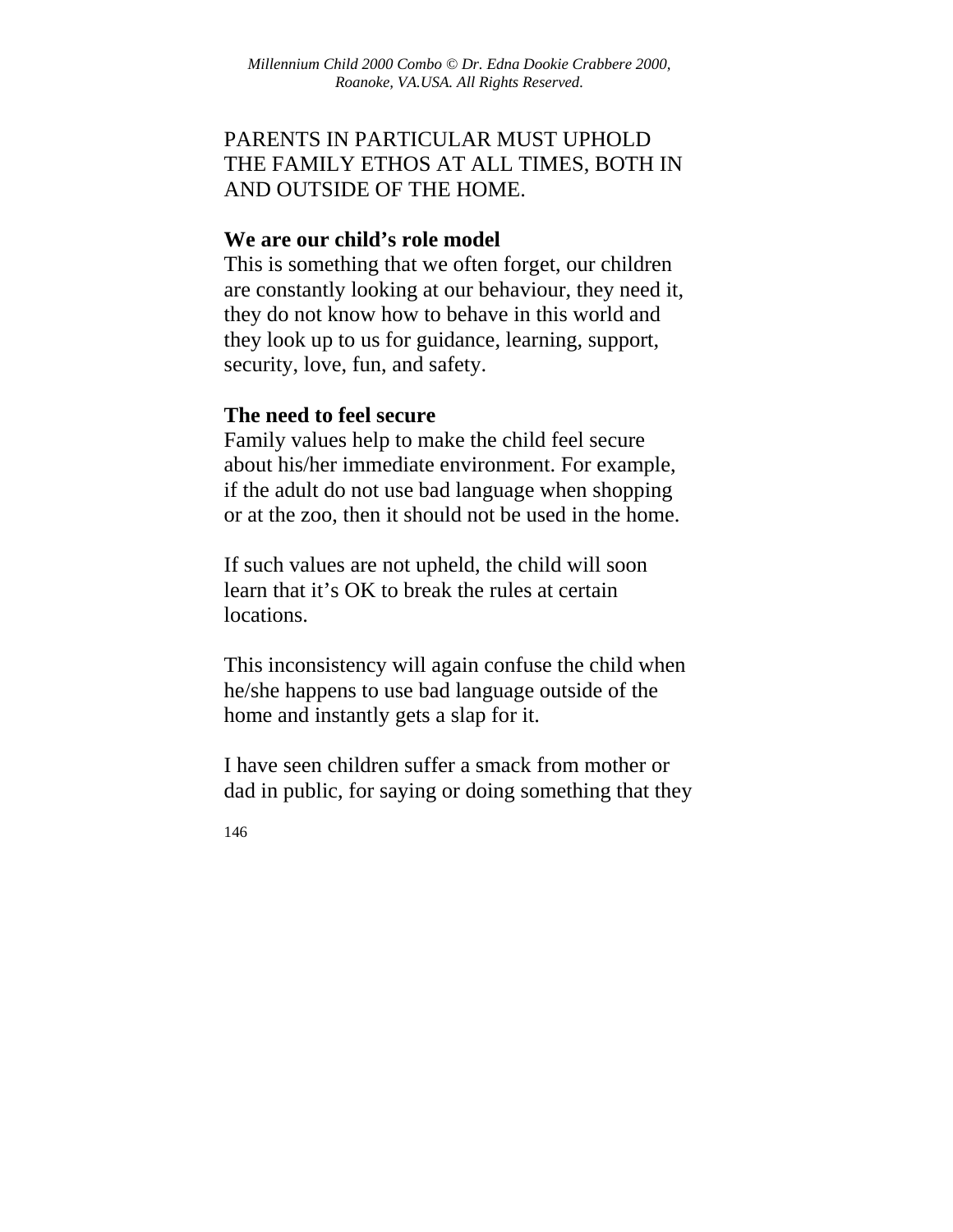would normally do at home. The child is shocked becomes confused at his/her parent's reaction and rebels.

### **The child feels abused**

The older child may ask why? And that is considered rude, if the child insists on an explanation, the parent invariably becomes stuck for an answer and dismisses the child with no explanation.

#### **Go to your room! Do as I say!**

I wonder how many parents do stop and think about what the child may be thinking while he/she is sitting in the confinement of the one place, that the child cherishes so much, the place where he/she usually feels safe; the place that was provided for him/her with so much love?

With such confusion, after a while the child will grow up to dislike his/her own room, because he/she would soon associate their sanctuary *(own room)* with punishment time.

No wonder, children are always resisting sleep time.

### **Communicate**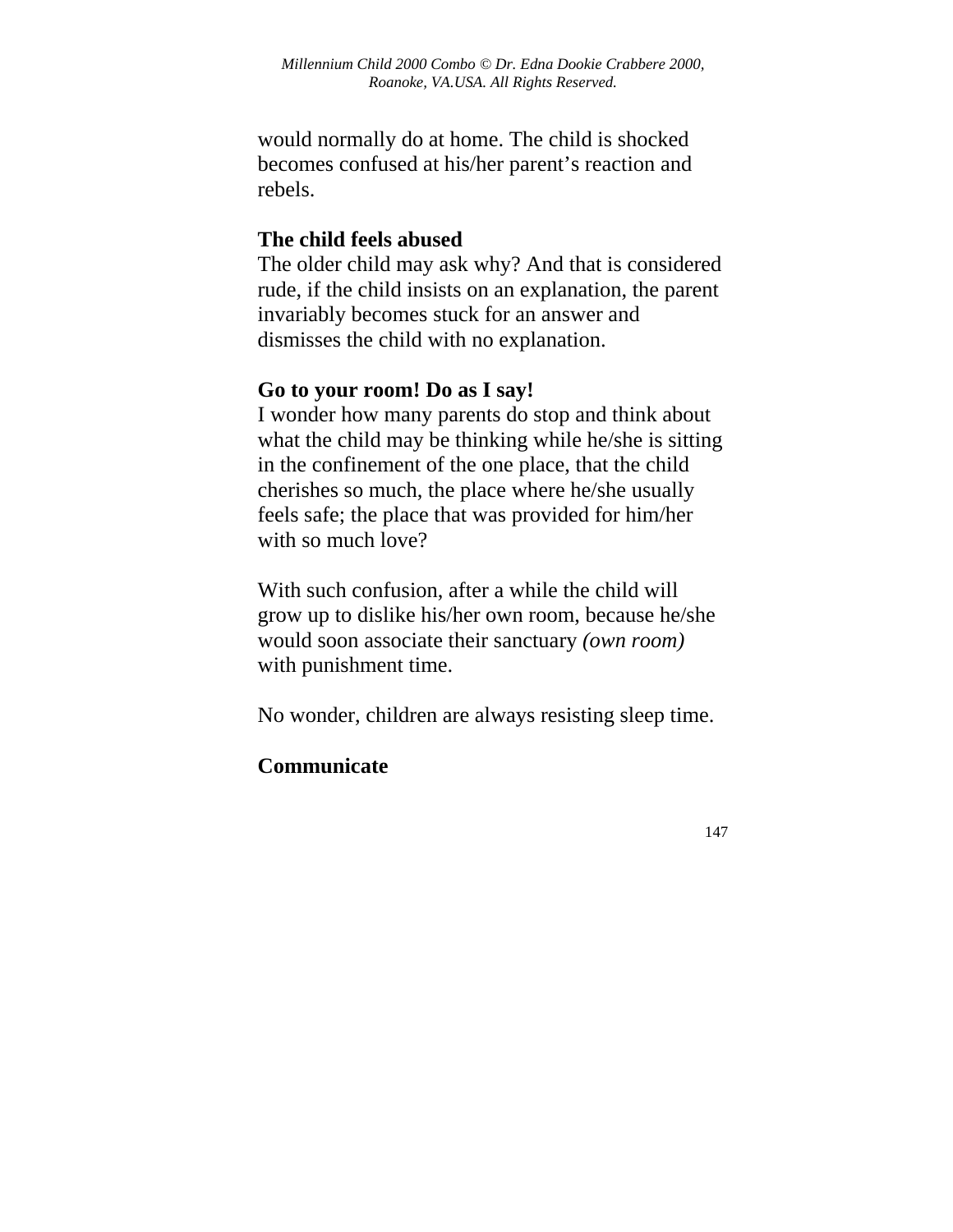Adults do not need to tell children everything; nor do they need to give an explanation in detail because the child's cognitive ability would not allow him/her to comprehend it.

The child should be allowed to ask questions and then they should have an answer, which should be to the point and in "age appropriate" terms. For example: Child: "where is my mommy?" Adult: "she is not here." But "I am here, would you like to play?" Child: "no I want my mommy." Adult: "I know that you are missing your mommy, tell me about her while we play, with your favourite toy."

The adult can also offer the child paper and pencil to draw a picture of his/her daddy or mummy.

If the child starts crying, he/she should be allowed to, but the adult must stay close by to offer appropriate comfort when or if the child wants to.

### **Mistake**

The child need to express feelings and to hear the feelings of the adult, if the adult made a mistake and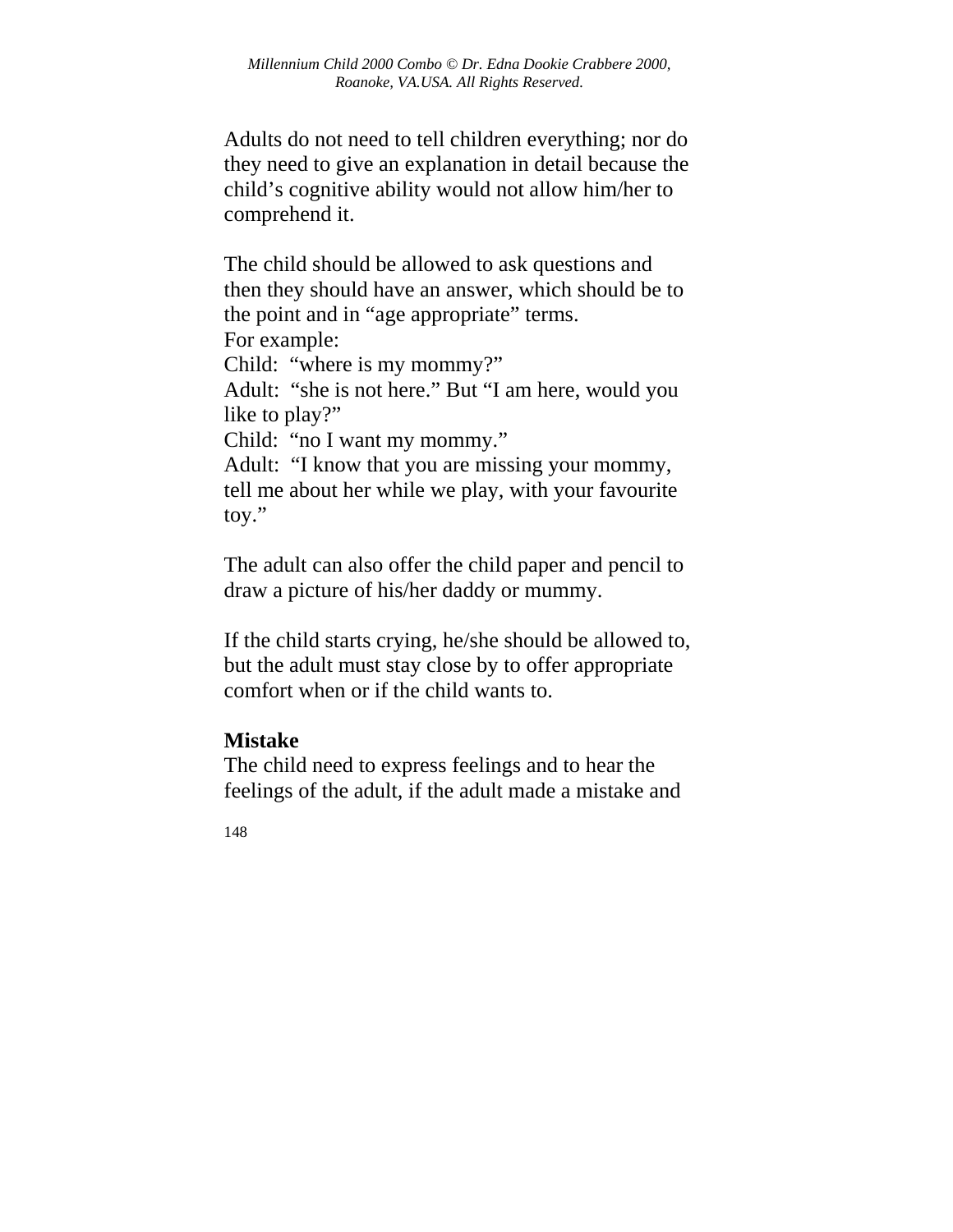it is evident to the child, then the adult should admit to that mistake and rebuild the trust the may have been lost with the child.

This in turn will help the child to confine in the adult, as he/she grows older, thereby building on a good relationship.

Lying to the child can solve an immediate problem but it creates a long term problem that will never go away unless the adult admits the disrespect to the child and say sorry, in order to rebuild that trust.

Four-year-olds in particular find it difficult to trust an adult with whom they experience untruth in the past.

## 3.

CORPORAL PUNISHMENT, INCLUDING SMACKING, SLAPPING, SHAKING OR ANY PHYSICAL CONTACT THAT IS DISPLAYED IN A VIOLENT MANNER MUST NOT BE ALLOWED IN ANY CIRCUMSTANCE.

Some people say that they were smacked when they were young, that it did not affect them, and that they turned out fine. I say, come out of denial!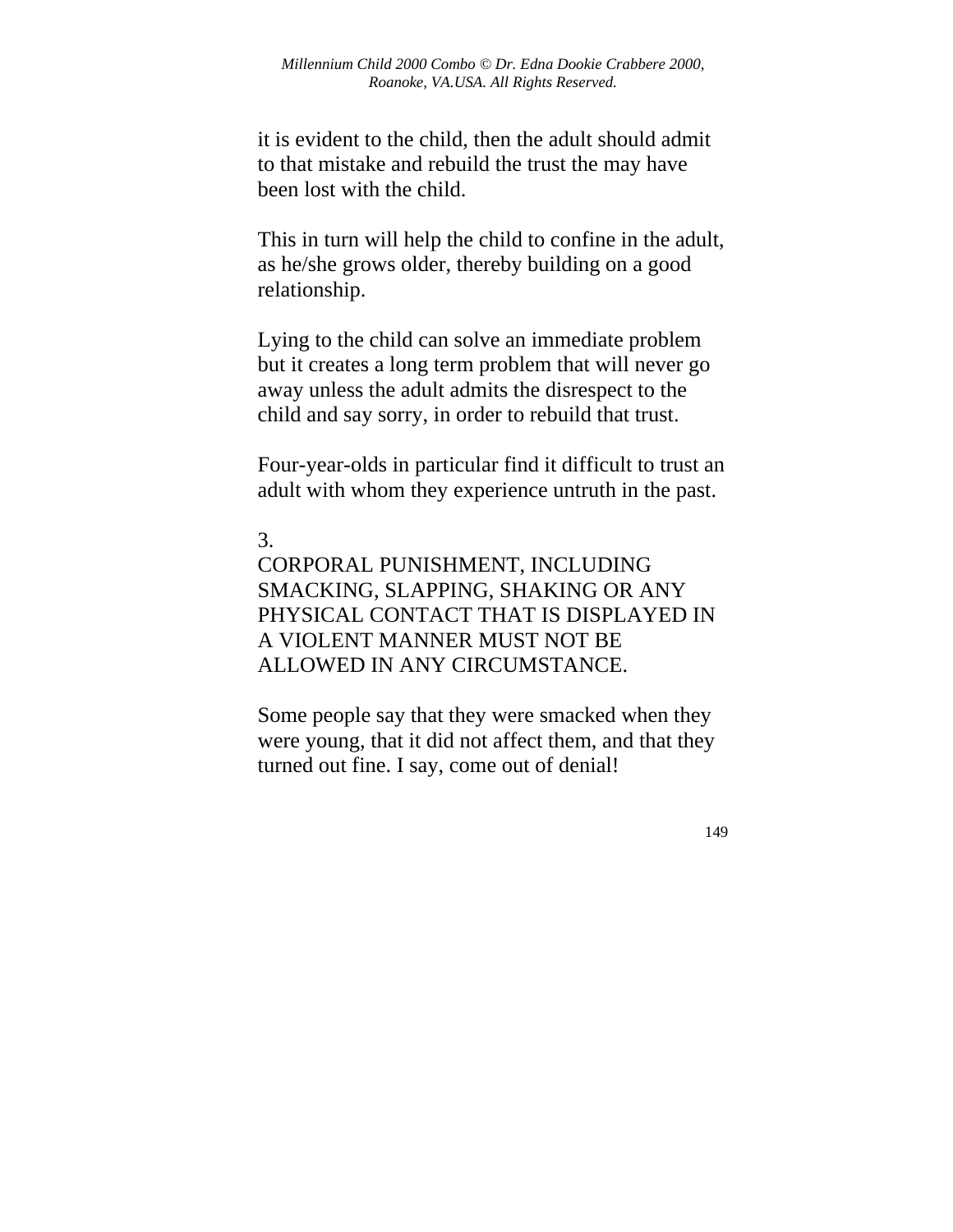#### **You were abused**

There is no need for anyone to physically hurt anyone.

I know that if someone should start beating me, whether it is my parent or my child, that I will feel physical pain, emotional hurt, unloved, controlled, helpless, and useless. No one in this world should have to experience this horror which results in the following:

Low self-esteem. Emotional insecurity. Unloved. Shame. Lack of confidence. Lack of trust. Aggression. Arrogance. No hope for future. Difficulty in forming relationships. Many other emotions, according to the individual.

People who have been physically abused in their childhood are more likely to abuse their own child; those people need to forgive their parents.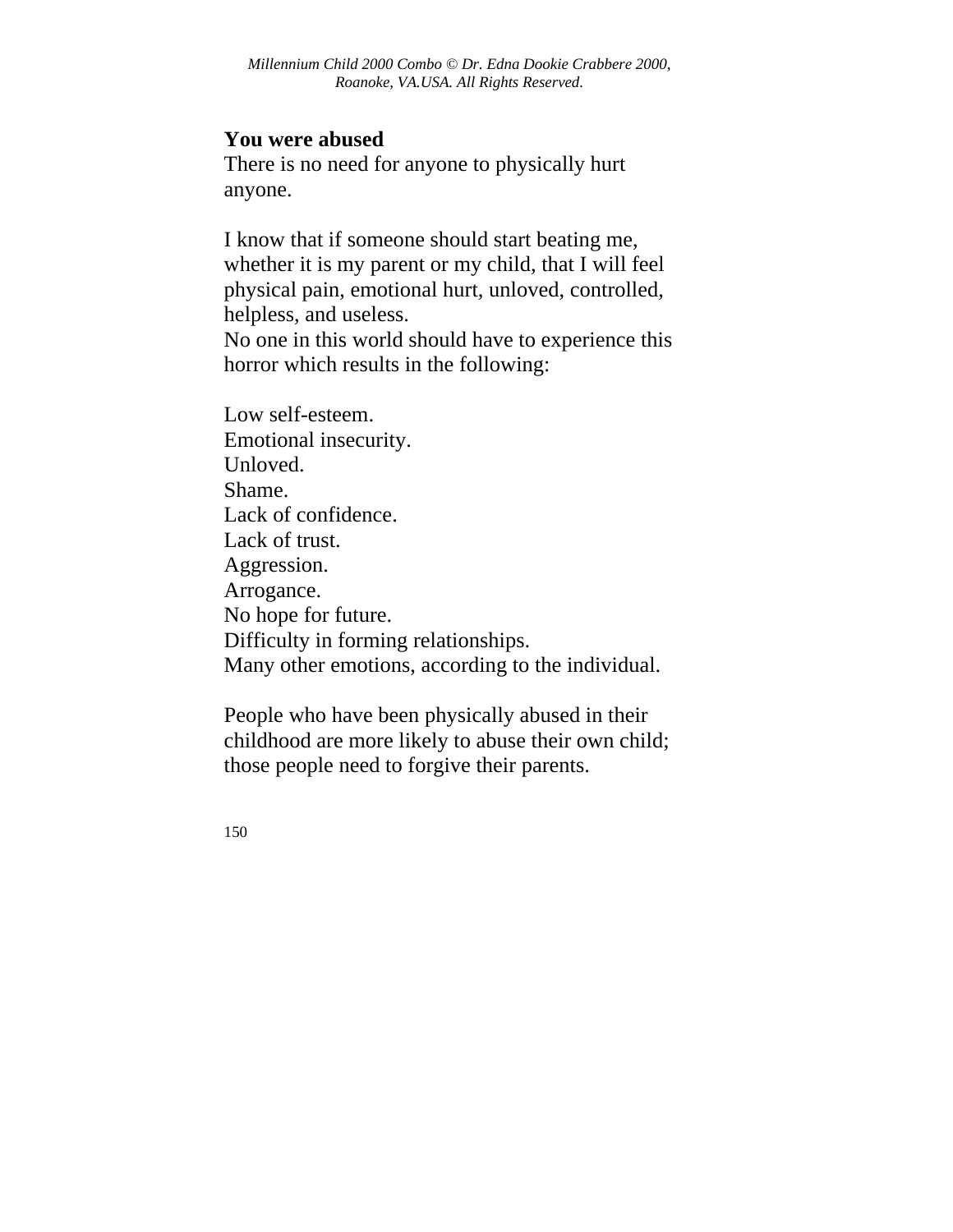#### 4.

DISCIPLINARY PRACTICES MUST NOT HUMILIATE OR FRIGHTEN THE CHILD, NOR ANY PRACTICE, WHICH INSTILLS SHAME, GUILT OR INFERIORITY. YOUNG CHILDREN SHOULD BE ENCOURAGED TO EXPRESS THEIR FEELINGS SUCH AS ANGER, SADNESS, FRUSTRATION, JEALOUSY, SULKING OR ANY SUCH EMOTIONS AND TO FEEL THAT IT IS SAFE TO DO SO. CHILDREN HAVE A RIGHT TO BEHAVE HOW THEY FEEL, IF WE DO NOT VALIDATE THEIR FEELINGS, WE DESTROY THE PROCESS OF BONDING.

It is likely for adults to slip in to a pattern of humiliating, frightening or trying to make the child feel guilty if they decided that they would refrain from physical punishment. This is mental abuse.

#### **Mental abuse**

To avoid mental abuse I suggest the following:

#### **Choices**

Give your child choices to help in the development of good judgment.

Give your child a choice to say no or yes.

Give your child choices to gain confidence.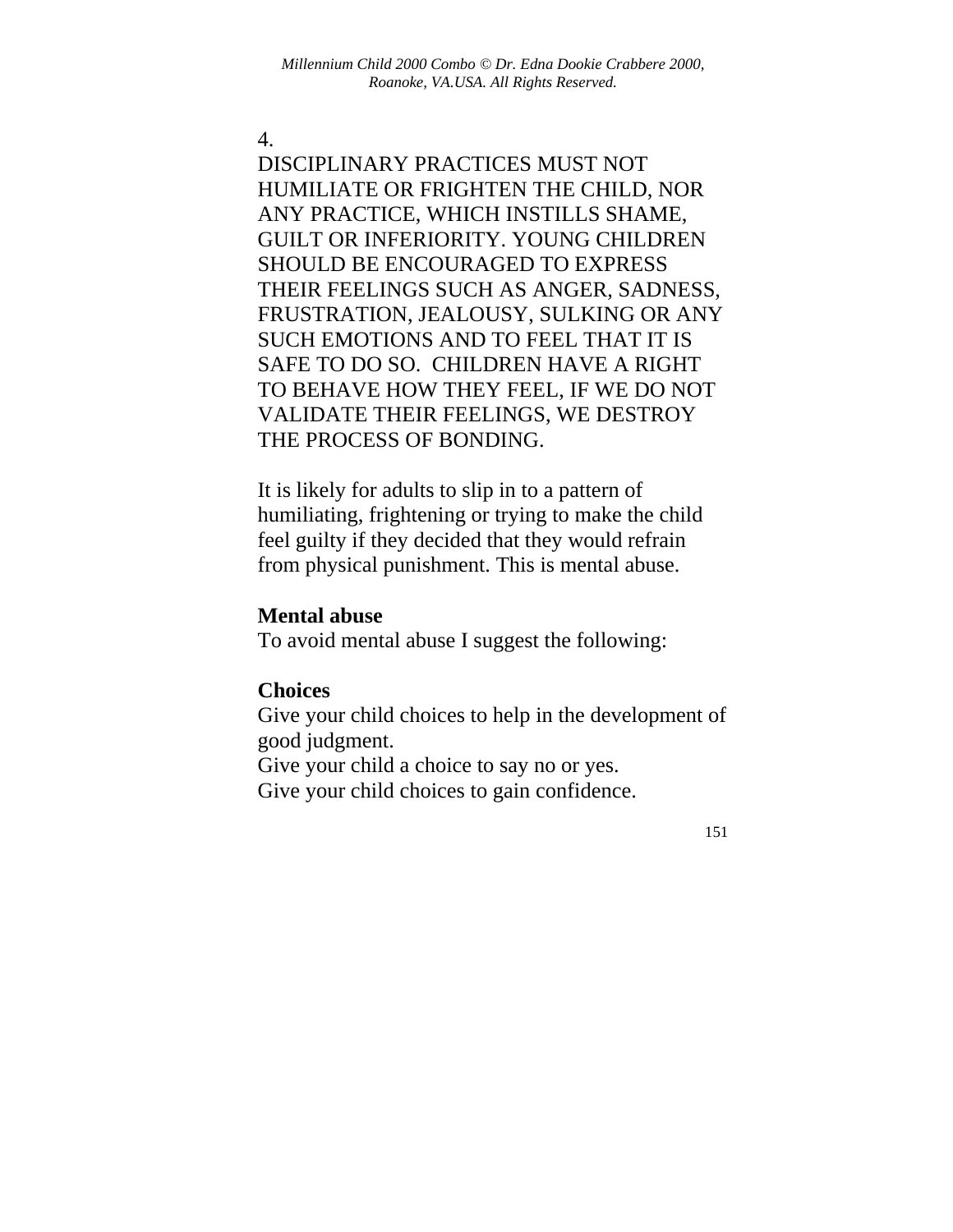Give your child choices to allow the experience of personal feelings.

Give your child choices to help with the recognition of right from wrong.

Give your child choices in the development of likes and dislikes.

Give your child choices to stimulate learning experiences.

Give your child choices to build a higher self-esteem. Give your child choices to develop more

understanding.

Give your child choices to encourage a good relationship with you.

And watch him/her grow to help build a better world In which he/she will find love.

*Edna Dookie Crabbere March 9, 1999* 

## 5.

# FOOD, INCLUDING CANDY MUST NOT BE USED TO REWARD OR PUNISH CHILDREN. This does not mean that you should not give your child candy.

Depriving a child of food is another form of abuse.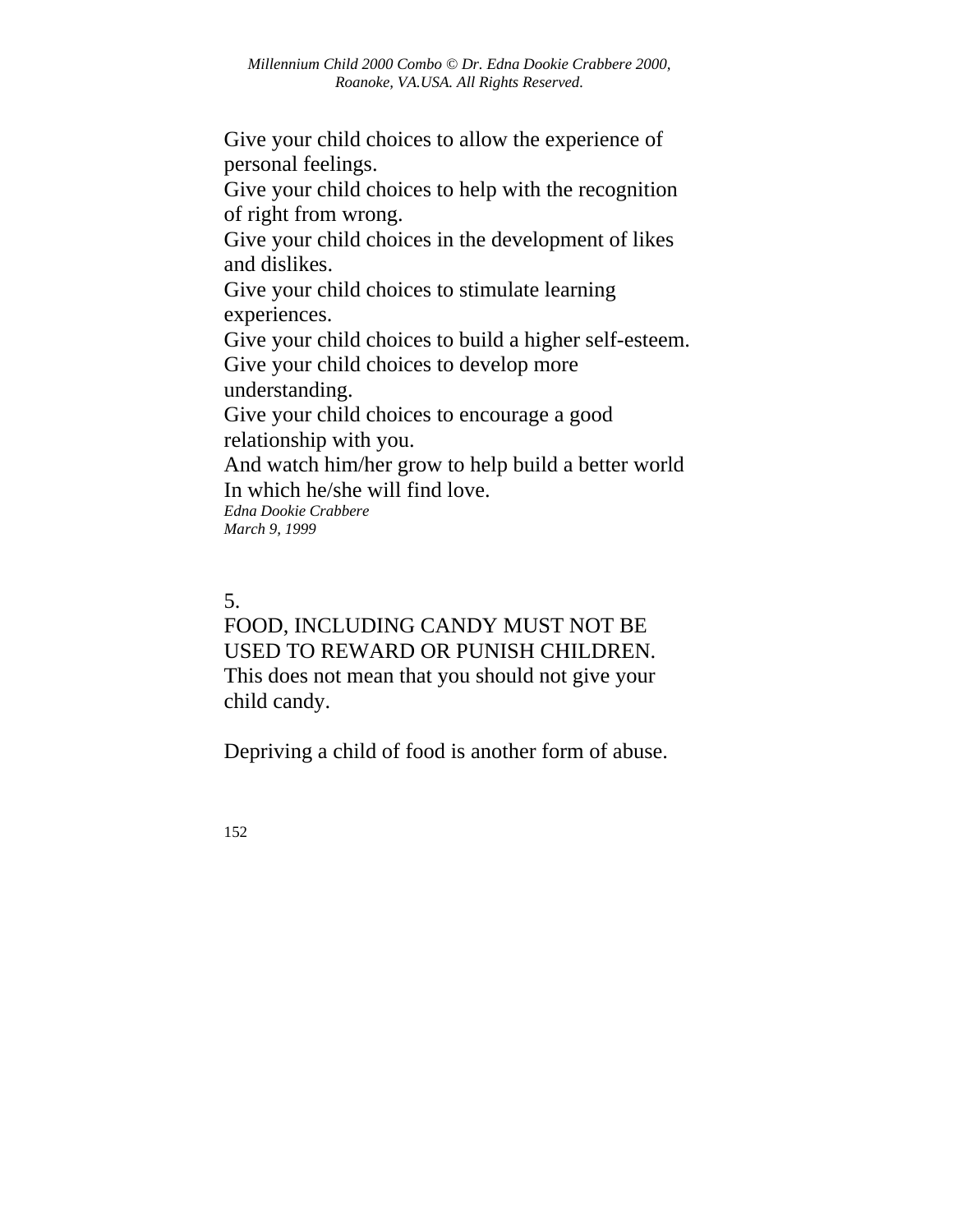For centuries adults have been using candy to reward children for good behaviour and when the child is not good he/she is deprived of candy.

We all know that this bribery does the trick but lets look at the emotional effects.

### **Candy**

The young child learns to associate candy with good behaviour so one day when the adult runs out of candy and it is difficult to find a candy store, what do you do to pacify the child?

How do you think a three-year-old will feel if the candy is not available?

Would he/she understand that the shop is far away? The answer is no.

Would he/she sit patiently and wait for the candy? The answer is no.

Would the child feel unloved? The answer is yes, and having candy two hours later will be enjoyable but the emotional pain of not having the candy when it was expected, would have already broken some trust in the adult.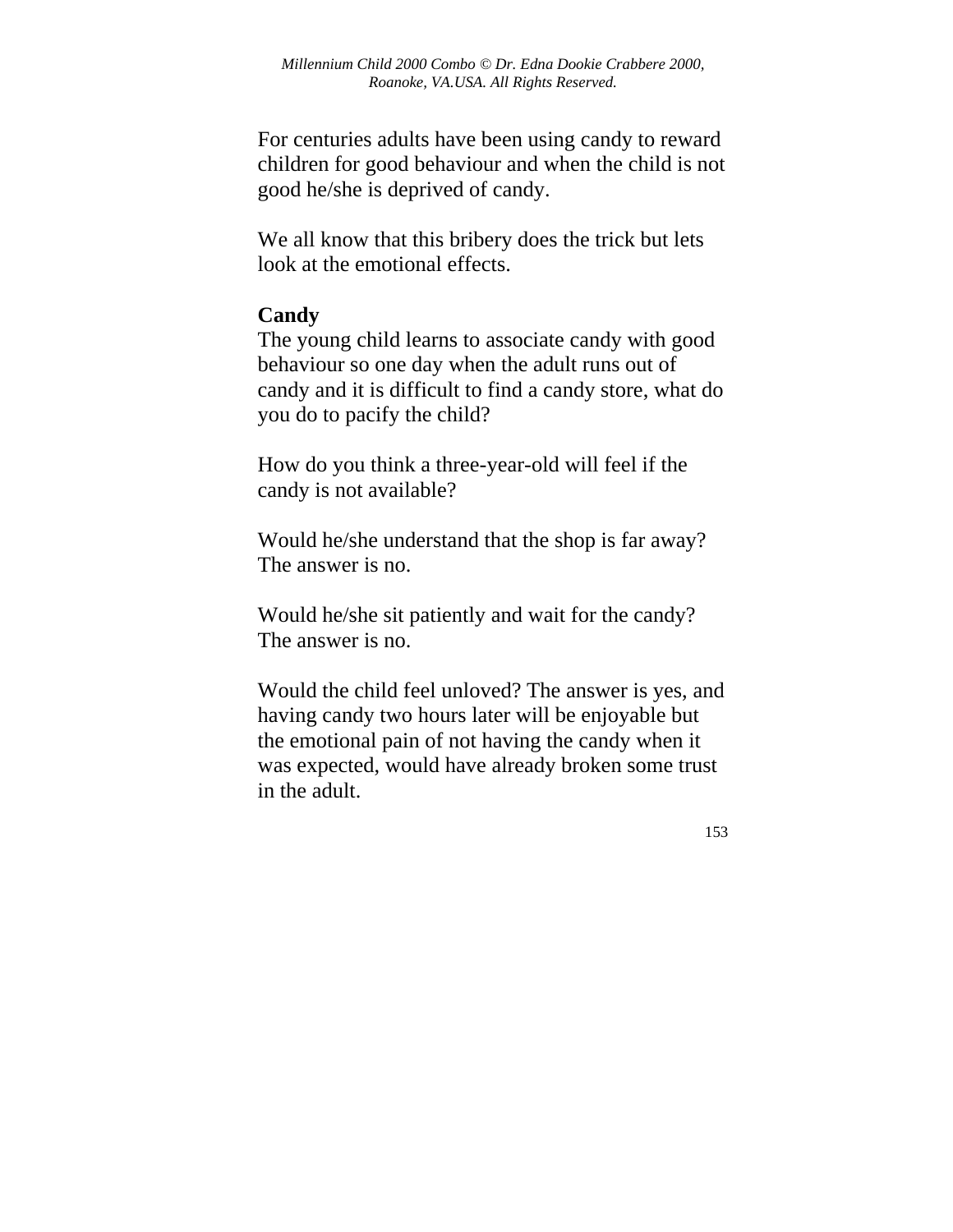Would the child appreciate any difficulty, which the adult may have? The answer is no.

Would the child expect all adults who they come in contact with to have candy available for them? The answer is yes.

When other adults do not offer candy, would the child feel less loved, inadequate, emotional hurt, etc., the answer is yes.

To avoid all this pain we can simply encourage the child with rewards that are not tangible and always available.

Tell the child how clever he/she is, say words like, "well done, good work, wonderful;" give the child a handshake and tell others of the child's success, so they too can recognize the child.

If you are the child's teacher you can present him/her with a certificate, do a recognition wall chart for everyone to see; if you are the child's parent or a close relative, offer a hug, spend extra quality time with the child, for example, a private picnic and then, at the picnic you serve some special candy.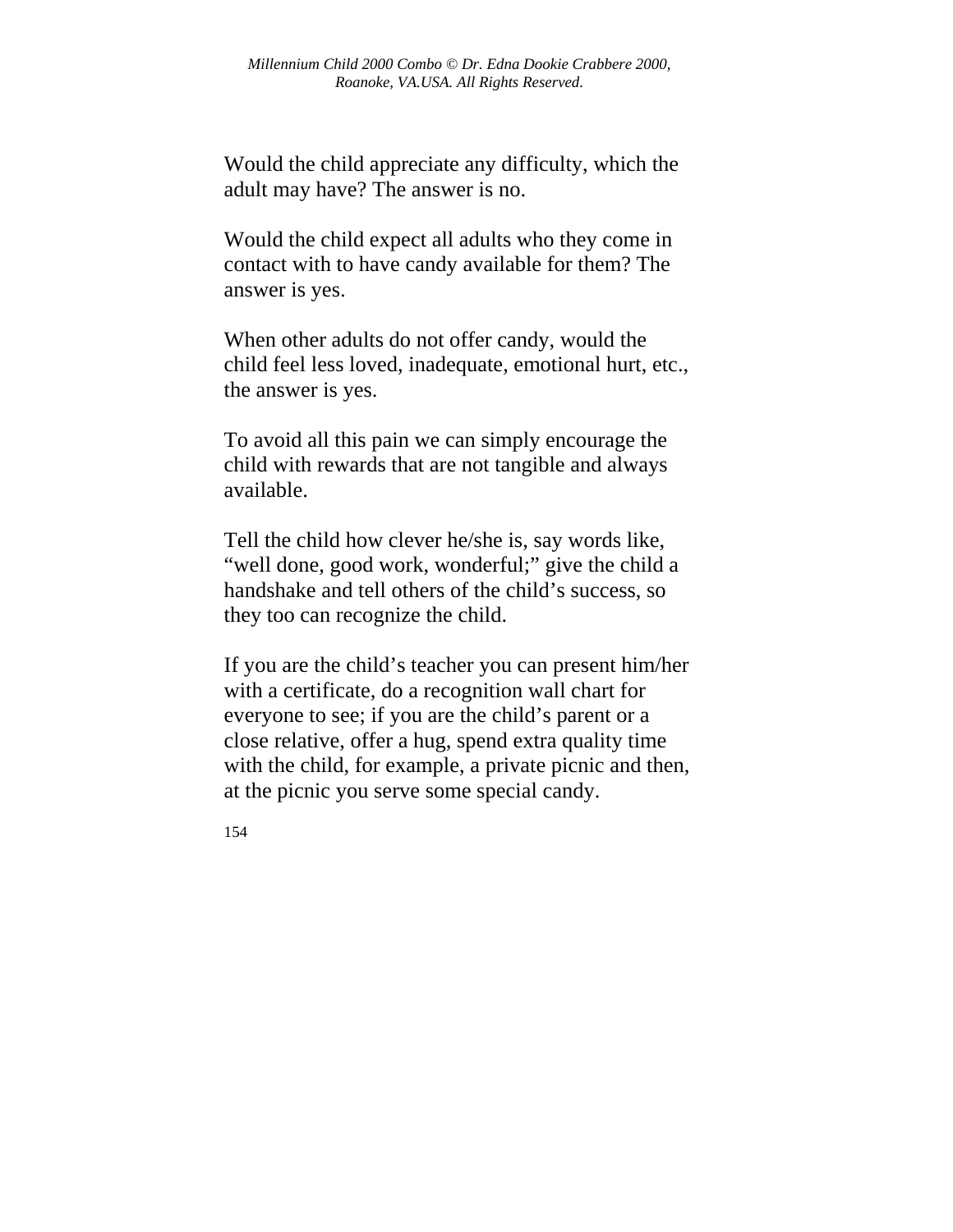Alternatively, candy can be served with the next meal as a special treat. Give your child candy whenever you want to but not for good behaviour or good work.

To say to a child, "be good and I will get you some candy" or " you can't have candy because you were not good," is certainly not the best way of building the child's self esteem.

It is undoubtedly setting the child up for hurt, disappointment, distrust, and unloved feelings at a later date.

Parents often say, "I did my best for my child, I don't know what happened." In reality, was the child consulted? And in the child's opinion, was that good enough for the child?

#### **Times have changed**

Times have changed and adults today need to work on making changes.

Children have "Rights" to their feelings and wishes; and adults need to communicate with children in a way that would make them feel respected. This would help the child to express feelings that they may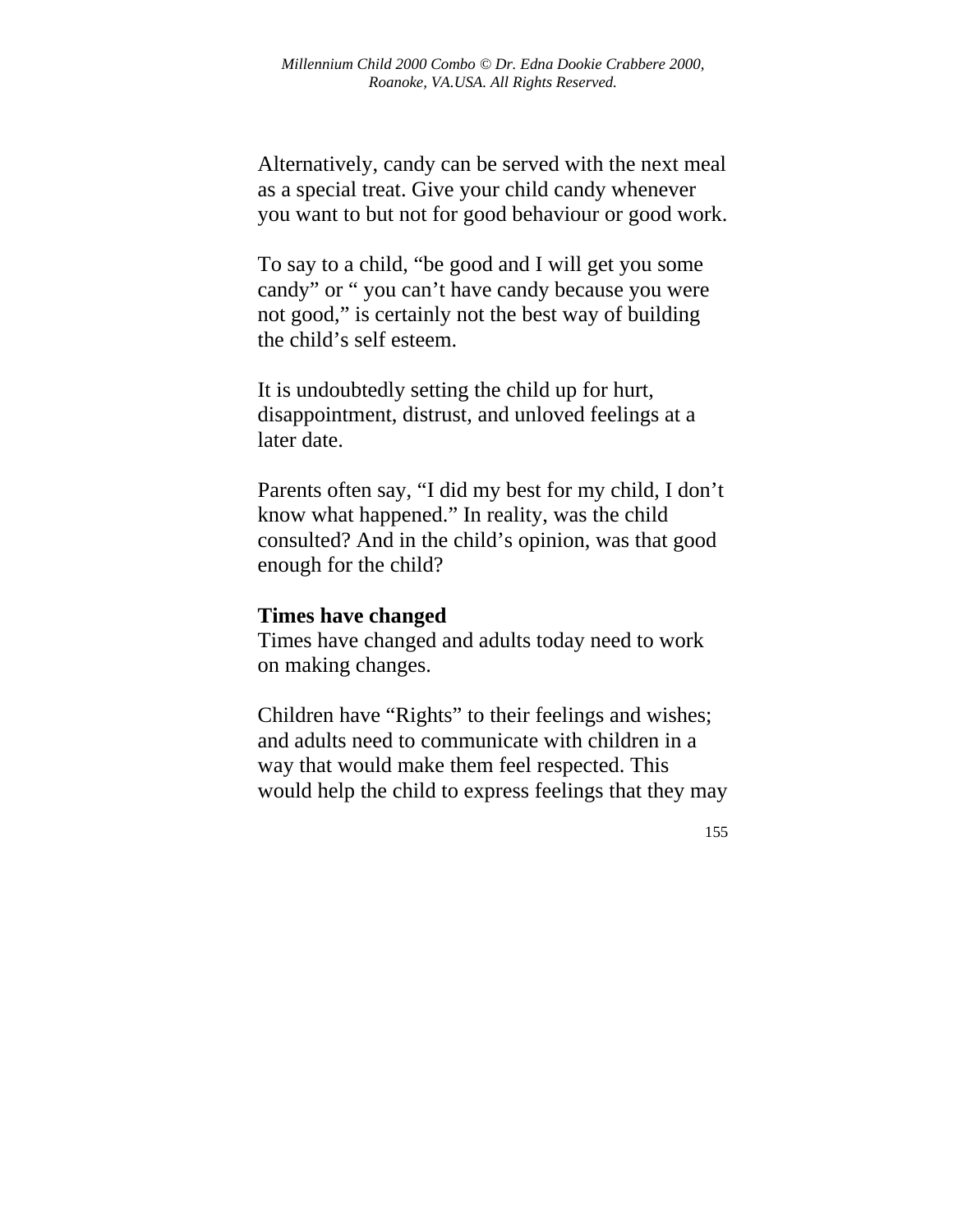tend to repress and with such interaction, I feel that it will be less likely for the child to play with the car or the gun or investigate sex and sample drugs, while mom and dad are not around.

Communicating with children from birth with the idea that children have "Rights" to their feelings, would be a good start.

I feel that God has blessed us with children and He expects us to nurture them but we should remember that they belong to Him.

It is not right for adults to dominate children; they are young and vulnerable.

#### 6.

# DISCIPLINE IN GENERAL MUST NOT BE MAINLY BASED ON A SYSTEM OF REWARD AND PUNISHMENT.

Do not wait until the child makes a mistake to refer the child to the rules of the house.

The adult should be communicating with the child all the time; children always need guidance, counselling, managing, protecting, encouraging and praising their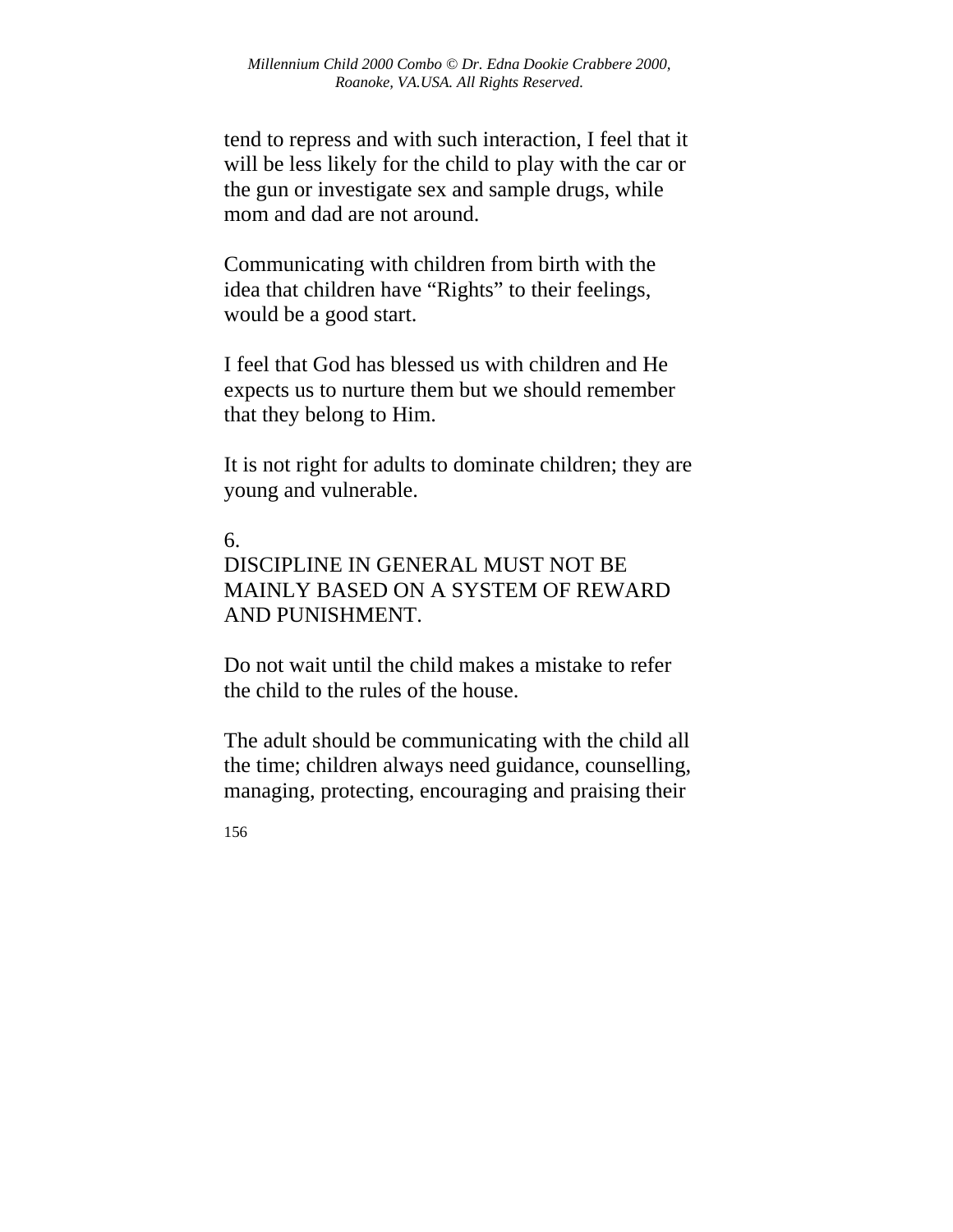efforts with love. We can do this without being nag or a pedagogue.

As I said earlier, children have no experience of the world and they are constantly looking at the adults to provide opportunities for them to have concrete experiences.

### **Need for discipline**

I feel that if there were a continual flow of giving and receiving of information then there would hardly be the need for discipline.

### **Reward**

Do not wait until the child does something good to offer a reward.

On a daily basis and with every experience, children are trying to make sense of the world, as adults, we need to be there to commend them, to make them feel that they do not have to do something exceptional before they receive an award.

### **Start early**

As soon as a child's language acquisition allows a simple conversation the adult should encourage the child to make decisions.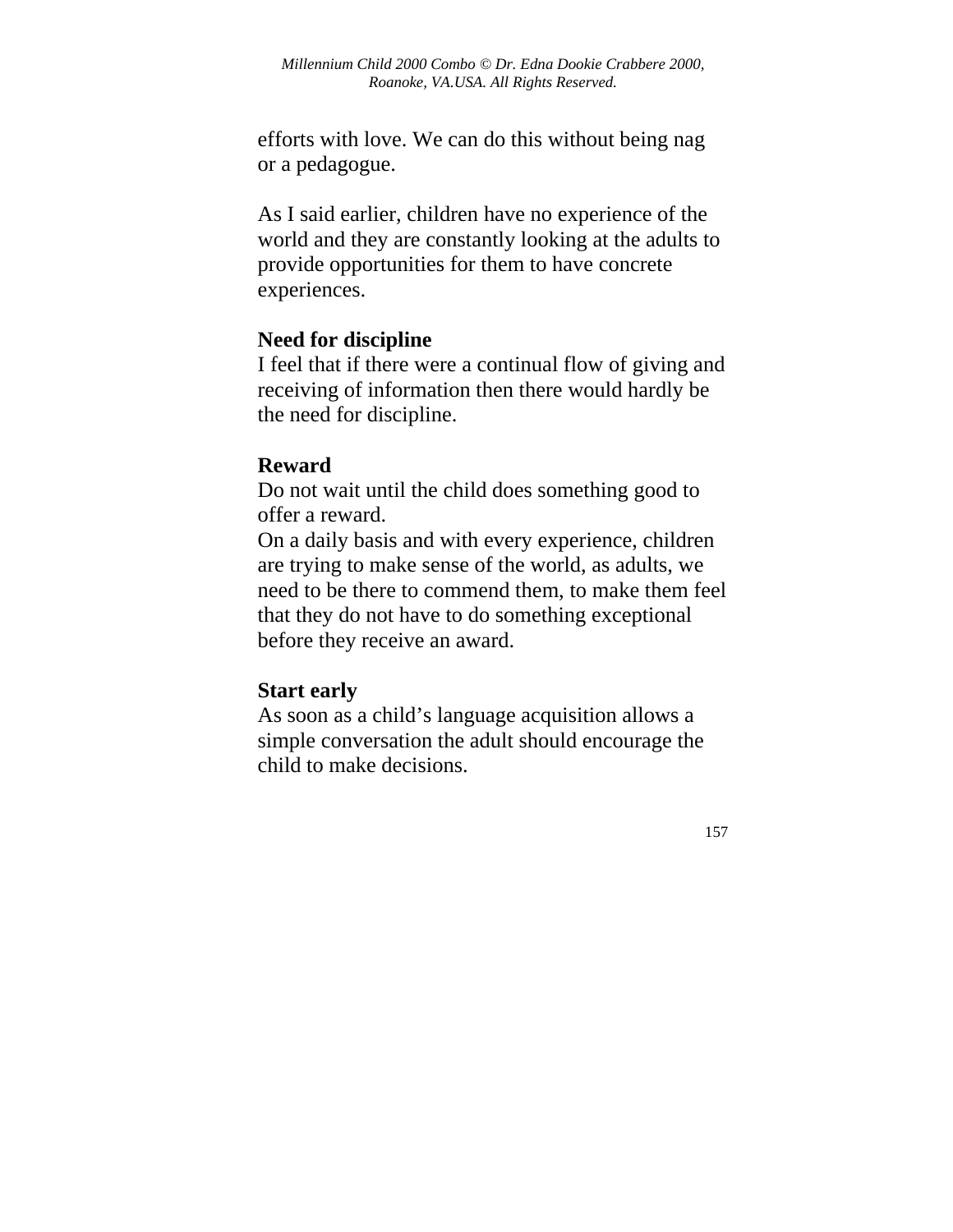For example, "would you like the red one or the blue one?"

I have seen a two-year-old thrown a tantrum because he wanted his drink in a blue cup.

For some children, the colour of a cup may not matter and that is okay; it's up to the adult to find out if it is okay, by offering the child every opportunity to develop individuality.

#### 7.

IF A CHILD'S BEHAVIOR IS UNACCEPTABLE THE CHILD MUST ALWAYS BE TOLD WHY IT IS UNACCEPTABLE AND THE REASON FOR ANY ACTION TAKEN BY THE ADULT TO MODIFY THE BEHAVIOR MUST BE EXPLAINED TO THE CHILD.

Young children learn by repetition and in stages, this is why they need to be told again and again.

When this repetitive teaching is not done with love and tenderness, the child will be experiencing hurt, sadness, shame, inadequacy and other similar negative emotions; this in turn will take away the fun in learning experiences.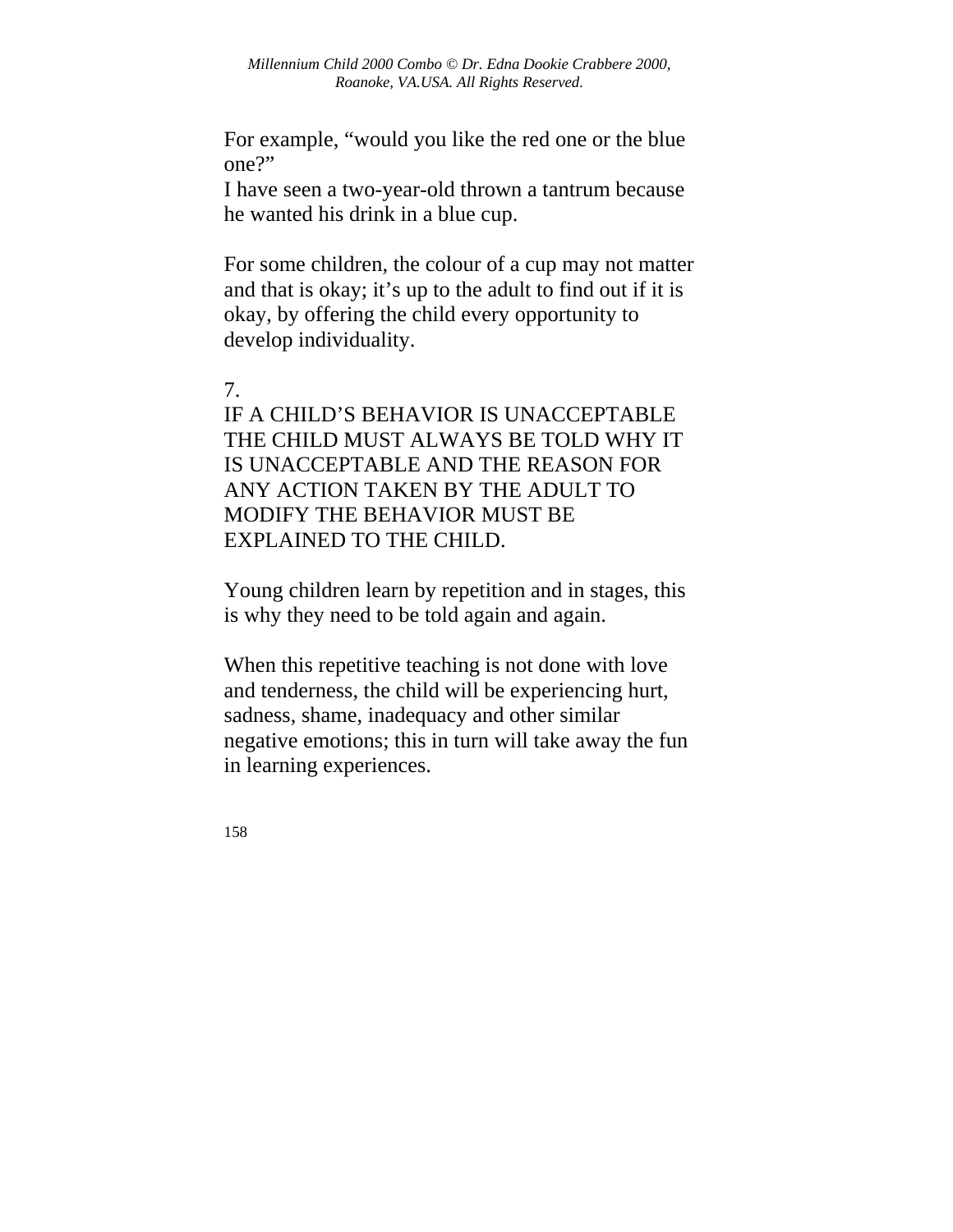When a child is not having fun he/she is not likely to remember what was taught.

### **Why**

Adults have a tendency to get angry when their child asks, "why?"

We need to use such moments to build on bonding. If a child is not feeling safe and emotionally secure he/she is not likely to ask, "Why?"

Adults should therefore consider it a compliment when the child asks, "why?" The child is trying to bond by trusting the adult with his/her feelings, expecting love, care and understanding in return, and what do some adults do? They habitually destroy the opportunity to communicate with the child.

## **Don't ask me why, just do it!**

If adults practice answering their children's question from an early age, in "age appropriate" terms, unacceptable behaviour would be more manageable because both child and adult would have had their feelings heard, dealt with and respected.

### **Example**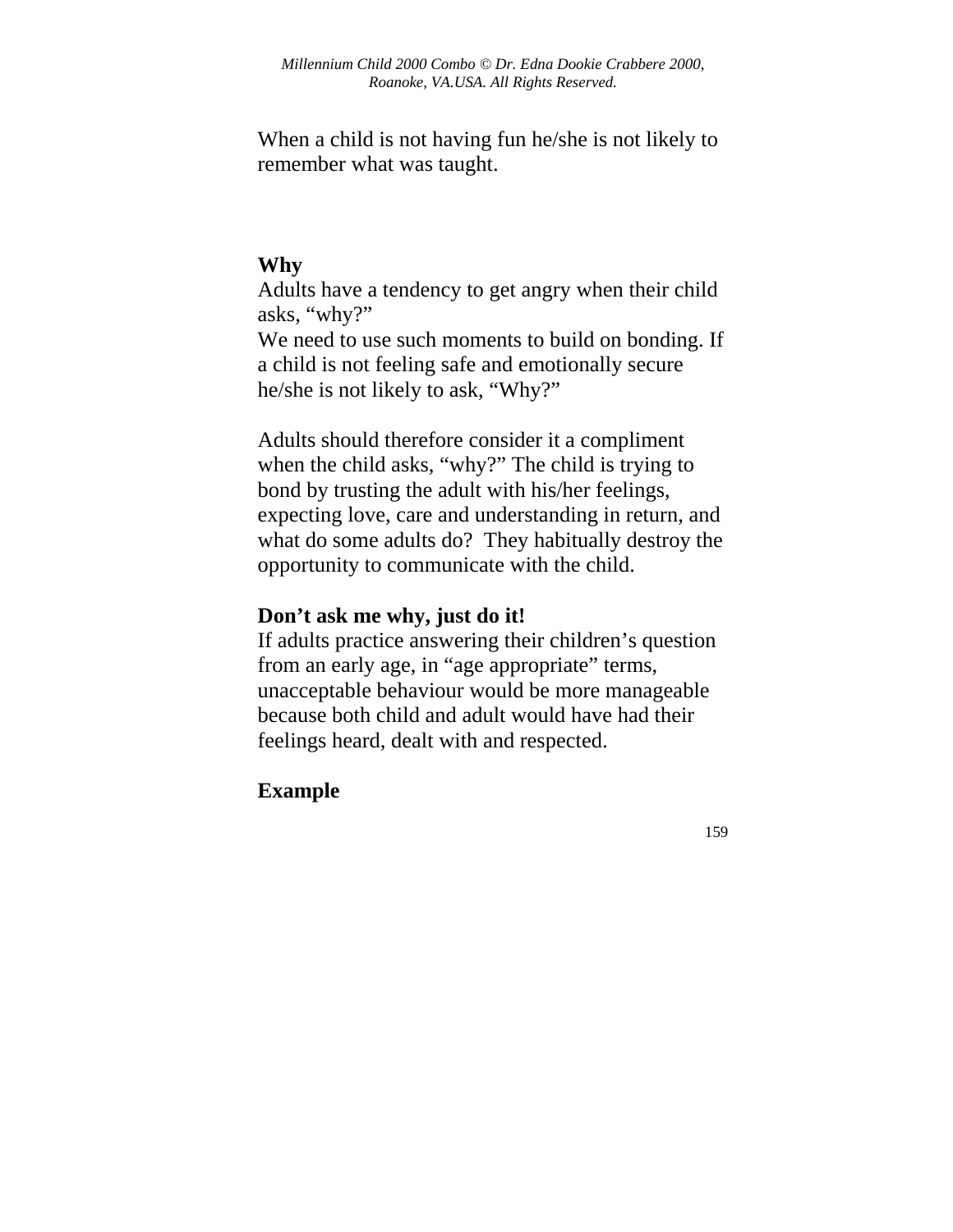Five-year-old Adam said "I am not sleepy" when his mother announced that it was time to go to his bed.

"You are sleepy," said his mother, "I have a lot to do and it is your bed time."

She reached out and started to take his shirt off, to put his pyjamas on. Adam pulled himself away to avoid his mother taking his shirt off; he then kicked his mother and broke out in a tantrum.

#### **Unacceptable behaviour**

Kicking is definitely unacceptable behaviour.

From the details of this incident, I would suggest that the bedtime routine with Adam and his mother has been difficult for some time.

Let's say that I am correct in my assessment of this case, I would therefore suggest that "time out" would be the wrong thing for Adam's mother to do.

#### **Reviewing the incident**

When mother announced that it was bedtime, did she recognize what Adam was doing?

No, she did not; she made an announcement as if she was the Sergeant in an army camp. Then she insisted, "You are sleepy."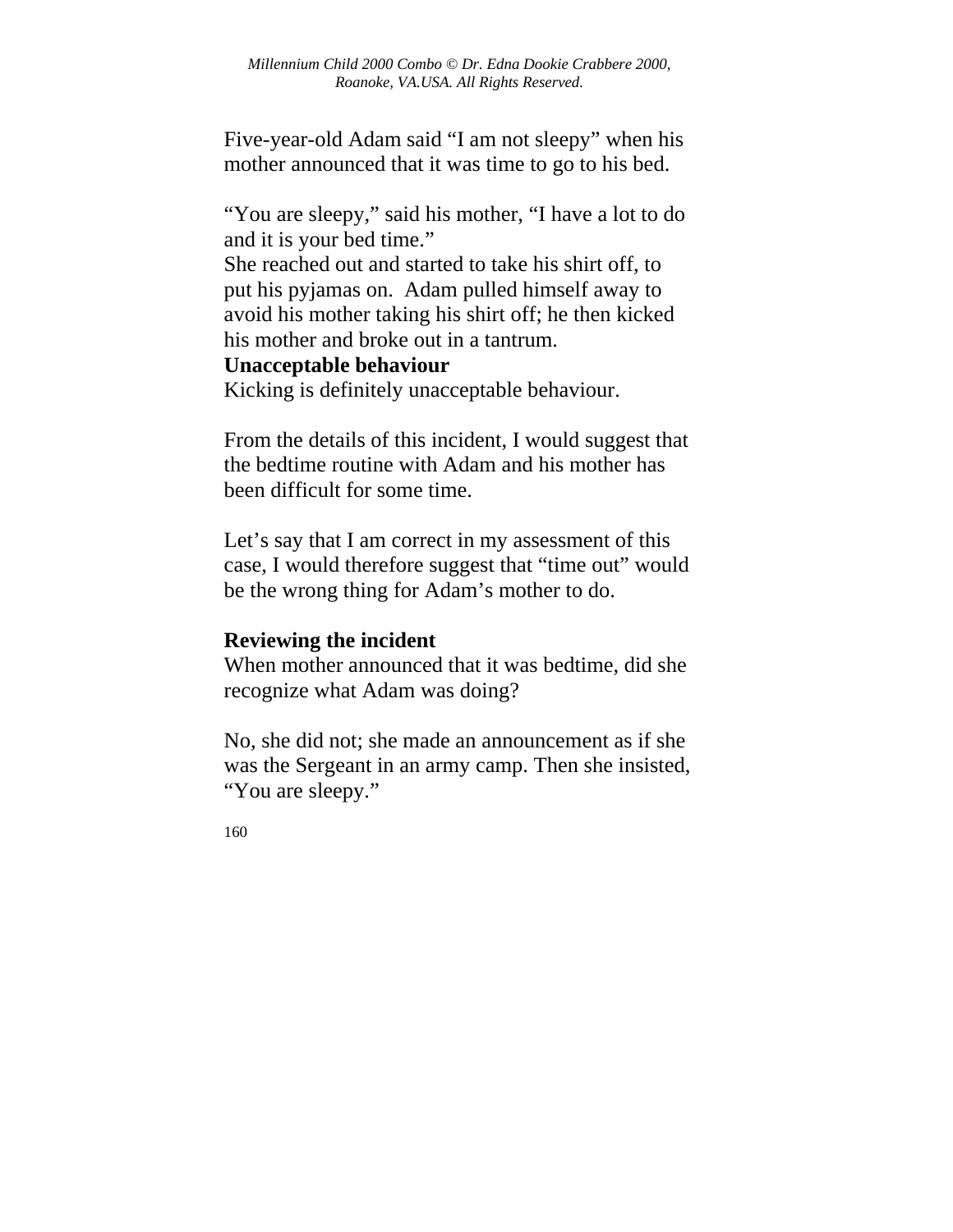That is enough empowerment to cause a tantrum.

Children invariable dislike going to bed because the world is so fascinating to them, they do not want to miss anything, and they are always curious; they want to learn.

It could have been a happy event if mother had prepared Adam for it.

She could have said, "Adam, it will soon be your bedtime, what would you like to do before you go to bed?" and then offer choices: a story with daddy or a drawing with mother. The choices offered will need to be a winding down activity.

This is the part of the day when the adult should determine the ideas because bedtime needs to be managed. At other times in a daily routine the child should be allowed to choose activities within reasonable limits.

Choice is important for the development of individuality, independence, self-esteem, reasoning and overall development.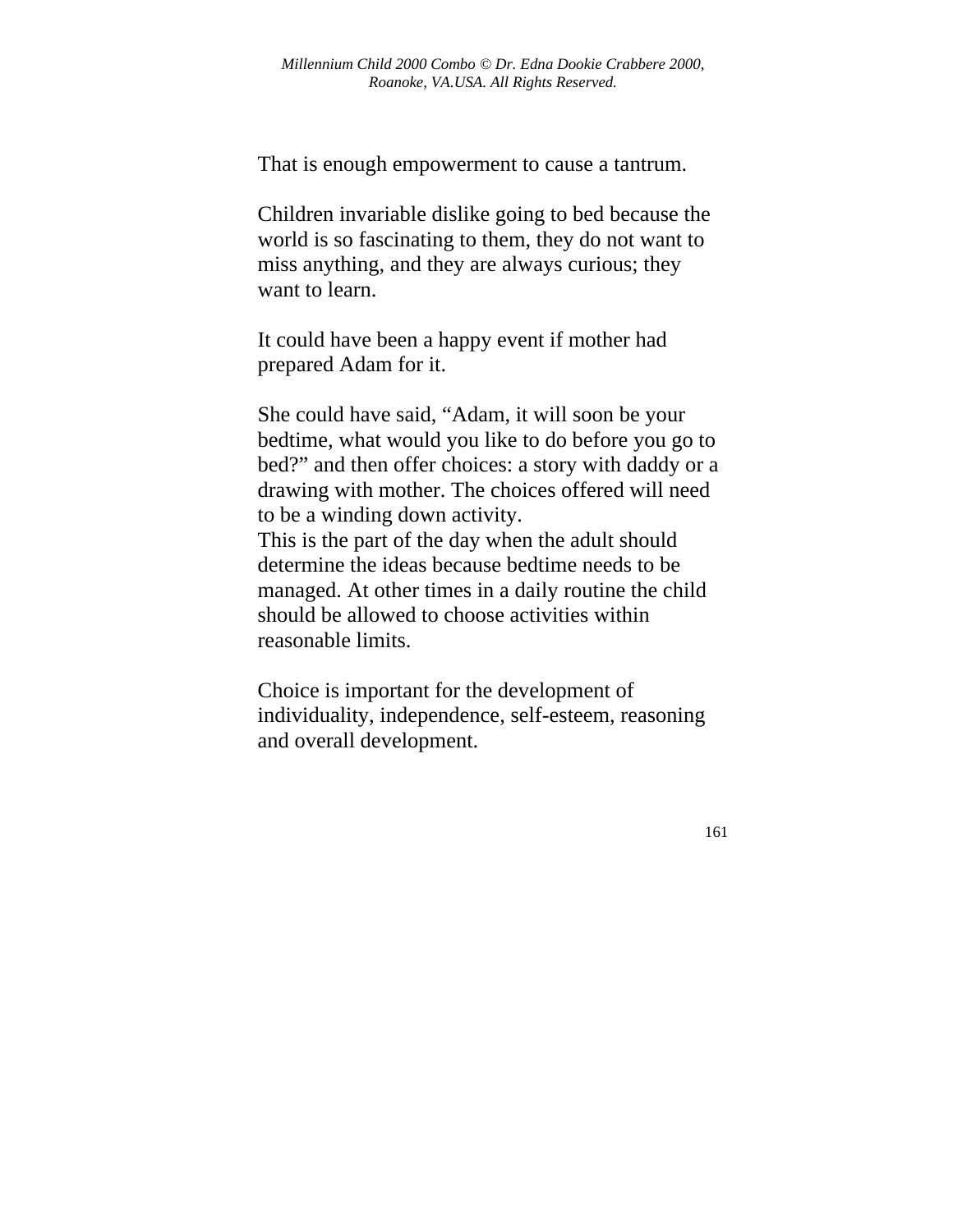If Adam were given a choice of activity, very likely, he would have realized that after that particular activity, he was going to bed. This is assuming that there has never been any difficulty with bedtime. If this routine were practiced from birth, sleeping time would not become difficult.

"You are sleepy," said his mother, "I have a lot to do and it is your bedtime." This is completely irrelevant. Adam is too wrapped up in his own world to worry about his mother's.

She started taking his clothes off; Adam should have been doing that for himself more than a year ago, children love to be independent.

His mother did not respect his individuality, she could have encouraged Adam to start undoing his buttons; in fact that could have been the winding down activity before bedtime.

The five-year-old loves showing off their achieved skills and that was an ideal time for mother to praise his efforts and give him a hug.

It is now quite clear why Adam threw a tantrum; generally, children throw tantrums when an object or a person blocks them from doing what they want to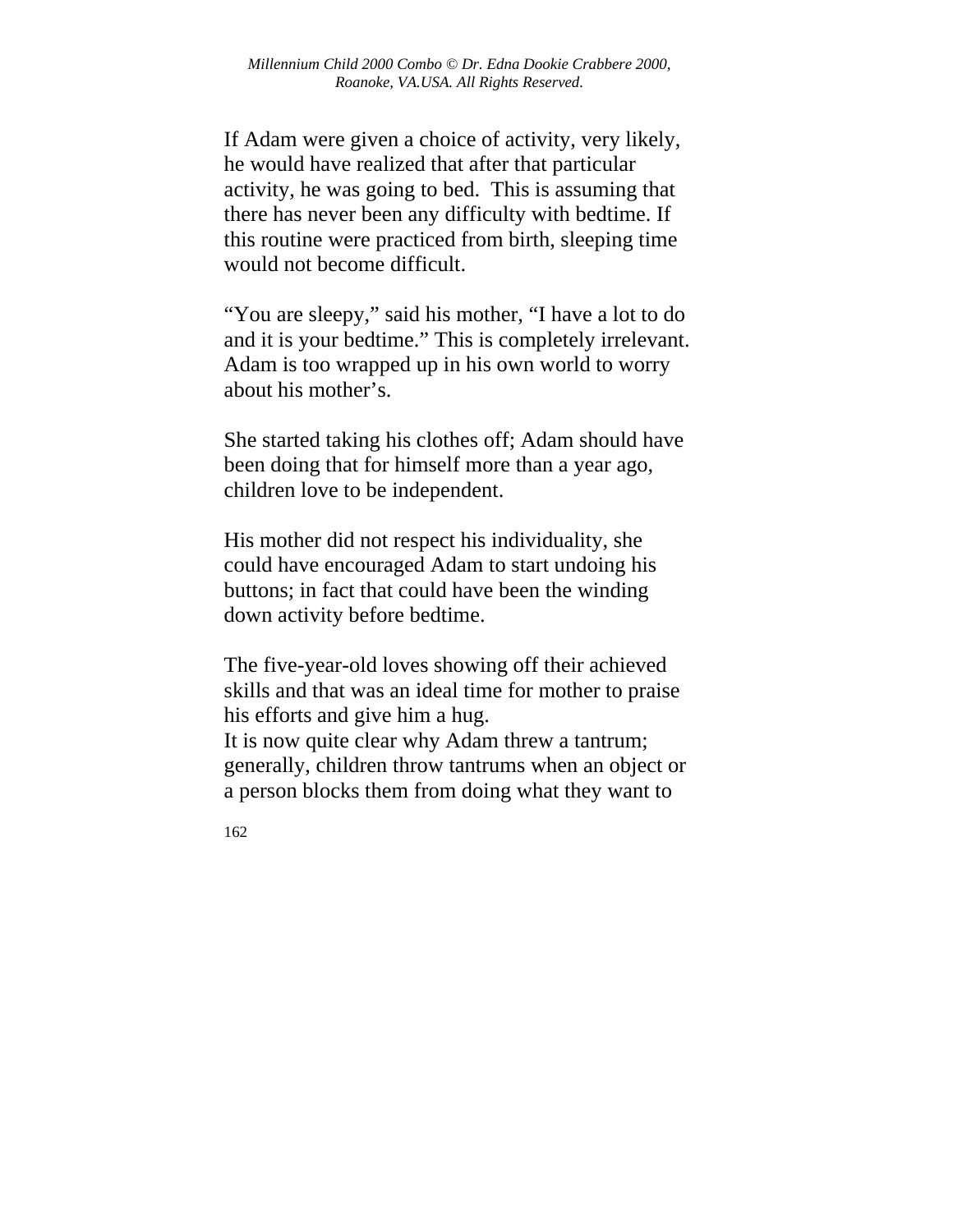do; and rightly so. The adult needs to look at the occurrence that precedes a tantrum, in order to manage or prevent it.

Finally, Adam kicked his mother. This is not acceptable behaviour and needs to be dealt with.

"Time out" in this case, would have made matters worse. Professional advise would be needed to use strategies to help Adam unlearn the unacceptable behaviour and to help his mother to respect his individuality.

#### **What should have happened?**

Mother: "I know that you are having fun Adam, and I wish that you can stay up with me." At this point, she could have offered Adam a hug and wait for his response.

If Adam disagreed, she could have said, "I had a lot of fun with you today, thank you for that lovely drawing." And again wait for his response.

"Here are your pyjamas." Wait for his response. "Would you like me to help you undo your buttons?" Wait for his response.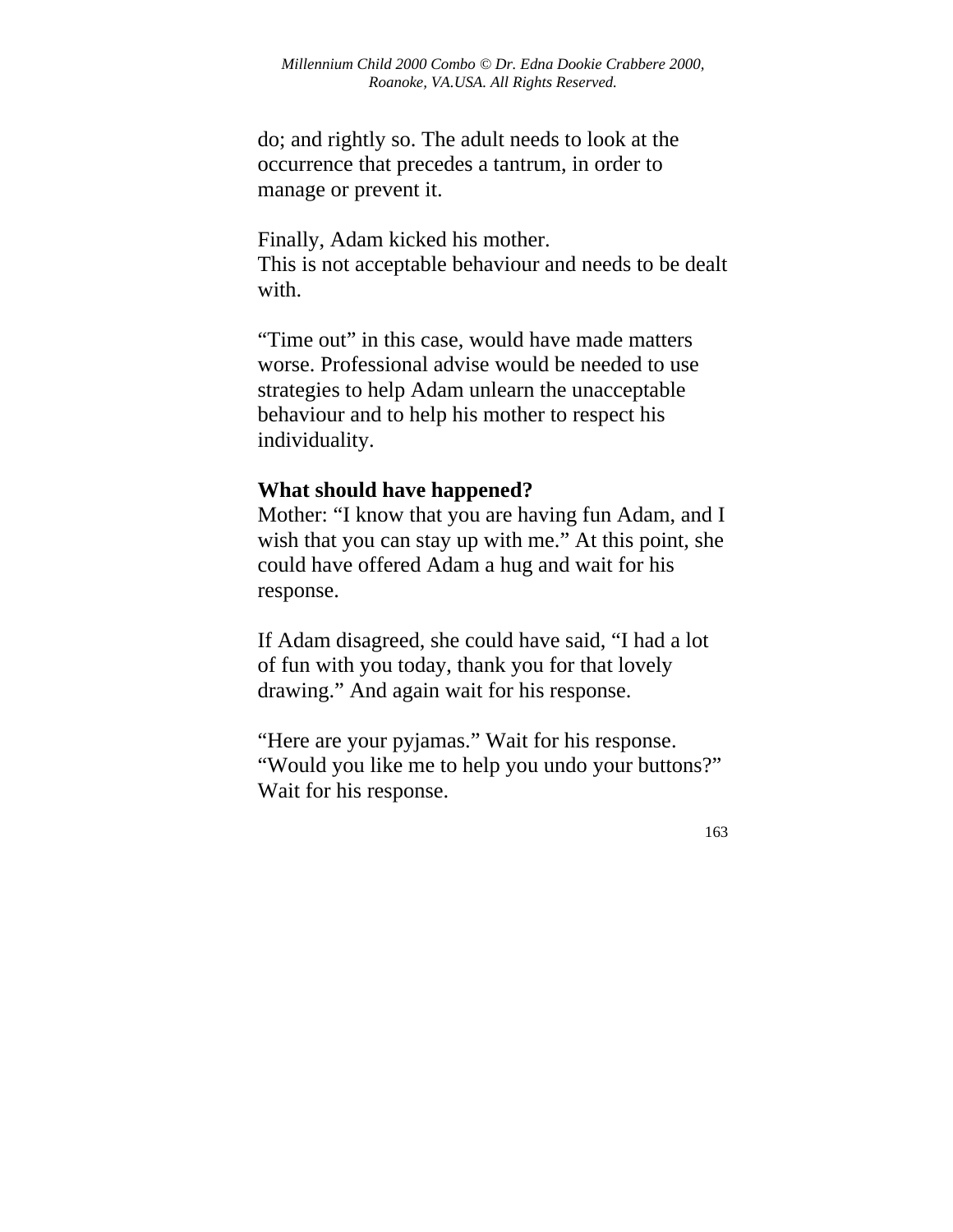If Adam was still not co-operating, that was a good moment to talk about his feelings in connection with bedtime.

He may have developed a fear of the dark or an anxiety, of many other things.

It is best not to suggest to the child, what he/she may be feeling, but rather say to the child, "tell me about last night, tell me about your drawing, tell me what you want to tell daddy, tell me what you can see in this picture, tell me what you saw on TV etc.

This will give the child an opportunity to express his/her feelings, which may surprise you.

### **Explain to the child**

If kicking were the usual behaviour with a particular child, it would be suitable for the child to have an explanation for his/her "time out" and given a choice to help correct the behaviour.

Examples of unacceptable behaviour: Name calling Abusive language Throwing toys/objects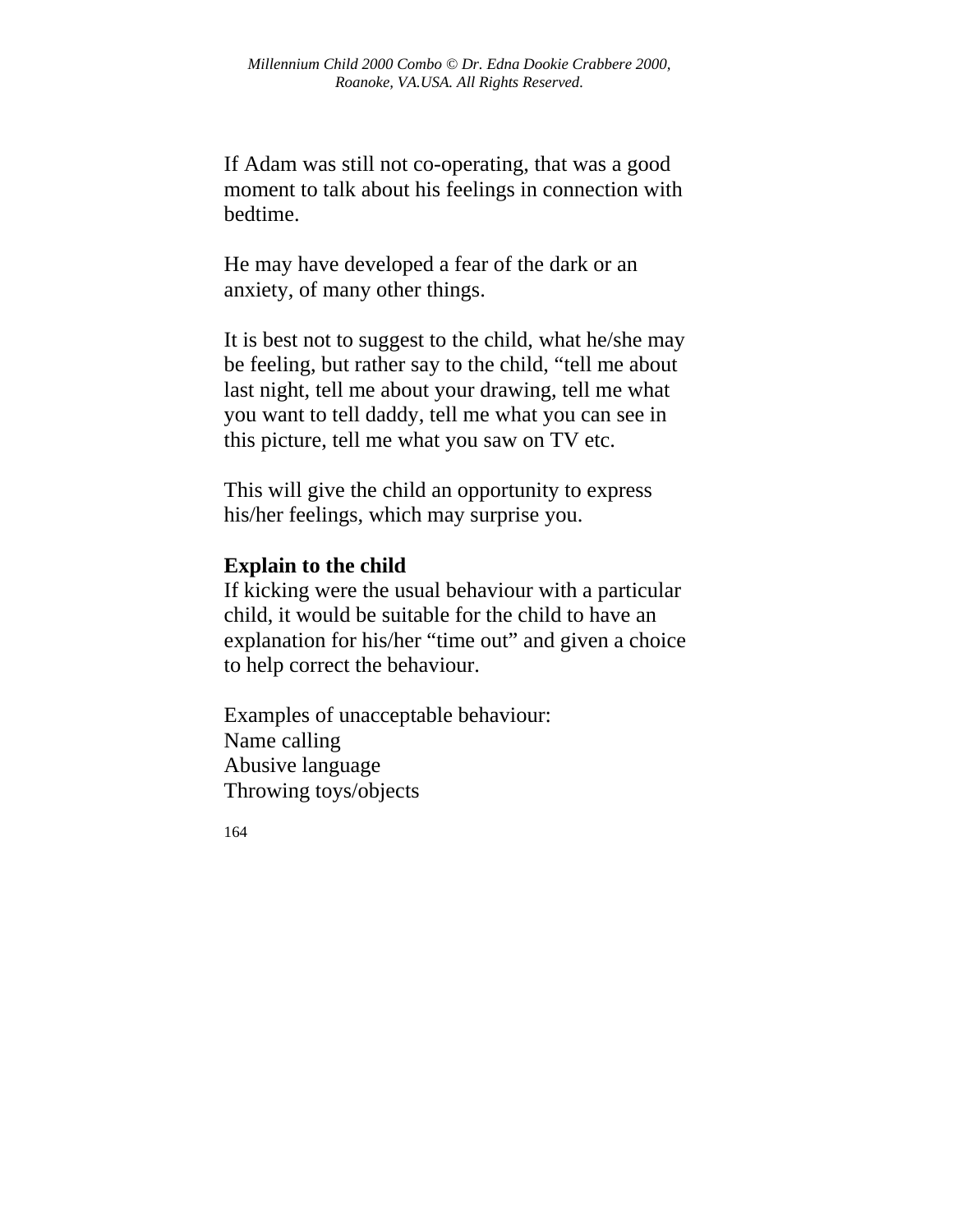Pulling hair Pinching Spitting Biting Hitting Using an object to hurt others Dishonesty Taking what does not belong to her/him Any other action that causes hurt to another person.

Children develop unacceptable behaviour from time to time; these are learned from the various experiences they have with other children and adults.

### **Methods of managing unacceptable behaviour**

- 1. Remove the child from the room but stay with the child and give the child opportunities to talk about his/her feelings.
- 2. "Time out" from positive reinforcement within the same room.
- 3. Ignore the child if there are no physical dangers. (This depends on age.)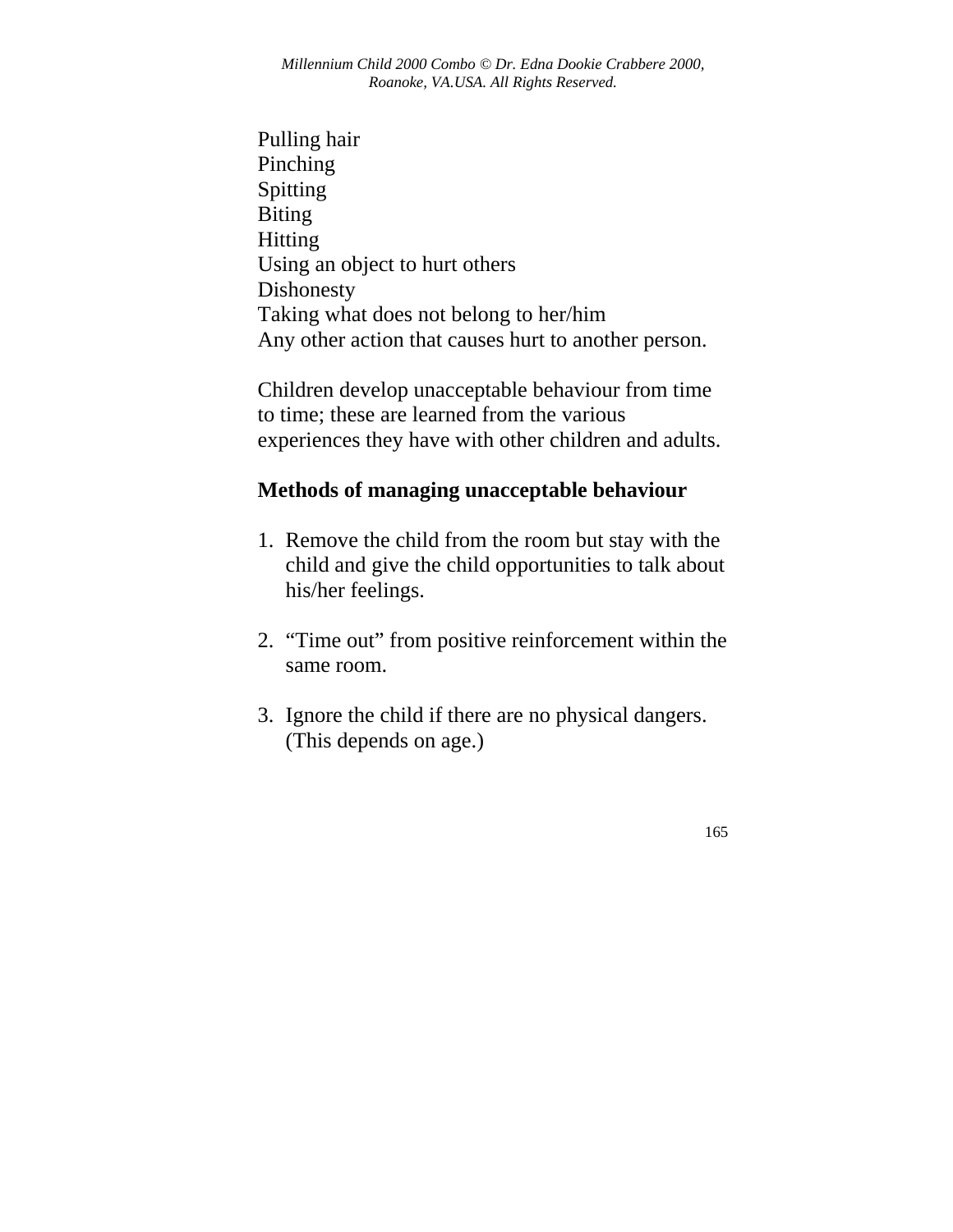- 4. "Time out" from an immediate activity within the same room.
- 5. Hold the child securely in your lap in the case of a tantrum; be aware of your own strength so you don't hurt the child.
- 6. In cases of severe tantrum, take the child in a safe room and allow the child to express him/herself, stay with the child to make sure that he/she does not hurt him/herself. Offer a hug when the child seems to be calming down, speak in soft and loving tones.

These methods must be practiced with love, if the adult is feeling angry; someone else should deal with the child.

When using the "Time out" method, the duration should not exceed two minutes, sometimes a few seconds may be enough; no child should be left alone at any time, treated negatively or be victimized in any form.

The adult should assess the situation and deal with it according to the circumstance, including the age and the stage of the child's development.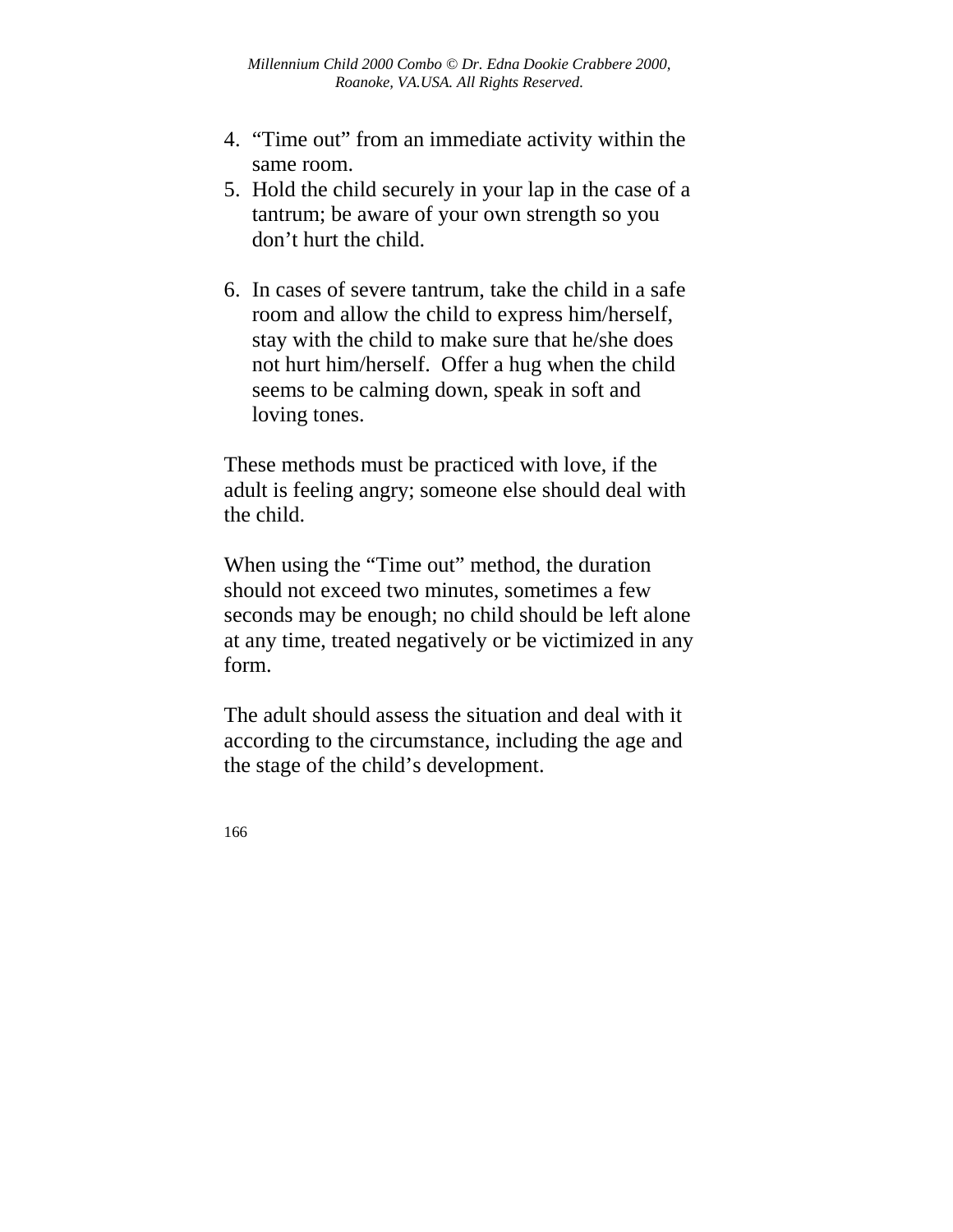Exclude the child from the current activity with an explanation, do not raise your voice but alter the tone to help the child to recognize that his/her behaviour is not acceptable.

Choose words that the child will understand, for example, "Esther it is not nice to bite anyone because it hurts, so you will not play with Jenny in the sand box for a while but you will sit here quietly with me."

What happens next should depend on how the child reacts to being excluded from the current activity.

In some cases the child may get upset almost instantly, this reaction should be considered as it may be enough for the child to learn that the behaviour is unacceptable, talk with the child and encourage verbal responses to help the child express his/her feelings; you may be surprised to learn from the child how he/she is really feeling and a difficulty which may have been going on for months could get solved in a few seconds.

Talk with the child.

Be firm but supportive.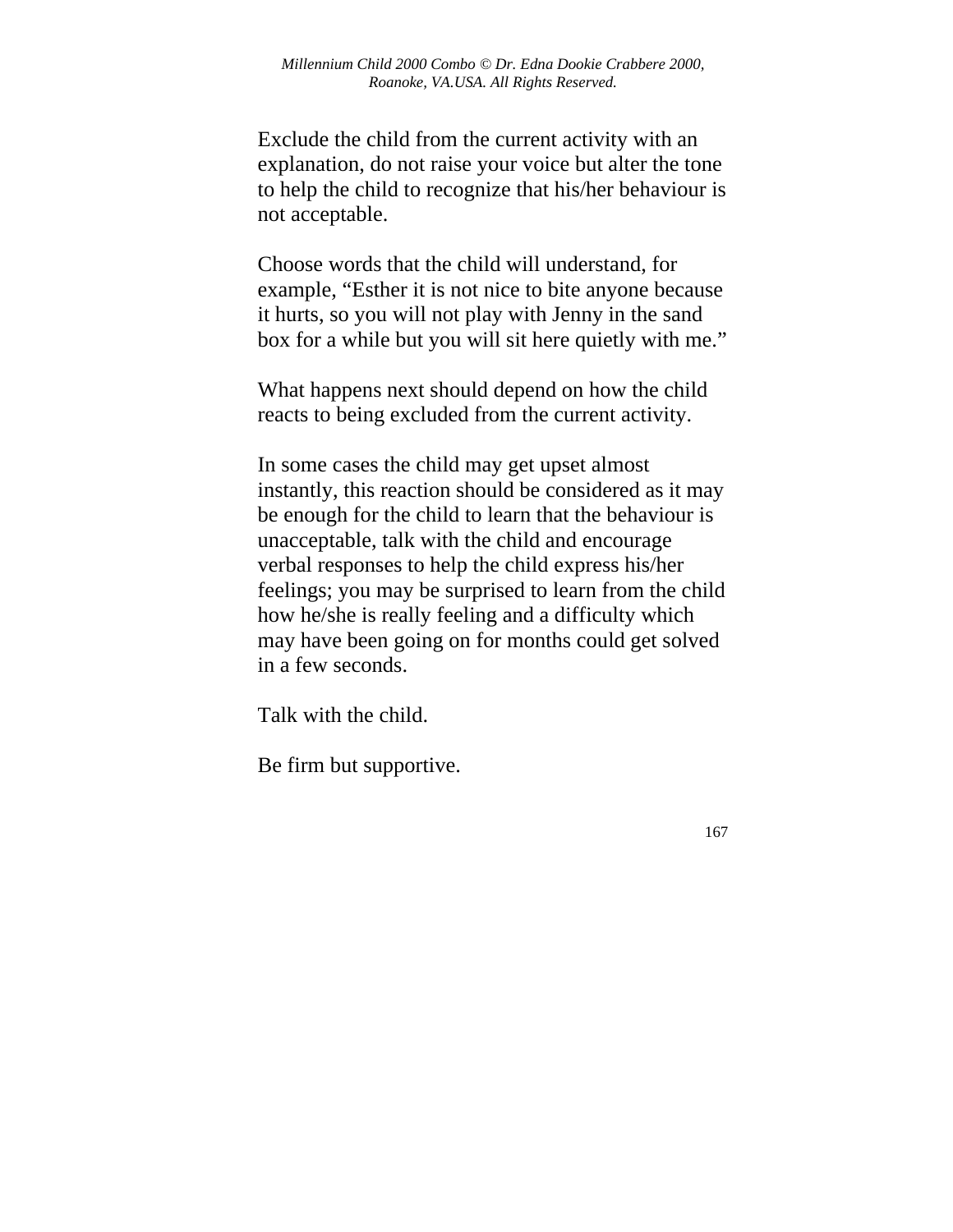If the child does not co-operate, the following can be done according to the situation, the age, and the stage of the child's development:

Divert the child's attention or ignore the child. (Aged 2 and under)

Give the child choices: The adult can say "you can stop biting or you can sit here by me." The adult should observe the child for emotional reaction; if the child chooses to sit out of the activity the adult can then allow the child to rejoin the activity after two minutes; if the behaviour is repeated, the adult should immediately repeat the "time out" period again and again, until the child learns to reason.

This action must be subjected to the "age and stage of the child's development."

Talk with the child, tell him/her why you are repeating the action and encourage the child to verbalize his/her feelings.

I have worked with children for more than thirteen years on a full-time basis and I have never met a child who chose to have "time out", they would willingly choose to stop the unacceptable behaviour but invariably, returned to the scene and repeated the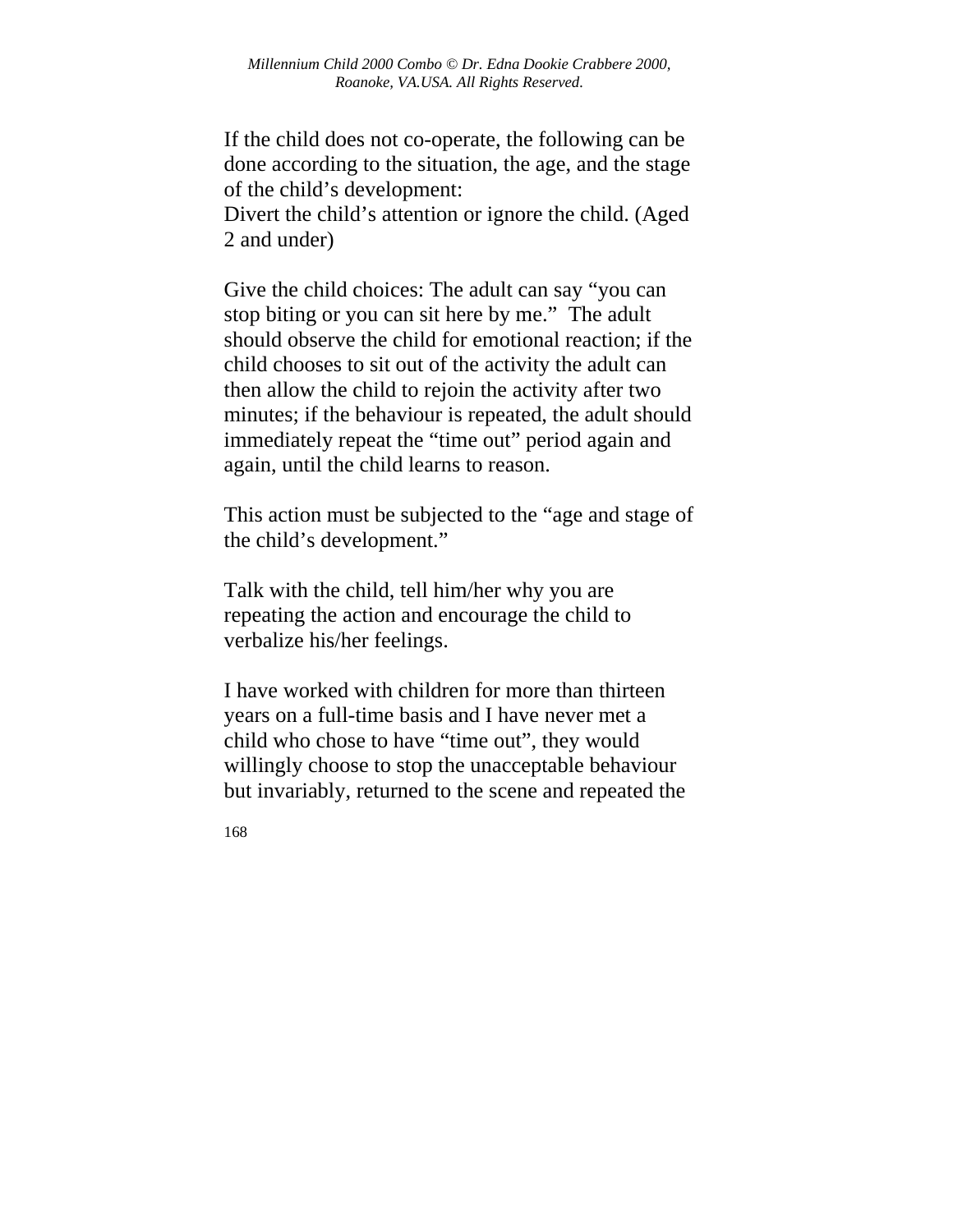behaviour; the adult needs to be observant and be present, to protect the other child and to help the child in question, to learn to behave reasonable. This is not an easy task for both adult and child, and for this reason I strongly believe that each child deserves to be with his/her mother during the tender and precious early years.

When children continue to repeat an unacceptable behaviour, they are not being stubborn they are really trying desperately to understand what the world is all about, so when the adult respond to them with anger, this is exactly what they would learn; anger.

#### 8.

THE CHILD MUST NOT BE FORCED TO GIVE A REASON FOR HER OR HIS UNACCEPTABLE BEHAVIOR.

Young children do not understand fact from fantasy until they are over five years old; some children learn this concept sooner and this depends on the stimulation they received from birth.

Because of this cognitive immaturity, the child's ability to reason would vary; this is why children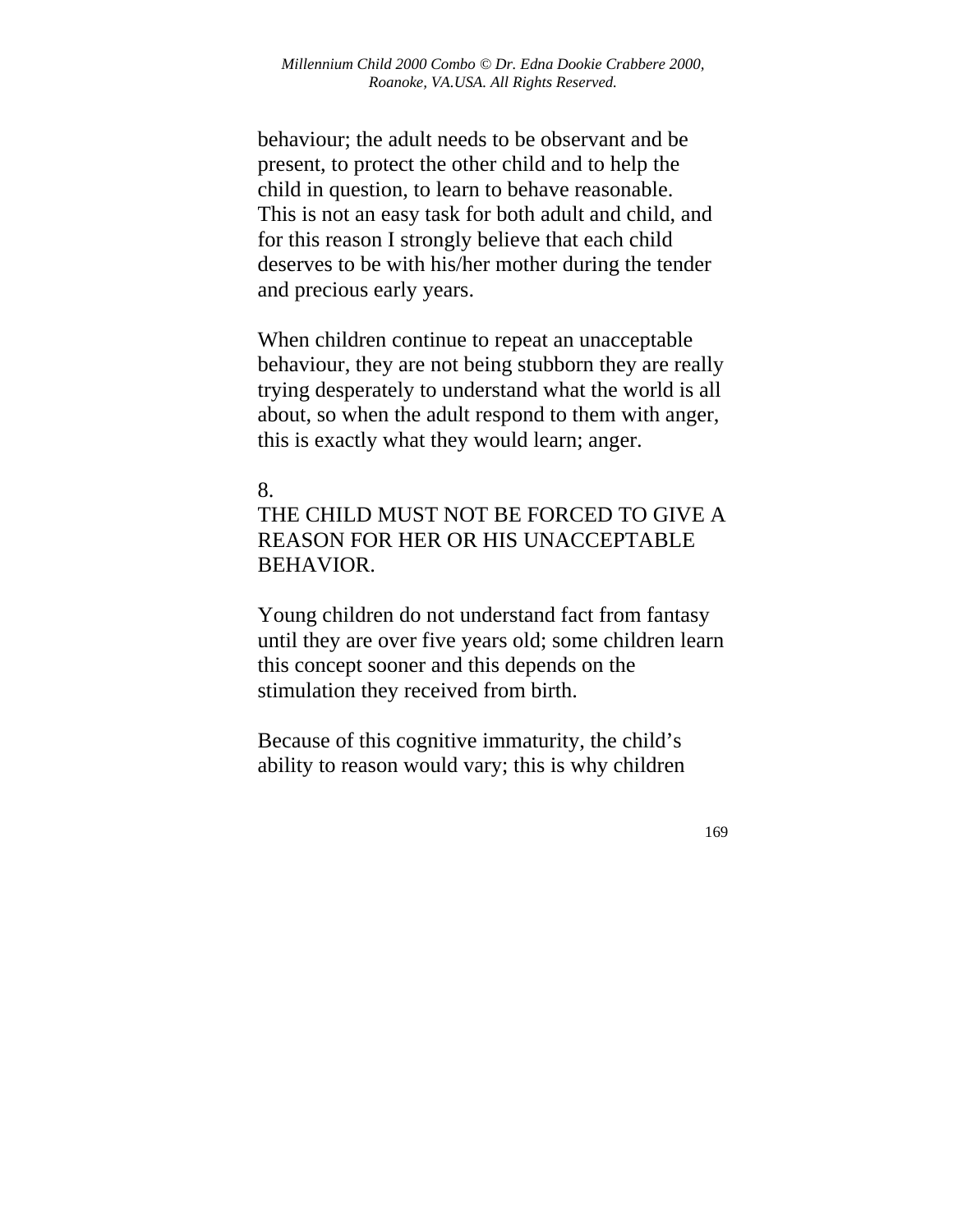should not be forced to explain themselves. The reality is, the child really do not know how to.

Adults do what they think is best for their children but there is no surety of the kind of teenager or adult they will become. I feel that the sense of reality on any given topic is an individual thing.

They can only understand the world by the information that they receive from adults and peers, coupled with their own individuality.

This is why it is so important that children are not allowed to watch television alone if they are under eight years of age. It should be a family tradition to talk with the children at the end of the day, allowing them to express both positive and negative feelings about everything they experienced, including television; the adult should take this opportunity to correct any misconception, which the child may have developed.

9.

THE ACTIONS TAKEN BY THE ADULT MUST BE APPROPRIATE TO THE CHILD'S AGE AND STAGE OF DEVELOPMENT.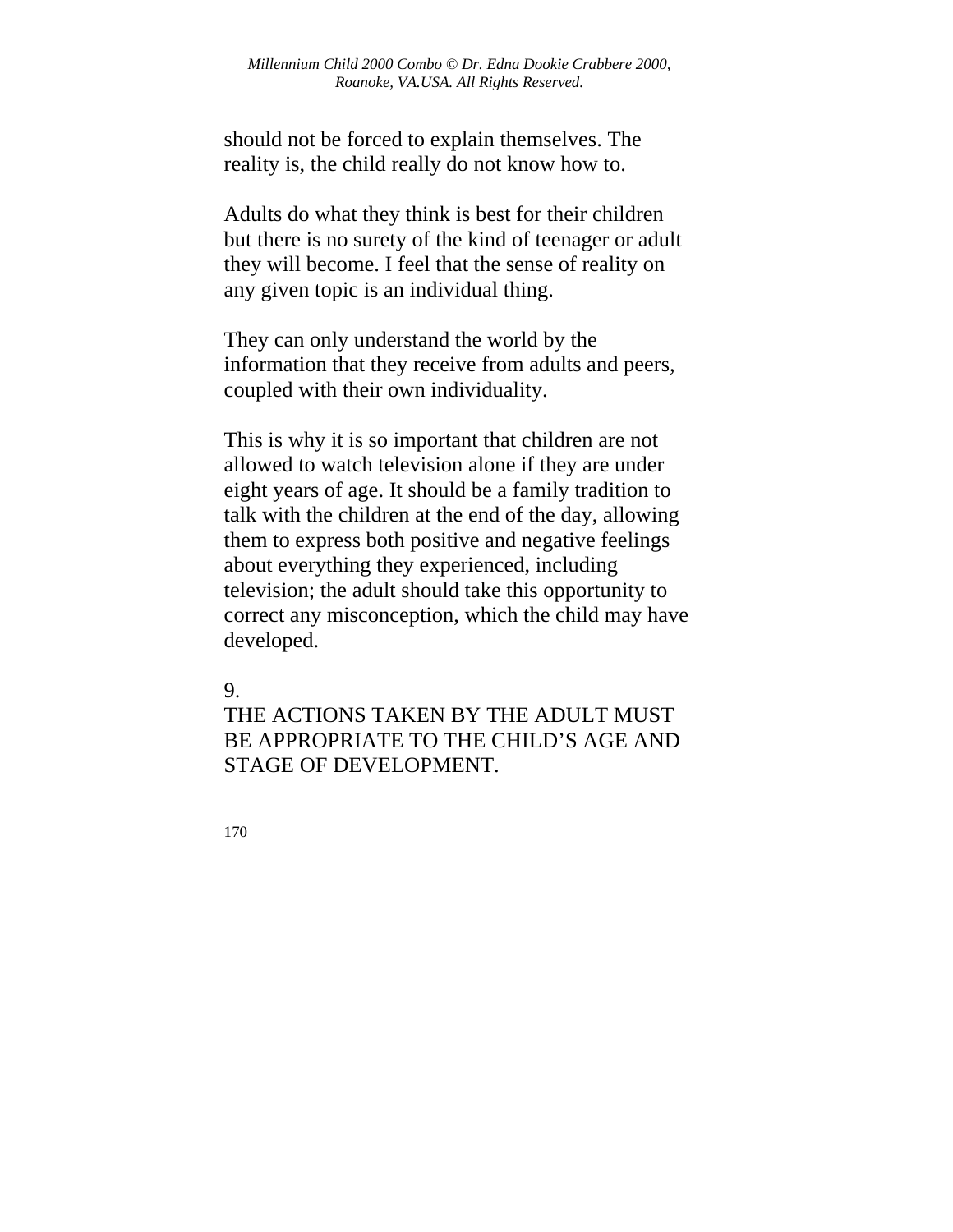As children develop in age and stages, some of them develop a little ahead of their age group and some fall behind, for various reasons.

If adults are acquainted with the stages of child development children with benefit tremendously. This advantage will help the child to become more adjusted to cope with the pressures of society.

#### 10.

ACTION TAKEN BY THE ADULT FOR UNACCEPTABLE BEHAVIOR MUST BE IMMEDIATE AND NOT MINUTES LATER, WHEN THE CHILD MAY HAVE FORGOTTEN ABOUT IT.

Deal with circumstances immediately, so that the child can relate to what is going on at the moment.

#### 11.

RULES THAT THE CHILD IS EXPECTED TO FOLLOW MUST BE SIMPLE, CLEAR, CONSISTENTLY APPLIED AND UNDERSTOOD. THE NEEDS OF THE CHILD MUST BE CONSIDERED FIRST.

The feelings, needs and wishes of the child should always come first, there is no need for the adult to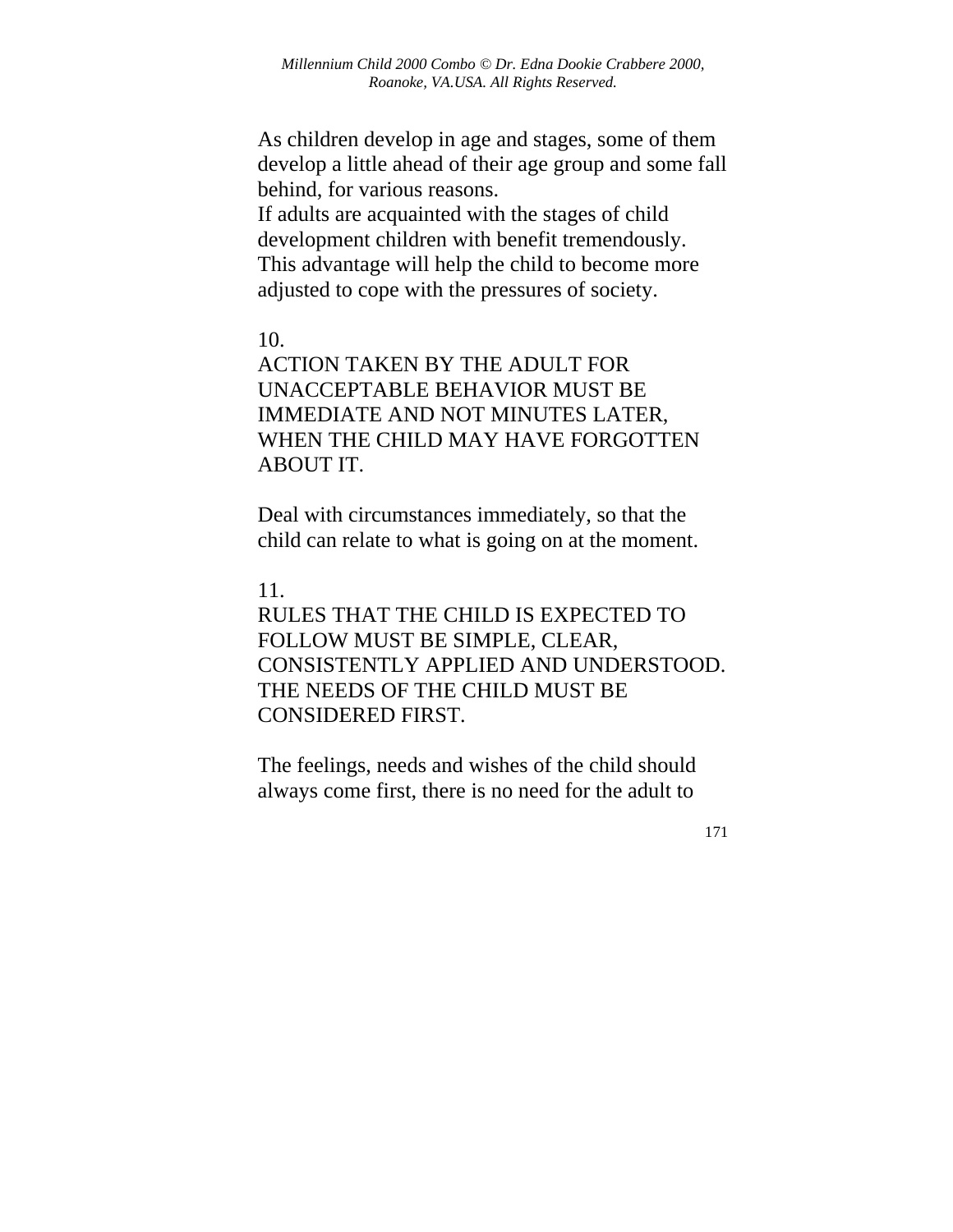run around meeting all the demands of the child; prioritize and be reasonably to the child's demands. Children need to be heard, to be kept safe, to be provided for, to be dealt with, "age appropriately" and to be loved unconditionally, when these values take priority I believe that there would hardly be room for children to make demands; the thoughts of children are pure until they learn differently from the adults and other children around them.

#### 12.

THE CHILD MUST BE RESPECTED, BELIEVED, TREATED WITH HONESTY AND NOT BLAMED FOR SOMETHING SHE OR HE DOES NOT UNDERSTAND.

Adults do not need to tell young children everything. In "age appropriate" terms they need to be told the truth but they should be allowed the freedom of making enquiries in their own time and in a way that they choose.

Giving children unnecessary information could cause anxiety and misconception.

Speak with them in simple terms with soft and loving tones and allow them to ask questions. Very often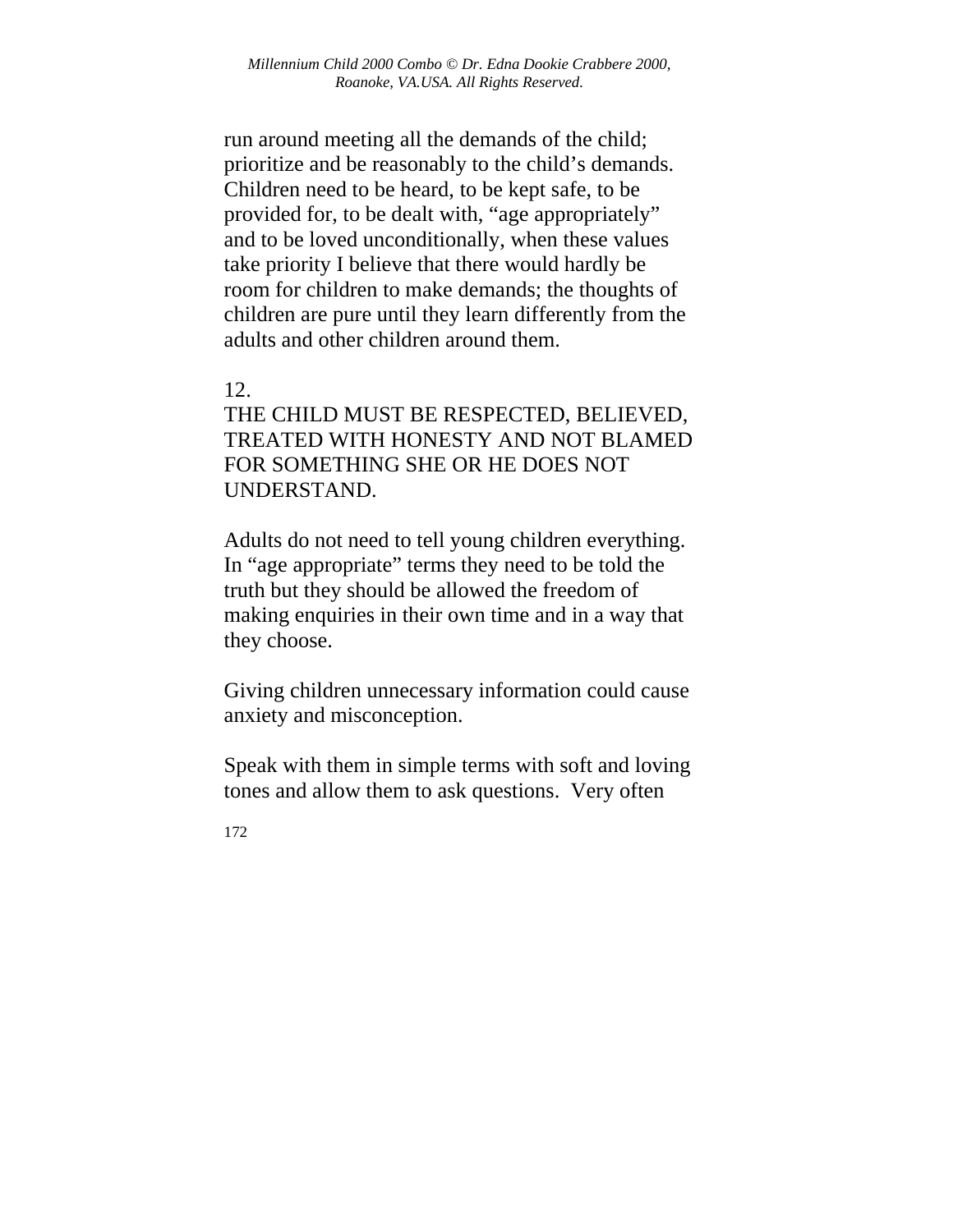when children ask questions, all they want is a logical answer, according to the stage of their development.

# SECTION 4: CURRICULUM IDEAS FOR YOUNG CHILDREN

### **Introduction to Curriculum**

Young children do not have to reach a certain age for a curriculum to be applied to their learning experiences.

From birth, babies are learning and for successful development to occur in all areas the adult or adults who are around that child needs to have some sense of how children learn. Each child has the right to be offered such opportunities that would help him/her to develop to their full potential.

One does not have to be an expert in Education to teach young children; following the interest of the child could be a good guide, keep them safe, provide suitable play-materials for fun-activities and experiences and watch the child grow into a genius.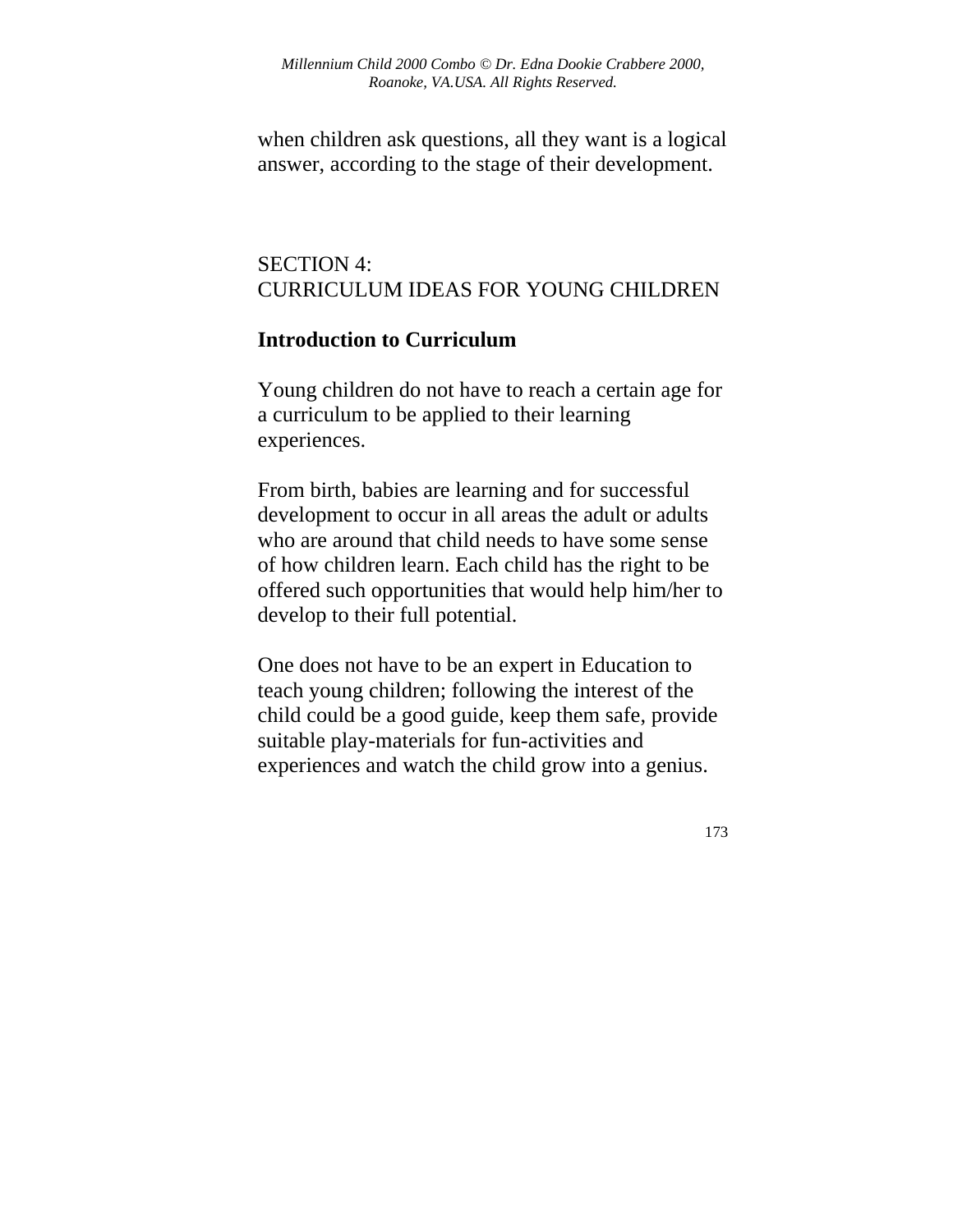Children learn by repetition and in stages.

It is not difficult if the child's interest is at heart, to plan, to implement, and to monitor the development of the child; introduce an idea or activity, observe the child's response, take note of the level of ability and the interest of the child, remember the degree of fun that the child expressed and plan for the next stage of learning.

This is organised "play," the channel through which young children develop concepts. Play opportunities help children to develop their learning ability and add more information to the knowledge they already have. Very often young children are unintentionally deprived of many play opportunities that can be very easily attained.

I hope that the ideas in this book would help parents and teachers to review their curriculum.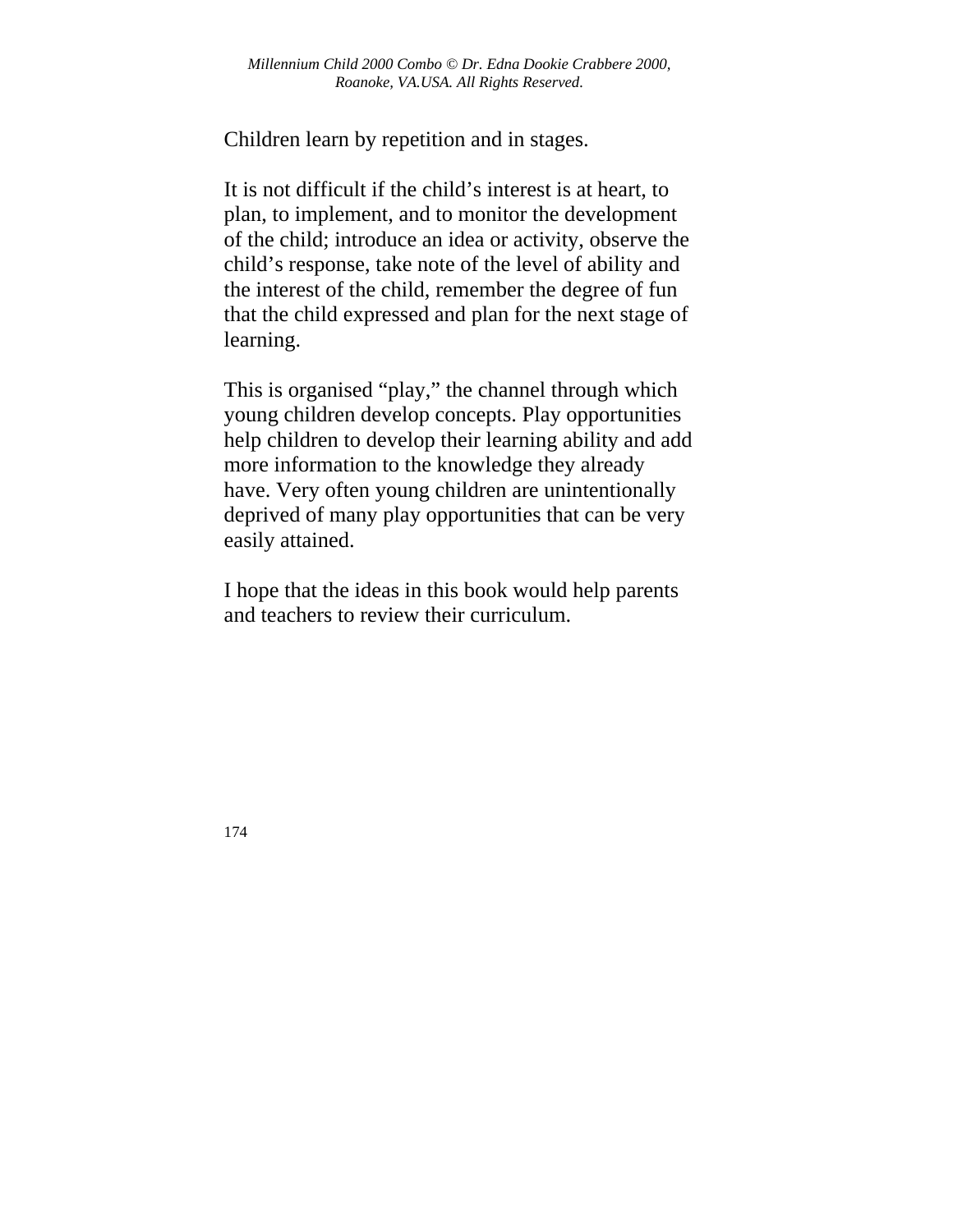#### ENGLISH LANGUAGE

Language permits us to communicate. Values: To promote the importance of communication. To recognize the existence of and the understanding of print. To develop competency in literacy.

Sources: Library/Book clubs. Home made/school made books. Book stores/borrowing from a friend. Computer, tapes, videos and other technology resources.

### **Ideas for promoting the use of English Language**

One to one conversations, stimulated by the adult: Talk about the weather, family, home, activities, experiences etc.

It would be more interesting to the child if the conversation is more about what the child wants to talk about; the child would be more receptive to learning and would be enjoying the experience at the same time.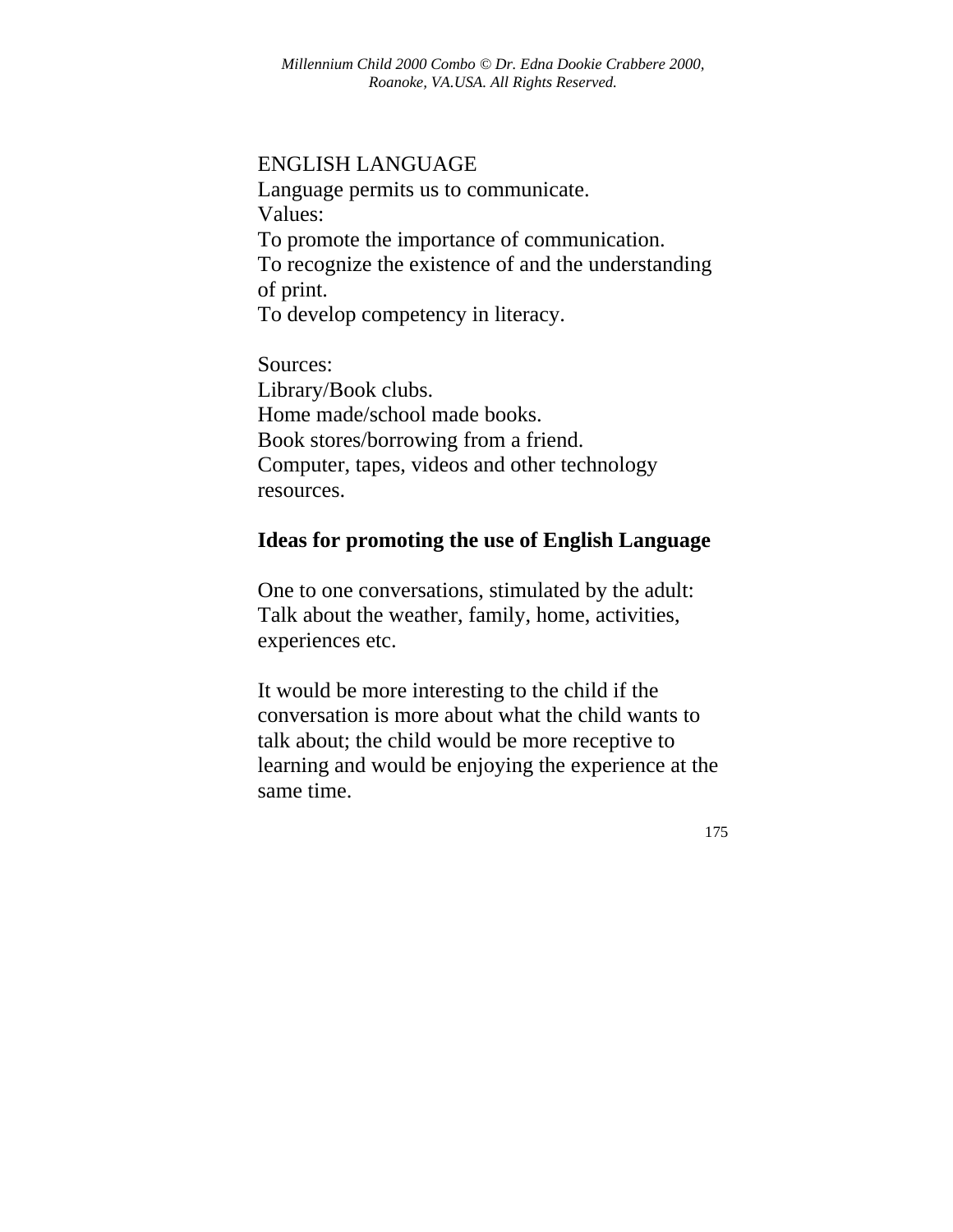Listening attentively and respond to stories and poems:

This should be experienced in large and small groups. Choose books that are popular with the group and introduce new books appropriately, for example, new resources on the market and in the media. The child should be encouraged to anticipate what is the next word in the story or the next picture in a familiar picture book.

Speaking and listening in group activities: Allow each child to ask questions, make comments, or offer contributions about a particular topic.

Responding to adult's simple instructions appropriately:

It is vital that the adult uses accurate pronunciation and clear speech.

Story-tapes, songs, rhymes, and movement to music are very helpful for a refreshing change from one to one with adult.

Relate story from pictures:

Give the child time to absorb the contents of the picture then encourage the child to make up his/her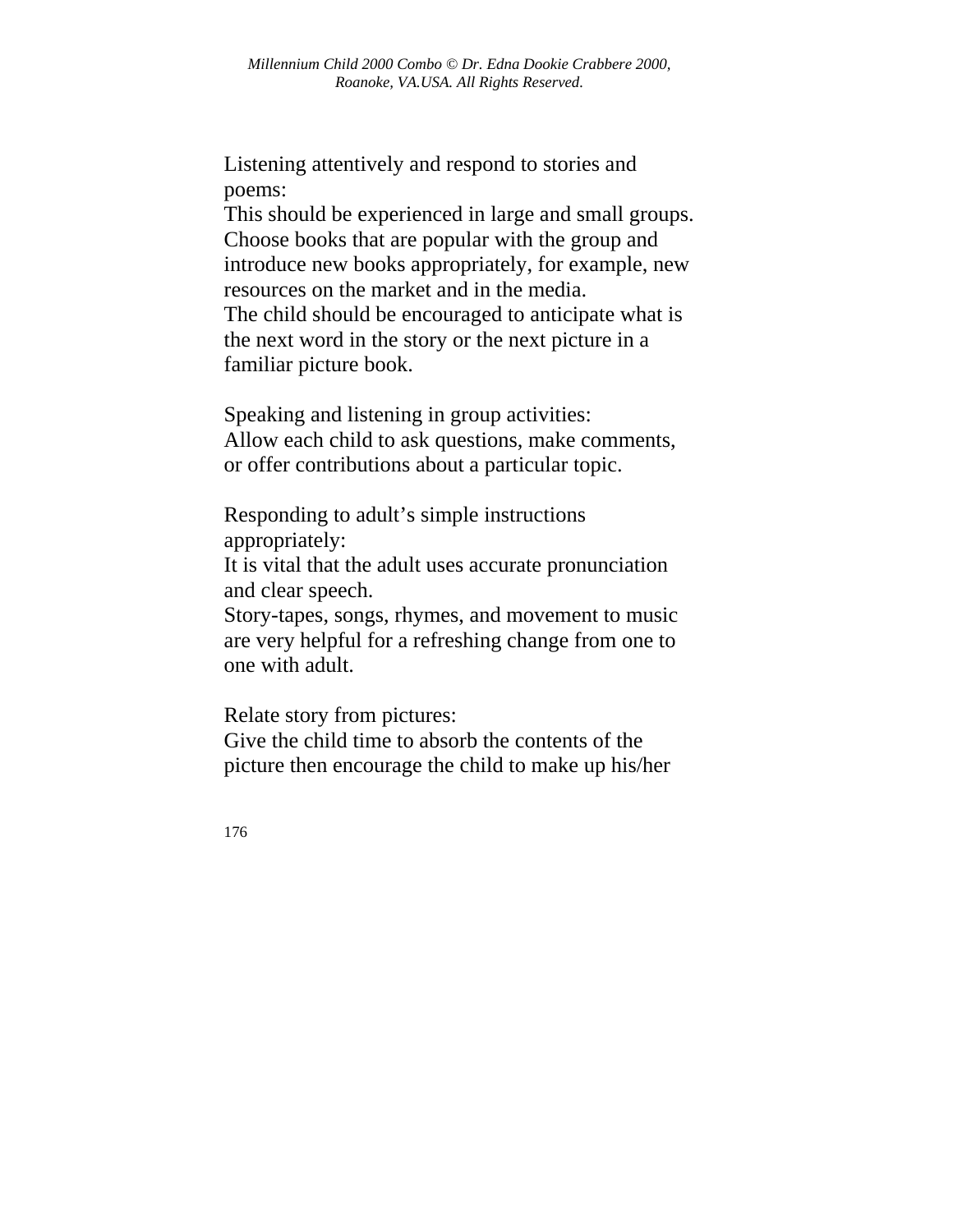own story from the scene, talk about colours shapes, sizes, numbers, letters etc. Letter recognition and pronunciation: Alphabet, name cards, flash cards, lotto games, birthday chart, weather charts, etc. Introduce storybooks, picture books and factual books.

Using a book:

Holding a book up the right way and viewing letters from left to right. Allow the child time to explore a book alone and conduct supervised one to one reading. Group reading, shared reading, paired reading.

Developing the skill of using a book alone and in group activities:

This will encourage the child to develop an interest in books and gain confidence in seeking knowledge independently.

Opportunities to memorize: Songs, rhymes, ring games, role-play, memory game, matching games and similar activities.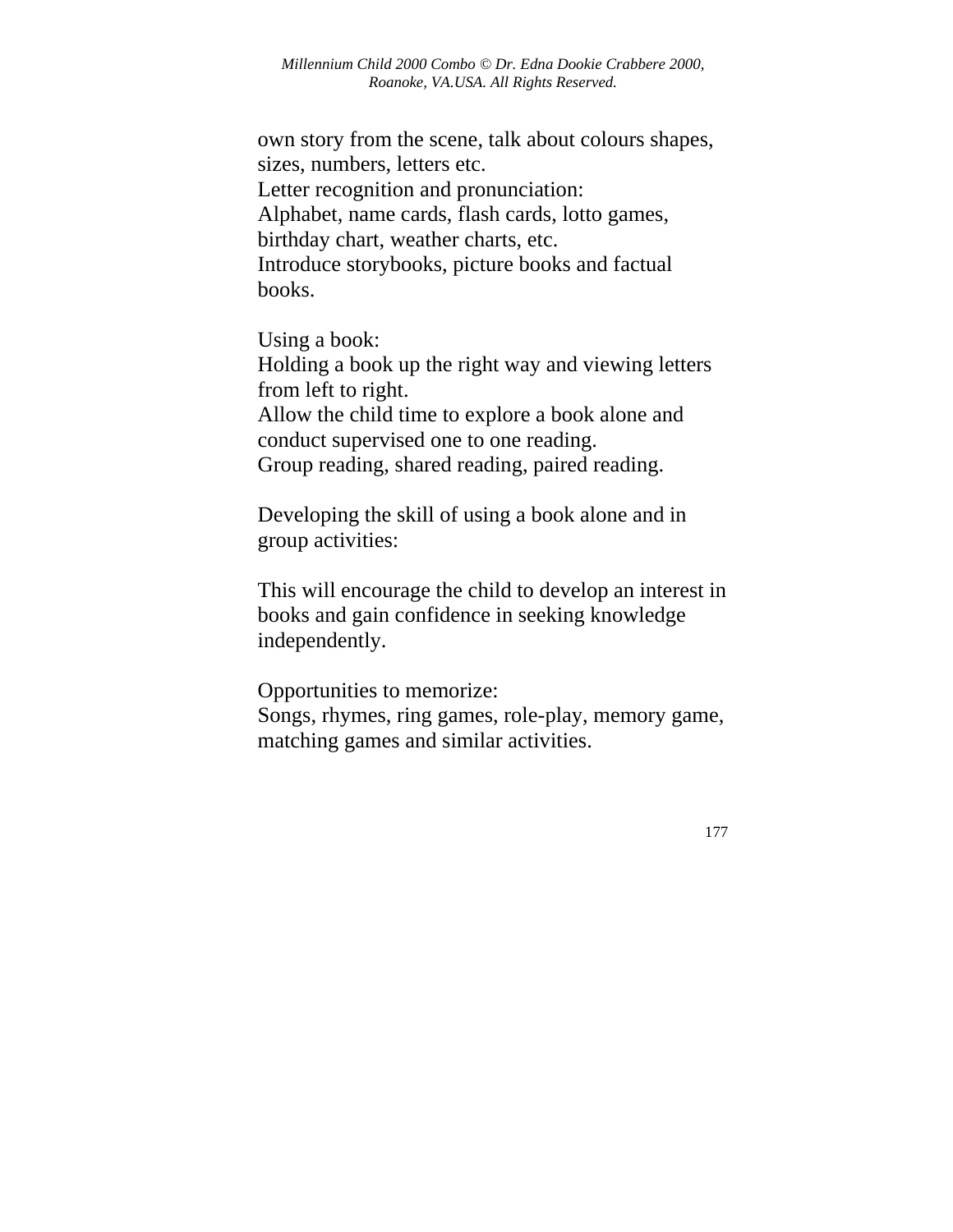Record the child's or children's voices and allow them to have the equipment to replay their recording as free time activity.

Adult's role: Have a good attitude with the use of books. Set up a library or book corner. Provide "age appropriate" books: non-racist, nonsexist, fact/fiction, special needs, cultures, gender issues, etc. Encourage the children to keep the books in good condition. Give individual attention and space where needed. Allow the child to choose. Arrange visits to local library. Explore ideas with the child to help him/her develop

an interest.

### MATHEMATICS

Simple mathematical ideas help children to develop concepts for problem solving.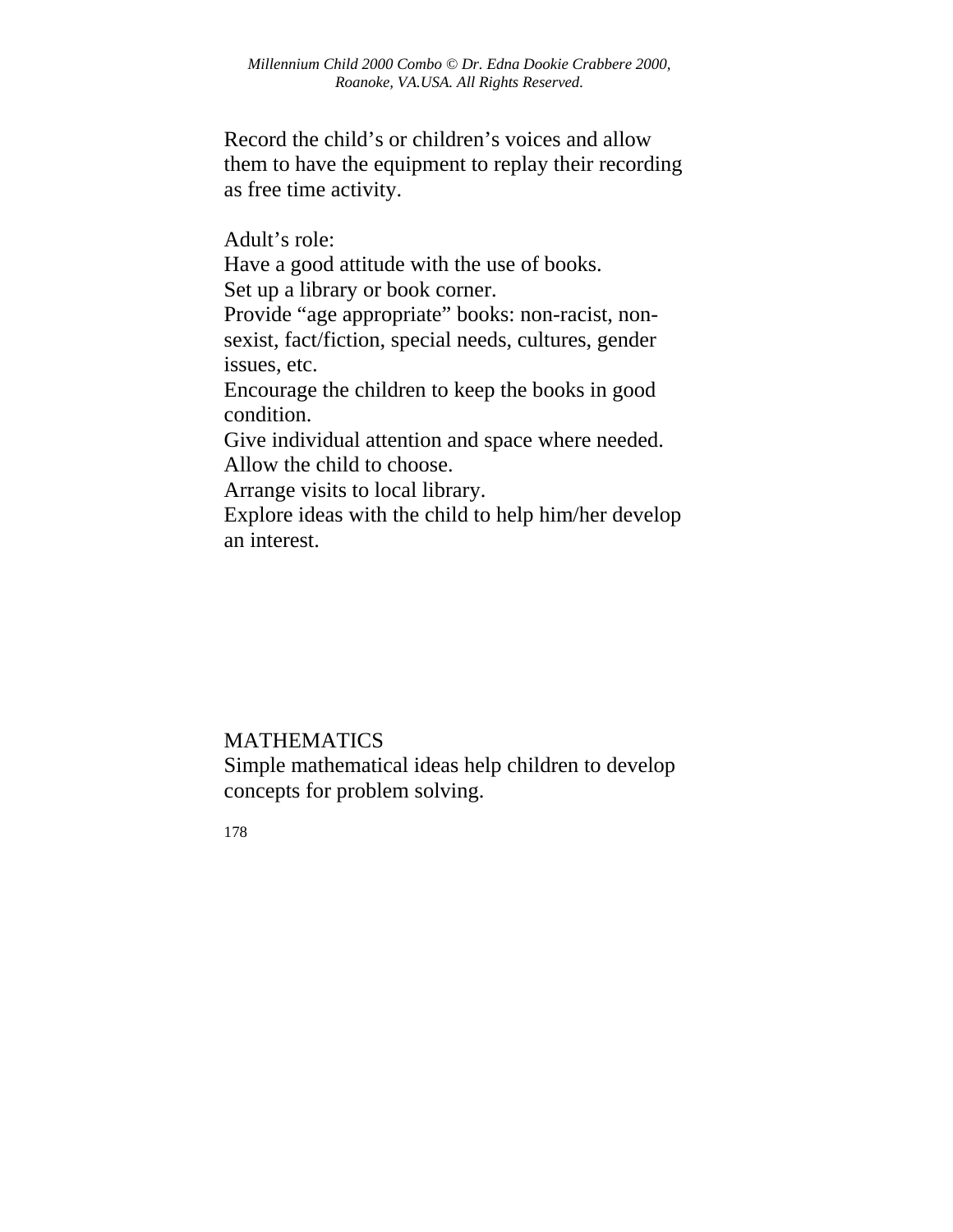#### Values:

To recognize the concept of and the use of numbers. Recognition and study of patterns. Increase cultural knowledge.

Develop the ability to think clearly and logically.

## **Ideas for promoting the concept and use of numbers**

Recognition and use of numbers 1 to 10: Number rhymes, stories, songs, counting games and activities, birth dates and house number, recording of numbers, measuring, weighing, number cards etc.

The use of everyday objects:

Comparison, sorting, matching, ordering, sequencing and counting; talk about routine, the concept of before and after, fast and slow, near and far. Looking at shapes, position, sizes and types, quantity, bigger, smaller, more or less than.

Recognizing and creating patterns: Threading, weaving, tracing, drawing around objects, rubbings etc.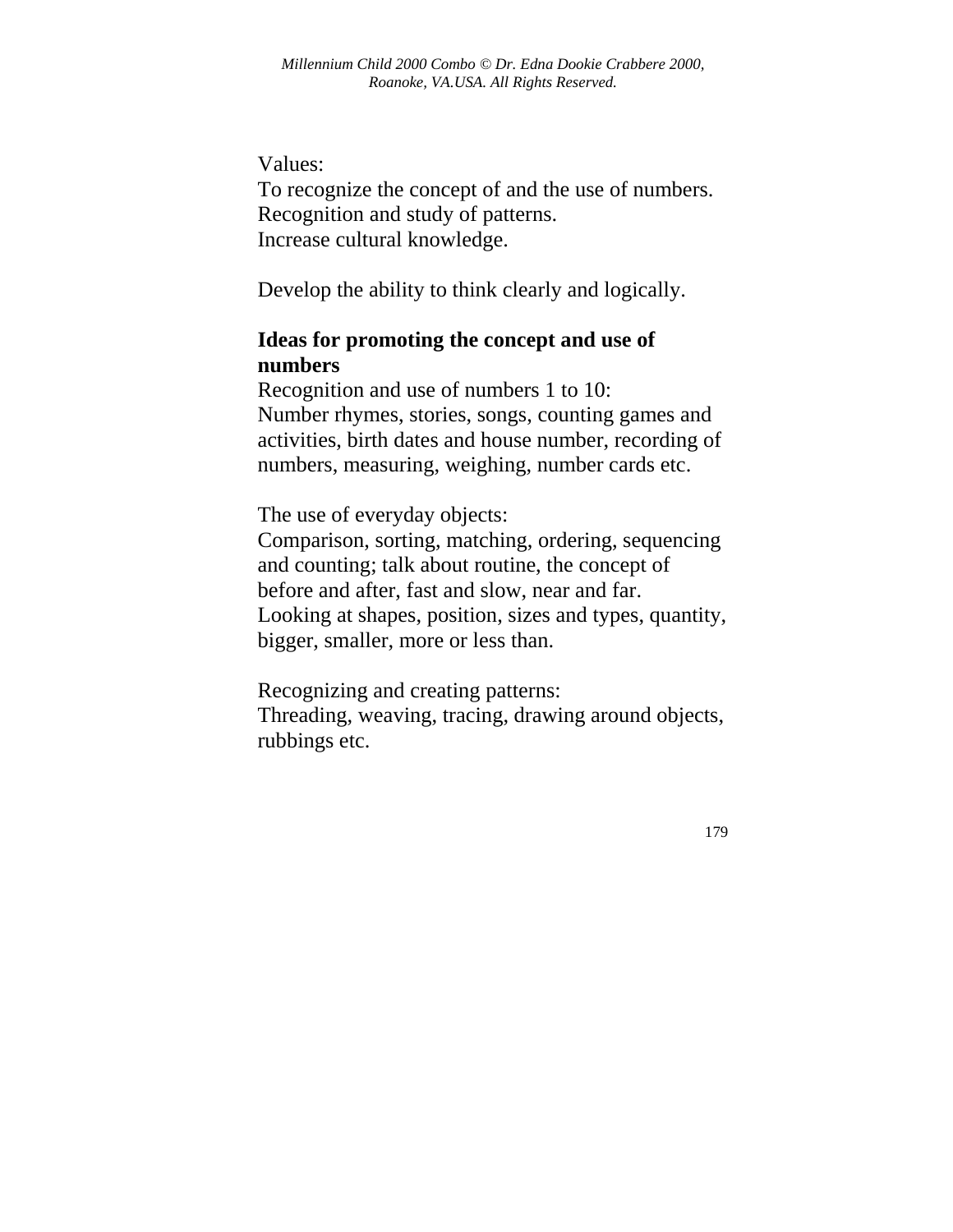Use of colour pencils, felts, crayons, chalk, led pencils, charcoal etc. Encourage free-hand drawing, sketching, painting etc.

#### **Sources**

Play materials, which include mathematical concepts: Dominoes. Graded objects. Card games. Number games. Calculators. Pegs & board. Link cubes, unifix-cubes, number line and similar resources. Computer, videos, tapes etc.

Adult's role: Include both boys and girls in all mathematical experiences. Do not discriminate: include race, gender, disability, nationality, culture, age and colour. Nourish the child's natural interest. Promote a positive attitude to mathematics. Express enjoyment and interest. Provide resources, opportunities and individual space.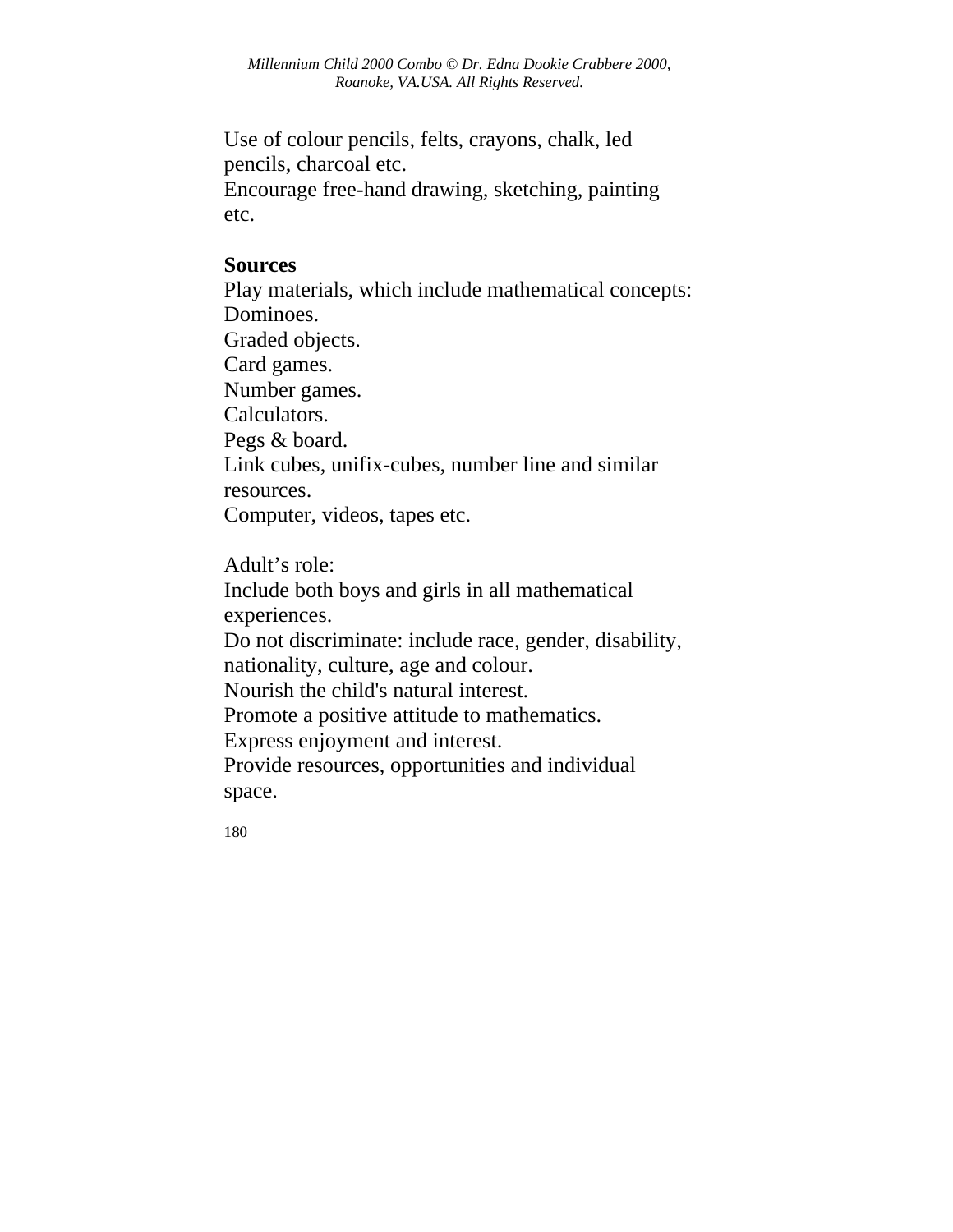Offer repetition, a variety of materials and a variety of methods.

#### **SCIENCE**

Science help children to develop ways of understanding the world by recognizing that Science is all around us and that they can explore such concepts in every day life. Values: Promotes and open the mind. Encourages curiosity and responsibility. Teaches co-operation and perseverance. Builds confidence, self-respect and thinking ability. Teaches acceptance of criticism and self-discipline. Offer opportunities to discover.

Sources: Air Light Colour Seasons Music Change Balance Building Magnets Our bodies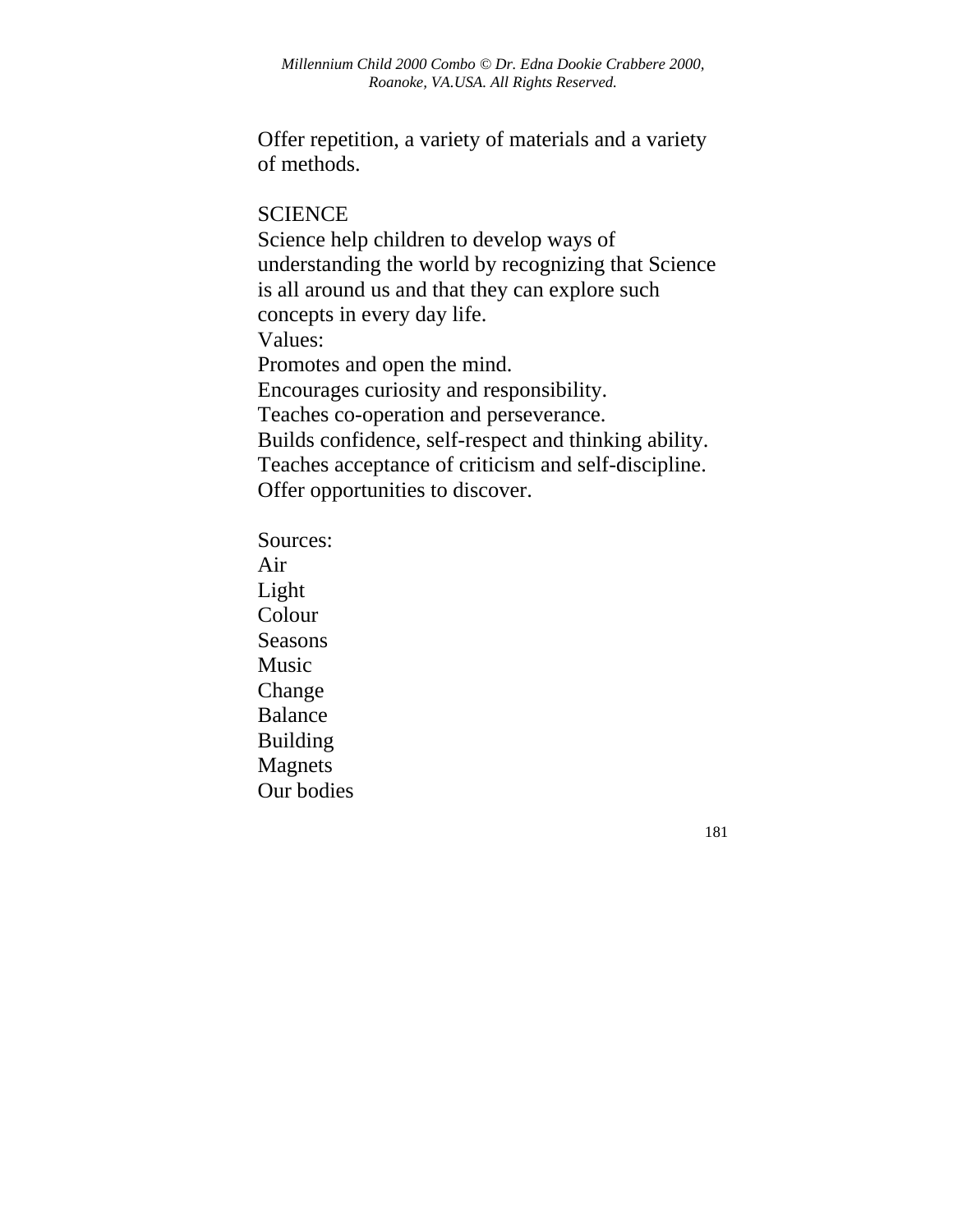Energy Plants and animals. Books, tapes, videos, computer etc.

The above are some examples.

The following are some ideas of looking at and exploring sources:

Observing different trees and plants.

Naming the parts of a plant; flowers, leaves, stem roots etc.

Growing seeds, bulbs and cuttings.

Exploring the different parts of a vegetable or fruit.

Looking at the changes that occur in the growth of plants and animals.

Naming the parts of an animal and naming different animals.

Looking at small animals and insects, birds and butterflies, etc.

Looking after an animal, insect or caterpillar.

What do different animals eat?

Experiencing different textures.

The cause and effect of hot and cold, pulling and pushing etc.

Sources of energy, the concept of hot and cold, movement, pressure etc.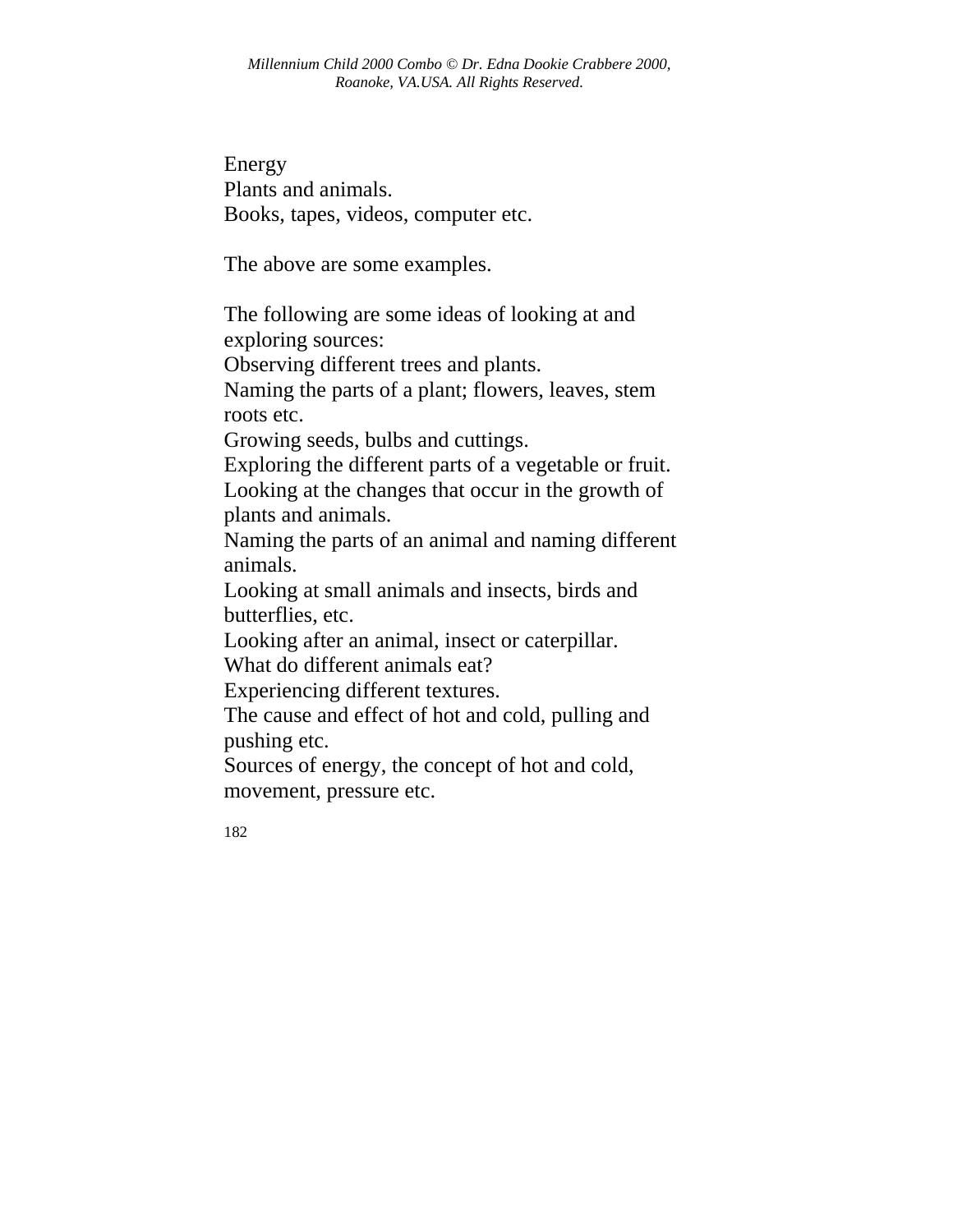Our senses allow us to smell, feel, taste, see, and hear.

Personal hygiene.

Nature collection - for example, items found on the beach.

# **One good source of learning for young children is through food**

The following is a list of some activities and ideas to discuss:

Visit to food shops. Where do we get food? Talk about what we do with food, drinks, and fruits. Cultural foods. Why do we eat food? What kinds of food do we eat for breakfast, lunch, etc? Looking at cookbooks and story books about food. Do suitable cooking: for example, making a sandwich or making popcorn. Observing the colour, smell, flavour and texture of different foods. Food hygiene. Cooked and uncooked foods.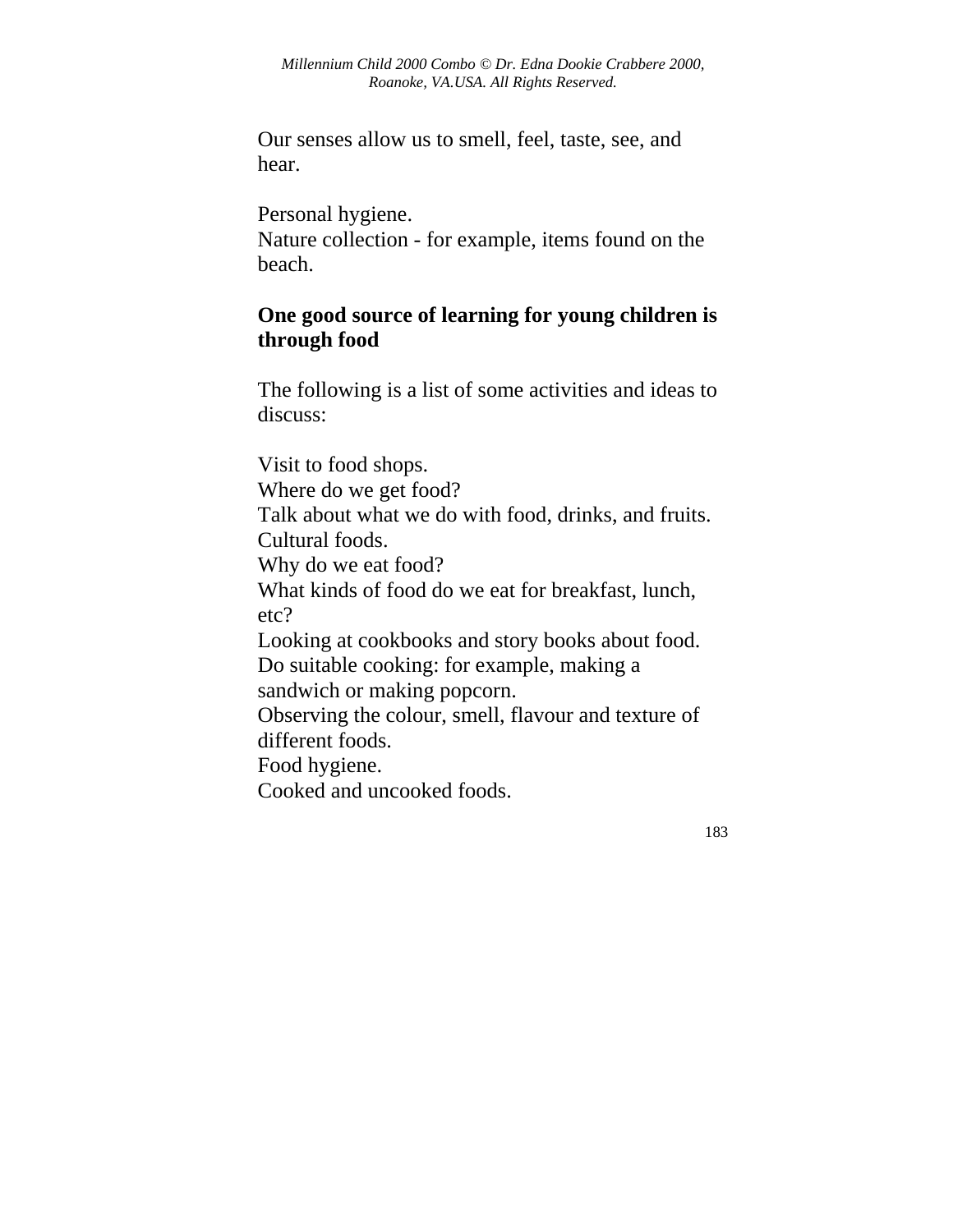Where do we get milk? Looking at different foods, which dissolve in water, for example, sugar and salt. What happens to ice-cubes if taken out of the freezer? Making play dough. The uses of the Microwave oven as oppose to the original cooker/oven. CREATIVE ART AND CRAFT FOR YOUNG CHILDREN Creativity allows young children to express imagination, feelings, and ideas.

Values:

To develop creative and artistic abilities. Explore texture, shape, colour, form, space etc. Builds on imagination and expression of rhythm in music and dance. Stimulates the senses. Develop a sense of self-worth and confidence.

Useful materials: Paper Fabric Wood shavings Wool String Card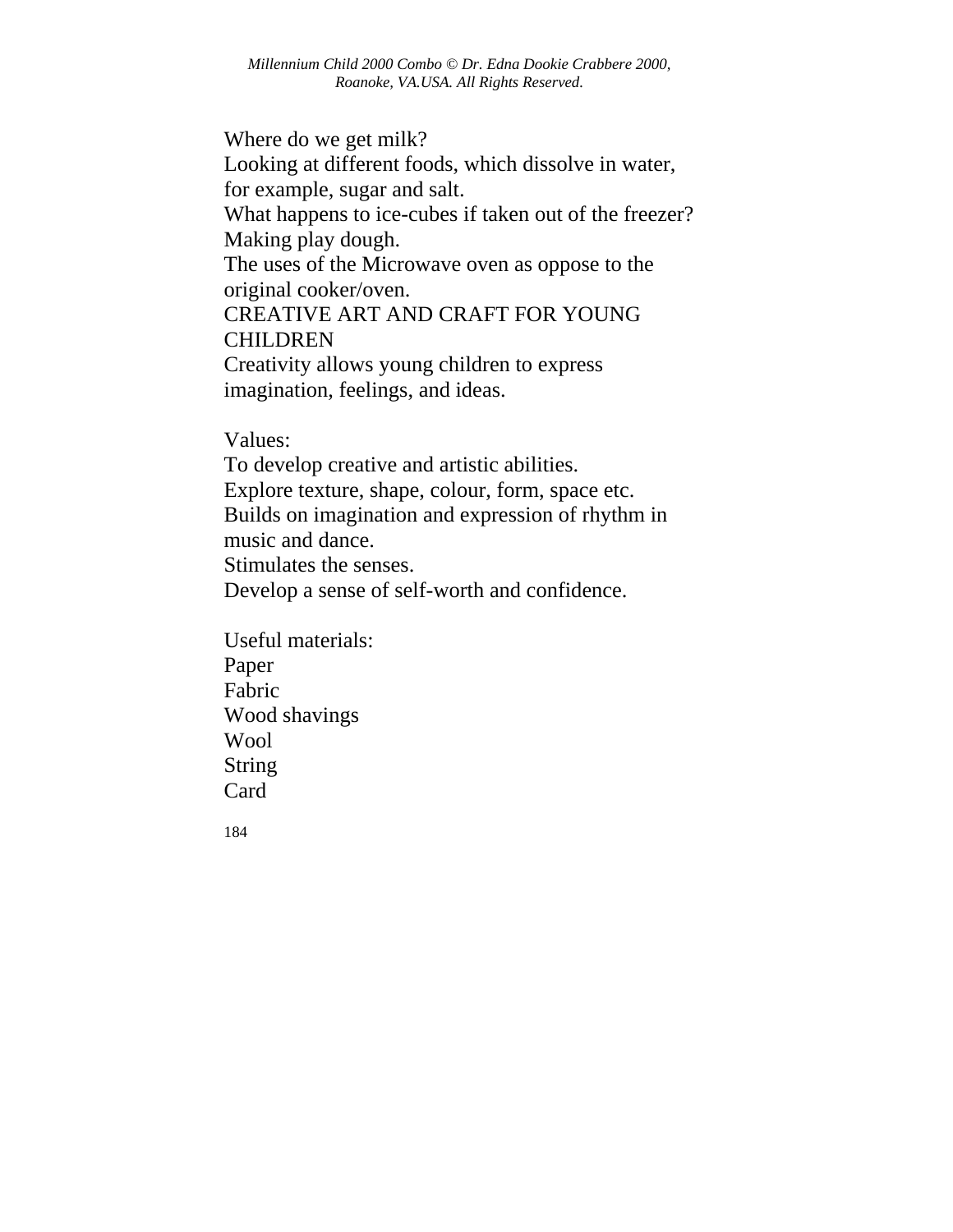#### Glue

Junk material from the kitchen or office, e.g. cereal boxes/waste paper. Paint Ink **Glitter** Charcoal Crayon Colour pencils Felts News paper Magazines Soap flakes Sponge Etc. All materials must be checked for safety.

### **Creative ideas**

Sketching objects. Making a pattern. Leaf printing, hand printing, foot printing etc. Collage: - using various materials, e.g. autumn leaves. Making mobiles. Making Masks: - a good opportunity to introduce culture.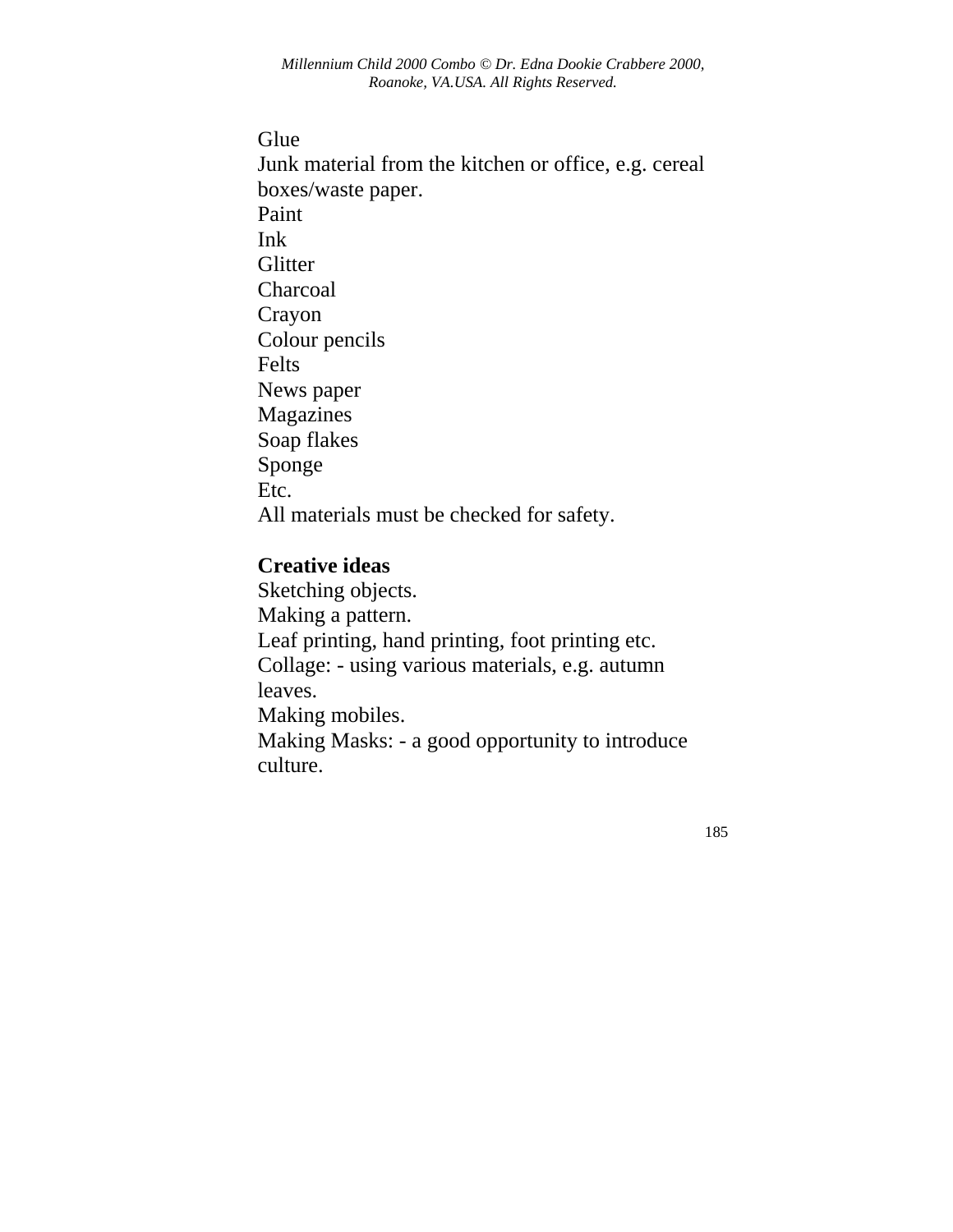Creating a pattern from rubbings of tree trunks, brick work, carvings, coins etc.

Weaving with, wool, paper strips, fabric etc.

Free hand drawing: - allow the child to do as much as she/he wants to.

Making instruments, using yogurt pots and dried beans.

Sewing: use safety needles and cross stitch material.

Making puppets, paper hats, paper bangles, etc.

Marbling using marbling ink and sugar paper. Clay modelling.

Boiled egg painting, using felts or crayons. Tie dying, stencilling, making cards.

Adult's role:

Provide materials, which reflect social and ethnic diversity.

Encourage the children to verbally express their ideas and appreciation of the work of others.

Offer individual attention and ideas to help them create what they imagine.

Encourage responsibility in clearing up after an activity.

Allow choices in use of materials and encourage the exploration of different materials.

Praise their efforts.

Check all materials for safety.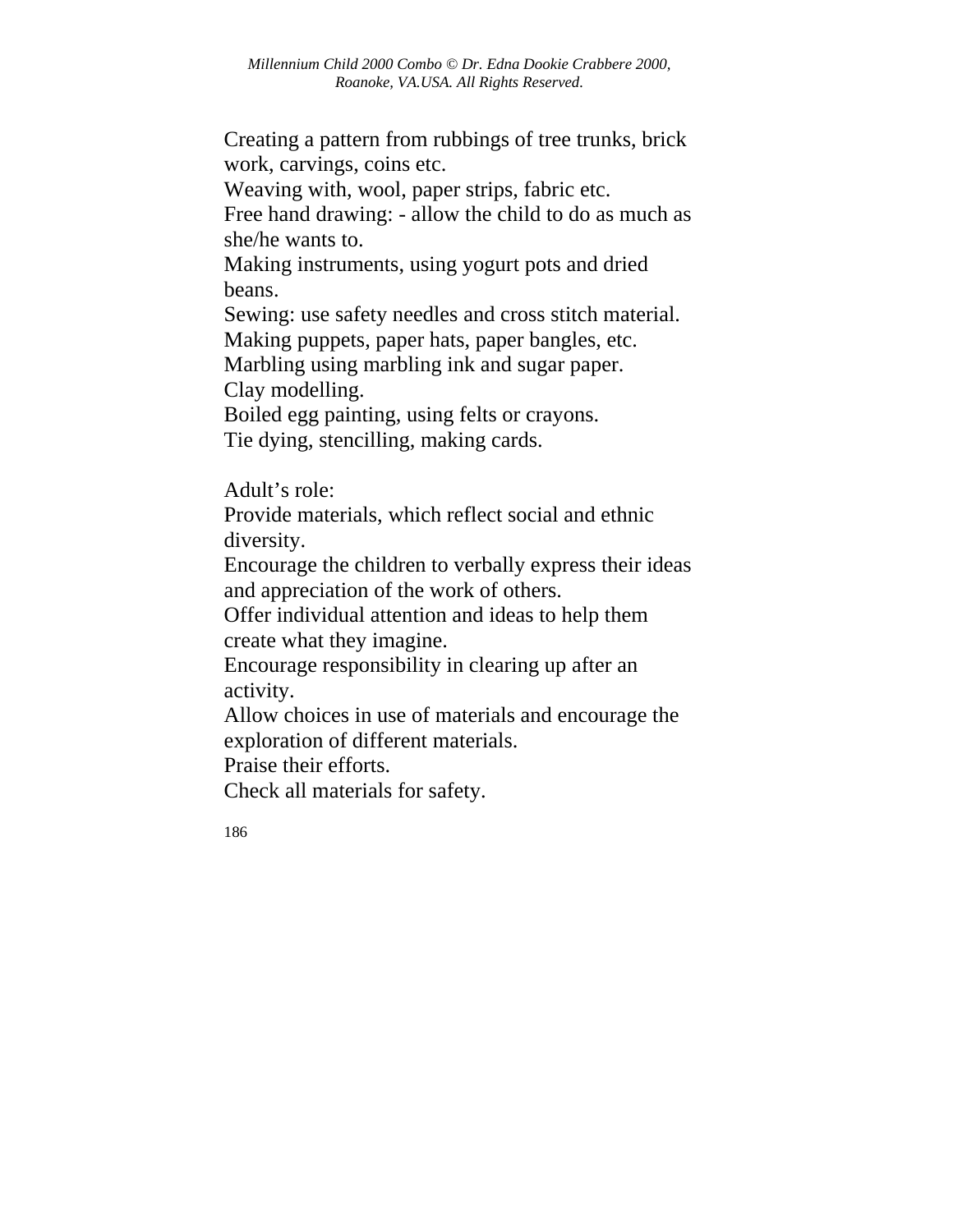Supervise all activity.

DRAMA

For young children drama allows expression in the form of role-play and movements.

Values:

To help young children to develop confidence, selfworth and appreciation of music and culture. To encourage co-operative play. To understand turn taking. To understand the concept of music, dancing and musical movements. To work in small and large group activities To develop independence.

Sources: Cultural history. Fact/fiction materials. Improvisation. Own experience. Videos, tapes, TV, computer etc. Entertainers. Ideas for activities: Role-play; using familiar stories, e.g. the three little pigs. Dancing in large group activities.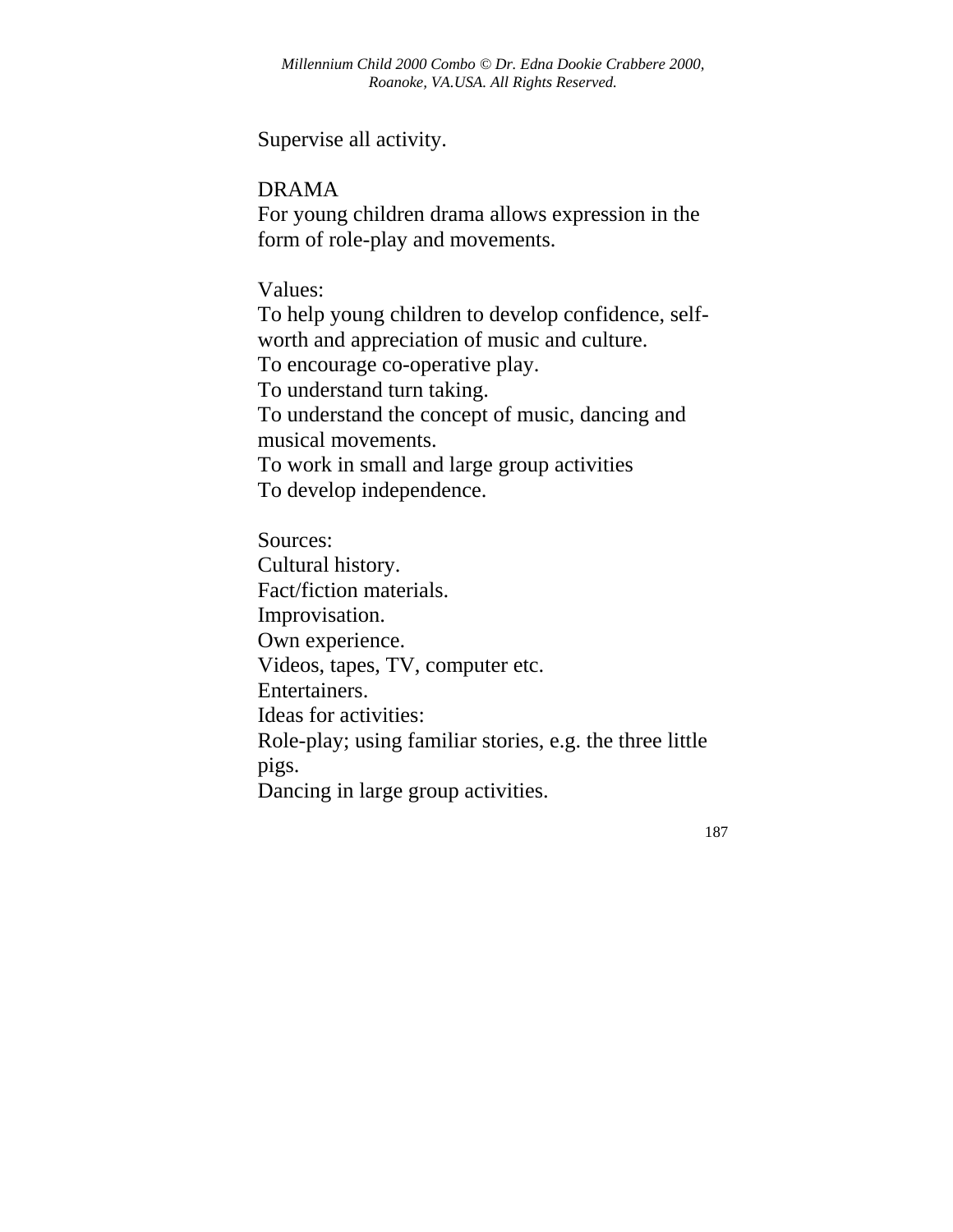Miming and puppet shows. Reciting rhymes and poems.

Using musical instruments in singing sessions. Music tapes. Solo singing and group performance. Ring games, etc. Sign language. Visits, for example, the circus, theatre, concerts etc.

Imaginative ideas:

Cooking, home-corner, hair dressing, café, bookshop, dressing dolls, play school, setting the dinner table, making books, play post office, play doctor/nurse, banking, toy shop, food shop etc.

Adult's role: Encourage unlimited scope. Show enjoyment and maximum involvement. Encourage interest in exploring all materials. Provide a variety of opportunities. Encourage the use of the child's own experiences and offer ideas for improvisation. Organize events to promote the use of role-play.

MUSIC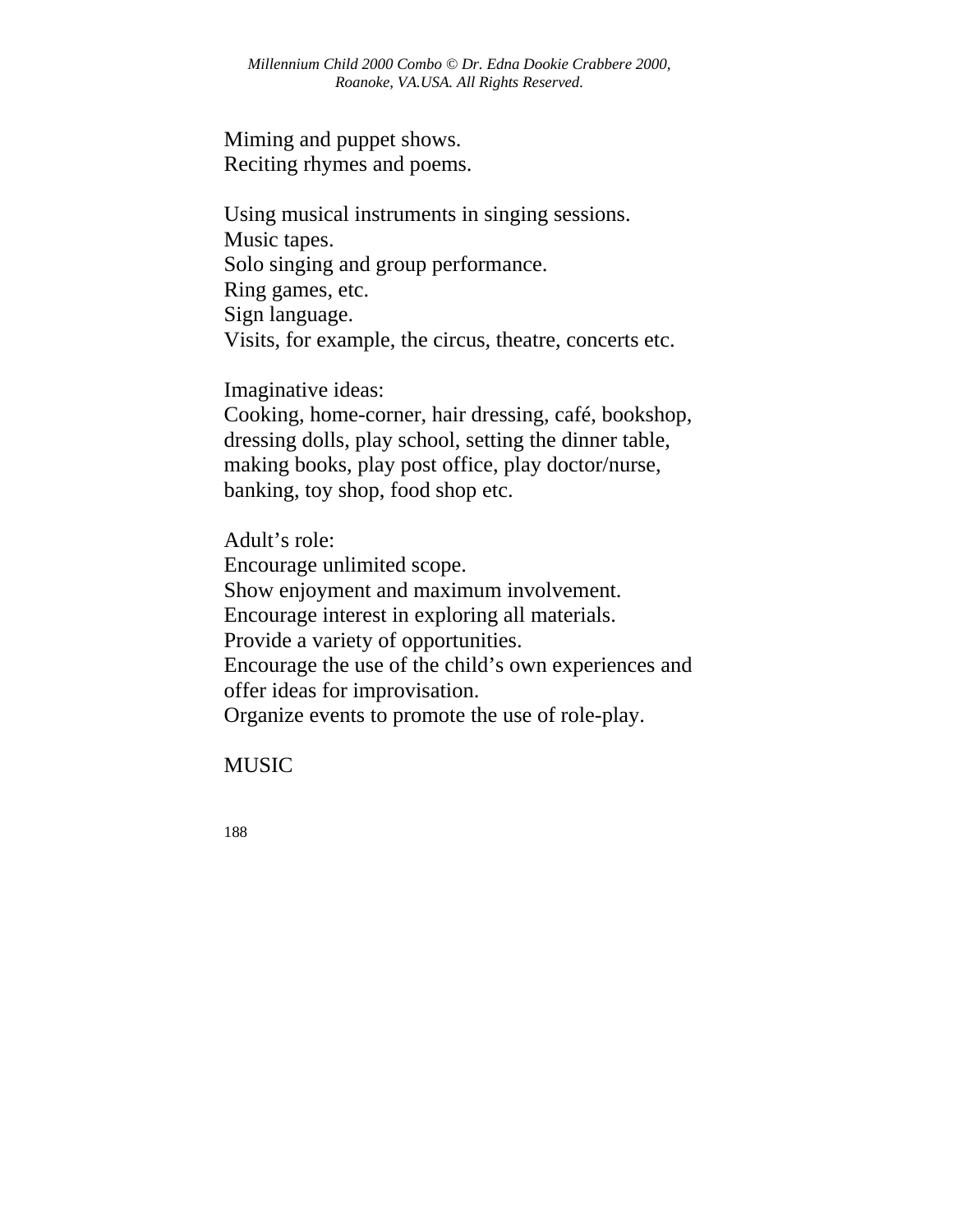Music gives young children a sense of and appreciation of rhythm.

Values: To develop appreciation of all music. Builds on vocabulary, confidence, socialization, and teamwork. Increase the sense of rhythm. Improves mood, releases tension, develop listening skills. Teaches voice control. Learn to play simple instrument and develop interest in the making of music. Builds (one to one) relationships with adult. Improves concentration span, skills, and the use of language. Invigorates or soothes the emotions. Sources: Personal recordings. Using instruments. Radio and TV. Computer and other music system.

Musical activities:

Listening to music tapes of different cultures.

Singing songs, jingles, ring games, chant.

Dancing to music of different types and cultures.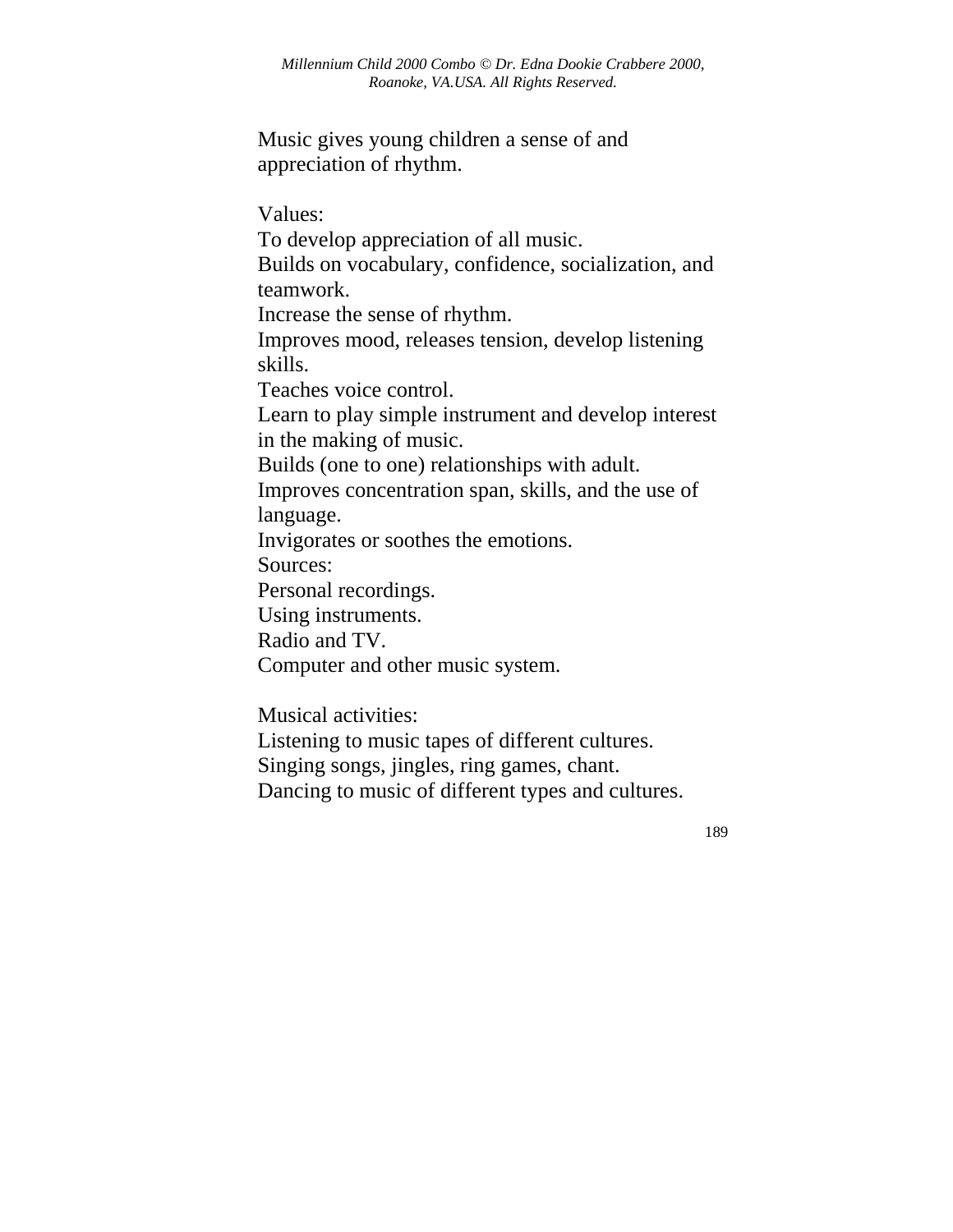Listening to music of different types and cultures. Playing ring games to music. Listening to the music of special events and celebrations. Making up chants, jingles for a current activity e.g. this is the way we brush our teeth. Listening to music at mealtimes. Large and small groups doing solo singing. Musical movements. Making sounds with instruments. Recording the voices of individuals and group presentations. Visit to places of entertainment etc.

Adult's role:

Plan and organize sessions.

Sing with good volume, pronouncing the words clearly.

Encouragement in the form of verbal praise, awards and certificates.

Show enthusiasm.

Introduce a variety of age appropriate materials.

# MORAL/RELIGIOUS EDUCATION

Moral/Religious education helps young children to develop an awareness of right and wrong. Values: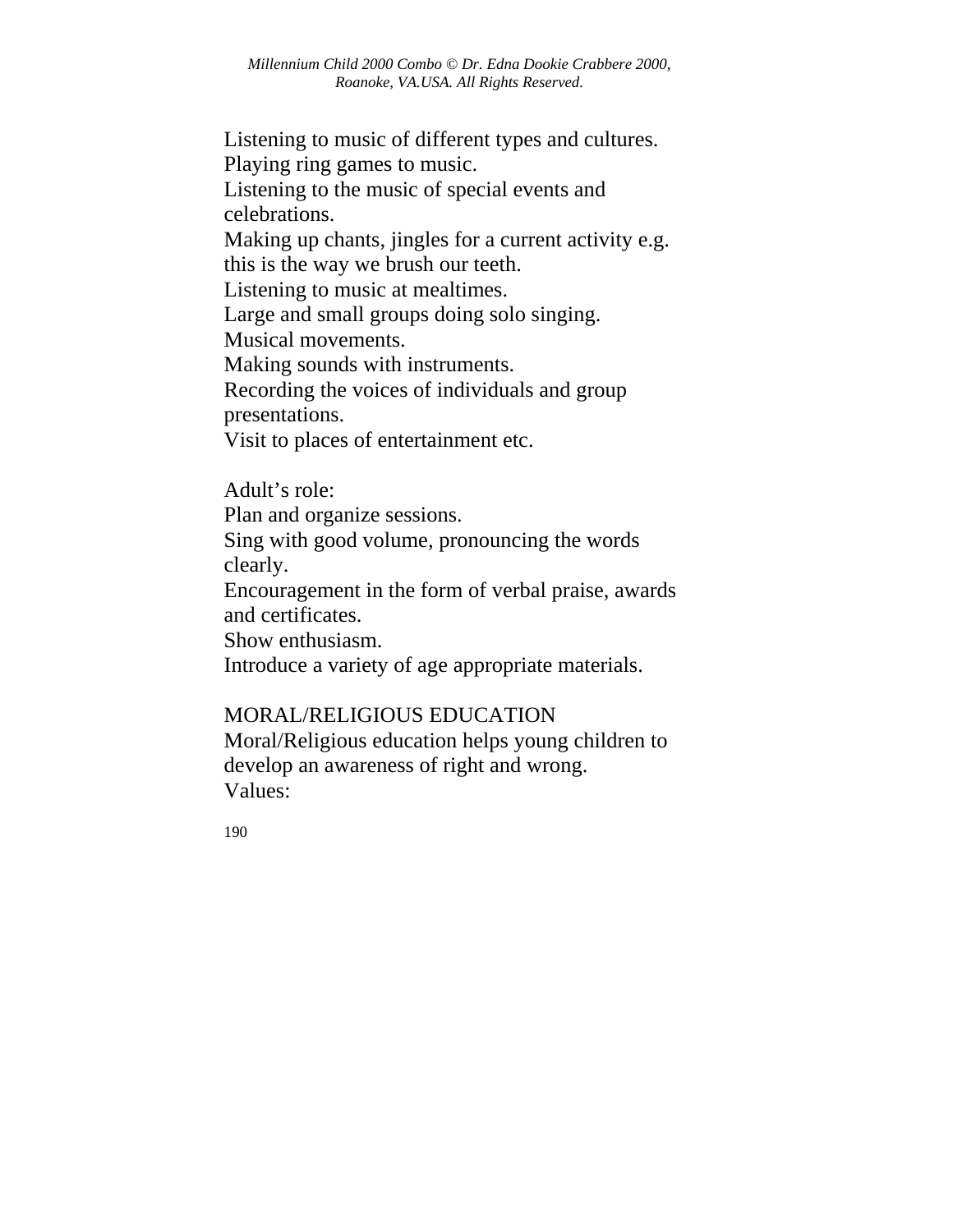To help young children to develop an awareness of feelings.

The recognition of likes and dislikes.

The awareness of personal values to develop positive self-image. Making and observing rules. Builds on relationships. Cultural and language awareness. A sense of belonging. Awareness of the consequences of breaking rules.

Sources: Books. Story tapes. Historical places, buildings, sites, events, celebrations, festivals etc. Traditional information. Family history. Talking to older family members and friends about the past.

Activities: Visits to Churches, temples, museums etc. Do creative activities to mark the events/festivals/celebrations. Discuss the experiences of an event.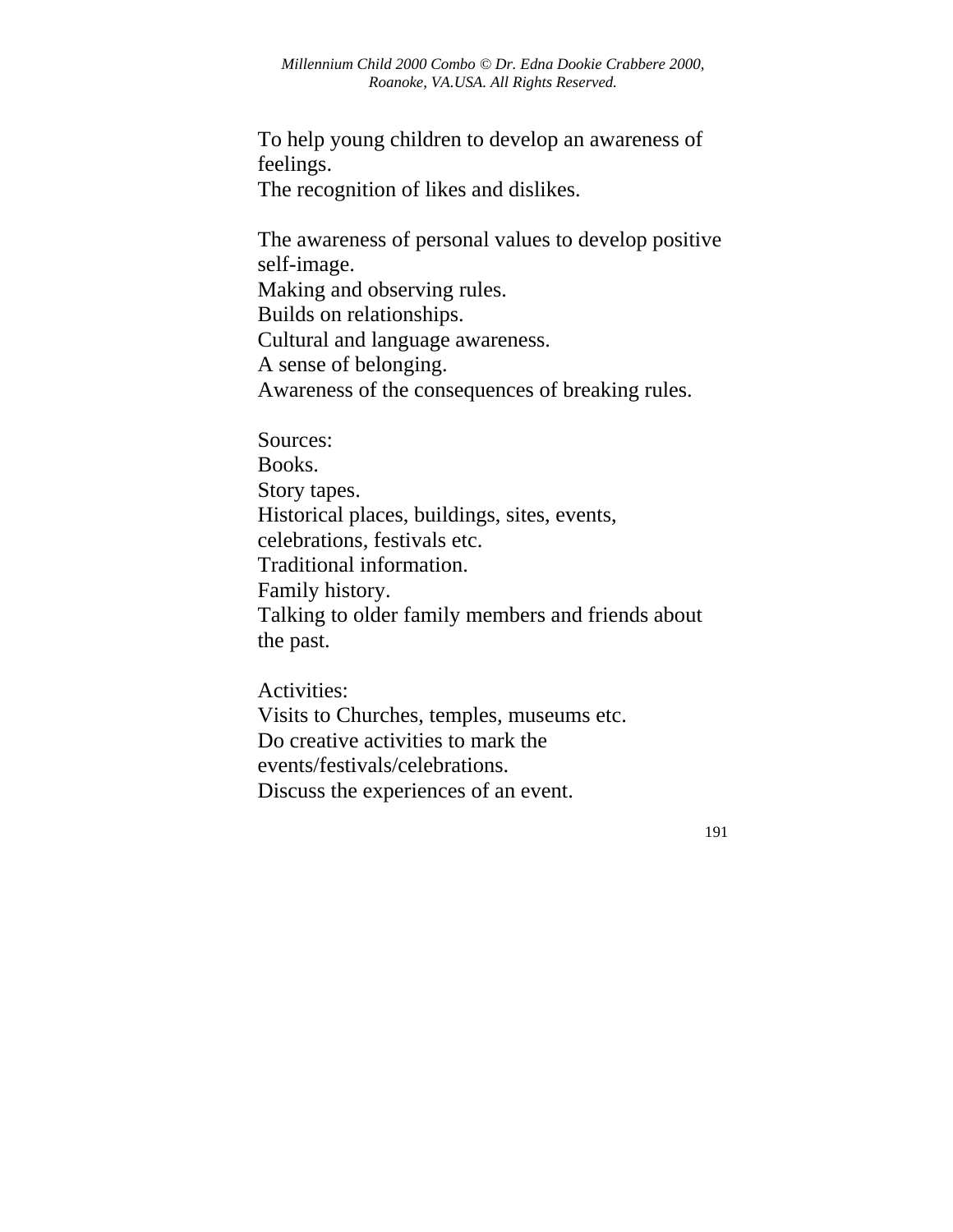Looking at picture books of factual events, etc. Making ground rules for a particular group or class at school.

Preparing foods for a religious event. Allowing individual choices in participation.

Adult's role: Offer rewards (certificates, awards etc.) for skills, good work, good behaviour etc. Provide opportunities for young children to experience the development and changes that occur in plants and animals.

Help them to understand that living things die and to experience a sense of loss.

Encourage the children to take responsibility in sharing their space; play materials, knowledge etc.

Know the wishes of the parents and the wishes of the child and strike a good balance after personal discussions with them.

Teach the importance of the appreciation of others.

Encourage the awareness of self: likes and dislikes. Provide play opportunities and materials that would give children the experiences, which reflect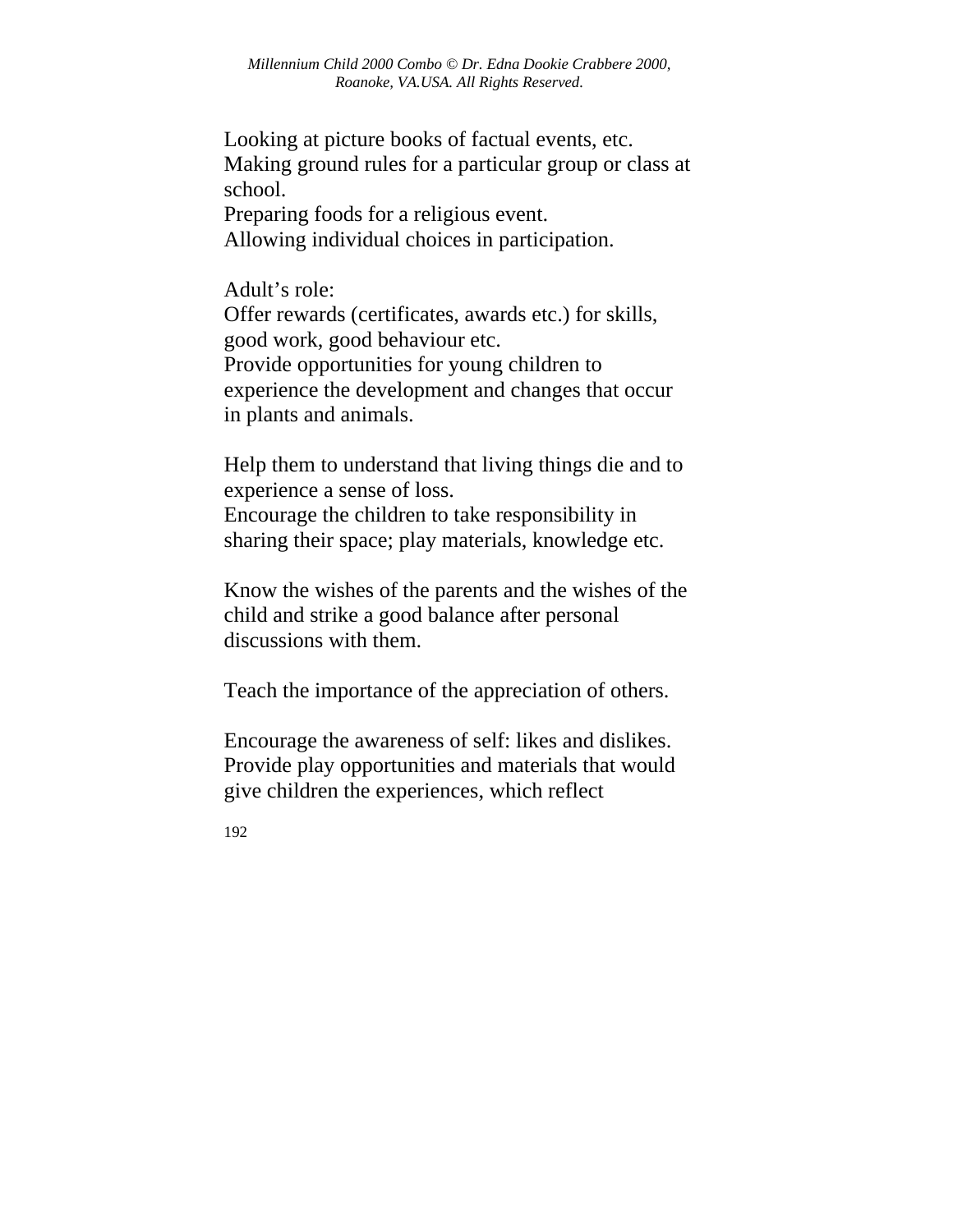differences in cultural, language, faith, family history etc.

Teach the importance of the expression of feelings; it's okay to say no, make requests, and ask why, how, what, where and who?

Be an example.

#### **HISTORY**

History helps young children to look at changes that occur in every-day life.

Values: Historical materials provide opportunities for discussions. Extends our knowledge. Helps us to look at the past, be aware of the present and plan for the future. Storage of records.

Sources: Books, tapes, films, CDs, Dvd etc. Conversations with the older generation. Places, buildings, events, celebrations, traditions etc. Museums, historical sites, events etc.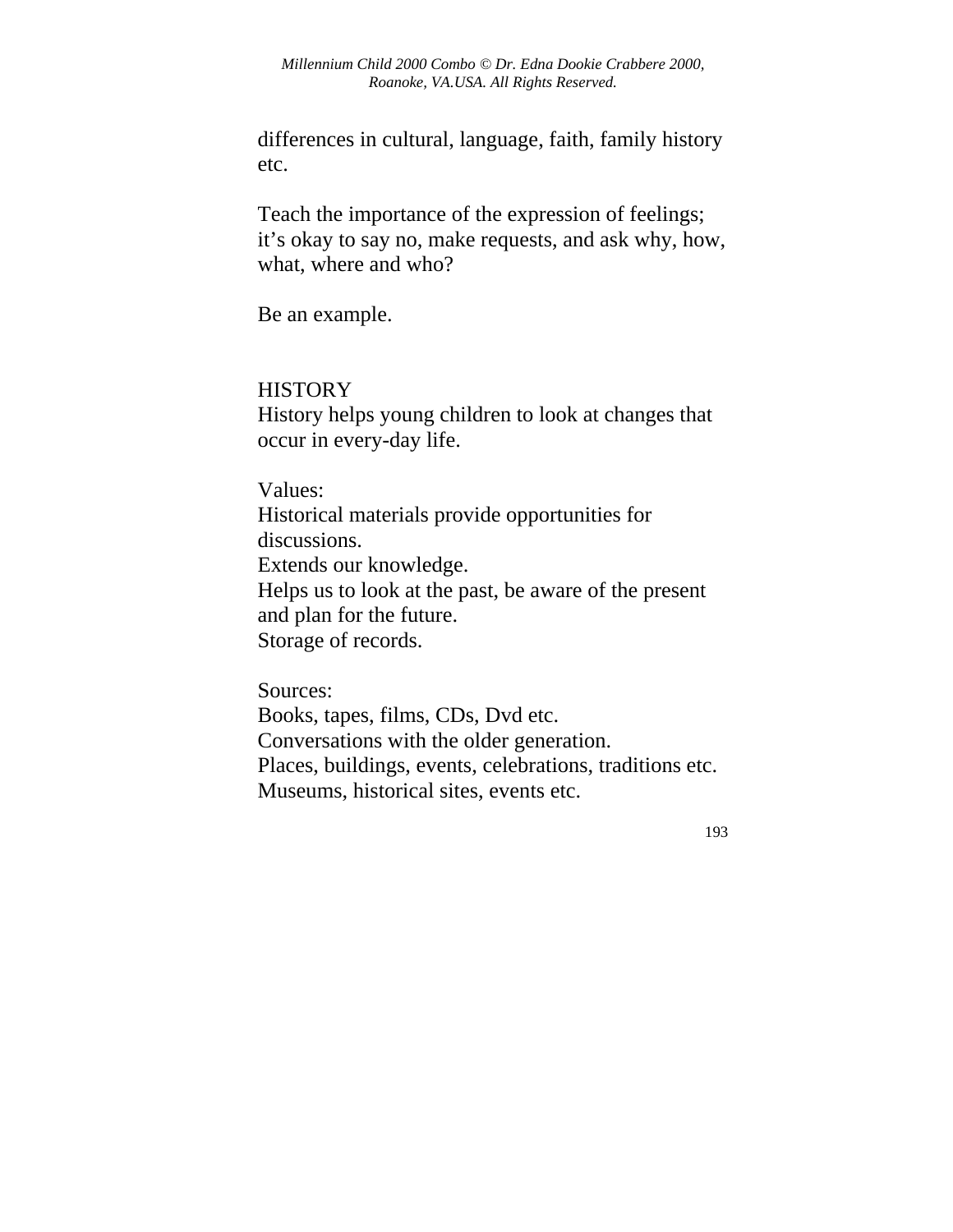Radio, TV, computer etc.

Activities: Group discussions are particularly good, even with young children. Use picture books to stimulate curiosity. Talk about seasons and then introduce opportunities for creative expressions using art materials. Make a weather chart. Talk about events in the media. Discussion of the past, for example, what did you eat/wear when you were a baby? Role-play of past events. Visit various historical sites, events etc. Create history: by doing some photography and relating a story from the photos.

Adult's role: Plan for individual participation. Stimulate individual participation. Recognize the efforts of the children. Draw from individual knowledge to encourage the awareness of the whole group. Provide materials, opportunities, and experiences. Involve parents and extended families.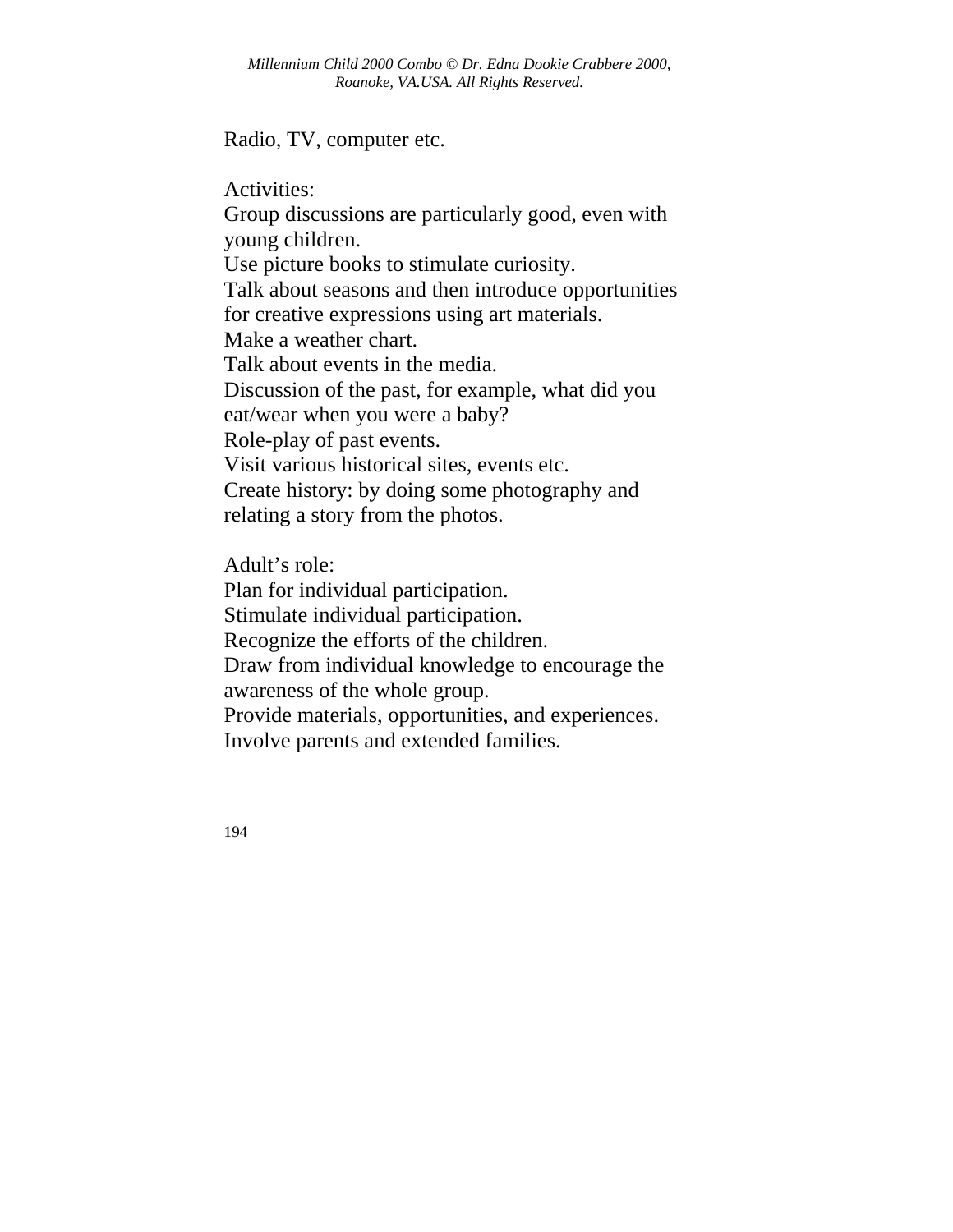#### GEOGRAPHY

Geography helps young children to develop knowledge an understanding of their environment, other people and features of the world.

Values: Gives a sense of belonging. Builds confidence and self-esteem. Encourages recognition and acceptance of changes.

Stimulates curiosity and observation.

Sources:

Books, maps, visits to places and information centres. Computer information. Radio and TV. Talking with people at different locations.

Activities:

Looking at the world map and finding various locations.

Exploring the map of our country and the maps of local areas.

Identifying where an individual was born.

Comparing the birthplace of parents/grandparents.

Collecting and displaying baby-photographs.

Exploring the various methods of travelling.

Talking about where we live.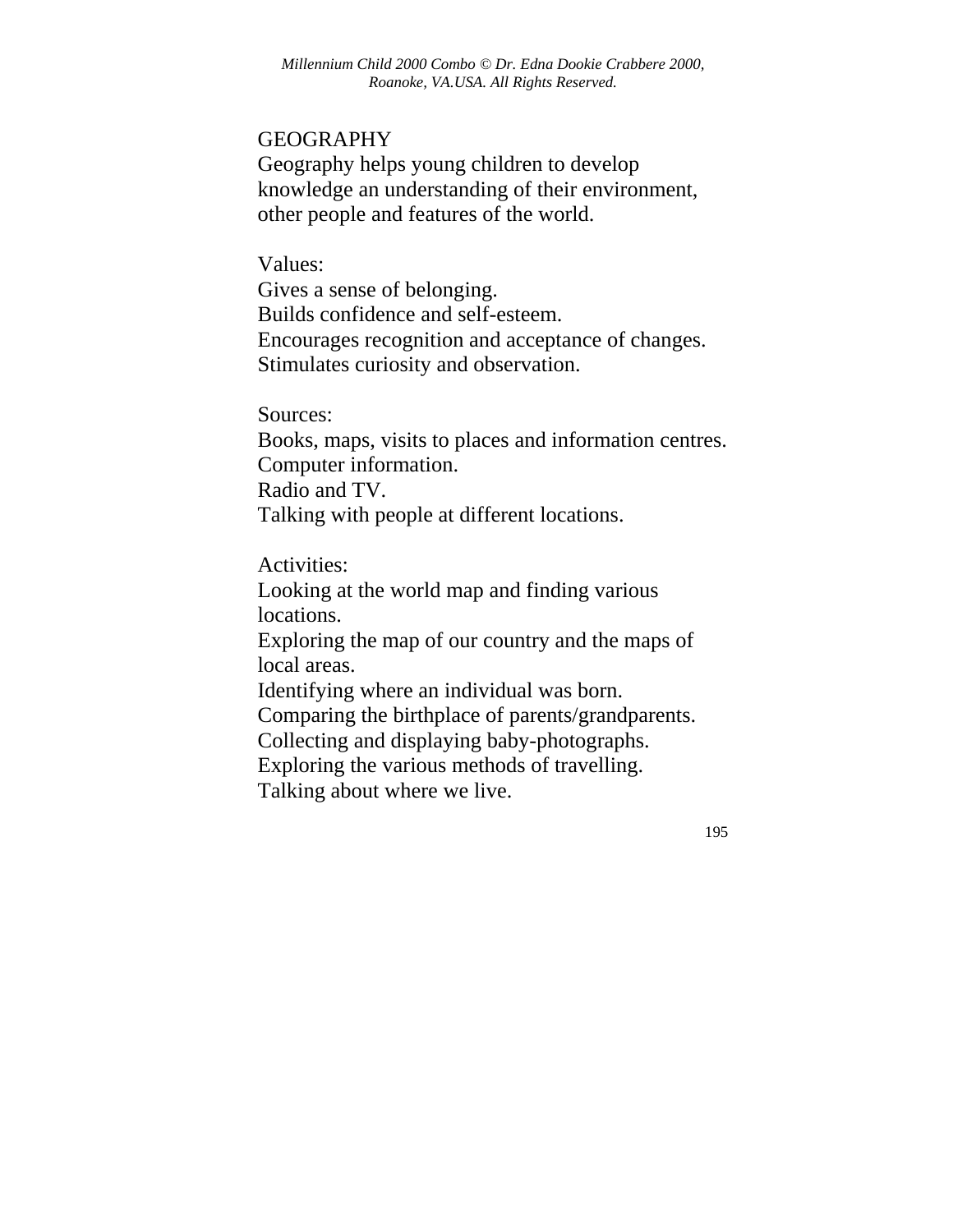Discussing weather conditions and using art materials to express individual concepts.

Experiencing the rain, snow etc. and following up with creative activities.

Locating various buildings in the local area.

Making trips to local parks, shops, zoo etc. and following up with creative activities.

Looking at clothes for different seasons and countries.

Exploring cultural and race differences, collecting items and making a display.

Adult's role: Offer opportunities for individual participation. Provide materials and experiences. Encourage acceptance of differences by showing the educational values. Stimulate interest. Involve parents and extended families.

# OUTDOOR ACTIVITIES

Outdoor play provides young children with opportunities and experiences, which enable them to develop in all areas of development.

Values: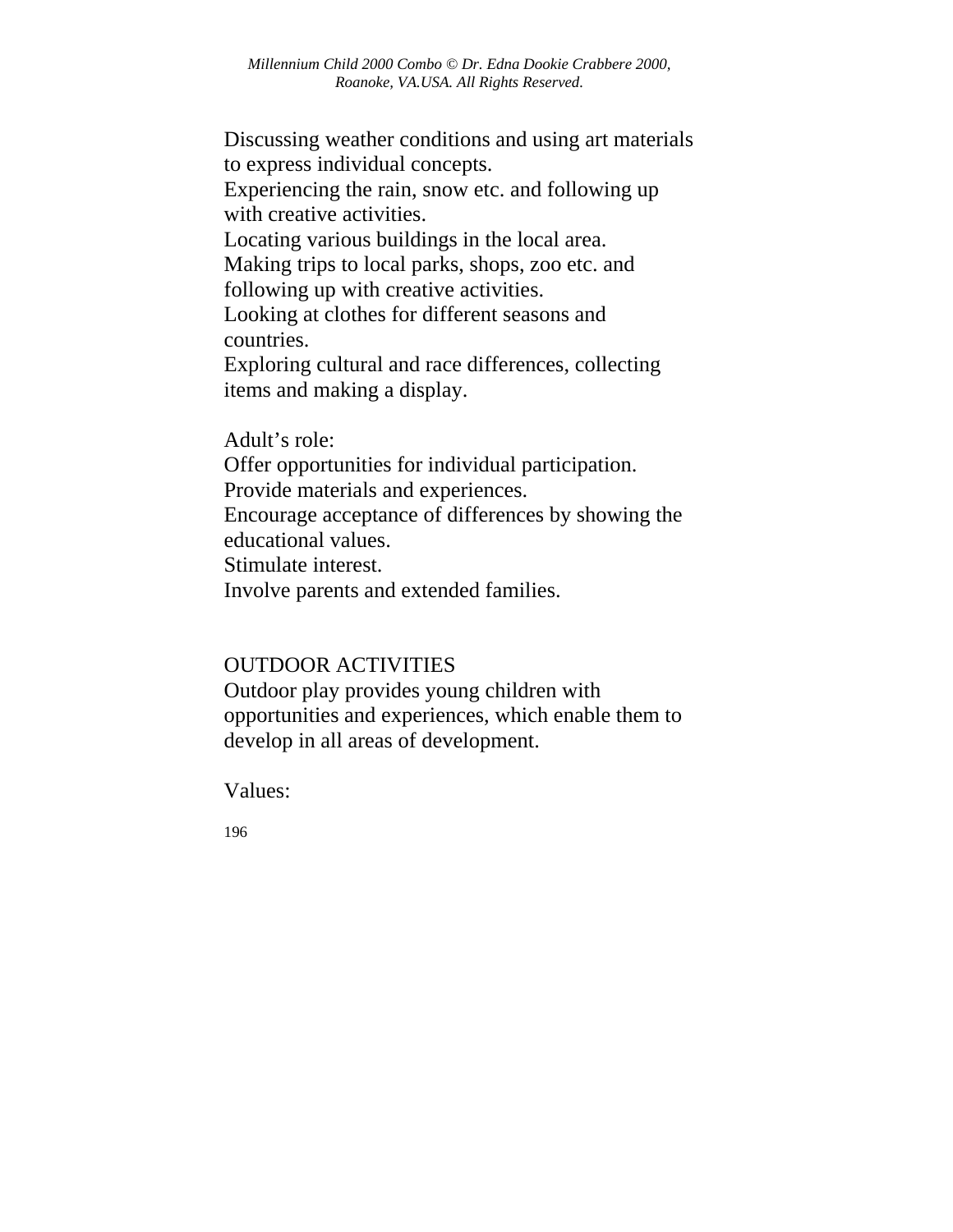Stimulates excitement and enjoyment in learning. Offers opportunities to explore and discover, fanaticize and invent. Develop spatial awareness, learn new skills, and encourage the use of imagination. Experience the sense freedom in learning. Develop good muscle tone, balance, and awareness of physical strength. Fresh air promotes good health.

Sources: Play grounds. Parks. Gardens. Play centres. Summer camps. Etc.

Activities: Racing games, ring games, ball games etc. Jumping, climbing, hoping, skipping, balancing, riding etc. Seesaw, swings etc. Experiencing the effects of the sun, rain, wind, snow etc. Observing plants, animals, and insects.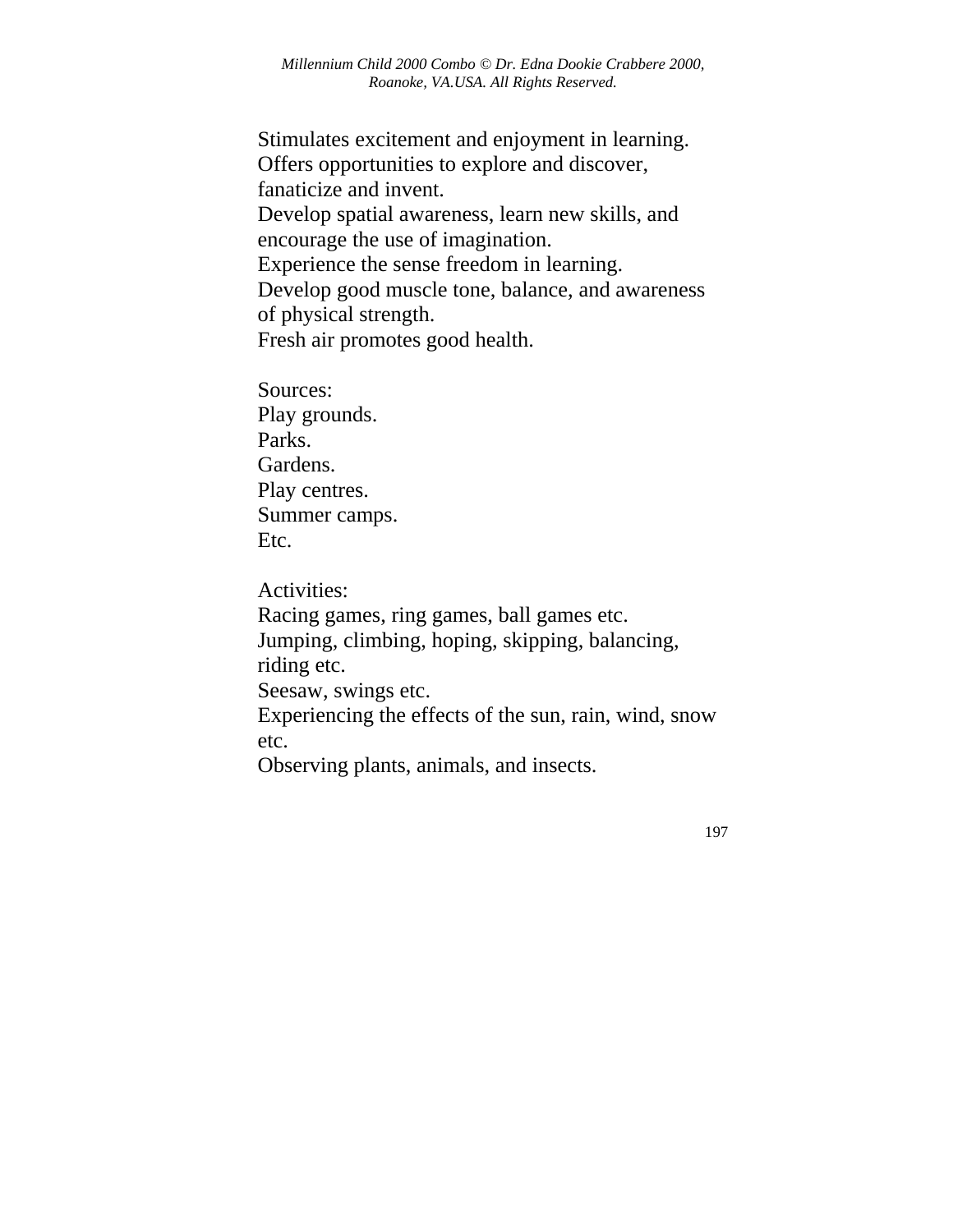Examining the effects of force, movement, and energy, for example, wheels, balls, pushing, and pulling etc.

Adult's role: Provide safe outdoor equipment. Encourage the children to plan their own games, ideas, constructions etc. Advise parents on suitable clothing for their children to wear in the playground so that they can have freedom of movement. Provide various play materials for creative activities. Introduce ideas in all subjects. Supervise for safety, get involved where necessary, but allow the children to direct their play. Monitor the progress of individuals and make general observations to plan for future play projects, which will challenge and induce interest. Offer flexibility in curriculum planning and implementing.

TOPICS FOR PLANNING: Food Growing things Body care Songs/rhymes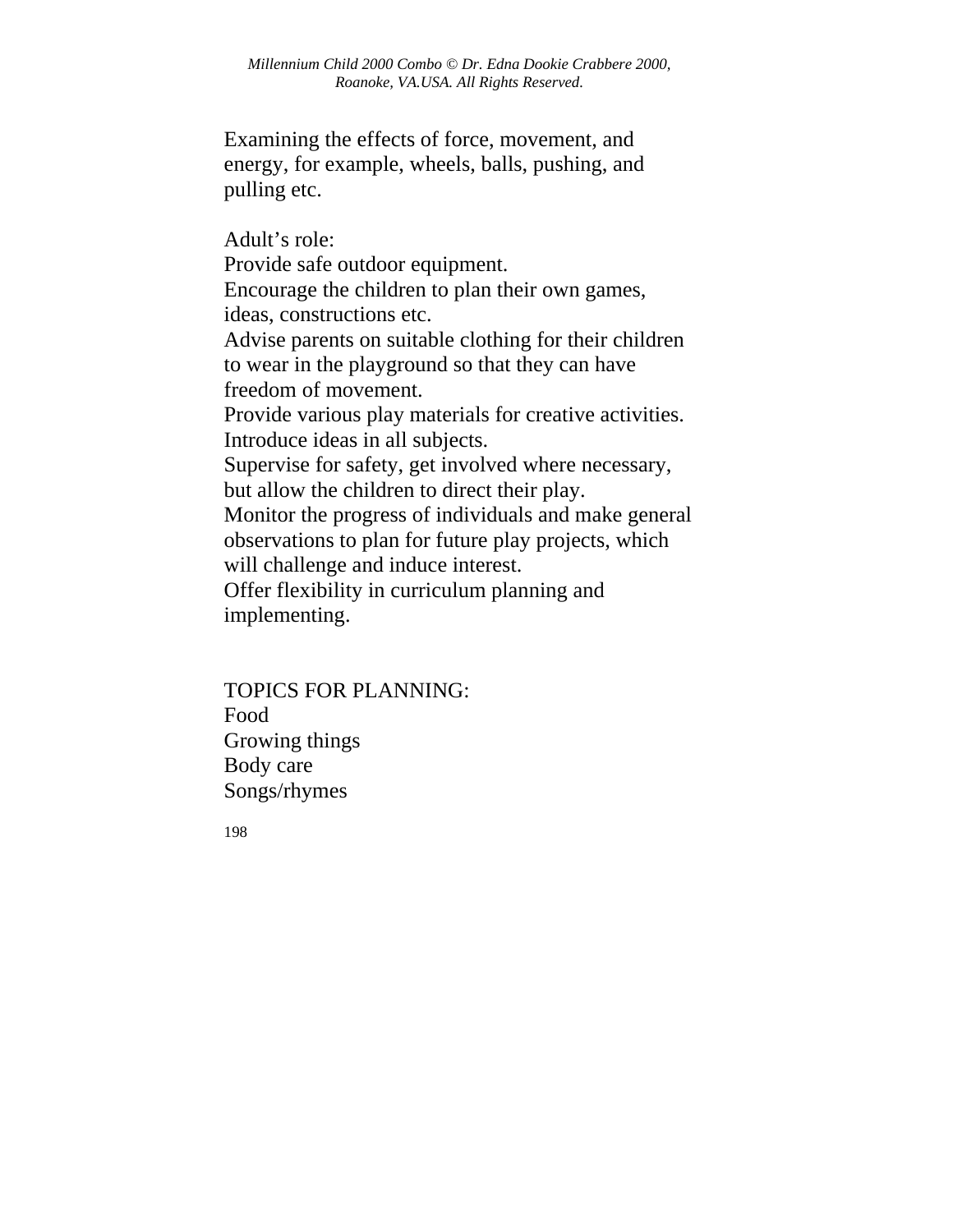Transportation Water Books Energy Homes/buildings Helping at home Places Making things e.g. scrap books, models etc. Games Animals Insects Birds Colours Numbers Letters Sizes/shapes Family Holidays Festivals/celebrations Seasons Clothes Shops Etc.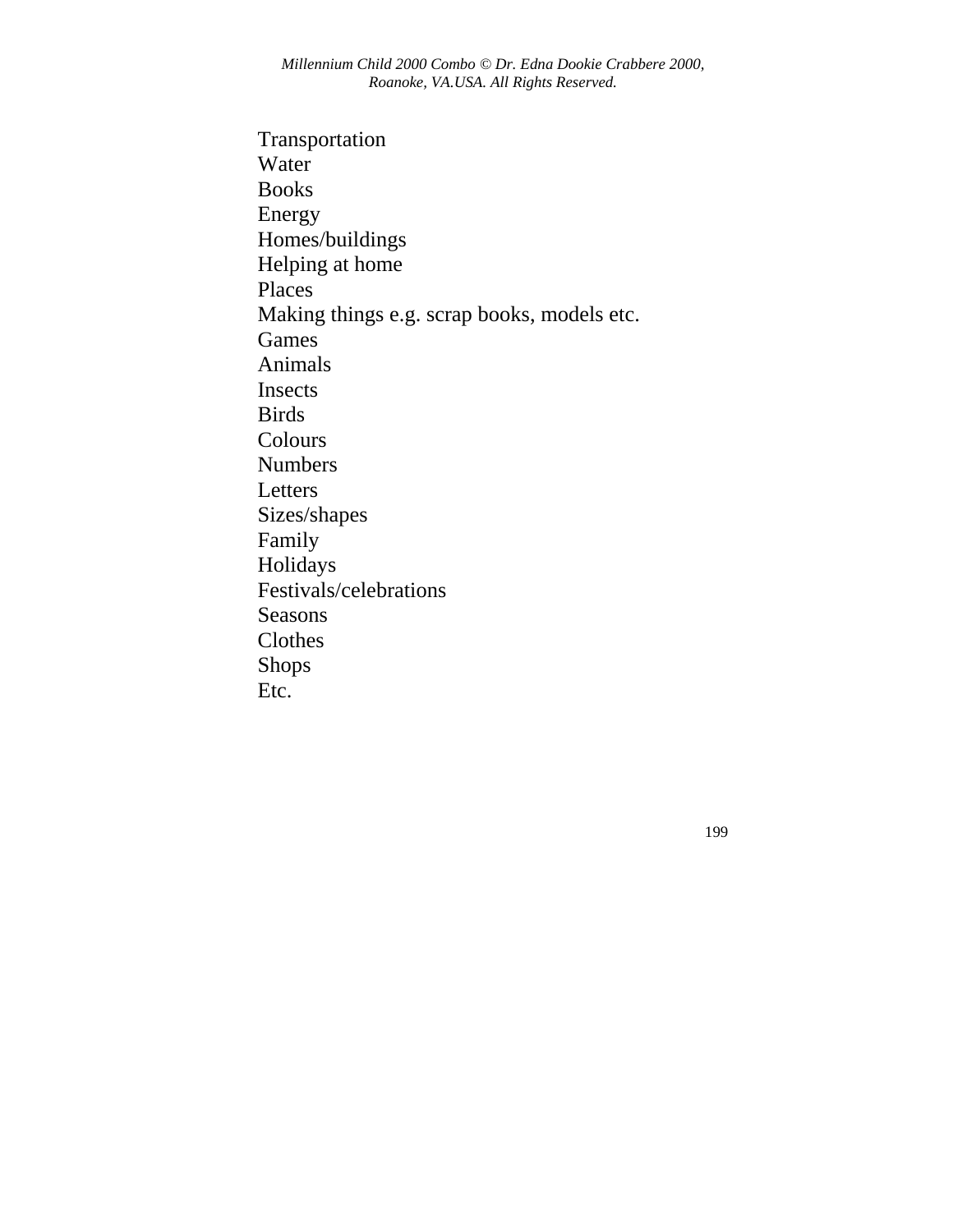### TERM PLANNERS

The following are planning ideas, these are not always easy to implement but they can be used by adjusting the ideas to suit the needs of the child.

I have used most of these ideas with a lot of success; both parents and colleagues have made positive comments on the children's response and they have used these ideas themselves.

When working with young children it is better to introduce a topic, offer ideas for exploring and provide materials for the children to use, then work along with them, following their interest with necessary prompts to continue to stimulate their interest.

When children are allowed the freedom of choice, within a structured setting, they are more likely to invent and produce outstanding results because they will enjoy the experience, which in turn will help them develop a positive attitude towards learning.

It is most interesting to observe how children experiment, invent and arrive at an end product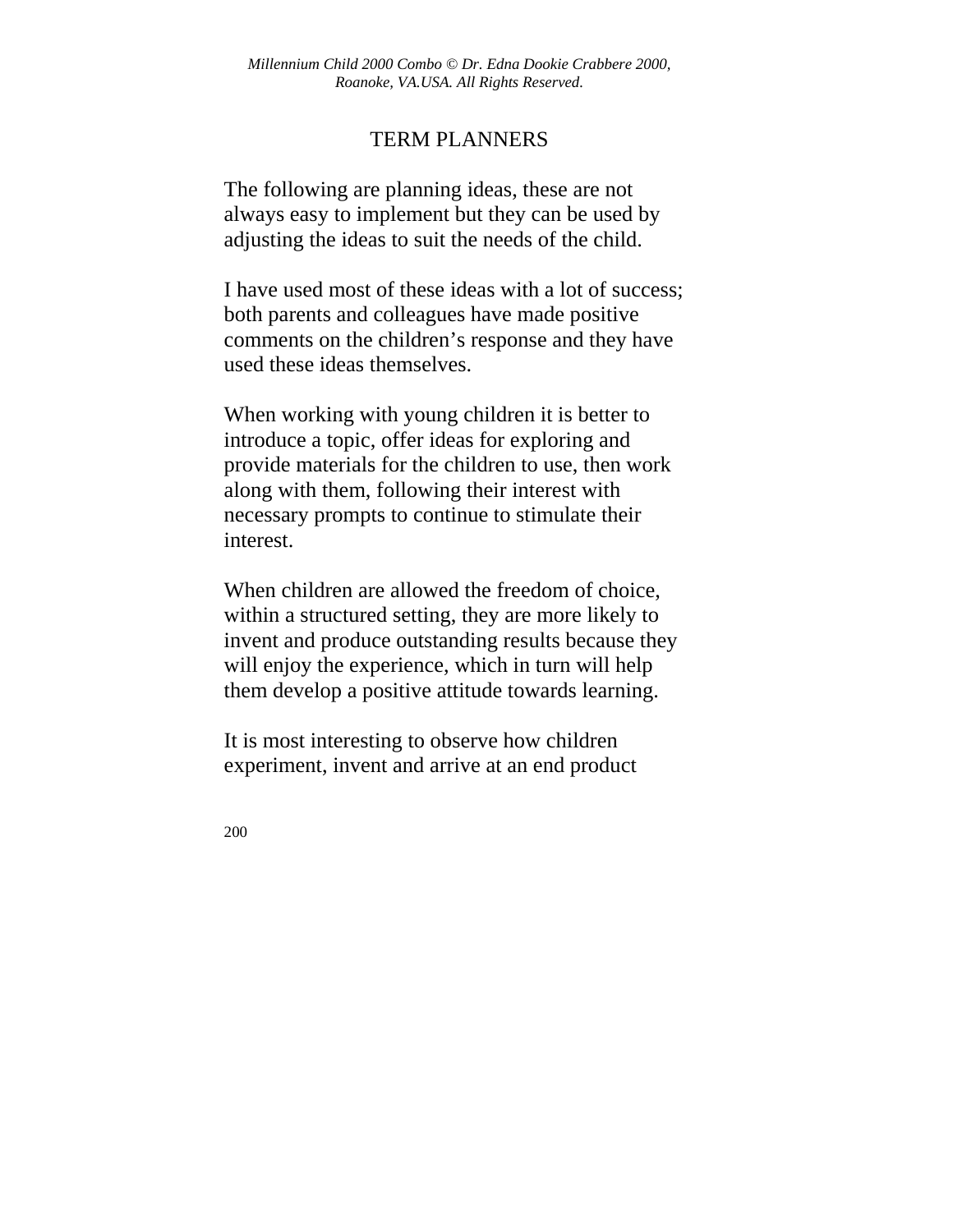which evidently displays fun, excitement and learning.

For example, a free-hand painting or drawing. Some activities do not have end products and these are not less valuable, in-fact they are especially suitable for the child who may feel pressured into producing evidence of their day's work at classes.

Young children do not have much of life experience to work on, to help them make sense of the world and they could feel challenge in new experiences.

Teachers and parents therefore, need to offer the social/emotional support that they may need in their new challenges within the structured educational setting.

The quality of their response to different environments will vary according to how encouraged or discouraged they may feel by the adults around them.

Talk with the child, listen to what they say, praise their efforts and interest, provide suitable play materials and opportunities and observe how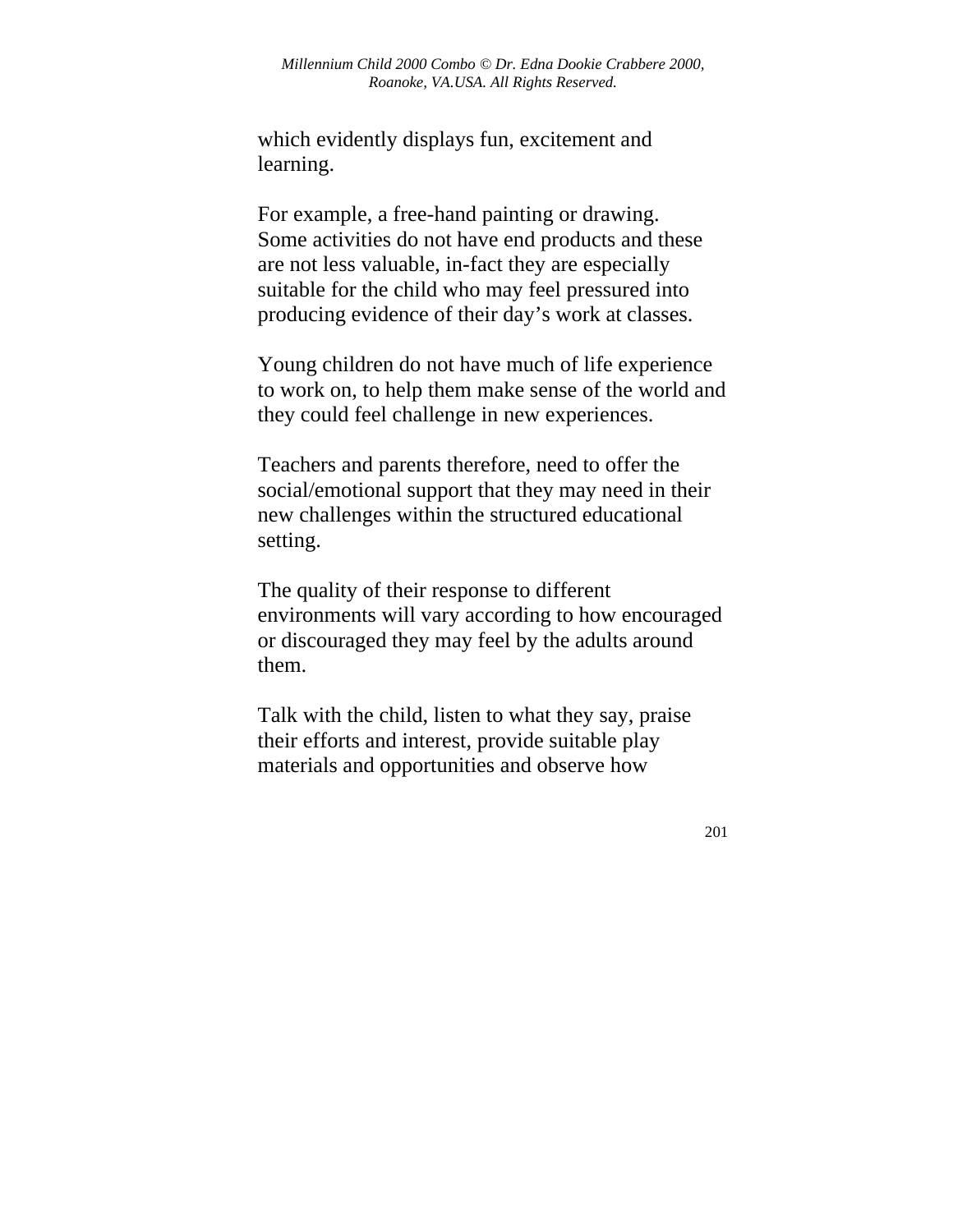wonderful it is to help a child progress in those early years.

### Term Planner: Topic: Growing things - Seeds, Plants, and Flowers

| 1<br>$\frac{1}{2}$          | $\sim$                   | <b>MILLY 1 10 11 010</b> |
|-----------------------------|--------------------------|--------------------------|
| English Language:           | Mathematics:             | Science:                 |
| Large and small group       | Provide a variety of     | Plant an indoor          |
| discussions about seeds,    | seeds, plants, and       | garden, have each        |
| plants, flowers, bulbs.     | flowers in the           | child plant their        |
| Encourage one to one        | classroom; allow the     | own seeds and take       |
| conversations with adults   | children to explore      | responsibility to        |
| and peer group member.      | these, comparing         | water, and care for      |
| Provide a variety of        | colours, sizes, shapes,  | it, have them keep       |
| factual books on familiar   | and patterns.            | a diary of their         |
| plants and flowers. Allow   | Encourage counting;      | work.                    |
| for individual reading and  | how many petals? How     | Naming the parts         |
| research. Do picture        | many seeds in a packet:  | of a plant, for          |
| studies in small groups     | use of numbers 1 to 10.  | example, stem,           |
| and recognize individual    | Do activity that include | leaves, bud,             |
| input.                      | numbers, for example:    | flowers, roots.          |
| Do a book making            | Small groups opening a   | Observe the              |
| activity, have the children | pea pod each and         | process of growth        |
| draw their favourite        | counting the number of   | of the same type of      |
| flowers or plants and       | peas they find. Have     | seeds in different       |
| name them.                  | the children write what  | conditions.              |
| Use flash cards/pictures to | they did and draw the    | E.g. outside,            |
| introduce pronunciation     | pea pod adding the       | inside, in the dark;     |
| and alphabet recognition.   | number of peas they      | to understand the        |
|                             | found.                   | effects of light and     |
|                             |                          | darkness on              |
|                             |                          | growing things.          |
|                             |                          | Watering the             |
|                             |                          | seeds.                   |
|                             |                          | Plant seeds in           |
|                             |                          |                          |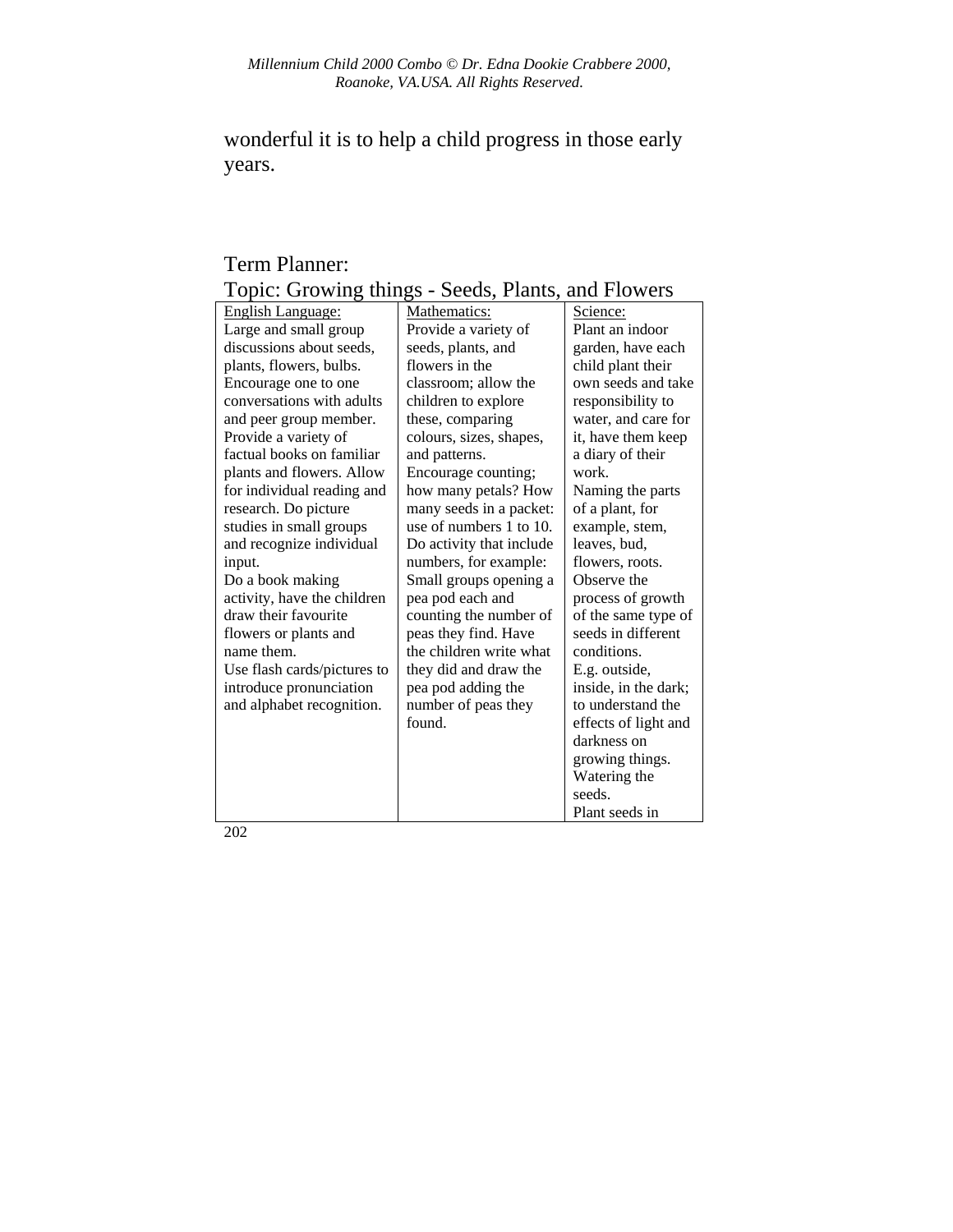| Creative Art:<br>Do leaf printing/rubbings<br>activity using a variety of<br>familiar leaves. Do a<br>nature collection for<br>display or collage work.<br>Sketching – flowers,<br>leaves plant. Leaf /flower<br>pressing.<br>Provide crayons, felts, and<br>led pencils colour pencils,<br>chalks and a variety of<br>paper types and colour to<br>create different effects.<br>Organize structured<br>painting activity.<br>Moral/religious | Drama:<br>Role-play familiar<br>stories about seeds,<br>plants and flowers in<br>small and large group<br>work, stimulate<br>imagination with use of<br>costumes and stage.<br>Encourage the children<br>to create their own<br>story and do role-play.<br>Invite parents and other<br>classes to watch the<br>final production.<br>History: | different types of<br>soil, sand, water<br>etc. and compare<br>the effects.<br>Experience the<br>different<br>fragrances and<br>observe colour<br>concepts.<br>Music:<br>Introduce songs,<br>rhymes, and poems<br>that relate to seeds,<br>plants, and<br>flowers.<br>E.g. "There's a<br>worm at the<br>bottom of my<br>garden."<br>"Five little peas in<br>a pea pod."<br>Listening to music<br>of different<br>cultures:<br>movement to<br>music -<br>Pretend to grow<br>from a seed to a<br>tall tree.<br>Geography: |
|-----------------------------------------------------------------------------------------------------------------------------------------------------------------------------------------------------------------------------------------------------------------------------------------------------------------------------------------------------------------------------------------------------------------------------------------------|----------------------------------------------------------------------------------------------------------------------------------------------------------------------------------------------------------------------------------------------------------------------------------------------------------------------------------------------|-------------------------------------------------------------------------------------------------------------------------------------------------------------------------------------------------------------------------------------------------------------------------------------------------------------------------------------------------------------------------------------------------------------------------------------------------------------------------------------------------------------------------|
| Education:                                                                                                                                                                                                                                                                                                                                                                                                                                    | Observe and discuss                                                                                                                                                                                                                                                                                                                          | Name at least five                                                                                                                                                                                                                                                                                                                                                                                                                                                                                                      |
| What is the significance                                                                                                                                                                                                                                                                                                                                                                                                                      | the changes in seeds,                                                                                                                                                                                                                                                                                                                        | different plants or                                                                                                                                                                                                                                                                                                                                                                                                                                                                                                     |
| of flowers and plants in a                                                                                                                                                                                                                                                                                                                                                                                                                    | plants, and flowers.                                                                                                                                                                                                                                                                                                                         | flowers, where are                                                                                                                                                                                                                                                                                                                                                                                                                                                                                                      |
| church environment?                                                                                                                                                                                                                                                                                                                                                                                                                           | What happened                                                                                                                                                                                                                                                                                                                                | they grown? In                                                                                                                                                                                                                                                                                                                                                                                                                                                                                                          |
| The use of flowers in                                                                                                                                                                                                                                                                                                                                                                                                                         | yesterday? What could                                                                                                                                                                                                                                                                                                                        | relation to the local                                                                                                                                                                                                                                                                                                                                                                                                                                                                                                   |
| religious                                                                                                                                                                                                                                                                                                                                                                                                                                     | happen tomorrow?                                                                                                                                                                                                                                                                                                                             | community.                                                                                                                                                                                                                                                                                                                                                                                                                                                                                                              |
| celebrations/events.                                                                                                                                                                                                                                                                                                                                                                                                                          | Build on present                                                                                                                                                                                                                                                                                                                             | Visit a local                                                                                                                                                                                                                                                                                                                                                                                                                                                                                                           |
| Discuss family traditions                                                                                                                                                                                                                                                                                                                                                                                                                     | knowledge. Invite                                                                                                                                                                                                                                                                                                                            | garden                                                                                                                                                                                                                                                                                                                                                                                                                                                                                                                  |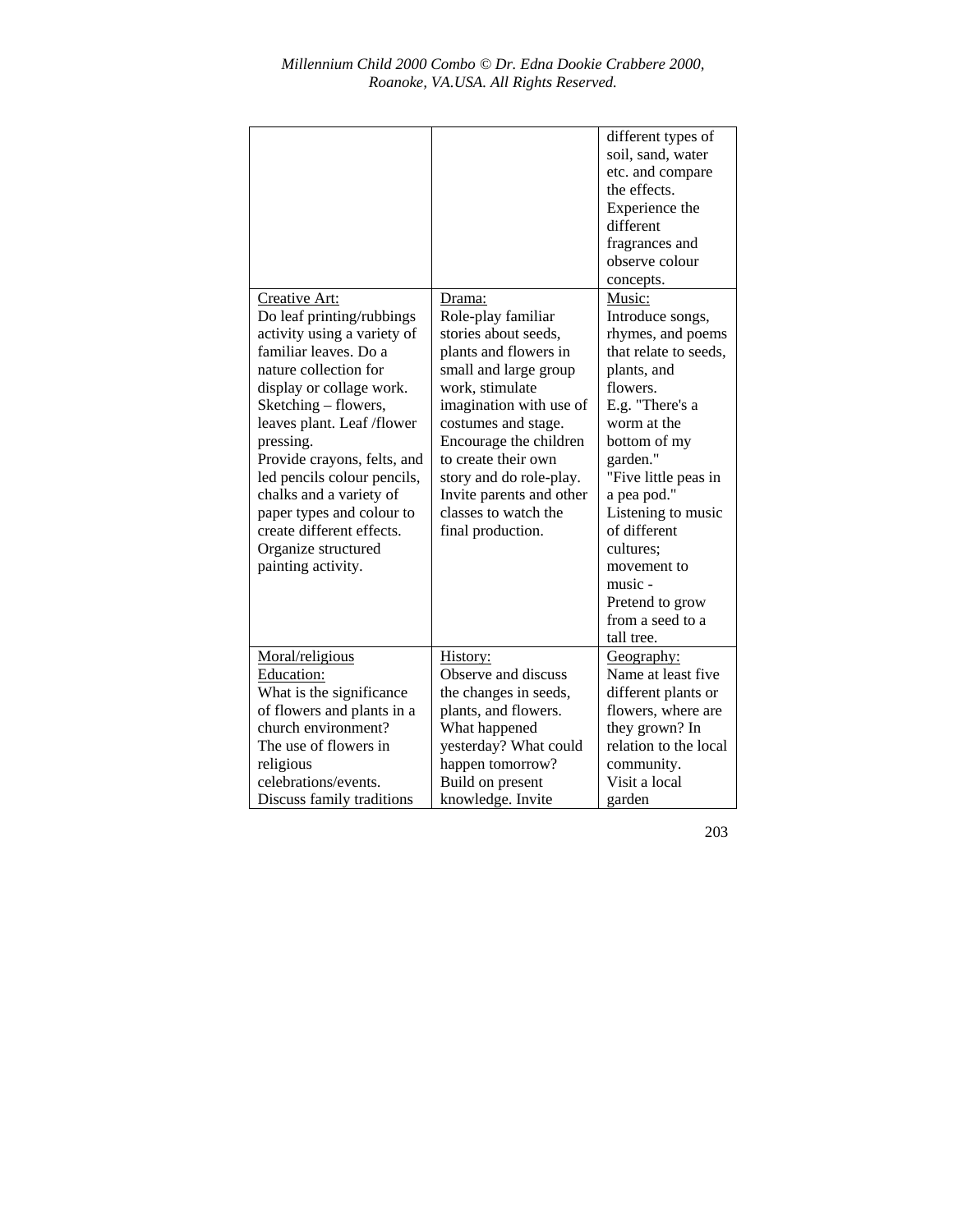| for example: going to<br>church on Sundays.                                                                                                     | someone to talk about<br>their garden and how<br>they started it. Compare<br>photographs of the past. | centre/florist.<br>park/garden.<br>Discuss the route<br>for the trip, draw a<br>plan for classroom<br>use, and have the<br>children name the<br>various buildings,<br>which they might<br>see on the route. |
|-------------------------------------------------------------------------------------------------------------------------------------------------|-------------------------------------------------------------------------------------------------------|-------------------------------------------------------------------------------------------------------------------------------------------------------------------------------------------------------------|
| Outdoor Activity:<br>Ring games that relate to<br>seeds, flowers, and plants.<br>Planting a garden. Visits.<br>Climbing, running hoping<br>etc. |                                                                                                       |                                                                                                                                                                                                             |

## Term Planner: Topic: Body Care

| <b>English Language:</b>      | Mathematics:        | Science:               |
|-------------------------------|---------------------|------------------------|
| Provide for the use of        | Counting,           | Discuss and do         |
| factual and non-factual       | measuring,          | activities on how we   |
| books on Body Care. Do a      | weighing,           | practice personal and  |
| classroom display of body     | comparing, sorting. | environmental          |
| care products and label the   | Looking at and      | hygiene, do practical  |
| items for letter recognition. | discussing the      | hand washing           |
| Discuss with class the        | difference in sizes | sessions.              |
| contents of a bathroom and    | of bathroom items,  | Why do we need to      |
| allow individual              | for example,        | be clean, eat good     |
| contributions on body care    | toothpaste boxes    | food, rest, and sleep? |
| routines.                     | and other           | How do we make         |
| Set up a bathroom corner in   | packages.           | bubbles?               |
| the classroom and             | Explore colour      | The effects of water   |
| encourage small groups to     | types and           | on soap.               |
| explore the products.         | fragrances of       | Exploring the          |
| Do group and shared           | shampoos, soaps     | fragrances of          |
|                               |                     |                        |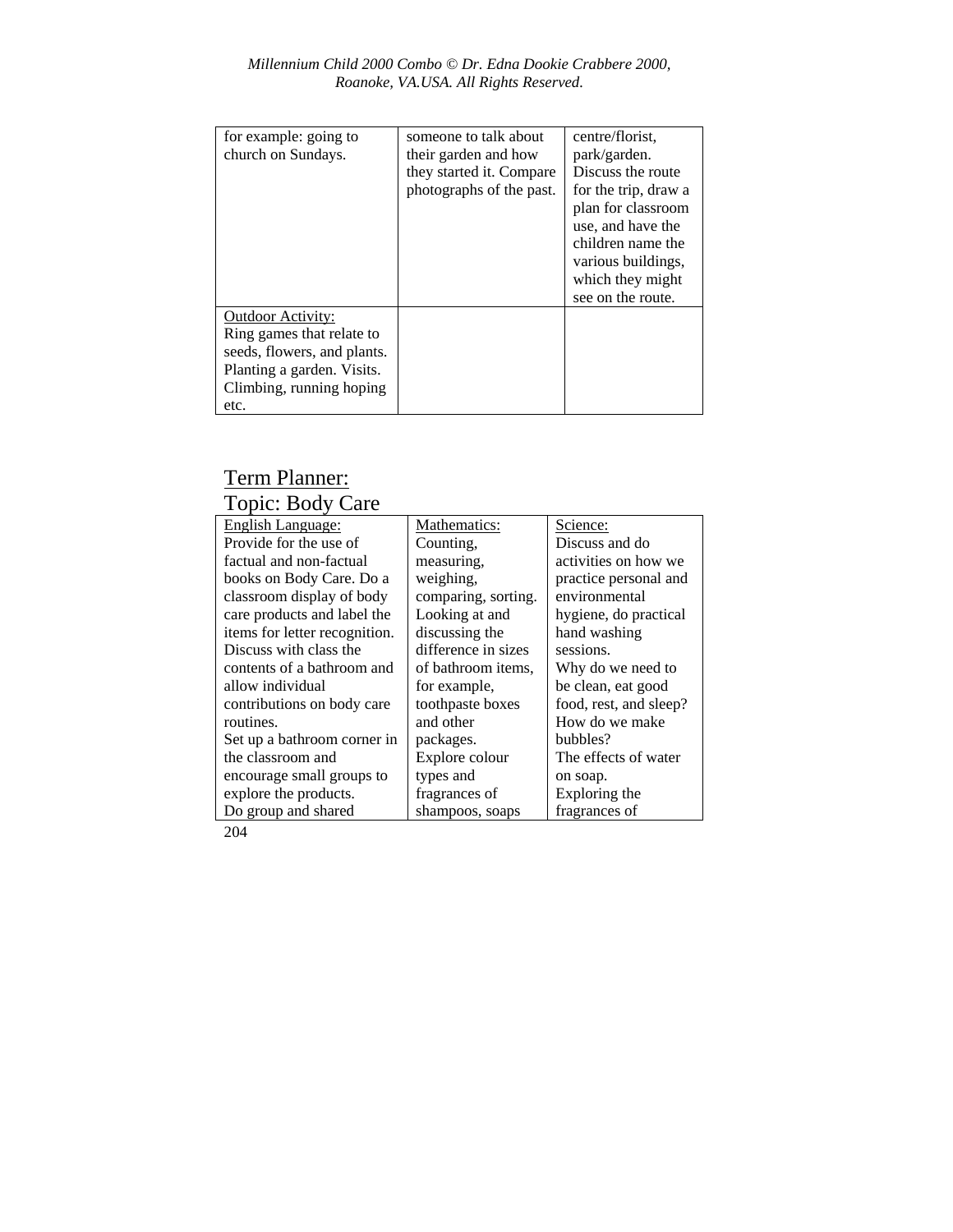| reading sessions on body<br>care topics.                                                                                                                                                                                                                                                        | Etc.<br>Jigsaw puzzles<br>with bathroom<br>scene.<br>Looking at liquid<br>content, size of<br>containers; bigger,<br>smaller, tall, short<br>etc.                                                                  | different shampoos<br>and has a hair wash<br>session with dolls.<br>Name our body parts<br>and talk about how<br>and what we use to<br>take care of it. for<br>example, nail care.                                                                                                                                                       |
|-------------------------------------------------------------------------------------------------------------------------------------------------------------------------------------------------------------------------------------------------------------------------------------------------|--------------------------------------------------------------------------------------------------------------------------------------------------------------------------------------------------------------------|------------------------------------------------------------------------------------------------------------------------------------------------------------------------------------------------------------------------------------------------------------------------------------------------------------------------------------------|
| Creative Art:<br>Soap carving activity.<br>Making clay toothbrushes<br>and painting these.<br>Collage work with cut outs<br>of magazine pictures that<br>relate to body care.<br>Sketching and painting<br>sessions, using different<br>pencils and other art<br>materials.<br>Bubble printing. | Drama:<br>Role-play:<br>At the dentist.<br>At the hairdresser.<br>Doing the laundry.<br>Acting out a<br>bathroom routine<br>before we come to<br>school.                                                           | Music:<br>Singing songs, doing<br>actions, and listening<br>to music about body<br>care, for example:<br>"this is the way we<br>brush our teeth on a<br>cold and frosty<br>morning."<br>Music for different<br>events and moods.<br>Music while we eat.<br>How different<br>cultures and country<br>use music in their<br>daily routine? |
| Moral/Religious Education:<br>Discuss personal hygiene in<br>different religions, e.g. the<br>washing of feet before<br>worship.<br>What is worn at certain<br>events/celebrations?                                                                                                             | History:<br>Where do we get<br>cleaning materials?<br>How and where are<br>they made?<br>Compare the style<br>and other features<br>of various body<br>care items. What<br>did granddad use to<br>shave his beard? | <u>Geography:</u><br>How do the people of<br>different countries do<br>body care.<br>What are the<br>provisions and<br>routine of body care?<br>How do the weather<br>and other living<br>conditions affect<br>personal and                                                                                                              |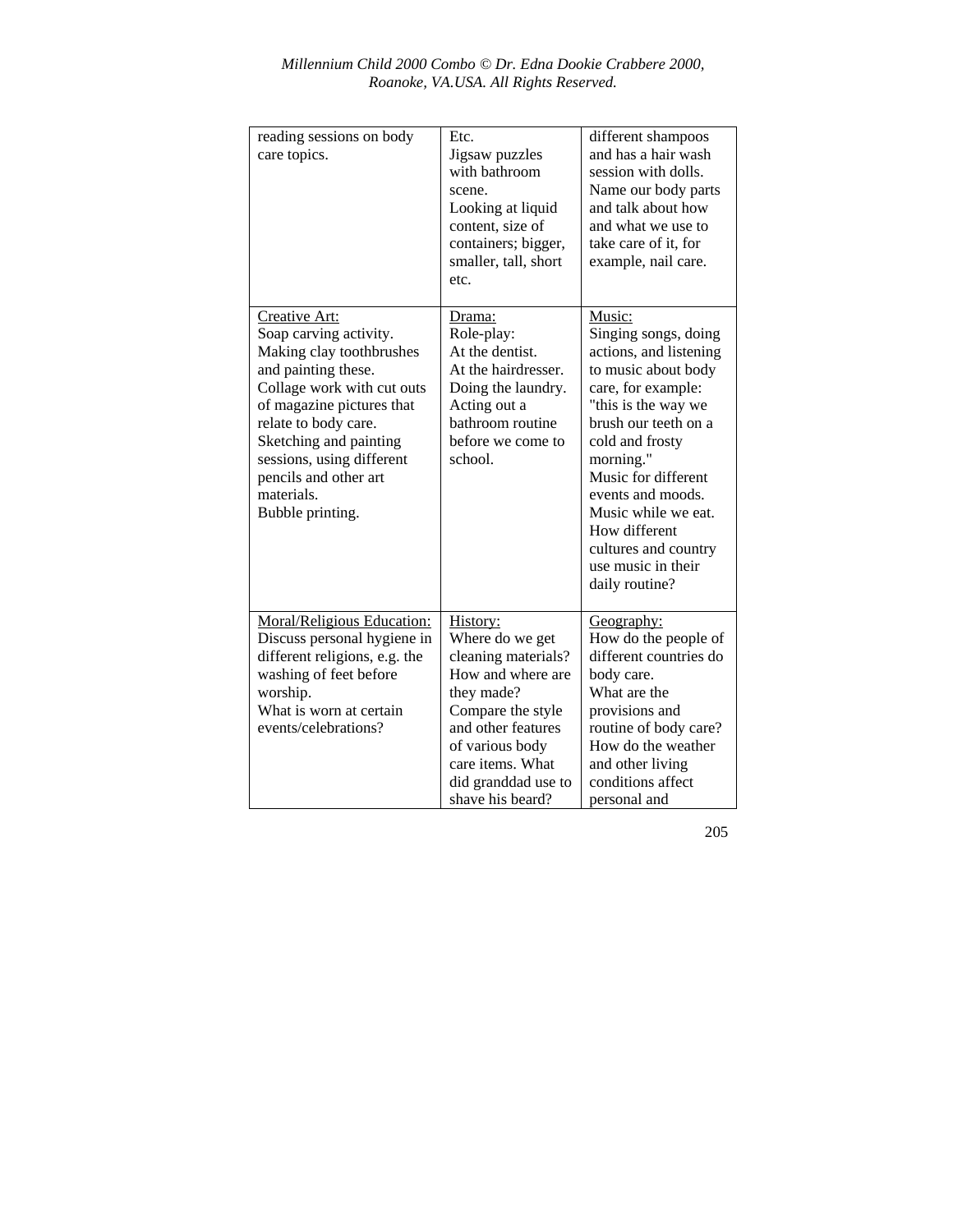|                                                                                                                                                                                                                                         | What is daddy<br>using today?<br>Show pictures of<br>the past and<br>compare the<br>present. | environmental<br>hygiene?<br>Which shops sells<br>body-care items?<br>What do we wear in<br>different weather<br>conditions? |
|-----------------------------------------------------------------------------------------------------------------------------------------------------------------------------------------------------------------------------------------|----------------------------------------------------------------------------------------------|------------------------------------------------------------------------------------------------------------------------------|
| <b>Outdoor Activities:</b><br>Make visits in small groups<br>to the local shops and look<br>for body-care items.<br>What do we wear for<br>different activities outdoors<br>and why?<br>Playground equipment,<br>running, skipping etc. |                                                                                              |                                                                                                                              |

# Term Planner:

# Topic: Food

| English Language:           | Mathematics:             | Science:           |
|-----------------------------|--------------------------|--------------------|
| Story time – read to class  | Weighing food such as    | Work with small    |
| twice a day - choose books  | pasta and other          | groups of          |
| about food.                 | appropriate              | children - make a  |
| Do reading/story/discussion | packages/cans.           | fruit salad each   |
| in small groups twice a day | Measuring and pouring    | week, include      |
| and allow the children to   | water to experience      | cultural fruits.   |
| choose from a variety of    | volume/capacity.         | Looking at two     |
| books about food.           | Playing counting         | types of sugar -   |
| Encourage each child to ask | games using              | allow the children |
| questions, allowing them to | packages/cans, sorting   | to dissolve a      |
| interrupt appropriately     | into sizes, colour and   | teaspoon of sugar  |
| during the                  | shapes, cutting an       | in a see-through   |
| discussions/reading/story.  | apple into four and      | beaker and talk    |
| Encourage conversation      | comparing the sizes $-$  | about what         |
| about food while doing      | choose a different fruit | happened,          |
|                             |                          |                    |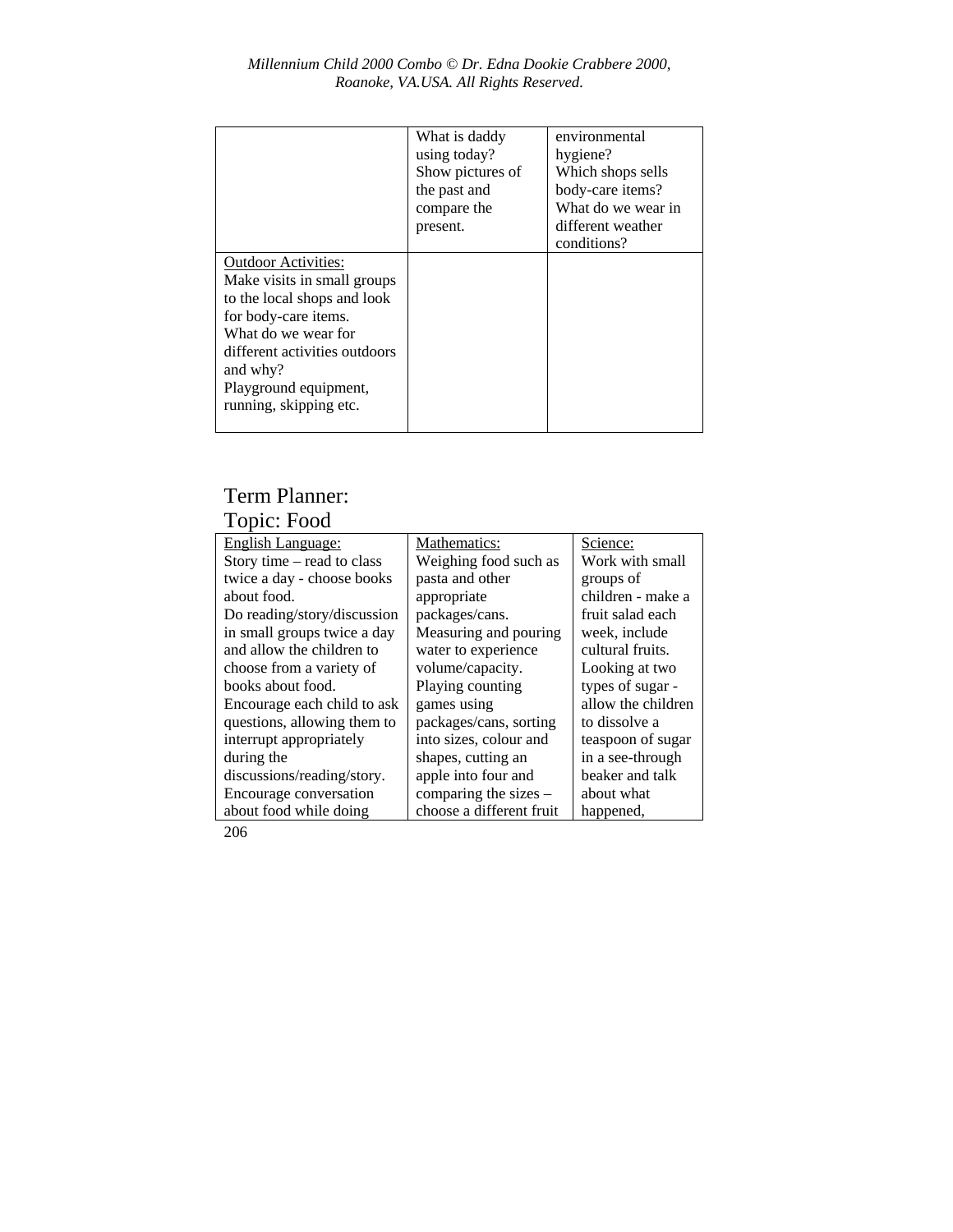| other activities, e.g. play-<br>dough, lunchtime, creative<br>activity etc. talk about food<br>in the home, food in the<br>shops, restaurants etc.                                                                                                                                                                                                                                                                                                 | each week, ask the<br>children to bring a fruit<br>to class, count the<br>number of apples,<br>oranges etc.                                                                                                                                                                                                                                                                                                                        | instruct them to<br>stir fast and then<br>slow, observe the<br>movement of the<br>liquid, allow<br>them to taste and<br>talk about the<br>changes.<br>Talk about<br>vegetables, ask<br>the children to<br>choose a different<br>vegetable each<br>week and allow<br>them to discuss.<br>colour, shape,<br>size, etc. |
|----------------------------------------------------------------------------------------------------------------------------------------------------------------------------------------------------------------------------------------------------------------------------------------------------------------------------------------------------------------------------------------------------------------------------------------------------|------------------------------------------------------------------------------------------------------------------------------------------------------------------------------------------------------------------------------------------------------------------------------------------------------------------------------------------------------------------------------------------------------------------------------------|----------------------------------------------------------------------------------------------------------------------------------------------------------------------------------------------------------------------------------------------------------------------------------------------------------------------|
| Creative Art:<br>Making play-dough foods,<br>e.g. Chips, pizza, fruit<br>shapes etc.<br>Collage work from food<br>pictures.<br>Drawing with felt pens -<br>food items.<br>Sketching, printing, easel<br>painting.<br>Printing with vegetables<br>and fruits - cut in half to<br>reveal a pattern for printing.<br>A fish can produce<br>interesting patterns in a<br>printing activity.<br>Sketching with led pencils<br>and adding colours later. | Drama:<br>Role-plays: Going to<br>the shops, stories about<br>food, encourage the<br>children to make up<br>their own stories.<br>Musical<br>games/movements.<br>Home-corner activities<br>could include café<br>scene, etc.<br>Sing<br>songs/rhymes/music<br>tapes/ play games,<br>which relates to food.<br>Have small groups<br>cooking simple foods<br>with a parent.<br>Pretend to be a baby -<br>what do you want to<br>eat? | Music:<br>Lunchtime music<br>- classical tapes.<br>Singing and<br>recording of the<br>children's voices.<br>Cultural musical<br>instruments -<br>allow the children<br>to explore.<br>Music tapes and<br>videos in<br>different<br>languages.<br>Singing in large<br>group activity<br>with piano etc.               |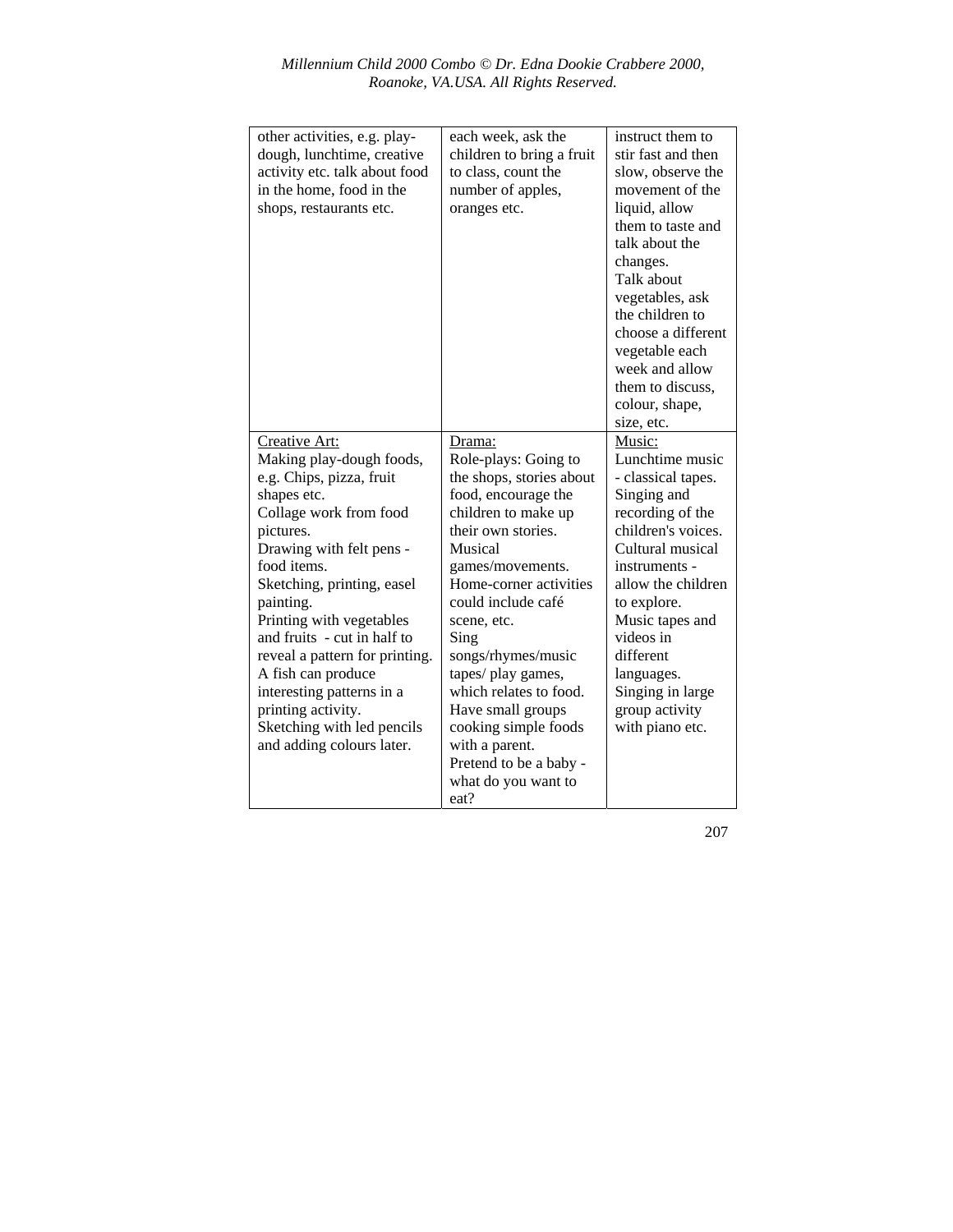| Moral/Religious Education:    | History:                 | Geography:         |
|-------------------------------|--------------------------|--------------------|
| Discuss the types and use     | Talk about "where do     | Make trips to the  |
| of food in various religions. | potatoes come from?"     | local food stores  |
| Draw from the children's      | Chips, mash, crisps etc. | in small groups,   |
| knowledge and                 | Use pictures, factual    | involve parents.   |
| experiences.                  | books, visits etc., to   | Before the trip,   |
| Add to their knowledge by     | teach about the sources  | conduct group      |
| using books, pictures, story  | of foods.                | discussions on     |
| tapes, computer games etc.    | Talk about what we ate   | types of food, the |
| Talk about religious          | when we were babies.     | best weather       |
| celebrations/festivals.       | Invite a mother and      | conditions to      |
| Develop individual            | baby to visit the class  | travel there and   |
| awareness of talents, likes   | and talk about baby      | the means of       |
| and dislikes to encourage.    | foods.                   | transportation.    |
| positive self-image and       | Where does milk come     | Read stories       |
| relationships.                | from?                    | about shopping     |
|                               | Etc.                     | trips, encourage   |
|                               |                          | conversation       |
|                               |                          | about items of     |
|                               |                          | foods that we      |
|                               |                          | may find in the    |
|                               |                          | shops and try to   |
|                               |                          | remember the       |
|                               |                          | items on the way   |
|                               |                          | back to school or  |
|                               |                          | home.              |
| <b>Outdoor Activities:</b>    |                          |                    |
| Vigorous outdoor play with    |                          |                    |
| outdoor equipment.            |                          |                    |
| Encourage ring games,         |                          |                    |
| climbing, jumping, hoping,    |                          |                    |
| skipping etc.                 |                          |                    |
| Adult's input: Organize       |                          |                    |
| games and activities, which   |                          |                    |
| include food; e.g. teddy      |                          |                    |
|                               |                          |                    |
| bears picnic etc.             |                          |                    |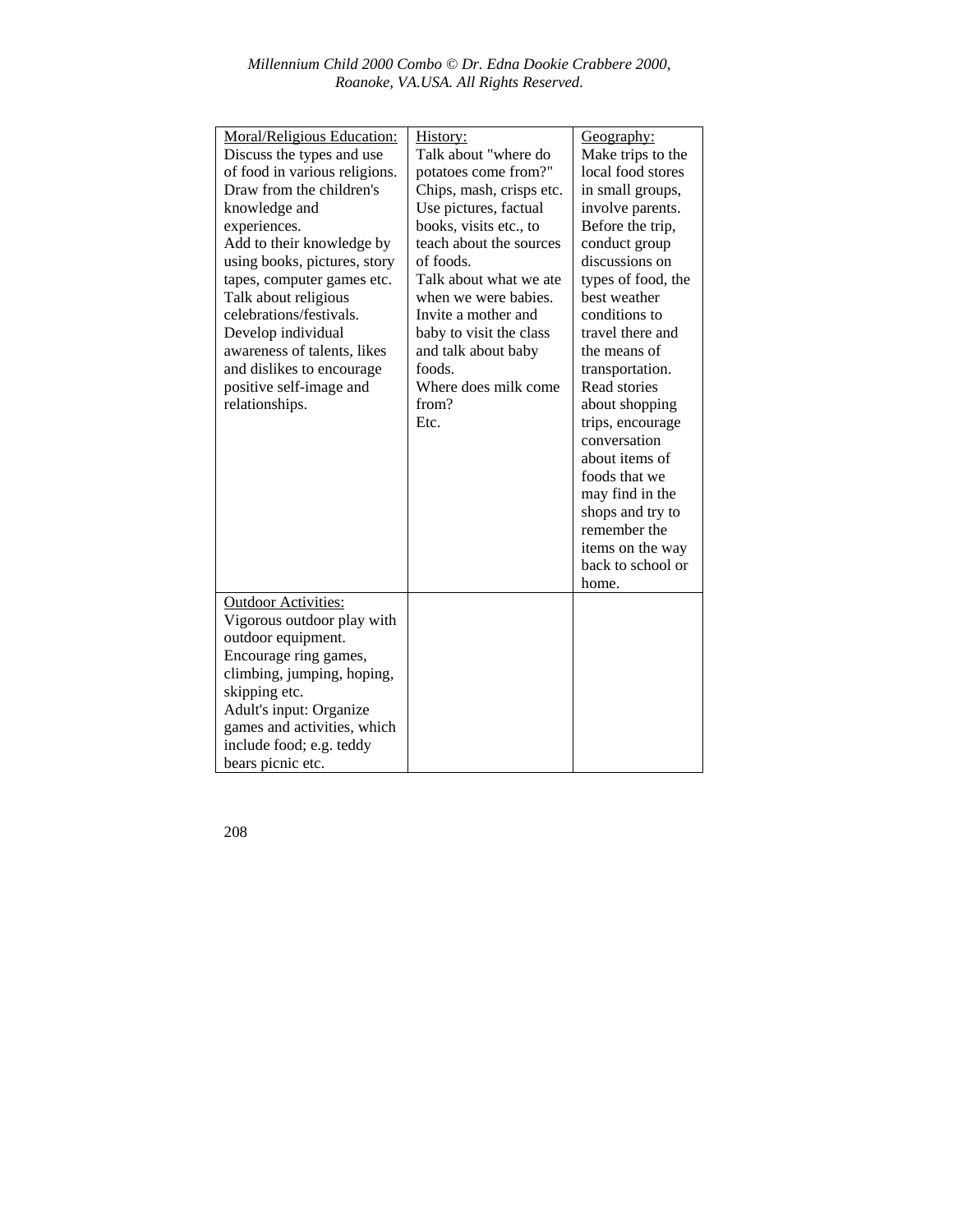#### WEEKLY PLANNERS

The following are weekly planners that are created from the original planner (Topic: Food) on the previous page.

The best time to do such planner is at the end of the week for the week ahead. The input of all staff on the team is vital, as everyone can reflect on the past week and discuss the observations that they made during the activities. It is also a good time to recognize each other's values which will build good teamwork.

The reflection on the past week would reveal how the activities stimulated the children's interest, did they enjoy it? How can any activity be improved and when can it be repeated for the benefit of one child, some of the children or all of the children?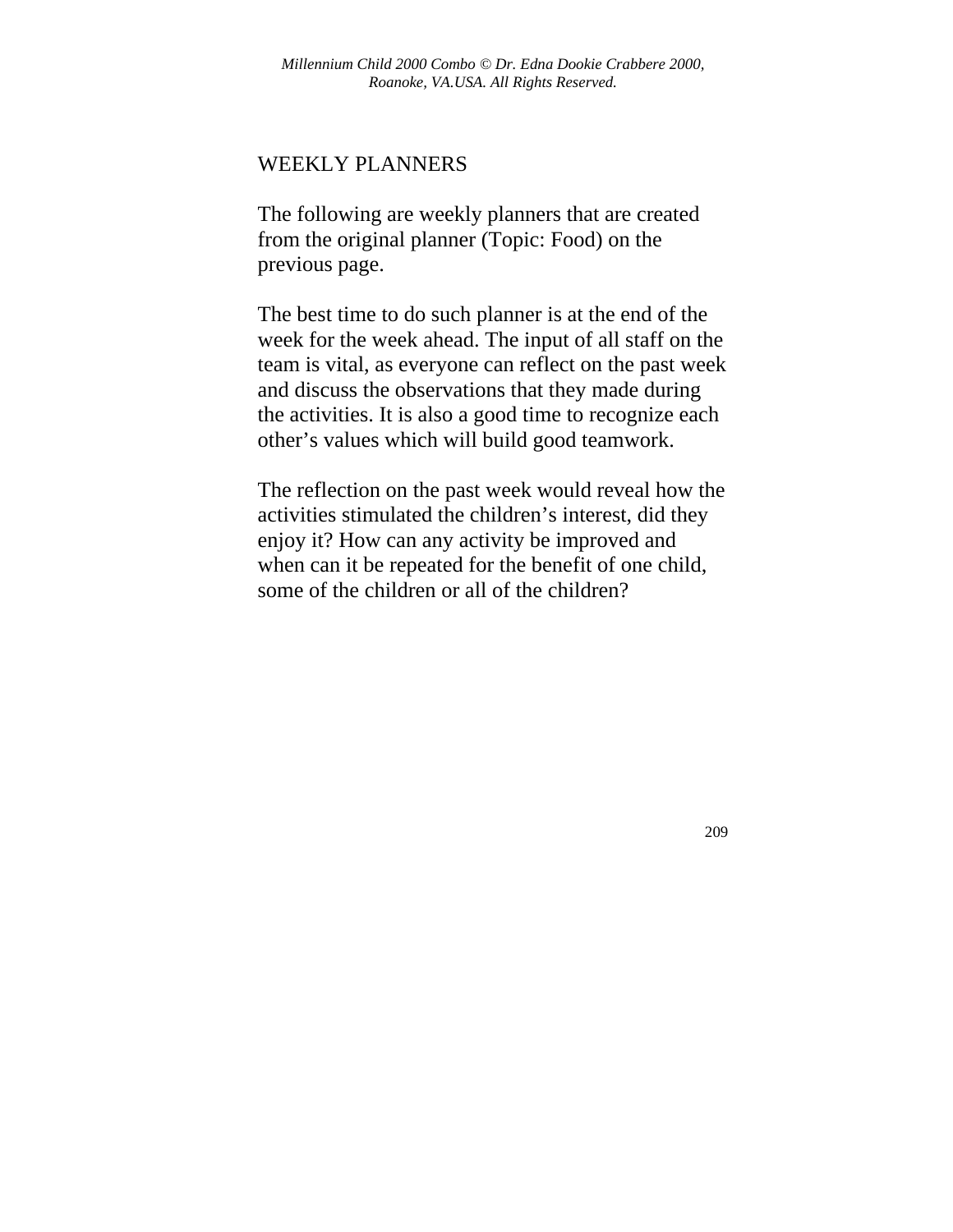# Weekly Planners Week 1- Planner made from ideas in the term Planner Topic: Food

| Monday                                          | Tuesday                          | Wednesday                          | Thursday                       | Friday                    |
|-------------------------------------------------|----------------------------------|------------------------------------|--------------------------------|---------------------------|
| Water<br>Sponges<br>and<br><b>Beakers</b>       | Bubbles &<br>straw               | Cups & saucers                     | Washing<br>dolls               | Graded<br>jugs            |
| <b>Sand</b><br>animals                          | Spades &<br>moulds               | <b>Dinosaurs</b>                   | Play people                    | Spoons<br>& pots          |
| <b>Science</b><br>Making<br>sandwiches          | Planting<br>seeds                | Looking at the<br>Parts of a fruit | Naming<br>food<br><b>Items</b> | Waterin<br>g the<br>Seeds |
| <b>Mathemati</b><br><b>CS</b><br>Necklace       | Counting<br>food<br><b>Items</b> | Math. Puzzles                      | Sorting into<br>same colour    | Pegs<br>board             |
| making<br>Language<br>reading<br>story          | Songs/rhym<br>es                 | Shared reading                     | Alphabet                       | Telling<br>story          |
| <b>Graphics</b><br>tracing<br>shapes<br>Of food | Writing in<br>small<br>Books.    | Crayons and<br>Coloured paper      | Chalk on<br>black<br>Paper     | Drawin<br>g               |
|                                                 |                                  |                                    |                                |                           |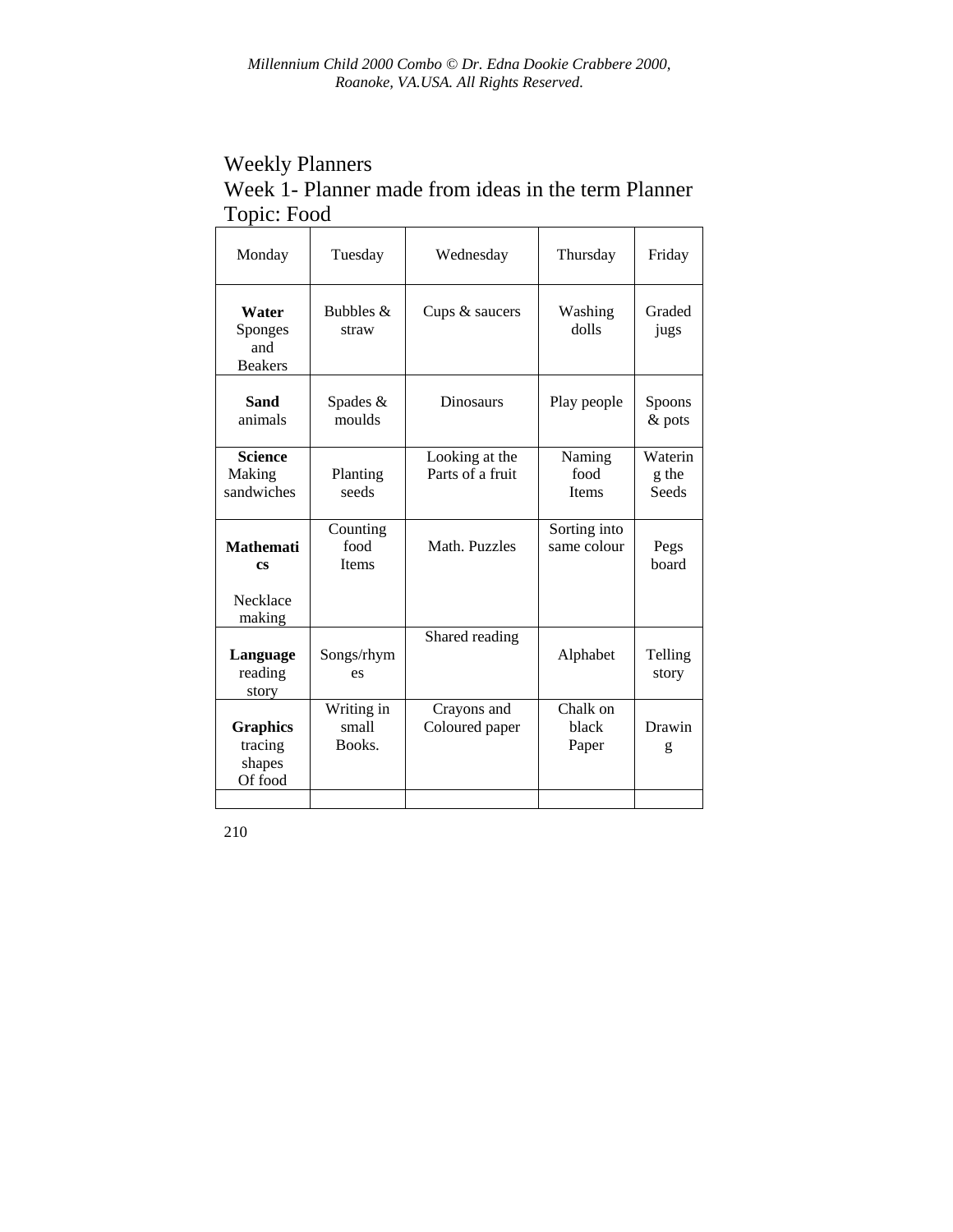| <b>Creative</b><br>cutting out<br>fish<br>Pictures    | Making<br>Models      | Fruit & veg.<br>Printing | Sketching<br>fruits | Free<br>painting |
|-------------------------------------------------------|-----------------------|--------------------------|---------------------|------------------|
| <b>Tactile</b><br>clay                                | Modelling<br>clay     | Salt dough               | Play dough          | Clay             |
| <b>Technology</b><br>small Lego                       | Stickle<br>bricks     | Wooden<br><b>Bricks</b>  | Shapes &<br>sixes   | Large<br>Lego    |
| <b>Informatio</b><br>$\mathbf n$<br><b>Technology</b> | Computer<br>games     |                          |                     |                  |
| <b>Outside</b><br>play<br>visit to<br>shops           | Gardening             | <b>Bicycles</b>          | Climbing<br>etc.    | Picnic           |
| Imaginativ<br>e<br>Role play                          | Cooking<br>restaurant | Shopping                 | Entertainme<br>nt   | Miming           |
|                                                       |                       |                          |                     |                  |
|                                                       |                       |                          |                     |                  |
|                                                       |                       |                          |                     |                  |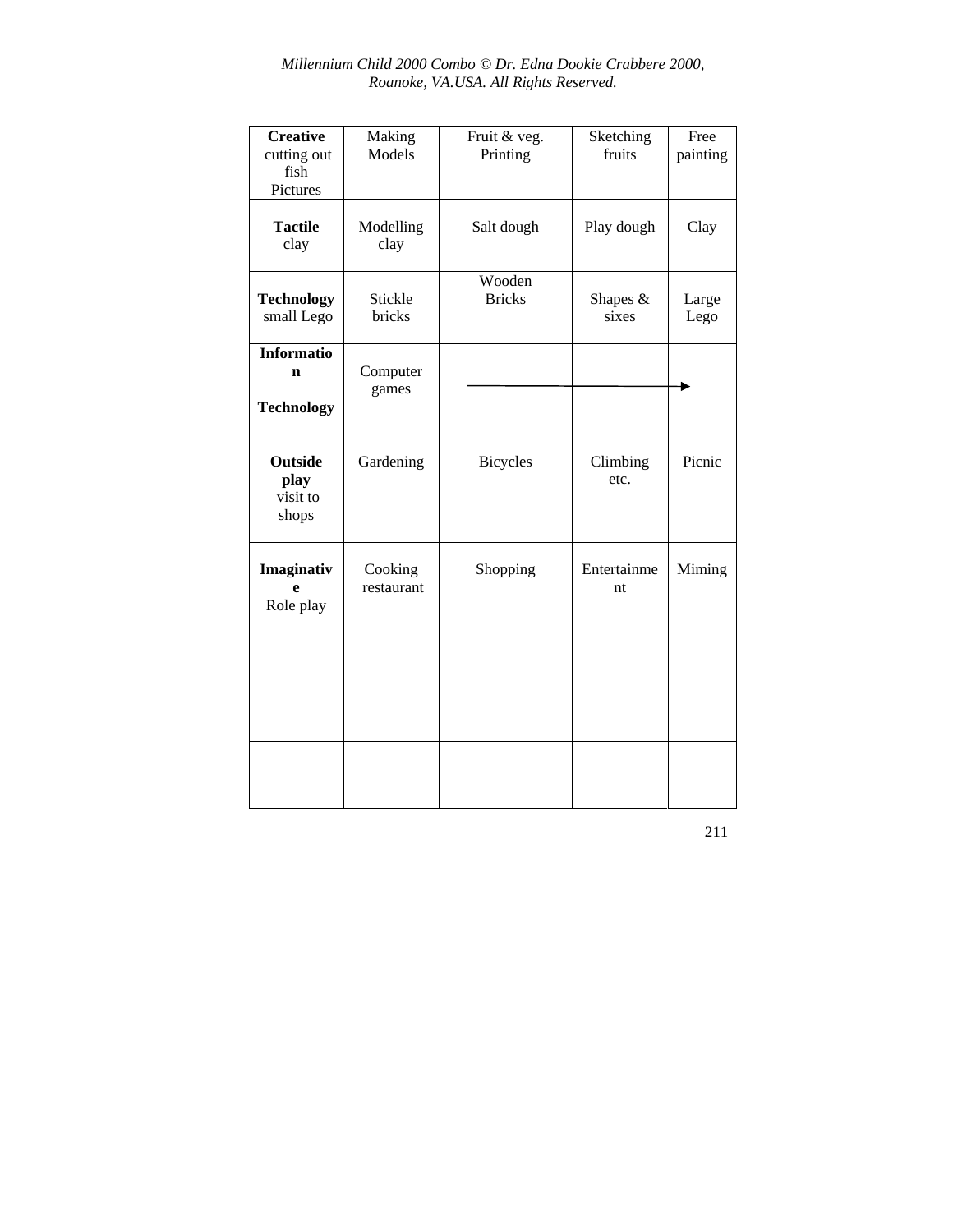| Topic: Food                                       |                                                       |                                     |                                       |                                      |
|---------------------------------------------------|-------------------------------------------------------|-------------------------------------|---------------------------------------|--------------------------------------|
| Monday                                            | Tuesday                                               | Wednesday                           | Thursday                              | Friday                               |
| Water<br>washing<br>dolls<br>Clothes              | Cups $&$<br>saucers                                   | Measuring jugs                      | <b>Sponges</b>                        | <b>Bubbles</b>                       |
| Sand<br>Spades &<br>buckets                       | Moulds<br>& spades<br>Wet sand                        | Cars & play people                  | $Z_{00}$<br>animals                   | Wooden<br><b>bricks</b>              |
| <b>Science</b><br>Growing<br>broad<br>Beans       | <b>Bubbles</b>                                        | Tracing food<br>pictures            | Watering<br>the seeds<br>planted      | Measuring<br>&<br>Weighing           |
| <b>Mathematic</b><br>Number<br>S<br>puzzle        | Animal<br>lotto                                       | Sorting : colours,<br>shapes, sizes | Looking<br>at shapes<br>of fruits     | Dominoes                             |
| Language<br>poem, silent<br>Reading,<br>story     | Cultural<br>music<br>Story                            | Songs, rhymes,<br>story             | Story<br>tapes<br>Silent<br>reading   | Picture<br>study<br>Food<br>pictures |
| <b>Graphics</b><br>sketching<br>Bowl of<br>fruits | Drawing<br>in small<br><b>Books</b><br>(hand<br>made) | Chalk & black<br>Paper              | Led<br>pencils &<br>Coloured<br>paper | Felt pens<br>&<br>White<br>paper     |

Week 2 Topic: Food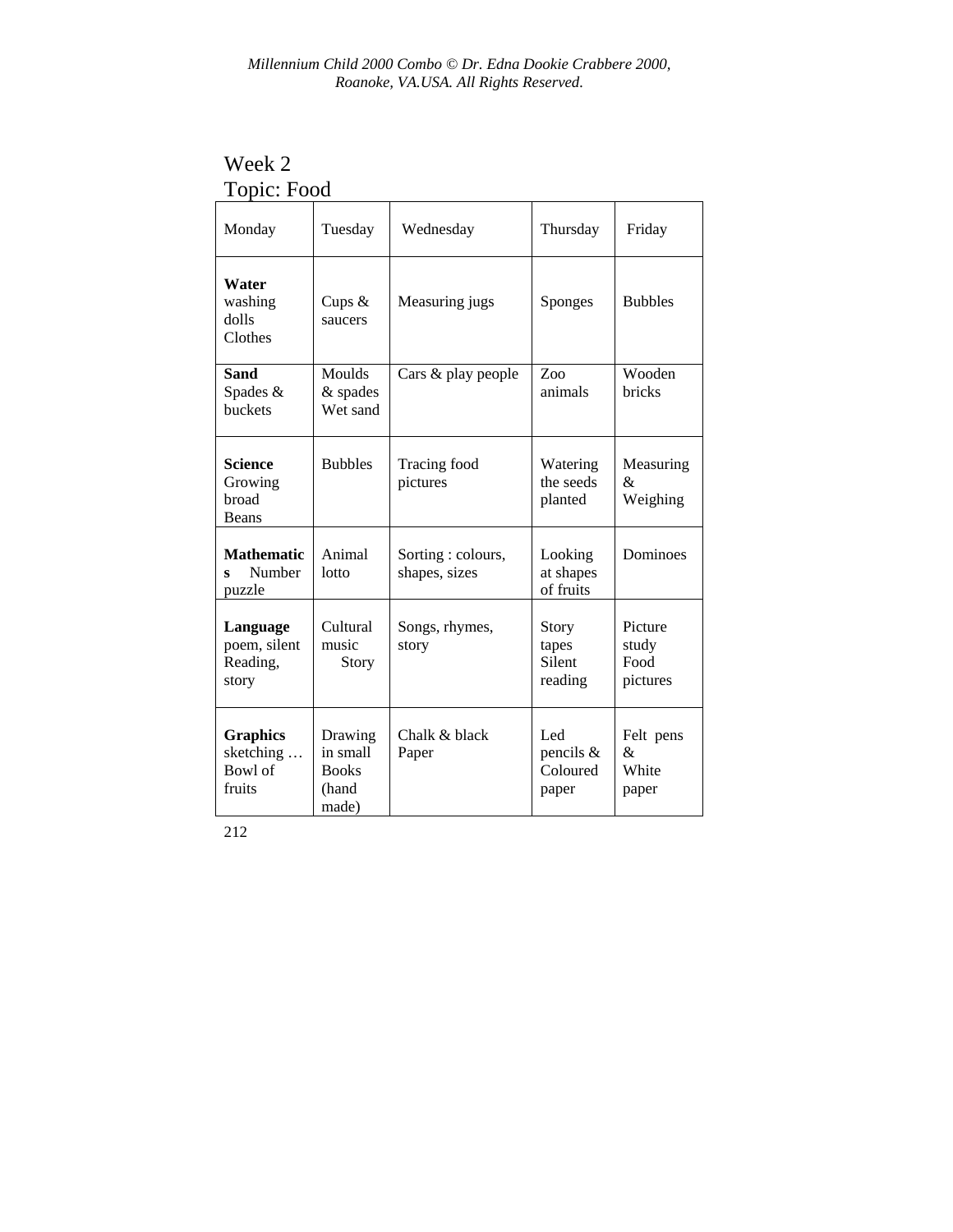| <b>Creative</b><br>Sponge<br>painting                   | Food<br>collage                                      | Junk modelling                  | Cutting<br>out food<br>Pictures    | Easel<br>painting                     |
|---------------------------------------------------------|------------------------------------------------------|---------------------------------|------------------------------------|---------------------------------------|
| <b>Tactile</b><br>play dough                            | Flour $\&$<br>water<br>Individua<br>1 mixing<br>bowl | Corn flour & water<br>on tray   | Clay $&$<br>wooden<br><b>Tools</b> | Modelling<br>clay                     |
| <b>Technology</b><br>large Lego                         | Wooden<br><b>bricks</b>                              | Stickle bricks                  | Multi-link                         | <b>Straw</b><br>constructio<br>n      |
| <b>Informatio</b><br>n<br><b>Technology</b><br>Computer | Various<br>Software<br>for<br>young<br>children      |                                 |                                    |                                       |
| <b>Outside</b><br>play<br>planting<br>Vegetables        | Riding,<br>climbing<br>Etc.                          | Visit to shops<br>(small group) | Egg $\&$<br>spoon<br>Racing        | Picnic                                |
| Imaginative<br>Role play<br>making<br>popcorn           | Shopping<br>(small<br>group)                         | Tea party                       | Cultural<br>cooking                | Fruits &<br>veg.<br>In home<br>corner |
|                                                         |                                                      |                                 |                                    |                                       |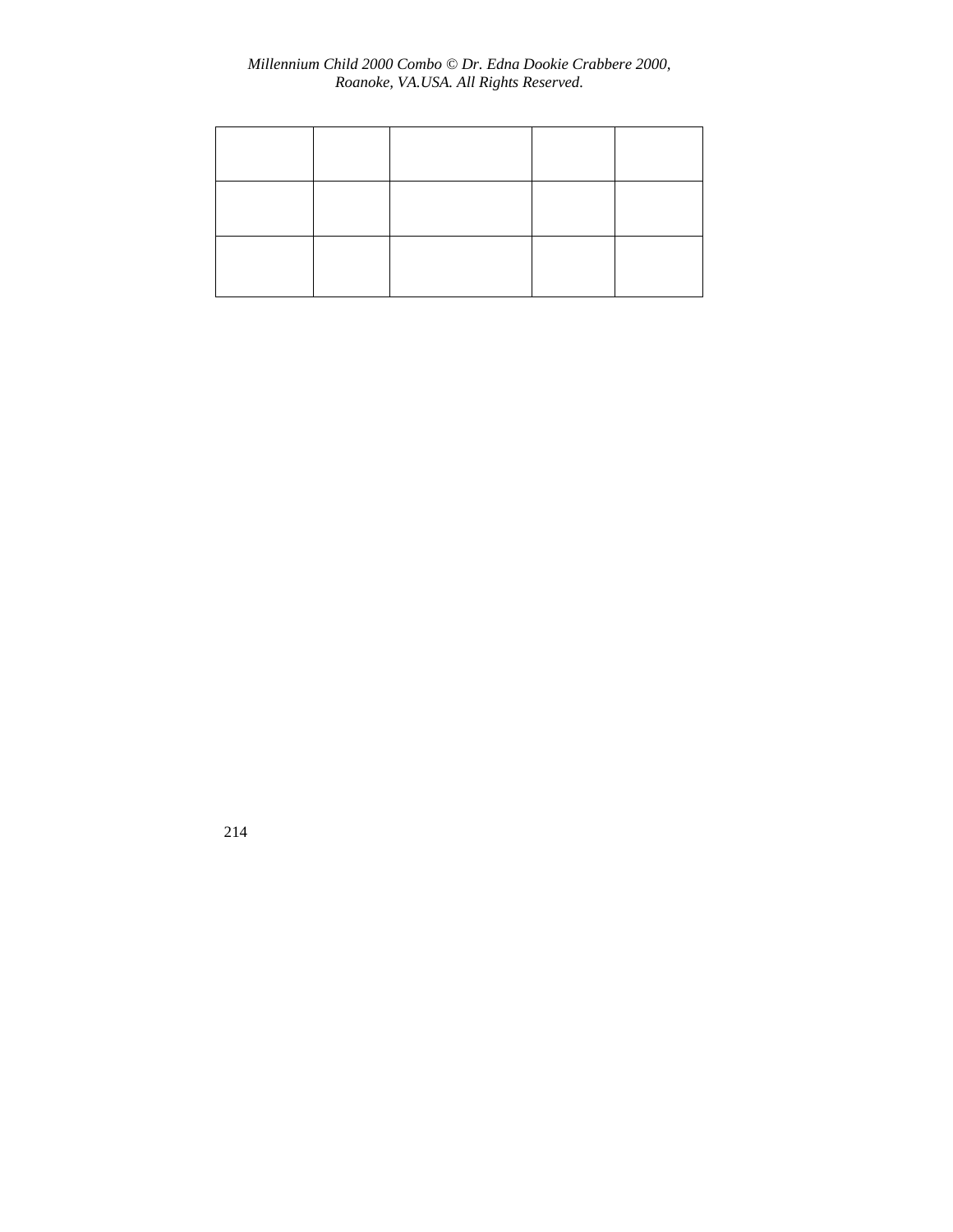Week 3 Topic: Food

|                | Monday                                                      | Tuesday                                                                  | Wed                                                           | Thursday<br>Food                                                    | Friday                              |
|----------------|-------------------------------------------------------------|--------------------------------------------------------------------------|---------------------------------------------------------------|---------------------------------------------------------------------|-------------------------------------|
| Water          | Peppermint<br>flavour in<br>water $\&$<br>measuring<br>jugs | Sieves &<br><b>Beakers</b>                                               | <b>Bubbles</b><br>&<br>straws                                 | colourin<br>g<br>Clear<br>plastic<br><b>Bottles</b><br>&<br>beakers | Sponges<br>of<br>different<br>sizes |
| <b>Sand</b>    | Cars $\&$<br>play people                                    | Wooden<br><b>bricks</b><br>$&$ 700<br>animals                            | Cultural<br>play<br>People                                    | Spades<br>&.<br>buckets                                             | Tea set                             |
| <b>Science</b> | Exploring<br>a vegetable                                    | Making<br>mash<br>Potato                                                 | Making a<br>Fruit<br>salad                                    | <b>Dissolvi</b><br>ng sugar<br>In see<br>through<br><b>Beakers</b>  | Making<br>Milkshak<br>e.            |
| <b>Maths</b>   | Weighing<br>food items                                      | Counting<br>food<br>Packages                                             | Cut apple<br>in 4<br>Pieces-<br>count<br>$1-4.$ Eat<br>apple. | Sorting<br>colour<br>& sizes                                        | Pegs $&$<br>board<br>activity       |
| Language       | Alphabet<br>activity:<br>teacher<br>directed                | Looking<br>at food<br>Catalogu<br>$\text{es } \&$<br>naming<br>the items | Story<br>"David's<br>dinner"                                  | Looking<br><b>at</b><br>Cultural<br>cook<br><b>Books</b>            | puzzles<br>veg. $&$<br>fruit        |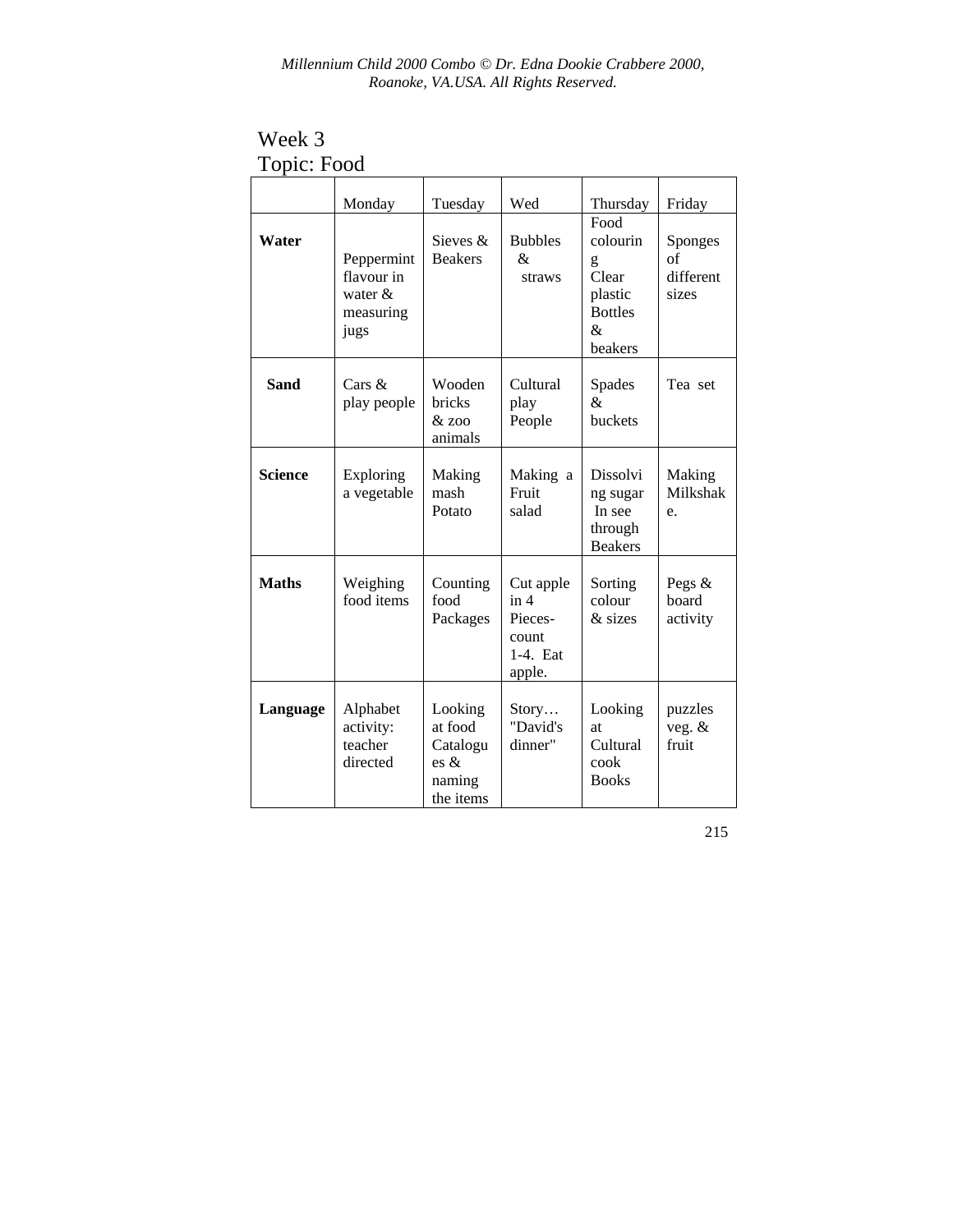| <b>Graphics</b>                                            | Sketching<br>on<br>White<br>paper | Colour<br>pencils<br>Textured<br>paper              | Name<br>tracing    | Crayons<br>& sugar<br>paper  | Led<br>pencils &<br>coloured<br>paper |
|------------------------------------------------------------|-----------------------------------|-----------------------------------------------------|--------------------|------------------------------|---------------------------------------|
| <b>Creative</b>                                            | Making<br>play dough<br>foods     | Drawing<br>food<br>Items                            | Food<br>collage    | Easel<br>painting            | Printing<br>with<br>Orange            |
| <b>Tactile</b>                                             | Tea set in<br>salt tray           | Play<br>dough                                       | Wet corn-<br>flour | Modellin<br>g clay           | Modellin<br>g clay                    |
| <b>Technolo</b><br>gy                                      | Wooden<br>bricks                  | Large<br>Lego                                       | Stickle<br>bricks  | <b>Shapes</b>                | Train on<br>tracks                    |
| <b>Informati</b><br><sub>on</sub><br><b>Technolo</b><br>gy | Use of<br>computer                |                                                     |                    |                              |                                       |
| <b>Outside</b><br>play                                     | Playground<br>equipment           | Ring<br>games<br>with<br>Adult's<br>interactio<br>n | Shopping           | <b>Visit</b><br>food<br>shop | Tricycles<br>etc.                     |
| Imaginati<br>ve/<br>Role play                              | Chinese<br>kitchen                |                                                     |                    |                              |                                       |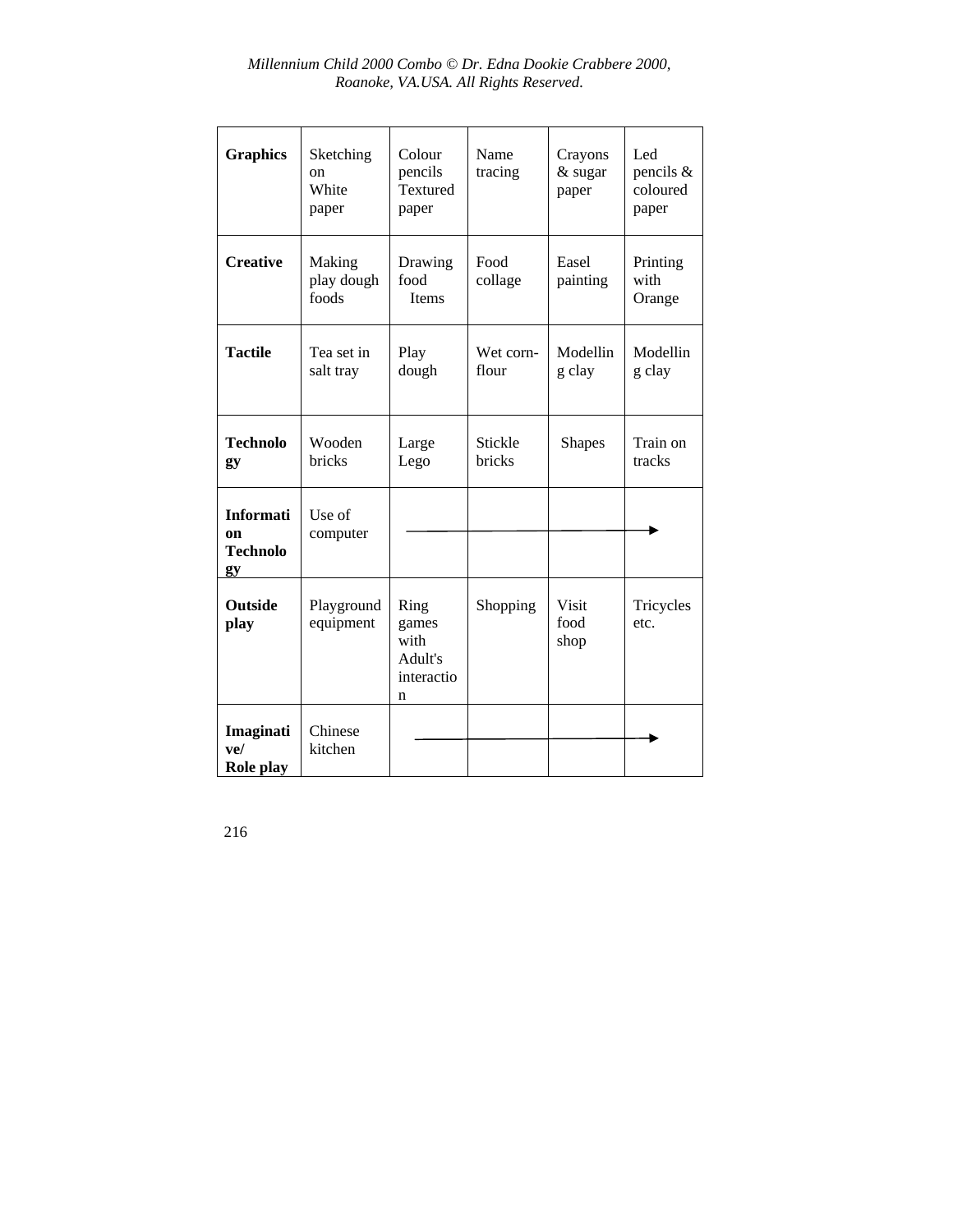## Week 4 Topic: Food

| Monday                                                   | Tuesday                          | Wednesday                                       | Thursday                                 | Friday                |
|----------------------------------------------------------|----------------------------------|-------------------------------------------------|------------------------------------------|-----------------------|
| Water<br>Food<br>colouring<br>& boats                    | Various<br>containers            | <b>Bubbles</b><br>$\&$ straw                    | Measuring<br>Jugs                        | <b>Ducks</b>          |
| Sand<br>Dinosaurs                                        | Moulds $\&$<br>spades            | Play people                                     | Shells $&$<br><b>Stones</b>              | $Z_{00}$<br>animals   |
| <b>Science</b><br>Exploring a<br>Flower                  | Exploring a<br>Tropical<br>fruit | Making<br>peanut<br><b>Butter</b><br>sandwiches | Looking A<br>at variety<br>of<br>Cereals | Making<br>bubbles     |
| <b>Mathmetics</b><br>Calculators<br>pencils $&$<br>paper | Number<br>tracing                | Magnetic<br>numbers                             | Sorting into<br><b>Shapes</b>            | Maths.<br>puzzles     |
| Language<br>Group story<br>&<br>Discussion               | Lotto game                       | Nature<br>books                                 | Small group<br>reading                   | Individual<br>Reading |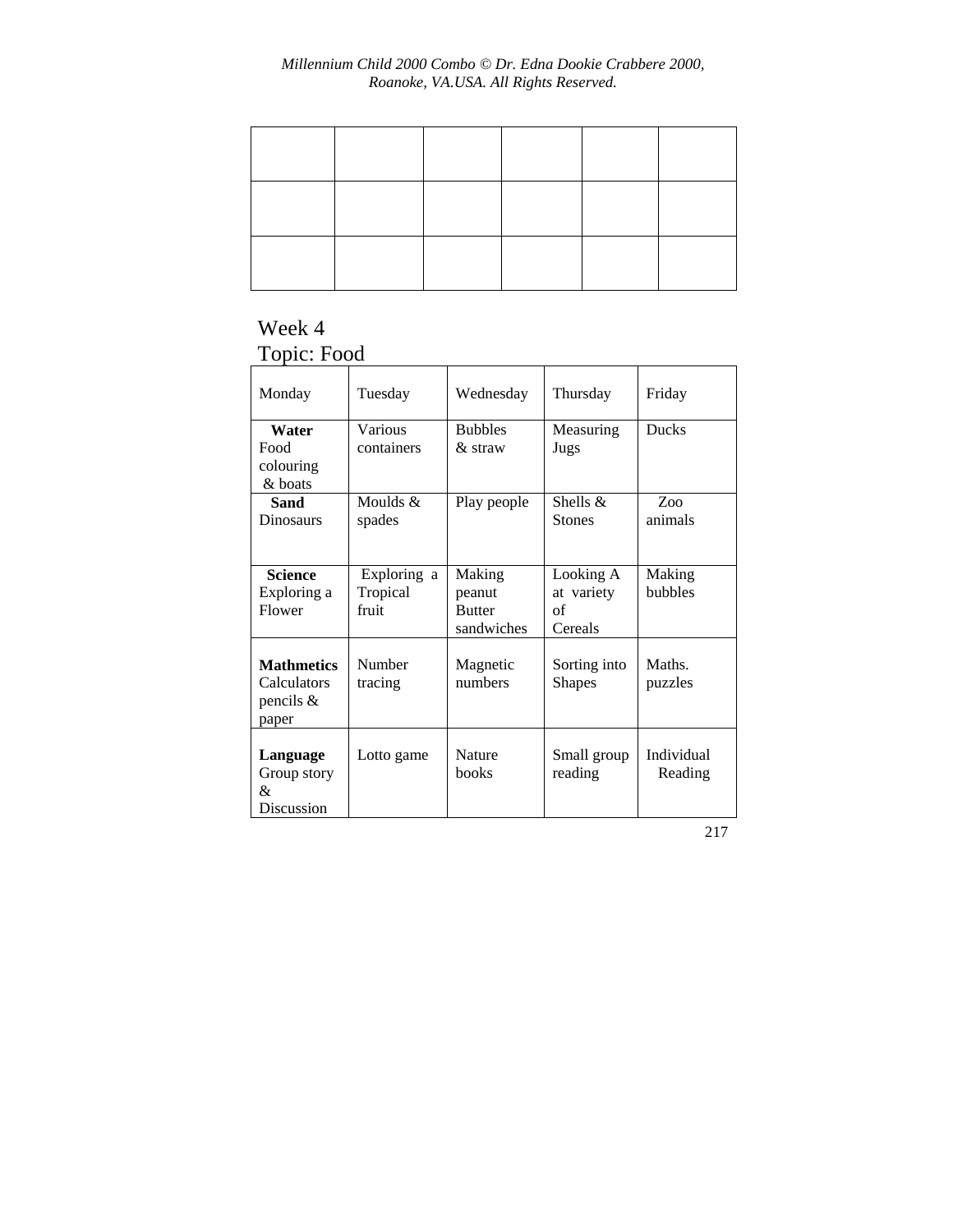| <b>Graphics</b><br>Paper plates<br>& crayons              | Hand made<br>books &<br>Led pencils | Charcoal<br>Drawing                 | Coloured<br>Pencils    | White chalk<br>& black<br>Paper |
|-----------------------------------------------------------|-------------------------------------|-------------------------------------|------------------------|---------------------------------|
| <b>Creative</b><br>Fish printing                          | Collage                             | Felt pens $\&$<br>Textured<br>paper | Hand<br>Printing       | Free<br>painting                |
| <b>Tactile</b><br>Dry corn-<br>flour<br>On trays          | Modelling<br>clay                   | Play dough                          | Spoons in<br>Salt tray | Modelling<br>Clay               |
| <b>Technology</b><br>Constructing<br><b>Shapes</b>        | Small Lego                          | Wooden<br>bricks                    | Stickle<br>bricks      | Mobilo                          |
| <b>Information</b><br><b>Technology</b>                   | Use of<br>computer                  |                                     |                        |                                 |
| <b>Outside</b><br>play<br>Bikes &<br>Playground<br>equip. | Visit food<br>shop                  | Eat at<br><b>McDonalds</b>          | Ring games             | Paddling<br>Pool                |
|                                                           |                                     |                                     |                        |                                 |
|                                                           |                                     |                                     |                        |                                 |
|                                                           |                                     |                                     |                        |                                 |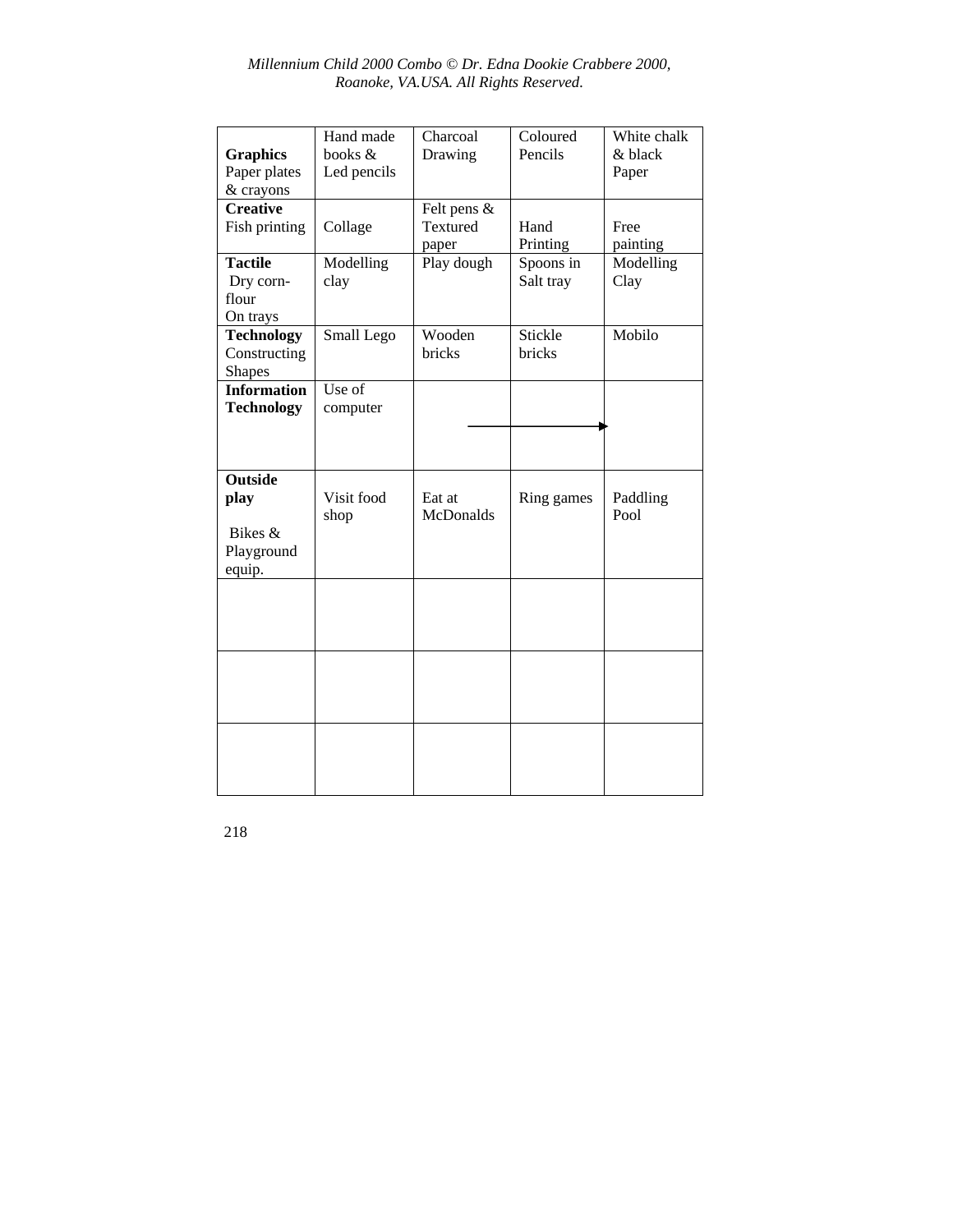## **CONCLUSION**

This book is intended to stress the importance of Emotional Development from the time a baby is born.

Adequate emotional development results in confidence; when a child has confidence he/she has the ability to seek knowledge, to feel safe to explore the world and find opportunities to successfully give and receive love in their life experiences.

I feel that being a parent or an adult who is in charge of a child is a divine responsibility.

This is a responsibility, which should be fulfilled with love, tenderness, knowledge of child development and divine intuition.

I believe that harsh discipline could be the major cause for youth crime today; adults are stressed, confused and overwhelmed, children feel insecure, anti-social and full of anger.

There is certainly a need for awareness of feelings, validation and friendly communication between adults and children.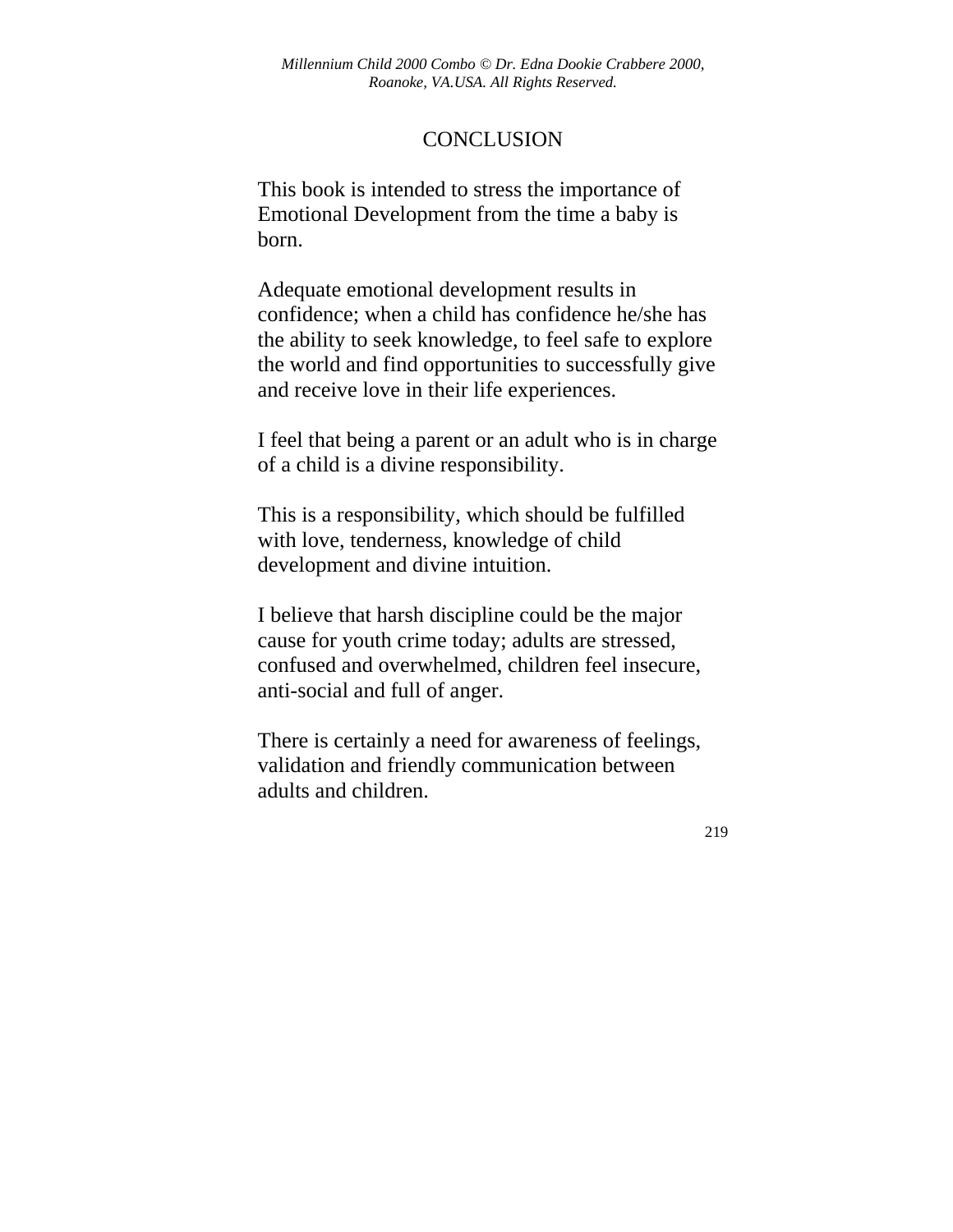I remember my father saying, "When you grow up you will learn." That was after he caught me playing with a hammer that I found in his toolbox.

With due respect to my father I must add that children learn as they grow up, not when they grow up.

Children are always curious about everything; this is because they naturally want to learn and this curiosity begins at birth.

As adults, we need to give all children the "Right" which they deserve to have and this means, "opportunities to learn", especially before the age of seven.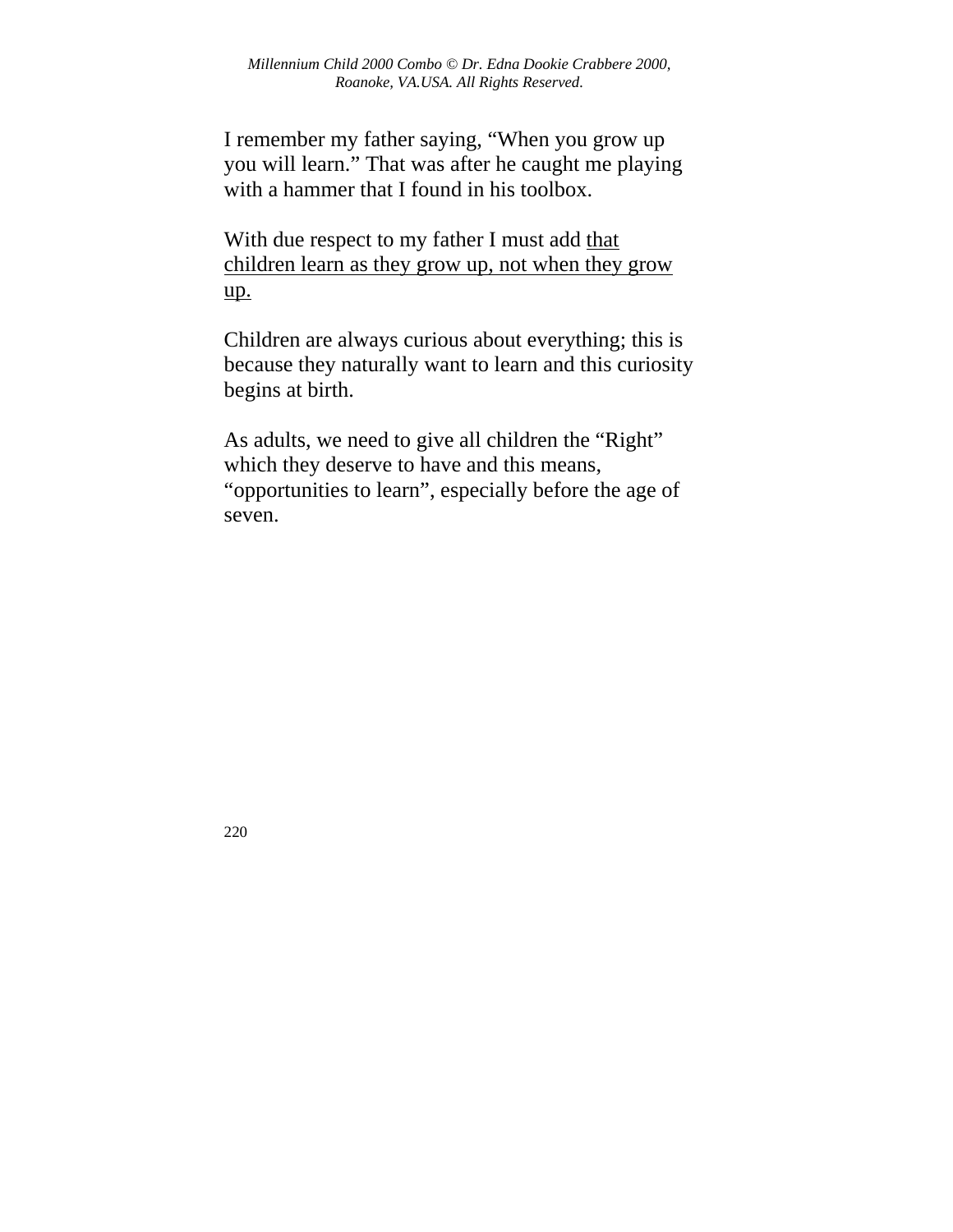| Index                                       |     |
|---------------------------------------------|-----|
| Advanced observation 3years                 | 112 |
| Advanced observation 2 years                | 116 |
| Benefits of junk modelling                  | 63  |
| BI-lingual child-22 months                  | 67  |
| Communicate                                 | 137 |
| Co-operative play- 3 years                  | 112 |
| Candy                                       | 143 |
| Creative skills $-4$ years                  | 44  |
| Don't ask me why, just do it!               | 149 |
| Discipline policy                           | 127 |
| I Have feelings                             | 8   |
| I need to feel secure                       | 136 |
| Interaction with new people 17 months       | 50  |
| Example                                     | 149 |
| Examples of unacceptable behaviour          | 154 |
| Explain to the child                        | 154 |
| Fun                                         | 132 |
| Go to your room! Do as I say!               | 137 |
| Language and communication 4 years          | 44  |
| Methods of managing unacceptable behaviour  | 155 |
| <b>Mistake</b>                              | 138 |
| Mental abuse                                | 141 |
| Need for discipline                         | 147 |
| Our parents did what they thought was right | 132 |
| Rest time- 3 years                          | 53  |
| Review the incident                         | 150 |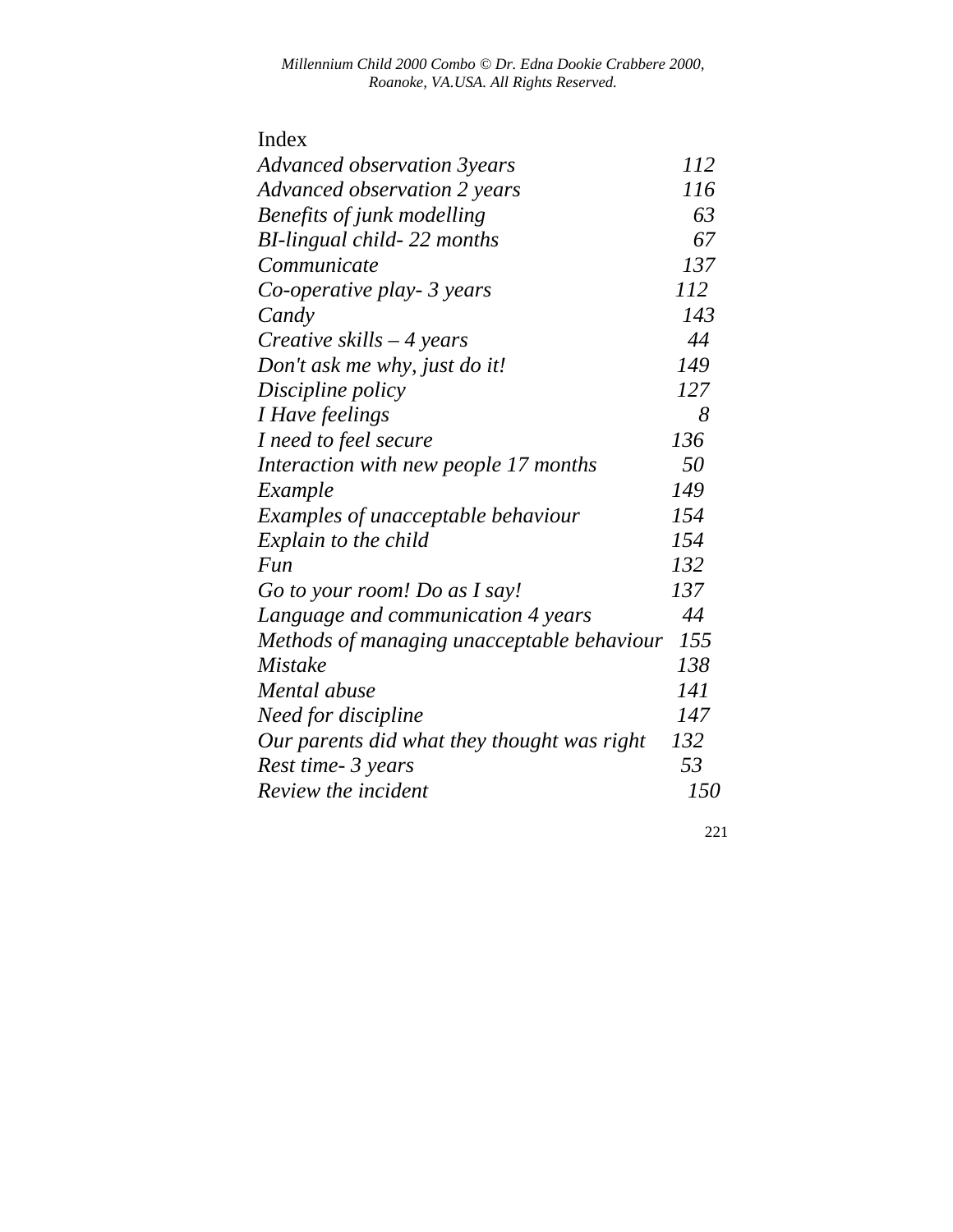| Role of the adult 6-9 months                | 16     |
|---------------------------------------------|--------|
| Role of the adult 12-15 months              | 23     |
| Role of the adult 5 years                   | 50     |
| Reward                                      | 147    |
| Solo play $-3$ years                        | 58     |
| Solo play 2years                            | 80     |
| Social behaviour- 4 years                   | 39     |
| Suggested play materials 9-12 months        | 19     |
| Suggested play materials 2-3 years          | 32     |
| Suggested play materials 3 years            | 36     |
| Suggested play materials 4 years            | 39     |
| Start early                                 | 147    |
| Times have changed                          | 145    |
| Time out                                    | 135    |
| Tantrum time                                | 133    |
| The role of the adult 0-6 months            | 11     |
| The child becomes confused                  | 134    |
| The child should contribute to policymaking | 129    |
| The child is not being unreasonable         | 134    |
| The child feels abused                      | 136    |
| Unacceptable behaviour                      | 150    |
| Under-developed child- case study           | 82-111 |
| What is emotional development               | 9      |
| Why?                                        | 148    |
| What should have happened                   | 153    |
| Work in pairs at the computer               | 131    |
| You were abused                             | 139    |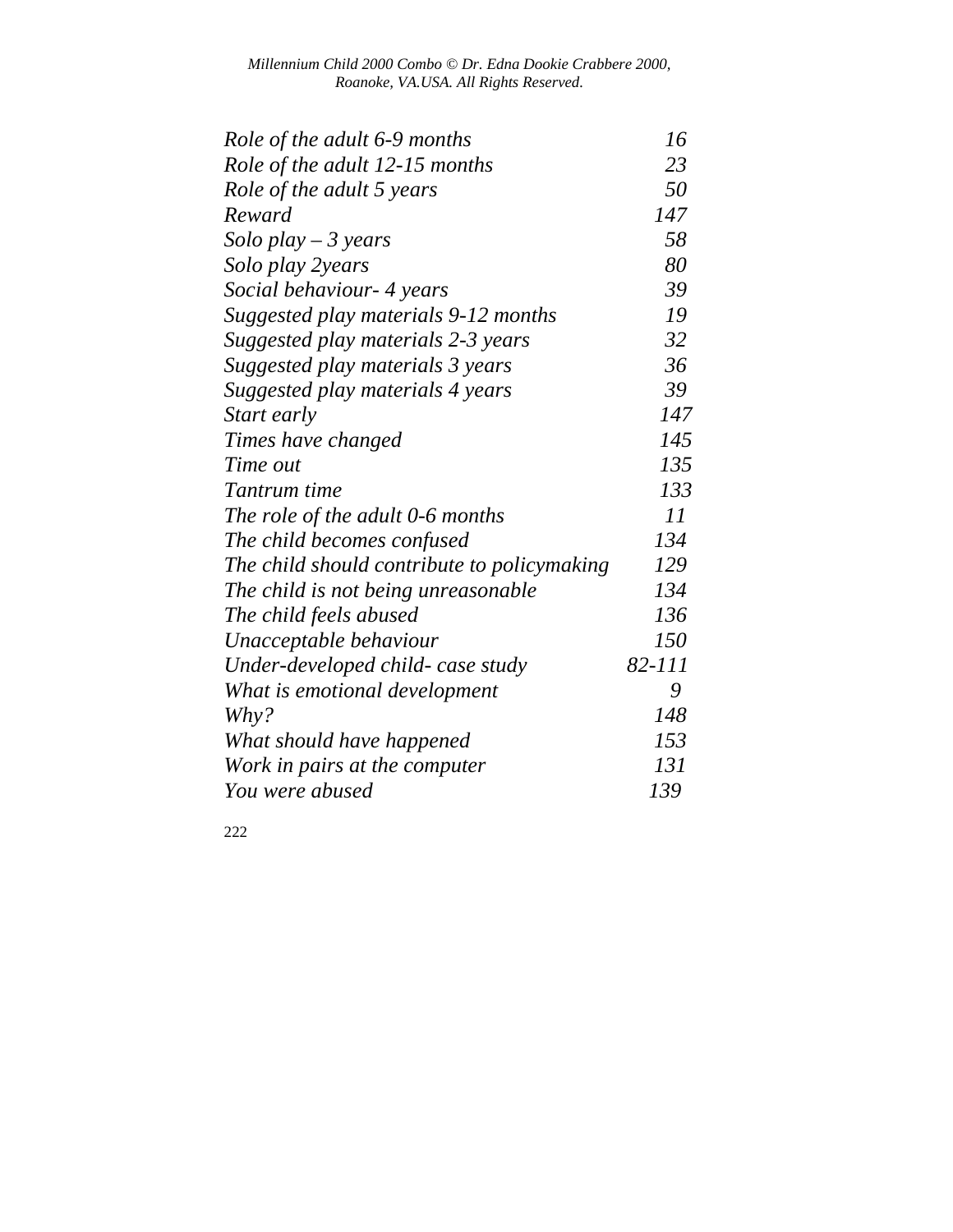## TERMINOLOGY USED

| "Age appropriate"                          | Average understanding,<br>according to age.                                               |
|--------------------------------------------|-------------------------------------------------------------------------------------------|
| "Growth"                                   | Increase in size.                                                                         |
| "Development"                              | Increase in complexity.                                                                   |
| "Childcare"                                | Provision of the basic needs<br>of the child.                                             |
| "Child development"                        | Provision and stimulation<br>for the processes of advanced<br>learning in young children. |
| "Quality time"                             | Bonding time.                                                                             |
| "Creative play"<br>etc.                    | Painting, drawing, collage                                                                |
| "Imaginative play"                         | Small world/pretend play.                                                                 |
| "Construction material" Lego, bricks, etc. |                                                                                           |
| "Carer"<br>after school care, etc.         | Nanny, nursery worker,                                                                    |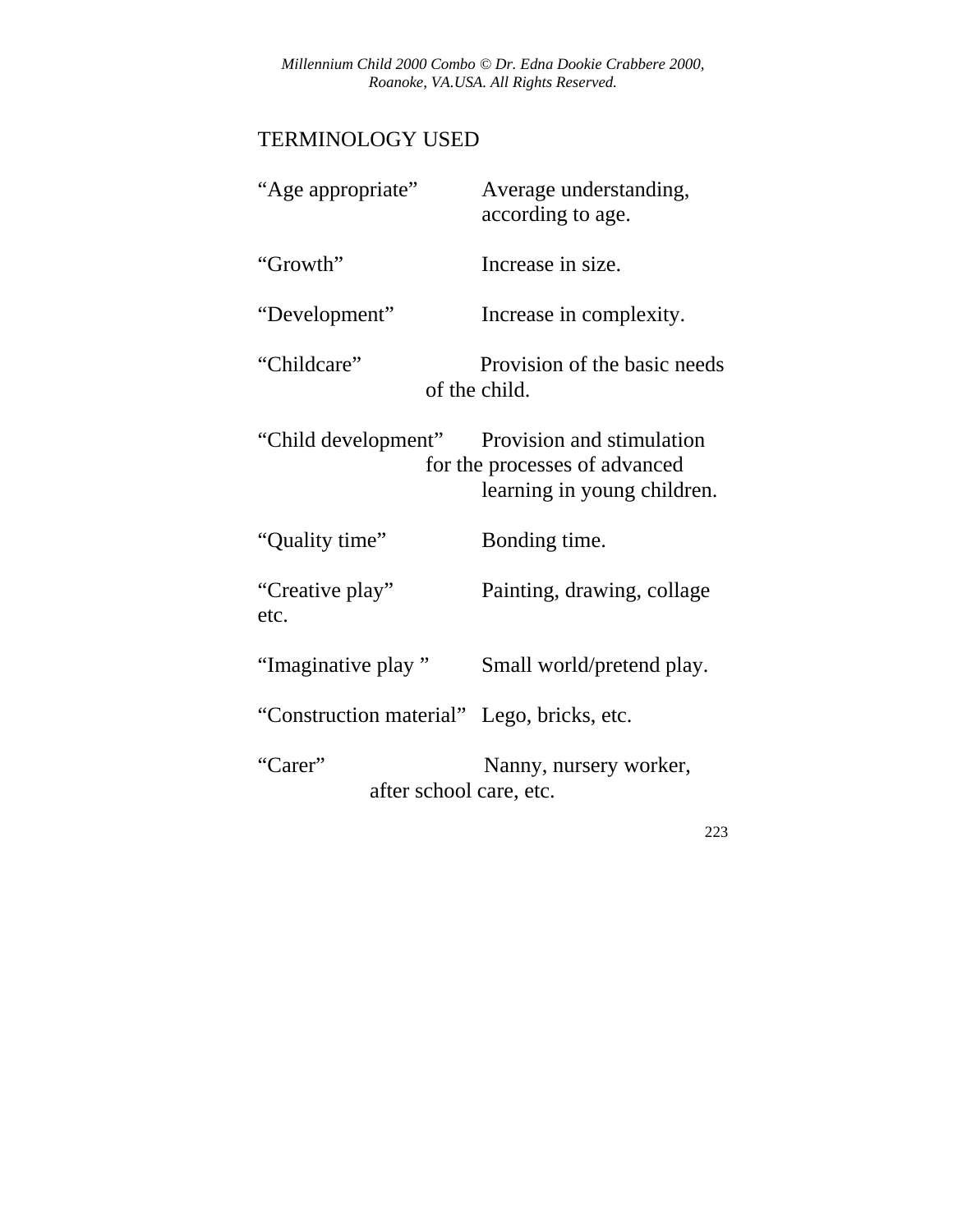- "Stimulation" Encouragement in a variety of ways: praise, hugs, conversation, keeping promises made to the child, the adult's interaction at play times, outings, Etc.
	- "Egocentricity" The child is selfish but not in the same way as the Adult's selfishness.